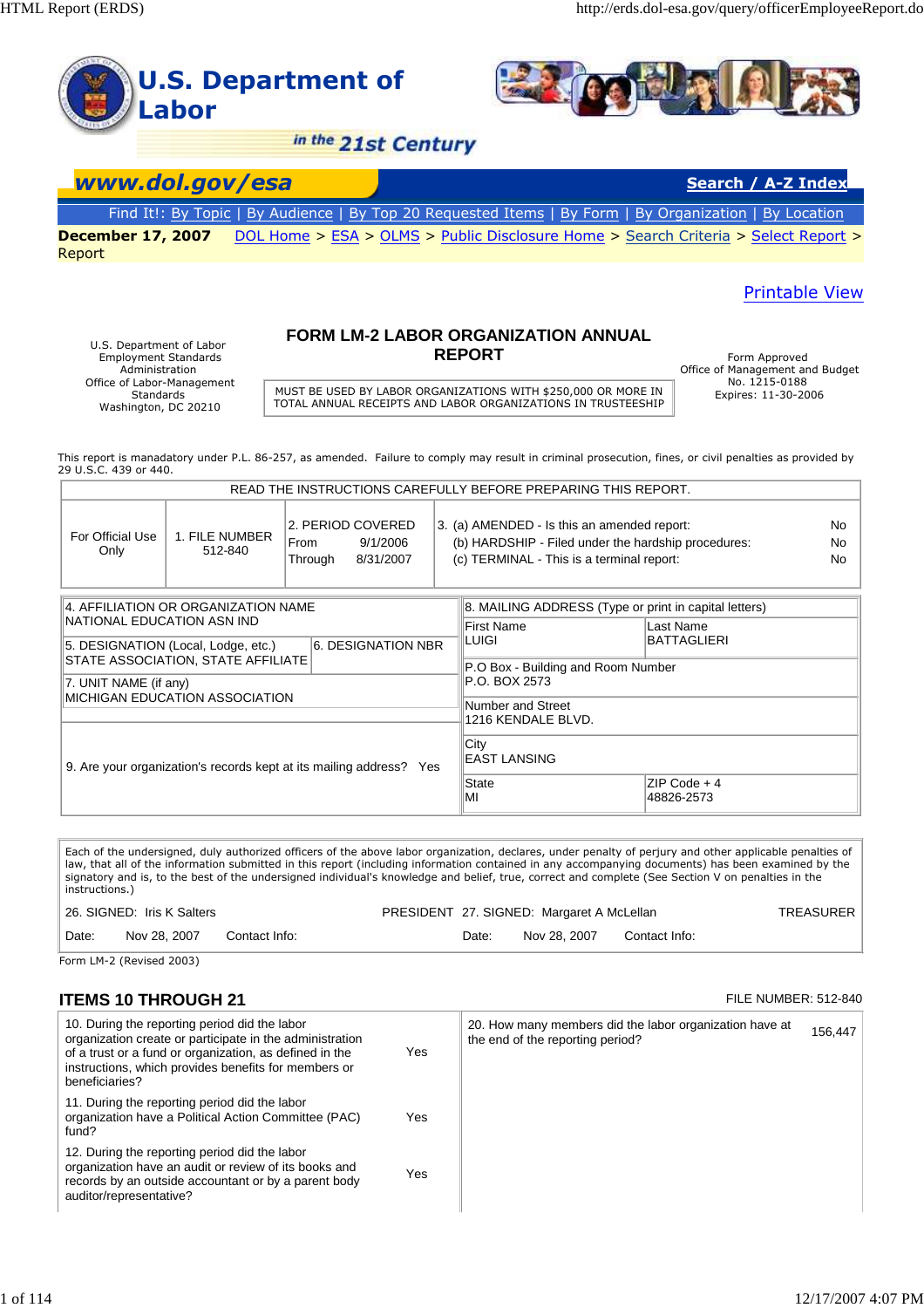|                                                        | 13. During the reporting period did the labor                                                                                                                                                                 |             | 21. What ar the labor organization's rates of dues and fees? |                   |  |              |                |         |
|--------------------------------------------------------|---------------------------------------------------------------------------------------------------------------------------------------------------------------------------------------------------------------|-------------|--------------------------------------------------------------|-------------------|--|--------------|----------------|---------|
| organization discover any loss or shortage of funds or |                                                                                                                                                                                                               | <b>No</b>   | <b>Rates of Dues and Fees</b>                                |                   |  |              |                |         |
|                                                        | other assets? (Answer "Yes" even if there has been<br>repayment or recovery.)                                                                                                                                 |             | Dues/Fees                                                    | Amount            |  |              | Unit   Minimum | Maximum |
|                                                        | 14. What is the maximum amount recoverable under                                                                                                                                                              |             | (a) Regular Dues/Fees                                        | $620.00$ per year |  |              | none           | 620.00  |
|                                                        | the labor organization's fidelity bond for a loss caused                                                                                                                                                      |             | (b) Working Dues/Fees                                        |                   |  | 0 per year   | none           | none    |
|                                                        | by any officer, employee or agent of the labor                                                                                                                                                                | \$1,000,000 | (c) Initiation Fees                                          |                   |  | $0$ per year | none           | none    |
|                                                        | organization who handled union funds?                                                                                                                                                                         |             | (d) Transfer Fees                                            |                   |  | $0$ per year | none           | none    |
|                                                        | 15. During the reporting period did the labor                                                                                                                                                                 |             | (e) Work Permits                                             |                   |  | $0$ per year | none           | none    |
|                                                        | organization acquire or dispose of any assets in a<br>manner other than purchase or sale?                                                                                                                     | Yes         |                                                              |                   |  |              |                |         |
|                                                        | 16. Were any of the labor organization's assets pledged<br>as security or encumbered in any way at the end of the<br>reporting period?                                                                        | Yes         |                                                              |                   |  |              |                |         |
|                                                        | 17. Did the labor organization have any contingent<br>liabilities at the end of the reporting period?                                                                                                         | Yes         |                                                              |                   |  |              |                |         |
|                                                        | 18. During the reporting period did the labor<br>organization have any changes in its constitution or<br>bylaws, other than rates of dues and fees, or in<br>practices/procedures listed in the instructions? | <b>No</b>   |                                                              |                   |  |              |                |         |
|                                                        | 19. What is the date of the labor organization's next<br>regular election of officers?                                                                                                                        | 04/2008     |                                                              |                   |  |              |                |         |
|                                                        | Form LM-2 (Revised 2003)                                                                                                                                                                                      |             |                                                              |                   |  |              |                |         |

#### **STATEMENT A - ASSETS AND LIABILITIES** FILE NUMBER: 512-840

|               | ASSETS                       | Schedule<br>Number | Start of Reporting Period<br>(A) | <b>End of Reporting Period</b><br>(B) |
|---------------|------------------------------|--------------------|----------------------------------|---------------------------------------|
|               | 22. Cash                     |                    | \$36,449,391                     | \$43,633,615                          |
|               | 23. Accounts Receivable      |                    | \$927,375                        | \$994,999                             |
|               | 24. Loans Receivable         | 2                  | \$0                              | \$0                                   |
| <b>ASSETS</b> | 25. U.S. Treasury Securities |                    | \$0                              | \$0                                   |
|               | 26. Investments              | 5                  | \$14,407,696                     | \$15,558,079                          |
|               | 27. Fixed Assets             | 6                  | \$12,999,076                     | \$12,207,450                          |
|               | 28. Other Assets             | 7                  | \$4,472,956                      | \$2,172,963                           |
|               | <b>29. TOTAL ASSETS</b>      |                    | \$69,256,494                     | \$74,567,106                          |

| 31. Loans Payable<br><b>LIABILITIES</b> | <b>LIABILITIES</b>           | Schedule<br>Number | <b>Start of Reporting Period</b><br>(A) | <b>End of Reporting Period</b><br>(B) |
|-----------------------------------------|------------------------------|--------------------|-----------------------------------------|---------------------------------------|
|                                         | 30. Accounts Payable         | 8                  | \$986,074                               | \$974,302                             |
|                                         |                              | 9                  | \$2,604,159                             | \$1,354,155                           |
|                                         | 32. Mortgages Payable        |                    | \$6,138,272                             | \$5,803,104                           |
|                                         | 33. Other Liabilities        | 10                 | \$55,913,214                            | \$69,435,582                          |
|                                         | <b>34. TOTAL LIABILITIES</b> |                    | \$65,641,719                            | \$77,567,143                          |
|                                         |                              |                    |                                         |                                       |

| <b>ACCETC</b><br>35.<br>NE <sub>1</sub><br>ASSE<br>. .<br>___ | $\rightarrow$<br>m r<br>. .<br>77<br>. n. 1 | .027<br>റററ<br>$\mathbf{r}$<br>ר.ה.<br>. |
|---------------------------------------------------------------|---------------------------------------------|------------------------------------------|
|---------------------------------------------------------------|---------------------------------------------|------------------------------------------|

Form LM-2 (Revised 2003)

#### **STATEMENT B - RECEIPTS AND DISBURSEMENTS** FILE NUMBER: 512-840

| <b>CASH RECEIPTS</b>                       | <b>SCH</b> | <b>AMOUNT</b> | <b>CASH DISBURSEMENTS</b>             | <b>SCH</b> | <b>AMOUNT</b> |
|--------------------------------------------|------------|---------------|---------------------------------------|------------|---------------|
| 36. Dues and Agency Fees                   |            | \$66,655,566  | 50. Representational Activities       | 15         | \$16,442,995  |
| 37. Per Capita Tax                         |            | \$0           | 51. Political Activities and Lobbying | 16         | \$2,325,154   |
| 38. Fees, Fines, Assessments, Work Permits |            | \$0           | 52. Contributions, Gifts, and Grants  | 17         | \$190,240     |
|                                            |            |               | 53. General Overhead                  | 18         | \$56,336,909  |
| 39. Sale of Supplies                       |            | \$0           | 54. Union Administration              | 19         | \$6,231,610   |
| 40. Interest                               |            | \$3,039,364   | 55. Benefits                          | 20         | \$20,724,389  |
| 41. Dividends                              |            | \$0           | 56. Per Capita Tax                    |            | \$0           |
| 42. Rents                                  |            | \$344,558     | 57. Strike Benefits                   |            | \$10,304      |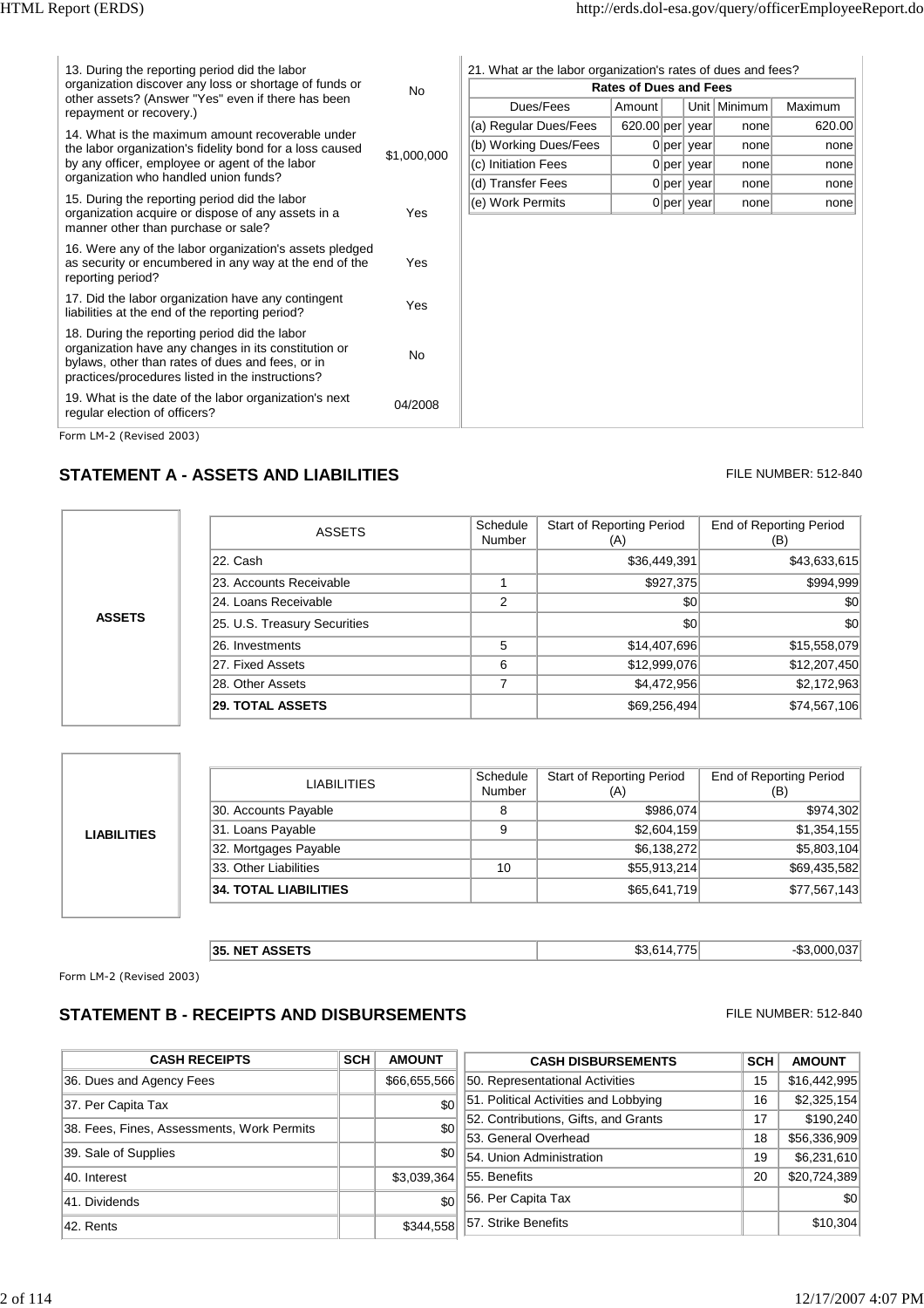|                                                |    |                  | 65. Direct Taxes                              |   | \$2,730,252  |
|------------------------------------------------|----|------------------|-----------------------------------------------|---|--------------|
| <b>49. TOTAL RECEIPTS</b>                      |    | \$131,865,345    | 64. On Behalf of Individual Members           |   | \$0          |
| 48. Other Receipts                             | 14 | \$44,241,091     | Behalf                                        |   |              |
| <b>Behalf</b>                                  |    | \$0              | 63. To Affiliates of Funds Collected on Their |   | \$15,685,134 |
| 47. From Members for Disbursement on Their     |    |                  | 62. Repayment of Loans Obtained               | 9 | \$1,250,004  |
| Them                                           |    | \$15,719,392     | 61. Loans Made                                | 2 | \$0          |
| 46. On Behalf of Affiliates for Transmittal to |    |                  | 60. Purchase of Investments and Fixed Assets  | 4 | \$2,754,129  |
| 45. Repayments of Loans Made                   | 2  | S <sub>0</sub>   |                                               |   |              |
| 44. Loans Obtained                             | 9  | \$0 <sub>0</sub> | 59. Supplies for Resale                       |   | \$0          |
| 43. Sale of Investments and Fixed Assets       | 3  | \$1,865,374      | 58. Fees, Fines, Assessments, etc.            |   | \$0          |
|                                                |    |                  |                                               |   |              |

| 65. Direct Taxes                             |              |  | \$2,730,252   |
|----------------------------------------------|--------------|--|---------------|
|                                              |              |  |               |
| 66. Subtotal                                 |              |  | \$124,681,120 |
| 67. Withholding Taxes and Payroll Deductions |              |  |               |
| 67a. Total Withheld                          | \$10,330,630 |  |               |
| 67b. Less Total Disbursed<br>\$10,330,630    |              |  |               |
| 67c. Total Withheld But Not Disbursed        |              |  | \$0           |
| <b>68. TOTAL DISBURSEMENTS</b>               |              |  | \$124,681,120 |

Form LM-2 (Revised 2003)

#### **SCHEDULE 1 - ACCOUNTS RECEIVABLE AGING SCHEDULE** FILE NUMBER: 512-840

Entity or Individual Name (A) Total Account Receivable (B) 90-180 Days Past Due  $(C)$ 180+ Days Past Due (D) Liquidated Account Receivable (E) Totals from all other accounts receivable  $\sim$  60 **TOTALS** (Column (B) Total will be automatically entered in Item 23, Column (B))  $$994,999$  \$94,623 \$135,310 \$2,940 Bay City CM \$11,327 \$8,603 \$2,724 \$0 Beecher CGMT \$19,804 \$3,588 \$16,216 \$0 Beecher OP \$48,225 \$7,718 \$40,507 \$0 Benton Harbor CGMT **\$8,148** \$7,948 \$200 \$0 Davison CFMT \$8,373 \$7,401 \$972 \$0 Ferndale E \$26,772 \$0 \$26,772 \$0 Godfrey-Lee E \$17,509 \$17,192 \$317 \$0 Howell E (Retired) \$11,352 \$0 \$11,352 \$0 \$11,352 \$0 \$11,352 \$0 \$11,352 \$0 \$11,352 \$0 \$1.352 \$0 \$1.352 \$0 \$1.352 Macomb Community College E **619,079** \$19,079 \$2,719 \$16,360 \$0 Martin E \$11,057 \$6,394 \$4,663 \$0 Oak Park P \$8,071 \$3,394 \$4,677 \$0 Southfield CFGMPT  $$14,079$   $$14,079$   $$14,079$   $$0$   $$2,890$ Swartz Creek E \$0 \$0 \$0 \$50 Three Rivers CMOT **\$9,776** \$5,111 \$4,665 \$0 Univ of Detroit/Mercy O 60 and the University of the State of the State of State of State of State of State of State of State of State of State of State of State of State of State of State of State of State of State of Sta Woodhaven CFMOT \$5,095 \$5,095 \$0 \$0

Form LM-2 (Revised 2003)

#### **SCHEDULE 2 - LOANS RECEIVABLE EXECUTE AND A SCHEDULE 2 - LOANS RECEIVABLE**

There was no data found for this schedule.

#### **SCHEDULE 3 - SALE OF INVESTMENTS AND FIXED ASSETS** FILE NUMBER: 512-840

#### Description (if land or buildings give location) (A) Cost (B) Book Value (C) Gross Sales Price (D) Amount Received (E) **Total of all lines 81,865,374** \$1,865,374 \$1,865,374 \$1,865,374 VARIOUS FIXED ASSETS **\$2,901 \$4,967** \$4,967 \$4,967 \$4,967 \$4,967 \$4,967 \$4,967 \$4,967 \$4,967 \$4,967 \$4,967 \$4,967 \$4,967 \$4,967 \$4,967 \$4,967 \$4,967 \$4,967 \$4,967 \$4,967 \$4,967 \$4,967 \$1,968 \$1,968 \$1,968 \$1,968 \$1,968 \$1, VARIOUS INVESTMENTS **\$1,629,512** \$1,629,512 \$1,629,512 \$1,860,407 \$1,860,407 14. Less Reinvestments \$0 (Net Sales total will automatically entered in Item 43) **15. Net Sales** \$1,865,374

Form LM-2 (Revised 2003)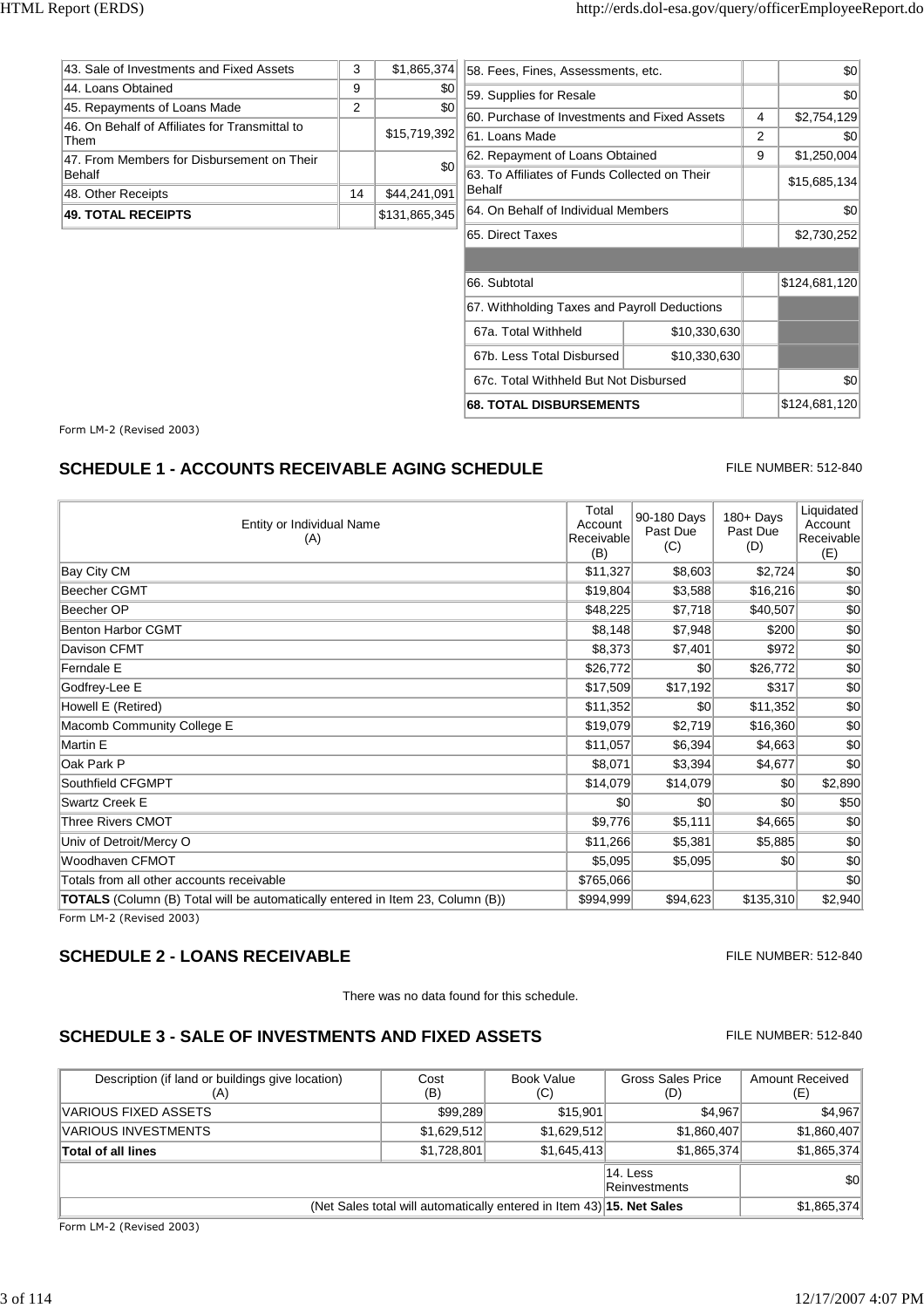#### **SCHEDULE 4 - PURCHASE OF INVESTMENTS AND FIXED ASSETS** FILE NUMBER: 512-840

| Description (if land or buildings, give location)<br>(A)                      | Cost<br>(B)               | Book Value<br>(C) | Cash Paid<br>(D) |
|-------------------------------------------------------------------------------|---------------------------|-------------------|------------------|
| VARIOUS FIXED ASSETS                                                          | \$724,942                 | \$724,942         | \$724,790        |
| <b>VARIOUS INVESTMENTS</b>                                                    | \$2,029,339               | \$2,029,339       | \$2,029,339      |
| Total of all lines                                                            | \$2,754,281               | \$2,754,281       | \$2,754,129      |
|                                                                               | 14. Less<br>Reinvestments | \$0               |                  |
| (Net Purchases total will automatically entered in Item 60) 15. Net Purchases |                           | \$2,754,129       |                  |

Form LM-2 (Revised 2003)

#### **SCHEDULE 5 - INVESTMENTS FILE NUMBER: 512-840**

#### **Description** (A) Amount (B) **Marketable Securities** 1. Total Cost \$15,558,079 2. Total Book Value \$15,558,079 3. List each marketable security which has a book value over \$5000 and exceeds 5% of Line 2. MUTUAL FUNDS - AMERICAN FUNDAMENTAL INVESTORS INC **1999 120 AU 120 AU 130 AU 130 AU 130 AU 140 AU 140 AU 140 AU** MUTUAL FUNDS - AMERICAN BOND FUND OF AMERICA **by the set of the set of the set of the set of the set of the set of the set of the set of the set of the set of the set of the set of the set of the set of the set of the set** MUTUAL FUNDS - AMERICAN GROWTH FUND OF AMERICA **\$805,825** (\$805,825) MUTUAL FUNDS - DELAWARE CORPORATE BOND FUND \$1,059,426 **Other Investments** 4. Total Cost \$0 5. Total Book Value \$0 6. List each other investment which has a book value over \$5000, of Line 5. Also list each Trust which is an investment. . The contract of the contract of the contract of the contract of the contract of the contract of the contract of the contract of the contract of the contract of the contract of the contract of the contract of the contrac **7. Total of Lines 2 and 5** (Total will be automatically entered in Item 26, Column(B)) **\$15,558,079**

Form LM-2 (Revised 2003)

### **SCHEDULE 6 - FIXED ASSETS FILE NUMBER: 512-840**

| Description<br>(A)                                                                                      | Cost or Other Basis<br>(B) | Total Depreciation or<br>Amount Expensed<br>(C) | Book Value<br>(D) | Value<br>(E) |
|---------------------------------------------------------------------------------------------------------|----------------------------|-------------------------------------------------|-------------------|--------------|
| 1. 1216 KENDALE BLVD EAST LANSING MI 48826                                                              | \$359,634                  |                                                 | \$359,634         | \$359,634    |
| 3. 1216 KENDALE BLVD EAST LANSING MI 48826                                                              | \$12,513,929               | \$4,643,395                                     | \$7,870,534       | \$7,870,534  |
| 3.5095 EXCHANGE DR/FLINT MI 48507 - BLDG                                                                | \$864,327                  | \$612,379                                       | \$251,948         | \$251,948    |
| 3. N10307 LAKE RD/IRONWOOD MI 48838 - BLDG                                                              | \$131,756                  | \$20,528                                        | \$111,228         | \$111,228    |
| 3.5095 EXCHANGE DR/FLINT MI 48507 - BLDG IMP                                                            | \$156,310                  | \$50,819                                        | \$105,492         | \$105,492    |
| 3. 1216 KENDALE BLVD/E LANSING MI 48826 - BLDG<br>IMP                                                   | \$182,528                  | \$131,594                                       | \$50,934          | \$50,934     |
| 5. Automobiles and Other Vehicles                                                                       | \$20,050                   | \$10,693                                        | \$9,357           | \$9,357      |
| 6. Office Furniture and Equipment                                                                       | \$12,501,457               | \$9,067,153                                     | \$3,434,304       | \$3,434,304  |
| 7. Other Fixed Assets                                                                                   | \$79,005                   | \$64,987                                        | \$14,019          | \$14,019     |
| 8. Totals of Lines 1 through 7 (Column(D) Total will be<br>automatically entered in Item 27, Column(B)) | \$26,808,996               | \$14,601,548                                    | \$12,207,450      | \$12,207,450 |

Form LM-2 (Revised 2003)

#### **SCHEDULE 7 - OTHER ASSETS FILE NUMBER: 512-840**

| Description                                                                           | Book Value  |
|---------------------------------------------------------------------------------------|-------------|
| (A)                                                                                   | (B)         |
| <b>IDEFERRED COMPENSATION</b>                                                         | \$1,206,236 |
| <b>Total Other Assets</b> (Total will be automatically entered in Item 28, Column(B)) | \$2,172,963 |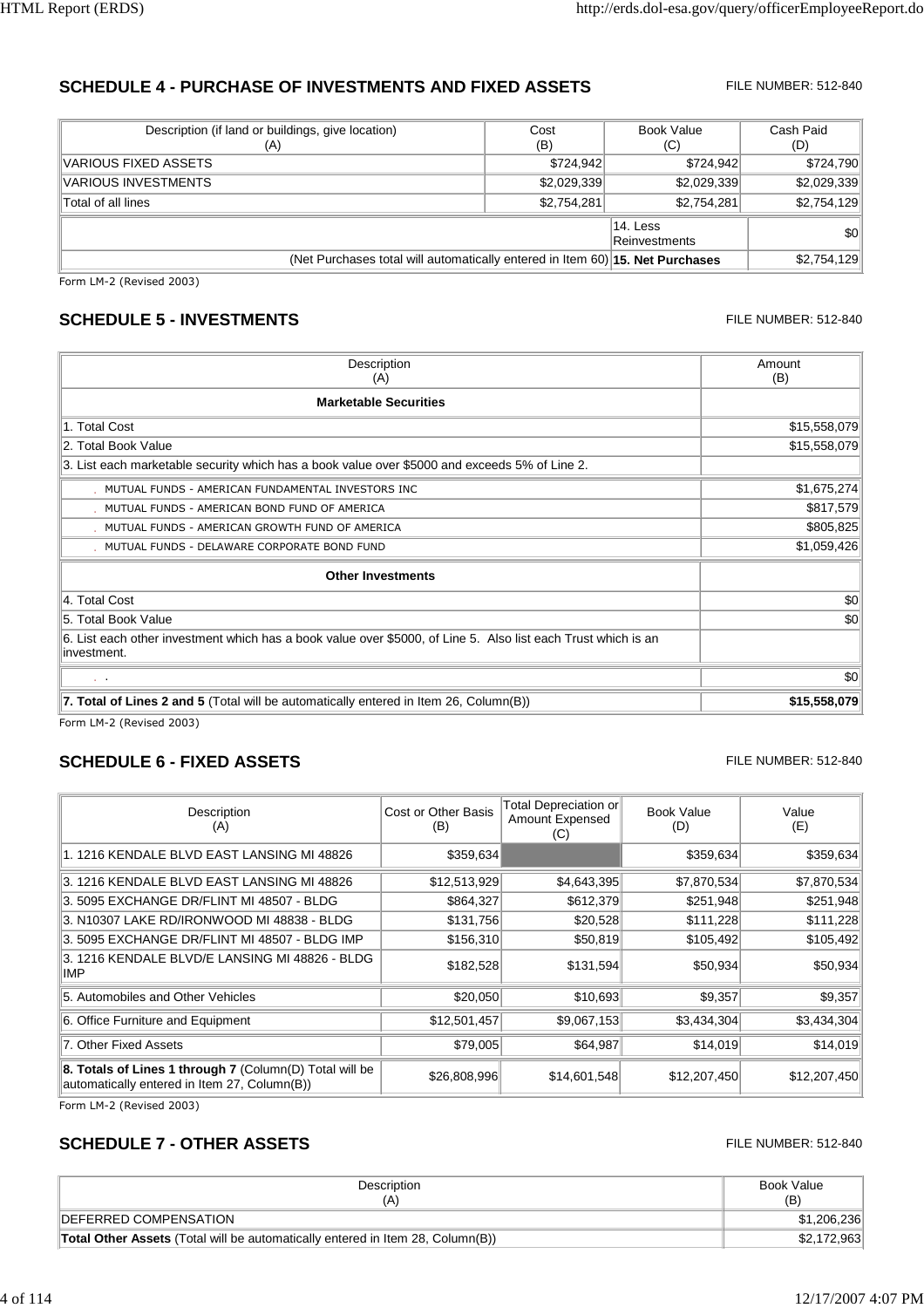| Description<br>(A)                                                             | Book Value<br>(B) |
|--------------------------------------------------------------------------------|-------------------|
| OTHER PREPAID                                                                  | \$451,460         |
| <b>DEPOSITS</b>                                                                | \$53,813          |
| <b>INVENTORY</b>                                                               | \$126,374         |
| <b>INTEREST/OTHER</b>                                                          | \$88,463          |
| <b>AFFILIATE RECEIVABLE</b>                                                    | \$246,417         |
| INVESTMENT IN SUBSIDIARIES                                                     | \$200             |
| Total Other Assets (Total will be automatically entered in Item 28, Column(B)) | \$2,172,963       |
| Form $IM-2$ (Peviced $2003$ )                                                  |                   |

Form LM-2 (Revised 2003)

# **SCHEDULE 8 - ACCOUNTS PAYABLE AGING SCHEDULE** FILE NUMBER: 512-840

| Entity or Individual Name<br>(A)                                                                | Total Account<br>Pavable<br>(B) | 90-180 Days<br>Past Due<br>(C) | 180+ Days Past<br>Due<br>(D) | Liquidated<br>Account<br>(E) |
|-------------------------------------------------------------------------------------------------|---------------------------------|--------------------------------|------------------------------|------------------------------|
| Total from all other accounts payable                                                           | \$974.302                       | \$0                            | \$0                          | \$0                          |
| Total Accounts Payable (Column(B) Total will be automatically<br>entered in Item 30, Column(D)) | \$974.302                       | \$0                            | \$0                          | \$0                          |

Form LM-2 (Revised 2003)

### **SCHEDULE 9 - LOANS PAYABLE FILE NUMBER: 512-840**

#### Source of Loans Payable at Any Time During the Reporting Period (A) Loans Owed at Start of Period (B) Loans Obtained During Period (C) Repayment During Period Cash  $(D)(1)$ Repayment During Period Other Than Cash (D)(1) Loans Owed at End of Period (E) **Total Loans Payable 62,604,159** \$2,604,159 \$0 \$1,250,004 \$0 \$1,354,155 Totals will be automatically entered in...  $\begin{bmatrix} \text{Item 31} \\ \text{Column 41} \end{bmatrix}$ Column (C) Item 44 Item 62 Item 69 with Explanation Item 31 Column (D) COMERICA BANK \$2,604,159 \$2,604,159 \$0 \$1,250,004 \$0 \$1,354,155

Form LM-2 (Revised 2003)

## **SCHEDULE 10 - OTHER LIABILITIES FILE NUMBER: 512-840**

| Description<br>(A)                                                                         | Amount at End of Period<br>(B) |
|--------------------------------------------------------------------------------------------|--------------------------------|
| ACCRUED LEAVE                                                                              | \$6,269,052                    |
| DEFERRED COMPENSATION                                                                      | \$1,206,236                    |
| PAYROLL LIABILITIES                                                                        | \$690,088                      |
| <b>RETIREMENT</b>                                                                          | \$54,935,115                   |
| <b>DEFERRED REVENUE</b>                                                                    | \$588,137                      |
| <b>MEMBERSHIP</b>                                                                          | \$3,293,747                    |
| <b>INTEREST/OTHER</b>                                                                      | \$33,181                       |
| <b>CAPITAL LEASES PAYABLE</b>                                                              | \$874,381                      |
| AFFILIATE PAYABLE                                                                          | \$1,545,645                    |
| <b>Total Other Liabilities</b> (Total will be automatically entered in Item 33, Column(D)) | \$69,435,582                   |
| Form IM.2 (David 2003)                                                                     |                                |

Form LM-2 (Revised 2003)

### **SCHEDULE 11 - ALL OFFICERS AND DISBURSEMENTS TO OFFICERS** FILE NUMBER: 512-840

| (A)<br><b>Name</b>                                    | (B)<br><b>Title</b> |    | $\mathbf{(C)}$<br><b>Status</b>                            |           | (D)<br>Gross Salary<br><b>Disbursements</b><br>(before any<br>deductions) |     | (E)<br>Allowances<br>Disbursed |          |       | (F)<br><b>Disbursements</b><br>for Official<br><b>Business</b> |          | (G)<br>Other<br>reported in<br>$(D)$ thru $(F)$ | Disbursements not             | (H)<br><b>TOTAL</b> |
|-------------------------------------------------------|---------------------|----|------------------------------------------------------------|-----------|---------------------------------------------------------------------------|-----|--------------------------------|----------|-------|----------------------------------------------------------------|----------|-------------------------------------------------|-------------------------------|---------------------|
| A IRIS<br><b>SALTERS</b><br><b>B PRESIDENT</b><br>C C |                     |    |                                                            |           | \$198,945                                                                 |     |                                | \$0      |       | \$29.594                                                       | \$26,325 |                                                 |                               | \$254,864           |
| Schedule 15<br>Representational<br>Activities         |                     | 5% | Schedule 16<br><b>Political Activities</b><br>and Lobbying |           | 2%                                                                        |     | Schedule 17<br>Contributions   |          | $0\%$ | Schedule 18<br>General Overhead                                |          | 54 %                                            | Schedule 19<br>Administration | 39 %                |
| A ISTEVEN<br><b>B VICE PRESIDENT</b><br>C IC          | COOK                |    |                                                            | \$178.401 |                                                                           | \$0 |                                | \$23,099 |       |                                                                |          | \$8,630                                         | \$210,130                     |                     |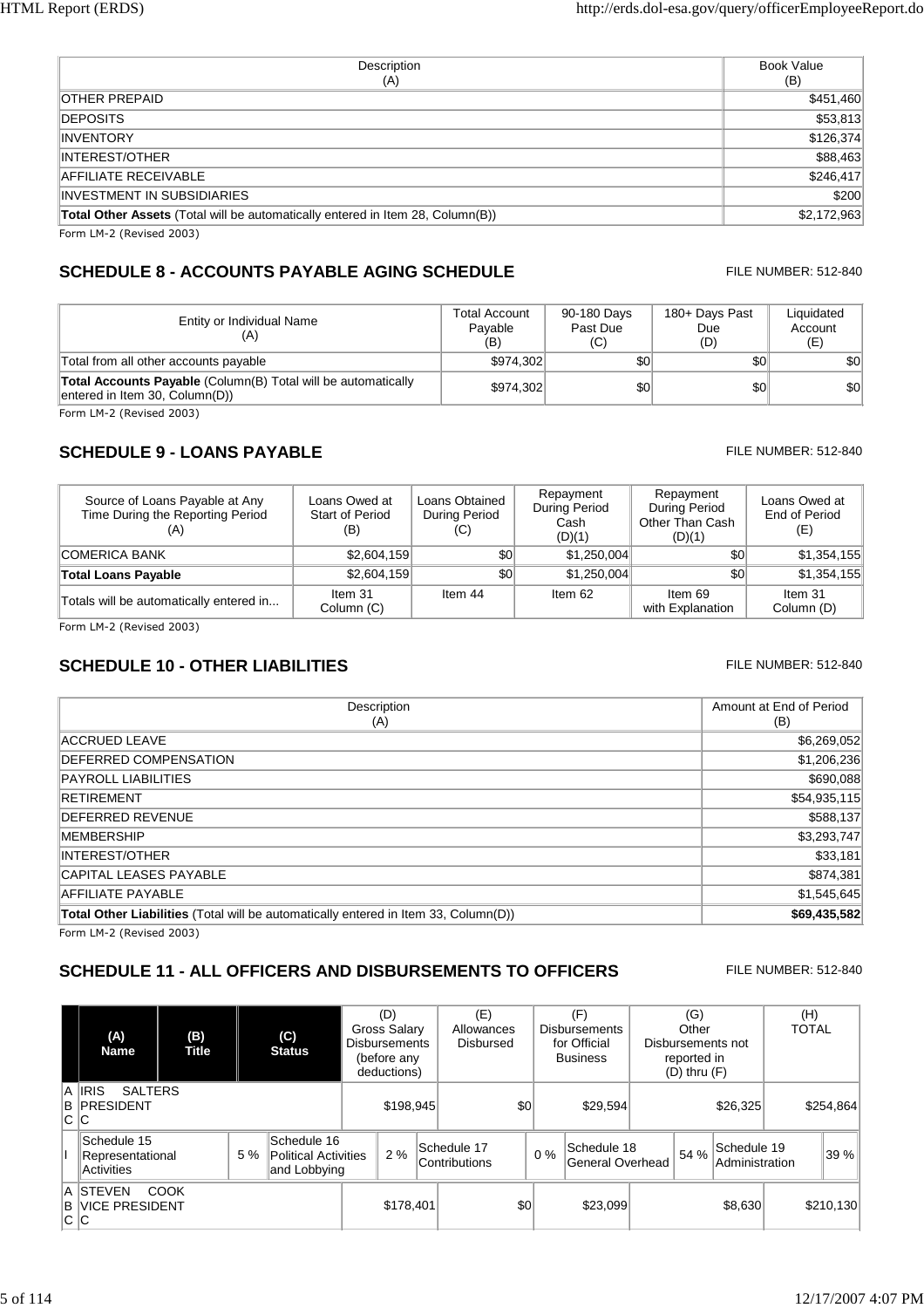|                | (A)<br>Name                                          | (B)<br><b>Title</b>                   |       | (C)<br><b>Status</b>                                       | (D)<br><b>Gross Salary</b><br><b>Disbursements</b><br>(before any<br>deductions) |           | (E)<br>Allowances<br><b>Disbursed</b> |    | (F)<br><b>Disbursements</b><br>for Official<br><b>Business</b> | (G)<br>Other<br>Disbursements not<br>reported in<br>$(D)$ thru $(F)$ |                               | (H)<br><b>TOTAL</b> |           |
|----------------|------------------------------------------------------|---------------------------------------|-------|------------------------------------------------------------|----------------------------------------------------------------------------------|-----------|---------------------------------------|----|----------------------------------------------------------------|----------------------------------------------------------------------|-------------------------------|---------------------|-----------|
|                | Schedule 15<br>Representational<br><b>Activities</b> |                                       | 26 %  | Schedule 16<br><b>Political Activities</b><br>and Lobbying | 0%                                                                               |           | Schedule 17<br>Contributions          | 0% | Schedule 18<br><b>General Overhead</b>                         | 44 %                                                                 | Schedule 19<br>Administration |                     | 30 %      |
| A<br>B<br>C    | <b>MARGARET</b><br><b>SEC-TREASURER</b><br>lC.       | MC CLELLAN                            |       |                                                            |                                                                                  | \$122,200 | \$0                                   |    | \$14,319                                                       |                                                                      | \$13,958                      |                     | \$150,477 |
|                | Schedule 15<br>Representational<br>Activities        |                                       | $0\%$ | Schedule 16<br><b>Political Activities</b><br>and Lobbying | 0%                                                                               |           | Schedule 17<br>Contributions          | 0% | Schedule 18<br>General Overhead                                | 37 %                                                                 | Schedule 19<br>Administration |                     | 63%       |
| A<br>B<br>C    | <b>DONNA</b><br><b>BOARD MEMBER</b><br>C             | <b>ANDERSON</b>                       |       |                                                            |                                                                                  | \$0       | \$0                                   |    | \$1,176                                                        |                                                                      | \$0                           |                     | \$1,176   |
|                | Schedule 15<br>Representational<br><b>Activities</b> |                                       | 2%    | Schedule 16<br><b>Political Activities</b><br>and Lobbying | 5 %                                                                              |           | Schedule 17<br>Contributions          | 1% | Schedule 18<br>General Overhead                                | 0%                                                                   | Schedule 19<br>Administration |                     | 92%       |
| Α<br>B<br>C    | <b>BERTHA</b><br><b>BOARD MEMBER</b><br>lC.          | <b>ARRIBAS</b>                        |       |                                                            |                                                                                  | \$0       | \$0                                   |    | \$992                                                          |                                                                      | \$0                           |                     | \$992     |
| T              | Schedule 15<br>Representational<br><b>Activities</b> |                                       | 2%    | Schedule 16<br><b>Political Activities</b><br>and Lobbying | 5 %                                                                              |           | Schedule 17<br>Contributions          | 1% | Schedule 18<br>General Overhead                                | 0%                                                                   | Schedule 19<br>Administration |                     | 92%       |
| A<br>B<br>C    | <b>GAYLON</b><br><b>BOARD MEMBER</b><br>C            | <b>BARHAM</b>                         |       |                                                            |                                                                                  | \$0       | \$0                                   |    | \$990                                                          |                                                                      | \$0                           |                     | \$990     |
|                | Schedule 15<br>Representational<br><b>Activities</b> |                                       | 2%    | Schedule 16<br><b>Political Activities</b><br>and Lobbying | 5 %                                                                              |           | Schedule 17<br>Contributions          | 1% | Schedule 18<br>General Overhead                                | 0%                                                                   | Schedule 19<br>Administration |                     | 92%       |
| Α<br>В<br>C C  | <b>ALVA</b>                                          | <b>BEAMISH</b><br><b>BOARD MEMBER</b> |       |                                                            | \$0                                                                              |           | \$0                                   |    | \$1,634                                                        |                                                                      | \$0                           |                     | \$1,634   |
| T              | Schedule 15<br>Representational<br><b>Activities</b> |                                       | 2%    | Schedule 16<br><b>Political Activities</b><br>and Lobbying | 5 %                                                                              |           | Schedule 17<br>Contributions          | 1% | Schedule 18<br>General Overhead                                | 0%                                                                   | Schedule 19<br>Administration |                     | 92%       |
| A<br>B<br>C    | <b>LOWELL</b><br><b>BOARD MEMBER</b><br>C            | <b>BEETHEM</b>                        |       |                                                            | \$697                                                                            |           | \$0                                   |    | \$2,897                                                        |                                                                      | \$0                           |                     | \$3,594   |
|                | Schedule 15<br>Representational<br>Activities        |                                       | 2%    | Schedule 16<br><b>Political Activities</b><br>and Lobbying | 5 %                                                                              |           | Schedule 17<br>Contributions          | 1% | Schedule 18<br><b>General Overhead</b>                         | 0%                                                                   | Schedule 19<br>Administration |                     | 92%       |
| Α<br>B<br>C    | <b>DANIEL</b><br><b>BOARD MEMBER</b><br>IС           | <b>BENNETT</b>                        |       |                                                            |                                                                                  | \$0       | \$0                                   |    | \$2,818                                                        |                                                                      | \$0                           |                     | \$2,818   |
| L              | Schedule 15<br>Representational<br><b>Activities</b> |                                       | 2%    | Schedule 16<br><b>Political Activities</b><br>and Lobbying | 5 %                                                                              |           | Schedule 17<br>Contributions          | 1% | Schedule 18<br>General Overhead                                | 0%                                                                   | Schedule 19<br>Administration |                     | 92%       |
| Α<br>B<br>C    | <b>ROGER</b><br><b>BOARD MEMBER</b><br>ΙC            | <b>BODELL</b>                         |       |                                                            |                                                                                  | \$0       | \$0                                   |    | \$1,606                                                        |                                                                      | \$0                           |                     | \$1,606   |
|                | Schedule 15<br>Representational<br>Activities        |                                       | 2%    | Schedule 16<br><b>Political Activities</b><br>and Lobbying | 5 %                                                                              |           | Schedule 17<br>Contributions          | 1% | Schedule 18<br>General Overhead                                | $0\%$                                                                | Schedule 19<br>Administration |                     | 92%       |
| Α<br>B<br>C    | <b>ALBERT</b><br><b>BOARD MEMBER</b><br>lC.          | <b>BOWERMAN</b>                       |       |                                                            |                                                                                  | \$0       | \$0                                   |    | \$1,389                                                        |                                                                      | \$0                           |                     | \$1,389   |
| T              | Schedule 15<br>Representational<br><b>Activities</b> |                                       | 2%    | Schedule 16<br><b>Political Activities</b><br>and Lobbying | 5 %                                                                              |           | Schedule 17<br>Contributions          | 1% | Schedule 18<br>General Overhead                                | 0%                                                                   | Schedule 19<br>Administration |                     | 92 %      |
| Α<br>B<br>C    | <b>CONNIE</b><br><b>BOARD MEMBER</b><br>C            | <b>BOYLAN</b>                         |       |                                                            |                                                                                  | \$1,132   | \$0                                   |    | \$1,293                                                        |                                                                      | \$0                           |                     | \$2,425   |
| L              | Schedule 15<br>Representational<br><b>Activities</b> |                                       | 2%    | Schedule 16<br><b>Political Activities</b><br>and Lobbying | 5 %                                                                              |           | Schedule 17<br>Contributions          | 1% | Schedule 18<br>General Overhead                                | 0%                                                                   | Schedule 19<br>Administration |                     | 92%       |
| Α<br>В<br> C C | <b>RANDY</b>                                         | <b>BRADY</b><br><b>BOARD MEMBER</b>   |       |                                                            |                                                                                  | \$0       | \$0                                   |    | \$1,665                                                        |                                                                      | \$0                           |                     | \$1,665   |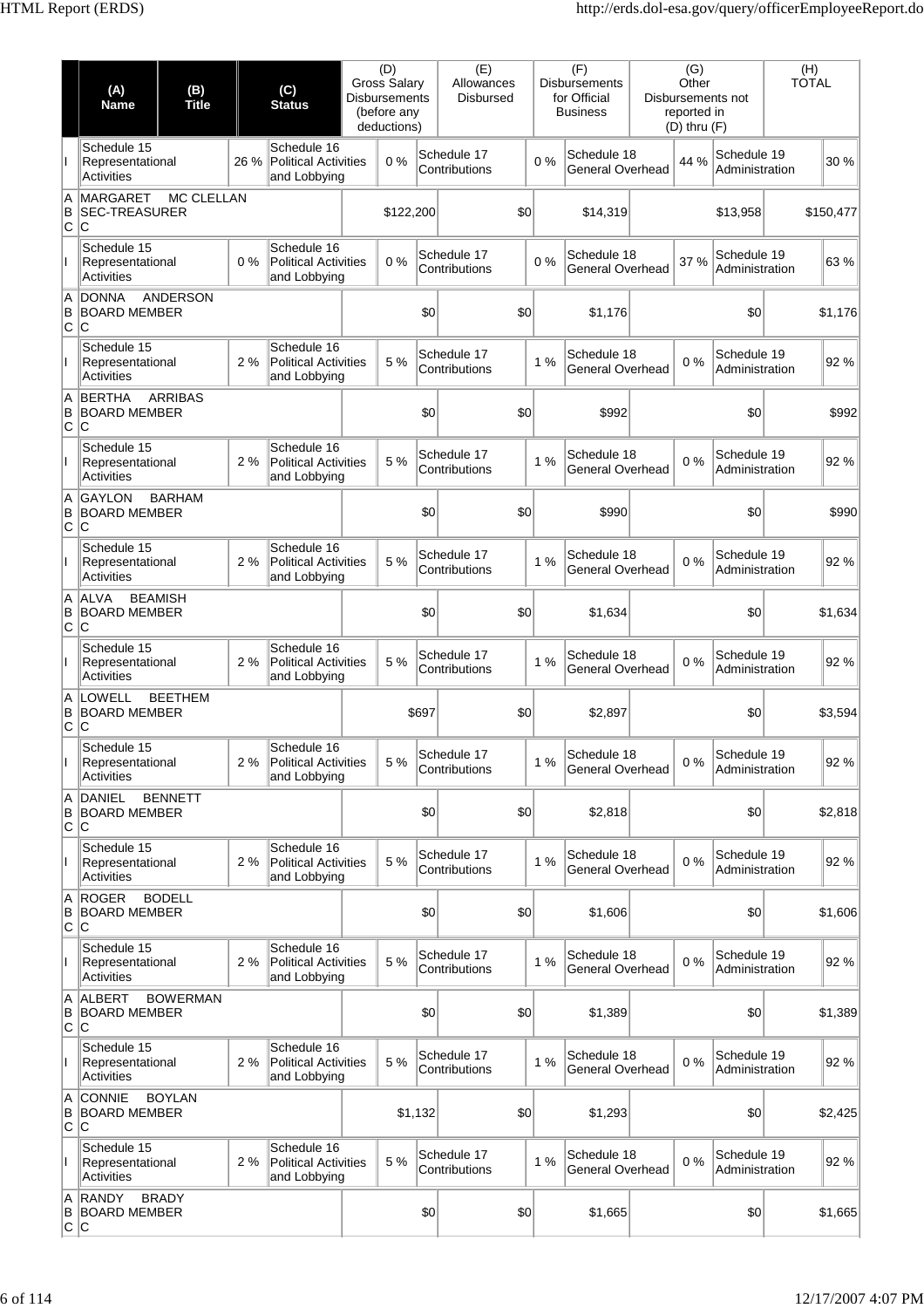|                | (A)<br>Name                                                | (B)<br><b>Title</b>                   |    | (C)<br><b>Status</b>                                       | <b>Gross Salary</b><br><b>Disbursements</b> | (D)<br>(before any<br>deductions) |       | (E)<br>Allowances<br><b>Disbursed</b> |    | (F)<br><b>Disbursements</b><br>for Official<br><b>Business</b> | (G)<br>Other<br>reported in<br>$(D)$ thru $(F)$ | Disbursements not             | (H)<br><b>TOTAL</b> |         |
|----------------|------------------------------------------------------------|---------------------------------------|----|------------------------------------------------------------|---------------------------------------------|-----------------------------------|-------|---------------------------------------|----|----------------------------------------------------------------|-------------------------------------------------|-------------------------------|---------------------|---------|
|                | Schedule 15<br>Representational<br><b>Activities</b>       |                                       | 2% | Schedule 16<br><b>Political Activities</b><br>and Lobbying |                                             | 5 %                               |       | Schedule 17<br>Contributions          | 1% | Schedule 18<br>General Overhead                                | 0%                                              | Schedule 19<br>Administration |                     | 92%     |
| Α<br>B<br>C    | <b>THOMAS</b><br><b>BOARD MEMBER</b><br>ΙC                 | <b>BRENNER</b>                        |    |                                                            |                                             |                                   | \$0   | \$0                                   |    | \$344                                                          |                                                 | \$0                           |                     | \$344   |
| T              | Schedule 15<br>Representational<br><b>Activities</b>       |                                       | 2% | Schedule 16<br><b>Political Activities</b><br>and Lobbying |                                             | 5 %                               |       | Schedule 17<br>Contributions          | 1% | Schedule 18<br>General Overhead                                | 0%                                              | Schedule 19<br>Administration |                     | 92%     |
| Α<br>B<br>C    | <b>REED</b><br><b>BRETZ</b><br><b>BOARD MEMBER</b><br>C    |                                       |    |                                                            |                                             |                                   | \$614 | \$0                                   |    | \$1,360                                                        |                                                 | \$0                           |                     | \$1,974 |
|                | Schedule 15<br>Representational<br><b>Activities</b>       |                                       | 2% | Schedule 16<br><b>Political Activities</b><br>and Lobbying |                                             | 5 %                               |       | Schedule 17<br>Contributions          | 1% | Schedule 18<br>General Overhead                                | 0%                                              | Schedule 19<br>Administration |                     | 92%     |
| A<br>B<br>C    | <b>BRILL</b><br><b>JULIE</b><br><b>BOARD MEMBER</b><br>lC. |                                       |    |                                                            |                                             |                                   | \$0   | \$0                                   |    | \$1,834                                                        |                                                 | \$0                           |                     | \$1,834 |
| T              | Schedule 15<br>Representational<br><b>Activities</b>       |                                       | 2% | Schedule 16<br><b>Political Activities</b><br>and Lobbying |                                             | 5 %                               |       | Schedule 17<br>Contributions          | 1% | Schedule 18<br>General Overhead                                | 0%                                              | Schedule 19<br>Administration |                     | 92%     |
| A<br>B<br>C    | <b>PERCY</b><br><b>BOARD MEMBER</b><br>C                   | <b>BROWN</b>                          |    |                                                            |                                             |                                   | \$282 | \$0                                   |    | \$1,293                                                        |                                                 | \$0                           |                     | \$1,575 |
|                | Schedule 15<br>Representational<br><b>Activities</b>       |                                       | 2% | Schedule 16<br><b>Political Activities</b><br>and Lobbying |                                             | 5 %                               |       | Schedule 17<br>Contributions          | 1% | Schedule 18<br>General Overhead                                | 0%                                              | Schedule 19<br>Administration |                     | 92%     |
| Α<br>В<br>C C  | <b>LINDA</b>                                               | <b>BRUNSON</b><br><b>BOARD MEMBER</b> |    |                                                            | \$155                                       |                                   |       | \$0                                   |    | \$1,507                                                        |                                                 | \$0                           |                     | \$1,662 |
| T              | Schedule 15<br>Representational<br><b>Activities</b>       |                                       | 2% | Schedule 16<br><b>Political Activities</b><br>and Lobbying |                                             | 5 %                               |       | Schedule 17<br>Contributions          | 1% | Schedule 18<br>General Overhead                                | 0%                                              | Schedule 19<br>Administration |                     | 92%     |
| A<br>В<br>C    | <b>RICHARD</b><br><b>BOARD MEMBER</b><br>'N                | <b>BRUNSON</b>                        |    |                                                            |                                             |                                   | \$0   | \$0                                   |    | \$332                                                          |                                                 | \$0                           |                     | \$332   |
|                | Schedule 15<br>Representational<br>Activities              |                                       | 2% | Schedule 16<br><b>Political Activities</b><br>and Lobbying |                                             | 5 %                               |       | Schedule 17<br>Contributions          | 1% | Schedule 18<br>General Overhead                                | 0%                                              | Schedule 19<br>Administration |                     | 92%     |
| Α<br>B<br>C    | <b>FRANK</b><br><b>BOARD MEMBER</b><br>ΙC                  | <b>BURGER</b>                         |    |                                                            |                                             |                                   | \$603 | \$0                                   |    | \$1,080                                                        |                                                 | \$0                           |                     | \$1,683 |
| L              | Schedule 15<br>Representational<br><b>Activities</b>       |                                       | 2% | Schedule 16<br><b>Political Activities</b><br>and Lobbying |                                             | 5 %                               |       | Schedule 17<br>Contributions          | 1% | Schedule 18<br>General Overhead                                | 0%                                              | Schedule 19<br>Administration |                     | 92%     |
| Α<br>B<br>C    | <b>DOROTHY</b><br><b>BOARD MEMBER</b><br>ΙC                | <b>BUTLER</b>                         |    |                                                            |                                             | \$1,020                           |       | \$0                                   |    | \$1,467                                                        |                                                 | \$0                           |                     | \$2,487 |
|                | Schedule 15<br>Representational<br><b>Activities</b>       |                                       | 2% | Schedule 16<br><b>Political Activities</b><br>and Lobbying |                                             | 5 %                               |       | Schedule 17<br>Contributions          | 1% | Schedule 18<br>General Overhead                                | 0%                                              | Schedule 19<br>Administration |                     | 92%     |
| Α<br>B<br>C    | <b>ROBERT</b><br><b>BOARD MEMBER</b><br>ΙC                 | <b>CAMERON</b>                        |    |                                                            |                                             |                                   | \$488 | \$0                                   |    | \$3,407                                                        |                                                 | \$0                           |                     | \$3,895 |
| T              | Schedule 15<br>Representational<br><b>Activities</b>       |                                       | 2% | Schedule 16<br><b>Political Activities</b><br>and Lobbying |                                             | 5 %                               |       | Schedule 17<br>Contributions          | 1% | Schedule 18<br>General Overhead                                | 0%                                              | Schedule 19<br>Administration |                     | 92 %    |
| Α<br>B<br>C    | <b>ANDREW</b><br><b>BOARD MEMBER</b><br>C                  | <b>CAMPBELL</b>                       |    |                                                            |                                             | \$1,399                           |       | \$0                                   |    | \$899                                                          |                                                 | \$0                           |                     | \$2,298 |
| L              | Schedule 15<br>Representational<br><b>Activities</b>       |                                       | 2% | Schedule 16<br><b>Political Activities</b><br>and Lobbying |                                             | 5 %                               |       | Schedule 17<br>Contributions          | 1% | Schedule 18<br>General Overhead                                | 0%                                              | Schedule 19<br>Administration |                     | 92%     |
| Α<br>В<br> C C | <b>LINDA</b>                                               | CARTER<br><b>BOARD MEMBER</b>         |    |                                                            |                                             |                                   | \$0   | \$0                                   |    | \$2,327                                                        |                                                 | \$0                           |                     | \$2,327 |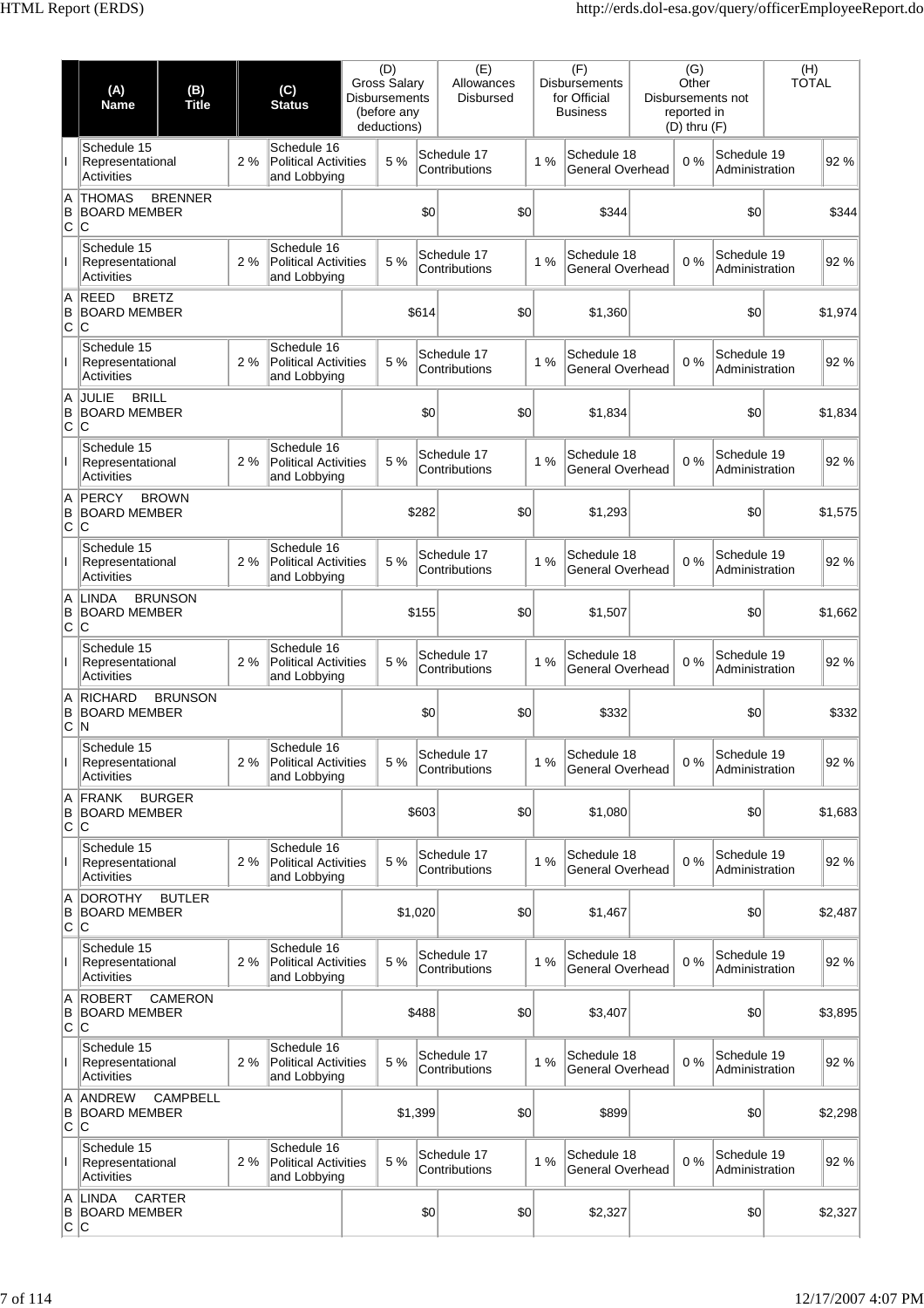|                 | (A)<br><b>Name</b>                                         | (B)<br>(C)<br><b>Title</b><br><b>Status</b> |    |                                                            | <b>Gross Salary</b><br>Disbursements | (D)<br>(before any<br>deductions) |       | (E)<br>Allowances<br><b>Disbursed</b> |    |    | (F)<br><b>Disbursements</b><br>for Official<br><b>Business</b> | (G)<br>Other<br>reported in<br>$(D)$ thru $(F)$ | Disbursements not             | (H)<br><b>TOTAL</b> |         |
|-----------------|------------------------------------------------------------|---------------------------------------------|----|------------------------------------------------------------|--------------------------------------|-----------------------------------|-------|---------------------------------------|----|----|----------------------------------------------------------------|-------------------------------------------------|-------------------------------|---------------------|---------|
|                 | Schedule 15<br>Representational<br><b>Activities</b>       |                                             | 2% | Schedule 16<br><b>Political Activities</b><br>and Lobbying |                                      | 5 %                               |       | Schedule 17<br>Contributions          |    | 1% | Schedule 18<br><b>General Overhead</b>                         | 0%                                              | Schedule 19<br>Administration |                     | 92%     |
| A<br>B<br>∣c ∣c | <b>MARY</b><br><b>BOARD MEMBER</b>                         | <b>CHRISTIAN</b>                            |    |                                                            |                                      |                                   | \$0   | \$0                                   |    |    | \$1,420                                                        |                                                 | \$0                           |                     | \$1,420 |
|                 | Schedule 15<br>Representational<br><b>Activities</b>       |                                             | 2% | Schedule 16<br><b>Political Activities</b><br>and Lobbying |                                      | 5 %                               |       | Schedule 17<br>Contributions          | 1% |    | Schedule 18<br><b>General Overhead</b>                         | 0%                                              | Schedule 19<br>Administration |                     | 92%     |
| A<br>B<br>C     | <b>MELISSA</b><br><b>BOARD MEMBER</b><br>lC                | <b>CLAPPER</b>                              |    |                                                            |                                      |                                   | \$734 | \$0                                   |    |    | \$3,856                                                        |                                                 | \$0                           |                     | \$4,590 |
|                 | Schedule 15<br>Representational<br>Activities              |                                             | 2% | Schedule 16<br><b>Political Activities</b><br>and Lobbying |                                      | 5 %                               |       | Schedule 17<br>Contributions          |    | 1% | Schedule 18<br>General Overhead                                | 0%                                              | Schedule 19<br>Administration |                     | 92%     |
| A<br>B<br>C     | <b>COLLIN</b><br><b>VIOLA</b><br><b>BOARD MEMBER</b><br>ΙC |                                             |    |                                                            |                                      |                                   | \$0   | \$0                                   |    |    | \$1,591                                                        |                                                 | \$0                           |                     | \$1,591 |
|                 | Schedule 15<br>Representational<br><b>Activities</b>       |                                             | 2% | Schedule 16<br><b>Political Activities</b><br>and Lobbying |                                      | 5 %                               |       | Schedule 17<br>Contributions          |    | 1% | Schedule 18<br>General Overhead                                | 0%                                              | Schedule 19<br>Administration |                     | 92%     |
| A<br>B<br>C     | <b>CONNIE</b><br><b>BOARD MEMBER</b><br>lC                 | <b>CURRY</b>                                |    |                                                            |                                      |                                   | \$0   | \$0                                   |    |    | \$902                                                          |                                                 | \$0                           |                     | \$902   |
|                 | Schedule 15<br>Representational<br><b>Activities</b>       |                                             | 2% | Schedule 16<br><b>Political Activities</b><br>and Lobbying |                                      | 5 %                               |       | Schedule 17<br>Contributions          | 1% |    | Schedule 18<br><b>General Overhead</b>                         | 0%                                              | Schedule 19<br>Administration |                     | 92%     |
| A<br>B<br> C C  | <b>KATHERINE</b><br><b>BOARD MEMBER</b>                    | <b>DANIELS</b>                              |    |                                                            |                                      |                                   | \$0   | \$0                                   |    |    | \$1,781                                                        |                                                 | \$0                           |                     | \$1,781 |
|                 | Schedule 15<br>Representational<br><b>Activities</b>       |                                             | 2% | Schedule 16<br><b>Political Activities</b><br>and Lobbying |                                      | 5 %                               |       | Schedule 17<br>Contributions          | 1% |    | Schedule 18<br><b>General Overhead</b>                         | 0%                                              | Schedule 19<br>Administration |                     | 92%     |
| A<br>в<br>C     | <b>JOVITA</b><br><b>DAVIS</b><br><b>BOARD MEMBER</b><br>ΙC |                                             |    |                                                            |                                      |                                   | \$0   | \$0                                   |    |    | \$1,521                                                        |                                                 | \$0                           |                     | \$1,521 |
|                 | Schedule 15<br>Representational<br>Activities              |                                             | 2% | Schedule 16<br><b>Political Activities</b><br>and Lobbying |                                      | 5 %                               |       | Schedule 17<br>Contributions          | 1% |    | Schedule 18<br><b>General Overhead</b>                         | 0%                                              | Schedule 19<br>Administration |                     | 92 %    |
| A<br>B<br>C     | <b>DAVIS</b><br><b>VIVIAN</b><br><b>BOARD MEMBER</b><br>ΙC |                                             |    |                                                            |                                      |                                   | \$0   | \$0                                   |    |    | \$1,043                                                        |                                                 | \$0                           |                     | \$1,043 |
| $\mathbf{I}$    | Schedule 15<br>Representational<br><b>Activities</b>       |                                             | 2% | Schedule 16<br><b>Political Activities</b><br>and Lobbying |                                      | 5 %                               |       | Schedule 17<br>Contributions          | 1% |    | Schedule 18<br>General Overhead                                | 0%                                              | Schedule 19<br>Administration |                     | 92 %    |
| A<br>B<br> c c  | <b>PAMELA</b><br><b>BOARD MEMBER</b>                       | DE GRYSE                                    |    |                                                            |                                      |                                   | \$151 | \$0                                   |    |    | \$1,370                                                        |                                                 | \$0                           |                     | \$1,521 |
|                 | Schedule 15<br>Representational<br>Activities              |                                             | 2% | Schedule 16<br><b>Political Activities</b><br>and Lobbying |                                      | 5 %                               |       | Schedule 17<br>Contributions          | 1% |    | Schedule 18<br>General Overhead                                | 0%                                              | Schedule 19<br>Administration |                     | 92 %    |
| A<br>B<br>C     | <b>DOROTHY</b><br><b>BOARD MEMBER</b><br>∣C                | <b>DERROW</b>                               |    |                                                            |                                      |                                   | \$564 | \$0                                   |    |    | \$1,395                                                        |                                                 | \$0                           |                     | \$1,959 |
| $\mathsf{I}$    | Schedule 15<br>Representational<br><b>Activities</b>       |                                             | 2% | Schedule 16<br><b>Political Activities</b><br>and Lobbying |                                      | 5 %                               |       | Schedule 17<br>Contributions          | 1% |    | Schedule 18<br>General Overhead                                | 0%                                              | Schedule 19<br>Administration |                     | 92%     |
| A<br>B<br>C     | PETER<br><b>EDICK</b><br><b>BOARD MEMBER</b><br>ΙC         |                                             |    |                                                            |                                      |                                   | \$0   | \$0                                   |    |    | \$653                                                          |                                                 | \$0                           |                     | \$653   |
| Ш               | Schedule 15<br>Representational<br><b>Activities</b>       |                                             | 2% | Schedule 16<br><b>Political Activities</b><br>and Lobbying |                                      | 5 %                               |       | Schedule 17<br>Contributions          | 1% |    | Schedule 18<br>General Overhead                                | 0%                                              | Schedule 19<br>Administration |                     | 92 %    |
| Α<br>B<br> C N  | REBECCA<br><b>BOARD MEMBER</b>                             | <b>EMRICH</b>                               |    |                                                            |                                      |                                   | \$0   | \$0                                   |    |    | \$555                                                          |                                                 | \$0                           |                     | \$555   |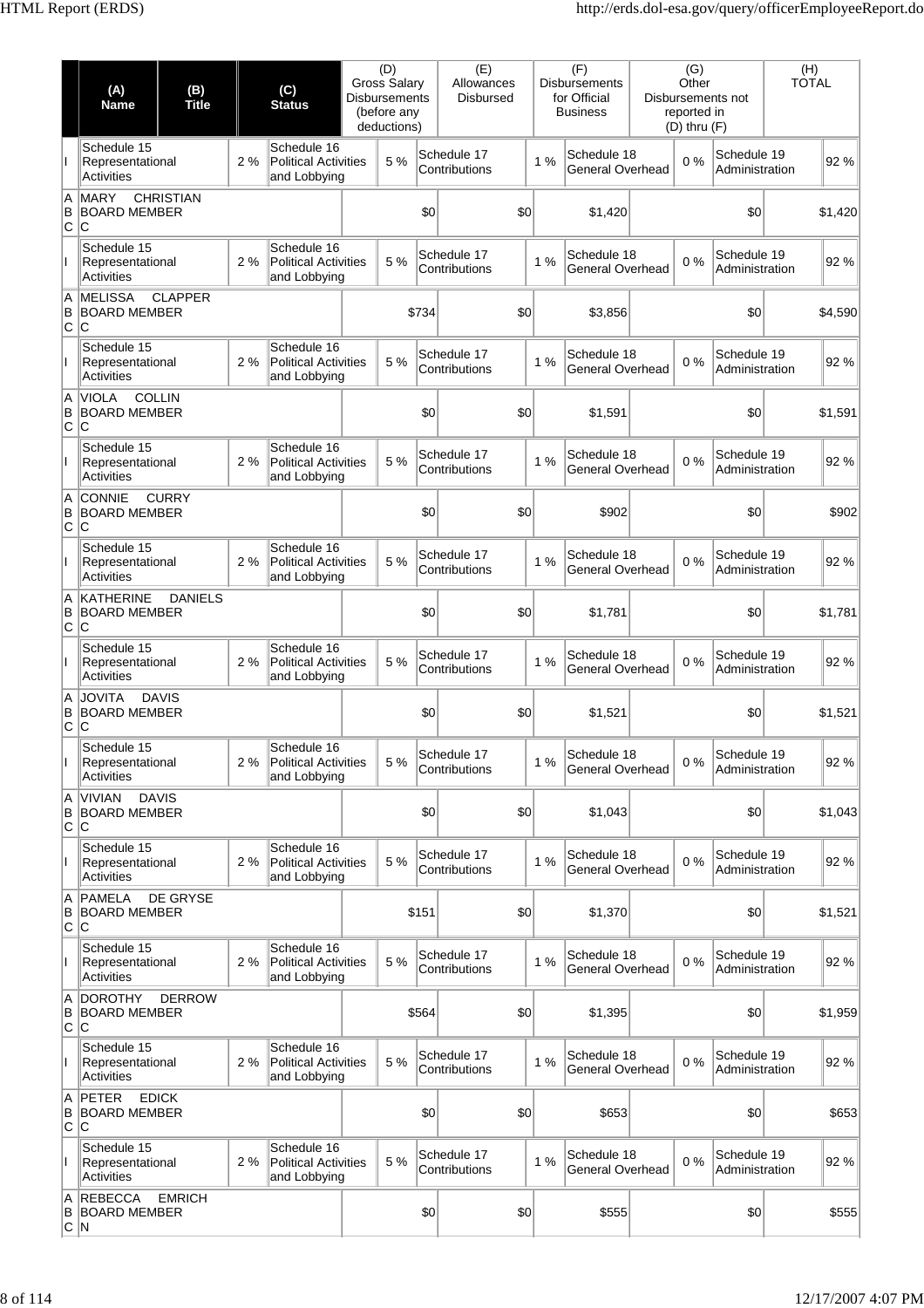|                 | (A)<br>Name                                          | (B)<br><b>Title</b>                   |     | (C)<br><b>Status</b>                                       | <b>Gross Salary</b><br><b>Disbursements</b> | (D)<br>(before any<br>deductions) |       | (E)<br>Allowances<br><b>Disbursed</b> |         | (F)<br><b>Disbursements</b><br>for Official<br><b>Business</b> | (G)<br>Other<br>reported in<br>$(D)$ thru $(F)$ | Disbursements not             | (H)<br><b>TOTAL</b> |         |
|-----------------|------------------------------------------------------|---------------------------------------|-----|------------------------------------------------------------|---------------------------------------------|-----------------------------------|-------|---------------------------------------|---------|----------------------------------------------------------------|-------------------------------------------------|-------------------------------|---------------------|---------|
|                 | Schedule 15<br>Representational<br>Activities        |                                       | 2%  | Schedule 16<br><b>Political Activities</b><br>and Lobbying |                                             | 5 %                               |       | Schedule 17<br>Contributions          | 1%      | Schedule 18<br>General Overhead                                | 0%                                              | Schedule 19<br>Administration |                     | 92%     |
| A<br>в<br>lc Ic | <b>GERALD</b><br><b>BOARD MEMBER</b>                 | <b>FAYE</b>                           |     |                                                            |                                             |                                   | \$0   | \$0                                   |         | \$2,790                                                        |                                                 | \$0                           |                     | \$2.790 |
| T               | Schedule 15<br>Representational<br><b>Activities</b> |                                       | 2%  | Schedule 16<br><b>Political Activities</b><br>and Lobbying |                                             | 5 %                               |       | Schedule 17<br>Contributions          | 1%      | Schedule 18<br>General Overhead                                | 0%                                              | Schedule 19<br>Administration |                     | 92%     |
| Α<br>B<br>C     | <b>SUSAN</b><br><b>BOARD MEMBER</b><br>ΙC            | <b>FEDERICO</b>                       |     |                                                            |                                             |                                   | \$264 | \$0                                   |         | \$1,563                                                        |                                                 | \$0                           |                     | \$1,827 |
|                 | Schedule 15<br>Representational<br><b>Activities</b> |                                       | 2%  | Schedule 16<br><b>Political Activities</b><br>and Lobbying |                                             | 5 %                               |       | Schedule 17<br>Contributions          | 1%      | Schedule 18<br>General Overhead                                | 0%                                              | Schedule 19<br>Administration |                     | 92%     |
| A<br>B<br>C     | <b>JONATHON</b><br><b>BOARD MEMBER</b><br><b>C</b>   | <b>FIELBRANDT</b>                     |     |                                                            |                                             |                                   | \$0   | \$0                                   |         | \$1,861                                                        |                                                 | \$0                           |                     | \$1,861 |
| T               | Schedule 15<br>Representational<br><b>Activities</b> |                                       | 2 % | Schedule 16<br><b>Political Activities</b><br>and Lobbying |                                             | 5 %                               |       | Schedule 17<br>Contributions          | 1%      | Schedule 18<br>General Overhead                                | 0%                                              | Schedule 19<br>Administration |                     | 92%     |
| A<br>B<br>lC.   | <b>RICHARD</b><br><b>BOARD MEMBER</b><br>lC.         | <b>FINK</b>                           |     |                                                            |                                             |                                   | \$0   | \$0                                   |         | \$1,630                                                        |                                                 | \$0                           |                     | \$1,630 |
|                 | Schedule 15<br>Representational<br><b>Activities</b> |                                       | 2%  | Schedule 16<br><b>Political Activities</b><br>and Lobbying |                                             | 5 %                               |       | Schedule 17<br>Contributions          | 1%      | Schedule 18<br>General Overhead                                | 0%                                              | Schedule 19<br>Administration |                     | 92%     |
| A<br>В<br>C N   | <b>STEPHEN</b>                                       | <b>FRANKO</b><br><b>BOARD MEMBER</b>  |     |                                                            |                                             |                                   | \$485 | \$0                                   |         | \$1,000                                                        |                                                 | \$0                           |                     | \$1,485 |
| L               | Schedule 15<br><b>Activities</b>                     | 2 %<br>Representational               |     | Schedule 16<br><b>Political Activities</b><br>and Lobbying |                                             | 5 %                               |       | Schedule 17<br>Contributions          | 1%      | Schedule 18<br>General Overhead                                | 0%                                              | Schedule 19<br>Administration |                     | 92%     |
| A<br>B<br>lC.   | <b>CHRISS</b><br><b>BOARD MEMBER</b><br>C            | <b>GOLDEN</b>                         |     |                                                            |                                             |                                   | \$0   | \$0                                   |         | \$1,737                                                        |                                                 | \$0                           |                     | \$1,737 |
|                 | Schedule 15<br>Representational<br>Activities        |                                       | 2%  | Schedule 16<br><b>Political Activities</b><br>and Lobbying | 5 %                                         |                                   |       | Schedule 17<br>Contributions          | 1%      | Schedule 18<br>General Overhead                                | 0%                                              | Schedule 19<br>Administration |                     | 92 %    |
| Α<br>B<br>C     | <b>MICHAEL</b><br><b>BOARD MEMBER</b><br>C           | <b>GRAVES</b>                         |     |                                                            |                                             |                                   | \$0   | \$0                                   |         | \$1,565                                                        |                                                 | \$0                           |                     | \$1,565 |
| L               | Schedule 15<br>Representational<br><b>Activities</b> |                                       | 2%  | Schedule 16<br><b>Political Activities</b><br>and Lobbying |                                             | 5 %                               |       | Schedule 17<br>Contributions          | 1%      | Schedule 18<br>General Overhead                                | 0%                                              | Schedule 19<br>Administration |                     | 92%     |
| Α<br>B<br>C     | <b>BONITA</b><br><b>BOARD MEMBER</b><br>ΙC           | <b>HARVEY</b>                         |     |                                                            |                                             |                                   | \$0   | \$0                                   |         | \$1,637                                                        |                                                 | \$0                           |                     | \$1,637 |
|                 | Schedule 15<br>Representational<br><b>Activities</b> |                                       | 2%  | Schedule 16<br><b>Political Activities</b><br>and Lobbying |                                             | 5 %                               |       | Schedule 17<br>Contributions          | 1%      | Schedule 18<br>General Overhead                                | 0%                                              | Schedule 19<br>Administration |                     | 92%     |
| Α<br>B<br>C     | <b>DANIEL</b><br>BOARD MEMBER<br>C                   | <b>HASKE</b>                          |     |                                                            |                                             |                                   | \$606 | \$0                                   |         | \$1,335                                                        |                                                 | \$0                           |                     | \$1,941 |
| L               | Schedule 15<br>Representational<br><b>Activities</b> |                                       | 2%  | Schedule 16<br><b>Political Activities</b><br>and Lobbying |                                             | 5 %                               |       | Schedule 17<br>Contributions          | 1%      | Schedule 18<br>General Overhead                                | 0%                                              | Schedule 19<br>Administration |                     | 92 %    |
| Α<br>B<br>C N   | <b>RUTH</b><br><b>BOARD MEMBER</b>                   | <b>HAUSBECK</b>                       |     |                                                            |                                             |                                   | \$0   | \$0                                   |         | \$463                                                          |                                                 | \$0                           |                     | \$463   |
| L               | Schedule 15<br>Representational<br><b>Activities</b> |                                       | 2%  | Schedule 16<br><b>Political Activities</b><br>and Lobbying |                                             | 5 %                               |       | Schedule 17<br>Contributions          | 1%      | Schedule 18<br>General Overhead                                | 0%                                              | Schedule 19<br>Administration |                     | 92%     |
| Α<br>B<br>C C   | <b>RICHARD</b>                                       | <b>HAWKINS</b><br><b>BOARD MEMBER</b> |     |                                                            | \$282                                       |                                   | \$0   |                                       | \$1,180 |                                                                | \$0                                             |                               | \$1,462             |         |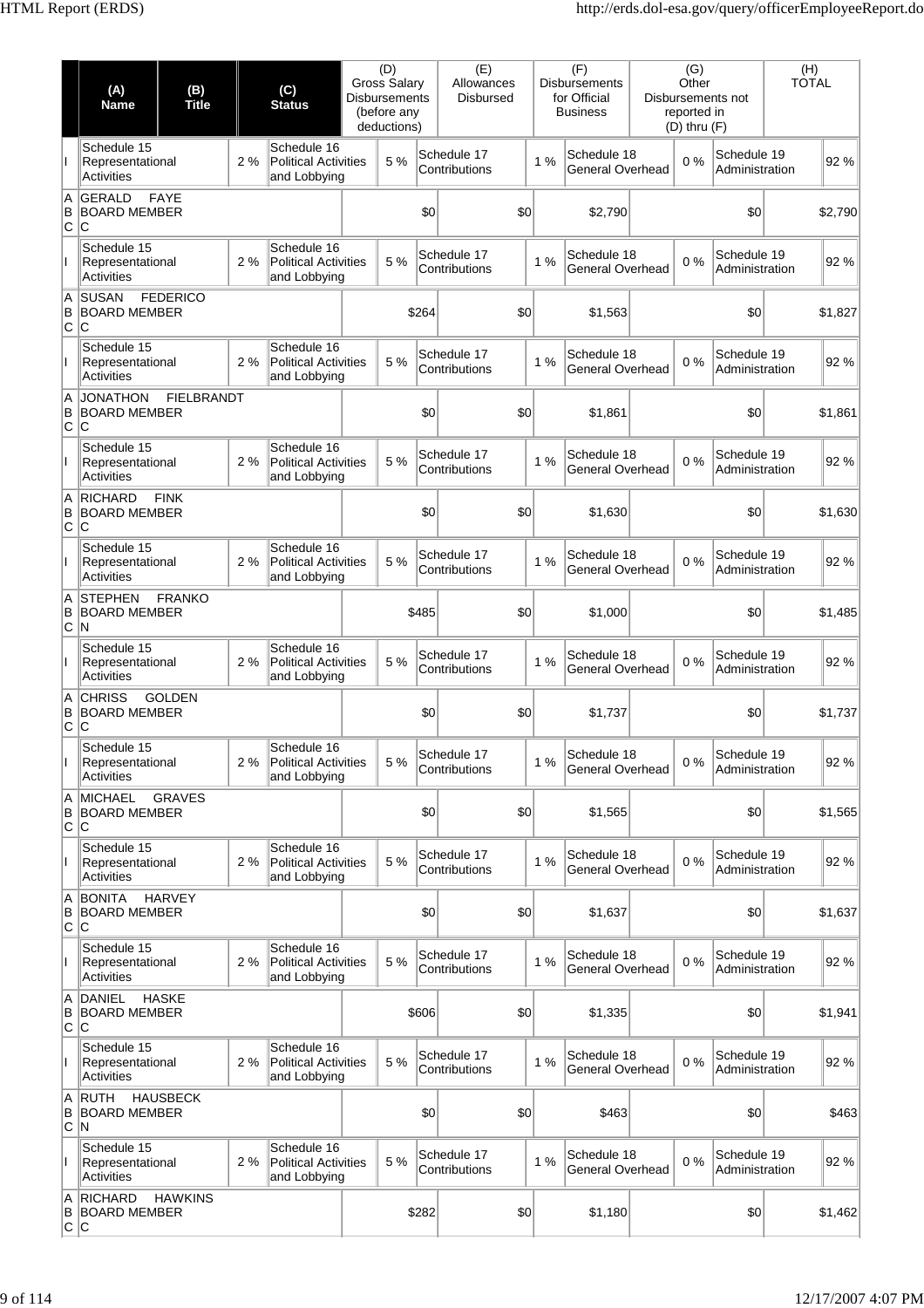|                 | (A)<br>Name                                          | (B)<br>(C)<br><b>Title</b><br><b>Status</b> |     |                                                            | <b>Gross Salary</b><br><b>Disbursements</b> | (D)<br>(before any<br>deductions) |       | (E)<br>Allowances<br><b>Disbursed</b> |  |    | (F)<br><b>Disbursements</b><br>for Official<br><b>Business</b> | (G)<br>Other<br>reported in<br>$(D)$ thru $(F)$ | Disbursements not             | (H)<br><b>TOTAL</b> |         |
|-----------------|------------------------------------------------------|---------------------------------------------|-----|------------------------------------------------------------|---------------------------------------------|-----------------------------------|-------|---------------------------------------|--|----|----------------------------------------------------------------|-------------------------------------------------|-------------------------------|---------------------|---------|
|                 | Schedule 15<br>Representational<br>Activities        |                                             | 2%  | Schedule 16<br><b>Political Activities</b><br>and Lobbying |                                             | 5 %                               |       | Schedule 17<br>Contributions          |  | 1% | Schedule 18<br>General Overhead                                | 0%                                              | Schedule 19<br>Administration |                     | 92%     |
| A<br>B<br>lc Ic | <b>DAVID</b><br><b>BOARD MEMBER</b>                  | <b>HOCKADAY</b>                             |     |                                                            |                                             |                                   | \$0   | \$0                                   |  |    | \$1,095                                                        |                                                 | \$0                           |                     | \$1,095 |
| T               | Schedule 15<br>Representational<br><b>Activities</b> |                                             | 2%  | Schedule 16<br><b>Political Activities</b><br>and Lobbying |                                             | 5 %                               |       | Schedule 17<br>Contributions          |  | 1% | Schedule 18<br>General Overhead                                | 0%                                              | Schedule 19<br>Administration |                     | 92%     |
| Α<br>B<br>C     | <b>AMANDA</b><br><b>BOARD MEMBER</b><br>ΙC           | <b>HOWE</b>                                 |     |                                                            |                                             |                                   | \$0   | \$0                                   |  |    | \$480                                                          |                                                 | \$0                           |                     | \$480   |
|                 | Schedule 15<br>Representational<br><b>Activities</b> |                                             | 2 % | Schedule 16<br><b>Political Activities</b><br>and Lobbying |                                             | 5 %                               |       | Schedule 17<br>Contributions          |  | 1% | Schedule 18<br>General Overhead                                | 0%                                              | Schedule 19<br>Administration |                     | 92%     |
| Α<br>B<br>C     | <b>GEORGE</b><br><b>BOARD MEMBER</b><br>lC           | <b>JACKSON</b>                              |     |                                                            |                                             | \$3,203                           |       | \$0                                   |  |    | \$2,145                                                        |                                                 | \$0                           |                     | \$5,348 |
| T               | Schedule 15<br>Representational<br><b>Activities</b> |                                             | 2 % | Schedule 16<br><b>Political Activities</b><br>and Lobbying |                                             | 5 %                               |       | Schedule 17<br>Contributions          |  | 1% | Schedule 18<br>General Overhead                                | 0%                                              | Schedule 19<br>Administration |                     | 92%     |
| A<br>B<br>C.    | <b>JETHRO</b><br><b>BOARD MEMBER</b><br>lC.          | <b>JOHNSON</b>                              |     |                                                            |                                             |                                   | \$0   | \$0                                   |  |    | \$1,114                                                        |                                                 | \$0                           |                     | \$1,114 |
|                 | Schedule 15<br>Representational<br><b>Activities</b> |                                             | 2%  | Schedule 16<br><b>Political Activities</b><br>and Lobbying |                                             | 5 %                               |       | Schedule 17<br>Contributions          |  | 1% | Schedule 18<br>General Overhead                                | 0%                                              | Schedule 19<br>Administration |                     | 92%     |
| A<br>B<br>C     | <b>TERANCE</b><br>ΙC                                 | <b>JOHNSON</b><br><b>BOARD MEMBER</b>       |     |                                                            | \$0                                         |                                   |       | \$0                                   |  |    | \$3,043                                                        |                                                 | \$0                           |                     | \$3,043 |
| T               | Schedule 15<br>Representational<br><b>Activities</b> |                                             | 2 % | Schedule 16<br><b>Political Activities</b><br>and Lobbying |                                             | 5 %                               |       | Schedule 17<br>Contributions          |  | 1% | Schedule 18<br>General Overhead                                | 0%                                              | Schedule 19<br>Administration |                     | 92%     |
| A<br>B<br>lC.   | <b>NIKKI</b><br><b>BOARD MEMBER</b><br>C             | <b>KLONARIS</b>                             |     |                                                            |                                             |                                   | \$0   | \$0                                   |  |    | \$1,932                                                        |                                                 | \$0                           |                     | \$1,932 |
|                 | Schedule 15<br>Representational<br>Activities        |                                             | 2%  | Schedule 16<br><b>Political Activities</b><br>and Lobbving |                                             | 5 %                               |       | Schedule 17<br>Contributions          |  | 1% | Schedule 18<br>General Overhead                                | 0%                                              | Schedule 19<br>Administration |                     | 92 %    |
| Α<br>B<br>C     | <b>CHRIS</b><br><b>BOARD MEMBER</b><br>C             | <b>KORBEL</b>                               |     |                                                            |                                             |                                   | \$0   | \$0                                   |  |    | \$2,625                                                        |                                                 | \$0                           |                     | \$2,625 |
| L               | Schedule 15<br>Representational<br><b>Activities</b> |                                             | 2%  | Schedule 16<br><b>Political Activities</b><br>and Lobbying |                                             | 5 %                               |       | Schedule 17<br>Contributions          |  | 1% | Schedule 18<br>General Overhead                                | 0%                                              | Schedule 19<br>Administration |                     | 92%     |
| Α<br>B<br>C.    | <b>CATHERINE</b><br><b>BOARD MEMBER</b><br>ΙC        | <b>KORRECK</b>                              |     |                                                            |                                             |                                   | \$0   | \$0                                   |  |    | \$1,585                                                        |                                                 | \$0                           |                     | \$1,585 |
|                 | Schedule 15<br>Representational<br><b>Activities</b> |                                             | 2%  | Schedule 16<br><b>Political Activities</b><br>and Lobbying |                                             | 5 %                               |       | Schedule 17<br>Contributions          |  | 1% | Schedule 18<br>General Overhead                                | 0%                                              | Schedule 19<br>Administration |                     | 92%     |
| Α<br>B<br>C N   | <b>DENNIS</b><br><b>BOARD MEMBER</b>                 | <b>KUBAS</b>                                |     |                                                            |                                             |                                   | \$0   | \$0                                   |  |    | \$407                                                          |                                                 | \$0                           |                     | \$407   |
| L               | Schedule 15<br>Representational<br><b>Activities</b> |                                             | 2%  | Schedule 16<br><b>Political Activities</b><br>and Lobbying |                                             | 5 %                               |       | Schedule 17<br>Contributions          |  | 1% | Schedule 18<br>General Overhead                                | 0%                                              | Schedule 19<br>Administration |                     | 92 %    |
| A<br>B<br>C     | <b>MICHAEL</b><br><b>BOARD MEMBER</b><br>IС          | <b>LA BUHN</b>                              |     |                                                            |                                             |                                   | \$0   | \$0                                   |  |    | \$1,649                                                        |                                                 | \$0                           |                     | \$1,649 |
| L               | Schedule 15<br>Representational<br><b>Activities</b> |                                             | 2%  | Schedule 16<br><b>Political Activities</b><br>and Lobbying |                                             | 5 %                               |       | Schedule 17<br>Contributions          |  | 1% | Schedule 18<br>General Overhead                                | 0%                                              | Schedule 19<br>Administration |                     | 92%     |
| Α<br>В<br> C C  | <b>CHERYL</b><br><b>BOARD MEMBER</b>                 | LAKE                                        |     |                                                            |                                             |                                   | \$282 | \$0                                   |  |    | \$3,375                                                        |                                                 | \$0                           |                     | \$3,657 |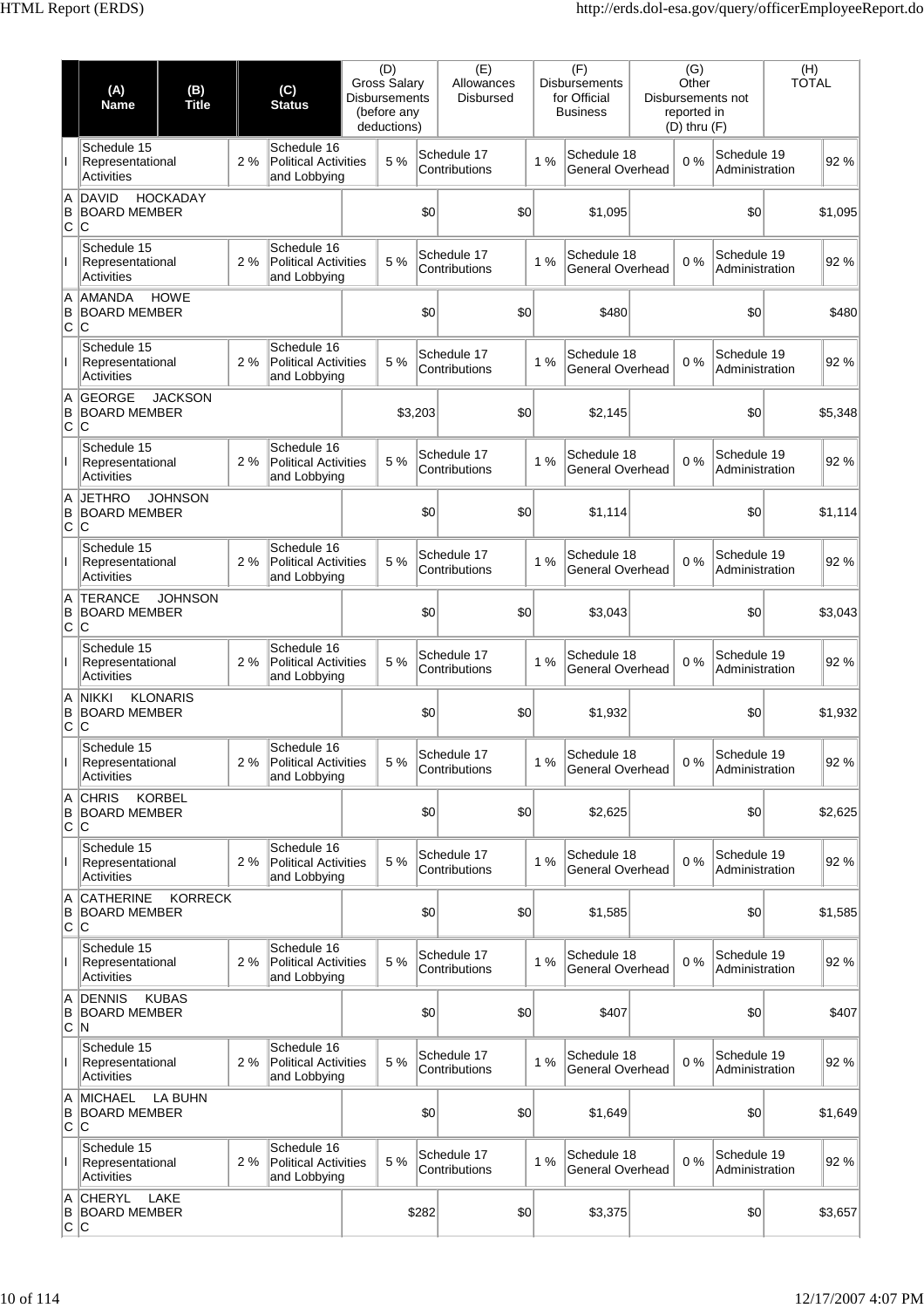|                 | (A)<br><b>Name</b>                                         | (B)<br>(C)<br><b>Title</b><br><b>Status</b>                      |    |                                                            |     | (D)<br><b>Gross Salary</b><br>Disbursements<br>(before any<br>deductions) |         | (E)<br>Allowances<br><b>Disbursed</b> |    | (F)<br><b>Disbursements</b><br>for Official<br><b>Business</b> | (G)<br>Other<br>reported in<br>$(D)$ thru $(F)$ | Disbursements not             | (H)<br><b>TOTAL</b> |         |
|-----------------|------------------------------------------------------------|------------------------------------------------------------------|----|------------------------------------------------------------|-----|---------------------------------------------------------------------------|---------|---------------------------------------|----|----------------------------------------------------------------|-------------------------------------------------|-------------------------------|---------------------|---------|
|                 | Schedule 15<br>Representational<br>Activities              |                                                                  | 2% | Schedule 16<br><b>Political Activities</b><br>and Lobbying |     | 5 %                                                                       |         | Schedule 17<br>Contributions          | 1% | Schedule 18<br><b>General Overhead</b>                         | 0%                                              | Schedule 19<br>Administration |                     | 92%     |
| A<br>в<br>∣c ∣c | <b>JOYCE</b><br><b>BOARD MEMBER</b>                        | <b>LALONDE</b>                                                   |    |                                                            |     |                                                                           | \$0     | \$0                                   |    | \$469                                                          |                                                 | \$0                           |                     | \$469   |
| L               | Schedule 15<br>Representational<br><b>Activities</b>       |                                                                  | 2% | Schedule 16<br><b>Political Activities</b><br>and Lobbying |     | 5 %                                                                       |         | Schedule 17<br>Contributions          | 1% | Schedule 18<br>General Overhead                                | 0%                                              | Schedule 19<br>Administration |                     | 92%     |
| A<br>B<br>C     | <b>MILLIE</b><br><b>BOARD MEMBER</b><br>lC                 | <b>LAMBERT</b>                                                   |    |                                                            |     |                                                                           | \$0     | \$0                                   |    | \$2,366                                                        |                                                 | \$0                           |                     | \$2,366 |
|                 | Schedule 15<br>Representational<br><b>Activities</b>       |                                                                  | 2% | Schedule 16<br><b>Political Activities</b><br>and Lobbying |     | 5 %                                                                       |         | Schedule 17<br>Contributions          | 1% | Schedule 18<br>General Overhead                                | 0%                                              | Schedule 19<br>Administration |                     | 92%     |
| A<br>B<br>Iс    | <b>MARYANNE</b><br><b>BOARD MEMBER</b><br><b>C</b>         | <b>LEVINE</b>                                                    |    |                                                            |     |                                                                           | \$0     | \$0                                   |    | \$1,796                                                        |                                                 | \$0                           |                     | \$1,796 |
|                 | Schedule 15<br>Representational<br><b>Activities</b>       |                                                                  | 2% | Schedule 16<br><b>Political Activities</b><br>and Lobbying |     | 5 %                                                                       |         | Schedule 17<br>Contributions          | 1% | Schedule 18<br>General Overhead                                | 0%                                              | Schedule 19<br>Administration |                     | 92%     |
| A<br>B<br> c c  | LAURA<br><b>BOARD MEMBER</b>                               | <b>LINDGREN</b>                                                  |    |                                                            |     |                                                                           | \$0     | \$0                                   |    | \$1,300                                                        |                                                 | \$0                           |                     | \$1,300 |
|                 | Schedule 15<br>Representational<br><b>Activities</b>       |                                                                  | 2% | Schedule 16<br><b>Political Activities</b><br>and Lobbying |     | 5 %                                                                       |         | Schedule 17<br>Contributions          | 1% | Schedule 18<br>General Overhead                                | 0%                                              | Schedule 19<br>Administration |                     | 92%     |
| A<br>B<br>C     | LANCE<br>ΙC                                                | LITTLE<br><b>BOARD MEMBER</b>                                    |    |                                                            |     |                                                                           | \$483   | \$0                                   |    | \$1,083                                                        |                                                 | \$0                           |                     | \$1,566 |
|                 | Schedule 15<br>Representational<br><b>Activities</b>       | Schedule 16<br>2%<br><b>Political Activities</b><br>and Lobbying |    |                                                            |     | 5 %                                                                       |         | Schedule 17<br>Contributions          | 1% | Schedule 18<br><b>General Overhead</b>                         | 0%                                              | Schedule 19<br>Administration |                     | 92%     |
| A<br>B<br>C     | <b>MAUREEN</b><br><b>BOARD MEMBER</b><br> C                | <b>MARTIN</b>                                                    |    |                                                            | \$0 |                                                                           |         | \$0                                   |    | \$1,450                                                        |                                                 | \$0                           |                     | \$1,450 |
|                 | Schedule 15<br>Representational<br>Activities              |                                                                  | 2% | Schedule 16<br><b>Political Activities</b><br>and Lobbying |     | 5 %                                                                       |         | Schedule 17<br>Contributions          | 1% | Schedule 18<br><b>General Overhead</b>                         | 0%                                              | Schedule 19<br>Administration |                     | 92 %    |
| A<br>B<br>C     | LYNN<br><b>MASON</b><br><b>BOARD MEMBER</b><br>∣C          |                                                                  |    |                                                            |     |                                                                           | \$0     | \$0                                   |    | \$686                                                          |                                                 | \$0                           |                     | \$686   |
| $\mathbf{I}$    | Schedule 15<br>Representational<br><b>Activities</b>       |                                                                  | 2% | Schedule 16<br><b>Political Activities</b><br>and Lobbying |     | 5 %                                                                       |         | Schedule 17<br>Contributions          | 1% | Schedule 18<br><b>General Overhead</b>                         | 0%                                              | Schedule 19<br>Administration |                     | 92 %    |
| A<br>B<br> c c  | <b>SUE</b><br><b>BOARD MEMBER</b>                          | <b>MATURKANICH</b>                                               |    |                                                            |     |                                                                           | \$1,020 | \$0                                   |    | \$1,754                                                        |                                                 | \$0                           |                     | \$2,774 |
|                 | Schedule 15<br>Representational<br>Activities              |                                                                  | 2% | Schedule 16<br><b>Political Activities</b><br>and Lobbying |     | 5 %                                                                       |         | Schedule 17<br>Contributions          | 1% | Schedule 18<br>General Overhead                                | 0%                                              | Schedule 19<br>Administration |                     | 92%     |
| A<br>B<br>C     | <b>MAXWELL</b><br><b>ILEE</b><br><b>BOARD MEMBER</b><br>ΙC |                                                                  |    |                                                            |     |                                                                           | \$2,861 | \$0                                   |    | \$1,779                                                        |                                                 | \$0                           |                     | \$4,640 |
| $\mathbf{I}$    | Schedule 15<br>Representational<br><b>Activities</b>       |                                                                  | 2% | Schedule 16<br><b>Political Activities</b><br>and Lobbying |     | 5 %                                                                       |         | Schedule 17<br>Contributions          | 1% | Schedule 18<br><b>General Overhead</b>                         | 0%                                              | Schedule 19<br>Administration |                     | 92 %    |
| A<br>B<br>C     | <b>AIMEE</b><br><b>BOARD MEMBER</b><br>ΙC                  | <b>MC KEEVER</b>                                                 |    |                                                            |     |                                                                           | \$0     | \$0                                   |    | \$1,621                                                        |                                                 | \$0                           |                     | \$1,621 |
| $\mathbf{L}$    | Schedule 15<br>Representational<br><b>Activities</b>       |                                                                  | 2% | Schedule 16<br><b>Political Activities</b><br>and Lobbying |     | 5 %                                                                       |         | Schedule 17<br>Contributions          | 1% | Schedule 18<br>General Overhead                                | 0%                                              | Schedule 19<br>Administration |                     | 92%     |
| Α<br>B<br> C C  | DEBORAH<br><b>BOARD MEMBER</b>                             | <b>MC MILLAN</b>                                                 |    |                                                            |     |                                                                           | \$300   | \$0                                   |    | \$738                                                          |                                                 | \$0                           |                     | \$1,038 |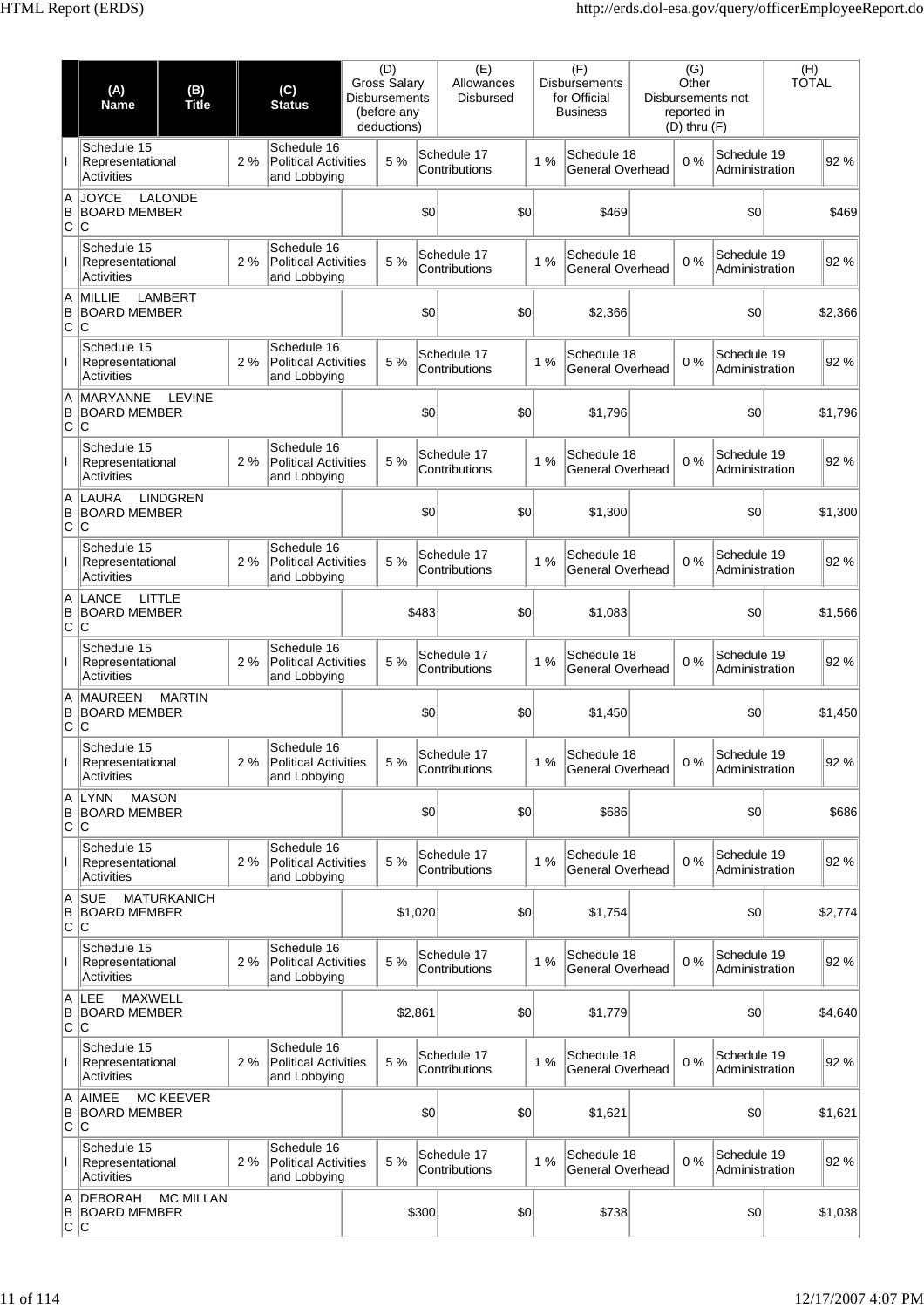|                 | (A)<br><b>Name</b>                                     | (B)<br><b>Title</b>                  |     | (C)<br><b>Status</b>                                       | (D)<br><b>Gross Salary</b><br><b>Disbursements</b><br>(before any<br>deductions) |         |       | (E)<br>Allowances<br><b>Disbursed</b> |  |    | (F)<br><b>Disbursements</b><br>for Official<br><b>Business</b> | (G)<br>Other<br>reported in<br>$(D)$ thru $(F)$ | Disbursements not             | (H)<br><b>TOTAL</b> |         |
|-----------------|--------------------------------------------------------|--------------------------------------|-----|------------------------------------------------------------|----------------------------------------------------------------------------------|---------|-------|---------------------------------------|--|----|----------------------------------------------------------------|-------------------------------------------------|-------------------------------|---------------------|---------|
|                 | Schedule 15<br>Representational<br><b>Activities</b>   |                                      | 2%  | Schedule 16<br><b>Political Activities</b><br>and Lobbying |                                                                                  | 5 %     |       | Schedule 17<br>Contributions          |  | 1% | Schedule 18<br>General Overhead                                | 0%                                              | Schedule 19<br>Administration |                     | 92%     |
| Α<br>B<br>C     | <b>SALLY</b><br><b>BOARD MEMBER</b><br>C               | <b>MC NAMARA</b>                     |     |                                                            |                                                                                  |         | \$0   | \$0                                   |  |    | \$1,310                                                        |                                                 | \$0                           |                     | \$1,310 |
| T               | Schedule 15<br>Representational<br><b>Activities</b>   |                                      | 2%  | Schedule 16<br><b>Political Activities</b><br>and Lobbying |                                                                                  | 5 %     |       | Schedule 17<br>Contributions          |  | 1% | Schedule 18<br>General Overhead                                | 0%                                              | Schedule 19<br>Administration |                     | 92%     |
| Α<br>B<br>lC.   | <b>LYNDA</b><br><b>MIN</b><br><b>BOARD MEMBER</b><br>C |                                      |     |                                                            |                                                                                  |         | \$0   | \$0                                   |  |    | \$1,376                                                        |                                                 | \$0                           |                     | \$1,376 |
|                 | Schedule 15<br>Representational<br><b>Activities</b>   |                                      | 2%  | Schedule 16<br><b>Political Activities</b><br>and Lobbying |                                                                                  | 5 %     |       | Schedule 17<br>Contributions          |  | 1% | Schedule 18<br>General Overhead                                | 0%                                              | Schedule 19<br>Administration |                     | 92%     |
| A<br>B<br>C     | <b>DEBRA</b><br><b>BOARD MEMBER</b><br>C               | MORGAN-MUSE                          |     |                                                            |                                                                                  | \$1,020 |       | \$0                                   |  |    | \$1,384                                                        |                                                 | \$0                           |                     | \$2,404 |
| L               | Schedule 15<br>Representational<br><b>Activities</b>   |                                      | 2 % | Schedule 16<br><b>Political Activities</b><br>and Lobbying |                                                                                  | 5 %     |       | Schedule 17<br>Contributions          |  | 1% | Schedule 18<br>General Overhead                                | 0%                                              | Schedule 19<br>Administration |                     | 92%     |
| A<br>B<br>∣C ∣P | <b>MARY KAY</b><br><b>BOARD MEMBER</b>                 | <b>MURAWSKI</b>                      |     |                                                            |                                                                                  |         | \$0   | \$0                                   |  |    | \$197                                                          |                                                 | \$0                           |                     | \$197   |
|                 | Schedule 15<br>Representational<br><b>Activities</b>   |                                      | 2%  | Schedule 16<br><b>Political Activities</b><br>and Lobbying |                                                                                  | 5 %     |       | Schedule 17<br>Contributions          |  | 1% | Schedule 18<br>General Overhead                                | 0%                                              | Schedule 19<br>Administration |                     | 92%     |
| A<br>В<br>C     | <b>KATHERINE</b><br>C                                  | <b>MURPHY</b><br><b>BOARD MEMBER</b> |     |                                                            |                                                                                  |         | \$0   | \$0                                   |  |    | \$651                                                          |                                                 | \$0                           |                     | \$651   |
| L               | Schedule 15<br>Representational<br><b>Activities</b>   |                                      | 2%  | Schedule 16<br><b>Political Activities</b><br>and Lobbying |                                                                                  | 5 %     |       | Schedule 17<br>Contributions          |  | 1% | Schedule 18<br>General Overhead                                | 0%                                              | Schedule 19<br>Administration |                     | 92%     |
| A<br>B<br>C     | CAROL<br><b>BOARD MEMBER</b><br>$\mathsf P$            | <b>NIEMANN</b>                       |     |                                                            | \$300                                                                            |         |       | \$0                                   |  |    | \$493                                                          |                                                 | \$0                           |                     | \$793   |
|                 | Schedule 15<br>Representational<br>Activities          |                                      | 2%  | Schedule 16<br><b>Political Activities</b><br>and Lobbying |                                                                                  | 5 %     |       | Schedule 17<br>Contributions          |  | 1% | Schedule 18<br>General Overhead                                | 0%                                              | Schedule 19<br>Administration |                     | 92 %    |
| Α<br>B<br>C.    | <b>CAROLYN</b><br><b>BOARD MEMBER</b><br>C             | NORRIS-DEYELL                        |     |                                                            |                                                                                  |         | \$0   | \$0                                   |  |    | \$1,609                                                        |                                                 | \$0                           |                     | \$1,609 |
| L               | Schedule 15<br>Representational<br><b>Activities</b>   |                                      | 2%  | Schedule 16<br><b>Political Activities</b><br>and Lobbying |                                                                                  | 5 %     |       | Schedule 17<br>Contributions          |  | 1% | Schedule 18<br>General Overhead                                | 0%                                              | Schedule 19<br>Administration |                     | 92 %    |
| Α<br>B<br>∣C ∣N | <b>SUE</b><br><b>PAGEN</b><br><b>BOARD MEMBER</b>      |                                      |     |                                                            |                                                                                  | \$2,061 |       | \$0                                   |  |    | \$1,922                                                        |                                                 | \$0                           |                     | \$3,983 |
|                 | Schedule 15<br>Representational<br><b>Activities</b>   |                                      | 2%  | Schedule 16<br><b>Political Activities</b><br>and Lobbying |                                                                                  | 5 %     |       | Schedule 17<br>Contributions          |  | 1% | Schedule 18<br>General Overhead                                | 0%                                              | Schedule 19<br>Administration |                     | 92%     |
| A<br>B<br>C     | <b>WILLIAM</b><br><b>BOARD MEMBER</b><br>C             | <b>PAPO</b>                          |     |                                                            |                                                                                  |         | \$0   | \$0                                   |  |    | \$1,556                                                        |                                                 | \$0                           |                     | \$1,556 |
| L               | Schedule 15<br>Representational<br><b>Activities</b>   |                                      | 2%  | Schedule 16<br><b>Political Activities</b><br>and Lobbying |                                                                                  | 5 %     |       | Schedule 17<br>Contributions          |  | 1% | Schedule 18<br>General Overhead                                | 0%                                              | Schedule 19<br>Administration |                     | 92 %    |
| Α<br>B<br>C.    | <b>ELIZA</b><br><b>BOARD MEMBER</b><br>lC.             | <b>PARKINSON</b>                     |     |                                                            |                                                                                  |         | \$372 | \$0                                   |  |    | \$842                                                          |                                                 | \$0                           |                     | \$1,214 |
| L               | Schedule 15<br>Representational<br>Activities          |                                      | 2%  | Schedule 16<br><b>Political Activities</b><br>and Lobbying |                                                                                  | 5 %     |       | Schedule 17<br>Contributions          |  | 1% | Schedule 18<br>General Overhead                                | 0%                                              | Schedule 19<br>Administration |                     | 92 %    |
| A<br> c c       | <b>FREDERICK</b><br><b>B BOARD MEMBER</b>              | <b>PETERS</b>                        |     |                                                            |                                                                                  |         | \$0   | \$0                                   |  |    | \$1,592                                                        |                                                 | \$0                           |                     | \$1,592 |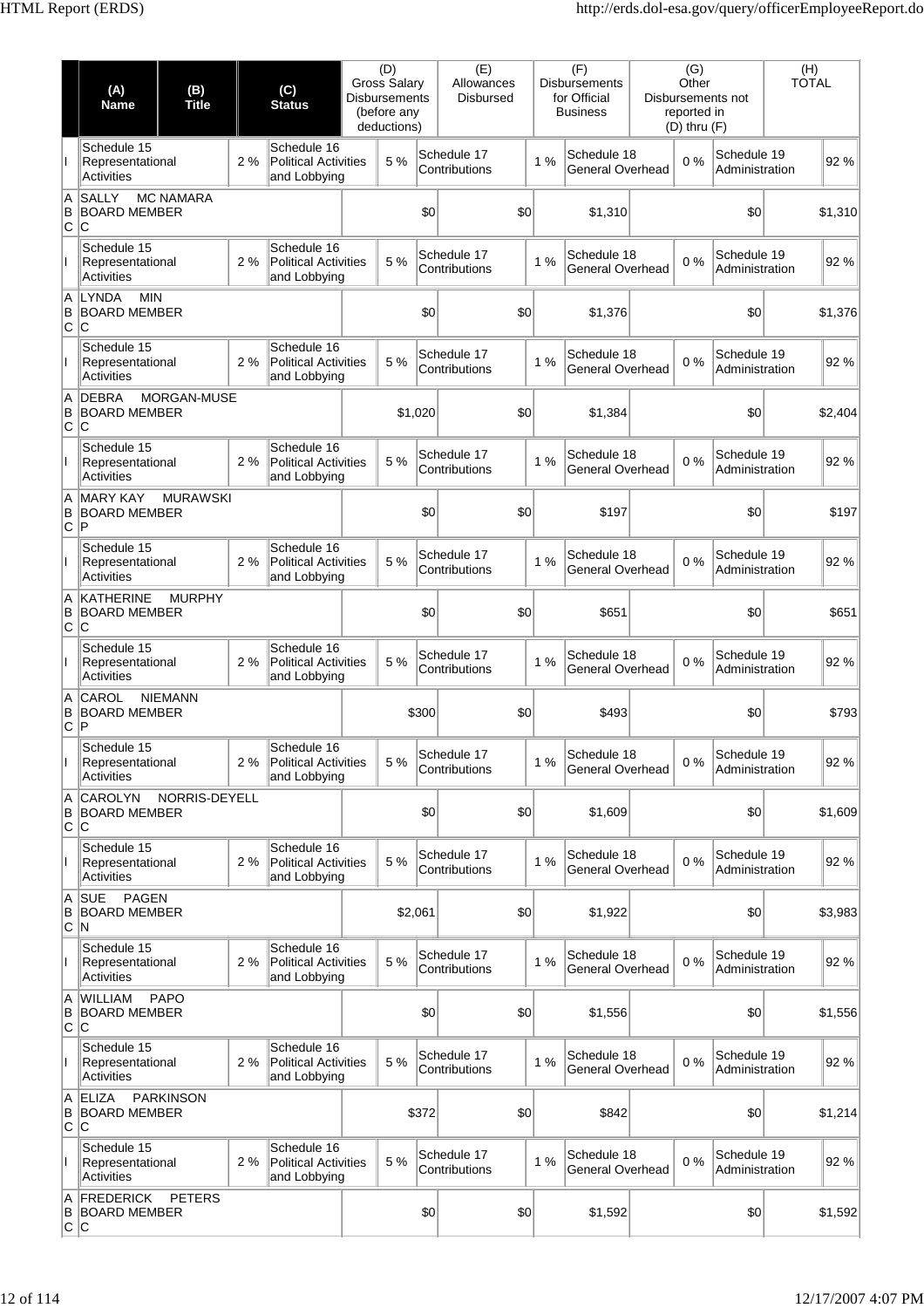|                 | (A)<br>Name                                          | (B)<br><b>Title</b> |     | (C)<br><b>Status</b>                                       | (D)<br><b>Gross Salary</b><br><b>Disbursements</b><br>(before any<br>deductions) |         |       | (E)<br>Allowances<br><b>Disbursed</b> |    | (F)<br><b>Disbursements</b><br>for Official<br><b>Business</b> | (G)<br>Other<br>reported in<br>$(D)$ thru $(F)$ | Disbursements not             | (H)<br><b>TOTAL</b> |         |
|-----------------|------------------------------------------------------|---------------------|-----|------------------------------------------------------------|----------------------------------------------------------------------------------|---------|-------|---------------------------------------|----|----------------------------------------------------------------|-------------------------------------------------|-------------------------------|---------------------|---------|
|                 | Schedule 15<br>Representational<br>Activities        |                     | 2%  | Schedule 16<br><b>Political Activities</b><br>and Lobbying |                                                                                  | 5 %     |       | Schedule 17<br>Contributions          | 1% | Schedule 18<br>General Overhead                                | 0%                                              | Schedule 19<br>Administration |                     | 92%     |
| A<br>B<br>lc Ic | JOHNNIE SUE<br><b>BOARD MEMBER</b>                   | <b>PETRICH</b>      |     |                                                            |                                                                                  |         | \$0   | \$0                                   |    | \$938                                                          |                                                 | \$0                           |                     | \$938   |
| T               | Schedule 15<br>Representational<br><b>Activities</b> |                     | 2%  | Schedule 16<br><b>Political Activities</b><br>and Lobbying |                                                                                  | 5 %     |       | Schedule 17<br>Contributions          | 1% | Schedule 18<br>General Overhead                                | 0%                                              | Schedule 19<br>Administration |                     | 92%     |
| Α<br>B<br>C     | <b>KAREN</b><br><b>BOARD MEMBER</b><br>ΙC            | <b>PLAISIER</b>     |     |                                                            |                                                                                  | \$1,050 |       | \$0                                   |    | \$3,691                                                        |                                                 | \$0                           |                     | \$4,741 |
|                 | Schedule 15<br>Representational<br><b>Activities</b> |                     | 2%  | Schedule 16<br><b>Political Activities</b><br>and Lobbying |                                                                                  | 5 %     |       | Schedule 17<br>Contributions          | 1% | Schedule 18<br>General Overhead                                | 0%                                              | Schedule 19<br>Administration |                     | 92%     |
| Α<br>B<br>C     | <b>CHARLES</b><br><b>BOARD MEMBER</b><br>lC.         | <b>PORTELLI</b>     |     |                                                            |                                                                                  |         | \$0   | \$0                                   |    | \$980                                                          |                                                 | \$0                           |                     | \$980   |
| T               | Schedule 15<br>Representational<br><b>Activities</b> |                     | 2 % | Schedule 16<br><b>Political Activities</b><br>and Lobbying |                                                                                  | 5 %     |       | Schedule 17<br>Contributions          | 1% | Schedule 18<br>General Overhead                                | 0%                                              | Schedule 19<br>Administration |                     | 92%     |
| A<br>B<br>C.    | LUPE<br><b>BOARD MEMBER</b><br>lC.                   | RAMOS-MONTIGNY      |     |                                                            |                                                                                  | \$1,020 |       | \$0                                   |    | \$1,491                                                        |                                                 | \$0                           |                     | \$2,511 |
|                 | Schedule 15<br>Representational<br>Activities        |                     | 2%  | Schedule 16<br><b>Political Activities</b><br>and Lobbying |                                                                                  | 5 %     |       | Schedule 17<br>Contributions          | 1% | Schedule 18<br>General Overhead                                | 0%                                              | Schedule 19<br>Administration |                     | 92%     |
| Α<br>B<br>C     | <b>LINDA</b><br><b>BOARD MEMBER</b><br>ΙC            | <b>ROBINSON</b>     |     |                                                            |                                                                                  |         | \$998 | \$0                                   |    | \$1,625                                                        |                                                 | \$0                           |                     | \$2,623 |
| L               | Schedule 15<br>Representational<br><b>Activities</b> |                     | 2%  | Schedule 16<br><b>Political Activities</b><br>and Lobbying |                                                                                  | 5 %     |       | Schedule 17<br>Contributions          | 1% | Schedule 18<br>General Overhead                                | 0%                                              | Schedule 19<br>Administration |                     | 92%     |
| A<br>B<br>lC.   | <b>ANJANETTE</b><br><b>BOARD MEMBER</b><br>C         | <b>RUSMISEL</b>     |     |                                                            |                                                                                  |         | \$0   | \$0                                   |    | \$2,362                                                        |                                                 | \$0                           |                     | \$2,362 |
|                 | Schedule 15<br>Representational<br>Activities        |                     | 2%  | Schedule 16<br><b>Political Activities</b><br>and Lobbying |                                                                                  | 5 %     |       | Schedule 17<br>Contributions          | 1% | Schedule 18<br>General Overhead                                | 0%                                              | Schedule 19<br>Administration |                     | 92 %    |
| Α<br>B<br>C     | <b>SUSAN</b><br><b>BOARD MEMBER</b><br>C             | <b>RUSSELL</b>      |     |                                                            |                                                                                  | \$5,608 |       | \$0                                   |    | \$1,313                                                        |                                                 | \$0                           |                     | \$6,921 |
| L               | Schedule 15<br>Representational<br><b>Activities</b> |                     | 2%  | Schedule 16<br><b>Political Activities</b><br>and Lobbying |                                                                                  | 5 %     |       | Schedule 17<br>Contributions          | 1% | Schedule 18<br>General Overhead                                | 0%                                              | Schedule 19<br>Administration |                     | 92%     |
| Α<br>B<br>C     | SANCHEZ<br>ANA<br><b>BOARD MEMBER</b><br>ΙC          |                     |     |                                                            |                                                                                  |         | \$0   | \$0                                   |    | \$571                                                          |                                                 | \$0                           |                     | \$571   |
|                 | Schedule 15<br>Representational<br><b>Activities</b> |                     | 2%  | Schedule 16<br><b>Political Activities</b><br>and Lobbying |                                                                                  | 5 %     |       | Schedule 17<br>Contributions          | 1% | Schedule 18<br>General Overhead                                | 0%                                              | Schedule 19<br>Administration |                     | 92%     |
| Α<br>B<br>C     | MILLIE<br><b>BOARD MEMBER</b><br>C                   | <b>SCHMIDT</b>      |     |                                                            |                                                                                  | \$1,059 |       | \$0                                   |    | \$2,206                                                        |                                                 | \$0                           |                     | \$3,265 |
| L               | Schedule 15<br>Representational<br><b>Activities</b> |                     | 2%  | Schedule 16<br><b>Political Activities</b><br>and Lobbying |                                                                                  | 5 %     |       | Schedule 17<br>Contributions          | 1% | Schedule 18<br>General Overhead                                | 0%                                              | Schedule 19<br>Administration |                     | 92 %    |
| Α<br>B<br>C     | <b>JACALYN</b><br><b>BOARD MEMBER</b><br>C           | <b>SCHNECK</b>      |     |                                                            |                                                                                  |         | \$351 | \$0                                   |    | \$4,119                                                        |                                                 | \$0                           |                     | \$4,470 |
| L               | Schedule 15<br>Representational<br><b>Activities</b> |                     | 2%  | Schedule 16<br><b>Political Activities</b><br>and Lobbying |                                                                                  | 5 %     |       | Schedule 17<br>Contributions          | 1% | Schedule 18<br>General Overhead                                | 0%                                              | Schedule 19<br>Administration |                     | 92%     |
| Α<br>В<br> C C  | <b>SUSAN</b><br><b>BOARD MEMBER</b>                  | <b>SCHULTZ</b>      |     |                                                            |                                                                                  |         | \$0   | \$0                                   |    | \$859                                                          |                                                 | \$0                           |                     | \$859   |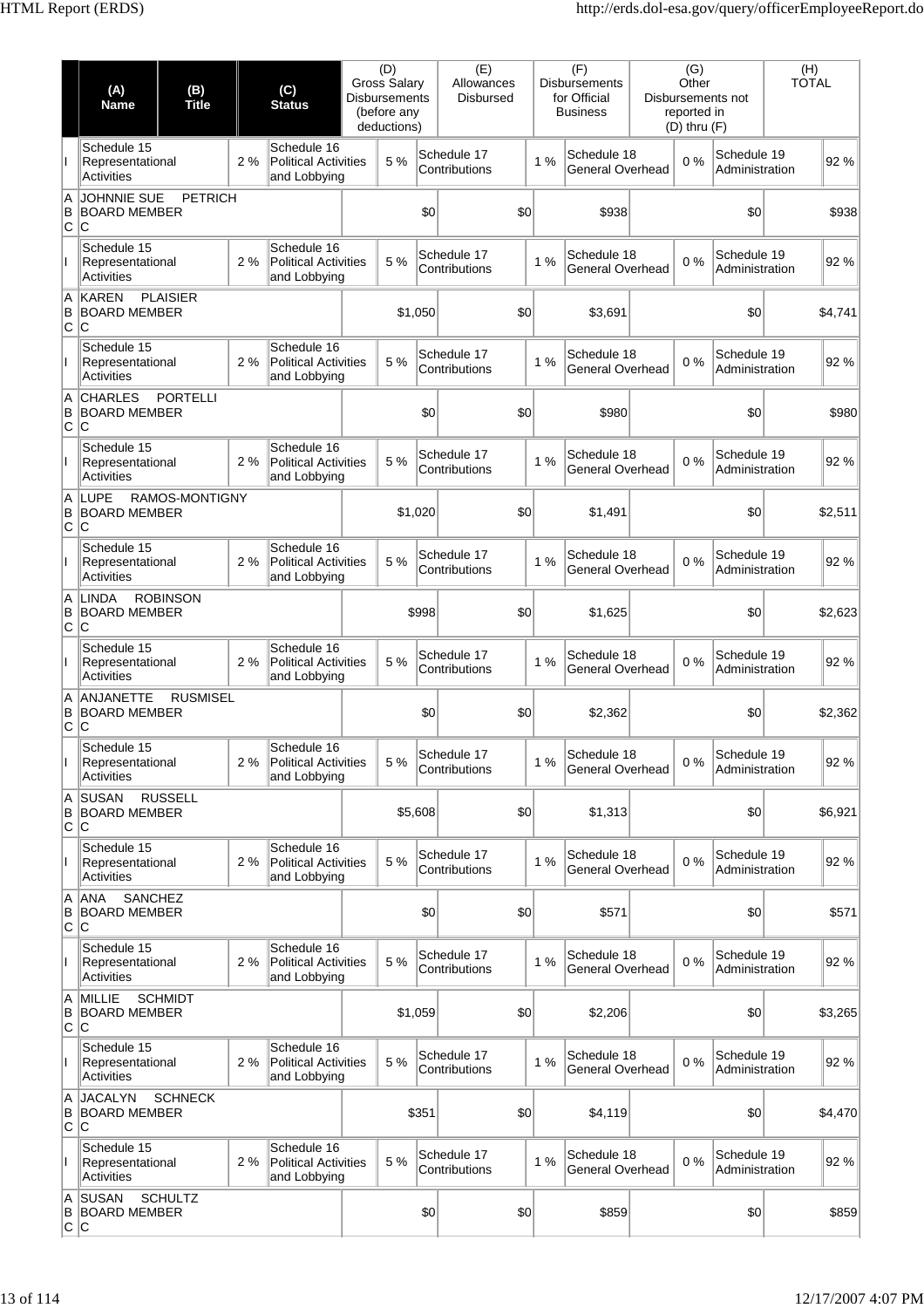|                 | (A)<br>Name                                              | (B)<br><b>Title</b> |     | (C)<br><b>Status</b>                                       | (D)<br><b>Gross Salary</b><br><b>Disbursements</b><br>(before any<br>deductions) |         |       | (E)<br>Allowances<br><b>Disbursed</b> |    | (F)<br><b>Disbursements</b><br>for Official<br><b>Business</b> | (G)<br>Other<br>reported in<br>$(D)$ thru $(F)$ | Disbursements not             | (H)<br><b>TOTAL</b> |         |
|-----------------|----------------------------------------------------------|---------------------|-----|------------------------------------------------------------|----------------------------------------------------------------------------------|---------|-------|---------------------------------------|----|----------------------------------------------------------------|-------------------------------------------------|-------------------------------|---------------------|---------|
|                 | Schedule 15<br>Representational<br>Activities            |                     | 2%  | Schedule 16<br><b>Political Activities</b><br>and Lobbying |                                                                                  | 5 %     |       | Schedule 17<br>Contributions          | 1% | Schedule 18<br>General Overhead                                | 0%                                              | Schedule 19<br>Administration |                     | 92%     |
| Α<br>B<br>lc Ic | LEO<br><b>SELL</b><br><b>BOARD MEMBER</b>                |                     |     |                                                            |                                                                                  |         | \$0   | \$0                                   |    | \$1,051                                                        |                                                 | \$0                           |                     | \$1,051 |
| T               | Schedule 15<br>Representational<br><b>Activities</b>     |                     | 2%  | Schedule 16<br><b>Political Activities</b><br>and Lobbying |                                                                                  | 5 %     |       | Schedule 17<br>Contributions          | 1% | Schedule 18<br>General Overhead                                | 0%                                              | Schedule 19<br>Administration |                     | 92%     |
| Α<br>B<br>C     | <b>REBECCA</b><br><b>BOARD MEMBER</b><br>ΙC              | <b>SMITH</b>        |     |                                                            |                                                                                  |         | \$0   | \$0                                   |    | \$1,878                                                        |                                                 | \$0                           |                     | \$1,878 |
|                 | Schedule 15<br>Representational<br><b>Activities</b>     |                     | 2%  | Schedule 16<br><b>Political Activities</b><br>and Lobbying |                                                                                  | 5 %     |       | Schedule 17<br>Contributions          | 1% | Schedule 18<br>General Overhead                                | 0%                                              | Schedule 19<br>Administration |                     | 92%     |
| A<br>B<br>C     | <b>JAMES</b><br><b>BOARD MEMBER</b><br>ΙC                | <b>SPARAPANI</b>    |     |                                                            |                                                                                  | \$2,290 |       | \$0                                   |    | \$3,685                                                        |                                                 | \$0                           |                     | \$5,975 |
| T               | Schedule 15<br>Representational<br><b>Activities</b>     |                     | 2 % | Schedule 16<br><b>Political Activities</b><br>and Lobbying |                                                                                  | 5 %     |       | Schedule 17<br>Contributions          | 1% | Schedule 18<br>General Overhead                                | 0%                                              | Schedule 19<br>Administration |                     | 92%     |
| A<br>B<br>lC.   | <b>NANCY</b><br><b>BOARD MEMBER</b><br>lC.               | <b>STRACHAN</b>     |     |                                                            |                                                                                  |         | \$0   | \$0                                   |    | \$1,091                                                        |                                                 | \$0                           |                     | \$1,091 |
|                 | Schedule 15<br>Representational<br><b>Activities</b>     |                     | 2%  | Schedule 16<br><b>Political Activities</b><br>and Lobbying |                                                                                  | 5 %     |       | Schedule 17<br>Contributions          | 1% | Schedule 18<br>General Overhead                                | 0%                                              | Schedule 19<br>Administration |                     | 92%     |
| A<br>B<br>C     | <b>JERRY</b><br><b>BOARD MEMBER</b><br>ΙC                | <b>SWARTZ</b>       |     |                                                            |                                                                                  |         | \$375 | \$0                                   |    | \$961                                                          |                                                 | \$0                           |                     | \$1,336 |
| L               | Schedule 15<br>Representational<br><b>Activities</b>     |                     | 2 % | Schedule 16<br><b>Political Activities</b><br>and Lobbying |                                                                                  | 5 %     |       | Schedule 17<br>Contributions          | 1% | Schedule 18<br>General Overhead                                | 0%                                              | Schedule 19<br>Administration |                     | 92%     |
| A<br>B<br>lC.   | <b>KEITH</b><br><b>SWETS</b><br><b>BOARD MEMBER</b><br>C |                     |     |                                                            |                                                                                  |         | \$760 | \$0                                   |    | \$1,883                                                        |                                                 | \$0                           |                     | \$2,643 |
|                 | Schedule 15<br>Representational<br><b>Activities</b>     |                     | 2%  | Schedule 16<br><b>Political Activities</b><br>and Lobbying |                                                                                  | 5 %     |       | Schedule 17<br>Contributions          | 1% | Schedule 18<br>General Overhead                                | 0%                                              | Schedule 19<br>Administration |                     | 92 %    |
| Α<br>B<br> C N  | <b>TRACY</b><br><b>BOARD MEMBER</b>                      | <b>SZUTKOWSKI</b>   |     |                                                            |                                                                                  |         | \$0   | \$0                                   |    | \$422                                                          |                                                 | \$0                           |                     | \$422   |
| L               | Schedule 15<br>Representational<br><b>Activities</b>     |                     | 2%  | Schedule 16<br><b>Political Activities</b><br>and Lobbying |                                                                                  | 5 %     |       | Schedule 17<br>Contributions          | 1% | Schedule 18<br>General Overhead                                | 0%                                              | Schedule 19<br>Administration |                     | 92%     |
| Α<br>B<br>∣C ∣N | <b>RICK</b><br><b>TRAINOR</b><br><b>BOARD MEMBER</b>     |                     |     |                                                            |                                                                                  |         | \$0   | \$0                                   |    | \$312                                                          |                                                 | \$0                           |                     | \$312   |
|                 | Schedule 15<br>Representational<br><b>Activities</b>     |                     | 2%  | Schedule 16<br><b>Political Activities</b><br>and Lobbying |                                                                                  | 5 %     |       | Schedule 17<br>Contributions          | 1% | Schedule 18<br>General Overhead                                | 0%                                              | Schedule 19<br>Administration |                     | 92%     |
| Α<br>B<br>C     | <b>KATHLEEN</b><br>BOARD MEMBER<br>IС                    | <b>TRONGO</b>       |     |                                                            |                                                                                  |         | \$0   | \$0                                   |    | \$2,365                                                        |                                                 | \$0                           |                     | \$2,365 |
| L               | Schedule 15<br>Representational<br><b>Activities</b>     |                     | 2%  | Schedule 16<br><b>Political Activities</b><br>and Lobbying |                                                                                  | 5 %     |       | Schedule 17<br>Contributions          | 1% | Schedule 18<br>General Overhead                                | 0%                                              | Schedule 19<br>Administration |                     | 92 %    |
| Α<br>B<br>C     | <b>GLORIA</b><br><b>BOARD MEMBER</b><br>IС               | WAGENER             |     |                                                            |                                                                                  | \$3,895 |       | \$0                                   |    | \$1,763                                                        |                                                 | \$0                           |                     | \$5,658 |
| L               | Schedule 15<br>Representational<br><b>Activities</b>     |                     | 2%  | Schedule 16<br><b>Political Activities</b><br>and Lobbying |                                                                                  | 5 %     |       | Schedule 17<br>Contributions          | 1% | Schedule 18<br>General Overhead                                | 0%                                              | Schedule 19<br>Administration |                     | 92%     |
| Α<br>В<br> C C  | <b>OLIVIA</b><br><b>BOARD MEMBER</b>                     | <b>WILLIAMS</b>     |     |                                                            |                                                                                  |         | \$80  | \$0                                   |    | \$1,241                                                        |                                                 | \$0                           |                     | \$1,321 |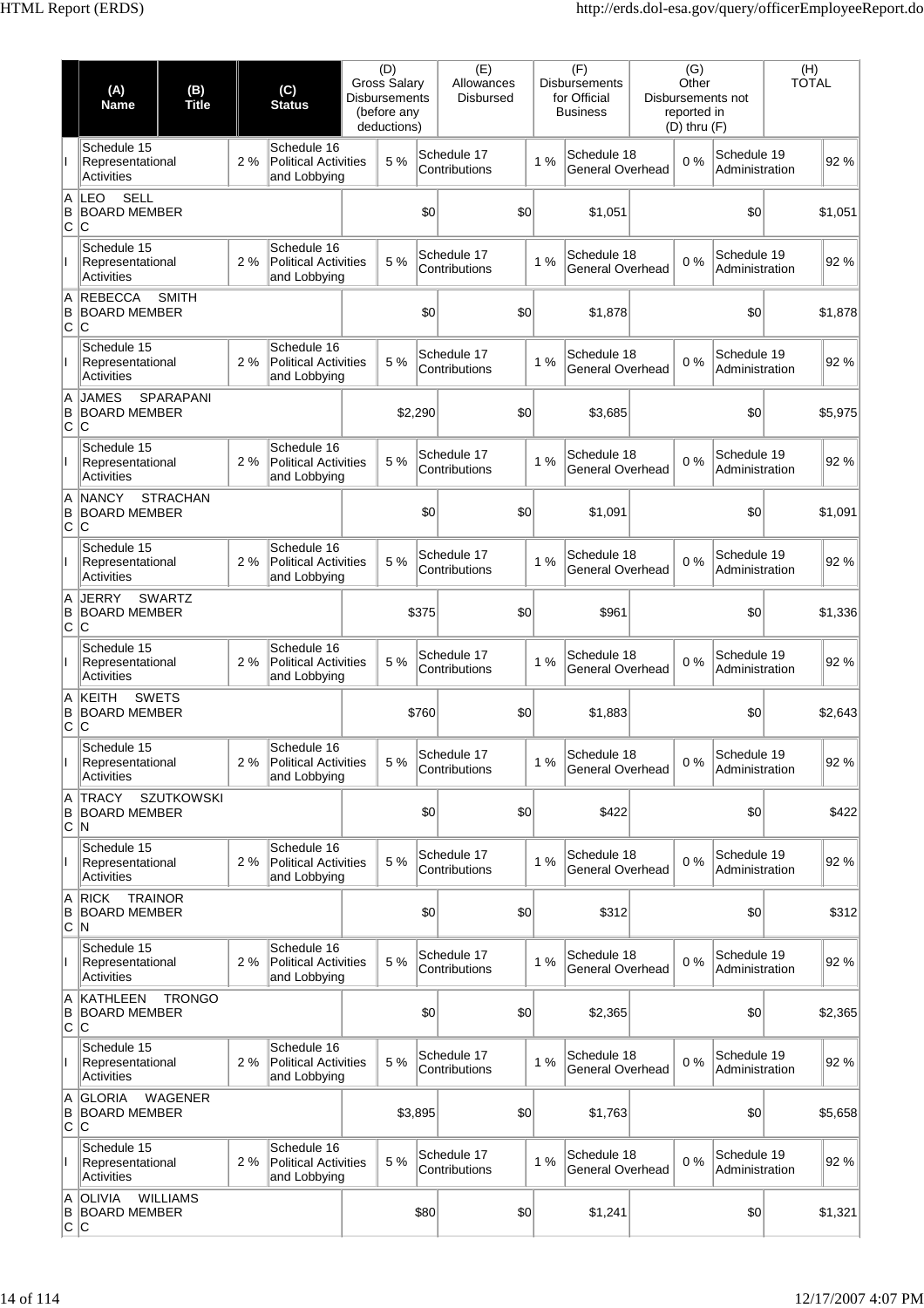|                | (A)<br><b>Name</b>                            | (B)<br><b>Title</b>                                                                             |    | (C)<br><b>Status</b>                                       | (D)<br><b>Gross Salary</b><br><b>Disbursements</b><br>(before any<br>deductions) |     | (E)<br>Allowances<br><b>Disbursed</b> |     |    | (F)<br><b>Disbursements</b><br>for Official<br><b>Business</b> | (G)<br>Other<br>reported in<br>$(D)$ thru $(F)$ | Disbursements not             | (H)<br><b>TOTAL</b> |           |
|----------------|-----------------------------------------------|-------------------------------------------------------------------------------------------------|----|------------------------------------------------------------|----------------------------------------------------------------------------------|-----|---------------------------------------|-----|----|----------------------------------------------------------------|-------------------------------------------------|-------------------------------|---------------------|-----------|
|                | Schedule 15<br>Representational<br>Activities |                                                                                                 | 2% | Schedule 16<br><b>Political Activities</b><br>and Lobbying | 5 %                                                                              |     | Schedule 17<br>Contributions          |     | 1% | Schedule 18<br>General Overhead                                | 0%                                              | Schedule 19<br>Administration |                     | 92%       |
| ΙA<br>B<br>C   | <b>GILDA</b><br>lC.                           | <b>WILSON</b><br><b>BOARD MEMBER</b><br>2%                                                      |    |                                                            | \$1,801                                                                          |     |                                       | \$0 |    | \$2,045                                                        |                                                 | \$0                           |                     | \$3,846   |
|                | Schedule 15<br>Activities                     | Schedule 16<br><b>Political Activities</b><br>Representational<br>and Lobbying<br><b>WILSON</b> |    |                                                            | 5 %                                                                              |     | Schedule 17<br>Contributions          |     | 1% | Schedule 18<br>General Overhead                                | 0%                                              | Schedule 19<br>Administration |                     | 92 %      |
| Α<br>B<br> C C | <b>RICHARD</b><br><b>BOARD MEMBER</b>         |                                                                                                 |    |                                                            |                                                                                  | \$0 |                                       | \$0 |    | \$1,746                                                        |                                                 | \$0                           |                     | \$1,746   |
|                | Schedule 15<br>Representational<br>Activities |                                                                                                 | 2% | Schedule 16<br><b>Political Activities</b><br>and Lobbying | 5 %                                                                              |     | Schedule 17<br>Contributions          |     | 1% | Schedule 18<br><b>General Overhead</b>                         | $0\%$                                           | Schedule 19<br>Administration |                     | 92 %      |
|                | <b>Total Officer Disbursements</b>            |                                                                                                 |    |                                                            | \$540,211                                                                        |     |                                       | \$0 |    | \$220,192                                                      |                                                 | \$48,913                      |                     | \$809,316 |
|                | <b>Less Deductions</b>                        |                                                                                                 |    |                                                            |                                                                                  |     |                                       |     |    |                                                                |                                                 |                               |                     |           |
|                | <b>Net Disbursements</b>                      |                                                                                                 |    |                                                            |                                                                                  |     |                                       |     |    |                                                                |                                                 |                               |                     | \$809,316 |
|                | Form LM-2 (Revised 2003)                      |                                                                                                 |    |                                                            |                                                                                  |     |                                       |     |    |                                                                |                                                 |                               |                     |           |

### **SCHEDULE 12 - DISBURSEMENTS TO EMPLOYEES** FILE NUMBER: 512-840

|             | (A)<br><b>Name</b>                                                        | (B)<br><b>Title</b> |      | (C)<br><b>Other Payer</b>                                  | (D)<br>Gross Salary<br><b>Disbursements</b><br>(before any<br>deductions) |           | (E)<br>Allowances<br><b>Disbursed</b> |     | (F)<br><b>Disbursements</b><br>for Official<br><b>Business</b> | (G)<br>Other<br>reported in<br>$(D)$ thru $(F)$ | Disbursements not             | (H)<br><b>TOTAL</b> |
|-------------|---------------------------------------------------------------------------|---------------------|------|------------------------------------------------------------|---------------------------------------------------------------------------|-----------|---------------------------------------|-----|----------------------------------------------------------------|-------------------------------------------------|-------------------------------|---------------------|
| A<br>B<br>C | <b>MARY ANNE</b><br><b>PD/HR CONSULTANT</b><br><b>IMI EDUC ASSOC</b>      | <b>ADAMS</b>        |      |                                                            |                                                                           | \$116,860 |                                       | \$0 | \$5,690                                                        |                                                 | \$13,046                      | \$135,596           |
|             | Schedule 15<br>Representational<br>Activities                             |                     |      | Schedule 16<br>13 % Political Activities<br>and Lobbying   | $0\%$                                                                     |           | Schedule 17<br>Contributions          | 0%  | Schedule 18<br>General Overhead                                | 33 %                                            | Schedule 19<br>Administration | 54 %                |
| Α<br>B<br>C | <b>CHARLES</b><br><b>RETIREMENT CONSULTANT</b><br>MI EDUC ASSOC           | <b>AGERSTRAND</b>   |      |                                                            |                                                                           | \$118,189 |                                       | \$0 | \$29,165                                                       |                                                 | \$3,126                       | \$150,480           |
|             | Schedule 15<br>Representational<br>Activities                             |                     | 10 % | Schedule 16<br><b>Political Activities</b><br>and Lobbying | 12 %                                                                      |           | Schedule 17<br>Contributions          | 0%  | Schedule 18<br><b>General Overhead</b>                         | 68 %                                            | Schedule 19<br>Administration | 10 %                |
| A<br>в<br>C | <b>SUSAN</b><br><b>ACCOUNTING SUPERVISOR</b><br>MI EDUC ASSOC             | <b>AHRENS</b>       |      |                                                            |                                                                           | \$95,762  |                                       | \$0 | \$64                                                           |                                                 | \$0                           | \$95,826            |
|             | Schedule 15<br>Representational<br><b>Activities</b>                      |                     | 3%   | Schedule 16<br><b>Political Activities</b><br>and Lobbying | 0%                                                                        |           | Schedule 17<br>Contributions          | 0%  | Schedule 18<br>General Overhead                                | 87%                                             | Schedule 19<br>Administration | 10 %                |
| A<br>B<br>C | <b>THERESA</b><br><b>ATTORNEY</b><br>MI EDUC ASSOC                        | <b>ALDERMAN</b>     |      |                                                            |                                                                           | \$116,387 |                                       | \$0 | \$4,740                                                        |                                                 | \$12,170                      | \$133,297           |
|             | Schedule 15<br>Representational<br><b>Activities</b>                      |                     | 42 % | Schedule 16<br><b>Political Activities</b><br>and Lobbying | $0\%$                                                                     |           | Schedule 17<br>Contributions          | 0%  | Schedule 18<br>General Overhead                                | 39 %                                            | Schedule 19<br>Administration | 19 %                |
| A<br>B<br>C | <b>PAMALA</b><br><b>BOOKKEEPER II MEMBER</b><br><b>MI EDUC ASSOC</b>      | <b>ALLEN</b>        |      |                                                            |                                                                           | \$30,380  |                                       | \$0 | \$27                                                           |                                                 | \$0                           | \$30,407            |
|             | Schedule 15<br>Representational<br><b>Activities</b>                      |                     | 3%   | Schedule 16<br><b>Political Activities</b><br>and Lobbying | 0%                                                                        |           | Schedule 17<br>Contributions          | 0%  | Schedule 18<br>General Overhead                                | 87%                                             | Schedule 19<br>Administration | 10%                 |
| Α<br>в      | <b>ZAN</b><br><b>ALLEY</b><br>L.O. UNISERV DIRECTOR 7G<br>C MI EDUC ASSOC |                     |      |                                                            |                                                                           | \$104,225 |                                       | \$0 | \$0                                                            |                                                 | \$7,668                       | \$111.893           |
|             | Schedule 15<br>Representational<br><b>Activities</b>                      |                     | 39 % | Schedule 16<br><b>Political Activities</b><br>and Lobbying | 0%                                                                        |           | Schedule 17<br>Contributions          | 0%  | Schedule 18<br>General Overhead                                | 38 %                                            | Schedule 19<br>Administration | 23 %                |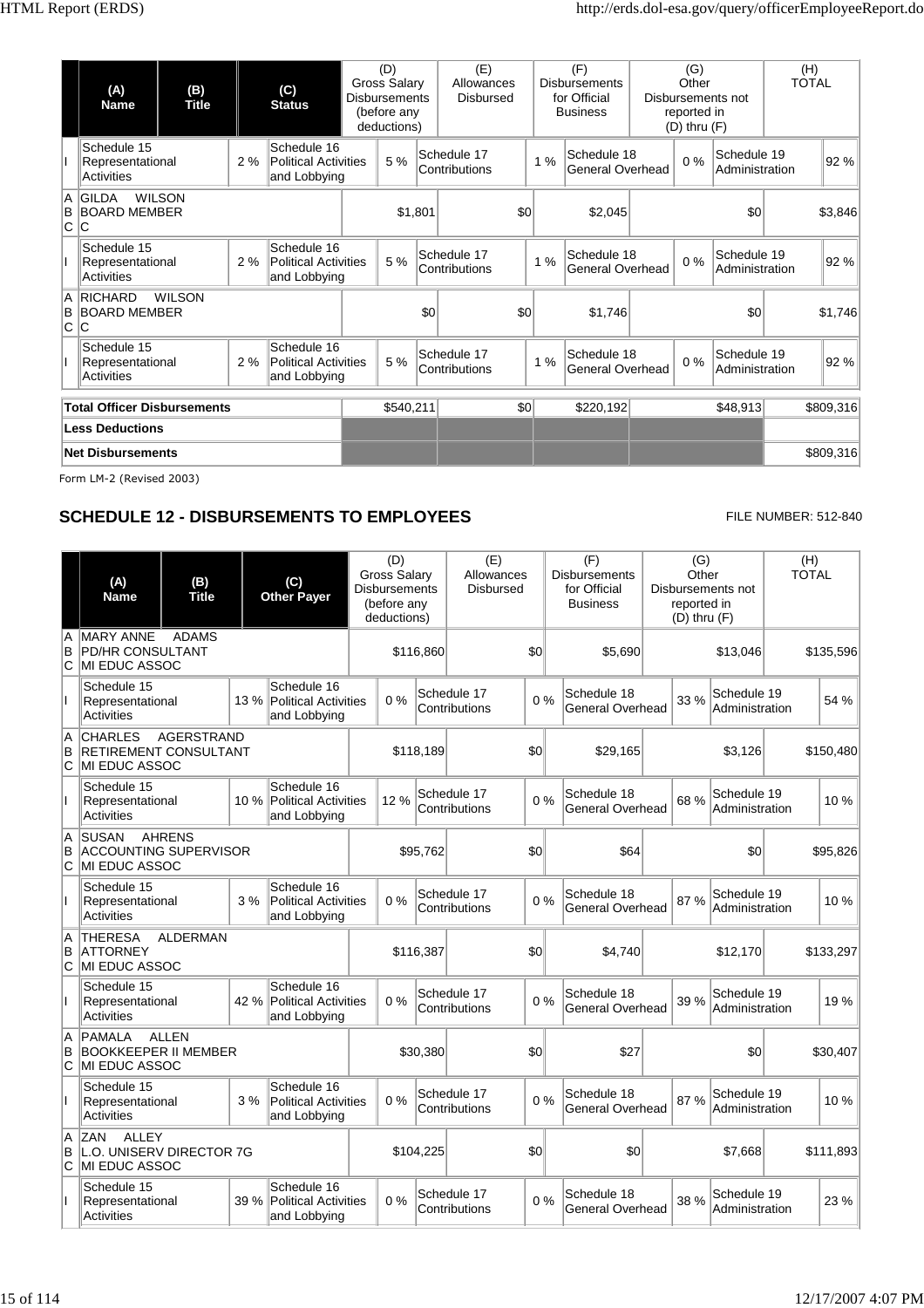|              | (A)<br><b>Name</b>                                              | (B)<br><b>Title</b>                            | (C)<br><b>Other Payer</b>                                           | (D)<br><b>Gross Salary</b><br><b>Disbursements</b><br>(before any<br>deductions) |           | (E)<br>Allowances<br><b>Disbursed</b> |              | (F)<br><b>Disbursements</b><br>for Official<br><b>Business</b> | (G)<br>Other<br>reported in<br>$(D)$ thru $(F)$ | Disbursements not             | (H)<br><b>TOTAL</b> |           |
|--------------|-----------------------------------------------------------------|------------------------------------------------|---------------------------------------------------------------------|----------------------------------------------------------------------------------|-----------|---------------------------------------|--------------|----------------------------------------------------------------|-------------------------------------------------|-------------------------------|---------------------|-----------|
| A<br>B<br>C  | <b>STEVE</b><br>L.O. UNISERV DIRECTOR 7B<br>MI EDUC ASSOC       | AMBERG                                         |                                                                     |                                                                                  | \$106,986 |                                       | \$0          | \$9,907                                                        |                                                 | \$6,063                       |                     | \$122,956 |
|              | Schedule 15<br>Representational<br>Activities                   |                                                | Schedule 16<br>63 %<br><b>Political Activities</b><br>and Lobbying  | 1%                                                                               |           | Schedule 17<br>Contributions          | 0%           | Schedule 18<br>General Overhead                                | 22 %                                            | Schedule 19<br>Administration |                     | 14 %      |
| A<br>B<br>C  | <b>RONALD</b><br>UNISERV DIRECTOR 4A<br>MI EDUC ASSOC           | AMY                                            |                                                                     |                                                                                  | \$118,707 |                                       | \$0          | \$4,512                                                        |                                                 | \$10,645                      |                     | \$133,864 |
| Ш            | Schedule 15<br>Representational<br>Activities                   |                                                | Schedule 16<br>58 %<br><b>Political Activities</b><br>and Lobbying  | 1%                                                                               |           | Schedule 17<br>Contributions          | 0%           | Schedule 18<br>General Overhead                                | 37 %                                            | Schedule 19<br>Administration |                     | 4 %       |
| A<br>B<br>C  | <b>GLADYS</b><br><b>FIELD ASSISTANT 9A-BCD</b><br>MI EDUC ASSOC | <b>ANDERSON</b>                                |                                                                     |                                                                                  | \$52,925  |                                       | \$0          | \$192                                                          |                                                 | \$0                           |                     | \$53,117  |
| Ш            | Schedule 15<br>Representational<br>Activities                   |                                                | Schedule 16<br>55 %<br><b>Political Activities</b><br>and Lobbying  | 1%                                                                               |           | Schedule 17<br>Contributions          | 0%           | Schedule 18<br>General Overhead                                | 33 %                                            | Schedule 19<br>Administration |                     | 11 %      |
| A<br>B<br>C  | <b>JAMES</b><br>UNISERV DIRECTOR 2A<br>MI EDUC ASSOC            | ANGELL                                         |                                                                     |                                                                                  | \$125,746 |                                       | \$0          | \$11,222                                                       |                                                 | \$7,835                       |                     | \$144,803 |
| Ш            | Schedule 15<br>Representational<br><b>Activities</b>            |                                                | Schedule 16<br>46 %<br><b>Political Activities</b><br>and Lobbying  | 3 %                                                                              |           | Schedule 17<br>Contributions          | 0%           | Schedule 18<br>General Overhead                                | 25 %                                            | Schedule 19<br>Administration |                     | 26 %      |
| A<br>B<br>С  | <b>CHERYL</b><br>MI EDUC ASSOC                                  | <b>ARMSTRONG</b><br>FIELD ASSISTANT 9GH        |                                                                     |                                                                                  | \$56,265  |                                       | \$0          | \$296                                                          |                                                 | \$0                           |                     | \$56,561  |
| Ш            | Schedule 15<br>Representational<br>Activities                   |                                                | Schedule 16<br><b>Political Activities</b><br>and Lobbying          | 1%                                                                               |           | Schedule 17<br>Contributions          | 0%           | Schedule 18<br>General Overhead                                | 33 %                                            | Schedule 19<br>Administration |                     | 11 %      |
| A<br>в<br>C  | <b>MICHELLE</b><br>MI EDUC ASSOC                                | 55 %<br><b>ASPINALL</b><br>FIELD ASSISTANT 9GH |                                                                     |                                                                                  | \$57,496  |                                       | \$0          | \$185                                                          |                                                 | \$0                           |                     | \$57,681  |
|              | Schedule 15<br>Representational<br><b>Activities</b>            |                                                | Schedule 16<br>55 %<br><b>Political Activities</b><br>and Lobbying  | 1%                                                                               |           | Schedule 17<br>Contributions          | 0%           | Schedule 18<br>General Overhead                                | 33 %                                            | Schedule 19<br>Administration |                     | 11 %      |
| A<br>В<br>C  | CYNTHIA<br>UNISERV DIRECTOR 15B<br>MI EDUC ASSOC                | <b>AUSTIN</b>                                  |                                                                     |                                                                                  | \$95,245  |                                       | $ 10\rangle$ | \$12,715                                                       |                                                 | \$8,421                       |                     | \$116,381 |
| $\mathbf{I}$ | Schedule 15<br>Representational<br><b>Activities</b>            |                                                | Schedule 16<br>66 %<br><b>Political Activities</b><br>and Lobbying  | 1%                                                                               |           | Schedule 17<br>Contributions          | 0%           | Schedule 18<br><b>General Overhead</b>                         | 24 %                                            | Schedule 19<br>Administration |                     | 9%        |
| A<br>В<br>C  | <b>REBECCA</b><br>FIELD ASSISTANT 5D/9F<br>MI EDUC ASSOC        | <b>BAILEY</b>                                  |                                                                     |                                                                                  | \$56,068  |                                       | \$0          | \$421                                                          |                                                 | \$0                           |                     | \$56,489  |
| L            | Schedule 15<br>Representational<br><b>Activities</b>            |                                                | Schedule 16<br>55 % Political Activities<br>and Lobbying            | 1%                                                                               |           | Schedule 17<br>Contributions          | 0%           | Schedule 18<br>General Overhead                                | 33 %                                            | Schedule 19<br>Administration |                     | 11 %      |
| A<br>B<br>С  | <b>RICHARD</b><br>UNISERV DIRECTOR 8E<br>MI EDUC ASSOC          | <b>BAILHE</b>                                  |                                                                     |                                                                                  | \$119,999 |                                       | \$0          | \$5,538                                                        |                                                 | \$12,562                      |                     | \$138,099 |
| $\mathbf{I}$ | Schedule 15<br>Representational<br>Activities                   |                                                | Schedule 16<br>66 %<br><b>Political Activities</b><br>and Lobbying  | 0%                                                                               |           | Schedule 17<br>Contributions          | 0%           | Schedule 18<br>General Overhead                                | 30 %                                            | Schedule 19<br>Administration |                     | 4 %       |
| A<br>В<br>С  | <b>THOMAS</b><br><b>HUMAN RESOURCES DIR</b><br>MI EDUC ASSOC    | <b>BAIRD</b>                                   |                                                                     |                                                                                  | \$153,713 |                                       | \$0          | \$8,082                                                        |                                                 | \$8,203                       |                     | \$169,998 |
|              | Schedule 15<br>Representational<br>Activities                   |                                                | Schedule 16<br>$0\%$<br><b>Political Activities</b><br>and Lobbying | 0%                                                                               |           | Schedule 17<br>Contributions          | 0%           | Schedule 18<br>General Overhead                                | 99 %                                            | Schedule 19<br>Administration |                     | 1%        |
| A<br>B<br>C  | <b>BAKER</b><br>FRED<br>L.O. UNISERV DIR 12B<br>MI EDUC ASSOC   |                                                |                                                                     |                                                                                  | \$101,428 |                                       | \$0          | \$9,346                                                        |                                                 | \$8,351                       |                     | \$119,125 |
| Ш            | Schedule 15<br>Representational<br>Activities                   |                                                | Schedule 16<br>59 %<br><b>Political Activities</b><br>and Lobbying  | 0%                                                                               |           | Schedule 17<br>Contributions          | 0%           | Schedule 18<br>General Overhead                                | 24 %                                            | Schedule 19<br>Administration |                     | 17%       |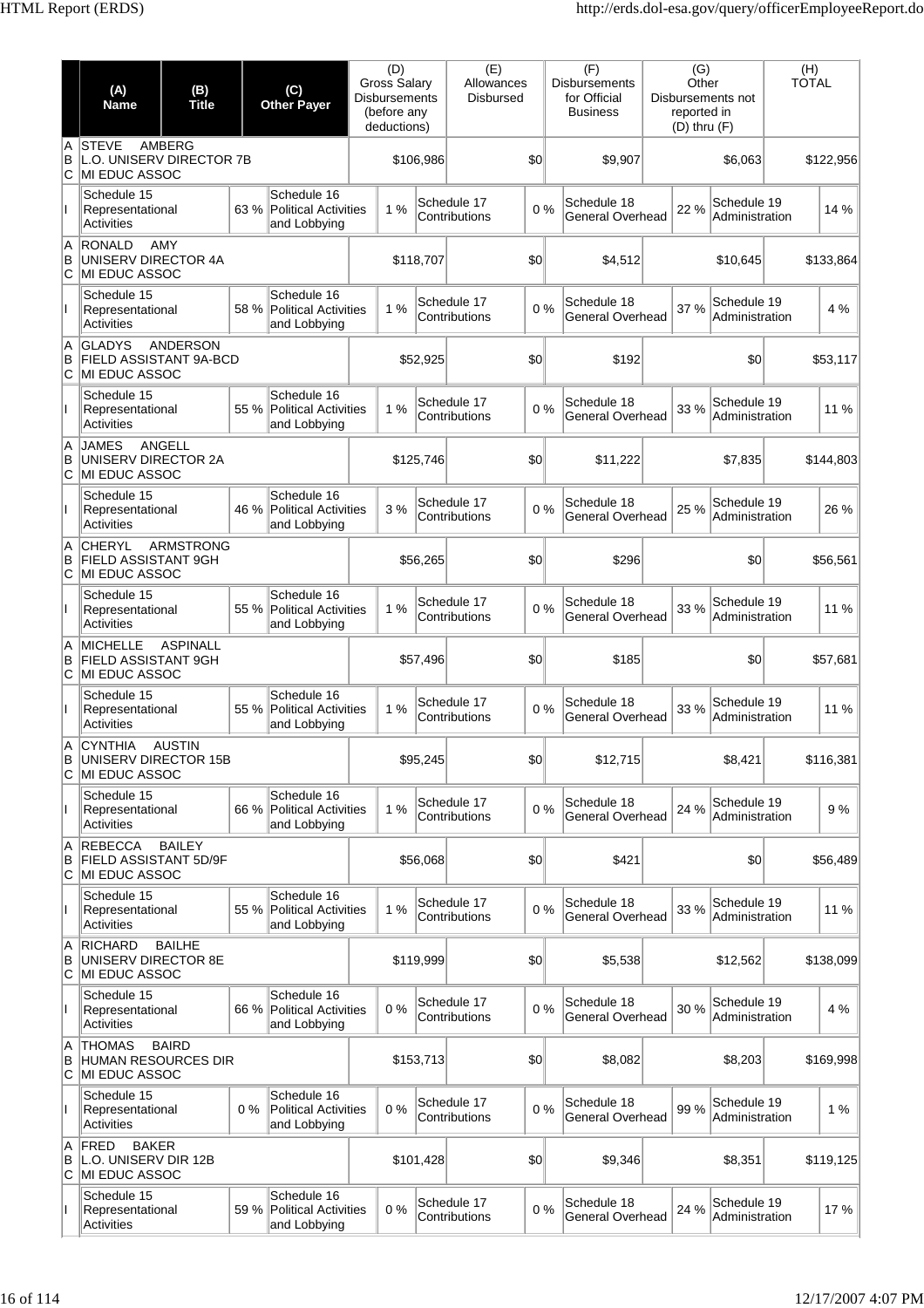|               | (A)<br><b>Name</b>                                                        | (B)<br><b>Title</b> |      | (C)<br><b>Other Payer</b>                                  | (D)<br><b>Gross Salary</b><br><b>Disbursements</b><br>(before any<br>deductions) |           | (E)<br>Allowances<br><b>Disbursed</b> |     | (F)<br><b>Disbursements</b><br>for Official<br><b>Business</b> | (G)<br>Other<br>reported in<br>$(D)$ thru $(F)$ | Disbursements not             | (H)<br><b>TOTAL</b> |           |
|---------------|---------------------------------------------------------------------------|---------------------|------|------------------------------------------------------------|----------------------------------------------------------------------------------|-----------|---------------------------------------|-----|----------------------------------------------------------------|-------------------------------------------------|-------------------------------|---------------------|-----------|
| A<br>B<br>ΙC  | <b>BANUCHIE</b><br><b>TINA</b><br>ADMIN ASST EXEC OFFICE<br>MI EDUC ASSOC |                     |      |                                                            |                                                                                  | \$74,489  |                                       | \$0 | \$144                                                          |                                                 | \$0                           |                     | \$74,633  |
|               | Schedule 15<br>Representational<br>Activities                             |                     | 8 %  | Schedule 16<br><b>Political Activities</b><br>and Lobbying | 1%                                                                               |           | Schedule 17<br>Contributions          | 0%  | Schedule 18<br><b>General Overhead</b>                         | 52 %                                            | Schedule 19<br>Administration |                     | 39 %      |
| A<br>B<br>С   | <b>EVELYN</b><br>L.O. UNISERV DIR 2C<br>MI EDUC ASSOC                     | <b>BARAN</b>        |      |                                                            |                                                                                  | \$118,189 |                                       | \$0 | \$694                                                          |                                                 | \$3,594                       |                     | \$122,477 |
|               | Schedule 15<br>Representational<br><b>Activities</b>                      |                     | 59 % | Schedule 16<br>Political Activities<br>and Lobbying        | 1%                                                                               |           | Schedule 17<br>Contributions          | 0%  | Schedule 18<br><b>General Overhead</b>                         | 36 %                                            | Schedule 19<br>Administration |                     | 4 %       |
| A<br>B<br>C   | <b>LUIGI</b><br><b>EXECUTIVE DIRECTOR</b><br>MI EDUC ASSOC                | <b>BATTAGLIERI</b>  |      |                                                            |                                                                                  | \$195,270 |                                       | \$0 | \$24,784                                                       |                                                 | \$13,109                      |                     | \$233,163 |
|               | Schedule 15<br>Representational<br><b>Activities</b>                      |                     | 3%   | Schedule 16<br><b>Political Activities</b><br>and Lobbying | 1 %                                                                              |           | Schedule 17<br>Contributions          | 0%  | Schedule 18<br>General Overhead                                | 72 %                                            | Schedule 19<br>Administration |                     | 24 %      |
| A<br>B<br>С   | TERI<br><b>BUILDING FULL CAPACITY</b><br>MI EDUC ASSOC                    | <b>BATTAGLIERI</b>  |      |                                                            |                                                                                  | \$25,213  |                                       | \$0 | \$55                                                           |                                                 | \$0                           |                     | \$25,268  |
|               | Schedule 15<br>Representational<br>Activities                             |                     | 2%   | Schedule 16<br><b>Political Activities</b><br>and Lobbying | 0%                                                                               |           | Schedule 17<br>Contributions          | 0%  | Schedule 18<br>General Overhead                                | 96 %                                            | Schedule 19<br>Administration |                     | 2 %       |
| A<br>B<br>C   | <b>MICHAEL</b><br>UNISERV DIRECTOR 3D<br>MI EDUC ASSOC                    | <b>BAUMANN</b>      |      |                                                            |                                                                                  | \$107,626 |                                       | \$0 | \$13,411                                                       |                                                 | \$7,638                       |                     | \$128,675 |
| Ш             | Schedule 15<br>Representational<br>Activities                             |                     | 62 % | Schedule 16<br>Political Activities<br>and Lobbying        | 1%                                                                               |           | Schedule 17<br>Contributions          | 0%  | Schedule 18<br><b>General Overhead</b>                         | 28 %                                            | Schedule 19<br>Administration |                     | 9%        |
| A<br>B<br>C   | <b>RUTH</b><br><b>BEIER</b><br><b>LABOR ECONOMIST</b><br>MI EDUC ASSOC    |                     |      |                                                            |                                                                                  | \$118,536 |                                       | \$0 | \$22,973                                                       |                                                 | \$3,175                       |                     | \$144,684 |
|               | Schedule 15<br>Representational<br>Activities                             |                     | 82%  | Schedule 16<br>Political Activities<br>and Lobbying        | 0%                                                                               |           | Schedule 17<br>Contributions          | 0%  | Schedule 18<br>General Overhead                                | 17 %                                            | Schedule 19<br>Administration |                     | 1%        |
| В<br>C        | A KARL<br><b>BELL</b><br>UNISERV DIRECTOR 7I<br>MI EDUC ASSOC             |                     |      |                                                            |                                                                                  | \$117,116 |                                       | \$0 | \$15,855                                                       |                                                 | \$1,330                       |                     | \$134,301 |
| $\mathbf{I}$  | Schedule 15<br>Representational<br>Activities                             |                     | 56 % | Schedule 16<br>Political Activities<br>and Lobbying        | 0%                                                                               |           | Schedule 17<br>Contributions          | 0%  | Schedule 18<br>General Overhead                                | 25 %                                            | Schedule 19<br>Administration |                     | 19%       |
| A<br>B<br>lC. | <b>WILLIAM</b><br>UNISERV DIRECTOR 7J<br>MI EDUC ASSOC                    | <b>BELL</b>         |      |                                                            |                                                                                  | \$119.662 |                                       | \$0 | \$7,535                                                        |                                                 | \$6,259                       |                     | \$133,456 |
| Ш             | Schedule 15<br>Representational<br><b>Activities</b>                      |                     |      | Schedule 16<br>64 % Political Activities<br>and Lobbying   | 0%                                                                               |           | Schedule 17<br>Contributions          | 0%  | Schedule 18<br>General Overhead                                | 21 %                                            | Schedule 19<br>Administration |                     | 15 %      |
| A<br>B<br>С   | <b>DAVID</b><br>ELECTRONIC DUPLICATOR<br>MI EDUC ASSOC                    | <b>BENDER</b>       |      |                                                            |                                                                                  | \$53,935  |                                       | \$0 | \$45                                                           |                                                 | \$0                           |                     | \$53,980  |
| Ш             | Schedule 15<br>Representational<br>Activities                             |                     | 27 % | Schedule 16<br>Political Activities<br>and Lobbying        | 18%                                                                              |           | Schedule 17<br>Contributions          | 0%  | Schedule 18<br>General Overhead                                | 40 %                                            | Schedule 19<br>Administration |                     | 15 %      |
| A<br>B<br>lC. | <b>CHRISTINE</b><br><b>FIELD ASSISTANT 3F</b><br>MI EDUC ASSOC            | <b>BERKY</b>        |      |                                                            |                                                                                  | \$40,251  |                                       | \$0 | \$350                                                          |                                                 | \$0                           |                     | \$40,601  |
|               | Schedule 15<br>Representational<br>Activities                             |                     | 55 % | Schedule 16<br>Political Activities<br>and Lobbying        | 1%                                                                               |           | Schedule 17<br>Contributions          | 0%  | Schedule 18<br>General Overhead                                | 33 %                                            | Schedule 19<br>Administration |                     | 11 %      |
| A<br>B<br>C   | <b>JAMES</b><br>UNISERV DIRECTOR 3G<br>MI EDUC ASSOC                      | <b>BERRYMAN</b>     |      |                                                            |                                                                                  | \$125,240 |                                       | \$0 | \$10,273                                                       |                                                 | \$5,977                       |                     | \$141,490 |
|               | Schedule 15<br>Representational<br><b>Activities</b>                      |                     |      | Schedule 16<br>67 % Political Activities<br>and Lobbying   | 1%                                                                               |           | Schedule 17<br>Contributions          | 0%  | Schedule 18<br>General Overhead                                | 27 %                                            | Schedule 19<br>Administration |                     | 5 %       |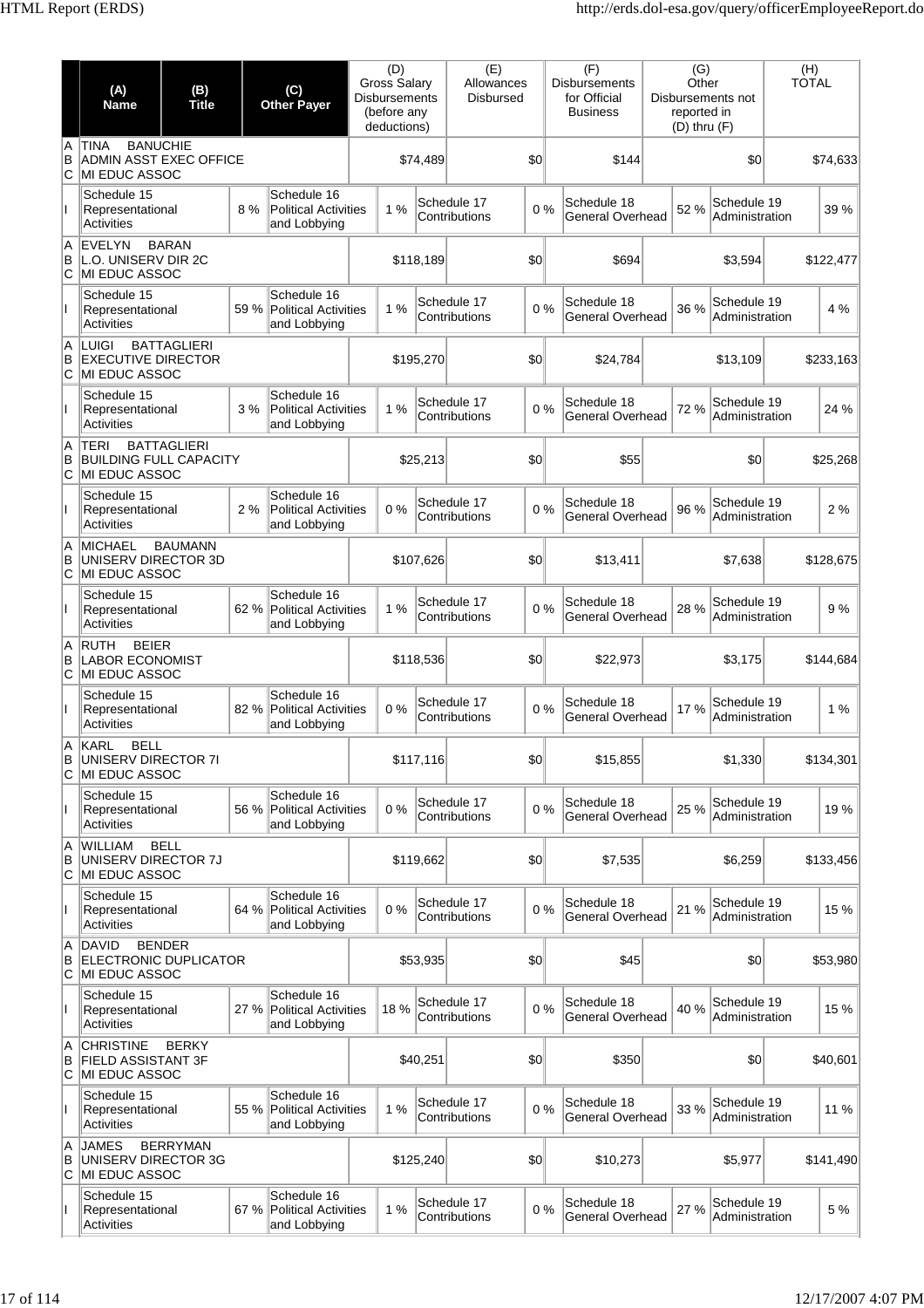|               | (A)<br><b>Name</b>                                                   | (B)<br><b>Title</b> |      | (C)<br><b>Other Payer</b>                                  | (D)<br><b>Gross Salary</b><br><b>Disbursements</b><br>(before any<br>deductions) |           | (E)<br>Allowances<br><b>Disbursed</b> |              | (F)<br><b>Disbursements</b><br>for Official<br><b>Business</b> | (G)<br>Other<br>reported in<br>$(D)$ thru $(F)$ | Disbursements not             | (H)<br><b>TOTAL</b> |           |
|---------------|----------------------------------------------------------------------|---------------------|------|------------------------------------------------------------|----------------------------------------------------------------------------------|-----------|---------------------------------------|--------------|----------------------------------------------------------------|-------------------------------------------------|-------------------------------|---------------------|-----------|
| A<br>B<br>ΙC  | KATHLEEN<br>UNISERV DIRECTOR 11A<br>MI EDUC ASSOC                    | <b>BETTS</b>        |      |                                                            |                                                                                  | \$114,915 |                                       | \$0          | \$7,669                                                        |                                                 | \$10,577                      |                     | \$133,161 |
|               | Schedule 15<br>Representational<br>Activities                        |                     | 53 % | Schedule 16<br><b>Political Activities</b><br>and Lobbying | 0%                                                                               |           | Schedule 17<br>Contributions          | 0%           | Schedule 18<br>General Overhead                                | 40 %                                            | Schedule 19<br>Administration |                     | 7 %       |
| A<br>B<br>C   | <b>JAMES</b><br><b>EASTERN ZONE DIR</b><br>MI EDUC ASSOC             | <b>BOERMA</b>       |      |                                                            |                                                                                  | \$48,259  |                                       | \$0          | \$2,106                                                        |                                                 | \$3,247                       |                     | \$53,612  |
|               | Schedule 15<br>Representational<br>Activities                        |                     | 38 % | Schedule 16<br>Political Activities<br>and Lobbying        | 0%                                                                               |           | Schedule 17<br>Contributions          | 0%           | Schedule 18<br>General Overhead                                | 48 %                                            | Schedule 19<br>Administration |                     | 14 %      |
| A<br>B<br>C   | <b>PATRICK</b><br>UNISERV DIRECTOR 13A<br>MI EDUC ASSOC              | <b>BOLEN</b>        |      |                                                            |                                                                                  | \$80,589  |                                       | \$0          | \$14,476                                                       |                                                 | \$5,911                       |                     | \$100,976 |
|               | Schedule 15<br>Representational<br>Activities                        |                     | 62 % | Schedule 16<br><b>Political Activities</b><br>and Lobbying | 1%                                                                               |           | Schedule 17<br>Contributions          | 0%           | Schedule 18<br><b>General Overhead</b>                         | 27 %                                            | Schedule 19<br>Administration |                     | 10%       |
| A<br>B<br>ΙC  | <b>MICHAEL</b><br><b>PRODUCTION COOR</b><br>MI EDUC ASSOC            | <b>BOOTH</b>        |      |                                                            |                                                                                  | \$57,820  |                                       | \$0          | \$0                                                            |                                                 | \$0                           |                     | \$57,820  |
|               | Schedule 15<br>Representational<br>Activities                        |                     | 27 % | Schedule 16<br>Political Activities<br>and Lobbying        | 18 %                                                                             |           | Schedule 17<br>Contributions          | 0%           | Schedule 18<br>General Overhead                                | 40 %                                            | Schedule 19<br>Administration |                     | 15 %      |
| A<br>B<br>С   | <b>BARBARA</b><br><b>COMPUTER GRAPHIC</b><br>MI EDUC ASSOC           | <b>BORUCKI</b>      |      |                                                            |                                                                                  | \$58,975  |                                       | \$0          | \$57                                                           |                                                 | \$0                           |                     | \$59,032  |
| Ш             | Schedule 15<br>Representational<br>Activities                        |                     | 27 % | Schedule 16<br><b>Political Activities</b><br>and Lobbying | 18 %                                                                             |           | Schedule 17<br>Contributions          | 0%           | Schedule 18<br>General Overhead                                | 40 %                                            | Schedule 19<br>Administration |                     | 15 %      |
| A<br>B<br>C   | <b>BARBARA</b><br><b>L.O. UNISERV DIR</b><br>MI EDUC ASSOC           | <b>BOUKNIGHT</b>    |      |                                                            |                                                                                  | \$123,062 |                                       | \$0          | \$21,052                                                       |                                                 | \$0                           |                     | \$144,114 |
|               | Schedule 15<br>Representational<br>Activities                        |                     | 68 % | Schedule 16<br>Political Activities<br>and Lobbying        | 0%                                                                               |           | Schedule 17<br>Contributions          | 0%           | Schedule 18<br>General Overhead                                | 16 %                                            | Schedule 19<br>Administration |                     | 16 %      |
| A<br>В<br>C   | <b>CLARKE</b><br>UNISERV DIRECTOR 14BC<br>MI EDUC ASSOC              | <b>BOWMAN</b>       |      |                                                            |                                                                                  | \$118,189 |                                       | $ 10\rangle$ | \$23,715                                                       |                                                 | \$5,500                       |                     | \$147,404 |
| $\mathbf{I}$  | Schedule 15<br>Representational<br>Activities                        |                     | 37 % | Schedule 16<br><b>Political Activities</b><br>and Lobbying | 0%                                                                               |           | Schedule 17<br>Contributions          | 0%           | Schedule 18<br><b>General Overhead</b>                         | 58 %                                            | Schedule 19<br>Administration |                     | 5 %       |
| A<br>B<br>ΙC  | <b>DIANNE</b><br>UNISERV DIRECTOR 10E<br>MI EDUC ASSOC               | <b>BREGENZER</b>    |      |                                                            |                                                                                  | \$116,860 |                                       | \$0          | \$8,297                                                        |                                                 | \$8,973                       |                     | \$134,130 |
| Ш             | Schedule 15<br>Representational<br>Activities                        |                     |      | Schedule 16<br>66 % Political Activities<br>and Lobbying   | 0%                                                                               |           | Schedule 17<br>Contributions          | 0%           | Schedule 18<br><b>General Overhead</b>                         | 29 %                                            | Schedule 19<br>Administration |                     | 5 %       |
| A<br>B<br>С   | <b>BRISH</b><br><b>HELEN</b><br>L.O. UNISERV DIR 2E<br>MI EDUC ASSOC |                     |      |                                                            |                                                                                  | \$108,806 |                                       | \$0          | \$11,632                                                       |                                                 | \$4,686                       |                     | \$125,124 |
| Ш.            | Schedule 15<br>Representational<br>Activities                        |                     | 52 % | Schedule 16<br><b>Political Activities</b><br>and Lobbying | 1%                                                                               |           | Schedule 17<br>Contributions          | 0%           | Schedule 18<br><b>General Overhead</b>                         | 34 %                                            | Schedule 19<br>Administration |                     | 13%       |
| A<br>B<br>lC. | <b>STEPHANIE</b><br>UNISERV DIRECTOR 9B<br>MI EDUC ASSOC             | <b>BROWN</b>        |      |                                                            |                                                                                  | \$117,116 |                                       | $ 10\rangle$ | \$11,881                                                       |                                                 | \$4,194                       |                     | \$133,191 |
|               | Schedule 15<br>Representational<br>Activities                        |                     |      | Schedule 16<br>52 % Political Activities<br>and Lobbying   | 2%                                                                               |           | Schedule 17<br>Contributions          | 0%           | Schedule 18<br><b>General Overhead</b>                         | 37 %                                            | Schedule 19<br>Administration |                     | 9%        |
| A<br>B<br>C   | <b>JACKIE</b><br><b>BINDERY MACHINE</b><br>MI EDUC ASSOC             | <b>BULLARD</b>      |      |                                                            |                                                                                  | \$46,726  |                                       | \$0          | \$34                                                           |                                                 | \$0                           |                     | \$46,760  |
| Ш             | Schedule 15<br>Representational<br>Activities                        |                     | 27 % | Schedule 16<br>Political Activities<br>and Lobbying        | 18 %                                                                             |           | Schedule 17<br>Contributions          | 0%           | Schedule 18<br>General Overhead                                | 40 %                                            | Schedule 19<br>Administration |                     | 15 %      |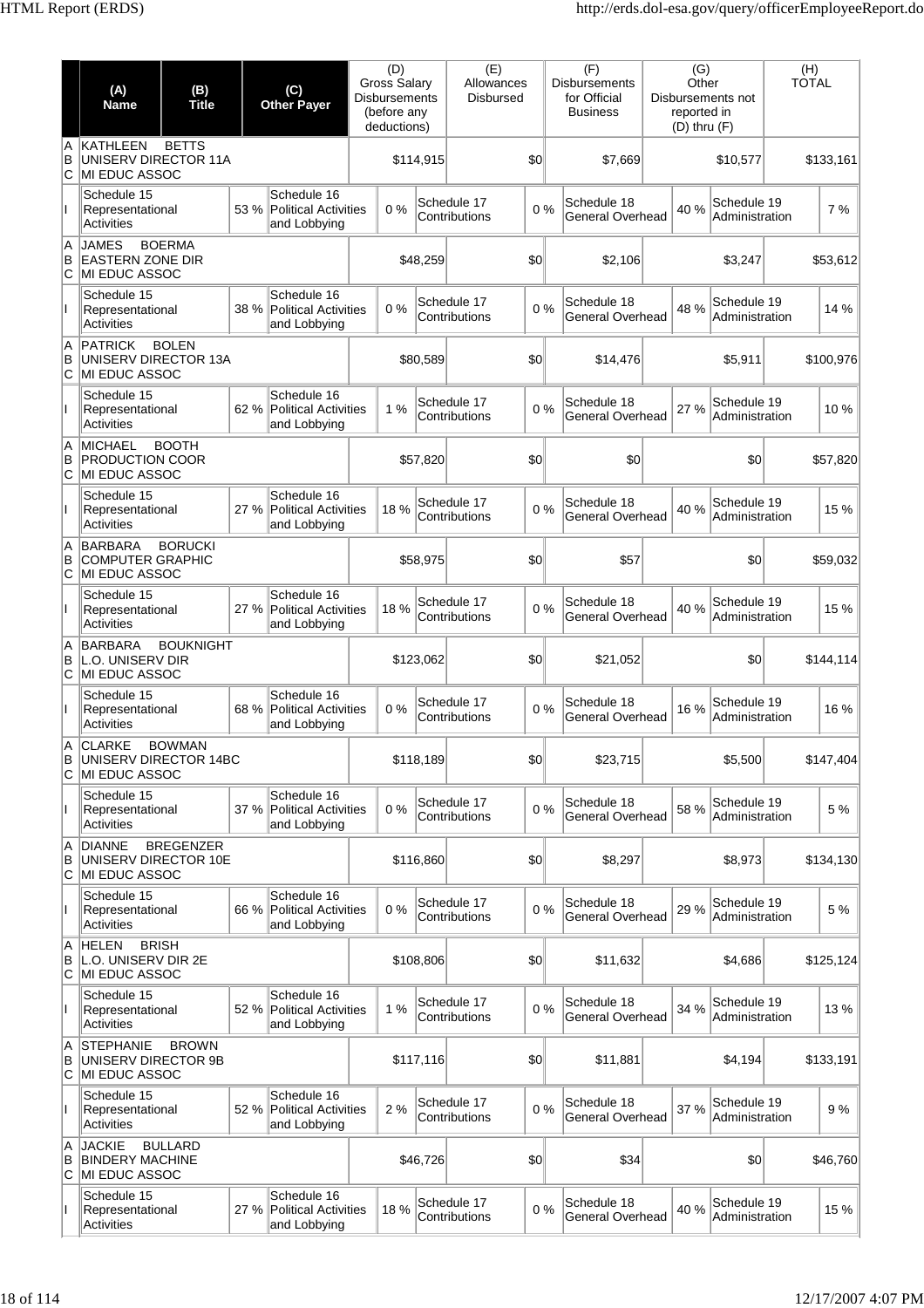|               | (A)<br><b>Name</b>                                              | (B)<br><b>Title</b> |       | (C)<br><b>Other Payer</b>                                  | (D)<br><b>Gross Salary</b><br><b>Disbursements</b><br>(before any<br>deductions) |           | (E)<br>Allowances<br><b>Disbursed</b> |     | (F)<br><b>Disbursements</b><br>for Official<br><b>Business</b> | (G)<br>Other<br>reported in<br>$(D)$ thru $(F)$ | Disbursements not             | (H)<br><b>TOTAL</b> |           |
|---------------|-----------------------------------------------------------------|---------------------|-------|------------------------------------------------------------|----------------------------------------------------------------------------------|-----------|---------------------------------------|-----|----------------------------------------------------------------|-------------------------------------------------|-------------------------------|---------------------|-----------|
| A<br>B<br>С   | <b>SHARON</b><br>L.O. FIELD ASSISTANT 6E<br>MI EDUC ASSOC       | <b>BULLOCK</b>      |       |                                                            |                                                                                  | \$48,775  |                                       | \$0 | \$90                                                           |                                                 | \$0                           |                     | \$48,865  |
|               | Schedule 15<br>Representational<br>Activities                   |                     | 51 %  | Schedule 16<br><b>Political Activities</b><br>and Lobbying | 2 %                                                                              |           | Schedule 17<br>Contributions          | 0%  | Schedule 18<br><b>General Overhead</b>                         | 33 %                                            | Schedule 19<br>Administration |                     | 14 %      |
| A<br>B<br>lC. | <b>GERTRUDE</b><br><b>FIELD ASSISTANT 9BCD</b><br>MI EDUC ASSOC | <b>BUREN</b>        |       |                                                            |                                                                                  | \$56,619  |                                       | \$0 | \$428                                                          |                                                 | \$0                           |                     | \$57,047  |
|               | Schedule 15<br>Representational<br>Activities                   |                     | 55 %  | Schedule 16<br>Political Activities<br>and Lobbying        | 1%                                                                               |           | Schedule 17<br>Contributions          | 0%  | Schedule 18<br><b>General Overhead</b>                         | 33 %                                            | Schedule 19<br>Administration |                     | 11 %      |
| A<br>B<br>C   | <b>ELIZABETH</b><br><b>SECRETARY II LEGAL</b><br>MI EDUC ASSOC  | <b>BURGESS</b>      |       |                                                            |                                                                                  | \$49,672  |                                       | \$0 | \$96                                                           |                                                 | \$0                           |                     | \$49,768  |
| Ш             | Schedule 15<br>Representational<br><b>Activities</b>            |                     | 54 %  | Schedule 16<br><b>Political Activities</b><br>and Lobbying | 1%                                                                               |           | Schedule 17<br>Contributions          | 0%  | Schedule 18<br><b>General Overhead</b>                         | 29 %                                            | Schedule 19<br>Administration |                     | 16 %      |
| A<br>B<br>С   | ARAN<br>UNISERV DIRECTOR 5AB<br>MI EDUC ASSOC                   | <b>BURNETT</b>      |       |                                                            |                                                                                  | \$77,822  |                                       | \$0 | \$10,660                                                       |                                                 | \$7,945                       |                     | \$96,427  |
|               | Schedule 15<br>Representational<br>Activities                   |                     | 47 %  | Schedule 16<br>Political Activities<br>and Lobbying        | 0%                                                                               |           | Schedule 17<br>Contributions          | 0%  | Schedule 18<br>General Overhead                                | 28 %                                            | Schedule 19<br>Administration |                     | 25 %      |
| A<br>B<br>C   | <b>DEBRA</b><br>UNISERV DIRECTOR 3AB<br>MI EDUC ASSOC           | <b>BUTLER</b>       |       |                                                            |                                                                                  | \$37,015  |                                       | \$0 | \$6,131                                                        |                                                 | \$0                           |                     | \$43,146  |
| Ш             | Schedule 15<br>Representational<br>Activities                   |                     | 67 %  | Schedule 16<br>Political Activities<br>and Lobbying        | 0%                                                                               |           | Schedule 17<br>Contributions          | 0%  | Schedule 18<br><b>General Overhead</b>                         | 24 %                                            | Schedule 19<br>Administration |                     | 9%        |
| A<br>B<br>C   | <b>TIMOTHY</b><br>UNISERV DIRECTOR 3D<br>MI EDUC ASSOC          | CADY                |       |                                                            |                                                                                  | \$115,799 |                                       | \$0 | \$4,680                                                        |                                                 | \$10,432                      |                     | \$130,911 |
|               | Schedule 15<br>Representational<br>Activities                   |                     | 57 %  | Schedule 16<br>Political Activities<br>and Lobbying        | 1%                                                                               |           | Schedule 17<br>Contributions          | 0%  | Schedule 18<br>General Overhead                                | 34 %                                            | Schedule 19<br>Administration |                     | 8 %       |
| A<br>В<br>C   | <b>BARBARA</b><br>UNISERV DIRECTOR 8D<br>MI EDUC ASSOC          | CAMERON             |       |                                                            |                                                                                  | \$92,968  |                                       | \$0 | \$6,234                                                        |                                                 | \$12,746                      |                     | \$111,948 |
| $\mathbf{I}$  | Schedule 15<br>Representational<br>Activities                   |                     | 62 %  | Schedule 16<br>Political Activities<br>and Lobbying        | 0%                                                                               |           | Schedule 17<br>Contributions          | 0%  | Schedule 18<br>General Overhead                                | 21 %                                            | Schedule 19<br>Administration |                     | 17%       |
| A<br>B<br>lC. | <b>CECILIA</b><br><b>SECRETARY III MEA</b><br>MI EDUC ASSOC     | <b>CANFIELD</b>     |       |                                                            |                                                                                  | \$57,393  |                                       | \$0 | \$717                                                          |                                                 | \$0                           |                     | \$58,110  |
| Ш             | Schedule 15<br>Representational<br><b>Activities</b>            |                     | $0\%$ | Schedule 16<br><b>Political Activities</b><br>and Lobbying | 0%                                                                               |           | Schedule 17<br>Contributions          | 0%  | Schedule 18<br>General Overhead                                | 100<br>%                                        | Schedule 19<br>Administration |                     | 0%        |
| A<br>B<br>lC. | <b>CHRISTINA</b><br>ORGANIZING CONSULTANT<br>MI EDUC ASSOC      | <b>CANFIELD</b>     |       |                                                            |                                                                                  | \$117,611 |                                       | \$0 | \$15,608                                                       |                                                 | \$6,789                       |                     | \$140,008 |
| Ш             | Schedule 15<br>Representational<br><b>Activities</b>            |                     | 30%   | Schedule 16<br>Political Activities<br>and Lobbying        | 8 %                                                                              |           | Schedule 17<br>Contributions          | 0%  | Schedule 18<br>General Overhead                                | 50 %                                            | Schedule 19<br>Administration |                     | 12 %      |
| A<br>B<br>lC. | <b>ROSEMARY</b><br><b>COMMUNICATIONS CONS</b><br>MI EDUC ASSOC  | <b>CAREY</b>        |       |                                                            |                                                                                  | \$118,189 |                                       | \$0 | \$15,271                                                       |                                                 | \$12,109                      |                     | \$145,569 |
|               | Schedule 15<br>Representational<br>Activities                   |                     | 33 %  | Schedule 16<br>Political Activities<br>and Lobbying        | 11 %                                                                             |           | Schedule 17<br>Contributions          | 0%  | Schedule 18<br>General Overhead                                | 26 %                                            | Schedule 19<br>Administration |                     | 30 %      |
| A<br>B<br>C   | <b>JOYCE</b><br>L.O. UNISERV DIRECTOR 7D<br>MI EDUC ASSOC       | <b>CASALE</b>       |       |                                                            |                                                                                  | \$118,189 |                                       | \$0 | \$14,468                                                       |                                                 | \$1,574                       |                     | \$134,231 |
|               | Schedule 15<br>Representational<br><b>Activities</b>            |                     | 46 %  | Schedule 16<br>Political Activities<br>and Lobbying        | 2 %                                                                              |           | Schedule 17<br>Contributions          | 0%  | Schedule 18<br>General Overhead                                | 29 %                                            | Schedule 19<br>Administration |                     | 23 %      |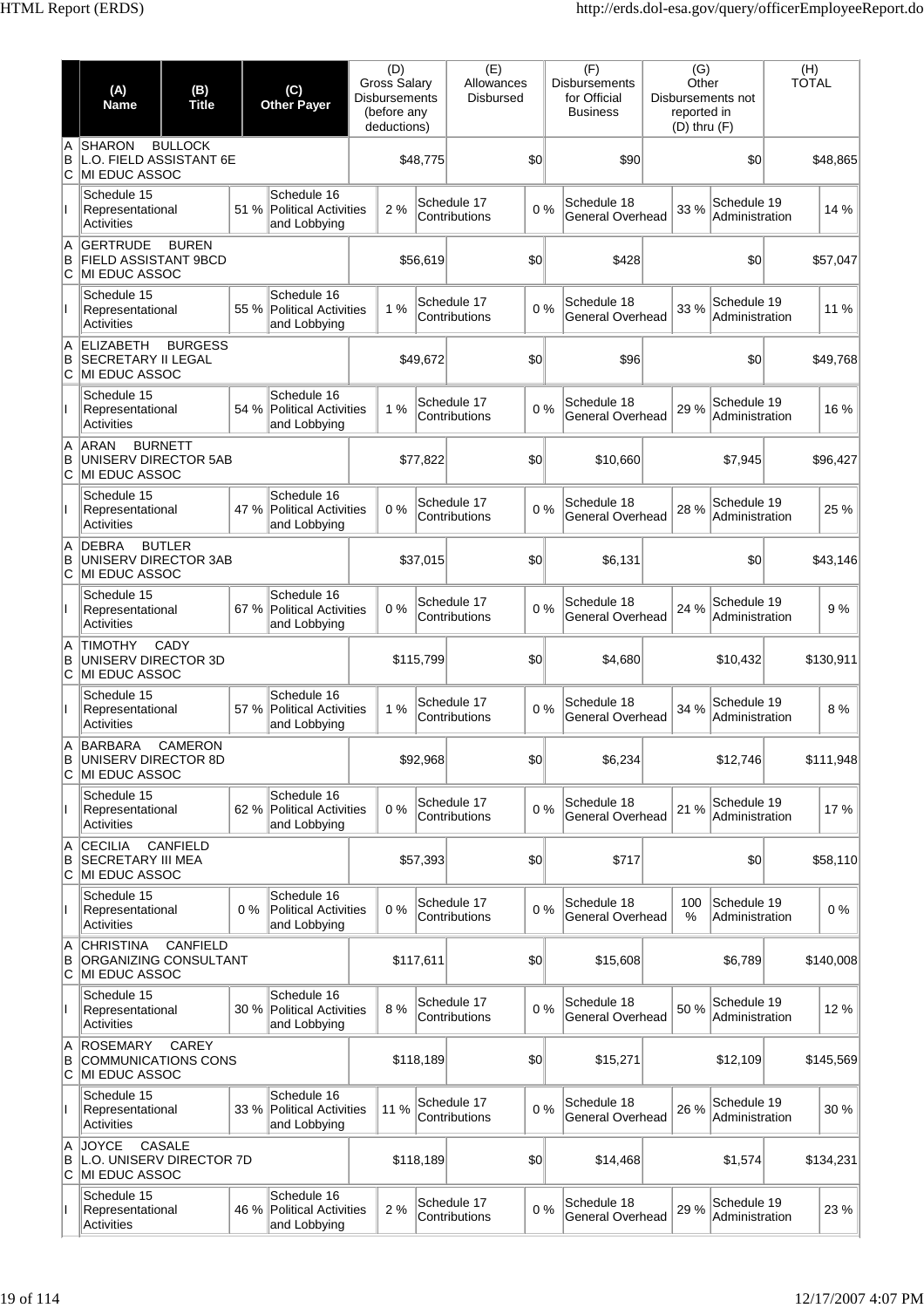|               | (A)<br><b>Name</b>                                                   | (B)<br><b>Title</b> |      | (C)<br><b>Other Payer</b>                                  | (D)<br>Gross Salary<br><b>Disbursements</b><br>(before any<br>deductions) |          | (E)<br>Allowances<br><b>Disbursed</b> |     | (F)<br><b>Disbursements</b><br>for Official<br><b>Business</b> | (G)<br>Other<br>reported in<br>$(D)$ thru $(F)$ | Disbursements not             | (H)<br><b>TOTAL</b> |          |
|---------------|----------------------------------------------------------------------|---------------------|------|------------------------------------------------------------|---------------------------------------------------------------------------|----------|---------------------------------------|-----|----------------------------------------------------------------|-------------------------------------------------|-------------------------------|---------------------|----------|
| A<br>B<br>ΙC  | <b>DONICA</b><br><b>MEMBERSHIP PROCESSOR</b><br><b>MI EDUC ASSOC</b> | CASH                |      |                                                            |                                                                           | \$52,514 |                                       | \$0 | \$10                                                           |                                                 | \$0                           |                     | \$52,524 |
|               | Schedule 15<br>Representational<br>Activities                        |                     | 3%   | Schedule 16<br><b>Political Activities</b><br>and Lobbying | 0%                                                                        |          | Schedule 17<br>Contributions          | 0%  | Schedule 18<br><b>General Overhead</b>                         | 87%                                             | Schedule 19<br>Administration |                     | 10 %     |
| A<br>B<br>С   | <b>REBECCA</b><br><b>FIELD ASSISTANT 2B</b><br>MI EDUC ASSOC         | CHARBENEAU          |      |                                                            |                                                                           | \$41,357 |                                       | \$0 | \$149                                                          |                                                 | \$0                           |                     | \$41,506 |
| Ш             | Schedule 15<br>Representational<br>Activities                        |                     | 51 % | Schedule 16<br><b>Political Activities</b><br>and Lobbying | 2%                                                                        |          | Schedule 17<br>Contributions          | 0%  | Schedule 18<br><b>General Overhead</b>                         | 33 %                                            | Schedule 19<br>Administration |                     | 14 %     |
| A<br>B<br>ΙC  | <b>DEBRA</b><br><b>MEMBERSHIP COOR</b><br>MI EDUC ASSOC              | <b>CHEADLE</b>      |      |                                                            |                                                                           | \$57,817 |                                       | \$0 | \$27                                                           |                                                 | \$0                           |                     | \$57,844 |
|               | Schedule 15<br>Representational<br>Activities                        |                     | 3%   | Schedule 16<br><b>Political Activities</b><br>and Lobbying | 0%                                                                        |          | Schedule 17<br>Contributions          | 0%  | Schedule 18<br><b>General Overhead</b>                         | 87 %                                            | Schedule 19<br>Administration |                     | 10 %     |
| A<br>B<br>IС  | <b>KAREN</b><br><b>RESEARCH TECHNICIAN</b><br><b>MI EDUC ASSOC</b>   | <b>CHERRY</b>       |      |                                                            |                                                                           | \$60,835 |                                       | \$0 | \$168                                                          |                                                 | \$0                           |                     | \$61,003 |
| Ш             | Schedule 15<br>Representational<br>Activities                        |                     | 59 % | Schedule 16<br>Political Activities<br>and Lobbying        | 0%                                                                        |          | Schedule 17<br>Contributions          | 0%  | Schedule 18<br><b>General Overhead</b>                         | 27 %                                            | Schedule 19<br>Administration |                     | 14 %     |
| A<br>B<br>lC. | <b>LAURIE</b><br>L.O. FIELD ASSISTANT 7A<br>MI EDUC ASSOC            | <b>CHUMACK</b>      |      |                                                            |                                                                           | \$54,988 |                                       | \$0 | \$2,120                                                        |                                                 | \$0                           |                     | \$57,108 |
| Ш             | Schedule 15<br>Representational<br>Activities                        |                     | 51 % | Schedule 16<br><b>Political Activities</b><br>and Lobbying | 2%                                                                        |          | Schedule 17<br>Contributions          | 0%  | Schedule 18<br><b>General Overhead</b>                         | 33 %                                            | Schedule 19<br>Administration |                     | 14 %     |
| A<br>B<br>С   | LARRY<br>UNISERV DIRECTOR 7G<br>MI EDUC ASSOC                        | <b>CHUNOVICH</b>    |      |                                                            |                                                                           | \$12,576 |                                       | \$0 | \$0                                                            |                                                 | \$0                           |                     | \$12,576 |
|               | Schedule 15<br>Representational<br><b>Activities</b>                 |                     | 66 % | Schedule 16<br><b>Political Activities</b><br>and Lobbying | 0%                                                                        |          | Schedule 17<br>Contributions          | 0%  | Schedule 18<br>General Overhead                                | 26 %                                            | Schedule 19<br>Administration |                     | 8 %      |
| A<br>в<br>C   | <b>DENISE</b><br><b>RESEARCH TECHNICIAN</b><br>MI EDUC ASSOC         | <b>CLARITY</b>      |      |                                                            |                                                                           | \$38,672 |                                       | \$0 | \$177                                                          |                                                 | \$0                           |                     | \$38,849 |
| Ш             | Schedule 15<br>Representational<br><b>Activities</b>                 |                     | 59 % | Schedule 16<br>Political Activities<br>and Lobbying        | 0%                                                                        |          | Schedule 17<br>Contributions          | 0%  | Schedule 18<br><b>General Overhead</b>                         | 27 %                                            | Schedule 19<br>Administration |                     | 14 %     |
| A<br>B<br>lC. | <b>SHIRLEY</b><br><b>ACCOUNTING ASSISTANT</b><br>MI EDUC ASSOC       | <b>CLARK</b>        |      |                                                            |                                                                           | \$60,182 |                                       | \$0 | \$58                                                           |                                                 | \$0                           |                     | \$60,240 |
| Ш             | Schedule 15<br>Representational<br>Activities                        |                     | 3%   | Schedule 16<br><b>Political Activities</b><br>and Lobbying | 0%                                                                        |          | Schedule 17<br>Contributions          | 0%  | Schedule 18<br>General Overhead                                | 87 %                                            | Schedule 19<br>Administration |                     | 10%      |
| A<br>B<br>С   | <b>SUZANNE</b><br>UNISERV DIRECTOR 3F<br>MI EDUC ASSOC               | <b>CLARK</b>        |      |                                                            |                                                                           | \$22,010 |                                       | \$0 | \$2,567                                                        |                                                 | \$0                           |                     | \$24,577 |
| $\mathbf{I}$  | Schedule 15<br>Representational<br><b>Activities</b>                 |                     | 85 % | Schedule 16<br>Political Activities<br>and Lobbying        | 0%                                                                        |          | Schedule 17<br>Contributions          | 0%  | Schedule 18<br>General Overhead                                | 14 %                                            | Schedule 19<br>Administration |                     | 1 %      |
| A<br>B<br>C   | <b>CLINE</b><br><b>KELLY</b><br><b>ACCOUNTANT</b><br>MI EDUC ASSOC   |                     |      |                                                            |                                                                           | \$57,169 |                                       | \$0 | \$37                                                           |                                                 | \$0                           |                     | \$57,206 |
|               | Schedule 15<br>Representational<br>Activities                        |                     | 3%   | Schedule 16<br><b>Political Activities</b><br>and Lobbying | 0%                                                                        |          | Schedule 17<br>Contributions          | 0%  | Schedule 18<br><b>General Overhead</b>                         | 87%                                             | Schedule 19<br>Administration |                     | 10%      |
| A<br>B<br>C   | <b>SHANTELL</b><br>PUBLICATIONS SPECIALIST<br>MI EDUC ASSOC          | <b>COATS</b>        |      |                                                            |                                                                           | \$41,727 |                                       | \$0 | \$57                                                           |                                                 | \$0                           |                     | \$41,784 |
|               | Schedule 15<br>Representational<br><b>Activities</b>                 |                     | 27 % | Schedule 16<br>Political Activities<br>and Lobbying        | 18 %                                                                      |          | Schedule 17<br>Contributions          | 0%  | Schedule 18<br><b>General Overhead</b>                         | 40 %                                            | Schedule 19<br>Administration |                     | 15 %     |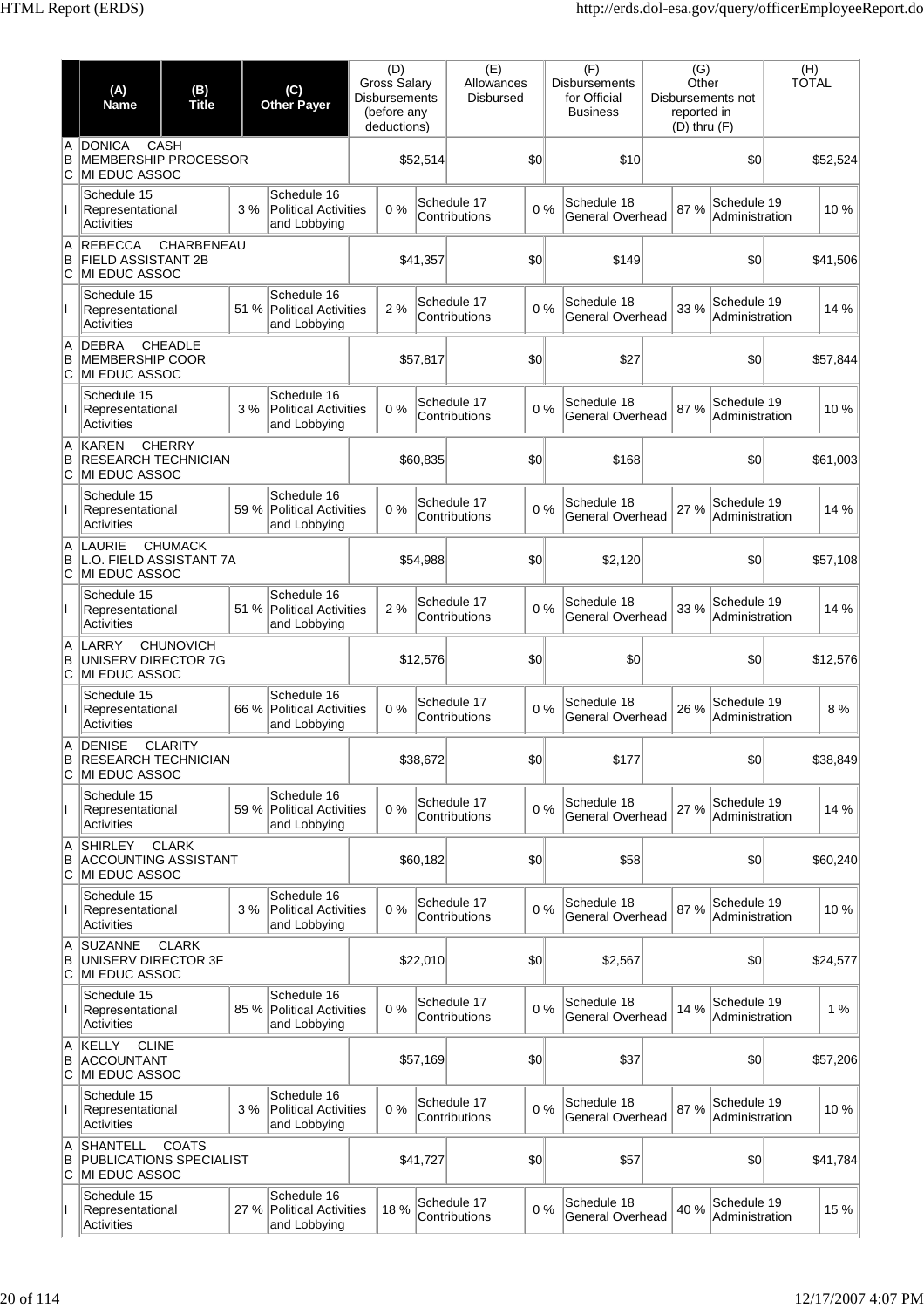|               | (A)<br><b>Name</b>                                                                    | (B)<br><b>Title</b> |       | (C)<br><b>Other Payer</b>                                  | Gross Salary<br><b>Disbursements</b> | (D)<br>(before any<br>deductions) |           | (E)<br>Allowances<br><b>Disbursed</b> |     | (F)<br><b>Disbursements</b><br>for Official<br><b>Business</b> | (G)<br>Other<br>reported in<br>$(D)$ thru $(F)$ | Disbursements not             | (H)<br><b>TOTAL</b> |           |
|---------------|---------------------------------------------------------------------------------------|---------------------|-------|------------------------------------------------------------|--------------------------------------|-----------------------------------|-----------|---------------------------------------|-----|----------------------------------------------------------------|-------------------------------------------------|-------------------------------|---------------------|-----------|
| A<br>B<br>C   | <b>COLLINS</b><br><b>VAN</b><br>UNISERV DIRECTOR 11B<br>MI EDUC ASSOC                 |                     |       |                                                            |                                      |                                   | \$118,189 |                                       | \$0 | \$11,265                                                       |                                                 | \$7,389                       |                     | \$136,843 |
|               | Schedule 15<br>Representational<br>Activities                                         |                     | 39 %  | Schedule 16<br><b>Political Activities</b><br>and Lobbying |                                      | 1%                                |           | Schedule 17<br>Contributions          | 0%  | Schedule 18<br><b>General Overhead</b>                         | 49 %                                            | Schedule 19<br>Administration |                     | 11 %      |
| A<br>B<br>C   | <b>CHERYL</b><br>UNISERV DIRECTOR 8G<br>MI EDUC ASSOC                                 | <b>CONKLIN</b>      |       |                                                            |                                      |                                   | \$106,648 |                                       | \$0 | \$15,280                                                       |                                                 | \$8,668                       |                     | \$130,596 |
|               | Schedule 15<br>Representational<br><b>Activities</b>                                  |                     |       | Schedule 16<br>42 % Political Activities<br>and Lobbying   |                                      | 0%                                |           | Schedule 17<br>Contributions          | 0%  | Schedule 18<br><b>General Overhead</b>                         | 37 %                                            | Schedule 19<br>Administration |                     | 21 %      |
| A<br>B<br>C   | <b>CAROLYN</b><br><b>SECRETARY II PD/HR</b><br>MI EDUC ASSOC                          | <b>CORTRIGHT</b>    |       |                                                            |                                      |                                   | \$45.343  |                                       | \$0 | \$1,337                                                        |                                                 | \$0                           |                     | \$46,680  |
| Ш             | Schedule 15<br>Representational<br>Activities                                         |                     | 12 %  | Schedule 16<br>Political Activities<br>and Lobbying        |                                      | 0%                                |           | Schedule 17<br>Contributions          | 0%  | Schedule 18<br>General Overhead                                | 37 %                                            | Schedule 19<br>Administration |                     | 51 %      |
| A<br>B<br>С   | <b>SHARON</b><br><b>BOOKKEEPER II FINANCE</b><br>MI EDUC ASSOC                        | COWHERD             |       |                                                            |                                      |                                   | \$38,251  |                                       | \$0 | \$43                                                           |                                                 | \$0                           |                     | \$38,294  |
|               | Schedule 15<br>Representational<br>Activities                                         |                     | 3%    | Schedule 16<br><b>Political Activities</b><br>and Lobbying |                                      | 0%                                |           | Schedule 17<br>Contributions          | 0%  | Schedule 18<br><b>General Overhead</b>                         | 87 %                                            | Schedule 19<br>Administration |                     | 10%       |
| A<br>B<br>C   | <b>SUZANNE</b><br>L.O. FIELD ASSISTANT 7E<br>MI EDUC ASSOC                            | COX                 |       |                                                            |                                      |                                   | \$36,649  |                                       | \$0 | \$261                                                          |                                                 | \$0                           |                     | \$36,910  |
| Ш.            | Schedule 15<br>Representational<br><b>Activities</b>                                  |                     | 51 %  | Schedule 16<br>Political Activities<br>and Lobbying        |                                      | 2%                                |           | Schedule 17<br>Contributions          | 0%  | Schedule 18<br><b>General Overhead</b>                         | 33 %                                            | Schedule 19<br>Administration |                     | 14 %      |
| A<br>B<br>С   | <b>TERRY</b><br>COX<br>UNISERV DIRECTOR 14BC<br>MI EDUC ASSOC                         |                     |       |                                                            |                                      |                                   | \$118,294 |                                       | \$0 | \$12,490                                                       |                                                 | \$9,025                       |                     | \$139,809 |
|               | Schedule 15<br>Representational<br>Activities                                         |                     | 47 %  | Schedule 16<br><b>Political Activities</b><br>and Lobbying |                                      | 0%                                |           | Schedule 17<br>Contributions          | 0%  | Schedule 18<br><b>General Overhead</b>                         | 32 %                                            | Schedule 19<br>Administration |                     | 21 %      |
| A.<br>В<br>C  | <b>DAVID</b><br><b>CRIM</b><br>ORGANIZING CONSULTANT<br>MI EDUC ASSOC                 |                     |       |                                                            |                                      |                                   | \$118,189 |                                       | \$0 | \$23,427                                                       |                                                 | \$3,746                       |                     | \$145,362 |
| Ш             | Schedule 15<br>Representational<br>Activities                                         |                     | 65 %  | Schedule 16<br>Political Activities<br>and Lobbying        |                                      | 0%                                |           | Schedule 17<br>Contributions          | 0%  | Schedule 18<br>General Overhead                                | 34 %                                            | Schedule 19<br>Administration |                     | 1%        |
| A<br>B<br>IС  | <b>RICHARD</b><br>UNISERV DIRECTOR 8C<br>MI EDUC ASSOC                                | CROSS JR.           |       |                                                            |                                      |                                   | \$144,057 |                                       | \$0 | \$1,550                                                        |                                                 | \$7,242                       |                     | \$152,849 |
|               | Schedule 15<br>Representational<br>Activities                                         |                     |       | Schedule 16<br>53 % Political Activities<br>and Lobbying   |                                      | 1%                                |           | Schedule 17<br>Contributions          | 0%  | Schedule 18<br><b>General Overhead</b>                         | 33 %                                            | Schedule 19<br>Administration |                     | 13%       |
| A<br>B<br>lC. | <b>KATHRYN</b><br>L.O. UNISERV DIRECTOR 7L<br>MI EDUC ASSOC                           | <b>CRUTCHER</b>     |       |                                                            |                                      |                                   | \$42,736  |                                       | \$0 | \$66                                                           |                                                 | \$0                           |                     | \$42,802  |
| Ш             | Schedule 15<br>Representational<br><b>Activities</b>                                  |                     |       | Schedule 16<br>51 % Political Activities<br>and Lobbying   |                                      | 2 %                               |           | Schedule 17<br>Contributions          | 0%  | Schedule 18<br><b>General Overhead</b>                         | 33 %                                            | Schedule 19<br>Administration |                     | 14 %      |
| A<br>B<br>IС  | <b>CRAIG</b><br>UNISERV DIRECTOR 9E/9-13<br>MI EDUC ASSOC                             | <b>CULVER</b>       |       |                                                            |                                      |                                   | \$108,146 |                                       | \$0 | \$15,999                                                       |                                                 | \$7,731                       |                     | \$131,876 |
| L             | Schedule 15<br>Representational<br>Activities                                         |                     | 59 %  | Schedule 16<br>Political Activities<br>and Lobbying        |                                      | 1%                                |           | Schedule 17<br>Contributions          | 0%  | Schedule 18<br><b>General Overhead</b>                         | 29 %                                            | Schedule 19<br>Administration |                     | 11 %      |
| A<br>B<br>C   | <b>CURTIS</b><br><b>KIRK</b><br><b>HQ ASSOCIATE EXECUTIVE</b><br><b>MI EDUC ASSOC</b> |                     |       |                                                            |                                      |                                   | \$101,992 |                                       | \$0 | \$0                                                            |                                                 | \$5,789                       |                     | \$107,781 |
|               | Schedule 15<br>Representational<br><b>Activities</b>                                  |                     | $0\%$ | Schedule 16<br><b>Political Activities</b><br>and Lobbying |                                      | 0%                                |           | Schedule 17<br>Contributions          | 0%  | Schedule 18<br>General Overhead                                | 100<br>$\%$                                     | Schedule 19<br>Administration |                     | 0%        |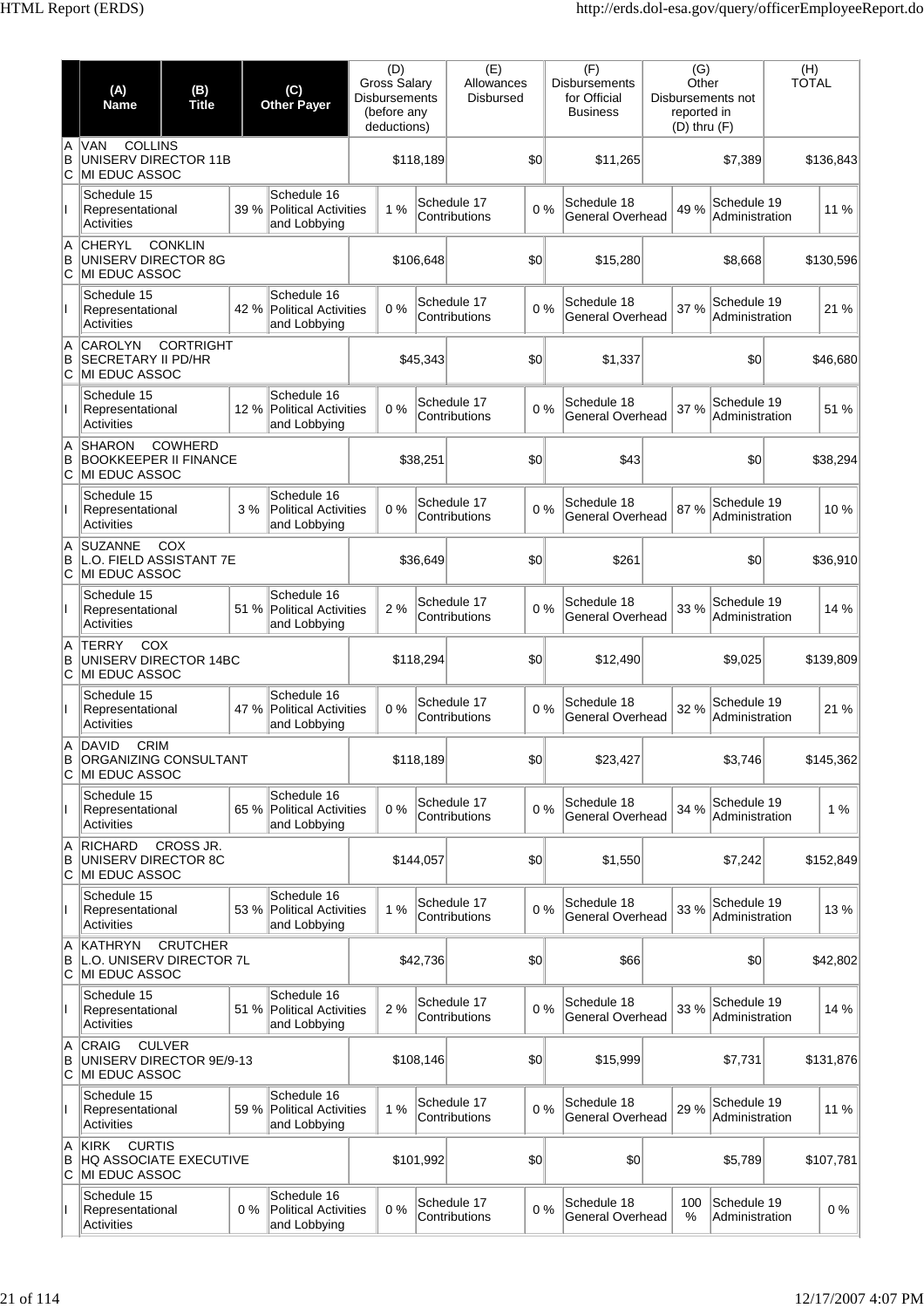|             | (A)<br><b>Name</b>                                                  | (B)<br><b>Title</b> |      | (C)<br><b>Other Payer</b>                                | (D)<br>Gross Salary<br><b>Disbursements</b><br>(before any<br>deductions) |           | (E)<br>Allowances<br><b>Disbursed</b> |     | (F)<br><b>Disbursements</b><br>for Official<br><b>Business</b> | (G)<br>Other<br>reported in | Disbursements not<br>$(D)$ thru $(F)$ | (H)<br><b>TOTAL</b> |
|-------------|---------------------------------------------------------------------|---------------------|------|----------------------------------------------------------|---------------------------------------------------------------------------|-----------|---------------------------------------|-----|----------------------------------------------------------------|-----------------------------|---------------------------------------|---------------------|
| A<br>B<br>C | <b>WILLIAM</b><br>UNISERV DIRECTOR 7K<br><b>MI EDUC ASSOC</b>       | <b>CURTIS</b>       |      |                                                          |                                                                           | \$116,966 |                                       | \$0 | \$8,301                                                        |                             | \$7.124                               | \$132,391           |
|             | Schedule 15<br>Representational<br><b>Activities</b>                |                     |      | Schedule 16<br>61 % Political Activities<br>and Lobbying | 0%                                                                        |           | Schedule 17<br>Contributions          | 0%  | Schedule 18<br>General Overhead                                | 26 %                        | Schedule 19<br>Administration         | 13 %                |
| A<br>B<br>C | <b>JOSEPH</b><br>L.O. UNISERV DIRECTOR 7A<br><b>MI EDUC ASSOC</b>   | <b>CUSMANO</b>      |      |                                                          |                                                                           | \$118,299 |                                       | \$0 | \$0                                                            |                             | \$69                                  | \$118,368           |
| T           | Schedule 15<br>Representational<br>Activities                       |                     |      | Schedule 16<br>31 % Political Activities<br>and Lobbying | 0%                                                                        |           | Schedule 17<br>Contributions          | 0%  | Schedule 18<br>General Overhead                                | 66 %                        | Schedule 19<br>Administration         | 3%                  |
| A<br>B<br>C | <b>SANDRA</b><br><b>FIELD ASSISTANT 3AB</b><br><b>MI EDUC ASSOC</b> | <b>CUSTER</b>       |      |                                                          |                                                                           | \$55,406  |                                       | \$0 | \$219                                                          |                             | \$0                                   | \$55,625            |
| L           | Schedule 15<br>Representational<br><b>Activities</b>                |                     |      | Schedule 16<br>55 % Political Activities<br>and Lobbying | 1%                                                                        |           | Schedule 17<br>Contributions          | 0%  | Schedule 18<br>General Overhead                                | 33 %                        | Schedule 19<br>Administration         | 11 %                |
| A<br>B<br>C | <b>NANCY</b><br>UNISERV DIRECTOR 2D<br>MI EDUC ASSOC                | <b>CZARNIECKI</b>   |      |                                                          |                                                                           | \$23,950  |                                       | \$0 | \$7,306                                                        |                             | \$0                                   | \$31,256            |
|             | Schedule 15<br>Representational<br>Activities                       |                     | 76 % | Schedule 16<br>Political Activities<br>and Lobbying      | 0%                                                                        |           | Schedule 17<br>Contributions          | 0%  | Schedule 18<br>General Overhead                                | 13%                         | Schedule 19<br>Administration         | 11 %                |
| A<br>B<br>C | <b>CAROLE</b><br>L.O. FIELD ASSISTANT 3C<br><b>MI EDUC ASSOC</b>    | <b>DANGLER</b>      |      |                                                          |                                                                           | \$27,499  |                                       | \$0 | \$0                                                            |                             | \$0                                   | \$27,499            |
| ı           | Schedule 15<br>Representational<br><b>Activities</b>                |                     |      | Schedule 16<br>55 % Political Activities<br>and Lobbying | 1%                                                                        |           | Schedule 17<br>Contributions          | 0%  | Schedule 18<br>General Overhead                                | 33 %                        | Schedule 19<br>Administration         | 11 %                |
| A<br>в<br>C | <b>LAURA</b><br><b>FIELD ASSISTANT 5AB</b><br>MI EDUC ASSOC         | <b>DAUGHERTY</b>    |      |                                                          |                                                                           | \$55,805  |                                       | \$0 | \$482                                                          |                             | \$0                                   | \$56,287            |
|             | Schedule 15<br>Representational<br>Activities                       |                     |      | Schedule 16<br>55 % Political Activities<br>and Lobbying | 1%                                                                        |           | Schedule 17<br>Contributions          | 0%  | Schedule 18<br>General Overhead                                | 33 %                        | Schedule 19<br>Administration         | 11 %                |
| Α<br>В<br>С | <b>DEBRA</b><br>ADMIN ASST LEGAL SVCS<br>MI EDUC ASSOC              | <b>DAWSEY</b>       |      |                                                          |                                                                           | \$80,833  |                                       | \$0 | \$317                                                          |                             | \$0                                   | \$81,150            |
| L           | Schedule 15<br>Representational<br><b>Activities</b>                |                     |      | Schedule 16<br>54 % Political Activities<br>and Lobbying | 1%                                                                        |           | Schedule 17<br>Contributions          | 0%  | Schedule 18<br>General Overhead                                | 29 %                        | Schedule 19<br>Administration         | 16 %                |
| Α<br>B<br>С | <b>KATHLEEN</b><br><b>FIELD ASSISTANT 7K</b><br>MI EDUC ASSOC       | <b>DENNIS</b>       |      |                                                          |                                                                           | \$55,485  |                                       | \$0 | \$192                                                          |                             | \$0                                   | \$55,677            |
|             | Schedule 15<br>Representational<br>Activities                       |                     | 51 % | Schedule 16<br>Political Activities<br>and Lobbying      | 2 %                                                                       |           | Schedule 17<br>Contributions          | 0%  | Schedule 18<br>General Overhead                                | 33 %                        | Schedule 19<br>Administration         | 14 %                |
| A<br>B<br>C | <b>MARY LOU</b><br><b>FIELD ASSISTANT 11A</b><br>MI EDUC ASSOC      | <b>DENTON</b>       |      |                                                          |                                                                           | \$71,556  |                                       | \$0 | \$0                                                            |                             | \$0                                   | \$71,556            |
| ı           | Schedule 15<br>Representational<br><b>Activities</b>                |                     |      | Schedule 16<br>53 % Political Activities<br>and Lobbying | 1%                                                                        |           | Schedule 17<br>Contributions          | 0%  | Schedule 18<br>General Overhead                                | 33 %                        | Schedule 19<br>Administration         | 13 %                |
| Α<br>В<br>С | <b>SUZANNE</b><br><b>SECRETARY III COMMUICATI</b><br>MI EDUC ASSOC  | <b>DIETEL</b>       |      |                                                          |                                                                           | \$58,191  |                                       | \$0 | \$47                                                           |                             | \$0                                   | \$58,238            |
| Ш           | Schedule 15<br>Representational<br>Activities                       |                     |      | Schedule 16<br>27 % Political Activities<br>and Lobbying | 18%                                                                       |           | Schedule 17<br>Contributions          | 0%  | Schedule 18<br>General Overhead                                | 40 %                        | Schedule 19<br>Administration         | 15 %                |
| A<br>B<br>С | <b>DEBBIE</b><br><b>SECRETARY II COMM</b><br>MI EDUC ASSOC          | <b>DODSON</b>       |      |                                                          |                                                                           | \$57,952  |                                       | \$0 | \$645                                                          |                             | \$0                                   | \$58,597            |
|             | Schedule 15<br>Representational<br><b>Activities</b>                |                     |      | Schedule 16<br>27 % Political Activities<br>and Lobbying | 18 %                                                                      |           | Schedule 17<br>Contributions          | 0%  | Schedule 18<br>General Overhead                                | 40 %                        | Schedule 19<br>Administration         | 15 %                |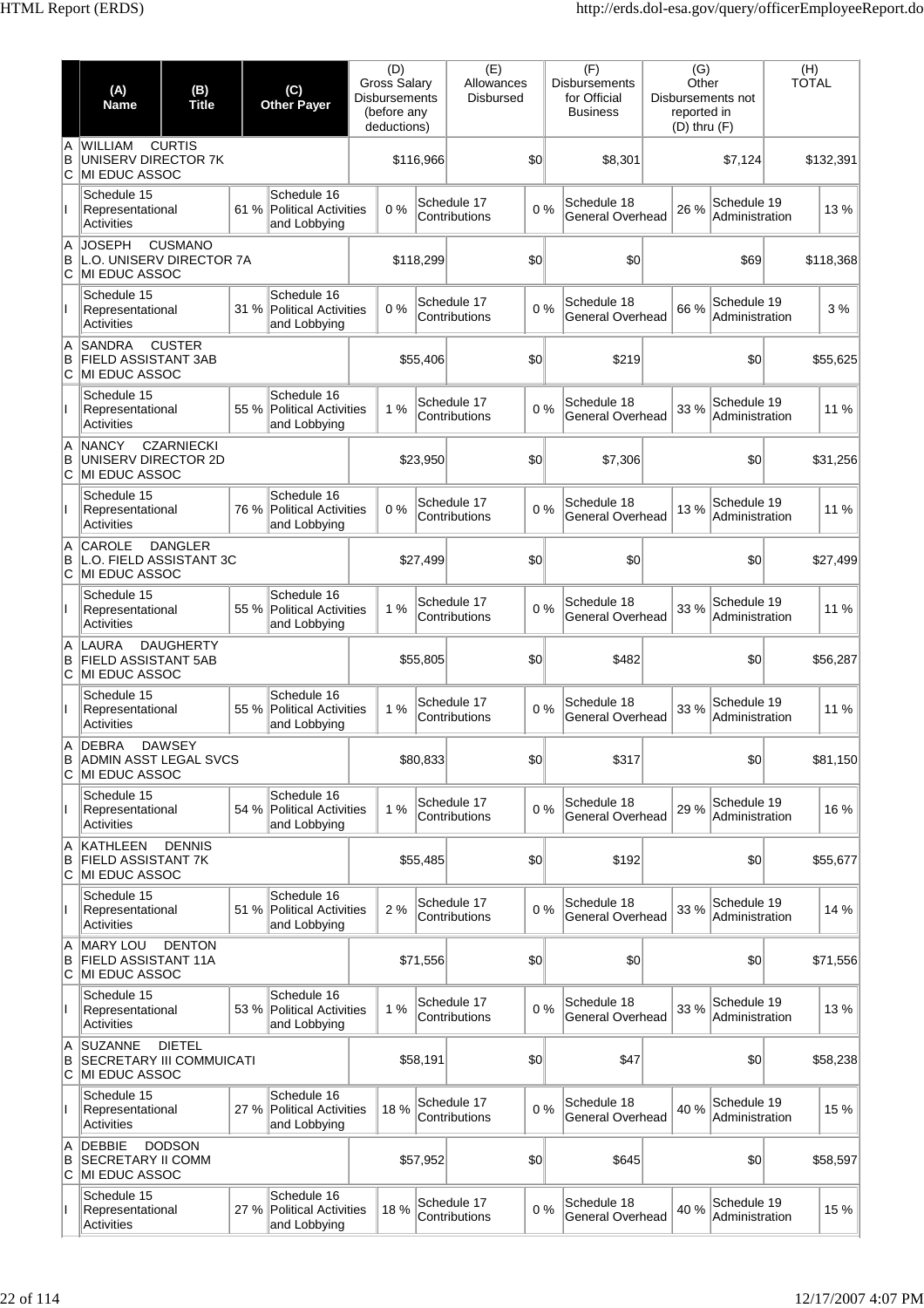|               | (A)<br><b>Name</b>                                                        | (B)<br><b>Title</b> |      | (C)<br><b>Other Payer</b>                                  | (D)<br><b>Gross Salary</b><br><b>Disbursements</b><br>(before any<br>deductions) |           | (E)<br>Allowances<br><b>Disbursed</b> |     | (F)<br>for Official | <b>Disbursements</b><br><b>Business</b> | (G)<br>Other<br>reported in<br>$(D)$ thru $(F)$ | Disbursements not             | (H)<br><b>TOTAL</b> |
|---------------|---------------------------------------------------------------------------|---------------------|------|------------------------------------------------------------|----------------------------------------------------------------------------------|-----------|---------------------------------------|-----|---------------------|-----------------------------------------|-------------------------------------------------|-------------------------------|---------------------|
| A<br>B<br>ΙC  | <b>HENRY</b><br>UNISERV DIRECTOR 9BCD<br>MI EDUC ASSOC                    | <b>DUNGEY</b>       |      |                                                            |                                                                                  | \$100,593 |                                       | \$0 |                     | \$853                                   |                                                 | \$13,440                      | \$114,886           |
|               | Schedule 15<br>Representational<br>Activities                             |                     | 48 % | Schedule 16<br><b>Political Activities</b><br>and Lobbying | 1%                                                                               |           | Schedule 17<br>Contributions          | 0%  |                     | Schedule 18<br>General Overhead         | 41 %                                            | Schedule 19<br>Administration | 10%                 |
| A<br>B<br>С   | <b>DUNN</b><br><b>KYLIE</b><br><b>FIELD ASSISTANT 8A</b><br>MI EDUC ASSOC |                     |      |                                                            |                                                                                  | \$37,074  |                                       | \$0 |                     | \$94                                    |                                                 | \$0                           | \$37,168            |
|               | Schedule 15<br>Representational<br>Activities                             |                     | 53%  | Schedule 16<br><b>Political Activities</b><br>and Lobbying | 1%                                                                               |           | Schedule 17<br>Contributions          | 0%  |                     | Schedule 18<br>General Overhead         | 33 %                                            | Schedule 19<br>Administration | 13%                 |
| A<br>B<br>C   | <b>CHRISTINE</b><br><b>FIELD ASSISTANT 3D</b><br>MI EDUC ASSOC            | <b>DUSICH</b>       |      |                                                            |                                                                                  | \$42,998  |                                       | \$0 |                     | \$222                                   |                                                 | \$0                           | \$43,220            |
|               | Schedule 15<br>Representational<br>Activities                             |                     | 55 % | Schedule 16<br><b>Political Activities</b><br>and Lobbying | 1%                                                                               |           | Schedule 17<br>Contributions          | 0%  |                     | Schedule 18<br>General Overhead         | 33 %                                            | Schedule 19<br>Administration | 11 %                |
| A<br>B<br>ΙC  | <b>GRETCHEN</b><br>NORTHERN ZONE DIRECTOR<br>MI EDUC ASSOC                | <b>DZIADOSZ</b>     |      |                                                            |                                                                                  | \$155,869 |                                       | \$0 |                     | \$20,739                                |                                                 | \$7,639                       | \$184,247           |
|               | Schedule 15<br>Representational<br>Activities                             |                     | 18%  | Schedule 16<br><b>Political Activities</b><br>and Lobbying | 0%                                                                               |           | Schedule 17<br>Contributions          | 0%  |                     | Schedule 18<br>General Overhead         | 75 %                                            | Schedule 19<br>Administration | 7%                  |
| A<br>B<br>C   | <b>KIMBERLY</b><br>L.O. UNISERV DIRECTOR 7B<br>MI EDUC ASSOC              | <b>EDWARDS</b>      |      |                                                            |                                                                                  | \$118,189 |                                       | \$0 |                     | \$11,946                                |                                                 | \$4,016                       | \$134,151           |
| Ш.            | Schedule 15<br>Representational<br>Activities                             |                     | 47 % | Schedule 16<br><b>Political Activities</b><br>and Lobbying | 0%                                                                               |           | Schedule 17<br>Contributions          | 0%  |                     | Schedule 18<br><b>General Overhead</b>  | 41 %                                            | Schedule 19<br>Administration | 12 %                |
| A<br>B<br>C   | <b>PATTY</b><br>L.O. FIELD ASSISTANT 6A<br>MI EDUC ASSOC                  | <b>EISENBERGER</b>  |      |                                                            |                                                                                  | \$54,998  |                                       | \$0 |                     | \$90                                    |                                                 | \$0                           | \$55,088            |
|               | Schedule 15<br>Representational<br>Activities                             |                     | 51 % | Schedule 16<br><b>Political Activities</b><br>and Lobbying | 2%                                                                               |           | Schedule 17<br>Contributions          | 0%  |                     | Schedule 18<br>General Overhead         | 33 %                                            | Schedule 19<br>Administration | 14 %                |
| в<br>C        | A KRISTINE<br><b>PRODUCTION CLERK</b><br>MI EDUC ASSOC                    | <b>ENRIGHT</b>      |      |                                                            |                                                                                  | \$46,591  |                                       | \$0 |                     | \$45                                    |                                                 | \$0                           | \$46,636            |
| $\mathbf{I}$  | Schedule 15<br>Representational<br>Activities                             |                     | 27 % | Schedule 16<br><b>Political Activities</b><br>and Lobbying | 18 %                                                                             |           | Schedule 17<br>Contributions          | 0%  |                     | Schedule 18<br>General Overhead         | 40 %                                            | Schedule 19<br>Administration | 15 %                |
| A<br>B<br>ΙC  | <b>JOHN</b><br>UNISERV DIRECTOR 9BCD<br>MI EDUC ASSOC                     | <b>ERICKSON</b>     |      |                                                            |                                                                                  | \$32,717  |                                       | \$0 |                     | \$1,674                                 |                                                 | \$0                           | \$34,391            |
|               | Schedule 15<br>Representational<br>Activities                             |                     | 57 % | Schedule 16<br><b>Political Activities</b><br>and Lobbying | 0%                                                                               |           | Schedule 17<br>Contributions          | 0%  |                     | Schedule 18<br>General Overhead         | 34 %                                            | Schedule 19<br>Administration | 9%                  |
| A<br>B<br>lC. | <b>MONICA</b><br>FIELD ASSISTANT 18A<br>MI EDUC ASSOC                     | <b>ERICKSON</b>     |      |                                                            |                                                                                  | \$26,797  |                                       | \$0 |                     | \$463                                   |                                                 | \$0                           | \$27,260            |
| Ш             | Schedule 15<br>Representational<br><b>Activities</b>                      |                     | 56 % | Schedule 16<br><b>Political Activities</b><br>and Lobbying | 1%                                                                               |           | Schedule 17<br>Contributions          | 0%  |                     | Schedule 18<br>General Overhead         | 31 %                                            | Schedule 19<br>Administration | 12%                 |
| A<br>B<br>С   | <b>JULIE</b><br><b>FIELD ASSISTANT 12CE</b><br>MI EDUC ASSOC              | <b>FAIRCHILD</b>    |      |                                                            |                                                                                  | \$46,249  |                                       | \$0 |                     | \$284                                   |                                                 | \$0                           | \$46,533            |
|               | Schedule 15<br>Representational<br>Activities                             |                     | 53 % | Schedule 16<br><b>Political Activities</b><br>and Lobbying | 1%                                                                               |           | Schedule 17<br>Contributions          | 0%  |                     | Schedule 18<br>General Overhead         | 33 %                                            | Schedule 19<br>Administration | 13%                 |
| A<br>B<br>C   | <b>MARCIA</b><br>L.O. UNISERV DIRECTOR 7E<br><b>MI EDUC ASSOC</b>         | <b>FELEGY</b>       |      |                                                            |                                                                                  | \$72,530  |                                       | \$0 |                     | \$14,151                                |                                                 | \$1,091                       | \$87,772            |
|               | Schedule 15<br>Representational<br>Activities                             |                     | 49 % | Schedule 16<br><b>Political Activities</b><br>and Lobbying | 0%                                                                               |           | Schedule 17<br>Contributions          | 0%  |                     | Schedule 18<br>General Overhead         | 26 %                                            | Schedule 19<br>Administration | 25 %                |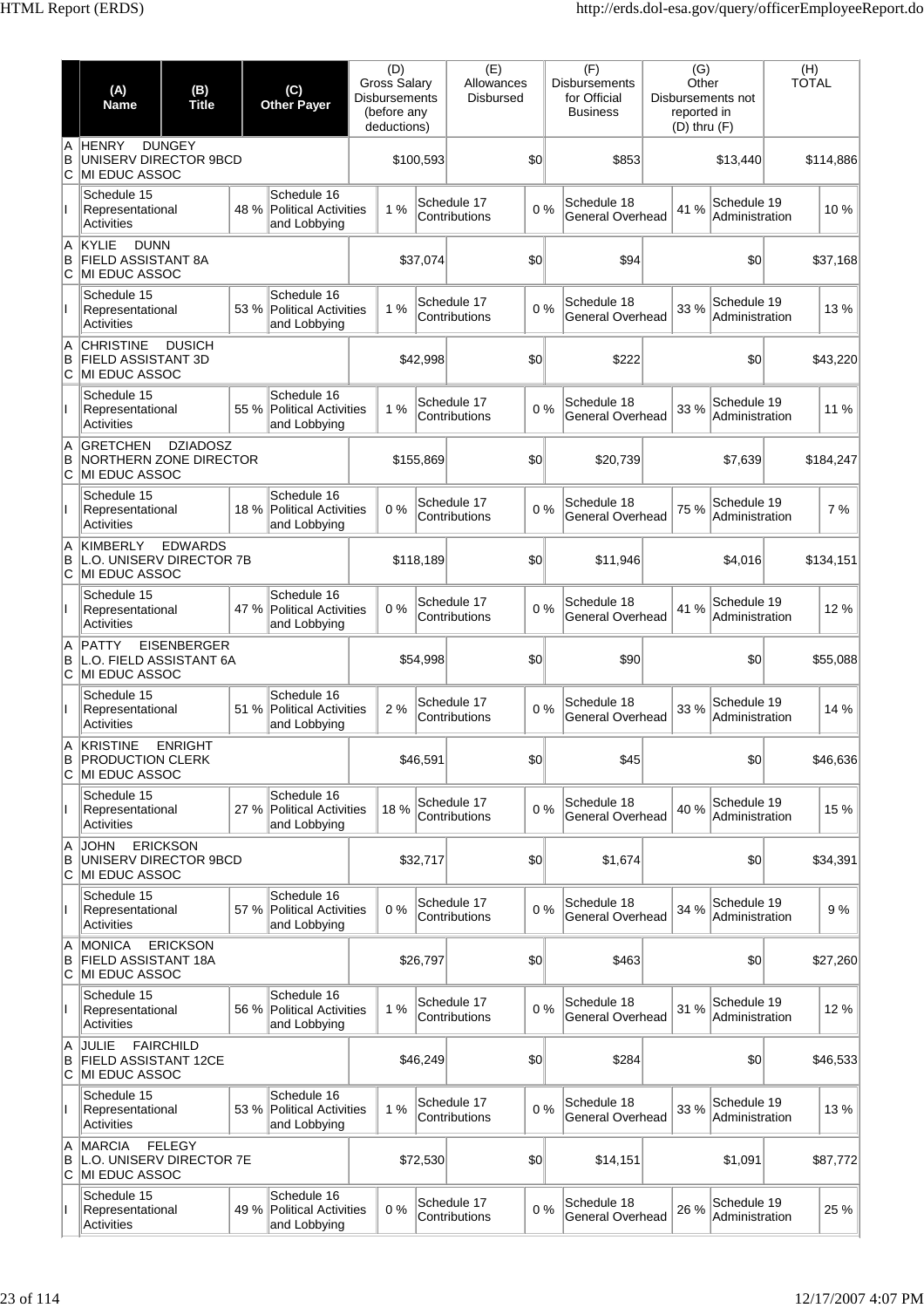|              | (A)<br><b>Name</b>                                            | (B)<br><b>Title</b>         |       | (C)<br><b>Other Payer</b>                                  | (D)<br><b>Gross Salary</b><br><b>Disbursements</b><br>(before any<br>deductions) |           | (E)<br>Allowances<br><b>Disbursed</b> |     | (F)<br><b>Disbursements</b><br>for Official<br><b>Business</b> | (G)<br>Other<br>reported in<br>$(D)$ thru $(F)$ | Disbursements not             | (H)<br><b>TOTAL</b> |           |
|--------------|---------------------------------------------------------------|-----------------------------|-------|------------------------------------------------------------|----------------------------------------------------------------------------------|-----------|---------------------------------------|-----|----------------------------------------------------------------|-------------------------------------------------|-------------------------------|---------------------|-----------|
| A<br>B<br>ΙC | <b>BARBARA</b><br>FIELD ASSISTANT 8BF<br>MI EDUC ASSOC        | <b>FENECH</b>               |       |                                                            |                                                                                  | \$53,599  |                                       | \$0 | \$58                                                           |                                                 | \$0                           |                     | \$53,657  |
|              | Schedule 15<br>Representational<br>Activities                 |                             | 53 %  | Schedule 16<br><b>Political Activities</b><br>and Lobbying | 1%                                                                               |           | Schedule 17<br>Contributions          | 0%  | Schedule 18<br>General Overhead                                | 33 %                                            | Schedule 19<br>Administration |                     | 13%       |
| A<br>B<br>С  | <b>DEBRA</b><br>FIELD ASSISTANT 2A<br>MI EDUC ASSOC           | FEOLE-BOTTS                 |       |                                                            |                                                                                  | \$43,574  |                                       | \$0 | \$139                                                          |                                                 | \$0                           |                     | \$43,713  |
|              | Schedule 15<br>Representational<br>Activities                 |                             | 51 %  | Schedule 16<br><b>Political Activities</b><br>and Lobbying | 2%                                                                               |           | Schedule 17<br>Contributions          | 0%  | Schedule 18<br>General Overhead                                | 33 %                                            | Schedule 19<br>Administration |                     | 14 %      |
| A<br>B<br>C  | <b>THOMAS</b><br>HUMAN RESOURCES DIR<br>MI EDUC ASSOC         | <b>FERRIS</b>               |       |                                                            |                                                                                  | \$153,713 |                                       | \$0 | \$5,670                                                        |                                                 | \$12,735                      |                     | \$172,118 |
|              | Schedule 15<br>Representational<br>Activities                 |                             | $0\%$ | Schedule 16<br><b>Political Activities</b><br>and Lobbying | 1%                                                                               |           | Schedule 17<br>Contributions          | 0%  | Schedule 18<br>General Overhead                                | 99 %                                            | Schedule 19<br>Administration |                     | 0%        |
| A<br>B<br>ΙC | <b>THOMAS</b><br>UNISERV DIRECTOR 2D<br>MI EDUC ASSOC         | <b>FETTE</b>                |       |                                                            |                                                                                  | \$30,355  |                                       | \$0 | \$15.782                                                       |                                                 | \$0                           |                     | \$46,137  |
|              | Schedule 15<br>Representational<br>Activities                 |                             | 61 %  | Schedule 16<br><b>Political Activities</b><br>and Lobbying | 1%                                                                               |           | Schedule 17<br>Contributions          | 0%  | Schedule 18<br>General Overhead                                | 28 %                                            | Schedule 19<br>Administration |                     | 10%       |
| A<br>B<br>С  | <b>RANDY</b><br>UNISERV DIRECTOR 3F<br>MI EDUC ASSOC          | <b>FIELDER</b>              |       |                                                            |                                                                                  | \$12,880  |                                       | \$0 | \$1,434                                                        |                                                 | \$0                           |                     | \$14,314  |
| Ш            | Schedule 15<br>Representational<br>Activities                 |                             | 15 %  | Schedule 16<br><b>Political Activities</b><br>and Lobbying | 0%                                                                               |           | Schedule 17<br>Contributions          | 0%  | Schedule 18<br>General Overhead                                | 83%                                             | Schedule 19<br>Administration |                     | 2%        |
| A<br>B<br>C  | <b>RICHARD</b><br>L.O. UNISERV DIRECTOR 6E<br>MI EDUC ASSOC   | <b>FLYNN</b>                |       |                                                            |                                                                                  | \$124,739 |                                       | \$0 | \$10,466                                                       |                                                 | \$5,562                       |                     | \$140,767 |
|              | Schedule 15<br>Representational<br>Activities                 |                             | 34 %  | Schedule 16<br><b>Political Activities</b><br>and Lobbying | 5 %                                                                              |           | Schedule 17<br>Contributions          | 0%  | Schedule 18<br>General Overhead                                | 52 %                                            | Schedule 19<br>Administration |                     | 9%        |
| в<br>C       | A LISA<br><b>PAYROLL CLERK</b><br>MI EDUC ASSOC               | <b>FOLKRINGA</b>            |       |                                                            |                                                                                  | \$50,926  |                                       | \$0 | \$39                                                           |                                                 | \$0                           |                     | \$50,965  |
| $\mathbf{I}$ | Schedule 15<br>Representational<br>Activities                 |                             | 3%    | Schedule 16<br><b>Political Activities</b><br>and Lobbying | 0%                                                                               |           | Schedule 17<br>Contributions          | 0%  | Schedule 18<br>General Overhead                                | 87 %                                            | Schedule 19<br>Administration |                     | 10%       |
| A<br>B<br>ΙC | <b>JOHN</b><br>UNISERV DIRECTOR 11CD<br>MI EDUC ASSOC         | FOLSOM JR.                  |       |                                                            |                                                                                  | \$120,793 |                                       | \$0 | \$21,928                                                       |                                                 | \$5,621                       |                     | \$148,342 |
|              | Schedule 15<br>Representational<br>Activities                 |                             | 70 %  | Schedule 16<br><b>Political Activities</b><br>and Lobbying | 0%                                                                               |           | Schedule 17<br>Contributions          | 0%  | Schedule 18<br>General Overhead                                | 20%                                             | Schedule 19<br>Administration |                     | 10%       |
| A<br>B<br>С  | <b>BRIAN</b><br><b>BOOKKEEPER II MEMBER</b><br>MI EDUC ASSOC  | <b>FOWLER</b>               |       |                                                            |                                                                                  | \$11,736  |                                       | \$0 | \$5                                                            |                                                 | \$0                           |                     | \$11,741  |
| Ш            | Schedule 15<br>Representational<br>Activities                 |                             | 3%    | Schedule 16<br><b>Political Activities</b><br>and Lobbying | 0%                                                                               |           | Schedule 17<br>Contributions          | 0%  | Schedule 18<br>General Overhead                                | 87%                                             | Schedule 19<br>Administration |                     | 10%       |
| A<br>B<br>С  | <b>BARBARA</b><br><b>FIELD ASSISTANT 18B</b><br>MI EDUC ASSOC | <b>FRISK</b>                |       |                                                            |                                                                                  | \$59,148  |                                       | \$0 | \$1,306                                                        |                                                 | \$0                           |                     | \$60,454  |
|              | Schedule 15<br>Representational<br>Activities                 |                             | 56 %  | Schedule 16<br><b>Political Activities</b><br>and Lobbying | 1%                                                                               |           | Schedule 17<br>Contributions          | 0%  | Schedule 18<br>General Overhead                                | 31 %                                            | Schedule 19<br>Administration |                     | 12 %      |
| A<br>B<br>C  | <b>PATRICK</b><br>MI EDUC ASSOC                               | <b>FURNER</b>               |       |                                                            |                                                                                  | \$115,799 |                                       | \$0 | \$11,277                                                       |                                                 | \$6,865                       |                     | \$133,941 |
|              | Schedule 15<br>Representational<br>Activities                 | UNISERV DIRECTOR 5H<br>69 % |       | Schedule 16<br><b>Political Activities</b><br>and Lobbying | 1%                                                                               |           | Schedule 17<br>Contributions          | 0%  | Schedule 18<br>General Overhead                                | 22 %                                            | Schedule 19<br>Administration |                     | 8%        |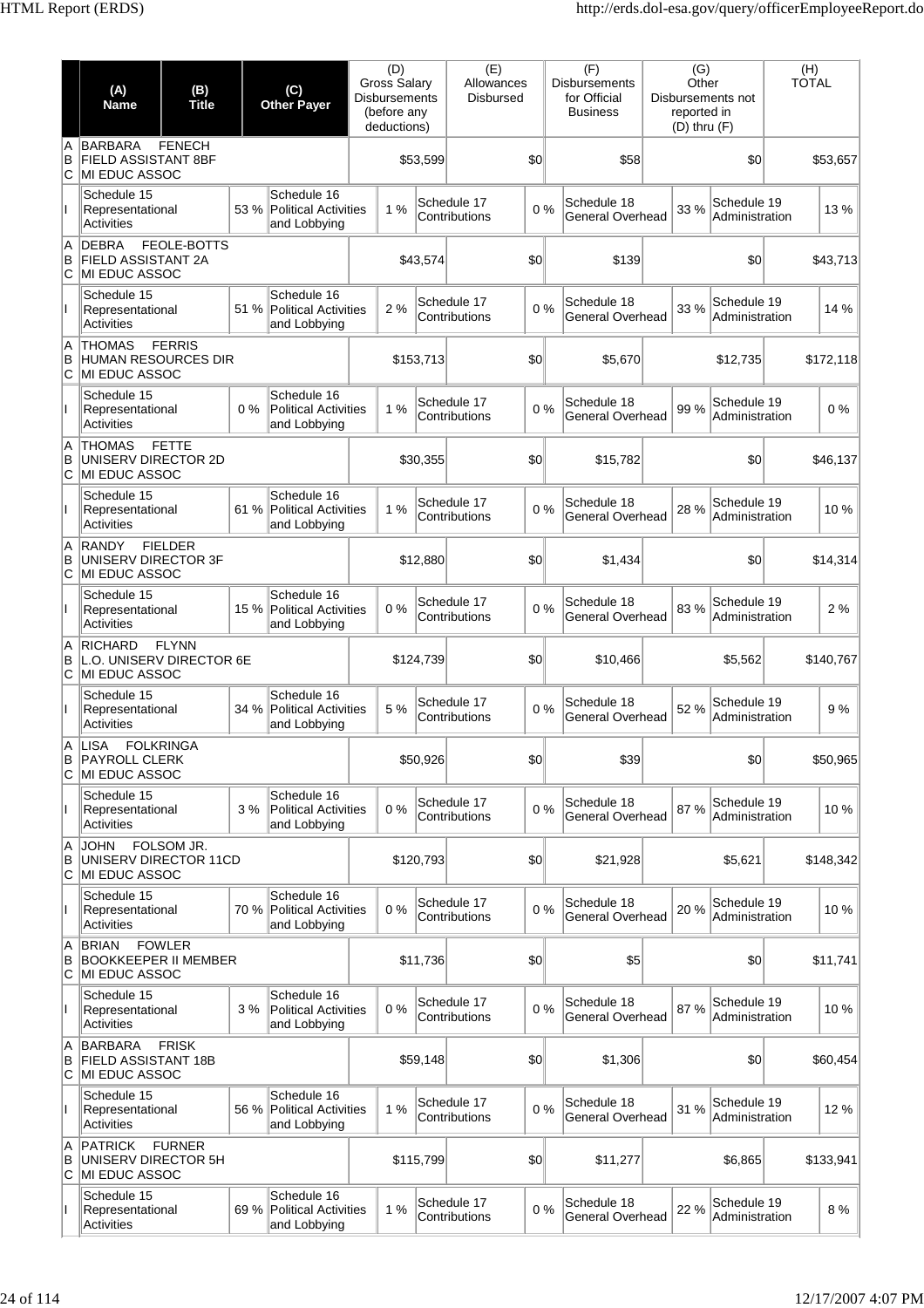|               | (A)<br><b>Name</b>                                                  | (B)<br><b>Title</b>                      | (C)<br><b>Other Payer</b>                                          | (D)<br><b>Gross Salary</b><br><b>Disbursements</b><br>(before any<br>deductions) |           | (E)<br>Allowances<br><b>Disbursed</b> |     | (F)<br><b>Disbursements</b><br>for Official<br><b>Business</b> | (G)<br>Other<br>reported in<br>$(D)$ thru $(F)$ | Disbursements not             | (H)<br><b>TOTAL</b> |
|---------------|---------------------------------------------------------------------|------------------------------------------|--------------------------------------------------------------------|----------------------------------------------------------------------------------|-----------|---------------------------------------|-----|----------------------------------------------------------------|-------------------------------------------------|-------------------------------|---------------------|
| A<br>B<br>ΙC  | <b>JACKIE</b><br><b>LEGAL SERVICES ASST</b><br><b>MI EDUC ASSOC</b> | <b>GANT</b>                              |                                                                    |                                                                                  | \$56,854  |                                       | \$0 | \$114                                                          |                                                 | \$0                           | \$56.968            |
|               | Schedule 15<br>Representational<br>Activities                       |                                          | Schedule 16<br>54 %<br><b>Political Activities</b><br>and Lobbying | 1%                                                                               |           | Schedule 17<br>Contributions          | 0%  | Schedule 18<br>General Overhead                                | 29 %                                            | Schedule 19<br>Administration | 16 %                |
| A<br>B<br>lc. | <b>MIRIAM</b><br><b>ELECTRONIC COMM</b><br>MI EDUC ASSOC            | <b>GARCIA</b>                            |                                                                    |                                                                                  | \$60,107  |                                       | \$0 | \$364                                                          |                                                 | \$0                           | \$60,471            |
|               | Schedule 15<br>Representational<br><b>Activities</b>                |                                          | Schedule 16<br>27 %<br><b>Political Activities</b><br>and Lobbying | 18 %                                                                             |           | Schedule 17<br>Contributions          | 0%  | Schedule 18<br>General Overhead                                | 40 %                                            | Schedule 19<br>Administration | 15 %                |
| A<br>B<br>ΙC  | <b>SUSAN</b><br><b>PROOFREADER</b><br>MI EDUC ASSOC                 | <b>GARYET</b>                            |                                                                    |                                                                                  | \$55,570  |                                       | \$0 | \$62                                                           |                                                 | \$0                           | \$55,632            |
|               | Schedule 15<br>Representational<br>Activities                       |                                          | Schedule 16<br>27 %<br><b>Political Activities</b><br>and Lobbying | 18 %                                                                             |           | Schedule 17<br>Contributions          | 0%  | Schedule 18<br>General Overhead                                | 40 %                                            | Schedule 19<br>Administration | 15 %                |
| A<br>B<br>IС  | <b>JANICE</b><br>UNISERV DIRECTOR 17C<br><b>MI EDUC ASSOC</b>       | <b>GAYAN</b>                             |                                                                    |                                                                                  | \$103,454 |                                       | \$0 | \$19,508                                                       |                                                 | \$274                         | \$123,236           |
|               | Schedule 15<br>Representational<br>Activities                       |                                          | Schedule 16<br>60 %<br><b>Political Activities</b><br>and Lobbying | 1%                                                                               |           | Schedule 17<br>Contributions          | 0%  | Schedule 18<br>General Overhead                                | 27 %                                            | Schedule 19<br>Administration | 12%                 |
| A<br>B<br>lC. | <b>MARY</b><br>MI EDUC ASSOC                                        | <b>GEARNS</b><br>L.O. FIELD ASSISTANT 7D |                                                                    |                                                                                  | \$32,628  |                                       | \$0 | \$116                                                          |                                                 | \$0                           | \$32,744            |
|               | Schedule 15<br>Representational<br>Activities                       |                                          | Schedule 16<br>51 %<br><b>Political Activities</b><br>and Lobbying | 2%                                                                               |           | Schedule 17<br>Contributions          | 0%  | Schedule 18<br>General Overhead                                | 33 %                                            | Schedule 19<br>Administration | 14 %                |
| A<br>B<br>С   | <b>GISGIE</b><br><b>SUPERVISOR CREATIVE</b><br>MI EDUC ASSOC        | <b>GENDREAU</b>                          |                                                                    |                                                                                  | \$76,969  |                                       | \$0 | \$611                                                          |                                                 | \$0                           | \$77,580            |
|               | Schedule 15<br>Representational<br>Activities                       |                                          | Schedule 16<br><b>Political Activities</b><br>27 %<br>and Lobbying | 18%                                                                              |           | Schedule 17<br>Contributions          | 0%  | Schedule 18<br>General Overhead                                | 40 %                                            | Schedule 19<br>Administration | 15 %                |
| A<br>В<br>C   | <b>LYNDA</b><br>UNISERV DIRECTOR 11E<br>MI EDUC ASSOC               | <b>GOWARD</b>                            |                                                                    |                                                                                  | \$120,318 |                                       | \$0 | \$5,838                                                        |                                                 | \$10,782                      | \$136,938           |
| Ш             | Schedule 15<br>Representational<br>Activities                       |                                          | Schedule 16<br>60 %<br><b>Political Activities</b><br>and Lobbying | 0%                                                                               |           | Schedule 17<br>Contributions          | 0%  | Schedule 18<br>General Overhead                                | 31 %                                            | Schedule 19<br>Administration | 9%                  |
| A<br>B<br>IС  | <b>EARL</b><br>UNISERV DIRECTOR 9A<br><b>MI EDUC ASSOC</b>          | <b>GRAEBER</b>                           |                                                                    |                                                                                  | \$117,116 |                                       | \$0 | \$5,290                                                        |                                                 | \$9,287                       | \$131,693           |
|               | Schedule 15<br>Representational<br>Activities                       |                                          | Schedule 16<br>68 %<br><b>Political Activities</b><br>and Lobbying | 1%                                                                               |           | Schedule 17<br>Contributions          | 0%  | Schedule 18<br>General Overhead                                | 21 %                                            | Schedule 19<br>Administration | 10%                 |
| A<br>B<br>С   | <b>MONICA</b><br><b>FIELD ASSISTANT 8BF/H</b><br>MI EDUC ASSOC      | <b>GRAHAM</b>                            |                                                                    |                                                                                  | \$38,606  |                                       | \$0 | \$56                                                           |                                                 | \$0                           | \$38,662            |
| Ш             | Schedule 15<br>Representational<br>Activities                       |                                          | Schedule 16<br>53 %<br><b>Political Activities</b><br>and Lobbying | 1%                                                                               |           | Schedule 17<br>Contributions          | 0%  | Schedule 18<br>General Overhead                                | 33 %                                            | Schedule 19<br>Administration | 13%                 |
| A<br>B<br>С   | ELI<br><b>GRIER</b><br>L.O. UNISERV DIRECTOR<br>MI EDUC ASSOC       |                                          |                                                                    |                                                                                  | \$102,638 |                                       | \$0 | \$10,098                                                       |                                                 | \$6,002                       | \$118,738           |
|               | Schedule 15<br>Representational<br>Activities                       |                                          | Schedule 16<br>59 %<br><b>Political Activities</b><br>and Lobbying | 2 %                                                                              |           | Schedule 17<br>Contributions          | 0%  | Schedule 18<br>General Overhead                                | 23 %                                            | Schedule 19<br>Administration | 16 %                |
| A<br>B<br>C   | <b>SHEILA</b><br><b>SECRETARY III H/R</b><br>MI EDUC ASSOC          | <b>GRIFFIN</b>                           |                                                                    |                                                                                  | \$56,634  |                                       | \$0 | \$210                                                          |                                                 | \$0                           | \$56,844            |
|               | Schedule 15<br>Representational<br>Activities                       |                                          | Schedule 16<br>0%<br><b>Political Activities</b><br>and Lobbying   | 0%                                                                               |           | Schedule 17<br>Contributions          | 0%  | Schedule 18<br>General Overhead                                | 100<br>%                                        | Schedule 19<br>Administration | 0%                  |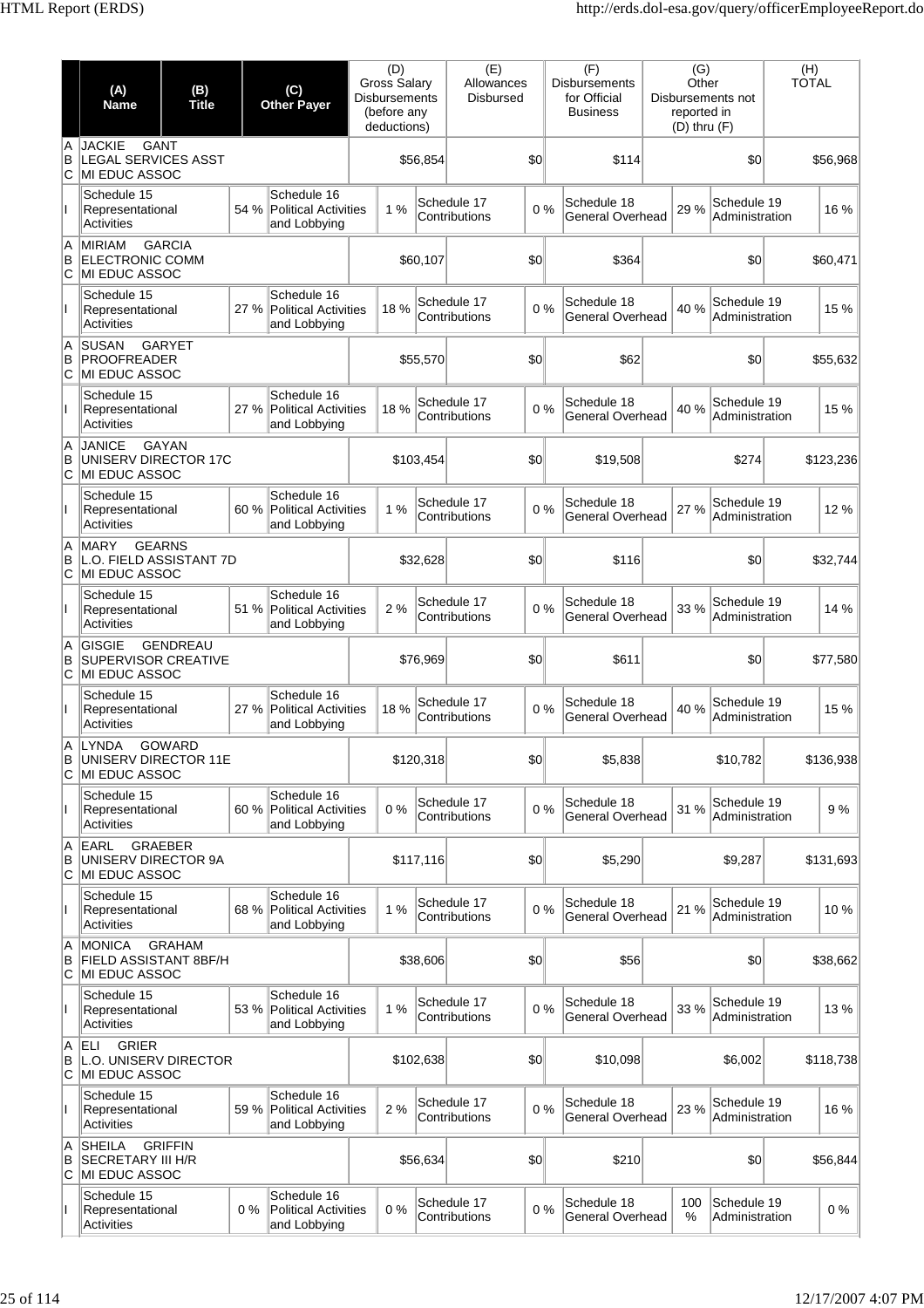|              | (A)<br><b>Name</b>                                                       | (B)<br><b>Title</b> |      | (C)<br><b>Other Payer</b>                                  | (D)<br><b>Gross Salary</b><br><b>Disbursements</b><br>(before any<br>deductions) |           | (E)<br>Allowances<br><b>Disbursed</b> |       | (F)<br><b>Disbursements</b><br>for Official<br><b>Business</b> | (G)<br>Other<br>reported in<br>$(D)$ thru $(F)$ | Disbursements not             | (H)<br><b>TOTAL</b> |
|--------------|--------------------------------------------------------------------------|---------------------|------|------------------------------------------------------------|----------------------------------------------------------------------------------|-----------|---------------------------------------|-------|----------------------------------------------------------------|-------------------------------------------------|-------------------------------|---------------------|
| A<br>B<br>C  | <b>JANET</b><br>FIELD ASSISTANT 5C/5H<br>MI EDUC ASSOC                   | <b>GROTH</b>        |      |                                                            |                                                                                  | \$55,637  |                                       | \$0   | \$213                                                          |                                                 | \$0                           | \$55,850            |
| $\mathbf{I}$ | Schedule 15<br>Representational<br>Activities                            |                     | 55 % | Schedule 16<br><b>Political Activities</b><br>and Lobbying | 1%                                                                               |           | Schedule 17<br>Contributions          | 0%    | Schedule 18<br><b>General Overhead</b>                         | 33 %                                            | Schedule 19<br>Administration | 11 %                |
| A<br>B<br>C  | <b>GUY</b><br>KARI<br><b>SECRETARY II LEGAL</b><br>MI EDUC ASSOC         |                     |      |                                                            |                                                                                  | \$14,631  |                                       | \$0   | \$47                                                           |                                                 | \$0                           | \$14,678            |
| Ш            | Schedule 15<br>Representational<br>Activities                            |                     | 54 % | Schedule 16<br><b>Political Activities</b><br>and Lobbying | 1%                                                                               |           | Schedule 17<br>Contributions          | 0%    | Schedule 18<br>General Overhead                                | 29 %                                            | Schedule 19<br>Administration | 16 %                |
| A<br>B<br>C  | <b>DEBRA</b><br><b>HAHN</b><br>SECRETARY II - PD/HR<br>MI EDUC ASSOC     |                     |      |                                                            |                                                                                  | \$44,260  |                                       | \$0   | \$858                                                          |                                                 | \$0                           | \$45,118            |
| $\mathsf{I}$ | Schedule 15<br>Representational<br>Activities                            |                     | 12%  | Schedule 16<br><b>Political Activities</b><br>and Lobbying | 0%                                                                               |           | Schedule 17<br>Contributions          | 0%    | Schedule 18<br>General Overhead                                | 37 %                                            | Schedule 19<br>Administration | 51 %                |
| A<br>B<br>C  | <b>HAJI</b><br><b>MEHAR</b><br>SECRETARY II - GOV'T AFF<br>MI EDUC ASSOC |                     |      |                                                            |                                                                                  | \$51,541  |                                       | \$0   | \$10                                                           |                                                 | \$0                           | \$51,551            |
| Ш            | Schedule 15<br>Representational<br><b>Activities</b>                     |                     | 2%   | Schedule 16<br><b>Political Activities</b><br>and Lobbying | 53 %                                                                             |           | Schedule 17<br>Contributions          | 0%    | Schedule 18<br>General Overhead                                | 43 %                                            | Schedule 19<br>Administration | 2%                  |
| A<br>B<br>С  | <b>DONALD</b><br>UNISERV DIRECTOR 15A<br>MI EDUC ASSOC                   | <b>HAKALA</b>       |      |                                                            |                                                                                  | \$119,003 |                                       | \$0   | \$7,263                                                        |                                                 | \$9,444                       | \$135,710           |
| Ш            | Schedule 15<br>Representational<br>Activities                            |                     | 40 % | Schedule 16<br><b>Political Activities</b><br>and Lobbying | 1%                                                                               |           | Schedule 17<br>Contributions          | 0%    | Schedule 18<br><b>General Overhead</b>                         | 51 %                                            | Schedule 19<br>Administration | 8 %                 |
| A<br>в<br>C  | <b>QIANA</b><br>FIELD ASSISTANT 10E<br>MI EDUC ASSOC                     | <b>HARDEN</b>       |      |                                                            |                                                                                  | \$41,511  |                                       | \$0   | \$143                                                          |                                                 | \$0                           | \$41.654            |
|              | Schedule 15<br>Representational<br>Activities                            |                     | 53 % | Schedule 16<br><b>Political Activities</b><br>and Lobbying | 1%                                                                               |           | Schedule 17<br>Contributions          | 0%    | Schedule 18<br>General Overhead                                | 33 %                                            | Schedule 19<br>Administration | 13%                 |
| A<br>В<br>C  | DIANE<br><b>FIELD ASSISTANT 13A</b><br>MI EDUC ASSOC                     | <b>HARKINS</b>      |      |                                                            |                                                                                  | \$48,290  |                                       | \$0   | \$647                                                          |                                                 | \$0                           | \$48,937            |
| $\mathbf{I}$ | Schedule 15<br>Representational<br>Activities                            |                     | 56 % | Schedule 16<br><b>Political Activities</b><br>and Lobbying | 1%                                                                               |           | Schedule 17<br>Contributions          | 0%    | Schedule 18<br>General Overhead                                | 31 %                                            | Schedule 19<br>Administration | 12%                 |
| A<br>B<br>C  | <b>JONATHAN</b><br>UNISERV DIRECTOR 5D<br>MI EDUC ASSOC                  | <b>HARMON</b>       |      |                                                            |                                                                                  | \$51,085  |                                       | \$0   | \$9,385                                                        |                                                 | \$817                         | \$61,287            |
| L            | Schedule 15<br>Representational<br>Activities                            |                     | 65 % | Schedule 16<br><b>Political Activities</b><br>and Lobbying | 1%                                                                               |           | Schedule 17<br>Contributions          | 0%    | Schedule 18<br>General Overhead                                | 14 %                                            | Schedule 19<br>Administration | 20%                 |
| A<br>B<br>С  | <b>ROBERT</b><br><b>PD/HR CONSULTANT</b><br>MI EDUC ASSOC                | <b>HARRIS</b>       |      |                                                            |                                                                                  | \$119,486 |                                       | \$0   | \$8,315                                                        |                                                 | \$10,150                      | \$137,951           |
| $\mathbf{I}$ | Schedule 15<br>Representational<br>Activities                            |                     | 2%   | Schedule 16<br><b>Political Activities</b><br>and Lobbying | 0%                                                                               |           | Schedule 17<br>Contributions          | 0%    | Schedule 18<br>General Overhead                                | 14 %                                            | Schedule 19<br>Administration | 84 %                |
| A<br>В<br>С  | <b>HELEN</b><br><b>HART</b><br><b>APPLICATIONS COOR</b><br>MI EDUC ASSOC |                     |      |                                                            |                                                                                  | \$95,323  |                                       | \$0   | \$755                                                          |                                                 | \$0                           | \$96,078            |
|              | Schedule 15<br>Representational<br>Activities                            |                     | 2%   | Schedule 16<br><b>Political Activities</b><br>and Lobbying | 0%                                                                               |           | Schedule 17<br>Contributions          | 0%    | Schedule 18<br>General Overhead                                | 96 %                                            | Schedule 19<br>Administration | 2%                  |
| A<br>B<br>С  | <b>MARCELLA</b><br>UNISERV DIRECTOR 3AB<br>MI EDUC ASSOC                 | <b>HARTUNG</b>      |      |                                                            |                                                                                  | \$117,116 |                                       | \$0   | \$4,695                                                        |                                                 | \$12,046                      | \$133,857           |
| Ш            | Schedule 15<br>Representational<br>Activities                            |                     | 48 % | Schedule 16<br><b>Political Activities</b><br>and Lobbying | 0%                                                                               |           | Schedule 17<br>Contributions          | $0\%$ | Schedule 18<br>General Overhead                                | 36 %                                            | Schedule 19<br>Administration | 16 %                |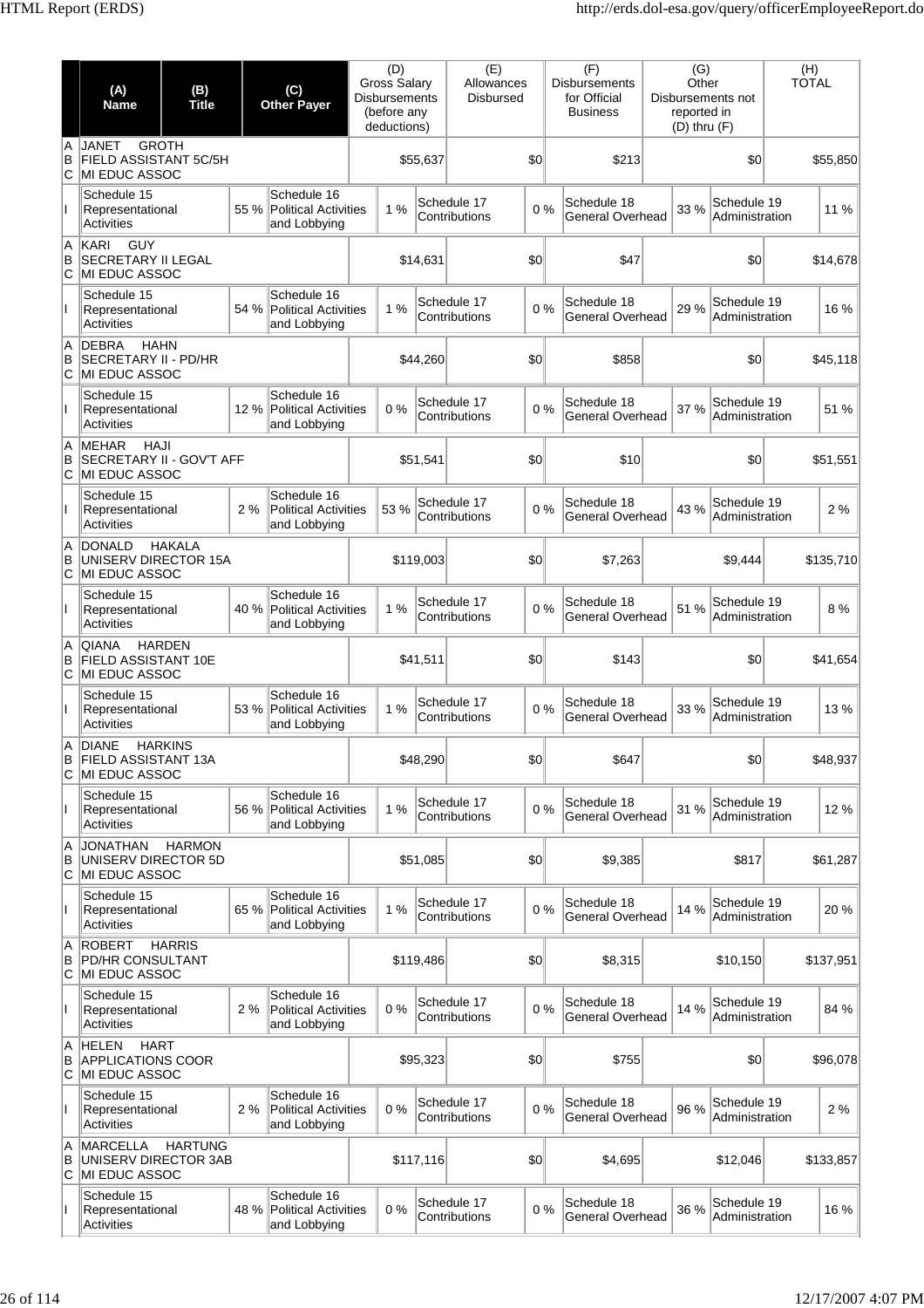|              | (A)<br><b>Name</b>                                                   | (B)<br><b>Title</b> |      | (C)<br><b>Other Payer</b>                                  | (D)<br><b>Gross Salary</b><br><b>Disbursements</b><br>(before any<br>deductions) |           | (E)<br>Allowances<br><b>Disbursed</b> |     | (F)<br><b>Disbursements</b><br>for Official<br><b>Business</b> | (G)<br>Other<br>reported in<br>$(D)$ thru $(F)$ | Disbursements not             | (H)<br><b>TOTAL</b> |           |
|--------------|----------------------------------------------------------------------|---------------------|------|------------------------------------------------------------|----------------------------------------------------------------------------------|-----------|---------------------------------------|-----|----------------------------------------------------------------|-------------------------------------------------|-------------------------------|---------------------|-----------|
| A<br>B<br>C  | <b>GERALD</b><br>UNISERV DIRECTOR 7C<br>MI EDUC ASSOC                | <b>HAYMOND</b>      |      |                                                            |                                                                                  | \$80,663  |                                       | \$0 | \$33,465                                                       |                                                 | \$0                           |                     | \$114,128 |
|              | Schedule 15<br>Representational<br><b>Activities</b>                 |                     | 63 % | Schedule 16<br><b>Political Activities</b><br>and Lobbying | 1%                                                                               |           | Schedule 17<br>Contributions          | 0%  | Schedule 18<br><b>General Overhead</b>                         | 28 %                                            | Schedule 19<br>Administration |                     | 8 %       |
| A<br>B<br>C  | PATRICIA<br>L.O. UNISERV DIR 7L<br>MI EDUC ASSOC                     | <b>HAYNIE</b>       |      |                                                            |                                                                                  | \$118,189 |                                       | \$0 | \$9,348                                                        |                                                 | \$4,815                       |                     | \$132,352 |
|              | Schedule 15<br>Representational<br><b>Activities</b>                 |                     |      | Schedule 16<br>21 % Political Activities<br>and Lobbying   | 22 %                                                                             |           | Schedule 17<br>Contributions          | 0%  | Schedule 18<br>General Overhead                                | 54 %                                            | Schedule 19<br>Administration |                     | 3%        |
| A<br>B<br>C  | <b>WENDY</b><br>UNISERV DIRECTOR 12CE<br>MI EDUC ASSOC               | <b>HEINIG</b>       |      |                                                            |                                                                                  | \$88,286  |                                       | \$0 | \$15,483                                                       |                                                 | \$8,083                       |                     | \$111,852 |
| L            | Schedule 15<br>Representational<br>Activities                        |                     | 66 % | Schedule 16<br><b>Political Activities</b><br>and Lobbying | 1%                                                                               |           | Schedule 17<br>Contributions          | 0%  | Schedule 18<br><b>General Overhead</b>                         | 20 %                                            | Schedule 19<br>Administration |                     | 13%       |
| A<br>B<br>C  | <b>PATRICIA</b><br><b>FIELD ASSISTANT 8C</b><br>MI EDUC ASSOC        | <b>HELMER</b>       |      |                                                            |                                                                                  | \$55,571  |                                       | \$0 | \$137                                                          |                                                 | \$0                           |                     | \$55,708  |
|              | Schedule 15<br>Representational<br>Activities                        |                     | 53 % | Schedule 16<br>Political Activities<br>and Lobbying        | 1%                                                                               |           | Schedule 17<br>Contributions          | 0%  | Schedule 18<br>General Overhead                                | 33 %                                            | Schedule 19<br>Administration |                     | 13%       |
| A<br>B<br>C  | <b>MARY</b><br><b>CURRICULUM SPEC COOR</b><br>MI EDUC ASSOC          | <b>HENSON</b>       |      |                                                            |                                                                                  | \$110,470 |                                       | \$0 | \$15,612                                                       |                                                 | \$5,809                       |                     | \$131,891 |
| L            | Schedule 15<br>Representational<br>Activities                        |                     | 11 % | Schedule 16<br>Political Activities<br>and Lobbying        | 0%                                                                               |           | Schedule 17<br>Contributions          | 0%  | Schedule 18<br><b>General Overhead</b>                         | 37 %                                            | Schedule 19<br>Administration |                     | 52 %      |
| ΙA<br>B<br>C | <b>CHARLES</b><br>UNISERV DIRECTOR 14A<br>MI EDUC ASSOC              | <b>HERRING</b>      |      |                                                            |                                                                                  | \$118,189 |                                       | \$0 | \$19,041                                                       |                                                 | \$4,156                       |                     | \$141,386 |
|              | Schedule 15<br>Representational<br><b>Activities</b>                 |                     | 60 % | Schedule 16<br>Political Activities<br>and Lobbying        | 0%                                                                               |           | Schedule 17<br>Contributions          | 0%  | Schedule 18<br>General Overhead                                | 19%                                             | Schedule 19<br>Administration |                     | 21 %      |
| В<br>С       | A  LINDA<br><b>FIELD ASSISTANT 4C</b><br>MI EDUC ASSOC               | <b>HINESMAN</b>     |      |                                                            |                                                                                  | \$40,166  |                                       | \$0 | \$274                                                          |                                                 | \$0                           |                     | \$40,440  |
| L            | Schedule 15<br>Representational<br>Activities                        |                     | 55 % | Schedule 16<br><b>Political Activities</b><br>and Lobbying | 1%                                                                               |           | Schedule 17<br>Contributions          | 0%  | Schedule 18<br>General Overhead                                | 33 %                                            | Schedule 19<br>Administration |                     | 11 %      |
| A<br>B<br>C  | FRAN<br><b>HISER</b><br><b>FIELD ASSISTANT 11CD</b><br>MI EDUC ASSOC |                     |      |                                                            |                                                                                  | \$51,407  |                                       | \$0 | \$289                                                          |                                                 | \$0                           |                     | \$51,696  |
|              | Schedule 15<br>Representational<br><b>Activities</b>                 |                     |      | Schedule 16<br>53 % Political Activities<br>and Lobbying   | 1%                                                                               |           | Schedule 17<br>Contributions          | 0%  | Schedule 18<br>General Overhead                                | 33 %                                            | Schedule 19<br>Administration |                     | 13 %      |
| Α<br>В<br>С  | <b>SUSAN</b><br>L.O. UNISERV DIRECTOR 6E<br>MI EDUC ASSOC            | <b>HOARD</b>        |      |                                                            |                                                                                  | \$116,860 |                                       | \$0 | \$11,013                                                       |                                                 | \$4,938                       |                     | \$132,811 |
| L            | Schedule 15<br>Representational<br>Activities                        |                     | 59 % | Schedule 16<br>Political Activities<br>and Lobbying        | 1%                                                                               |           | Schedule 17<br>Contributions          | 0%  | Schedule 18<br><b>General Overhead</b>                         | 35 %                                            | Schedule 19<br>Administration |                     | 5 %       |
| A<br>в<br>C  | <b>DANIEL</b><br>L.O. UNISERV DIRECTOR 6E<br>MI EDUC ASSOC           | <b>HOEKENGA</b>     |      |                                                            |                                                                                  | \$123,422 |                                       | \$0 | \$9,261                                                        |                                                 | \$6,843                       |                     | \$139,526 |
|              | Schedule 15<br>Representational<br>Activities                        |                     | 85 % | Schedule 16<br>Political Activities<br>and Lobbying        | 0%                                                                               |           | Schedule 17<br>Contributions          | 0%  | Schedule 18<br><b>General Overhead</b>                         | 12 %                                            | Schedule 19<br>Administration |                     | 3 %       |
| A<br>В<br>C  | RIC<br>UNISERV DIRECTOR 10D<br>MI EDUC ASSOC                         | <b>HOGERHEIDE</b>   |      |                                                            |                                                                                  | \$77,642  |                                       | \$0 | \$11,562                                                       |                                                 | \$5,782                       |                     | \$94,986  |
|              | Schedule 15<br>Representational<br>Activities                        |                     | 57 % | Schedule 16<br>Political Activities<br>and Lobbying        | 0%                                                                               |           | Schedule 17<br>Contributions          | 0%  | Schedule 18<br>General Overhead                                | 19%                                             | Schedule 19<br>Administration |                     | 24 %      |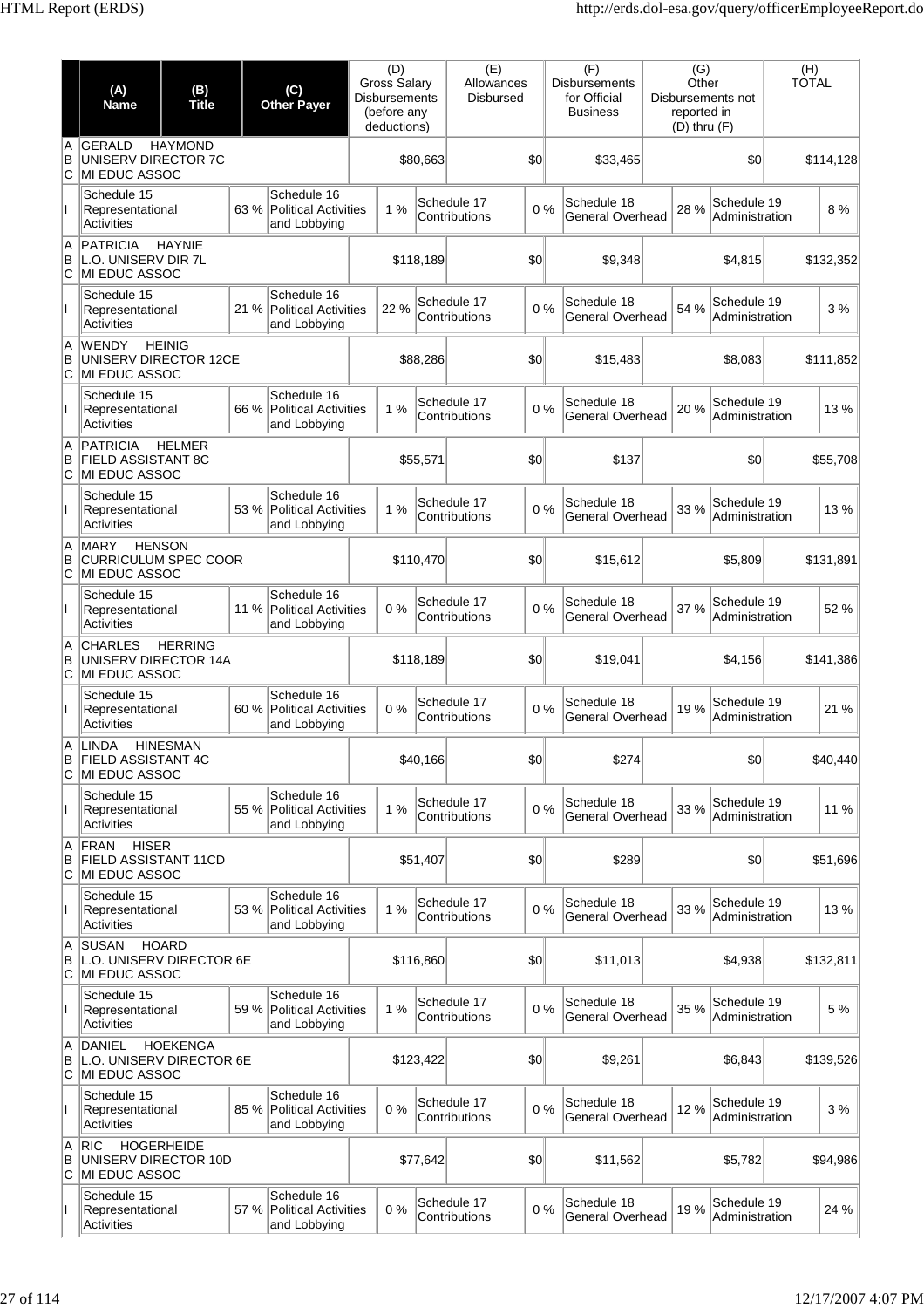|               | (A)<br><b>Name</b>                                                     | (B)<br><b>Title</b> |      | (C)<br><b>Other Payer</b>                                  | (D)<br><b>Gross Salary</b><br><b>Disbursements</b><br>(before any<br>deductions) |          | (E)<br>Allowances<br><b>Disbursed</b> |     | (F)<br><b>Disbursements</b><br>for Official<br><b>Business</b> | (G)<br>Other<br>reported in<br>$(D)$ thru $(F)$ | Disbursements not             | (H)<br><b>TOTAL</b> |  |
|---------------|------------------------------------------------------------------------|---------------------|------|------------------------------------------------------------|----------------------------------------------------------------------------------|----------|---------------------------------------|-----|----------------------------------------------------------------|-------------------------------------------------|-------------------------------|---------------------|--|
| A<br>B<br>lc. | KATHLEEN<br>FIELD ASSISTANT 14BC<br>MI EDUC ASSOC                      | <b>HUGHSON</b>      |      |                                                            |                                                                                  | \$56,654 |                                       | \$0 | \$247                                                          |                                                 | \$0                           | \$56,901            |  |
|               | Schedule 15<br>Representational<br>Activities                          |                     | 56 % | Schedule 16<br><b>Political Activities</b><br>and Lobbying | 1%                                                                               |          | Schedule 17<br>Contributions          | 0%  | Schedule 18<br>General Overhead                                | 31 %                                            | Schedule 19<br>Administration | 12%                 |  |
| A<br>B<br>ΙC  | <b>DANNY</b><br><b>HUNT</b><br><b>MAIL CLERK</b><br>MI EDUC ASSOC      |                     |      |                                                            |                                                                                  | \$38,225 |                                       | \$0 | \$45                                                           |                                                 | \$0                           | \$38,270            |  |
|               | Schedule 15<br>Representational<br>Activities                          |                     | 27 % | Schedule 16<br><b>Political Activities</b><br>and Lobbying | 18 %                                                                             |          | Schedule 17<br>Contributions          | 0%  | Schedule 18<br>General Overhead                                | 40 %                                            | Schedule 19<br>Administration | 15 %                |  |
| A<br>B<br>ΙC  | <b>SUSAN</b><br>FIELD ASSISTANT 13E/13CD<br>MI EDUC ASSOC              | <b>HURST</b>        |      |                                                            |                                                                                  | \$47,510 |                                       | \$0 | \$558                                                          |                                                 | \$0                           | \$48,068            |  |
| Ш             | Schedule 15<br>Representational<br>Activities                          |                     | 56 % | Schedule 16<br><b>Political Activities</b><br>and Lobbying | 1%                                                                               |          | Schedule 17<br>Contributions          | 0%  | Schedule 18<br>General Overhead                                | 31 %                                            | Schedule 19<br>Administration | 12%                 |  |
| A<br>B<br>lC. | <b>MICHELE</b><br>UNISERV DIRECTOR 6E/6F<br>MI EDUC ASSOC              | <b>ISRAEL</b>       |      |                                                            |                                                                                  | \$99,294 |                                       | \$0 | \$18,755                                                       |                                                 | \$4,547                       | \$122,596           |  |
|               | Schedule 15<br>Representational<br>Activities                          |                     | 45 % | Schedule 16<br><b>Political Activities</b><br>and Lobbying | 0%                                                                               |          | Schedule 17<br>Contributions          | 0%  | Schedule 18<br>General Overhead                                | 20%                                             | Schedule 19<br>Administration | 35 %                |  |
| A<br>B<br>C   | <b>IVES</b><br><b>SUSAN</b><br><b>BINDERY MACHINE</b><br>MI EDUC ASSOC |                     |      |                                                            |                                                                                  | \$44,206 |                                       | \$0 | \$213                                                          |                                                 | \$0                           | \$44,419            |  |
|               | Schedule 15<br>Representational<br>Activities                          |                     | 27 % | Schedule 16<br><b>Political Activities</b><br>and Lobbying | 18%                                                                              |          | Schedule 17<br>Contributions          | 0%  | Schedule 18<br>General Overhead                                | 40 %                                            | Schedule 19<br>Administration | 15 %                |  |
| A<br>B<br>C   | <b>JACKSON</b><br>KAY<br><b>FIELD ASSISTANT 7I</b><br>MI EDUC ASSOC    |                     |      |                                                            |                                                                                  | \$56,068 |                                       | \$0 | \$588                                                          |                                                 | \$0                           | \$56,656            |  |
|               | Schedule 15<br>Representational<br>Activities                          |                     | 51 % | Schedule 16<br><b>Political Activities</b><br>and Lobbying | 2 %                                                                              |          | Schedule 17<br>Contributions          | 0%  | Schedule 18<br>General Overhead                                | 33 %                                            | Schedule 19<br>Administration | 14 %                |  |
| A<br>В<br>C   | <b>JODY</b><br>JAEGER<br><b>NORTH ZONE SECRETARY</b><br>MI EDUC ASSOC  |                     |      |                                                            |                                                                                  | \$47,793 |                                       | \$0 | \$2,215                                                        |                                                 | \$0                           | \$50,008            |  |
| Ш             | Schedule 15<br>Representational<br><b>Activities</b>                   |                     | 56 % | Schedule 16<br><b>Political Activities</b><br>and Lobbying | 1%                                                                               |          | Schedule 17<br>Contributions          | 0%  | Schedule 18<br>General Overhead                                | 31 %                                            | Schedule 19<br>Administration | 12%                 |  |
| A<br>B<br>С   | <b>TERRI</b><br><b>SECRETARY III FINANCE</b><br>MI EDUC ASSOC          | <b>JANKOVIAK</b>    |      |                                                            |                                                                                  | \$58,102 |                                       | \$0 | \$79                                                           |                                                 | \$0                           | \$58,181            |  |
| Ш             | Schedule 15<br>Representational<br>Activities                          |                     | 3%   | Schedule 16<br><b>Political Activities</b><br>and Lobbying | 0%                                                                               |          | Schedule 17<br>Contributions          | 0%  | Schedule 18<br>General Overhead                                | 87%                                             | Schedule 19<br>Administration | 10%                 |  |
| A<br>B<br>lC. | <b>JOANNE</b><br><b>FIELD ASSISTANT 17BC</b><br>MI EDUC ASSOC          | <b>JOHNSON</b>      |      |                                                            |                                                                                  | \$42,711 |                                       | \$0 | \$149                                                          |                                                 | \$0                           | \$42,860            |  |
| Ш             | Schedule 15<br>Representational<br>Activities                          |                     | 56 % | Schedule 16<br><b>Political Activities</b><br>and Lobbying | 1%                                                                               |          | Schedule 17<br>Contributions          | 0%  | Schedule 18<br>General Overhead                                | 31 %                                            | Schedule 19<br>Administration | 12%                 |  |
| A<br>B<br>C   | <b>KATHLEEN</b><br>ADMIN ASST EXEC OFF<br><b>MI EDUC ASSOC</b>         | <b>JOHNSON</b>      |      |                                                            |                                                                                  | \$86,883 |                                       | \$0 | \$157                                                          |                                                 | \$0                           | \$87,040            |  |
| Ш             | Schedule 15<br>Representational<br>Activities                          |                     | 8%   | Schedule 16<br><b>Political Activities</b><br>and Lobbying | 1%                                                                               |          | Schedule 17<br>Contributions          | 0%  | Schedule 18<br>General Overhead                                | 52 %                                            | Schedule 19<br>Administration | 39 %                |  |
| A<br>B<br>lC. | <b>SHARON</b><br>L.O. FIELD ASSISTANT 6C<br>MI EDUC ASSOC              | <b>JONES</b>        |      |                                                            |                                                                                  | \$54,415 |                                       | \$0 | \$16                                                           |                                                 | \$0                           | \$54,431            |  |
|               | Schedule 15<br>Representational<br>Activities                          |                     | 51 % | Schedule 16<br><b>Political Activities</b><br>and Lobbying | 2 %                                                                              |          | Schedule 17<br>Contributions          | 0%  | Schedule 18<br>General Overhead                                | 33 %                                            | Schedule 19<br>Administration | 14 %                |  |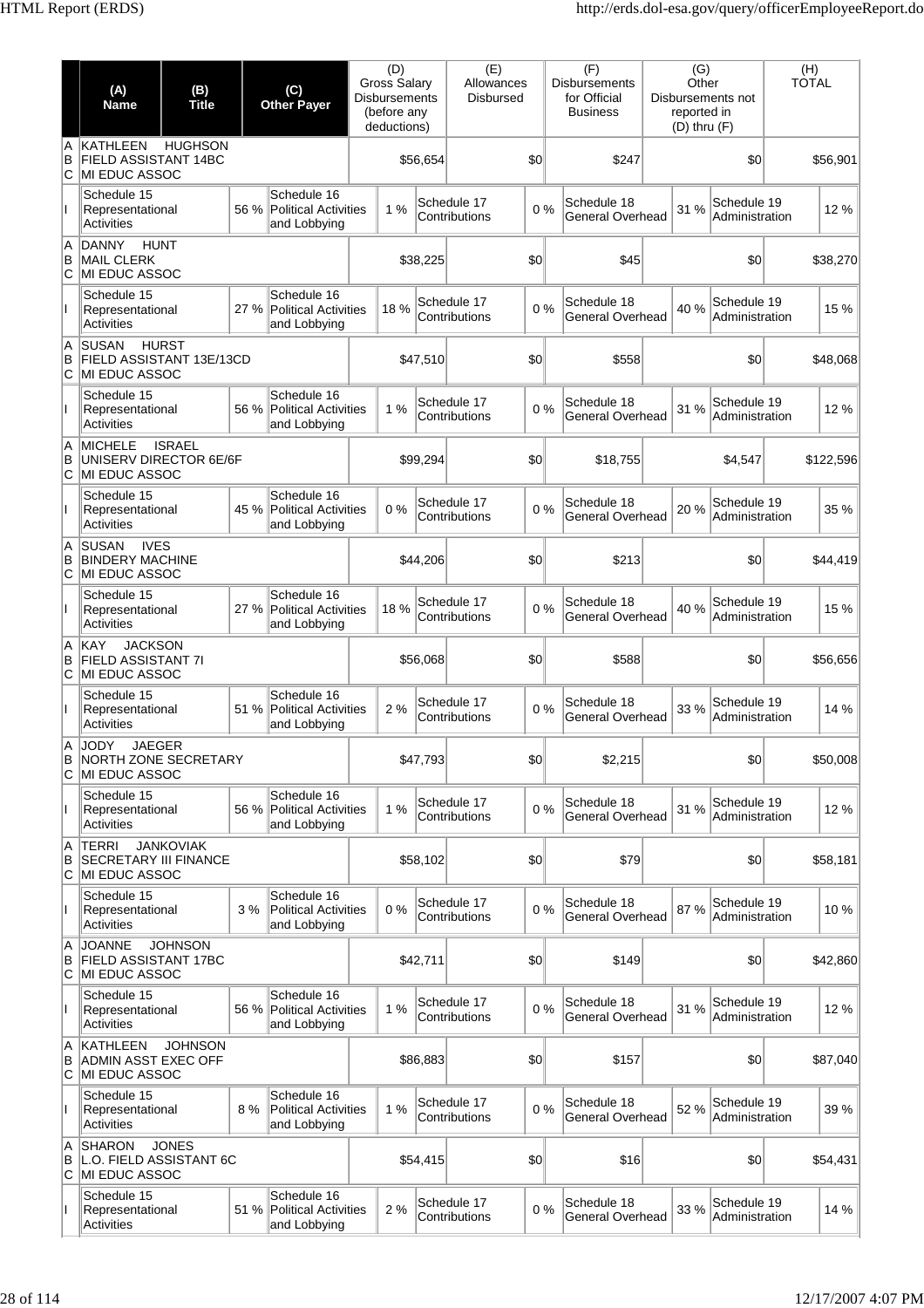|              | (A)<br><b>Name</b>                                                           | (B)<br><b>Title</b> |       | (C)<br><b>Other Payer</b>                                  | (D)<br><b>Gross Salary</b><br><b>Disbursements</b><br>(before any<br>deductions) |           | (E)<br>Allowances<br><b>Disbursed</b> |     | (F)<br><b>Disbursements</b><br>for Official<br><b>Business</b> | (G)<br>Other<br>reported in<br>$(D)$ thru $(F)$ | Disbursements not             | (H)<br><b>TOTAL</b> |           |
|--------------|------------------------------------------------------------------------------|---------------------|-------|------------------------------------------------------------|----------------------------------------------------------------------------------|-----------|---------------------------------------|-----|----------------------------------------------------------------|-------------------------------------------------|-------------------------------|---------------------|-----------|
| A<br>B<br>ΙC | <b>SHARRI</b><br>FIELD ASSISTANT 6F<br>MI EDUC ASSOC                         | <b>JUSTICE</b>      |       |                                                            |                                                                                  | \$54,850  |                                       | \$0 | \$100                                                          |                                                 | \$0                           |                     | \$54,950  |
|              | Schedule 15<br>Representational<br>Activities                                |                     | 51 %  | Schedule 16<br><b>Political Activities</b><br>and Lobbying | 2 %                                                                              |           | Schedule 17<br>Contributions          | 0%  | Schedule 18<br>General Overhead                                | 33 %                                            | Schedule 19<br>Administration |                     | 14 %      |
| A<br>B<br>C  | <b>MELISSA</b><br>MEMBER SYSTEMS COORD<br>MI EDUC ASSOC                      | <b>KALE</b>         |       |                                                            |                                                                                  | \$48,624  |                                       | \$0 | \$354                                                          |                                                 | \$0                           |                     | \$48,978  |
|              | Schedule 15<br>Representational<br>Activities                                |                     | 3%    | Schedule 16<br><b>Political Activities</b><br>and Lobbying | 0%                                                                               |           | Schedule 17<br>Contributions          | 0%  | Schedule 18<br>General Overhead                                | 87%                                             | Schedule 19<br>Administration |                     | 10%       |
| A<br>B<br>C  | <b>KEVIN</b><br>UNISERV DIRECTOR 8BF<br>MI EDUC ASSOC                        | <b>KARPINSKI</b>    |       |                                                            |                                                                                  | \$118,189 |                                       | \$0 | \$21,546                                                       |                                                 | \$13,032                      |                     | \$152,767 |
|              | Schedule 15<br>Representational<br>Activities                                |                     | 49 %  | Schedule 16<br><b>Political Activities</b><br>and Lobbying | 1%                                                                               |           | Schedule 17<br>Contributions          | 0%  | Schedule 18<br>General Overhead                                | 42 %                                            | Schedule 19<br>Administration |                     | 8 %       |
| A<br>B<br>ΙC | <b>TONYA</b><br>UNISERV DIRECTOR 9BCD<br>MI EDUC ASSOC                       | <b>KARPINSKI</b>    |       |                                                            |                                                                                  | \$95,852  |                                       | \$0 | \$13,807                                                       |                                                 | \$7,782                       |                     | \$117,441 |
|              | Schedule 15<br>Representational<br>Activities                                |                     | 39 %  | Schedule 16<br><b>Political Activities</b><br>and Lobbying | 0%                                                                               |           | Schedule 17<br>Contributions          | 0%  | Schedule 18<br>General Overhead                                | 56 %                                            | Schedule 19<br>Administration |                     | 5 %       |
| A<br>B<br>С  | <b>MICHELLE</b><br><b>BOOKKEEPER II FINANCE</b><br>MI EDUC ASSOC             | <b>KAZENKO</b>      |       |                                                            |                                                                                  | \$50,798  |                                       | \$0 | \$38                                                           |                                                 | \$0                           |                     | \$50,836  |
| Ш            | Schedule 15<br>Representational<br>Activities                                |                     | 3%    | Schedule 16<br><b>Political Activities</b><br>and Lobbying | 0%                                                                               |           | Schedule 17<br>Contributions          | 0%  | Schedule 18<br>General Overhead                                | 87%                                             | Schedule 19<br>Administration |                     | 10%       |
| A<br>B<br>С  | <b>DENNIS</b><br><b>MANAGING EDITOR</b><br>MI EDUC ASSOC                     | <b>KEENON</b>       |       |                                                            |                                                                                  | \$118,189 |                                       | \$0 | \$3,551                                                        |                                                 | \$11,467                      |                     | \$133,207 |
|              | Schedule 15<br>Representational<br>Activities                                |                     | 60 %  | Schedule 16<br><b>Political Activities</b><br>and Lobbying | 13%                                                                              |           | Schedule 17<br>Contributions          | 0%  | Schedule 18<br>General Overhead                                | 27 %                                            | Schedule 19<br>Administration |                     | 0%        |
| A<br>В<br>C  | <b>JOLENE</b><br><b>FINANCE DIRECTOR</b><br>MI EDUC ASSOC                    | KELLY               |       |                                                            |                                                                                  | \$145,447 |                                       | \$0 | \$7,079                                                        |                                                 | \$12,841                      |                     | \$165,367 |
| $\mathbf{I}$ | Schedule 15<br>Representational<br>Activities                                |                     | $0\%$ | Schedule 16<br><b>Political Activities</b><br>and Lobbying | 0%                                                                               |           | Schedule 17<br>Contributions          | 0%  | Schedule 18<br>General Overhead                                | 87%                                             | Schedule 19<br>Administration |                     | 13%       |
| A<br>B<br>ΙC | <b>KENROY</b><br>LISA<br><b>LABOR RELATIONS ASST</b><br><b>MI EDUC ASSOC</b> |                     |       |                                                            |                                                                                  | \$76.499  |                                       | \$0 | \$97                                                           |                                                 | \$0                           |                     | \$76,596  |
|              | Schedule 15<br>Representational<br>Activities                                |                     | 0%    | Schedule 16<br><b>Political Activities</b><br>and Lobbying | 0%                                                                               |           | Schedule 17<br>Contributions          | 0%  | Schedule 18<br>General Overhead                                | 100<br>%                                        | Schedule 19<br>Administration |                     | 0%        |
| A<br>B<br>С  | <b>KEWAY</b><br><b>LINDA</b><br>PD/HR CONSULTANT<br>MI EDUC ASSOC            |                     |       |                                                            |                                                                                  | \$126,389 |                                       | \$0 | \$13,275                                                       |                                                 | \$8,694                       |                     | \$148,358 |
| Ш            | Schedule 15<br>Representational<br>Activities                                |                     | 1%    | Schedule 16<br><b>Political Activities</b><br>and Lobbying | 0%                                                                               |           | Schedule 17<br>Contributions          | 0%  | Schedule 18<br>General Overhead                                | 31 %                                            | Schedule 19<br>Administration |                     | 68 %      |
| A<br>B<br>C  | <b>ANA</b><br><b>KINNISON</b><br>UNISERV DIRECTOR 5AB<br>MI EDUC ASSOC       |                     |       |                                                            |                                                                                  | \$88,627  |                                       | \$0 | \$13,880                                                       |                                                 | \$7,223                       |                     | \$109,730 |
|              | Schedule 15<br>Representational<br>Activities                                |                     | 31 %  | Schedule 16<br><b>Political Activities</b><br>and Lobbying | 1%                                                                               |           | Schedule 17<br>Contributions          | 0%  | Schedule 18<br>General Overhead                                | 59 %                                            | Schedule 19<br>Administration |                     | 9%        |
| A<br>B<br>C  | <b>GLORIA</b><br><b>FIELD ASSISTANT 9BCD</b><br>MI EDUC ASSOC                | <b>KLYCE</b>        |       |                                                            |                                                                                  | \$56,039  |                                       | \$0 | \$154                                                          |                                                 | \$0                           |                     | \$56,193  |
|              | Schedule 15<br>Representational<br><b>Activities</b>                         |                     | 55 %  | Schedule 16<br><b>Political Activities</b><br>and Lobbying | 1%                                                                               |           | Schedule 17<br>Contributions          | 0%  | Schedule 18<br>General Overhead                                | 33 %                                            | Schedule 19<br>Administration |                     | 11 %      |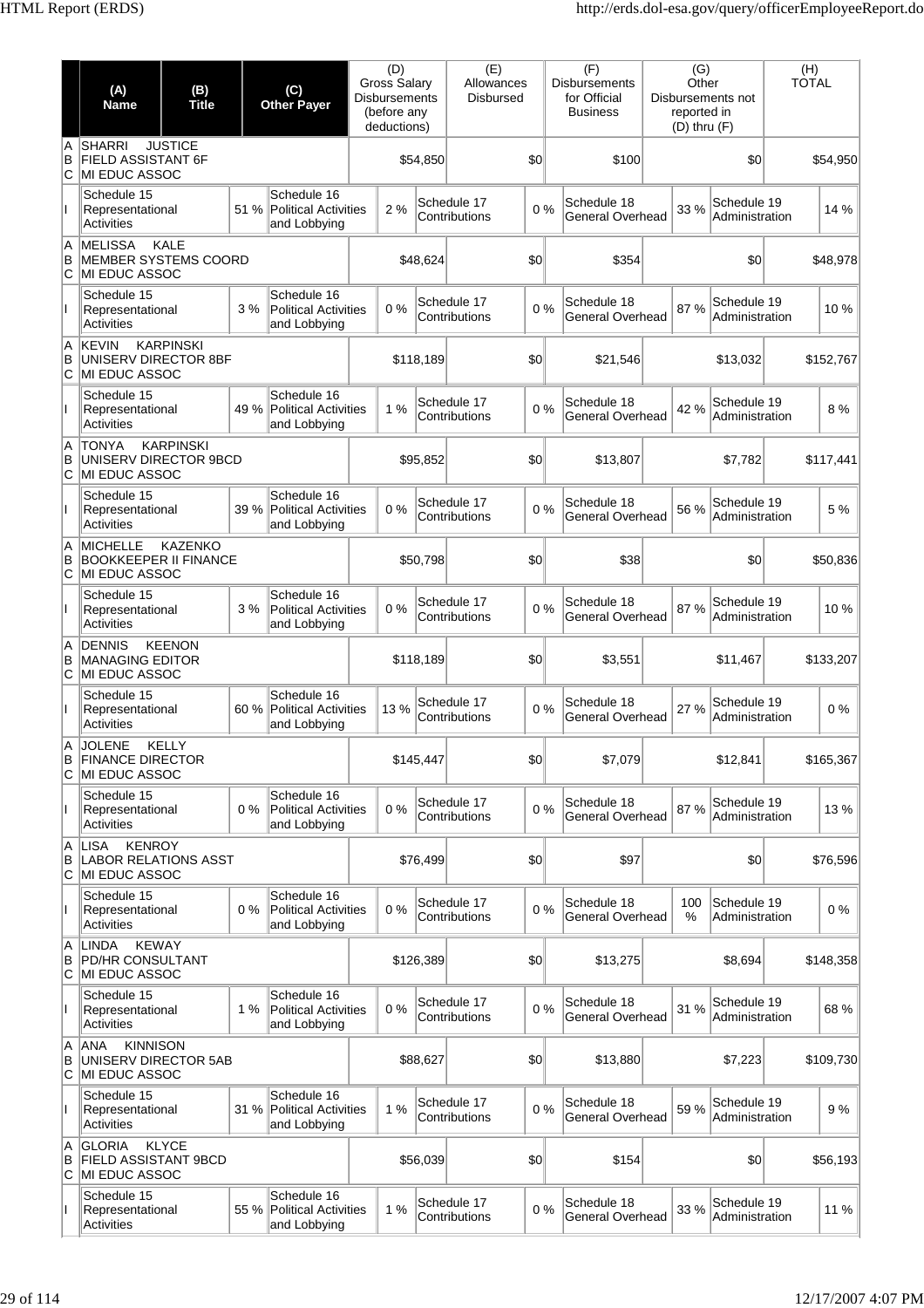|               | (A)<br><b>Name</b>                                                  | (B)<br><b>Title</b> |       | (C)<br><b>Other Payer</b>                                  | (D)<br><b>Gross Salary</b><br><b>Disbursements</b><br>(before any<br>deductions) |           | (E)<br>Allowances<br><b>Disbursed</b> |     | (F)<br><b>Disbursements</b><br>for Official<br><b>Business</b> | (G)<br>Other<br>reported in<br>$(D)$ thru $(F)$ | Disbursements not             | (H)<br><b>TOTAL</b> |           |
|---------------|---------------------------------------------------------------------|---------------------|-------|------------------------------------------------------------|----------------------------------------------------------------------------------|-----------|---------------------------------------|-----|----------------------------------------------------------------|-------------------------------------------------|-------------------------------|---------------------|-----------|
| A<br>B<br>ΙC  | <b>NANCY</b><br>UNISERV DIRECTOR 8BFE<br>MI EDUC ASSOC              | <b>KNIGHT</b>       |       |                                                            |                                                                                  | \$125,812 |                                       | \$0 | \$10,407                                                       |                                                 | \$7,508                       |                     | \$143,727 |
|               | Schedule 15<br>Representational<br>Activities                       |                     | 48 %  | Schedule 16<br><b>Political Activities</b><br>and Lobbying | 0%                                                                               |           | Schedule 17<br>Contributions          | 0%  | Schedule 18<br>General Overhead                                | 35 %                                            | Schedule 19<br>Administration |                     | 17%       |
| A<br>B<br>lC. | <b>KOLB</b><br><b>KAREN</b><br>FIELD ASSISTANT 13B<br>MI EDUC ASSOC |                     |       |                                                            |                                                                                  | \$64,038  |                                       | \$0 | \$3,386                                                        |                                                 | \$0                           |                     | \$67,424  |
|               | Schedule 15<br>Representational<br>Activities                       |                     | 56 %  | Schedule 16<br><b>Political Activities</b><br>and Lobbying | 1%                                                                               |           | Schedule 17<br>Contributions          | 0%  | Schedule 18<br>General Overhead                                | 31 %                                            | Schedule 19<br>Administration |                     | 12 %      |
| A<br>B<br>C   | <b>ROBERT</b><br>L.O. UNISERV DIRECTOR 2C<br>MI EDUC ASSOC          | <b>KOWALCZYK</b>    |       |                                                            |                                                                                  | \$34,292  |                                       | \$0 | \$12.881                                                       |                                                 | \$0                           |                     | \$47,173  |
|               | Schedule 15<br>Representational<br>Activities                       |                     | 64 %  | Schedule 16<br><b>Political Activities</b><br>and Lobbying | 1%                                                                               |           | Schedule 17<br>Contributions          | 0%  | Schedule 18<br><b>General Overhead</b>                         | 26 %                                            | Schedule 19<br>Administration |                     | 9%        |
| A<br>B<br>ΙC  | <b>WILLIAM</b><br>UNISERV DIRECTOR 13E<br>MI EDUC ASSOC             | KUIPER JR.          |       |                                                            |                                                                                  | \$122,017 |                                       | \$0 | \$21,012                                                       |                                                 | \$8,161                       |                     | \$151,190 |
|               | Schedule 15<br>Representational<br>Activities                       |                     | 67 %  | Schedule 16<br><b>Political Activities</b><br>and Lobbying | 1%                                                                               |           | Schedule 17<br>Contributions          | 0%  | Schedule 18<br>General Overhead                                | 28 %                                            | Schedule 19<br>Administration |                     | 4 %       |
| A<br>B<br>C   | <b>JEANETTE</b><br>L.O. UNISERV DIRECTOR 7H<br>MI EDUC ASSOC        | <b>KUTCHEY</b>      |       |                                                            |                                                                                  | \$54,998  |                                       | \$0 | \$39                                                           |                                                 | \$0                           |                     | \$55,037  |
| Ш             | Schedule 15<br>Representational<br>Activities                       |                     | 51 %  | Schedule 16<br><b>Political Activities</b><br>and Lobbying | 2 %                                                                              |           | Schedule 17<br>Contributions          | 0%  | Schedule 18<br>General Overhead                                | 33 %                                            | Schedule 19<br>Administration |                     | 14 %      |
| A<br>B<br>C   | <b>ROBERT</b><br>UNISERV DIRECTOR 9GH<br>MI EDUC ASSOC              | <b>KWIATKOSKI</b>   |       |                                                            |                                                                                  | \$19,357  |                                       | \$0 | \$3,660                                                        |                                                 | \$0                           |                     | \$23,017  |
|               | Schedule 15<br>Representational<br>Activities                       |                     | 70 %  | Schedule 16<br><b>Political Activities</b><br>and Lobbying | 0%                                                                               |           | Schedule 17<br>Contributions          | 0%  | Schedule 18<br>General Overhead                                | 23 %                                            | Schedule 19<br>Administration |                     | 7%        |
| IA.<br>в<br>C | <b>SHERRI</b><br>L.O. FIELD ASSISTANT 3C<br>MI EDUC ASSOC           | LAIDLAW             |       |                                                            |                                                                                  | \$33,932  |                                       | \$0 | 30                                                             |                                                 | \$0                           |                     | \$33,932  |
| $\mathbf{I}$  | Schedule 15<br>Representational<br>Activities                       |                     | 55 %  | Schedule 16<br><b>Political Activities</b><br>and Lobbying | 1%                                                                               |           | Schedule 17<br>Contributions          | 0%  | Schedule 18<br>General Overhead                                | 33 %                                            | Schedule 19<br>Administration |                     | 11 %      |
| A<br>B<br>ΙC  | <b>DIANE</b><br>UNISERV DIRECTOR 4C<br>MI EDUC ASSOC                | LANGAN              |       |                                                            |                                                                                  | \$98,381  |                                       | \$0 | \$10,454                                                       |                                                 | \$8,102                       |                     | \$116,937 |
|               | Schedule 15<br>Representational<br>Activities                       |                     | 58 %  | Schedule 16<br><b>Political Activities</b><br>and Lobbying | 0%                                                                               |           | Schedule 17<br>Contributions          | 0%  | Schedule 18<br>General Overhead                                | 24 %                                            | Schedule 19<br>Administration |                     | 18%       |
| A<br>B<br>С   | <b>CURTIS</b><br>L.O. UNISERV DIRECTOR 6C<br>MI EDUC ASSOC          | LANGE               |       |                                                            |                                                                                  | \$124,483 |                                       | \$0 | \$12,003                                                       |                                                 | \$3,970                       |                     | \$140,456 |
| Ш             | Schedule 15<br>Representational<br>Activities                       |                     | 63 %  | Schedule 16<br><b>Political Activities</b><br>and Lobbying | 1%                                                                               |           | Schedule 17<br>Contributions          | 0%  | Schedule 18<br>General Overhead                                | 32 %                                            | Schedule 19<br>Administration |                     | 4 %       |
| A<br>B<br>С   | <b>BINGHAM</b><br><b>SPECIALTY PRINTER</b><br>MI EDUC ASSOC         | <b>LANGHAM</b>      |       |                                                            |                                                                                  | \$64,556  |                                       | \$0 | \$54                                                           |                                                 | \$0                           |                     | \$64,610  |
|               | Schedule 15<br>Representational<br>Activities                       |                     | 27 %  | Schedule 16<br><b>Political Activities</b><br>and Lobbying | 18%                                                                              |           | Schedule 17<br>Contributions          | 0%  | Schedule 18<br>General Overhead                                | 40 %                                            | Schedule 19<br>Administration |                     | 15 %      |
| A<br>B<br>C   | J. ROBIN<br>HUMAN RESOURCE DIR<br>MI EDUC ASSOC                     | LANGLEY             |       |                                                            |                                                                                  | \$155,018 |                                       | \$0 | \$12,295                                                       |                                                 | \$8,793                       |                     | \$176,106 |
|               | Schedule 15<br>Representational<br>Activities                       |                     | $0\%$ | Schedule 16<br><b>Political Activities</b><br>and Lobbying | 0%                                                                               |           | Schedule 17<br>Contributions          | 0%  | Schedule 18<br>General Overhead                                | 99 %                                            | Schedule 19<br>Administration |                     | 1%        |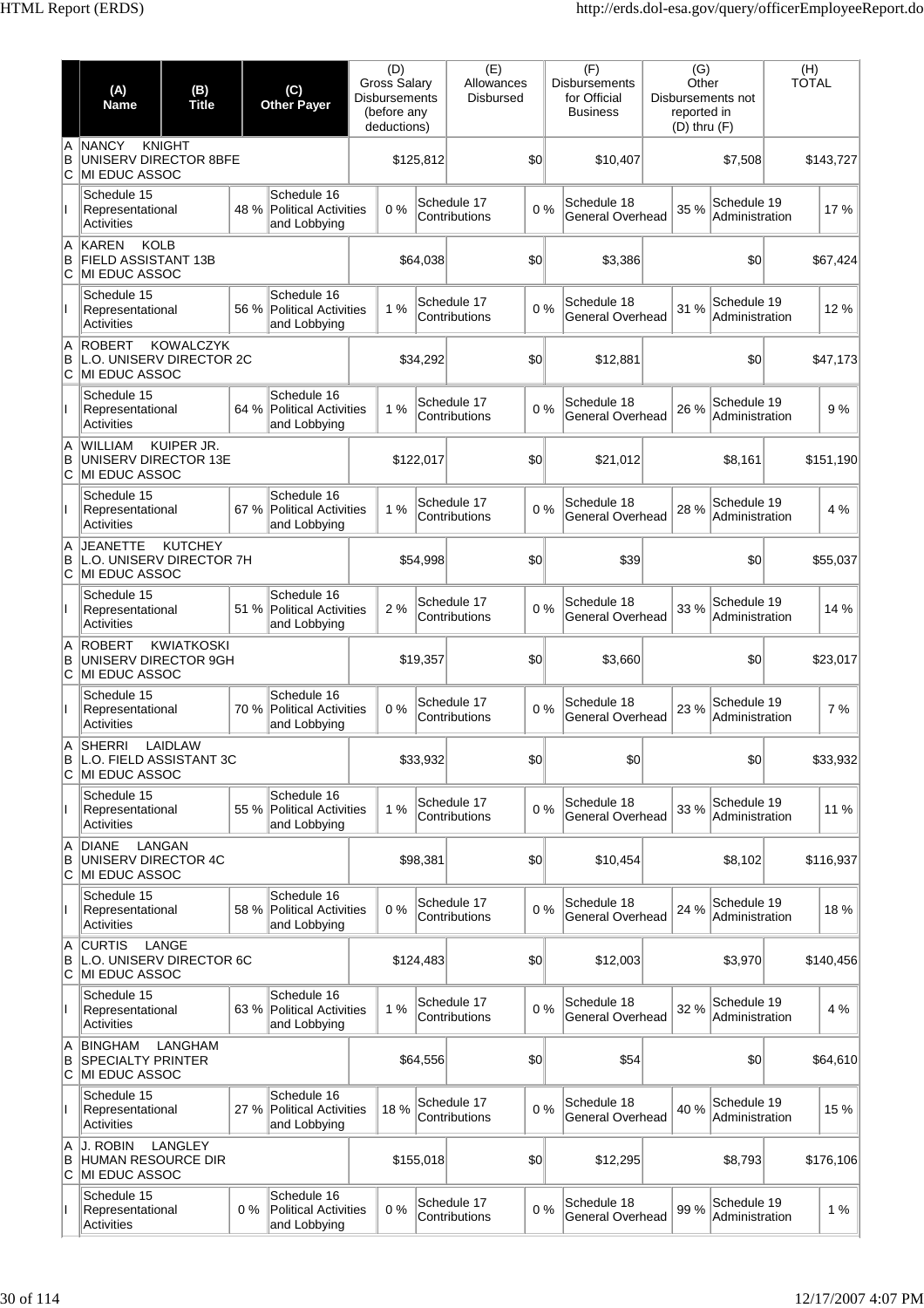|              | (A)<br><b>Name</b>                                                          | (B)<br><b>Title</b> |      | (C)<br><b>Other Payer</b>                                  | <b>Gross Salary</b><br><b>Disbursements</b> | (D)<br>(before any<br>deductions) |           | (E)<br>Allowances<br><b>Disbursed</b> |     | (F)<br><b>Disbursements</b><br>for Official<br><b>Business</b> | (G)<br>Other<br>reported in<br>$(D)$ thru $(F)$ | Disbursements not             | (H)<br><b>TOTAL</b> |           |
|--------------|-----------------------------------------------------------------------------|---------------------|------|------------------------------------------------------------|---------------------------------------------|-----------------------------------|-----------|---------------------------------------|-----|----------------------------------------------------------------|-------------------------------------------------|-------------------------------|---------------------|-----------|
| A<br>B<br>C  | <b>MARTIN</b><br>UNISERV DIRECTOR 15B<br>MI EDUC ASSOC                      | <b>LANKFORD</b>     |      |                                                            |                                             |                                   | \$117,890 |                                       | \$0 | \$19,615                                                       |                                                 | \$4,028                       |                     | \$141,533 |
| L            | Schedule 15<br>Representational<br><b>Activities</b>                        |                     | 66 % | Schedule 16<br><b>Political Activities</b><br>and Lobbying |                                             | 4 %                               |           | Schedule 17<br>Contributions          | 0%  | Schedule 18<br>General Overhead                                | 18%                                             | Schedule 19<br>Administration |                     | 12%       |
| A<br>B<br>C  | <b>KENNETH</b><br>UNISERV DIRECTOR 4AB<br>MI EDUC ASSOC                     | <b>LECHE</b>        |      |                                                            |                                             |                                   | \$116,860 |                                       | \$0 | \$12,067                                                       |                                                 | \$3,596                       |                     | \$132,523 |
|              | Schedule 15<br>Representational<br><b>Activities</b>                        |                     |      | Schedule 16<br>53 % Political Activities<br>and Lobbying   |                                             | 0%                                |           | Schedule 17<br>Contributions          | 0%  | Schedule 18<br>General Overhead                                | 33 %                                            | Schedule 19<br>Administration |                     | 14 %      |
| A<br>в<br>C  | TRACI<br>FIELD ASSISTANT 12A<br>MI EDUC ASSOC                               | LEVEILLE            |      |                                                            |                                             |                                   | \$43,492  |                                       | \$0 | \$36                                                           |                                                 | \$0                           |                     | \$43,528  |
| L            | Schedule 15<br>Representational<br>Activities                               |                     | 53 % | Schedule 16<br><b>Political Activities</b><br>and Lobbying |                                             | 1%                                |           | Schedule 17<br>Contributions          | 0%  | Schedule 18<br><b>General Overhead</b>                         | 33 %                                            | Schedule 19<br>Administration |                     | 13%       |
| A<br>B<br>C  | LEWIS<br><b>ADA</b><br>UNISERV DIRECTOR 5AB<br>MI EDUC ASSOC                |                     |      |                                                            |                                             |                                   | \$93,119  |                                       | \$0 | \$13,690                                                       |                                                 | \$5,057                       |                     | \$111,866 |
|              | Schedule 15<br>Representational<br>Activities                               |                     | 40 % | Schedule 16<br>Political Activities<br>and Lobbying        |                                             | 1%                                |           | Schedule 17<br>Contributions          | 0%  | Schedule 18<br>General Overhead                                | 37 %                                            | Schedule 19<br>Administration |                     | 22 %      |
| A<br>B<br>C  | <b>ARCHIE</b><br>UNISERV DIRECTOR 13B<br>MI EDUC ASSOC                      | LEWIS               |      |                                                            |                                             |                                   | \$116,860 |                                       | \$0 | \$34,268                                                       |                                                 | \$3,907                       |                     | \$155,035 |
| L            | Schedule 15<br>Representational<br>Activities                               |                     | 58 % | Schedule 16<br>Political Activities<br>and Lobbying        |                                             | 1%                                |           | Schedule 17<br>Contributions          | 0%  | Schedule 18<br><b>General Overhead</b>                         | 38 %                                            | Schedule 19<br>Administration |                     | 3 %       |
| A<br>B<br>C  | <b>MARY</b><br>TEMP.UNISERV DIR 14BC<br>MI EDUC ASSOC                       | <b>LIEBERMAN</b>    |      |                                                            |                                             |                                   | \$36,829  |                                       | \$0 | \$4,288                                                        |                                                 | \$0                           |                     | \$41,117  |
|              | Schedule 15<br>Representational<br>Activities                               |                     | 72%  | Schedule 16<br>Political Activities<br>and Lobbying        |                                             | 1%                                |           | Schedule 17<br>Contributions          | 0%  | Schedule 18<br>General Overhead                                | 8 %                                             | Schedule 19<br>Administration |                     | 19%       |
| A.<br>В<br>С | JUDITH<br>L.O. UNISERV DIR 6A<br>MI EDUC ASSOC                              | <b>LOCHER</b>       |      |                                                            |                                             |                                   | \$146,663 |                                       | \$0 | \$0                                                            |                                                 | \$4,087                       |                     | \$150,750 |
| L            | Schedule 15<br>Representational<br><b>Activities</b>                        |                     | 19 % | Schedule 16<br>Political Activities<br>and Lobbying        |                                             | 2 %                               |           | Schedule 17<br>Contributions          | 0%  | Schedule 18<br><b>General Overhead</b>                         | 64 %                                            | Schedule 19<br>Administration |                     | 15 %      |
| A<br>B<br>C  | <b>CAROLYN</b><br><b>PD/HR CONSULTANT</b><br>MI EDUC ASSOC                  | LOGAN               |      |                                                            |                                             |                                   | \$103,801 |                                       | \$0 | \$7,899                                                        |                                                 | \$9,445                       |                     | \$121,145 |
|              | Schedule 15<br>Representational<br><b>Activities</b>                        |                     | 6 %  | Schedule 16<br><b>Political Activities</b><br>and Lobbying |                                             | 0%                                |           | Schedule 17<br>Contributions          | 0%  | Schedule 18<br>General Overhead                                | 23 %                                            | Schedule 19<br>Administration |                     | 71 %      |
| Α<br>В<br>С  | <b>RICHARD</b><br><b>ATTORNEY</b><br>MI EDUC ASSOC                          | <b>LONG</b>         |      |                                                            |                                             |                                   | \$120,403 |                                       | \$0 | \$7,287                                                        |                                                 | \$11,689                      |                     | \$139,379 |
| L            | Schedule 15<br>Representational<br><b>Activities</b>                        |                     | 44 % | Schedule 16<br>Political Activities<br>and Lobbying        |                                             | 2 %                               |           | Schedule 17<br>Contributions          | 0%  | Schedule 18<br><b>General Overhead</b>                         | 32 %                                            | Schedule 19<br>Administration |                     | 22 %      |
| Α<br>в<br>С  | <b>SHELLI</b><br><b>LONG</b><br><b>ADMIN ASST EXEC OFF</b><br>MI EDUC ASSOC |                     |      |                                                            |                                             |                                   | \$73,872  |                                       | \$0 | \$311                                                          |                                                 | \$0                           |                     | \$74,183  |
| ı            | Schedule 15<br>Representational<br>Activities                               |                     | 8%   | Schedule 16<br><b>Political Activities</b><br>and Lobbying |                                             | 1%                                |           | Schedule 17<br>Contributions          | 0%  | Schedule 18<br><b>General Overhead</b>                         | 52 %                                            | Schedule 19<br>Administration |                     | 39 %      |
| A<br>в<br>C  | <b>FRANCIS</b><br>MEMBERSHIP PROCESSOR<br>MI EDUC ASSOC                     | <b>LUMBERT</b>      |      |                                                            |                                             |                                   | \$54,528  |                                       | \$0 | \$0                                                            |                                                 | \$0                           |                     | \$54,528  |
|              | Schedule 15<br>Representational<br>Activities                               |                     | 3%   | Schedule 16<br><b>Political Activities</b><br>and Lobbying |                                             | 0%                                |           | Schedule 17<br>Contributions          | 0%  | Schedule 18<br>General Overhead                                | 87%                                             | Schedule 19<br>Administration |                     | 10%       |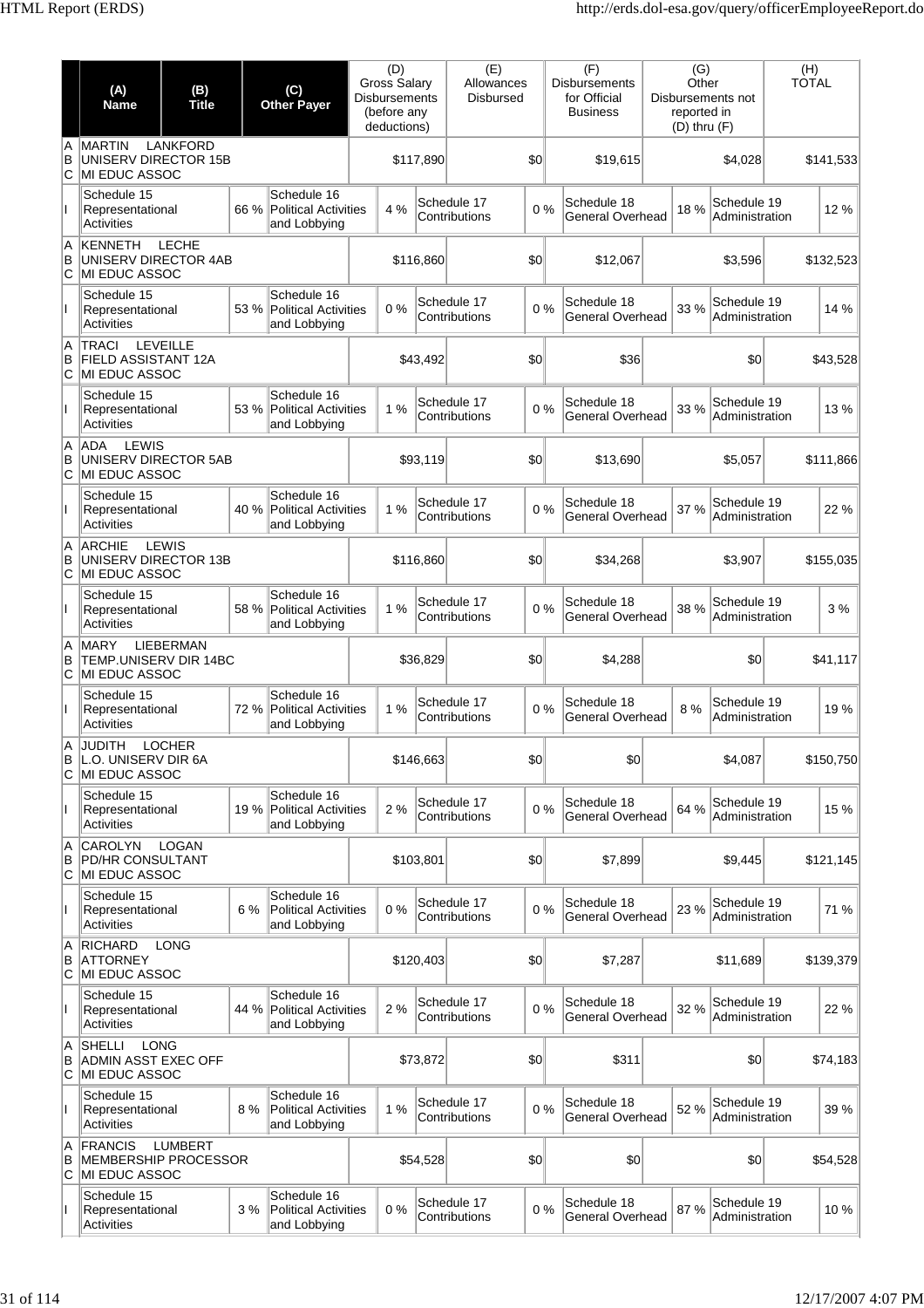|               | (A)<br><b>Name</b>                                                     | (B)<br><b>Title</b> |       | (C)<br><b>Other Payer</b>                                  | (D)<br><b>Gross Salary</b><br><b>Disbursements</b><br>(before any<br>deductions) |           | (E)<br>Allowances<br><b>Disbursed</b> |     | (F)<br><b>Disbursements</b><br>for Official<br><b>Business</b> | (G)<br>Other<br>reported in<br>$(D)$ thru $(F)$ | Disbursements not             | (H)<br><b>TOTAL</b> |           |
|---------------|------------------------------------------------------------------------|---------------------|-------|------------------------------------------------------------|----------------------------------------------------------------------------------|-----------|---------------------------------------|-----|----------------------------------------------------------------|-------------------------------------------------|-------------------------------|---------------------|-----------|
| A<br>B<br>C   | <b>DONNA</b><br><b>ASSOC EXEC DIRECTOR</b><br>MI EDUC ASSOC            | LUTKE               |       |                                                            |                                                                                  | \$162,334 |                                       | \$0 | \$23,403                                                       |                                                 | \$4,924                       |                     | \$190,661 |
|               | Schedule 15<br>Representational<br><b>Activities</b>                   |                     | 2%    | Schedule 16<br><b>Political Activities</b><br>and Lobbying | 0%                                                                               |           | Schedule 17<br>Contributions          | 0%  | Schedule 18<br>General Overhead                                | 96 %                                            | Schedule 19<br>Administration |                     | 2%        |
| A<br>B<br>C   | LUTTIG<br><b>DAVID</b><br><b>SUPERV ACCT PAYROLL</b><br>MI EDUC ASSOC  |                     |       |                                                            |                                                                                  | \$83,178  |                                       | \$0 | \$57                                                           |                                                 | \$0                           |                     | \$83,235  |
|               | Schedule 15<br>Representational<br><b>Activities</b>                   |                     | 3%    | Schedule 16<br><b>Political Activities</b><br>and Lobbying | 0%                                                                               |           | Schedule 17<br>Contributions          | 0%  | Schedule 18<br><b>General Overhead</b>                         | 87 %                                            | Schedule 19<br>Administration |                     | 10%       |
| A<br>B<br>C   | GAYLE<br>UNISERV DIRECTOR 9GH<br><b>MI EDUC ASSOC</b>                  | LYCOS               |       |                                                            |                                                                                  | \$116,860 |                                       | \$0 | \$12,301                                                       |                                                 | \$4.268                       |                     | \$133,429 |
| Ш             | Schedule 15<br>Representational<br>Activities                          |                     | 49 %  | Schedule 16<br><b>Political Activities</b><br>and Lobbying | 1%                                                                               |           | Schedule 17<br>Contributions          | 0%  | Schedule 18<br>General Overhead                                | 38 %                                            | Schedule 19<br>Administration |                     | 12 %      |
| A<br>B<br>С   | <b>THERESA</b><br>MIULTIMEDIA SPECIALIST<br>MI EDUC ASSOC              | <b>MAC NICHOL</b>   |       |                                                            |                                                                                  | \$64.403  |                                       | \$0 | \$314                                                          |                                                 | \$0                           |                     | \$64,717  |
|               | Schedule 15<br>Representational<br>Activities                          |                     | 27 %  | Schedule 16<br>Political Activities<br>and Lobbying        | 18 %                                                                             |           | Schedule 17<br>Contributions          | 0%  | Schedule 18<br>General Overhead                                | 40 %                                            | Schedule 19<br>Administration |                     | 15 %      |
| A<br>B<br>С   | <b>LAURENCE</b><br>SOUTH ZONE DIRECTOR<br>MI EDUC ASSOC                | <b>MAC QUEEN</b>    |       |                                                            |                                                                                  | \$131,814 |                                       | \$0 | \$13,941                                                       |                                                 | \$2,090                       |                     | \$147,845 |
| Ш             | Schedule 15<br>Representational<br><b>Activities</b>                   |                     |       | Schedule 16<br>49 % Political Activities<br>and Lobbying   | 0%                                                                               |           | Schedule 17<br>Contributions          | 0%  | Schedule 18<br><b>General Overhead</b>                         | 45 %                                            | Schedule 19<br>Administration |                     | 6 %       |
| A<br>B<br>C   | <b>DANIEL</b><br>UNISERV DIRECTOR 9F<br>MI EDUC ASSOC                  | <b>MADEJCZYK</b>    |       |                                                            |                                                                                  | \$119,164 |                                       | \$0 | \$14,770                                                       |                                                 | \$830                         |                     | \$134,764 |
|               | Schedule 15<br>Representational<br>Activities                          |                     | 56 %  | Schedule 16<br><b>Political Activities</b><br>and Lobbying | 0%                                                                               |           | Schedule 17<br>Contributions          | 0%  | Schedule 18<br>General Overhead                                | 30 %                                            | Schedule 19<br>Administration |                     | 14 %      |
| A.<br>В<br>C  | KATHLEEN<br>UNISERV DIRECTOR 9B<br>MI EDUC ASSOC                       | <b>MAKA</b>         |       |                                                            |                                                                                  | \$121,647 |                                       | \$0 | \$7,563                                                        |                                                 | \$8,773                       |                     | \$137,983 |
| Ш             | Schedule 15<br>Representational<br>Activities                          |                     | 73 %  | Schedule 16<br><b>Political Activities</b><br>and Lobbying | 1%                                                                               |           | Schedule 17<br>Contributions          | 0%  | Schedule 18<br><b>General Overhead</b>                         | 18 %                                            | Schedule 19<br>Administration |                     | 8 %       |
| A<br>B<br>IС  | <b>MAPSON</b><br><b>JOAN</b><br><b>DIRECTOR PD/HR</b><br>MI EDUC ASSOC |                     |       |                                                            |                                                                                  | \$154,531 |                                       | \$0 | \$12,725                                                       |                                                 | \$10.733                      |                     | \$177,989 |
| Ш             | Schedule 15<br>Representational<br>Activities                          |                     | $0\%$ | Schedule 16<br><b>Political Activities</b><br>and Lobbying | 0%                                                                               |           | Schedule 17<br>Contributions          | 0%  | Schedule 18<br>General Overhead                                | 74 %                                            | Schedule 19<br>Administration |                     | 26 %      |
| A<br>B<br>lC. | <b>CONNIE</b><br>FIELD ASSISTANT 3G<br>MI EDUC ASSOC                   | <b>MARTINEZ</b>     |       |                                                            |                                                                                  | \$58,528  |                                       | \$0 | \$224                                                          |                                                 | \$0                           |                     | \$58,752  |
| Ш             | Schedule 15<br>Representational<br><b>Activities</b>                   |                     | 55 %  | Schedule 16<br>Political Activities<br>and Lobbying        | 1%                                                                               |           | Schedule 17<br>Contributions          | 0%  | Schedule 18<br><b>General Overhead</b>                         | 33 %                                            | Schedule 19<br>Administration |                     | 11 %      |
| A<br>B<br>C   | <b>NORA</b><br>FIELD ASSISTANT 11BE<br><b>MI EDUC ASSOC</b>            | <b>MARTINEZ</b>     |       |                                                            |                                                                                  | \$41,757  |                                       | \$0 | \$276                                                          |                                                 | \$0                           |                     | \$42,033  |
|               | Schedule 15<br>Representational<br>Activities                          |                     | 53 %  | Schedule 16<br>Political Activities<br>and Lobbying        | 1%                                                                               |           | Schedule 17<br>Contributions          | 0%  | Schedule 18<br><b>General Overhead</b>                         | 33 %                                            | Schedule 19<br>Administration |                     | 13%       |
| A<br>B<br>C   | DANIEL<br><b>MAILROOM COORDINATOR</b><br><b>MI EDUC ASSOC</b>          | <b>MAZUCA</b>       |       |                                                            |                                                                                  | \$58,403  |                                       | \$0 | \$11                                                           |                                                 | \$0                           |                     | \$58,414  |
|               | Schedule 15<br>Representational<br><b>Activities</b>                   |                     | 27 %  | Schedule 16<br>Political Activities<br>and Lobbying        | 18 %                                                                             |           | Schedule 17<br>Contributions          | 0%  | Schedule 18<br><b>General Overhead</b>                         | 40 %                                            | Schedule 19<br>Administration |                     | 15 %      |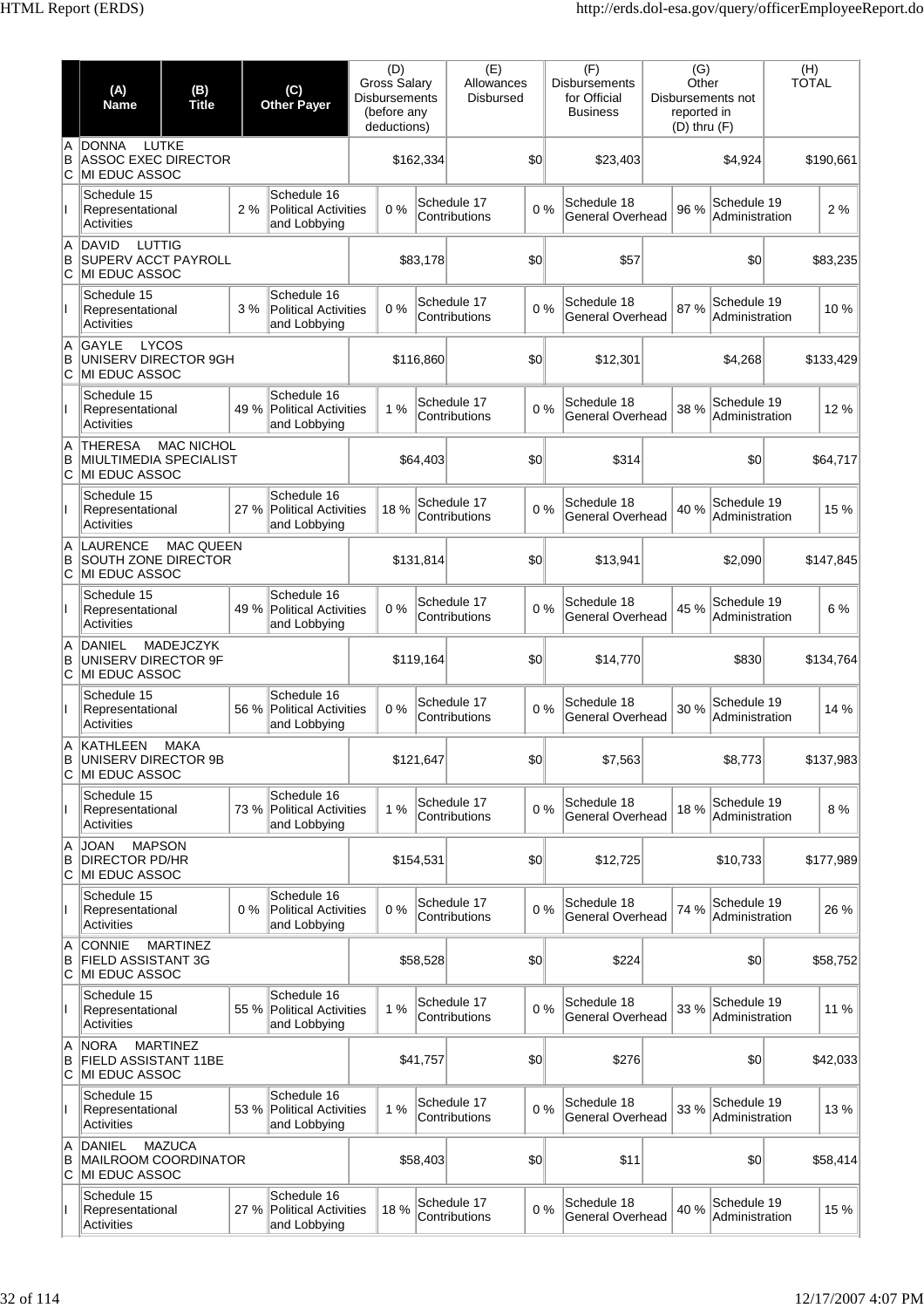|               | (A)<br><b>Name</b>                                                            | (B)<br><b>Title</b> |      | (C)<br><b>Other Payer</b>                                  | (D)<br><b>Gross Salary</b><br><b>Disbursements</b><br>(before any<br>deductions) |           | (E)<br>Allowances<br><b>Disbursed</b> |     | (F)<br><b>Disbursements</b><br>for Official<br><b>Business</b> | (G)<br>Other<br>reported in<br>$(D)$ thru $(F)$ | Disbursements not             | (H)<br><b>TOTAL</b> |           |
|---------------|-------------------------------------------------------------------------------|---------------------|------|------------------------------------------------------------|----------------------------------------------------------------------------------|-----------|---------------------------------------|-----|----------------------------------------------------------------|-------------------------------------------------|-------------------------------|---------------------|-----------|
| A<br>B<br>ΙC  | <b>APRIL</b><br><b>BOOKKEEPER II FINANCE</b><br>MI EDUC ASSOC                 | <b>MAZZONI</b>      |      |                                                            |                                                                                  | \$51,605  |                                       | \$0 | \$38                                                           |                                                 | \$0                           |                     | \$51,643  |
|               | Schedule 15<br>Representational<br>Activities                                 |                     | 3%   | Schedule 16<br><b>Political Activities</b><br>and Lobbying | 0%                                                                               |           | Schedule 17<br>Contributions          | 0%  | Schedule 18<br>General Overhead                                | 87%                                             | Schedule 19<br>Administration |                     | 10%       |
| A<br>B<br>lC. | <b>CYNTHIA</b><br><b>SECRETARY II UNISERV</b><br>MI EDUC ASSOC                | <b>MC CURTIS</b>    |      |                                                            |                                                                                  | \$14,485  |                                       | \$0 | \$17                                                           |                                                 | \$0                           |                     | \$14,502  |
|               | Schedule 15<br>Representational<br>Activities                                 |                     | 59 % | Schedule 16<br><b>Political Activities</b><br>and Lobbying | 0%                                                                               |           | Schedule 17<br>Contributions          | 0%  | Schedule 18<br>General Overhead                                | 27 %                                            | Schedule 19<br>Administration |                     | 14 %      |
| A<br>B<br>C   | <b>CHERYL</b><br>UNISERV DIRECTOR 13CD<br>MI EDUC ASSOC                       | <b>MELVIN</b>       |      |                                                            |                                                                                  | \$122,779 |                                       | \$0 | \$7,719                                                        |                                                 | \$9,082                       |                     | \$139,580 |
|               | Schedule 15<br>Representational<br>Activities                                 |                     | 70 % | Schedule 16<br><b>Political Activities</b><br>and Lobbying | 2 %                                                                              |           | Schedule 17<br>Contributions          | 0%  | Schedule 18<br>General Overhead                                | 19 %                                            | Schedule 19<br>Administration |                     | 9%        |
| A<br>B<br>С   | LOUIS<br>CENTRAL ZONE DIRECTOR<br>MI EDUC ASSOC                               | <b>MEYETTE</b>      |      |                                                            |                                                                                  | \$152,703 |                                       | \$0 | \$15,877                                                       |                                                 | \$4,709                       |                     | \$173,289 |
|               | Schedule 15<br>Representational<br>Activities                                 |                     | 33 % | Schedule 16<br><b>Political Activities</b><br>and Lobbying | 0%                                                                               |           | Schedule 17<br>Contributions          | 0%  | Schedule 18<br>General Overhead                                | 58 %                                            | Schedule 19<br>Administration |                     | 9%        |
| A<br>B<br>С   | <b>DAVID</b><br><b>FIELD BASED LOBBYIST</b><br>MI EDUC ASSOC                  | <b>MICHELSON</b>    |      |                                                            |                                                                                  | \$118,189 |                                       | \$0 | \$32,086                                                       |                                                 | \$1,567                       |                     | \$151,842 |
| Ш.            | Schedule 15<br>Representational<br>Activities                                 |                     | 0%   | Schedule 16<br><b>Political Activities</b><br>and Lobbying | 72 %                                                                             |           | Schedule 17<br>Contributions          | 0%  | Schedule 18<br><b>General Overhead</b>                         | 27 %                                            | Schedule 19<br>Administration |                     | 1 %       |
| A<br>B<br>C   | ANGELA<br><b>EZ SECRETARY III</b><br>MI EDUC ASSOC                            | <b>MICHNIEWICZ</b>  |      |                                                            |                                                                                  | \$35,776  |                                       | \$0 | \$362                                                          |                                                 | \$0                           |                     | \$36,138  |
|               | Schedule 15<br>Representational<br><b>Activities</b>                          |                     | 59%  | Schedule 16<br><b>Political Activities</b><br>and Lobbying | 0%                                                                               |           | Schedule 17<br>Contributions          | 0%  | Schedule 18<br>General Overhead                                | 27 %                                            | Schedule 19<br>Administration |                     | 14 %      |
| В<br>C        | A MARK<br>UNISERV DIRECTOR 7I<br>MI EDUC ASSOC                                | <b>MIDDLEWOOD</b>   |      |                                                            |                                                                                  | \$115,592 |                                       | \$0 | \$13,023                                                       |                                                 | \$7,403                       |                     | \$136,018 |
| $\mathbf{I}$  | Schedule 15<br>Representational<br>Activities                                 |                     | 35 % | Schedule 16<br><b>Political Activities</b><br>and Lobbying | 0%                                                                               |           | Schedule 17<br>Contributions          | 0%  | Schedule 18<br><b>General Overhead</b>                         | 35 %                                            | Schedule 19<br>Administration |                     | 30 %      |
| A<br>B<br>ΙC  | <b>LOIS</b><br><b>MIDTHUN</b><br><b>BOOKKEEPER I FINANCE</b><br>MI EDUC ASSOC |                     |      |                                                            |                                                                                  | \$41,811  |                                       | \$0 | \$21                                                           |                                                 | \$0                           |                     | \$41,832  |
|               | Schedule 15<br>Representational<br>Activities                                 |                     | 3%   | Schedule 16<br><b>Political Activities</b><br>and Lobbying | 0%                                                                               |           | Schedule 17<br>Contributions          | 0%  | Schedule 18<br><b>General Overhead</b>                         | 87%                                             | Schedule 19<br>Administration |                     | 10%       |
| A<br>B<br>С   | <b>MILLER</b><br><b>ANNIE</b><br>L.O. FIELD ASSISTANT 7G<br>MI EDUC ASSOC     |                     |      |                                                            |                                                                                  | \$55,015  |                                       | \$0 | \$102                                                          |                                                 | \$0                           |                     | \$55,117  |
| Ш             | Schedule 15<br>Representational<br>Activities                                 |                     | 51 % | Schedule 16<br><b>Political Activities</b><br>and Lobbying | 2 %                                                                              |           | Schedule 17<br>Contributions          | 0%  | Schedule 18<br>General Overhead                                | 33 %                                            | Schedule 19<br>Administration |                     | 14 %      |
| A<br>B<br>С   | <b>CINDY</b><br>IT SUPPORT SPECIALIST<br>MI EDUC ASSOC                        | <b>MILLER</b>       |      |                                                            |                                                                                  | \$68,128  |                                       | \$0 | \$308                                                          |                                                 | \$0                           |                     | \$68,436  |
|               | Schedule 15<br>Representational<br>Activities                                 |                     | 2%   | Schedule 16<br><b>Political Activities</b><br>and Lobbying | 0%                                                                               |           | Schedule 17<br>Contributions          | 0%  | Schedule 18<br>General Overhead                                | 96 %                                            | Schedule 19<br>Administration |                     | 2%        |
| A<br>B<br>C   | <b>MILLER</b><br><b>DIANA</b><br><b>FIELD ASSISTANT 4AB</b><br>MI EDUC ASSOC  |                     |      |                                                            |                                                                                  | \$55,437  |                                       | \$0 | \$214                                                          |                                                 | \$0                           |                     | \$55,651  |
|               | Schedule 15<br>Representational<br><b>Activities</b>                          |                     | 55 % | Schedule 16<br><b>Political Activities</b><br>and Lobbying | 1%                                                                               |           | Schedule 17<br>Contributions          | 0%  | Schedule 18<br>General Overhead                                | 33 %                                            | Schedule 19<br>Administration |                     | 11 %      |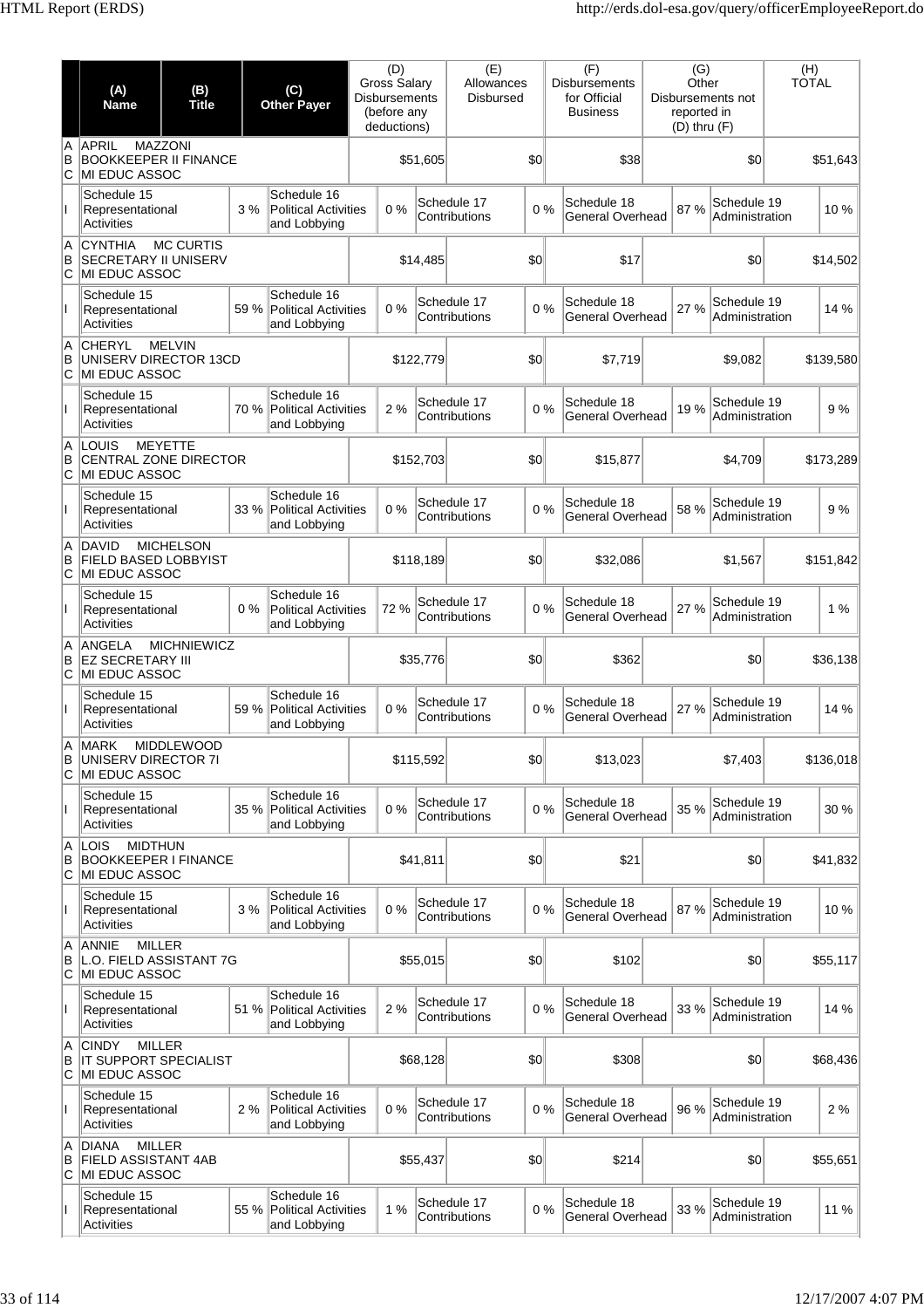|              | (A)<br><b>Name</b>                                                 | (B)<br><b>Title</b> |      | (C)<br><b>Other Payer</b>                                  | (D)<br><b>Gross Salary</b><br><b>Disbursements</b><br>(before any<br>deductions) |           | (E)<br>Allowances<br><b>Disbursed</b> |       | (F)<br><b>Disbursements</b><br>for Official<br><b>Business</b> | (G)<br>Other<br>reported in<br>$(D)$ thru $(F)$ | Disbursements not             | (H)<br><b>TOTAL</b> |           |
|--------------|--------------------------------------------------------------------|---------------------|------|------------------------------------------------------------|----------------------------------------------------------------------------------|-----------|---------------------------------------|-------|----------------------------------------------------------------|-------------------------------------------------|-------------------------------|---------------------|-----------|
| A<br>B<br>C  | FRANK<br>UNISERV DIRECTOR 13<br>MI EDUC ASSOC                      | <b>MONGENE</b>      |      |                                                            |                                                                                  | \$19,040  |                                       | \$0   | \$4,775                                                        |                                                 | \$0                           |                     | \$23,815  |
|              | Schedule 15<br>Representational<br>Activities                      |                     | 75 % | Schedule 16<br><b>Political Activities</b><br>and Lobbying | 0%                                                                               |           | Schedule 17<br>Contributions          | 0%    | Schedule 18<br>General Overhead                                | 17 %                                            | Schedule 19<br>Administration |                     | 8%        |
| A<br>B<br>C  | <b>HARRY</b><br><b>UNISERV DIRECTOR 8A</b><br>MI EDUC ASSOC        | <b>MOORE</b>        |      |                                                            |                                                                                  | \$47,723  |                                       | \$0   | \$1,509                                                        |                                                 | \$0                           |                     | \$49,232  |
|              | Schedule 15<br>Representational<br><b>Activities</b>               |                     |      | Schedule 16<br>69 % Political Activities<br>and Lobbying   | 1%                                                                               |           | Schedule 17<br>Contributions          | 0%    | Schedule 18<br>General Overhead                                | 28 %                                            | Schedule 19<br>Administration |                     | 2%        |
| A<br>В<br>С  | <b>LAURIE</b><br>L.O. UNISERV DIRECTOR 7B<br>MI EDUC ASSOC         | <b>MOORE</b>        |      |                                                            |                                                                                  | \$97,498  |                                       | 30    | \$10,976                                                       |                                                 | \$5,162                       |                     | \$113,636 |
| L            | Schedule 15<br>Representational<br><b>Activities</b>               |                     | 60 % | Schedule 16<br><b>Political Activities</b><br>and Lobbying | 0%                                                                               |           | Schedule 17<br>Contributions          | 0%    | Schedule 18<br>General Overhead                                | 19 %                                            | Schedule 19<br>Administration |                     | 21 %      |
| A<br>B<br>C  | <b>CATHY</b><br><b>TECHNICAL CLERK</b><br>MI EDUC ASSOC            | <b>MORAN</b>        |      |                                                            |                                                                                  | \$50,763  |                                       | \$0   | \$39                                                           |                                                 | \$0                           |                     | \$50.802  |
|              | Schedule 15<br>Representational<br><b>Activities</b>               |                     | 3%   | Schedule 16<br><b>Political Activities</b><br>and Lobbying | 0%                                                                               |           | Schedule 17<br>Contributions          | 0%    | Schedule 18<br>General Overhead                                | 87 %                                            | Schedule 19<br>Administration |                     | 10%       |
| A<br>B<br>C  | PAUL<br>L.O. UNISERV DIRECTOR 3C<br>MI EDUC ASSOC                  | <b>MORRISON</b>     |      |                                                            |                                                                                  | \$108,901 |                                       | \$0   | \$7,343                                                        |                                                 | \$7,131                       |                     | \$123,375 |
| L            | Schedule 15<br>Representational<br><b>Activities</b>               |                     | 64 % | Schedule 16<br><b>Political Activities</b><br>and Lobbying | 0%                                                                               |           | Schedule 17<br>Contributions          | 0%    | Schedule 18<br>General Overhead                                | 26 %                                            | Schedule 19<br>Administration |                     | 10%       |
| A<br>B<br>C  | <b>NANCY</b><br><b>CZ SECRETARY III</b><br>MI EDUC ASSOC           | <b>MORROW</b>       |      |                                                            |                                                                                  | \$54,862  |                                       | 30    | \$372                                                          |                                                 | \$0                           |                     | \$55,234  |
|              | Schedule 15<br>Representational<br>Activities                      |                     |      | Schedule 16<br>53 % Political Activities<br>and Lobbying   | 1%                                                                               |           | Schedule 17<br>Contributions          | 0%    | Schedule 18<br>General Overhead                                | 33 %                                            | Schedule 19<br>Administration |                     | 13%       |
| A<br>В<br>C  | RITA<br><b>MORSE</b><br><b>FIELD ASSISTANT 2E</b><br>MI EDUC ASSOC |                     |      |                                                            |                                                                                  | \$43,546  |                                       | 0     | \$104                                                          |                                                 | \$0                           |                     | \$43,650  |
| L            | Schedule 15<br>Representational<br>Activities                      |                     |      | Schedule 16<br>51 % Political Activities<br>and Lobbying   | 2%                                                                               |           | Schedule 17<br>Contributions          | 0%    | Schedule 18<br>General Overhead                                | 33 %                                            | Schedule 19<br>Administration |                     | 14 %      |
| A<br>B<br>C  | <b>CALVIN</b><br>L.O. UNISERV DIR 7A<br>MI EDUC ASSOC              | <b>MOTT</b>         |      |                                                            |                                                                                  | \$117,214 |                                       | 30    | \$12,755                                                       |                                                 | \$2,084                       |                     | \$132,053 |
|              | Schedule 15<br>Representational<br><b>Activities</b>               |                     |      | Schedule 16<br>56 % Political Activities<br>and Lobbying   | 0%                                                                               |           | Schedule 17<br>Contributions          | 0%    | Schedule 18<br>General Overhead                                | 35 %                                            | Schedule 19<br>Administration |                     | 9%        |
| A<br>в<br>С  | <b>JAMES</b><br>L.O. UNISERV DIR 7H<br>MI EDUC ASSOC               | <b>MUNROE</b>       |      |                                                            |                                                                                  | \$118,273 |                                       | \$0   | \$8,380                                                        |                                                 | \$6,194                       |                     | \$132,847 |
|              | Schedule 15<br>Representational<br><b>Activities</b>               |                     |      | Schedule 16<br>51 % Political Activities<br>and Lobbying   | 0%                                                                               |           | Schedule 17<br>Contributions          | 0%    | Schedule 18<br><b>General Overhead</b>                         | 42 %                                            | Schedule 19<br>Administration |                     | 7 %       |
| A<br>в<br>C  | <b>JEFFREY</b><br>ATTORNEY<br>MI EDUC ASSOC                        | <b>MURPHY</b>       |      |                                                            |                                                                                  | \$118,215 |                                       | 30    | \$5,731                                                        |                                                 | \$11,382                      |                     | \$135,328 |
|              | Schedule 15<br>Representational<br>Activities                      |                     |      | Schedule 16<br>59 % Political Activities<br>and Lobbying   | 0%                                                                               |           | Schedule 17<br>Contributions          | 25 %  | Schedule 18<br>General Overhead                                | 16 %                                            | Schedule 19<br>Administration |                     | 0%        |
| ΙA<br>в<br>C | <b>KAREN</b><br>UNISERV DIRECTOR 7J<br>MI EDUC ASSOC               | <b>MURRAY</b>       |      |                                                            |                                                                                  | \$138,293 |                                       | 30    | \$3,583                                                        |                                                 | \$10,430                      |                     | \$152,306 |
|              | Schedule 15<br>Representational<br>Activities                      |                     |      | Schedule 16<br>49 % Political Activities<br>and Lobbying   | 1%                                                                               |           | Schedule 17<br>Contributions          | $0\%$ | Schedule 18<br>General Overhead                                | 25 %                                            | Schedule 19<br>Administration |                     | 25 %      |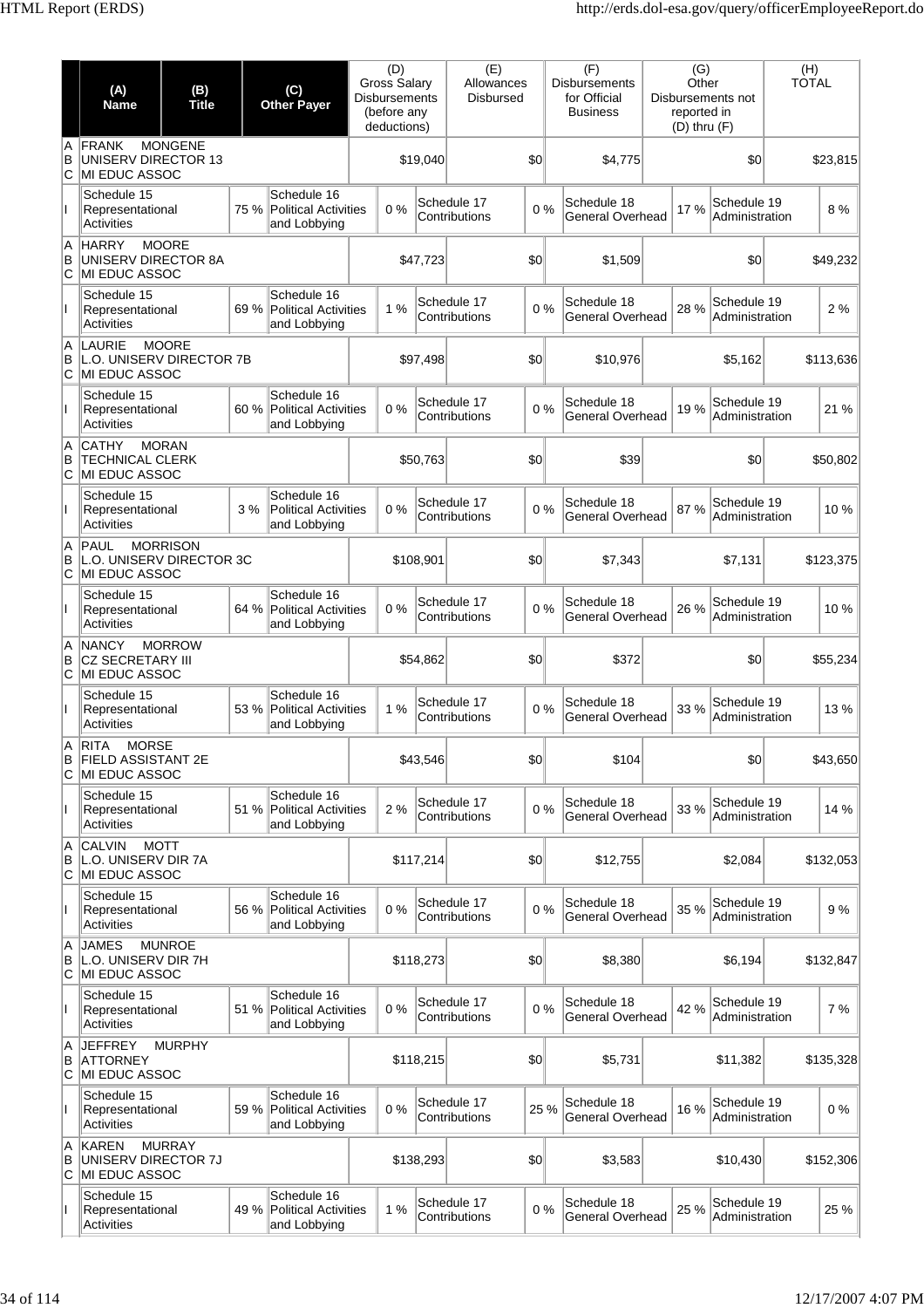|              | (A)<br><b>Name</b>                                                          | (B)<br><b>Title</b>                             |       | (C)<br><b>Other Payer</b>                                  | (D)<br><b>Gross Salary</b><br><b>Disbursements</b><br>(before any<br>deductions) |           | (E)<br>Allowances<br><b>Disbursed</b> |       | (F)<br><b>Disbursements</b><br>for Official<br><b>Business</b> | (G)<br>Other<br>reported in<br>$(D)$ thru $(F)$ | Disbursements not             | (H)<br><b>TOTAL</b> |           |
|--------------|-----------------------------------------------------------------------------|-------------------------------------------------|-------|------------------------------------------------------------|----------------------------------------------------------------------------------|-----------|---------------------------------------|-------|----------------------------------------------------------------|-------------------------------------------------|-------------------------------|---------------------|-----------|
| A<br>B<br>C  | <b>KRISTY</b><br><b>L.O. FIELD ASSISTANT 6B</b><br>MI EDUC ASSOC            | <b>MURRAY</b>                                   |       |                                                            |                                                                                  | \$55,039  |                                       | \$0   | \$23                                                           |                                                 | \$0                           |                     | \$55,062  |
| Ш            | Schedule 15<br>Representational<br><b>Activities</b>                        |                                                 | 51 %  | Schedule 16<br><b>Political Activities</b><br>and Lobbying | 2%                                                                               |           | Schedule 17<br>Contributions          | 0%    | Schedule 18<br><b>General Overhead</b>                         | 33 %                                            | Schedule 19<br>Administration |                     | 14 %      |
| A<br>B<br>C  | <b>RONDY</b><br>UNISERV DIRECTOR 8D<br>MI EDUC ASSOC                        | <b>MURRAY</b>                                   |       |                                                            |                                                                                  | \$102,271 |                                       | \$0   | \$13,853                                                       |                                                 | \$9,169                       |                     | \$125,293 |
| Ш            | Schedule 15<br>Representational<br><b>Activities</b>                        |                                                 | 56 %  | Schedule 16<br><b>Political Activities</b><br>and Lobbying | 0%                                                                               |           | Schedule 17<br>Contributions          | 0%    | Schedule 18<br><b>General Overhead</b>                         | 25 %                                            | Schedule 19<br>Administration |                     | 19 %      |
| A<br>B<br>C  | <b>WILLIAM</b><br><b>EASTERN ZONE DIRECTOR</b><br>MI EDUC ASSOC             | <b>MURRAY</b>                                   |       |                                                            |                                                                                  | \$176,338 |                                       | \$0   | \$12,289                                                       |                                                 | \$12,051                      |                     | \$200,678 |
| L            | Schedule 15<br>Representational<br><b>Activities</b>                        |                                                 | $0\%$ | Schedule 16<br><b>Political Activities</b><br>and Lobbying | 0%                                                                               |           | Schedule 17<br>Contributions          | 0%    | Schedule 18<br>General Overhead                                | 92 %                                            | Schedule 19<br>Administration |                     | 8%        |
| A<br>B<br>C  | <b>TANYA</b><br><b>MUSE</b><br>UNISERV DIRECTOR 10C<br>MI EDUC ASSOC        |                                                 |       |                                                            |                                                                                  | \$95,395  |                                       | \$0   | \$11,602                                                       |                                                 | \$10,868                      |                     | \$117,865 |
| Ш            | Schedule 15<br>Representational<br><b>Activities</b>                        |                                                 | 51 %  | Schedule 16<br><b>Political Activities</b><br>and Lobbying | 0%                                                                               |           | Schedule 17<br>Contributions          | 0%    | Schedule 18<br><b>General Overhead</b>                         | 18%                                             | Schedule 19<br>Administration |                     | 31 %      |
| A<br>B<br>С  | <b>ELEANOR</b><br><b>SECRETARY II GOV'T AFF</b><br>MI EDUC ASSOC            | <b>MUSTAFA</b>                                  |       |                                                            |                                                                                  | \$57,344  |                                       | \$0   | \$0                                                            |                                                 | \$0                           |                     | \$57,344  |
| $\mathbf{I}$ | Schedule 15<br>Representational<br><b>Activities</b>                        |                                                 | 2%    | Schedule 16<br><b>Political Activities</b><br>and Lobbying | 53 %                                                                             |           | Schedule 17<br>Contributions          | 0%    | Schedule 18<br><b>General Overhead</b>                         | 43 %                                            | Schedule 19<br>Administration |                     | 2 %       |
| A<br>B<br>C  | <b>LINDA</b><br><b>MYERS</b><br><b>CAMPAIGN CONSULTANT</b><br>MI EDUC ASSOC |                                                 |       |                                                            |                                                                                  | \$116,860 |                                       | \$0   | \$13,036                                                       |                                                 | \$7,657                       |                     | \$137,553 |
|              | Schedule 15<br>Representational<br>Activities                               |                                                 | $0\%$ | Schedule 16<br><b>Political Activities</b><br>and Lobbying | 72 %                                                                             |           | Schedule 17<br>Contributions          | 0%    | Schedule 18<br><b>General Overhead</b>                         | 26 %                                            | Schedule 19<br>Administration |                     | 2 %       |
| A<br>B<br>C  | <b>ELISABETH</b><br><b>ACCOUNTANT</b><br>MI EDUC ASSOC                      | <b>NEWTON</b>                                   |       |                                                            |                                                                                  | \$48,259  |                                       | \$0   | \$37                                                           |                                                 | \$0                           |                     | \$48,296  |
| $\mathsf{I}$ | Schedule 15<br>Representational<br>Activities                               |                                                 | 3%    | Schedule 16<br><b>Political Activities</b><br>and Lobbying | 0%                                                                               |           | Schedule 17<br>Contributions          | 0%    | Schedule 18<br>General Overhead                                | 87 %                                            | Schedule 19<br>Administration |                     | 10%       |
| A<br>B<br>C  | <b>DONALD</b><br>FIELD BASED LOBBYIST<br>MI EDUC ASSOC                      | <b>NOBLE</b>                                    |       |                                                            |                                                                                  | \$118,189 |                                       | \$0   | \$34,327                                                       |                                                 | \$3,571                       |                     | \$156,087 |
| Ш            | Schedule 15<br>Representational<br><b>Activities</b>                        |                                                 | 1%    | Schedule 16<br><b>Political Activities</b><br>and Lobbying | 66 %                                                                             |           | Schedule 17<br>Contributions          | 0%    | Schedule 18<br>General Overhead                                | 32 %                                            | Schedule 19<br>Administration |                     | 1%        |
| A<br>B<br>C  | <b>PATRICIA</b><br>L.O. FIELD ASSISTANT 7B<br>MI EDUC ASSOC                 | <b>NOTHAFT</b>                                  |       |                                                            |                                                                                  | \$55,628  |                                       | \$0   | \$108                                                          |                                                 | \$0                           |                     | \$55,736  |
| Ш            | Schedule 15<br>Representational<br>Activities                               |                                                 | 51 %  | Schedule 16<br><b>Political Activities</b><br>and Lobbying | 2%                                                                               |           | Schedule 17<br>Contributions          | $0\%$ | Schedule 18<br>General Overhead                                | 33 %                                            | Schedule 19<br>Administration |                     | 14 %      |
| A<br>B<br>C  | <b>JEANNE</b><br>UNISERV DIRECTOR 16A<br>MI EDUC ASSOC                      | O'CALLAGHAN                                     |       |                                                            |                                                                                  | \$110,675 |                                       | \$0   | \$14,925                                                       |                                                 | \$4,446                       |                     | \$130,046 |
|              | Schedule 15<br>Representational<br>Activities                               |                                                 | 49 %  | Schedule 16<br><b>Political Activities</b><br>and Lobbying | 4 %                                                                              |           | Schedule 17<br>Contributions          | 0%    | Schedule 18<br><b>General Overhead</b>                         | 33 %                                            | Schedule 19<br>Administration |                     | 14 %      |
| A<br>B<br>C  | <b>THEODORE</b>                                                             | O'DELL<br>UNISERV DIRECTOR 17A<br>MI EDUC ASSOC |       |                                                            |                                                                                  | \$100,181 |                                       | \$0   | \$15,749                                                       |                                                 | \$6,648                       |                     | \$122,578 |
| Ш            | Schedule 15<br>Representational<br><b>Activities</b>                        | 33 %                                            |       | Schedule 16<br><b>Political Activities</b><br>and Lobbying | 5 %                                                                              |           | Schedule 17<br>Contributions          | 0%    | Schedule 18<br><b>General Overhead</b>                         | 49 %                                            | Schedule 19<br>Administration |                     | 13%       |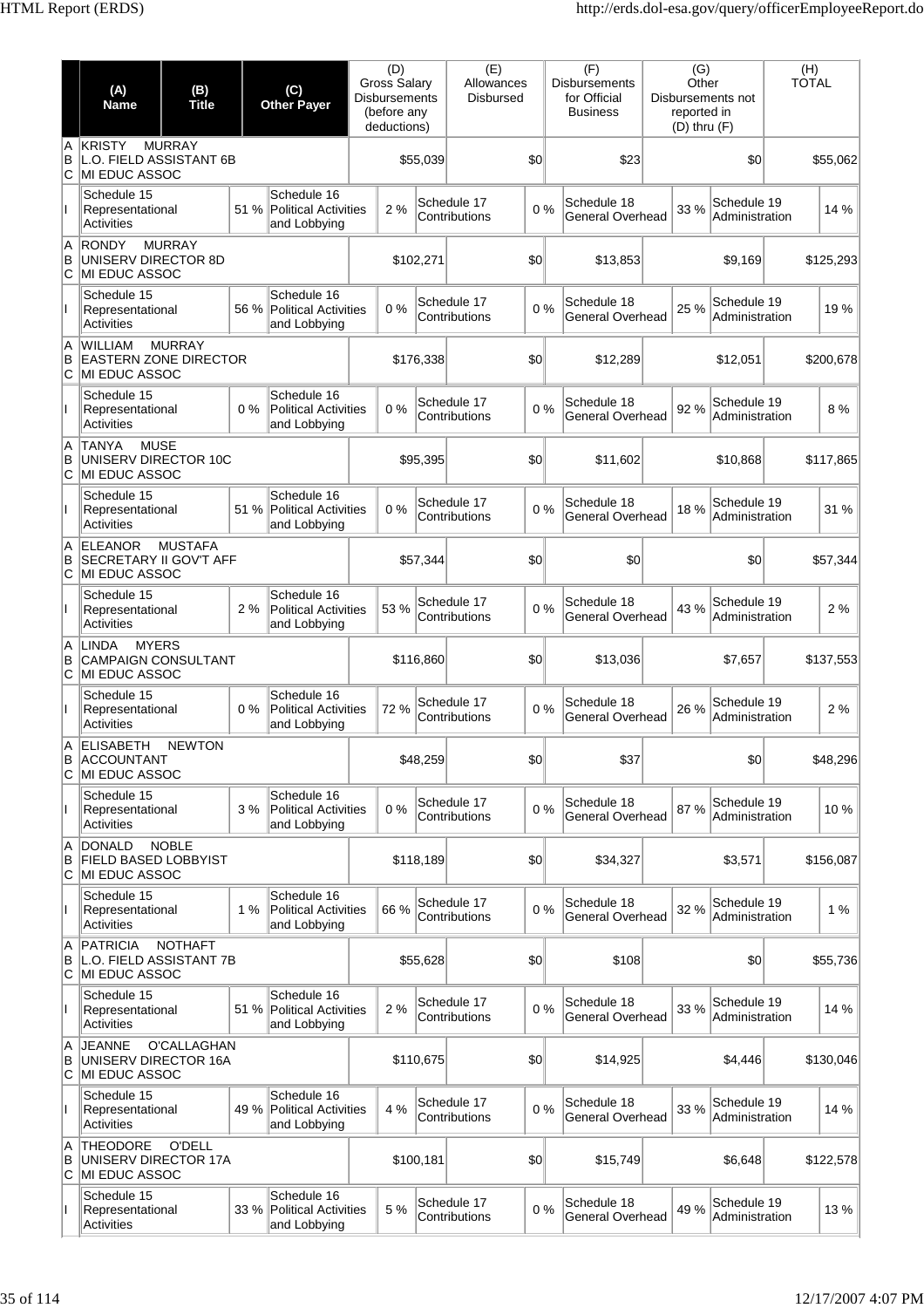|               | (A)<br><b>Name</b>                                                                 | (B)<br><b>Title</b>                                          |      | (C)<br><b>Other Payer</b>                                          |  | (D)<br><b>Gross Salary</b><br><b>Disbursements</b><br>(before any<br>deductions) |           | (E)<br>Allowances<br><b>Disbursed</b> |     | (F)<br><b>Disbursements</b><br>for Official<br><b>Business</b> |                                        | (G)<br>Other<br>Disbursements not<br>reported in<br>$(D)$ thru $(F)$ |         | (H)<br><b>TOTAL</b>           |           |          |
|---------------|------------------------------------------------------------------------------------|--------------------------------------------------------------|------|--------------------------------------------------------------------|--|----------------------------------------------------------------------------------|-----------|---------------------------------------|-----|----------------------------------------------------------------|----------------------------------------|----------------------------------------------------------------------|---------|-------------------------------|-----------|----------|
| A<br>B<br>ΙC  | KATHLEEN<br><b>OAKES</b><br>UNISERV DIRECTOR 13CD<br>MI EDUC ASSOC                 |                                                              |      |                                                                    |  | \$102,912                                                                        |           | \$0                                   |     | \$15,871                                                       |                                        | \$5,150                                                              |         |                               | \$123,933 |          |
|               | Schedule 15<br>Activities                                                          | Representational                                             |      | Schedule 16<br>75 %<br><b>Political Activities</b><br>and Lobbying |  | 1%                                                                               |           | Schedule 17<br>Contributions          | 0%  |                                                                | Schedule 18<br><b>General Overhead</b> |                                                                      | 13 %    | Schedule 19<br>Administration |           | 11 %     |
| A<br>B<br>С   | <b>SANDY</b>                                                                       | <b>OISTEN</b><br><b>FIELD ASSISTANT 5AB</b><br>MI EDUC ASSOC |      |                                                                    |  | \$52,407                                                                         |           | \$0                                   |     |                                                                | \$281                                  | \$0                                                                  |         | \$52,688                      |           |          |
|               | Schedule 15<br><b>Activities</b>                                                   | 55 %<br>Representational                                     |      | Schedule 16<br>Political Activities<br>and Lobbying                |  | 1%                                                                               |           | Schedule 17<br>Contributions          | 0%  |                                                                | Schedule 18<br><b>General Overhead</b> |                                                                      | 33 %    | Schedule 19<br>Administration |           | 11 %     |
| A<br>B<br>C   | <b>GEZELLE</b><br><b>OLIVER</b><br>UNISERV DIRECTOR 9BCD<br>MI EDUC ASSOC          |                                                              |      |                                                                    |  | \$113,734                                                                        |           | \$0                                   |     | \$13,277                                                       |                                        |                                                                      | \$6,589 |                               | \$133,600 |          |
| Ш             | Schedule 15<br>Activities                                                          | Representational                                             |      | Schedule 16<br><b>Political Activities</b><br>and Lobbying         |  | 0%                                                                               |           | Schedule 17<br>Contributions          | 0%  |                                                                | Schedule 18<br><b>General Overhead</b> |                                                                      | 52 %    | Schedule 19<br>Administration |           | 13%      |
| A<br>B<br>lC. | <b>OMMEN</b><br><b>TERRI</b><br><b>MEMBERSHIP PROCESSOR</b><br>MI EDUC ASSOC       |                                                              |      |                                                                    |  | \$51,576                                                                         |           |                                       | \$0 | \$27                                                           |                                        | \$0                                                                  |         | \$51,603                      |           |          |
|               | Schedule 15<br>Representational<br>Activities                                      |                                                              | 3%   | Schedule 16<br><b>Political Activities</b><br>and Lobbying         |  | 0%                                                                               |           | Schedule 17<br>Contributions          | 0%  |                                                                | Schedule 18<br>General Overhead        |                                                                      | 87%     | Schedule 19<br>Administration |           | 10%      |
| A<br>B<br>C   | LORRA<br><b>ORDIWAY</b><br><b>FRINGE BENEFITS ASS</b><br>MI EDUC ASSOC             |                                                              |      |                                                                    |  | \$83,502                                                                         |           |                                       | \$0 |                                                                | \$31                                   | \$0                                                                  |         | \$83,533                      |           |          |
| Ш             | Schedule 15<br>Representational<br>Activities                                      |                                                              | 3%   | Schedule 16<br><b>Political Activities</b><br>and Lobbying         |  | 0%                                                                               |           | Schedule 17<br>Contributions          | 0%  |                                                                | Schedule 18<br><b>General Overhead</b> |                                                                      | 87%     | Schedule 19<br>Administration |           | 10%      |
| A<br>B<br>C   | <b>MICHAEL</b><br><b>OSTERTAG</b><br><b>BOOKKEEPER II FINANCE</b><br>MI EDUC ASSOC |                                                              |      |                                                                    |  |                                                                                  | \$45,590  |                                       | \$0 |                                                                | \$38                                   | \$0                                                                  |         | \$45,628                      |           |          |
|               | Schedule 15<br>Representational<br>Activities                                      |                                                              | 3%   | Schedule 16<br><b>Political Activities</b><br>and Lobbying         |  | 0%                                                                               |           | Schedule 17<br>Contributions          | 0%  |                                                                | Schedule 18<br>General Overhead        |                                                                      | 87%     | Schedule 19<br>Administration |           | 10%      |
| В<br>C        | A LAURA<br><b>PAIGE</b><br>UNISERV DIRECTOR 10B<br>MI EDUC ASSOC                   |                                                              |      |                                                                    |  |                                                                                  | \$116,860 |                                       | \$0 |                                                                | \$5,628                                | \$7,258                                                              |         | \$129,746                     |           |          |
| $\mathbf{I}$  | Schedule 15<br>Representational<br>Activities                                      |                                                              | 45 % | Schedule 16<br>Political Activities<br>and Lobbying                |  | 1%                                                                               |           | Schedule 17<br>Contributions          | 0%  |                                                                | Schedule 18<br>General Overhead        |                                                                      | 48 %    | Schedule 19<br>Administration |           | 6 %      |
| A<br>B<br>С   | <b>SHAWN</b><br><b>PAIGE</b><br>PROGRAMMER ANALYST<br>MI EDUC ASSOC                |                                                              |      |                                                                    |  |                                                                                  | \$73,325  |                                       | \$0 |                                                                | \$2,531                                |                                                                      |         | \$0                           |           | \$75,856 |
| Ш             | Schedule 15<br>Representational<br><b>Activities</b>                               |                                                              | 2%   | Schedule 16<br><b>Political Activities</b><br>and Lobbying         |  | 0%                                                                               |           | Schedule 17<br>Contributions          | 0%  |                                                                | Schedule 18<br>General Overhead        |                                                                      | 96 %    | Schedule 19<br>Administration |           | 2%       |
| A<br>B<br>lC. | <b>GLENNA</b><br><b>PARKER</b><br><b>FIELD ASSISTANT 5EG</b><br>MI EDUC ASSOC      |                                                              |      |                                                                    |  | \$36,575                                                                         |           | \$0                                   |     |                                                                | \$499                                  | \$0                                                                  |         | \$37,074                      |           |          |
| Ш             | Schedule 15<br>Representational<br><b>Activities</b>                               |                                                              | 55 % | Schedule 16<br>Political Activities<br>and Lobbying                |  | 1%                                                                               |           | Schedule 17<br>Contributions          | 0%  |                                                                | Schedule 18<br>General Overhead        |                                                                      | 33 %    | Schedule 19<br>Administration |           | 11 %     |
| A<br>B<br>С   | <b>STEPHEN</b><br><b>PARKER</b><br><b>PROGRAMMER ANALYST</b><br>MI EDUC ASSOC      |                                                              |      |                                                                    |  |                                                                                  | \$67,218  |                                       | \$0 |                                                                | \$612                                  |                                                                      |         | \$0                           | \$67,830  |          |
|               | Schedule 15<br>Representational<br>Activities                                      |                                                              | 2%   | Schedule 16<br><b>Political Activities</b><br>and Lobbying         |  | 0%                                                                               |           | Schedule 17<br>Contributions          | 0%  |                                                                | Schedule 18<br>General Overhead        |                                                                      | 96 %    | Schedule 19<br>Administration |           | 2%       |
| A<br>B<br>C   | <b>RONALD</b><br><b>PARKINSON</b><br>UNISERV DIRECTOR 15A<br>MI EDUC ASSOC         |                                                              |      |                                                                    |  |                                                                                  | \$102,191 |                                       | \$0 |                                                                | \$15,272                               | \$6,567                                                              |         | \$124,030                     |           |          |
|               | Schedule 15<br>Representational<br><b>Activities</b>                               |                                                              | 58 % | Schedule 16<br>Political Activities<br>and Lobbying                |  | 0%                                                                               |           | Schedule 17<br>Contributions          | 0%  |                                                                | Schedule 18<br>General Overhead        |                                                                      | 22 %    | Schedule 19<br>Administration |           | 20%      |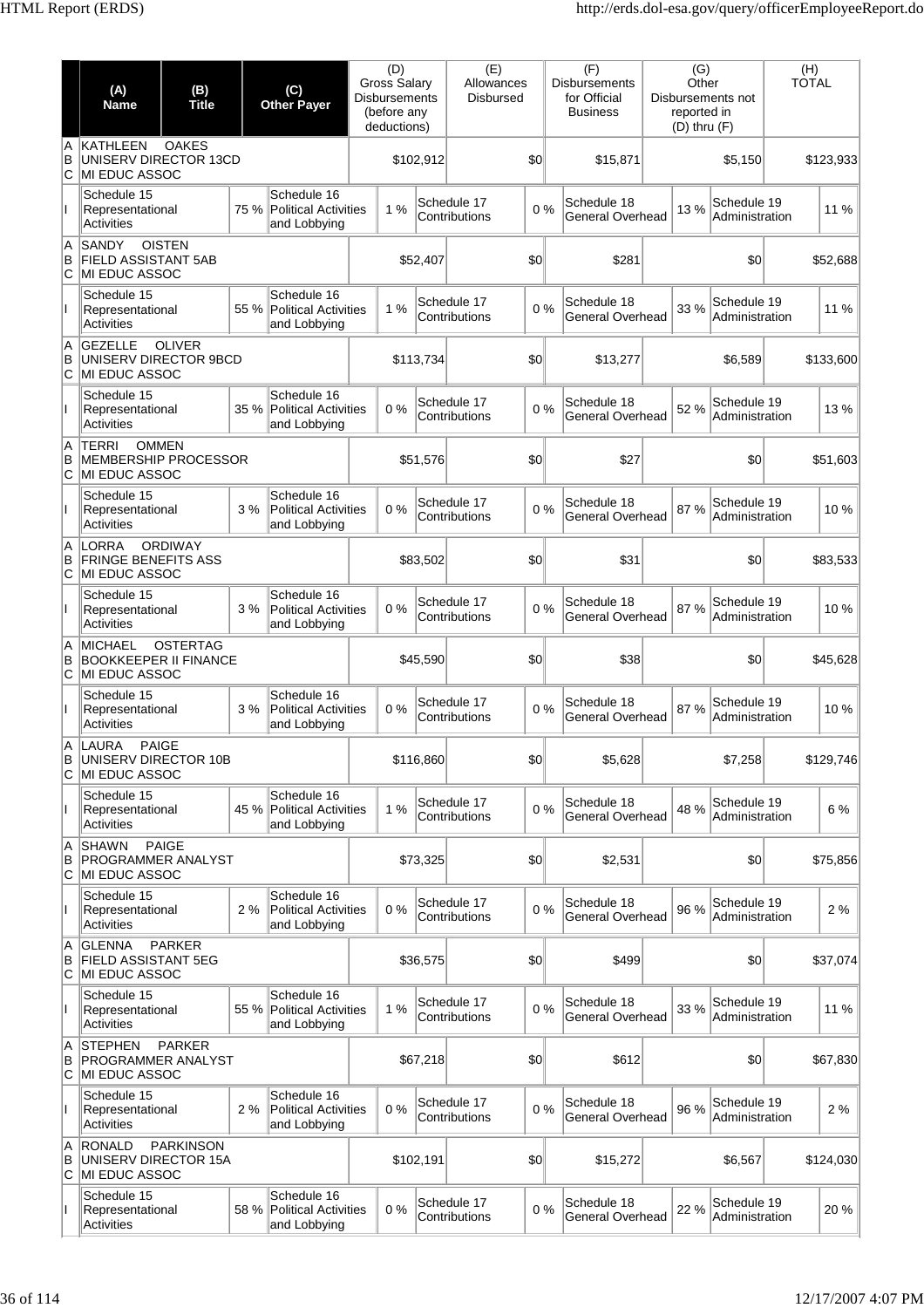|               | (A)<br><b>Name</b>                                                    | (B)<br><b>Title</b> |       | (C)<br><b>Other Payer</b>                                  | (D)<br><b>Gross Salary</b><br><b>Disbursements</b><br>(before any<br>deductions) |           | (E)<br>Allowances<br><b>Disbursed</b> |     | (F)<br><b>Disbursements</b><br>for Official<br><b>Business</b> | (G)<br>Other<br>reported in<br>$(D)$ thru $(F)$ | Disbursements not             | (H)<br><b>TOTAL</b> |           |
|---------------|-----------------------------------------------------------------------|---------------------|-------|------------------------------------------------------------|----------------------------------------------------------------------------------|-----------|---------------------------------------|-----|----------------------------------------------------------------|-------------------------------------------------|-------------------------------|---------------------|-----------|
| A<br>B<br>ΙC  | <b>RULESHA</b><br><b>L.O. UNISERV DIRECTOR</b><br>IMI EDUC ASSOC      | <b>PAYNE</b>        |       |                                                            |                                                                                  | \$141,642 |                                       | \$0 | \$21,232                                                       |                                                 | \$0                           |                     | \$162,874 |
|               | Schedule 15<br>Representational<br><b>Activities</b>                  |                     | 39 %  | Schedule 16<br><b>Political Activities</b><br>and Lobbying | 1%                                                                               |           | Schedule 17<br>Contributions          | 0%  | Schedule 18<br>General Overhead                                | 42 %                                            | Schedule 19<br>Administration |                     | 18%       |
| A<br>B<br>С   | <b>SHARON</b><br>FIELD ASSISTANT 12B<br>IMI EDUC ASSOC                | <b>PENPRASE</b>     |       |                                                            |                                                                                  | \$54,850  |                                       | \$0 | \$0                                                            |                                                 | \$0                           |                     | \$54,850  |
| Ш             | Schedule 15<br>Representational<br><b>Activities</b>                  |                     | 53 %  | Schedule 16<br><b>Political Activities</b><br>and Lobbying | 1%                                                                               |           | Schedule 17<br>Contributions          | 0%  | Schedule 18<br>General Overhead                                | 33 %                                            | Schedule 19<br>Administration |                     | 13 %      |
| A<br>B<br>C   | <b>JOYCE</b><br><b>FIELD BASED LOBBYIST</b><br>MI EDUC ASSOC          | <b>PHELPS</b>       |       |                                                            |                                                                                  | \$118,189 |                                       | \$0 | \$33,168                                                       |                                                 | \$2,763                       |                     | \$154,120 |
|               | Schedule 15<br>Representational<br>Activities                         |                     | $0\%$ | Schedule 16<br><b>Political Activities</b><br>and Lobbying | 71 %                                                                             |           | Schedule 17<br>Contributions          | 0%  | Schedule 18<br>General Overhead                                | 28 %                                            | Schedule 19<br>Administration |                     | 1%        |
| A<br>B<br>IС  | <b>MARY</b><br><b>ADMIN ASST HUMAN RES</b><br><b>MI EDUC ASSOC</b>    | <b>PHILLIPS</b>     |       |                                                            |                                                                                  | \$89,383  |                                       | \$0 | \$1,764                                                        |                                                 | \$0                           |                     | \$91.147  |
|               | Schedule 15<br>Representational<br>Activities                         |                     | $0\%$ | Schedule 16<br><b>Political Activities</b><br>and Lobbying | 0%                                                                               |           | Schedule 17<br>Contributions          | 0%  | Schedule 18<br>General Overhead                                | 100<br>%                                        | Schedule 19<br>Administration |                     | 0%        |
| A<br>B<br>IС  | <b>COURTNEY</b><br><b>HUMAN RESOURCES ASS</b><br>MI EDUC ASSOC        | <b>PIERCE</b>       |       |                                                            |                                                                                  | \$73,128  |                                       | \$0 | \$204                                                          |                                                 | \$0                           |                     | \$73,332  |
|               | Schedule 15<br>Representational<br>Activities                         |                     | $0\%$ | Schedule 16<br><b>Political Activities</b><br>and Lobbying | 0%                                                                               |           | Schedule 17<br>Contributions          | 0%  | Schedule 18<br>General Overhead                                | 100<br>%                                        | Schedule 19<br>Administration |                     | 0%        |
| A<br>B<br>С   | <b>CHRISTINE</b><br><b>ADMIN ASST UNISERV</b><br>MI EDUC ASSOC        | <b>PIGGOTT</b>      |       |                                                            |                                                                                  | \$70,346  |                                       | \$0 | \$398                                                          |                                                 | \$0                           |                     | \$70.744  |
|               | Schedule 15<br>Representational<br><b>Activities</b>                  |                     | 2%    | Schedule 16<br><b>Political Activities</b><br>and Lobbying | 0%                                                                               |           | Schedule 17<br>Contributions          | 0%  | Schedule 18<br>General Overhead                                | 96 %                                            | Schedule 19<br>Administration |                     | 2%        |
| A<br>в<br>C   | <b>HARRIET</b><br>FIELD ASSISTANT 14A<br>MI EDUC ASSOC                | <b>POCH</b>         |       |                                                            |                                                                                  | \$55,164  |                                       | \$0 | \$525                                                          |                                                 | \$0                           |                     | \$55,689  |
| Ш             | Schedule 15<br>Representational<br>Activities                         |                     | 56 %  | Schedule 16<br><b>Political Activities</b><br>and Lobbying | 1%                                                                               |           | Schedule 17<br>Contributions          | 0%  | Schedule 18<br>General Overhead                                | 31 %                                            | Schedule 19<br>Administration |                     | 12%       |
| A<br>B<br>lC. | <b>MICHELLE</b><br>L.O. UNISERV DIRECTOR 6B<br><b>MI EDUC ASSOC</b>   | <b>POLLOK</b>       |       |                                                            |                                                                                  | \$90,061  |                                       | \$0 | \$7,755                                                        |                                                 | \$10,363                      |                     | \$108,179 |
|               | Schedule 15<br>Representational<br>Activities                         |                     | 66 %  | Schedule 16<br><b>Political Activities</b><br>and Lobbying | 0%                                                                               |           | Schedule 17<br>Contributions          | 0%  | Schedule 18<br>General Overhead                                | 15 %                                            | Schedule 19<br>Administration |                     | 19%       |
| A<br>B<br>С   | <b>DOUGLAS</b><br><b>COMMUNICATIONS DIR</b><br>MI EDUC ASSOC          | <b>PRATT</b>        |       |                                                            |                                                                                  | \$102,539 |                                       | \$0 | \$9,817                                                        |                                                 | \$3,577                       |                     | \$115,933 |
| Ш             | Schedule 15<br>Representational<br>Activities                         |                     | 6 %   | Schedule 16<br><b>Political Activities</b><br>and Lobbying | 21 %                                                                             |           | Schedule 17<br>Contributions          | 0%  | Schedule 18<br>General Overhead                                | 60%                                             | Schedule 19<br>Administration |                     | 13%       |
| A<br>B<br>lC. | <b>ERVIN</b><br><b>PRATT</b><br>UNISERV DIRECTOR 9GH<br>MI EDUC ASSOC |                     |       |                                                            |                                                                                  | \$81,372  |                                       | \$0 | \$14,370                                                       |                                                 | \$5,108                       |                     | \$100,850 |
|               | Schedule 15<br>Representational<br>Activities                         |                     | 66 %  | Schedule 16<br><b>Political Activities</b><br>and Lobbying | 0%                                                                               |           | Schedule 17<br>Contributions          | 0%  | Schedule 18<br>General Overhead                                | 17%                                             | Schedule 19<br>Administration |                     | 17%       |
| A<br>B<br>C   | <b>JAMES</b><br>UNISERV DIRECTOR 9ABCD<br>MI EDUC ASSOC               | <b>PRATT</b>        |       |                                                            |                                                                                  | \$124,882 |                                       | \$0 | \$10,385                                                       |                                                 | \$3,570                       |                     | \$138,837 |
|               | Schedule 15<br>Representational<br>Activities                         |                     | 45 %  | Schedule 16<br><b>Political Activities</b><br>and Lobbying | 3 %                                                                              |           | Schedule 17<br>Contributions          | 0%  | Schedule 18<br>General Overhead                                | 42 %                                            | Schedule 19<br>Administration |                     | 10%       |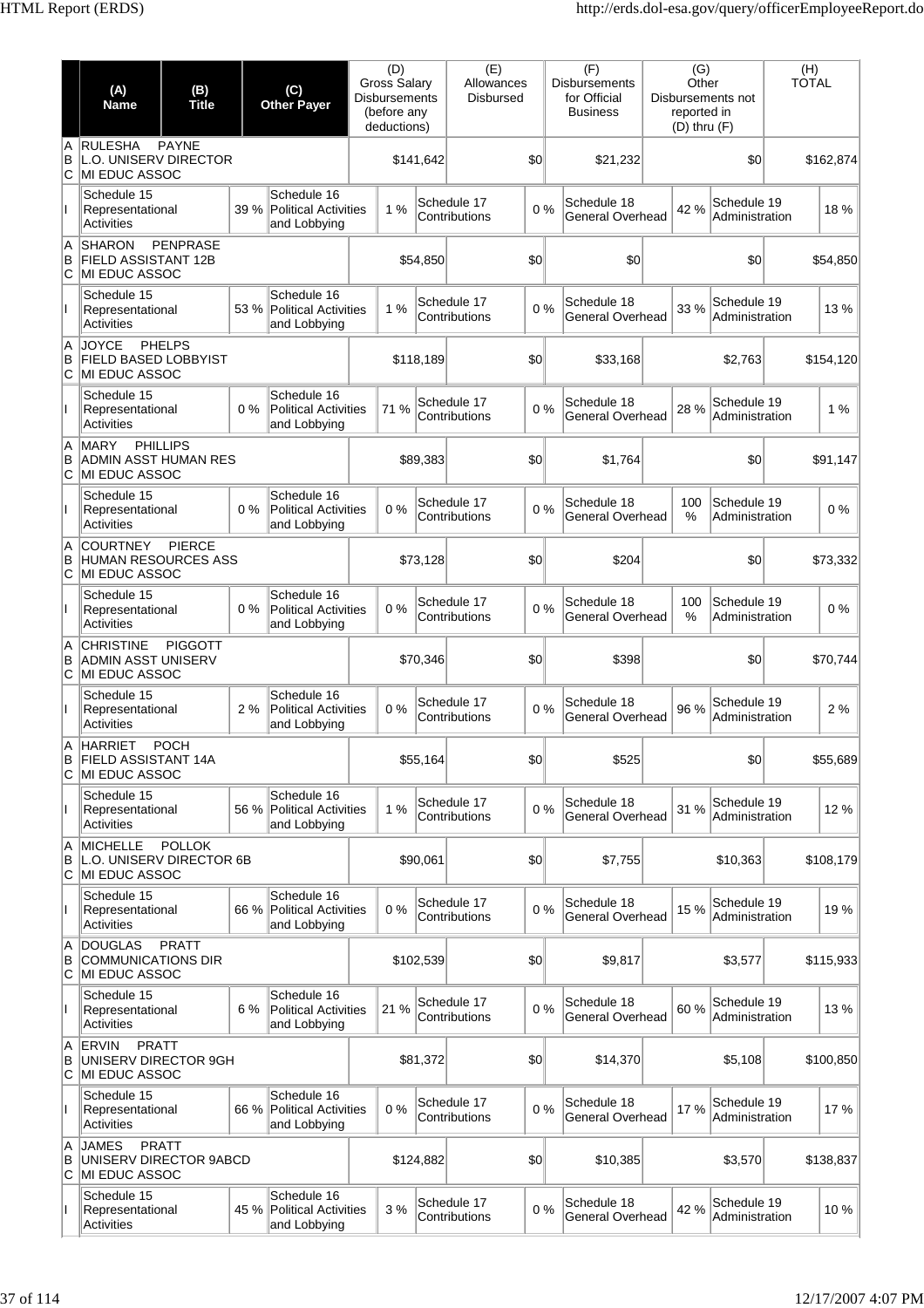|               | (A)<br><b>Name</b>                                                   | (B)<br><b>Title</b> |      | (C)<br><b>Other Payer</b>                                  | (D)<br><b>Gross Salary</b><br><b>Disbursements</b><br>(before any<br>deductions) |           | (E)<br>Allowances<br><b>Disbursed</b> |     | (F)<br><b>Disbursements</b><br>for Official<br><b>Business</b> |          | (G)<br>Other<br>reported in<br>$(D)$ thru $(F)$ | Disbursements not             | (H)<br><b>TOTAL</b> |           |
|---------------|----------------------------------------------------------------------|---------------------|------|------------------------------------------------------------|----------------------------------------------------------------------------------|-----------|---------------------------------------|-----|----------------------------------------------------------------|----------|-------------------------------------------------|-------------------------------|---------------------|-----------|
| A<br>B<br>ΙC  | CAROL<br><b>SECRETARY 2</b><br>MI EDUC ASSOC                         | <b>PRICE</b>        |      |                                                            |                                                                                  | \$25,194  |                                       | \$0 |                                                                | \$29     |                                                 | \$0                           |                     | \$25,223  |
|               | Schedule 15<br>Representational<br><b>Activities</b>                 |                     | 2%   | Schedule 16<br><b>Political Activities</b><br>and Lobbying | 53 %                                                                             |           | Schedule 17<br>Contributions          | 0%  | Schedule 18<br>General Overhead                                |          | 43 %                                            | Schedule 19<br>Administration |                     | 2%        |
| A<br>B<br>lC. | <b>BONNIE</b><br>FIELD ASSISTANT 16A<br>MI EDUC ASSOC                | <b>PRIDEAUX</b>     |      |                                                            |                                                                                  | \$56,241  |                                       | \$0 |                                                                | \$453    |                                                 | \$0                           |                     | \$56,694  |
|               | Schedule 15<br>Representational<br><b>Activities</b>                 |                     | 56 % | Schedule 16<br><b>Political Activities</b><br>and Lobbying | 1%                                                                               |           | Schedule 17<br>Contributions          | 0%  | Schedule 18<br>General Overhead                                |          | 31 %                                            | Schedule 19<br>Administration |                     | 12%       |
| A<br>B<br>C   | <b>ARTHUR</b><br><b>GENERAL COUNSEL</b><br>MI EDUC ASSOC             | <b>PRZYBYLOWICZ</b> |      |                                                            |                                                                                  | \$204,262 |                                       | \$0 |                                                                | \$9,190  |                                                 | \$12,435                      |                     | \$225,887 |
|               | Schedule 15<br>Representational<br>Activities                        |                     | 27 % | Schedule 16<br><b>Political Activities</b><br>and Lobbying | 0%                                                                               |           | Schedule 17<br>Contributions          | 0%  | Schedule 18<br>General Overhead                                |          | 52 %                                            | Schedule 19<br>Administration |                     | 21 %      |
| A<br>B<br>ΙC  | <b>JUDY</b><br><b>PULLEN</b><br>FIELD ASSISTANT 15B<br>MI EDUC ASSOC |                     |      |                                                            |                                                                                  | \$55,473  |                                       | \$0 |                                                                | \$417    |                                                 | \$0                           |                     | \$55,890  |
|               | Schedule 15<br>Representational<br>Activities                        |                     | 56 % | Schedule 16<br><b>Political Activities</b><br>and Lobbying | 1%                                                                               |           | Schedule 17<br>Contributions          | 0%  | Schedule 18<br>General Overhead                                |          | 31 %                                            | Schedule 19<br>Administration |                     | 12%       |
| A<br>B<br>С   | <b>DENISE</b><br>UNISERV DIRECTOR 5E<br>MI EDUC ASSOC                | PYLE                |      |                                                            |                                                                                  | \$85,774  |                                       | \$0 |                                                                | \$10,649 |                                                 | \$14,535                      |                     | \$110,958 |
| Ш             | Schedule 15<br>Representational<br>Activities                        |                     | 59 % | Schedule 16<br><b>Political Activities</b><br>and Lobbying | 1%                                                                               |           | Schedule 17<br>Contributions          | 0%  | Schedule 18<br>General Overhead                                |          | 25 %                                            | Schedule 19<br>Administration |                     | 15 %      |
| A<br>B<br>C   | <b>DONETTE</b><br><b>PROGRAMMER ANALYST</b><br>MI EDUC ASSOC         | <b>RAMEY</b>        |      |                                                            |                                                                                  | \$84,599  |                                       | \$0 |                                                                | \$2,719  |                                                 | \$0                           |                     | \$87,318  |
|               | Schedule 15<br>Representational<br>Activities                        |                     | 2%   | Schedule 16<br><b>Political Activities</b><br>and Lobbying | 0%                                                                               |           | Schedule 17<br>Contributions          | 0%  | Schedule 18<br>General Overhead                                |          | 96 %                                            | Schedule 19<br>Administration |                     | 2%        |
| A<br>В<br>C   | <b>DONNIE</b><br>UNISERV DIRECTOR 3F<br>MI EDUC ASSOC                | <b>REEVES</b>       |      |                                                            |                                                                                  | \$118,189 |                                       | \$0 |                                                                | \$13,988 |                                                 | \$4,945                       |                     | \$137,122 |
| $\mathbf{I}$  | Schedule 15<br>Representational<br>Activities                        |                     | 72%  | Schedule 16<br><b>Political Activities</b><br>and Lobbying | 0%                                                                               |           | Schedule 17<br>Contributions          | 0%  | Schedule 18<br>General Overhead                                |          | 17%                                             | Schedule 19<br>Administration |                     | 11 %      |
| A<br>B<br>IС  | <b>JACQUELINE</b><br><b>FIELD ASSISTANT 8D</b><br>MI EDUC ASSOC      | <b>RHODES</b>       |      |                                                            |                                                                                  | \$55,181  |                                       | \$0 |                                                                | \$254    |                                                 | \$0                           |                     | \$55,435  |
|               | Schedule 15<br>Representational<br>Activities                        |                     | 53 % | Schedule 16<br><b>Political Activities</b><br>and Lobbying | 1%                                                                               |           | Schedule 17<br>Contributions          | 0%  | Schedule 18<br>General Overhead                                |          | 33 %                                            | Schedule 19<br>Administration |                     | 13%       |
| A<br>B<br>С   | <b>SANDRA</b><br>L.O. FIELD ASSISTANT 7B<br>MI EDUC ASSOC            | <b>RICCARDI</b>     |      |                                                            |                                                                                  | \$55,119  |                                       | \$0 |                                                                | \$37     |                                                 | \$0                           |                     | \$55,156  |
| Ш             | Schedule 15<br>Representational<br>Activities                        |                     | 51 % | Schedule 16<br><b>Political Activities</b><br>and Lobbying | 2 %                                                                              |           | Schedule 17<br>Contributions          | 0%  | Schedule 18<br>General Overhead                                |          | 33 %                                            | Schedule 19<br>Administration |                     | 14 %      |
| A<br>B<br>lC. | <b>CHARLES</b><br>UNISERV DIRECTOR 8BF<br>MI EDUC ASSOC              | <b>RICHARDSON</b>   |      |                                                            |                                                                                  | \$106,261 |                                       | \$0 |                                                                | \$9,580  |                                                 | \$3,293                       |                     | \$119,134 |
|               | Schedule 15<br>Representational<br>Activities                        |                     | 30 % | Schedule 16<br><b>Political Activities</b><br>and Lobbying | 0%                                                                               |           | Schedule 17<br>Contributions          | 0%  | Schedule 18<br>General Overhead                                |          | 51 %                                            | Schedule 19<br>Administration |                     | 19%       |
| A<br>B<br>C   | <b>PATSY</b><br><b>RESEARCH CONSULTANT</b><br>MI EDUC ASSOC          | <b>RICHEY</b>       |      |                                                            |                                                                                  | \$118,189 |                                       | \$0 |                                                                | \$3,035  |                                                 | \$13,139                      |                     | \$134,363 |
|               | Schedule 15<br>Representational<br>Activities                        |                     | 74 % | Schedule 16<br><b>Political Activities</b><br>and Lobbying | 0%                                                                               |           | Schedule 17<br>Contributions          | 0%  | Schedule 18<br>General Overhead                                |          | 26 %                                            | Schedule 19<br>Administration |                     | 0%        |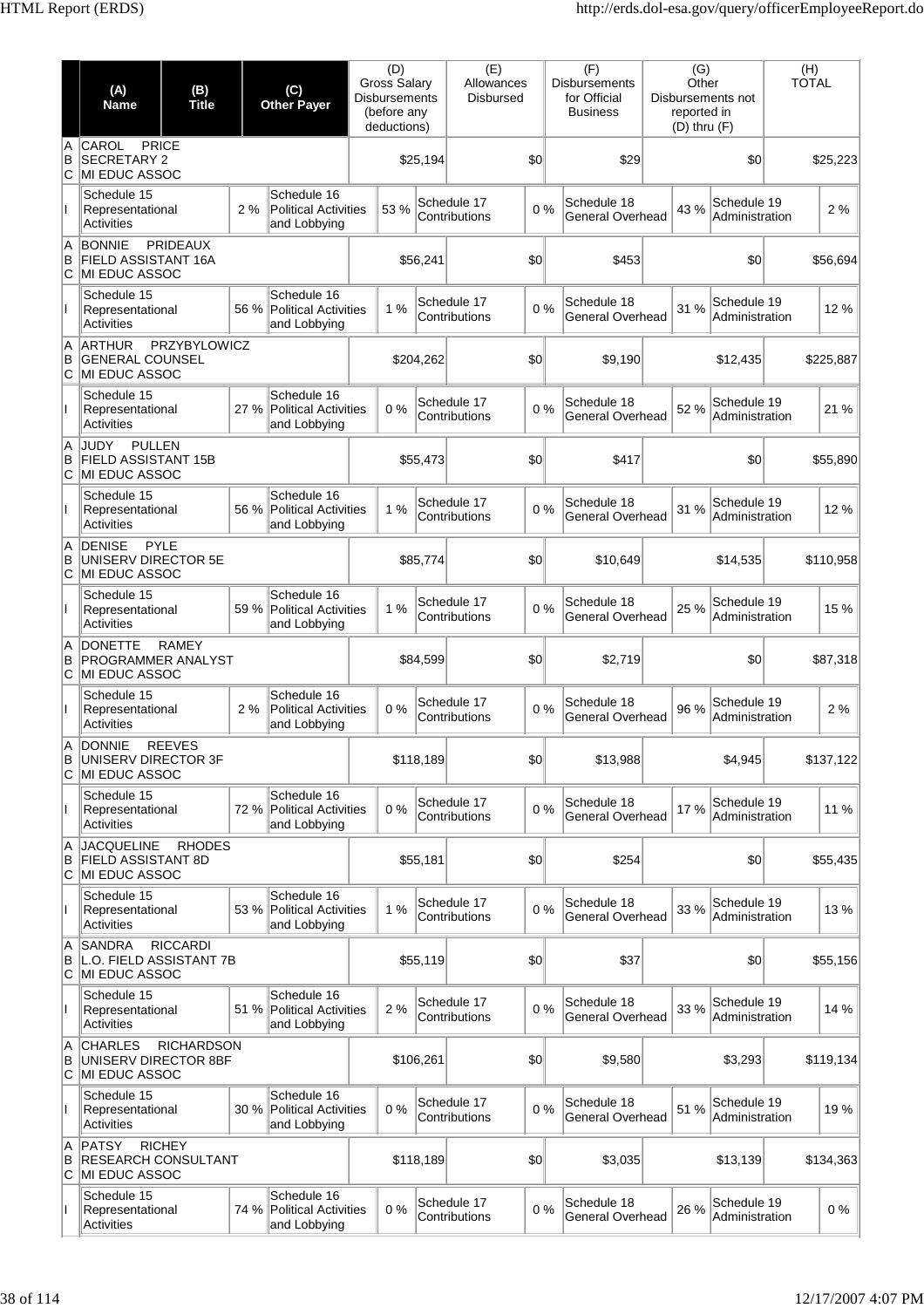|               | (A)<br><b>Name</b>                                                          | (B)<br><b>Title</b> |      | (C)<br><b>Other Payer</b>                                  | (D)<br><b>Gross Salary</b><br><b>Disbursements</b><br>(before any<br>deductions) |           | (E)<br>Allowances<br><b>Disbursed</b> |     | (F)<br><b>Disbursements</b><br>for Official<br><b>Business</b> |       | (G)<br>Other<br>reported in<br>$(D)$ thru $(F)$ | Disbursements not             | (H)<br><b>TOTAL</b> |
|---------------|-----------------------------------------------------------------------------|---------------------|------|------------------------------------------------------------|----------------------------------------------------------------------------------|-----------|---------------------------------------|-----|----------------------------------------------------------------|-------|-------------------------------------------------|-------------------------------|---------------------|
| A<br>B<br>ΙC  | <b>MONICA</b><br><b>SECRETARY II PD/HR</b><br>MI EDUC ASSOC                 | <b>RITCHIE</b>      |      |                                                            |                                                                                  | \$41,861  |                                       | \$0 | \$1,323                                                        |       |                                                 | \$0                           | \$43,184            |
|               | Schedule 15<br>Representational<br>Activities                               |                     | 12 % | Schedule 16<br><b>Political Activities</b><br>and Lobbying | 0%                                                                               |           | Schedule 17<br>Contributions          | 0%  | Schedule 18<br>General Overhead                                |       | 37 %                                            | Schedule 19<br>Administration | 51 %                |
| A<br>B<br>С   | <b>DEBRA</b><br>FIELD ASSISTANT 10A<br>MI EDUC ASSOC                        | <b>ROBERTS</b>      |      |                                                            |                                                                                  | \$57,358  |                                       | \$0 |                                                                | \$147 |                                                 | \$0                           | \$57,505            |
|               | Schedule 15<br>Representational<br>Activities                               |                     | 53 % | Schedule 16<br><b>Political Activities</b><br>and Lobbying | 1%                                                                               |           | Schedule 17<br>Contributions          | 0%  | Schedule 18<br>General Overhead                                |       | 33 %                                            | Schedule 19<br>Administration | 13%                 |
| A<br>B<br>C   | <b>DEBORAH</b><br>UNISERV DIRECTOR 7C<br>MI EDUC ASSOC                      | ROBERTS-THOMAS      |      |                                                            |                                                                                  | \$38,281  |                                       | \$0 | \$3,647                                                        |       |                                                 | \$4,581                       | \$46,509            |
|               | Schedule 15<br>Representational<br>Activities                               |                     | 10 % | Schedule 16<br><b>Political Activities</b><br>and Lobbying | 23 %                                                                             |           | Schedule 17<br>Contributions          | 0%  | Schedule 18<br>General Overhead                                |       | 64 %                                            | Schedule 19<br>Administration | 3 %                 |
| A<br>B<br>ΙC  | <b>PATRICIA</b><br>UNISERV DIRECTOR 3F<br>MI EDUC ASSOC                     | <b>ROBINS</b>       |      |                                                            |                                                                                  | \$120,570 |                                       | \$0 | \$5,949                                                        |       |                                                 | \$11,697                      | \$138,216           |
|               | Schedule 15<br>Representational<br>Activities                               |                     | 43 % | Schedule 16<br><b>Political Activities</b><br>and Lobbying | 0%                                                                               |           | Schedule 17<br>Contributions          | 0%  | Schedule 18<br>General Overhead                                |       | 47 %                                            | Schedule 19<br>Administration | 10%                 |
| A<br>B<br>С   | <b>CHERYL</b><br>L.O. UNISERV DIR 2B<br>MI EDUC ASSOC                       | <b>ROBINSON</b>     |      |                                                            |                                                                                  | \$82,284  |                                       | \$0 | \$14,304                                                       |       |                                                 | \$1,149                       | \$97,737            |
| Ш             | Schedule 15<br>Representational<br>Activities                               |                     | 53 % | Schedule 16<br><b>Political Activities</b><br>and Lobbying | 0%                                                                               |           | Schedule 17<br>Contributions          | 0%  | Schedule 18<br>General Overhead                                |       | 26 %                                            | Schedule 19<br>Administration | 21 %                |
| A<br>B<br>C   | <b>WALTER</b><br>UNISERV DIRECTOR 8C<br>MI EDUC ASSOC                       | <b>ROGOWSKI</b>     |      |                                                            |                                                                                  | \$62,650  |                                       | \$0 | \$6,745                                                        |       |                                                 | \$0                           | \$69,395            |
|               | Schedule 15<br>Representational<br>Activities                               |                     | 42%  | Schedule 16<br><b>Political Activities</b><br>and Lobbying | 0%                                                                               |           | Schedule 17<br>Contributions          | 0%  | Schedule 18<br>General Overhead                                |       | 53 %                                            | Schedule 19<br>Administration | 5 %                 |
| A<br>В<br>C   | JOSEPH<br>UNISERV DIRECTOR 5F<br>MI EDUC ASSOC                              | <b>RYAN</b>         |      |                                                            |                                                                                  | \$68,604  |                                       | \$0 | \$15,898                                                       |       |                                                 | \$0                           | \$84,502            |
| $\mathbf{I}$  | Schedule 15<br>Representational<br>Activities                               |                     | 61 % | Schedule 16<br><b>Political Activities</b><br>and Lobbying | 0%                                                                               |           | Schedule 17<br>Contributions          | 0%  | Schedule 18<br>General Overhead                                |       | 24 %                                            | Schedule 19<br>Administration | 15 %                |
| A<br>B<br>ΙC  | <b>STACY</b><br><b>SAARI</b><br><b>FIELD ASSISTANT 8EG</b><br>MI EDUC ASSOC |                     |      |                                                            |                                                                                  | \$52,667  |                                       | \$0 |                                                                | \$47  |                                                 | \$0                           | \$52,714            |
|               | Schedule 15<br>Representational<br>Activities                               |                     | 53 % | Schedule 16<br><b>Political Activities</b><br>and Lobbying | 1%                                                                               |           | Schedule 17<br>Contributions          | 0%  | Schedule 18<br>General Overhead                                |       | 33 %                                            | Schedule 19<br>Administration | 13%                 |
| A<br>B<br>lC. | <b>DAVID</b><br>UNISERV DIRECTOR 12D<br>MI EDUC ASSOC                       | <b>SABEDRA</b>      |      |                                                            |                                                                                  | \$124,483 |                                       | \$0 | \$7,911                                                        |       |                                                 | \$8,081                       | \$140,475           |
| Ш             | Schedule 15<br>Representational<br><b>Activities</b>                        |                     | 68 % | Schedule 16<br><b>Political Activities</b><br>and Lobbying | 0%                                                                               |           | Schedule 17<br>Contributions          | 0%  | Schedule 18<br>General Overhead                                |       | 28 %                                            | Schedule 19<br>Administration | 4 %                 |
| A<br>B<br>С   | <b>GUY</b><br><b>SANDS</b><br>UNISERV DIRECTOR 3F<br><b>MI EDUC ASSOC</b>   |                     |      |                                                            |                                                                                  | \$111,481 |                                       | \$0 | \$10,816                                                       |       |                                                 | \$4,661                       | \$126,958           |
|               | Schedule 15<br>Representational<br>Activities                               |                     | 56 % | Schedule 16<br><b>Political Activities</b><br>and Lobbying | 0%                                                                               |           | Schedule 17<br>Contributions          | 0%  | Schedule 18<br>General Overhead                                |       | 39 %                                            | Schedule 19<br>Administration | 5 %                 |
| A<br>B<br>C   | <b>MANDY</b><br><b>BOOKKEEPER II FINANCE</b><br><b>MI EDUC ASSOC</b>        | <b>SCHAFER</b>      |      |                                                            |                                                                                  | \$47,199  |                                       | \$0 |                                                                | \$43  |                                                 | \$0                           | \$47,242            |
|               | Schedule 15<br>Representational<br>Activities                               |                     | 3%   | Schedule 16<br><b>Political Activities</b><br>and Lobbying | 0%                                                                               |           | Schedule 17<br>Contributions          | 0%  | Schedule 18<br>General Overhead                                |       | 87%                                             | Schedule 19<br>Administration | 10%                 |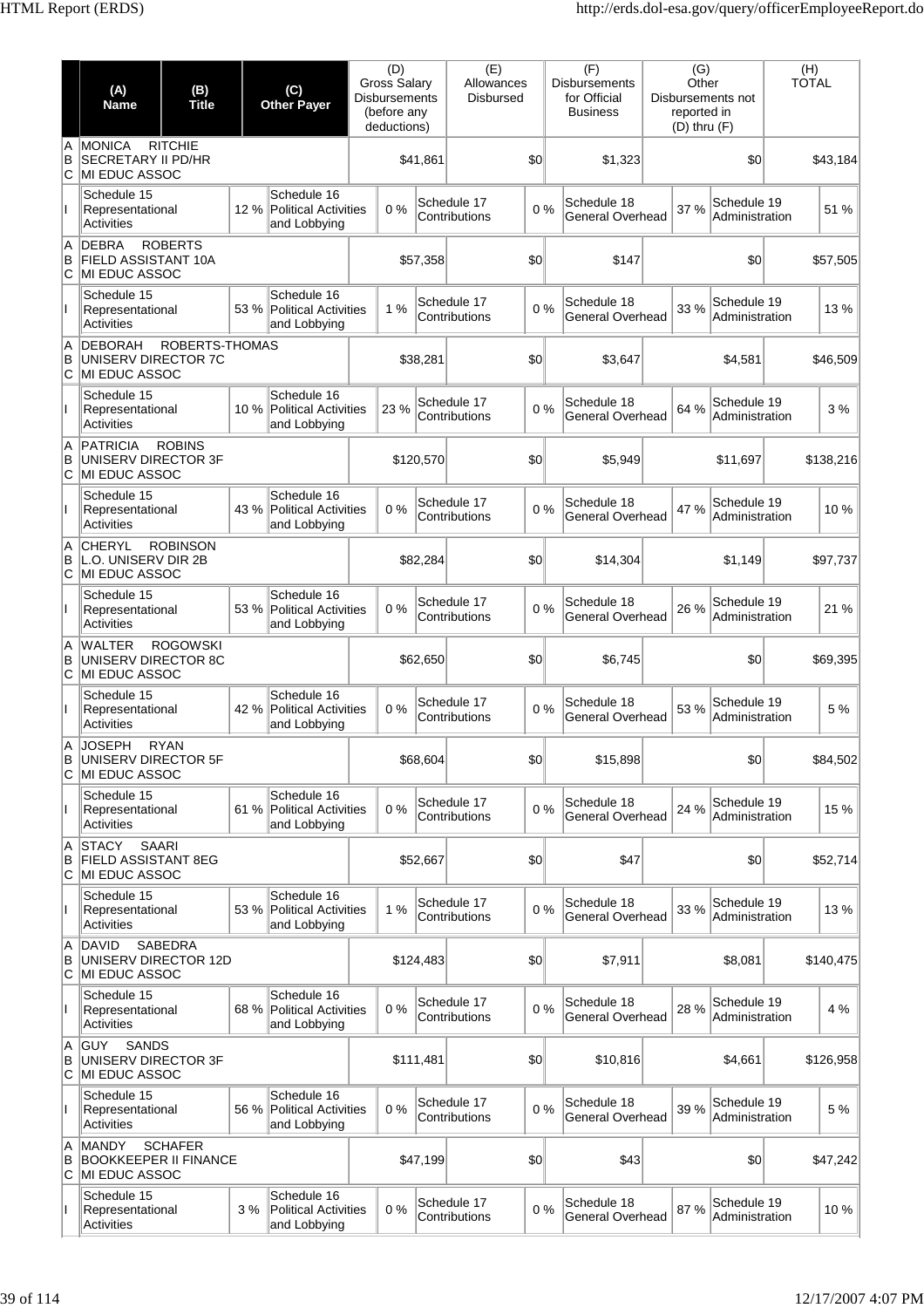|              | (A)<br><b>Name</b>                                             | (B)<br><b>Title</b> |      | (C)<br><b>Other Payer</b>                                  | (D)<br><b>Gross Salary</b><br><b>Disbursements</b><br>(before any<br>deductions) |           | (E)<br>Allowances<br><b>Disbursed</b> |     | (F)<br><b>Disbursements</b><br>for Official<br><b>Business</b> | (G)<br>Other<br>reported in<br>$(D)$ thru $(F)$ | Disbursements not             | (H)<br><b>TOTAL</b> |           |
|--------------|----------------------------------------------------------------|---------------------|------|------------------------------------------------------------|----------------------------------------------------------------------------------|-----------|---------------------------------------|-----|----------------------------------------------------------------|-------------------------------------------------|-------------------------------|---------------------|-----------|
| A<br>B<br>ΙC | <b>SCHMIDT</b><br>GAIL<br>FIELD ASSISTANT 12D<br>MI EDUC ASSOC |                     |      |                                                            |                                                                                  | \$56,068  |                                       | \$0 | \$0                                                            |                                                 | \$0                           |                     | \$56,068  |
|              | Schedule 15<br>Representational<br>Activities                  |                     | 53 % | Schedule 16<br><b>Political Activities</b><br>and Lobbying | 1%                                                                               |           | Schedule 17<br>Contributions          | 0%  | Schedule 18<br><b>General Overhead</b>                         | 33 %                                            | Schedule 19<br>Administration |                     | 13%       |
| A<br>B<br>C  | <b>WILLIAM</b><br>L.O. UNISERV DIRECTOR 6E<br>MI EDUC ASSOC    | <b>SCHMIDT</b>      |      |                                                            |                                                                                  | \$119,882 |                                       | \$0 | \$7,502                                                        |                                                 | \$8,496                       |                     | \$135,880 |
|              | Schedule 15<br>Representational<br><b>Activities</b>           |                     | 66 % | Schedule 16<br>Political Activities<br>and Lobbying        | 1%                                                                               |           | Schedule 17<br>Contributions          | 0%  | Schedule 18<br><b>General Overhead</b>                         | 28 %                                            | Schedule 19<br>Administration |                     | 5 %       |
| A<br>B<br>C  | <b>DONNA</b><br><b>SECRETARY II GOV'T</b><br>MI EDUC ASSOC     | <b>SCHRAUBEN</b>    |      |                                                            |                                                                                  | \$49,949  |                                       | \$0 | \$0                                                            |                                                 | \$0                           |                     | \$49,949  |
|              | Schedule 15<br>Representational<br>Activities                  |                     | 2%   | Schedule 16<br><b>Political Activities</b><br>and Lobbying | 53 %                                                                             |           | Schedule 17<br>Contributions          | 0%  | Schedule 18<br><b>General Overhead</b>                         | 43 %                                            | Schedule 19<br>Administration |                     | 2 %       |
| A<br>B<br>С  | <b>MICHAEL</b><br>UNISERV DIRECTOR 5C<br>MI EDUC ASSOC         | <b>SCHROEDER</b>    |      |                                                            |                                                                                  | \$118,189 |                                       | \$0 | \$13,144                                                       |                                                 | \$6,517                       |                     | \$137.850 |
|              | Schedule 15<br>Representational<br><b>Activities</b>           |                     | 68 % | Schedule 16<br>Political Activities<br>and Lobbying        | 7 %                                                                              |           | Schedule 17<br>Contributions          | 0%  | Schedule 18<br>General Overhead                                | 20%                                             | Schedule 19<br>Administration |                     | 5 %       |
| A<br>B<br>С  | <b>RICHARD</b><br>UNISERV DIRECTOR 9A<br>MI EDUC ASSOC         | <b>SCHULTZ</b>      |      |                                                            |                                                                                  | \$117,647 |                                       | \$0 | \$14,515                                                       |                                                 | \$4,770                       |                     | \$136,932 |
| Ш            | Schedule 15<br>Representational<br>Activities                  |                     | 58 % | Schedule 16<br>Political Activities<br>and Lobbying        | 0%                                                                               |           | Schedule 17<br>Contributions          | 0%  | Schedule 18<br><b>General Overhead</b>                         | 34 %                                            | Schedule 19<br>Administration |                     | 8 %       |
| A<br>B<br>C  | <b>KAREN</b><br><b>CREATIVE COMM</b><br>MI EDUC ASSOC          | <b>SCHULZ</b>       |      |                                                            |                                                                                  | \$116,599 |                                       | \$0 | \$6,782                                                        |                                                 | \$12,703                      |                     | \$136,084 |
|              | Schedule 15<br>Representational<br>Activities                  |                     | 9%   | Schedule 16<br><b>Political Activities</b><br>and Lobbying | 29 %                                                                             |           | Schedule 17<br>Contributions          | 0%  | Schedule 18<br>General Overhead                                | 45 %                                            | Schedule 19<br>Administration |                     | 17 %      |
| В<br>C       | A THERESA<br><b>LEGAL SERVICES ASST</b><br>MI EDUC ASSOC       | <b>SEMAN</b>        |      |                                                            |                                                                                  | \$90,704  |                                       | \$0 | \$96                                                           |                                                 | \$0                           |                     | \$90,800  |
| $\mathbf{I}$ | Schedule 15<br>Representational<br>Activities                  |                     | 54 % | Schedule 16<br>Political Activities<br>and Lobbying        | 1%                                                                               |           | Schedule 17<br>Contributions          | 0%  | Schedule 18<br>General Overhead                                | 29 %                                            | Schedule 19<br>Administration |                     | 16 %      |
| A<br>B<br>С  | <b>SHAW</b><br>GAY<br>UNISERV DIRECTOR 3AB<br>MI EDUC ASSOC    |                     |      |                                                            |                                                                                  | \$116,860 |                                       | \$0 | \$14,974                                                       |                                                 | \$6,841                       |                     | \$138,675 |
| Ш            | Schedule 15<br>Representational<br><b>Activities</b>           |                     | 53 % | Schedule 16<br>Political Activities<br>and Lobbying        | 0%                                                                               |           | Schedule 17<br>Contributions          | 0%  | Schedule 18<br>General Overhead                                | 34 %                                            | Schedule 19<br>Administration |                     | 13%       |
| A<br>B<br>С  | <b>JANICE</b><br>L.O. UNISERV DIR 6C<br>MI EDUC ASSOC          | <b>SHELITO</b>      |      |                                                            |                                                                                  | \$118,189 |                                       | \$0 | \$10,789                                                       |                                                 | \$3,500                       |                     | \$132,478 |
| Ш            | Schedule 15<br>Representational<br><b>Activities</b>           |                     | 65 % | Schedule 16<br>Political Activities<br>and Lobbying        | 1%                                                                               |           | Schedule 17<br>Contributions          | 0%  | Schedule 18<br>General Overhead                                | 20%                                             | Schedule 19<br>Administration |                     | 14 %      |
| A<br>B<br>С  | <b>AARON</b><br>UNISERV DIRECTOR EZ HE<br>MI EDUC ASSOC        | <b>SHEPOSH</b>      |      |                                                            |                                                                                  | \$106,069 |                                       | \$0 | \$5,820                                                        |                                                 | \$7,197                       |                     | \$119,086 |
|              | Schedule 15<br>Representational<br>Activities                  |                     | 68 % | Schedule 16<br>Political Activities<br>and Lobbying        | 3 %                                                                              |           | Schedule 17<br>Contributions          | 0%  | Schedule 18<br><b>General Overhead</b>                         | 26 %                                            | Schedule 19<br>Administration |                     | 3 %       |
| A<br>B<br>C  | ALLAN<br><b>DIRECTOR GOV'T AFFAIRS</b><br>MI EDUC ASSOC        | <b>SHORT</b>        |      |                                                            |                                                                                  | \$170,092 |                                       | \$0 | \$8,202                                                        |                                                 | \$6,789                       |                     | \$185,083 |
|              | Schedule 15<br>Representational<br><b>Activities</b>           |                     | 0%   | Schedule 16<br><b>Political Activities</b><br>and Lobbying | 41 %                                                                             |           | Schedule 17<br>Contributions          | 0%  | Schedule 18<br>General Overhead                                | 58 %                                            | Schedule 19<br>Administration |                     | 1%        |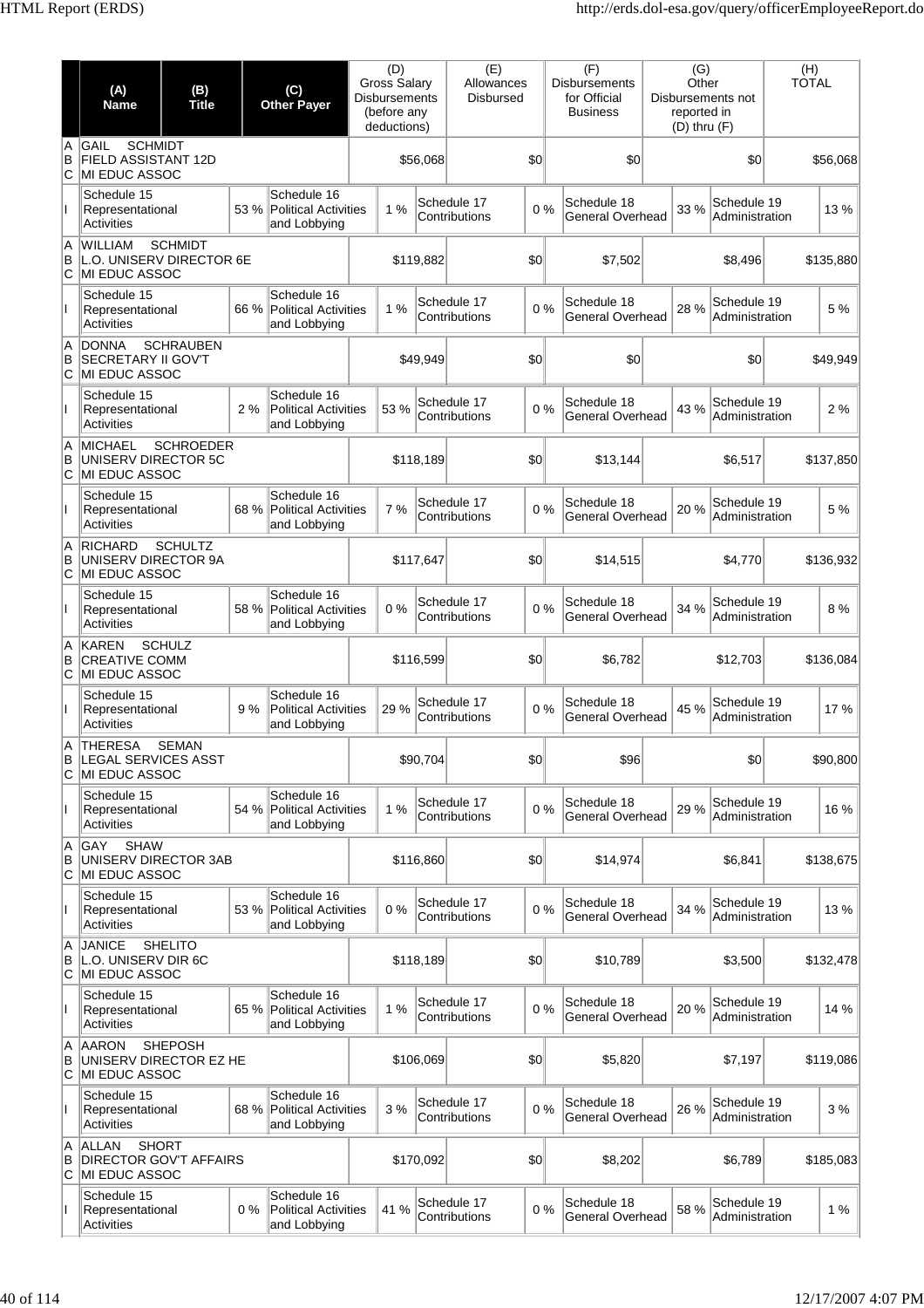|             | (A)<br><b>Name</b>                                                          | (B)<br><b>Title</b> |      | (C)<br><b>Other Payer</b>                                  | (D)<br>Gross Salary<br><b>Disbursements</b><br>(before any<br>deductions) |           | (E)<br>Allowances<br><b>Disbursed</b> |     | (F)<br><b>Disbursements</b><br>for Official<br><b>Business</b> | (G)<br>Other<br>reported in<br>$(D)$ thru $(F)$ | Disbursements not             | (H)<br><b>TOTAL</b> |  |
|-------------|-----------------------------------------------------------------------------|---------------------|------|------------------------------------------------------------|---------------------------------------------------------------------------|-----------|---------------------------------------|-----|----------------------------------------------------------------|-------------------------------------------------|-------------------------------|---------------------|--|
| A<br>B<br>C | <b>SUZANNE</b><br><b>FIELD ASSISTANT EZ HE</b><br><b>IMI EDUC ASSOC</b>     | <b>SHULMAN</b>      |      |                                                            |                                                                           | \$45.661  |                                       | \$0 | \$123                                                          |                                                 | \$0                           | \$45,784            |  |
|             | Schedule 15<br>Representational<br><b>Activities</b>                        |                     | 51 % | Schedule 16<br><b>Political Activities</b><br>and Lobbying | 2 %                                                                       |           | Schedule 17<br>Contributions          | 0%  | Schedule 18<br><b>General Overhead</b>                         | 33 %                                            | Schedule 19<br>Administration | 14 %                |  |
| A<br>B<br>C | LENORE<br>UNISERV DIRECTOR 8ABF<br>MI EDUC ASSOC                            | <b>SIMON</b>        |      |                                                            |                                                                           | \$59,777  |                                       | \$0 | \$7,572                                                        |                                                 | \$2,364                       | \$69,713            |  |
|             | Schedule 15<br>Representational<br><b>Activities</b>                        |                     |      | Schedule 16<br>40 % Political Activities<br>and Lobbying   | 0%                                                                        |           | Schedule 17<br>Contributions          | 0%  | Schedule 18<br>General Overhead                                | 36 %                                            | Schedule 19<br>Administration | 24 %                |  |
| A<br>В<br>C | <b>AYLEEN</b><br><b>MEMBERSHIP SUPER</b><br>MI EDUC ASSOC                   | <b>SIMS</b>         |      |                                                            |                                                                           | \$93,501  |                                       | \$0 | \$191                                                          |                                                 | \$0                           | \$93,692            |  |
| L           | Schedule 15<br>Representational<br><b>Activities</b>                        |                     | 3%   | Schedule 16<br><b>Political Activities</b><br>and Lobbying | 0%                                                                        |           | Schedule 17<br>Contributions          | 0%  | Schedule 18<br><b>General Overhead</b>                         | 87%                                             | Schedule 19<br>Administration | 10%                 |  |
| A<br>B<br>C | <b>TRACY</b><br><b>SINK</b><br><b>FIELD ASSISTANT 12CE</b><br>MI EDUC ASSOC |                     |      |                                                            |                                                                           | \$55,590  |                                       | \$0 | \$210                                                          |                                                 | \$0                           | \$55,800            |  |
| Ш           | Schedule 15<br>Representational<br><b>Activities</b>                        |                     |      | Schedule 16<br>53 % Political Activities<br>and Lobbying   | 1%                                                                        |           | Schedule 17<br>Contributions          | 0%  | Schedule 18<br>General Overhead                                | 33 %                                            | Schedule 19<br>Administration | 13 %                |  |
| A<br>B<br>С | <b>STUART</b><br>UNISERV DIRECTOR 18A<br>MI EDUC ASSOC                      | <b>SKAUGE</b>       |      |                                                            |                                                                           | \$28,313  |                                       | \$0 | \$7,146                                                        |                                                 | \$0                           | \$35,459            |  |
| L           | Schedule 15<br>Representational<br>Activities                               |                     | 47 % | Schedule 16<br>Political Activities<br>and Lobbying        | 1%                                                                        |           | Schedule 17<br>Contributions          | 0%  | Schedule 18<br><b>General Overhead</b>                         | 37 %                                            | Schedule 19<br>Administration | 15 %                |  |
| A<br>B<br>C | <b>DENIS</b><br>UNISERV DIRECTOR 18A<br>MI EDUC ASSOC                       | <b>SKOGLUND</b>     |      |                                                            |                                                                           | \$117,405 |                                       | \$0 | \$8,370                                                        |                                                 | \$3,746                       | \$129,521           |  |
|             | Schedule 15<br>Representational<br>Activities                               |                     |      | Schedule 16<br>45 % Political Activities<br>and Lobbying   | 2%                                                                        |           | Schedule 17<br>Contributions          | 0%  | Schedule 18<br>General Overhead                                | 43 %                                            | Schedule 19<br>Administration | 10%                 |  |
| A<br>В<br>C | <b>RICHARD</b><br><b>ORGANIZING CONSULTANT</b><br>MI EDUC ASSOC             | <b>SLAGTER</b>      |      |                                                            |                                                                           | \$116,860 |                                       | 0   | \$18,320                                                       |                                                 | \$4,489                       | \$139,669           |  |
| L           | Schedule 15<br>Representational<br>Activities                               |                     | 51 % | Schedule 16<br>Political Activities<br>and Lobbying        | 2%                                                                        |           | Schedule 17<br>Contributions          | 0%  | Schedule 18<br>General Overhead                                | 43 %                                            | Schedule 19<br>Administration | 4 %                 |  |
| A<br>B<br>C | <b>BEVERLY</b><br><b>FIELD ASSISTANT 5FH</b><br><b>MI EDUC ASSOC</b>        | <b>SMITH</b>        |      |                                                            |                                                                           | \$51,490  |                                       | \$0 | \$244                                                          |                                                 | \$0                           | \$51,734            |  |
|             | Schedule 15<br>Representational<br><b>Activities</b>                        |                     |      | Schedule 16<br>53 % Political Activities<br>and Lobbying   | 1%                                                                        |           | Schedule 17<br>Contributions          | 0%  | Schedule 18<br>General Overhead                                | 33 %                                            | Schedule 19<br>Administration | 13%                 |  |
| A<br>B<br>С | <b>STEVEN</b><br><b>UNISERV DIRECTOR 18B</b><br>MI EDUC ASSOC               | <b>SMITH</b>        |      |                                                            |                                                                           | \$113,534 |                                       | \$0 | \$14,385                                                       |                                                 | \$5,587                       | \$133,506           |  |
| L           | Schedule 15<br>Representational<br><b>Activities</b>                        |                     | 65 % | Schedule 16<br>Political Activities<br>and Lobbying        | 1%                                                                        |           | Schedule 17<br>Contributions          | 0%  | Schedule 18<br>General Overhead                                | 18 %                                            | Schedule 19<br>Administration | 16 %                |  |
| A<br>B<br>C | <b>GREGORY</b><br><b>APPLICATIONS COOR</b><br>MI EDUC ASSOC                 | <b>SNYDER</b>       |      |                                                            |                                                                           | \$96,163  |                                       | 30  | \$1,113                                                        |                                                 | \$0                           | \$97,276            |  |
|             | Schedule 15<br>Representational<br>Activities                               |                     | 2%   | Schedule 16<br><b>Political Activities</b><br>and Lobbying | 0%                                                                        |           | Schedule 17<br>Contributions          | 0%  | Schedule 18<br>General Overhead                                | 96 %                                            | Schedule 19<br>Administration | 2%                  |  |
| A<br>В<br>C | <b>MELISSA</b><br>UNISERV DIRECTOR 3AB<br>MI EDUC ASSOC                     | <b>SORTMAN</b>      |      |                                                            |                                                                           | \$114,515 |                                       | 0   | \$17,214                                                       |                                                 | \$4,714                       | \$136,443           |  |
| Ш           | Schedule 15<br>Representational<br><b>Activities</b>                        |                     |      | Schedule 16<br>46 % Political Activities<br>and Lobbying   | 0%                                                                        |           | Schedule 17<br>Contributions          | 0%  | Schedule 18<br>General Overhead                                | 33 %                                            | Schedule 19<br>Administration | 21 %                |  |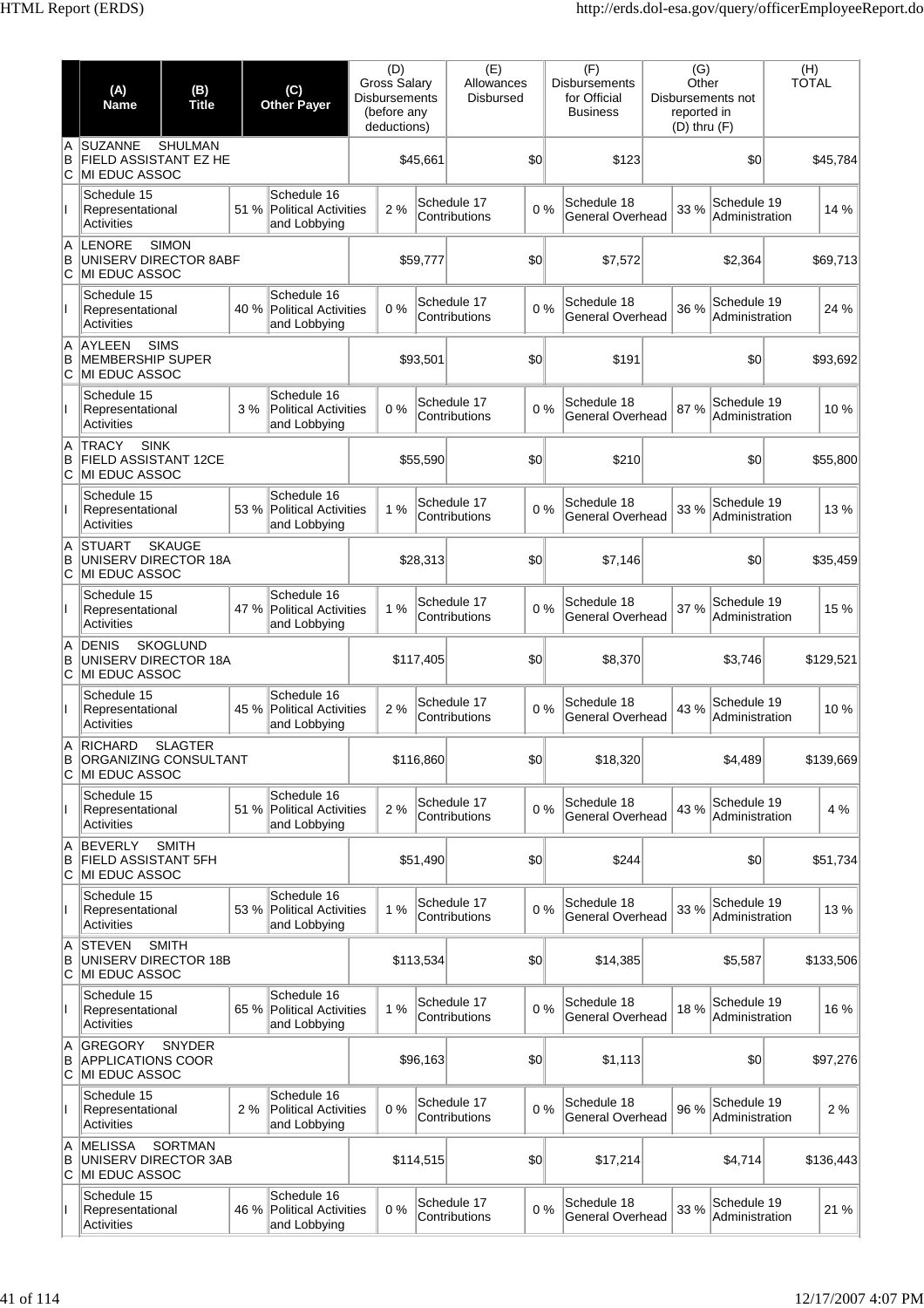|               | (A)<br><b>Name</b>                                                   | (B)<br><b>Title</b> |      | (C)<br><b>Other Payer</b>                                  | <b>Disbursements</b> | (D)<br><b>Gross Salary</b><br>(before any<br>deductions) |           | (E)<br>Allowances<br><b>Disbursed</b> |     | (F)<br><b>Disbursements</b><br>for Official<br><b>Business</b> | (G)<br>Other<br>reported in<br>$(D)$ thru $(F)$ | Disbursements not             | (H)<br><b>TOTAL</b> |           |
|---------------|----------------------------------------------------------------------|---------------------|------|------------------------------------------------------------|----------------------|----------------------------------------------------------|-----------|---------------------------------------|-----|----------------------------------------------------------------|-------------------------------------------------|-------------------------------|---------------------|-----------|
| A<br>B<br>C   | <b>TRACY</b><br>UNISERV DIRECTOR 6F<br>MI EDUC ASSOC                 | STABLEIN-BROOKS     |      |                                                            |                      |                                                          | \$117,651 |                                       | \$0 | \$12,039                                                       |                                                 | \$5,945                       |                     | \$135,635 |
|               | Schedule 15<br>Representational<br><b>Activities</b>                 |                     | 48 % | Schedule 16<br>Political Activities<br>and Lobbying        |                      | 1%                                                       |           | Schedule 17<br>Contributions          | 0%  | Schedule 18<br>General Overhead                                | 32 %                                            | Schedule 19<br>Administration |                     | 19%       |
| A<br>B<br>C   | <b>DAVID</b><br><b>FIELD BASED LOBBYIST</b><br>MI EDUC ASSOC         | <b>STAFFORD</b>     |      |                                                            |                      |                                                          | \$118,189 |                                       | \$0 | \$27,362                                                       |                                                 | \$2,052                       |                     | \$147,603 |
|               | Schedule 15<br>Representational<br><b>Activities</b>                 |                     | 2%   | Schedule 16<br><b>Political Activities</b><br>and Lobbying |                      | 34 %                                                     |           | Schedule 17<br>Contributions          | 0%  | Schedule 18<br><b>General Overhead</b>                         | 63 %                                            | Schedule 19<br>Administration |                     | 1%        |
| A<br>B<br>C   | <b>THOMAS</b><br>UNISERV DIRECTOR 9GH<br><b>MI EDUC ASSOC</b>        | <b>STAHR</b>        |      |                                                            |                      |                                                          | \$106.809 |                                       | \$0 | \$2,842                                                        |                                                 | \$8,137                       |                     | \$117,788 |
| Ш             | Schedule 15<br>Representational<br>Activities                        |                     | 53 % | Schedule 16<br>Political Activities<br>and Lobbying        |                      | 1%                                                       |           | Schedule 17<br>Contributions          | 0%  | Schedule 18<br><b>General Overhead</b>                         | 40 %                                            | Schedule 19<br>Administration |                     | 6 %       |
| A<br>B<br>С   | <b>GREGORY</b><br><b>RESEARCH CONSULTANT</b><br>MI EDUC ASSOC        | <b>STEIMEL</b>      |      |                                                            |                      |                                                          | \$117,338 |                                       | \$0 | \$9,808                                                        |                                                 | \$9,544                       |                     | \$136.690 |
|               | Schedule 15<br>Representational<br>Activities                        |                     | 60 % | Schedule 16<br>Political Activities<br>and Lobbying        |                      | 0%                                                       |           | Schedule 17<br>Contributions          | 0%  | Schedule 18<br>General Overhead                                | 28 %                                            | Schedule 19<br>Administration |                     | 12 %      |
| A<br>B<br>С   | <b>MICHAEL</b><br>UNISERV DIRECTOR 9BCD<br>MI EDUC ASSOC             | <b>STEPHENS</b>     |      |                                                            |                      |                                                          | \$118,189 |                                       | \$0 | \$6,797                                                        |                                                 | \$8,015                       |                     | \$133,001 |
| Ш.            | Schedule 15<br>Representational<br><b>Activities</b>                 |                     | 62 % | Schedule 16<br>Political Activities<br>and Lobbying        |                      | 1%                                                       |           | Schedule 17<br>Contributions          | 0%  | Schedule 18<br><b>General Overhead</b>                         | 27 %                                            | Schedule 19<br>Administration |                     | 10%       |
| A<br>B<br>С   | <b>CYNTHIA</b><br><b>FIELD ASSISTANT 2D</b><br>MI EDUC ASSOC         | <b>STIFF</b>        |      |                                                            |                      |                                                          | \$37,066  |                                       | \$0 | \$159                                                          |                                                 | \$0                           |                     | \$37,225  |
|               | Schedule 15<br>Representational<br><b>Activities</b>                 |                     | 51 % | Schedule 16<br><b>Political Activities</b><br>and Lobbying |                      | 2%                                                       |           | Schedule 17<br>Contributions          | 0%  | Schedule 18<br><b>General Overhead</b>                         | 33 %                                            | Schedule 19<br>Administration |                     | 14 %      |
| A<br>В<br>C   | DEBORAH<br><b>ADMIN ASST EXEC OFF</b><br>MI EDUC ASSOC               | <b>STRACHAN</b>     |      |                                                            |                      |                                                          | \$87,851  |                                       | \$0 | \$111                                                          |                                                 | \$0                           |                     | \$87,962  |
| Ш             | Schedule 15<br>Representational<br><b>Activities</b>                 |                     | 8%   | Schedule 16<br><b>Political Activities</b><br>and Lobbying |                      | 1%                                                       |           | Schedule 17<br>Contributions          | 0%  | Schedule 18<br>General Overhead                                | 52 %                                            | Schedule 19<br>Administration |                     | 39 %      |
| A<br>B<br>ΙC  | <b>SAUN</b><br>L.O. UNISERV DIR 12A<br>MI EDUC ASSOC                 | <b>STROBEL</b>      |      |                                                            |                      |                                                          | \$23.950  |                                       | \$0 | \$29                                                           |                                                 | \$0                           |                     | \$23,979  |
|               | Schedule 15<br>Representational<br>Activities                        |                     | 68 % | Schedule 16<br>Political Activities<br>and Lobbying        |                      | 0%                                                       |           | Schedule 17<br>Contributions          | 0%  | Schedule 18<br><b>General Overhead</b>                         | 15 %                                            | Schedule 19<br>Administration |                     | 17 %      |
| A<br>B<br>lC. | <b>WILLIE</b><br>UNISERV DIRECTOR 9BCD<br>MI EDUC ASSOC              | <b>SUBER</b>        |      |                                                            |                      |                                                          | \$118,189 |                                       | \$0 | \$11,035                                                       |                                                 | \$3,409                       |                     | \$132,633 |
| Ш             | Schedule 15<br>Representational<br><b>Activities</b>                 |                     | 53 % | Schedule 16<br>Political Activities<br>and Lobbying        |                      | 2%                                                       |           | Schedule 17<br>Contributions          | 0%  | Schedule 18<br><b>General Overhead</b>                         | 33 %                                            | Schedule 19<br>Administration |                     | 12%       |
| A<br>B<br>C   | <b>SUZOR</b><br>GIL<br>UNISERV DIRECTOR 11CD<br><b>MI EDUC ASSOC</b> |                     |      |                                                            |                      |                                                          | \$120,350 |                                       | \$0 | \$8,815                                                        |                                                 | \$6,121                       |                     | \$135,286 |
| L             | Schedule 15<br>Representational<br>Activities                        |                     | 71 % | Schedule 16<br>Political Activities<br>and Lobbying        |                      | 0%                                                       |           | Schedule 17<br>Contributions          | 0%  | Schedule 18<br><b>General Overhead</b>                         | 23 %                                            | Schedule 19<br>Administration |                     | 6 %       |
| A<br>B<br>C   | <b>RENEE</b><br>UNISERV DIRECTOR 9BCD<br><b>MI EDUC ASSOC</b>        | <b>SZURNA</b>       |      |                                                            |                      |                                                          | \$72,806  |                                       | \$0 | \$7,596                                                        |                                                 | \$0                           |                     | \$80,402  |
|               | Schedule 15<br>Representational<br><b>Activities</b>                 |                     | 55 % | Schedule 16<br>Political Activities<br>and Lobbying        |                      | 0%                                                       |           | Schedule 17<br>Contributions          | 0%  | Schedule 18<br>General Overhead                                | 37 %                                            | Schedule 19<br>Administration |                     | 8 %       |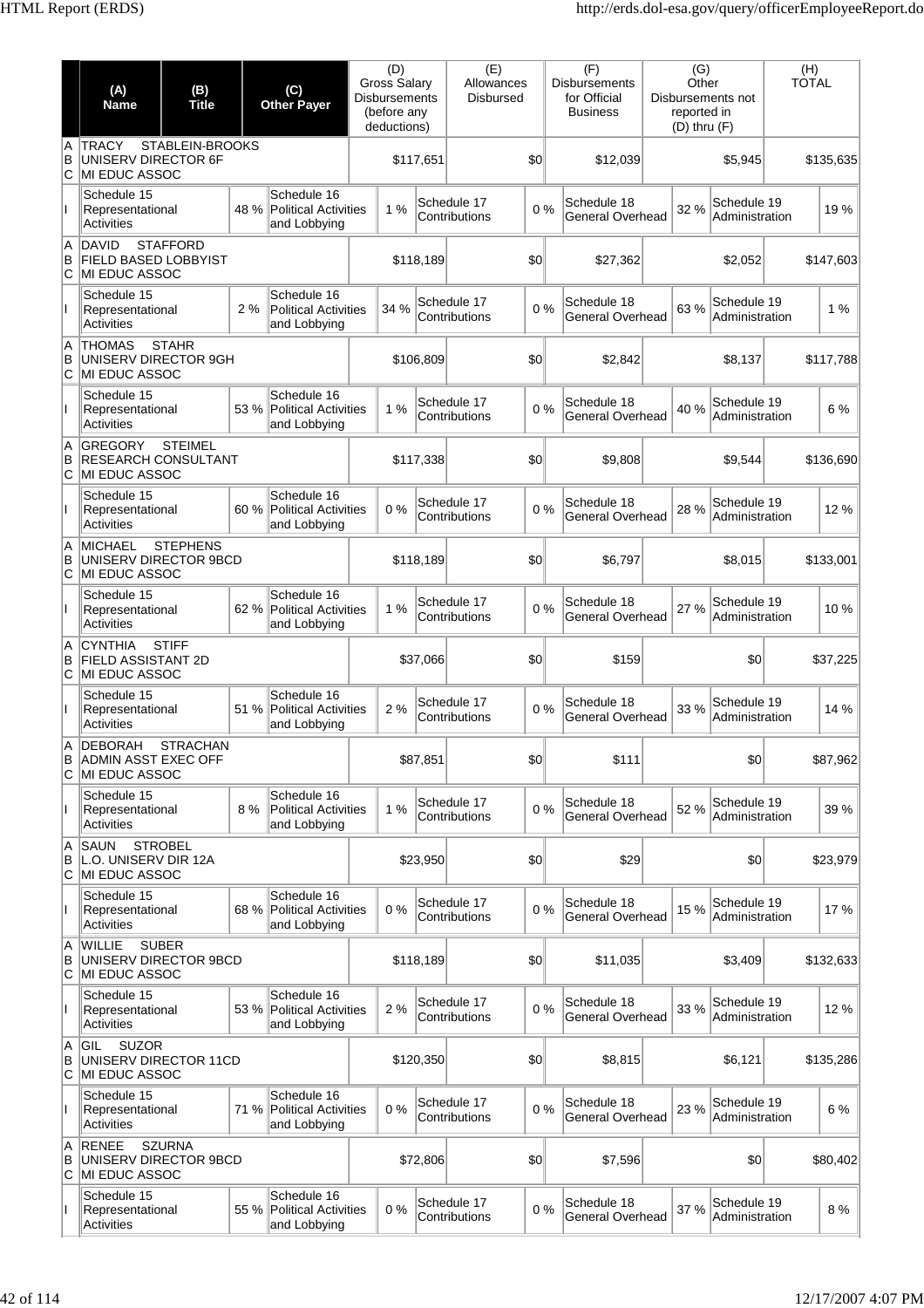|               | (A)<br><b>Name</b>                                                   | (B)<br><b>Title</b> | (C)<br><b>Other Payer</b> |                                                            | (D)<br><b>Gross Salary</b><br><b>Disbursements</b><br>(before any<br>deductions) |           | (E)<br>Allowances<br><b>Disbursed</b> |     | (F)<br><b>Disbursements</b><br>for Official<br><b>Business</b> | (G)<br>Other<br>reported in<br>$(D)$ thru $(F)$ | Disbursements not             | (H)<br><b>TOTAL</b> |
|---------------|----------------------------------------------------------------------|---------------------|---------------------------|------------------------------------------------------------|----------------------------------------------------------------------------------|-----------|---------------------------------------|-----|----------------------------------------------------------------|-------------------------------------------------|-------------------------------|---------------------|
| A<br>B<br>ΙC  | <b>JESSICA</b><br>FIELD ASSISTANT 10BC<br><b>MI EDUC ASSOC</b>       | <b>SZYPERSKI</b>    |                           |                                                            |                                                                                  | \$42,292  |                                       | \$0 | \$0                                                            |                                                 | \$0                           | \$42,292            |
|               | Schedule 15<br>Representational<br>Activities                        |                     | 53 %                      | Schedule 16<br><b>Political Activities</b><br>and Lobbying | 1%                                                                               |           | Schedule 17<br>Contributions          | 0%  | Schedule 18<br>General Overhead                                | 33 %                                            | Schedule 19<br>Administration | 13%                 |
| A<br>B<br>lc. | <b>MARY</b><br>L.O.FIELD ASSISTANT 2C<br>MI EDUC ASSOC               | <b>TABONE</b>       |                           |                                                            |                                                                                  | \$54,415  |                                       | \$0 | \$27                                                           |                                                 | \$0                           | \$54,442            |
|               | Schedule 15<br>Representational<br><b>Activities</b>                 |                     | 51 %                      | Schedule 16<br><b>Political Activities</b><br>and Lobbying | 2%                                                                               |           | Schedule 17<br>Contributions          | 0%  | Schedule 18<br>General Overhead                                | 33 %                                            | Schedule 19<br>Administration | 14 %                |
| A<br>B<br>ΙC  | <b>DENNIS</b><br><b>DELIVERY SUPERVISOR</b><br><b>MI EDUC ASSOC</b>  | <b>TANNER</b>       |                           |                                                            |                                                                                  | \$38,047  |                                       | \$0 | \$19                                                           |                                                 | \$0                           | \$38,066            |
|               | Schedule 15<br>Representational<br>Activities                        |                     | 27 %                      | Schedule 16<br><b>Political Activities</b><br>and Lobbying | 18%                                                                              |           | Schedule 17<br>Contributions          | 0%  | Schedule 18<br>General Overhead                                | 40 %                                            | Schedule 19<br>Administration | 15 %                |
| A<br>B<br>ΙC  | <b>CRISTI</b><br><b>FIELD ASSISTANT 13CD</b><br><b>MI EDUC ASSOC</b> | <b>TARDANI</b>      |                           |                                                            |                                                                                  | \$55,437  |                                       | \$0 | \$664                                                          |                                                 | \$0                           | \$56,101            |
|               | Schedule 15<br>Representational<br>Activities                        |                     | 56 %                      | Schedule 16<br><b>Political Activities</b><br>and Lobbying | 1%                                                                               |           | Schedule 17<br>Contributions          | 0%  | Schedule 18<br>General Overhead                                | 31 %                                            | Schedule 19<br>Administration | 12%                 |
| A<br>B<br>IС  | <b>KATHERINE</b><br>FIELD ASSISTANT 15A<br>MI EDUC ASSOC             | <b>TELMA</b>        |                           |                                                            |                                                                                  | \$41,328  |                                       | \$0 | \$377                                                          |                                                 | \$0                           | \$41,705            |
|               | Schedule 15<br>Representational<br>Activities                        |                     | 56 %                      | Schedule 16<br><b>Political Activities</b><br>and Lobbying | 1%                                                                               |           | Schedule 17<br>Contributions          | 0%  | Schedule 18<br>General Overhead                                | 31 %                                            | Schedule 19<br>Administration | 12 %                |
| A<br>B<br>lc. | <b>BOBBY</b><br><b>BARGAINING CONSULTANT</b><br>MI EDUC ASSOC        | <b>THOMAS</b>       |                           |                                                            |                                                                                  | \$125,497 |                                       | \$0 | \$21,490                                                       |                                                 | \$5,976                       | \$152,963           |
|               | Schedule 15<br>Representational<br>Activities                        |                     | 64 %                      | Schedule 16<br><b>Political Activities</b><br>and Lobbying | 0%                                                                               |           | Schedule 17<br>Contributions          | 0%  | Schedule 18<br>General Overhead                                | 34 %                                            | Schedule 19<br>Administration | 2%                  |
| A<br>В<br>C   | <b>JACQUELINE</b><br><b>EASTERN ZONE DIRECTOR</b><br>MI EDUC ASSOC   | <b>THOMAS</b>       |                           |                                                            |                                                                                  | \$153,713 |                                       | \$0 | \$21,130                                                       |                                                 | \$1,042                       | \$175,885           |
| $\mathsf{I}$  | Schedule 15<br>Representational<br>Activities                        |                     | 10 %                      | Schedule 16<br><b>Political Activities</b><br>and Lobbying | 0%                                                                               |           | Schedule 17<br>Contributions          | 0%  | Schedule 18<br>General Overhead                                | 73 %                                            | Schedule 19<br>Administration | 17%                 |
| A<br>B<br>IС  | <b>JENNIFER</b><br><b>SECRETARY II GOV'T</b><br><b>MI EDUC ASSOC</b> | <b>TOBEL</b>        |                           |                                                            |                                                                                  | \$38,234  |                                       | \$0 | 30                                                             |                                                 | \$0                           | \$38,234            |
|               | Schedule 15<br>Representational<br>Activities                        |                     | 2%                        | Schedule 16<br><b>Political Activities</b><br>and Lobbying | 53 %                                                                             |           | Schedule 17<br>Contributions          | 0%  | Schedule 18<br>General Overhead                                | 43 %                                            | Schedule 19<br>Administration | 2%                  |
| A<br>B<br>С   | <b>MARILYN</b><br><b>SNAP BARGAINER</b><br>MI EDUC ASSOC             | <b>TODD</b>         |                           |                                                            |                                                                                  | \$8,574   |                                       | \$0 | \$2,231                                                        |                                                 | \$0                           | \$10,805            |
| $\mathbf{I}$  | Schedule 15<br>Representational<br>Activities                        |                     | 2%                        | Schedule 16<br><b>Political Activities</b><br>and Lobbying | 0%                                                                               |           | Schedule 17<br>Contributions          | 0%  | Schedule 18<br>General Overhead                                | 96 %                                            | Schedule 19<br>Administration | 2%                  |
| A<br>B<br>lC. | <b>KIMBERLY</b><br><b>CONTROLLER</b><br>MI EDUC ASSOC                | <b>TOMAN</b>        |                           |                                                            |                                                                                  | \$106,081 |                                       | \$0 | \$1,658                                                        |                                                 | \$17,120                      | \$124,859           |
|               | Schedule 15<br>Representational<br>Activities                        |                     | 0%                        | Schedule 16<br><b>Political Activities</b><br>and Lobbying | 0%                                                                               |           | Schedule 17<br>Contributions          | 0%  | Schedule 18<br>General Overhead                                | 91 %                                            | Schedule 19<br>Administration | 9%                  |
| A<br>B<br>C   | JANET<br>UNISERV DIRECTOR 3G<br>MI EDUC ASSOC                        | <b>TOMBEAU</b>      |                           |                                                            |                                                                                  | \$120,356 |                                       | \$0 | \$11,914                                                       |                                                 | \$6,037                       | \$138,307           |
|               | Schedule 15<br>Representational<br>Activities                        |                     | 60 %                      | Schedule 16<br><b>Political Activities</b><br>and Lobbying | 2 %                                                                              |           | Schedule 17<br>Contributions          | 0%  | Schedule 18<br>General Overhead                                | 28 %                                            | Schedule 19<br>Administration | 10%                 |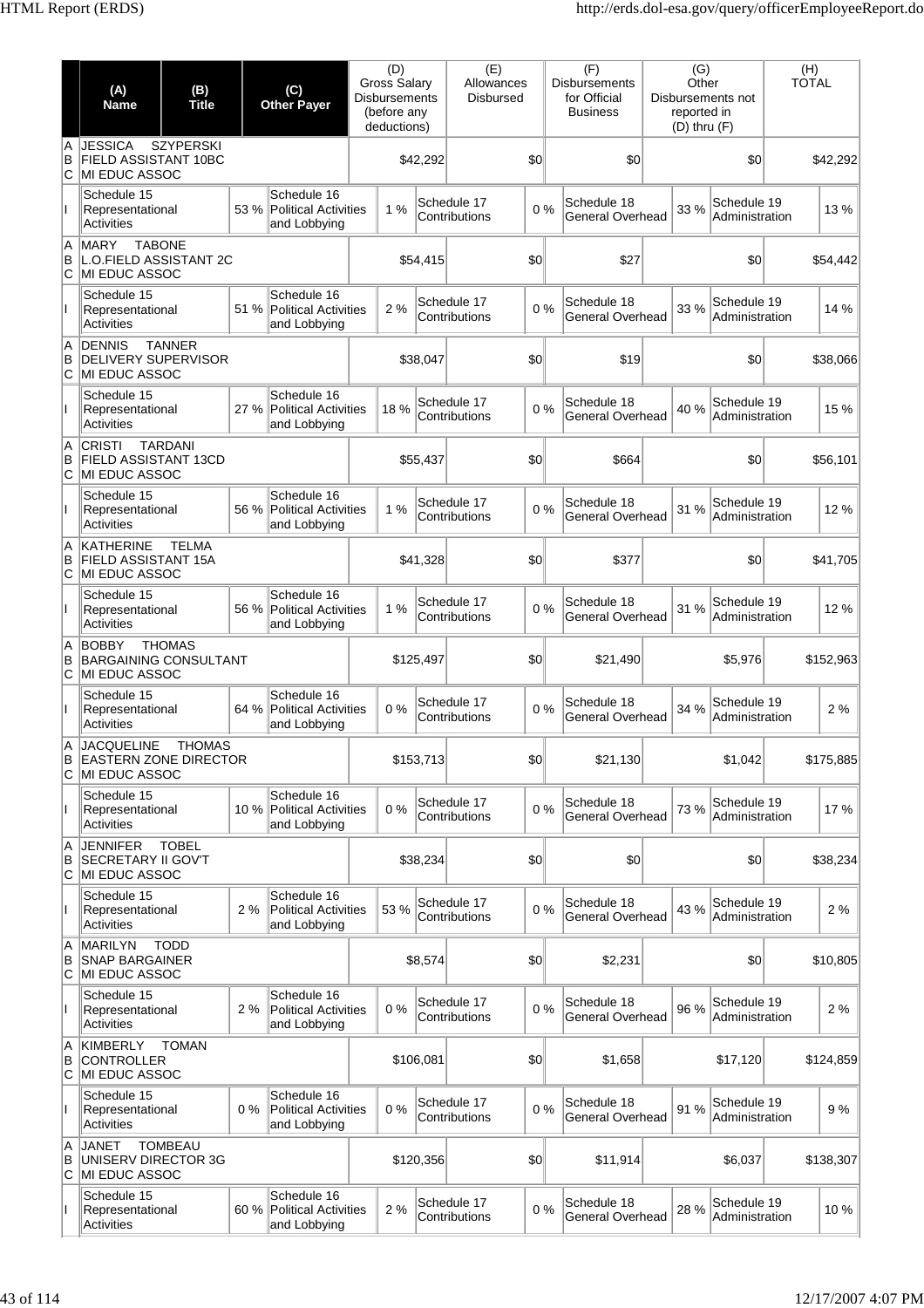|              | (A)<br><b>Name</b>                                                     | (B)<br><b>Title</b> |       | (C)<br><b>Other Payer</b>                                  | <b>Disbursements</b> | (D)<br><b>Gross Salary</b><br>(before any<br>deductions) |           | (E)<br>Allowances<br><b>Disbursed</b> |     | (F)<br><b>Disbursements</b><br>for Official<br><b>Business</b> | (G)<br>Other<br>reported in<br>$(D)$ thru $(F)$ | Disbursements not             | (H)<br><b>TOTAL</b> |           |
|--------------|------------------------------------------------------------------------|---------------------|-------|------------------------------------------------------------|----------------------|----------------------------------------------------------|-----------|---------------------------------------|-----|----------------------------------------------------------------|-------------------------------------------------|-------------------------------|---------------------|-----------|
| A<br>B<br>ΙC | <b>TOPPEN</b><br><b>JON</b><br>TEMP.UNISERV DIR 9E913<br>MI EDUC ASSOC |                     |       |                                                            |                      |                                                          | \$17,968  |                                       | \$0 | \$826                                                          |                                                 | \$0                           |                     | \$18,794  |
|              | Schedule 15<br>Representational<br><b>Activities</b>                   |                     | 67 %  | Schedule 16<br><b>Political Activities</b><br>and Lobbying |                      | 0%                                                       |           | Schedule 17<br>Contributions          | 0%  | Schedule 18<br><b>General Overhead</b>                         | 13%                                             | Schedule 19<br>Administration |                     | 20%       |
| A<br>B<br>C  | <b>DOREEN</b><br><b>SECRETARY II HUMAN</b><br>MI EDUC ASSOC            | <b>TREVENA</b>      |       |                                                            |                      |                                                          | \$37,376  |                                       | \$0 | \$41                                                           |                                                 | \$0                           |                     | \$37,417  |
|              | Schedule 15<br>Representational<br><b>Activities</b>                   |                     | $0\%$ | Schedule 16<br><b>Political Activities</b><br>and Lobbying |                      | 0%                                                       |           | Schedule 17<br>Contributions          | 0%  | Schedule 18<br><b>General Overhead</b>                         | 100<br>$\%$                                     | Schedule 19<br>Administration |                     | 0%        |
| A<br>B<br>C  | <b>MARGARET</b><br><b>COMMUNICATIONS DIR</b><br>MI EDUC ASSOC          | TRIMER-HARTLEY      |       |                                                            |                      |                                                          | \$70,005  |                                       | \$0 | \$0                                                            |                                                 | \$7,676                       |                     | \$77,681  |
|              | Schedule 15<br>Representational<br>Activities                          |                     | $0\%$ | Schedule 16<br><b>Political Activities</b><br>and Lobbying |                      | 24 %                                                     |           | Schedule 17<br>Contributions          | 0%  | Schedule 18<br>General Overhead                                | 71 %                                            | Schedule 19<br>Administration |                     | 5 %       |
| A<br>B<br>С  | <b>KATHLEEN</b><br>UNISERV DIRECTOR 12CE<br>MI EDUC ASSOC              | <b>TUCKER</b>       |       |                                                            |                      |                                                          | \$116,539 |                                       | \$0 | \$9,130                                                        |                                                 | \$7,973                       |                     | \$133,642 |
|              | Schedule 15<br>Representational<br><b>Activities</b>                   |                     | 72 %  | Schedule 16<br>Political Activities<br>and Lobbying        |                      | 0%                                                       |           | Schedule 17<br>Contributions          | 0%  | Schedule 18<br>General Overhead                                | 21 %                                            | Schedule 19<br>Administration |                     | 7%        |
| A<br>B<br>C  | <b>EVANGELINE</b><br>L.O. UNISERV DIR 10A<br>MI EDUC ASSOC             | <b>TUTT</b>         |       |                                                            |                      |                                                          | \$54,203  |                                       | \$0 | \$14,220                                                       |                                                 | \$0                           |                     | \$68,423  |
| Ш            | Schedule 15<br>Representational<br>Activities                          |                     |       | Schedule 16<br>47 % Political Activities<br>and Lobbying   |                      | 0%                                                       |           | Schedule 17<br>Contributions          | 0%  | Schedule 18<br><b>General Overhead</b>                         | 29 %                                            | Schedule 19<br>Administration |                     | 24 %      |
| A<br>B<br>C  | <b>JENNIFER</b><br><b>ACCOUNTANT</b><br>MI EDUC ASSOC                  | <b>URIVEZ</b>       |       |                                                            |                      |                                                          | \$39,286  |                                       | \$0 | \$20                                                           |                                                 | \$0                           |                     | \$39,306  |
|              | Schedule 15<br>Representational<br>Activities                          |                     | 3%    | Schedule 16<br><b>Political Activities</b><br>and Lobbying |                      | 0%                                                       |           | Schedule 17<br>Contributions          | 0%  | Schedule 18<br>General Overhead                                | 87%                                             | Schedule 19<br>Administration |                     | 10%       |
| в<br>C       | A NANCY<br>UNISERV DIRECTOR 9GH<br>MI EDUC ASSOC                       | VALENTA             |       |                                                            |                      |                                                          | \$102,698 |                                       | \$0 | \$6,309                                                        |                                                 | \$8,114                       |                     | \$117,121 |
| $\mathbf{I}$ | Schedule 15<br>Representational<br>Activities                          |                     | 40 %  | Schedule 16<br>Political Activities<br>and Lobbying        |                      | 2%                                                       |           | Schedule 17<br>Contributions          | 0%  | Schedule 18<br><b>General Overhead</b>                         | 45 %                                            | Schedule 19<br>Administration |                     | 13 %      |
| A<br>B<br>С  | <b>JOHN</b><br>UNISERV DIRECTOR 8H<br>MI EDUC ASSOC                    | <b>VAN DYKEN</b>    |       |                                                            |                      |                                                          | \$118,189 |                                       | \$0 | \$15,157                                                       |                                                 | \$6,818                       |                     | \$140,164 |
| Ш            | Schedule 15<br>Representational<br><b>Activities</b>                   |                     | 32 %  | Schedule 16<br>Political Activities<br>and Lobbying        |                      | 0%                                                       |           | Schedule 17<br>Contributions          | 0%  | Schedule 18<br>General Overhead                                | 53 %                                            | Schedule 19<br>Administration |                     | 15 %      |
| A<br>B<br>С  | <b>BRIAN</b><br>UNISERV DIRECTOR 10A<br>MI EDUC ASSOC                  | <b>VEENHUIS</b>     |       |                                                            |                      |                                                          | \$73,935  |                                       | \$0 | \$4,578                                                        |                                                 | \$0                           |                     | \$78,513  |
| Ш            | Schedule 15<br>Representational<br><b>Activities</b>                   |                     |       | Schedule 16<br>74 % Political Activities<br>and Lobbying   |                      | 0%                                                       |           | Schedule 17<br>Contributions          | 0%  | Schedule 18<br>General Overhead                                | 22 %                                            | Schedule 19<br>Administration |                     | 4 %       |
| A<br>B<br>С  | <b>VOSS</b><br>GAYLE<br>FIELD ASSISTANT 9E/913<br>MI EDUC ASSOC        |                     |       |                                                            |                      |                                                          | \$55,437  |                                       | \$0 | \$375                                                          |                                                 | \$0                           |                     | \$55,812  |
|              | Schedule 15<br>Representational<br>Activities                          |                     | 56 %  | Schedule 16<br>Political Activities<br>and Lobbying        |                      | 1%                                                       |           | Schedule 17<br>Contributions          | 0%  | Schedule 18<br>General Overhead                                | 31 %                                            | Schedule 19<br>Administration |                     | 12 %      |
| A<br>B<br>C  | <b>SANDRA</b><br>UNISERV DIRECTOR 17B<br>MI EDUC ASSOC                 | WALKER              |       |                                                            |                      |                                                          | \$119,035 |                                       | \$0 | \$14,571                                                       |                                                 | \$6,628                       |                     | \$140,234 |
|              | Schedule 15<br>Representational<br><b>Activities</b>                   |                     | 74 %  | Schedule 16<br>Political Activities<br>and Lobbying        |                      | 0%                                                       |           | Schedule 17<br>Contributions          | 0%  | Schedule 18<br>General Overhead                                | 18 %                                            | Schedule 19<br>Administration |                     | 8 %       |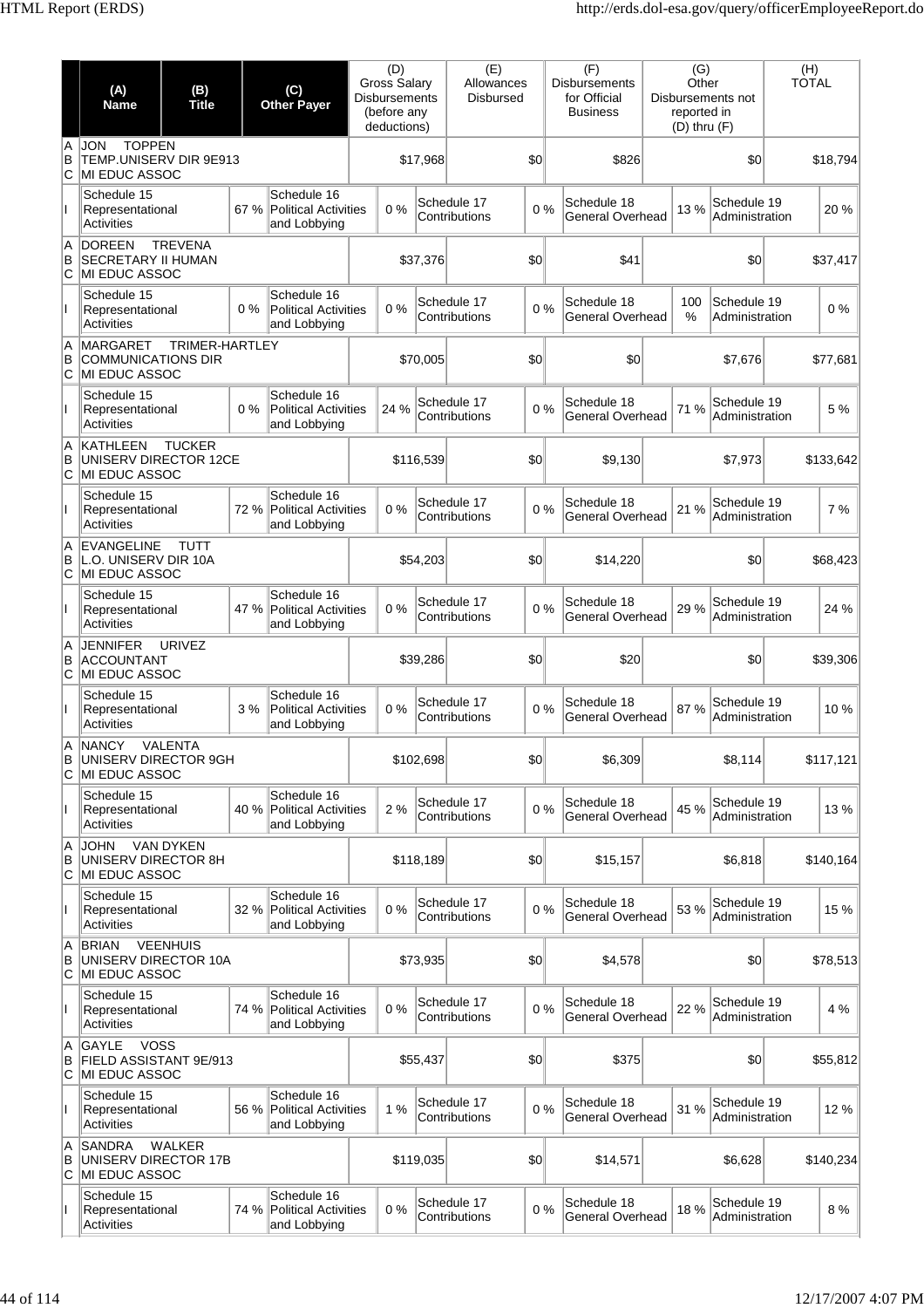|               | (A)<br><b>Name</b>                                                 | (B)<br><b>Title</b> | (C)<br><b>Other Payer</b> |                                                            | (D)<br><b>Gross Salary</b><br><b>Disbursements</b><br>(before any<br>deductions) |           | (E)<br>Allowances<br><b>Disbursed</b> |     | (F)<br><b>Disbursements</b><br>for Official<br><b>Business</b> | (G)<br>Other<br>reported in<br>$(D)$ thru $(F)$ | Disbursements not             | (H)<br><b>TOTAL</b> |
|---------------|--------------------------------------------------------------------|---------------------|---------------------------|------------------------------------------------------------|----------------------------------------------------------------------------------|-----------|---------------------------------------|-----|----------------------------------------------------------------|-------------------------------------------------|-------------------------------|---------------------|
| A<br>B<br>ΙC  | <b>MARK</b><br>L.O. UNISERV DIR 7G<br>MI EDUC ASSOC                | <b>WALTON</b>       |                           |                                                            |                                                                                  | \$103,468 |                                       | \$0 | \$7,981                                                        |                                                 | \$6,907                       | \$118,356           |
|               | Schedule 15<br>Representational<br>Activities                      |                     | 53 %                      | Schedule 16<br><b>Political Activities</b><br>and Lobbying | 1%                                                                               |           | Schedule 17<br>Contributions          | 0%  | Schedule 18<br>General Overhead                                | 29 %                                            | Schedule 19<br>Administration | 17%                 |
| A<br>B<br>lC. | <b>DOROTHY</b><br><b>FIELD ASSISTANT 4AB</b><br>MI EDUC ASSOC      | <b>WARGO</b>        |                           |                                                            |                                                                                  | \$38,720  |                                       | \$0 | \$28                                                           |                                                 | \$0                           | \$38,748            |
|               | Schedule 15<br>Representational<br>Activities                      |                     | 55 %                      | Schedule 16<br><b>Political Activities</b><br>and Lobbying | 1%                                                                               |           | Schedule 17<br>Contributions          | 0%  | Schedule 18<br>General Overhead                                | 33 %                                            | Schedule 19<br>Administration | 11 %                |
| A<br>B<br>C   | <b>MICHAEL</b><br>L.O. FIELD ASSISTANT 6E<br>MI EDUC ASSOC         | WASIELEWSKI         |                           |                                                            |                                                                                  | \$54,145  |                                       | \$0 | \$106                                                          |                                                 | \$0                           | \$54,251            |
|               | Schedule 15<br>Representational<br>Activities                      |                     | 51 %                      | Schedule 16<br><b>Political Activities</b><br>and Lobbying | 2 %                                                                              |           | Schedule 17<br>Contributions          | 0%  | Schedule 18<br>General Overhead                                | 33 %                                            | Schedule 19<br>Administration | 14 %                |
| A<br>B<br>С   | <b>CHARLES</b><br><b>ACCOUNTANT</b><br>MI EDUC ASSOC               | <b>WATSON</b>       |                           |                                                            |                                                                                  | \$62.481  |                                       | \$0 | \$37                                                           |                                                 | \$0                           | \$62,518            |
|               | Schedule 15<br>Representational<br>Activities                      |                     | 3%                        | Schedule 16<br><b>Political Activities</b><br>and Lobbying | 0%                                                                               |           | Schedule 17<br>Contributions          | 0%  | Schedule 18<br>General Overhead                                | 87%                                             | Schedule 19<br>Administration | 10%                 |
| A<br>B<br>С   | <b>CHERYL</b><br><b>FIELD ASSISTANT 3AB</b><br>MI EDUC ASSOC       | <b>WEINHARDT</b>    |                           |                                                            |                                                                                  | \$29,923  |                                       | \$0 | \$1,213                                                        |                                                 | \$0                           | \$31,136            |
| Ш             | Schedule 15<br>Representational<br>Activities                      |                     | 55 %                      | Schedule 16<br><b>Political Activities</b><br>and Lobbying | 1%                                                                               |           | Schedule 17<br>Contributions          | 0%  | Schedule 18<br>General Overhead                                | 33 %                                            | Schedule 19<br>Administration | 11 %                |
| A<br>B<br>С   | <b>JUDITH</b><br><b>SECRETARY III PD/HR</b><br>MI EDUC ASSOC       | WEISE               |                           |                                                            |                                                                                  | \$47,865  |                                       | \$0 | \$809                                                          |                                                 | \$0                           | \$48,674            |
|               | Schedule 15<br>Representational<br>Activities                      |                     | 12%                       | Schedule 16<br><b>Political Activities</b><br>and Lobbying | 0%                                                                               |           | Schedule 17<br>Contributions          | 0%  | Schedule 18<br>General Overhead                                | 37 %                                            | Schedule 19<br>Administration | 51 %                |
| A<br>в<br>C   | ANDREW<br><b>PAYROLL CLERK</b><br>MI EDUC ASSOC                    | <b>WENTZ</b>        |                           |                                                            |                                                                                  | \$49,922  |                                       | \$0 | \$39                                                           |                                                 | \$0                           | \$49,961            |
| $\mathbf{I}$  | Schedule 15<br>Representational<br>Activities                      |                     | 3%                        | Schedule 16<br><b>Political Activities</b><br>and Lobbying | 0%                                                                               |           | Schedule 17<br>Contributions          | 0%  | Schedule 18<br>General Overhead                                | 87 %                                            | Schedule 19<br>Administration | 10%                 |
| A<br>B<br>ΙC  | WENTZ<br><b>JODI</b><br>FIELD ASSISTANT 10D<br>MI EDUC ASSOC       |                     |                           |                                                            |                                                                                  | \$39,070  |                                       | \$0 | \$131                                                          |                                                 | \$0                           | \$39,201            |
|               | Schedule 15<br>Representational<br>Activities                      |                     | 53 %                      | Schedule 16<br><b>Political Activities</b><br>and Lobbying | 1%                                                                               |           | Schedule 17<br>Contributions          | 0%  | Schedule 18<br>General Overhead                                | 33 %                                            | Schedule 19<br>Administration | 13%                 |
| A<br>B<br>С   | <b>DOUGLAS</b><br><b>ATTORNEY</b><br>MI EDUC ASSOC                 | <b>WILCOX</b>       |                           |                                                            |                                                                                  | \$118,267 |                                       | \$0 | \$4,311                                                        |                                                 | \$12,063                      | \$134,641           |
| Ш             | Schedule 15<br>Representational<br>Activities                      |                     | 45 %                      | Schedule 16<br><b>Political Activities</b><br>and Lobbying | 0%                                                                               |           | Schedule 17<br>Contributions          | 0%  | Schedule 18<br>General Overhead                                | 28 %                                            | Schedule 19<br>Administration | 27 %                |
| A<br>B<br>С   | <b>YVONNE</b><br><b>CONSULTANT HIGHER ED</b><br>MI EDUC ASSOC      | <b>WILLIAMS</b>     |                           |                                                            |                                                                                  | \$118,740 |                                       | \$0 | \$37,756                                                       |                                                 | \$4,185                       | \$160,681           |
|               | Schedule 15<br>Representational<br>Activities                      |                     | 16 %                      | Schedule 16<br><b>Political Activities</b><br>and Lobbying | 0%                                                                               |           | Schedule 17<br>Contributions          | 0%  | Schedule 18<br>General Overhead                                | 21 %                                            | Schedule 19<br>Administration | 63 %                |
| A<br>B<br>C   | <b>ROSS</b><br><b>WILSON</b><br><b>CONTROLLER</b><br>MI EDUC ASSOC |                     |                           |                                                            |                                                                                  | \$132,980 |                                       | \$0 | \$4,024                                                        |                                                 | \$14,406                      | \$151,410           |
|               | Schedule 15<br>Representational<br>Activities                      |                     | 11 %                      | Schedule 16<br><b>Political Activities</b><br>and Lobbying | 0%                                                                               |           | Schedule 17<br>Contributions          | 0%  | Schedule 18<br>General Overhead                                | 82%                                             | Schedule 19<br>Administration | 7 %                 |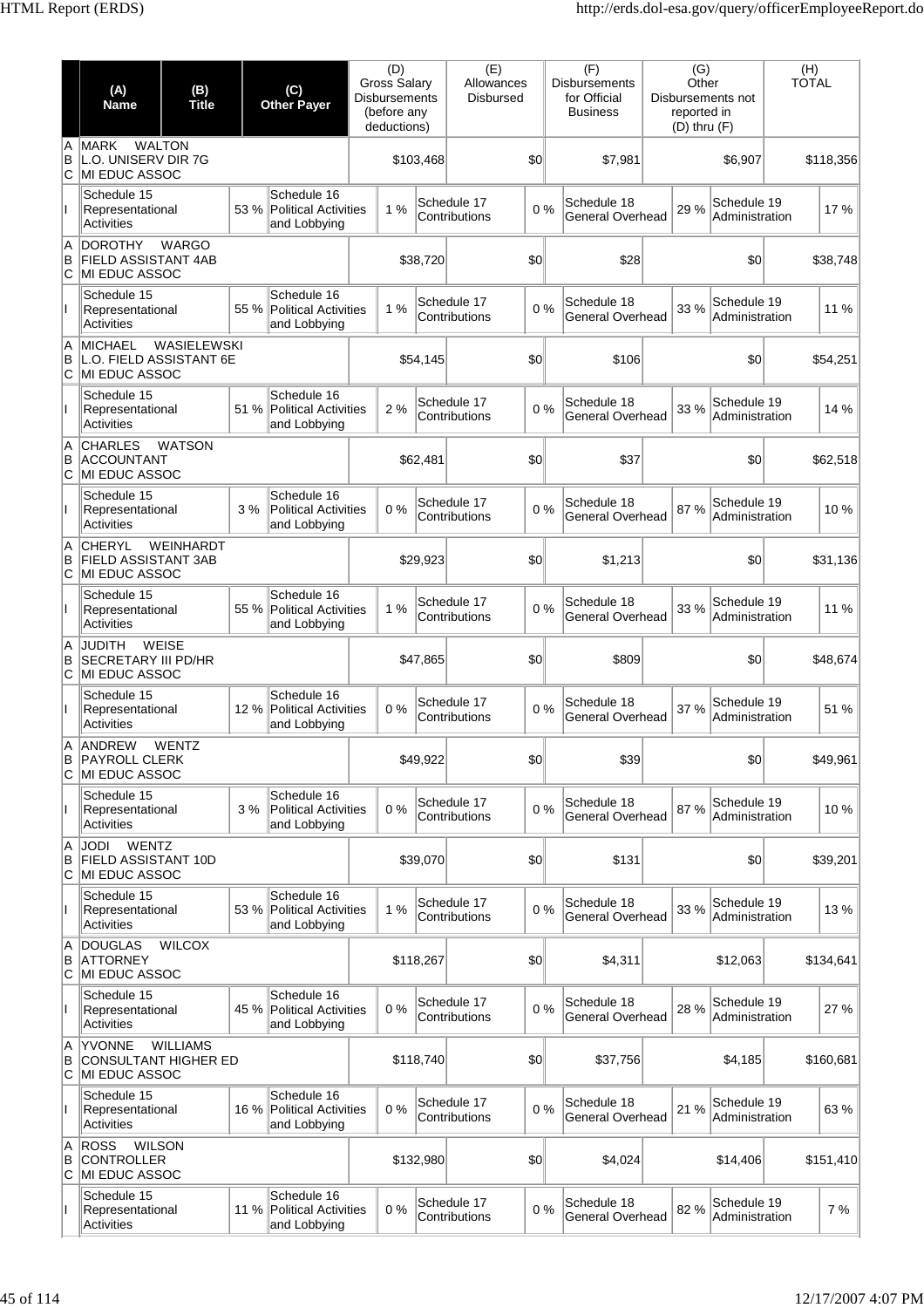|             | (A)<br><b>Name</b>                                                          | (B)<br><b>Title</b> |         | (C)<br><b>Other Payer</b>                                  | (D)<br><b>Gross Salary</b><br><b>Disbursements</b><br>(before any<br>deductions) |           | (E)<br>Allowances<br><b>Disbursed</b> |                              | (F)<br><b>Disbursements</b><br>for Official<br>Business | (G)<br>Other<br>reported in<br>$(D)$ thru $(F)$ | Disbursements not             | (H)<br><b>TOTAL</b>           |              |
|-------------|-----------------------------------------------------------------------------|---------------------|---------|------------------------------------------------------------|----------------------------------------------------------------------------------|-----------|---------------------------------------|------------------------------|---------------------------------------------------------|-------------------------------------------------|-------------------------------|-------------------------------|--------------|
| Α<br>B<br>C | <b>GERALDINE</b><br><b>SOUTHERN ZONE III</b><br><b>IMI EDUC ASSOC</b>       | <b>WITTBRODT</b>    |         |                                                            |                                                                                  | \$56,023  |                                       | \$0                          | \$396                                                   |                                                 | \$0                           |                               | \$56,419     |
|             | Schedule 15<br>Representational<br>Activities                               |                     | 55 %    | Schedule 16<br><b>Political Activities</b><br>and Lobbying | 1%                                                                               |           | Schedule 17<br>Contributions          | 0%                           | Schedule 18<br>General Overhead                         | 33 %                                            | Schedule 19<br>Administration |                               | 11 %         |
| A<br>в<br>C | KIMBERLY<br><b>FIELD ASSISTANT 3F</b><br>MI EDUC ASSOC                      | <b>WOLCOTT</b>      |         |                                                            |                                                                                  | \$41,591  |                                       | \$0                          | \$376                                                   |                                                 | \$0                           |                               | \$41,967     |
| L           | Schedule 15<br>Representational<br>Activities                               |                     | 55 %    | Schedule 16<br><b>Political Activities</b><br>and Lobbying | 1%                                                                               |           | Schedule 17<br>Contributions          | 0%                           | Schedule 18<br>General Overhead                         | 33 %                                            | Schedule 19<br>Administration |                               | 11 %         |
| A<br>B<br>C | <b>MICHELLE</b><br><b>FIELD ASSISTANT 9BCD</b><br>MI EDUC ASSOC             | <b>WOZNICKI</b>     |         |                                                            |                                                                                  | \$54,966  |                                       | \$0                          | \$341                                                   |                                                 | \$0                           |                               | \$55,307     |
| L           | Schedule 15<br>Representational<br>Activities                               |                     | 55 %    | Schedule 16<br><b>Political Activities</b><br>and Lobbying | 1%                                                                               |           | Schedule 17<br>Contributions          | 0%                           | Schedule 18<br>General Overhead                         | 33 %                                            | Schedule 19<br>Administration |                               | 11 %         |
| A<br>B<br>C | <b>JODY</b><br><b>YOUNG</b><br>FIELD ASSISTANT 17A<br><b>IMI EDUC ASSOC</b> |                     |         |                                                            |                                                                                  | \$54,459  |                                       | \$0                          | \$322                                                   |                                                 | \$0                           |                               | \$54,781     |
|             | Schedule 15<br>Representational<br>Activities                               |                     | 56 %    | Schedule 16<br><b>Political Activities</b><br>and Lobbying | 1%                                                                               |           | Schedule 17<br>Contributions          | 0%                           | Schedule 18<br>General Overhead                         | 31 %                                            | Schedule 19<br>Administration |                               | 12 %         |
| A<br>B<br>C | DANIEL<br><b>ATTORNEY</b><br>MI EDUC ASSOC                                  | <b>ZARIMBA</b>      |         |                                                            |                                                                                  | \$93,291  |                                       | \$0                          | \$4,723                                                 |                                                 | \$12,925                      |                               | \$110,939    |
| T           | Schedule 15<br>Representational<br>Activities                               |                     | 82 %    | Schedule 16<br><b>Political Activities</b><br>and Lobbying | 1%                                                                               |           | Schedule 17<br>Contributions          | 0%                           | Schedule 18<br>General Overhead                         | 10%                                             | Schedule 19<br>Administration |                               | 7 %          |
| A<br>в<br>C | <b>WALTER</b><br>L.O. UNISERV DIR 2B<br>MI EDUC ASSOC                       | ZELASKO             |         |                                                            |                                                                                  | \$114.509 |                                       | \$0                          | \$7,237                                                 |                                                 | \$9,179                       |                               | \$130,925    |
|             | Schedule 15<br>Representational<br>Activities                               |                     |         | Schedule 16<br>70 % Political Activities<br>and Lobbying   | 1%                                                                               |           | Schedule 17<br>Contributions          | 0%                           | Schedule 18<br>General Overhead                         | 24 %                                            | Schedule 19<br>Administration |                               | 5 %          |
| Α<br>В<br>C | <b>TIMOTHY</b><br>UNISERV DIRECTOR 8BF<br>MI EDUC ASSOC                     | <b>ZELLER</b>       |         |                                                            |                                                                                  | \$22,446  |                                       | \$0                          | \$4,457                                                 |                                                 | \$0                           |                               | \$26,903     |
| L           | Schedule 15<br>Representational<br><b>Activities</b>                        |                     |         | Schedule 16<br>35 % Political Activities<br>and Lobbying   | 19 %                                                                             |           | Schedule 17<br>Contributions          | 1%                           | Schedule 18<br>General Overhead                         | 45 %                                            | Schedule 19<br>Administration |                               | 0%           |
| Α<br>в<br>С | LU ANN<br><b>FIELD ASSISTANT 7J</b><br><b>MI EDUC ASSOC</b>                 | <b>ZORN</b>         |         |                                                            |                                                                                  | \$40,601  |                                       | \$0                          | \$217                                                   |                                                 | \$0                           |                               | \$40,818     |
| L           | Schedule 15<br>Representational<br>Activities                               |                     | 51 %    | Schedule 16<br><b>Political Activities</b><br>and Lobbying | 2%                                                                               |           | Schedule 17<br>Contributions          | $0\%$                        | Schedule 18<br>General Overhead                         | 33 %                                            | Schedule 19<br>Administration |                               | 14 %         |
|             | TOTALS RECEIVED BY EMPLOYEES MAKING<br><b>LESS THAN \$10000</b>             |                     |         |                                                            |                                                                                  | \$348,900 |                                       | \$0                          | \$20,433                                                |                                                 | \$864                         |                               | \$370,197    |
|             | Schedule 15<br><b>Representational Activities</b>                           |                     | 47<br>% | Schedule 16<br>Political Activities and Lobbying           |                                                                                  |           | 0%                                    | Schedule 17<br>Contributions | Schedule 18<br>$0\%$<br>General Overhead                |                                                 | 42<br>%                       | Schedule 19<br>Administration | 11<br>%      |
|             | <b>Total Employee Disbursements</b><br><b>Less Deductions</b>               |                     |         |                                                            | \$28,244,103                                                                     |           |                                       | \$0                          | \$2,140,136                                             |                                                 | \$1,120,246                   |                               | \$31,504,485 |
|             | <b>Net Disbursements</b>                                                    |                     |         |                                                            |                                                                                  |           |                                       |                              |                                                         |                                                 |                               |                               | \$31,504,485 |

## **SCHEDULE 13 - MEMBERSHIP STATUS EXECUTE 212-840** FILE NUMBER: 512-840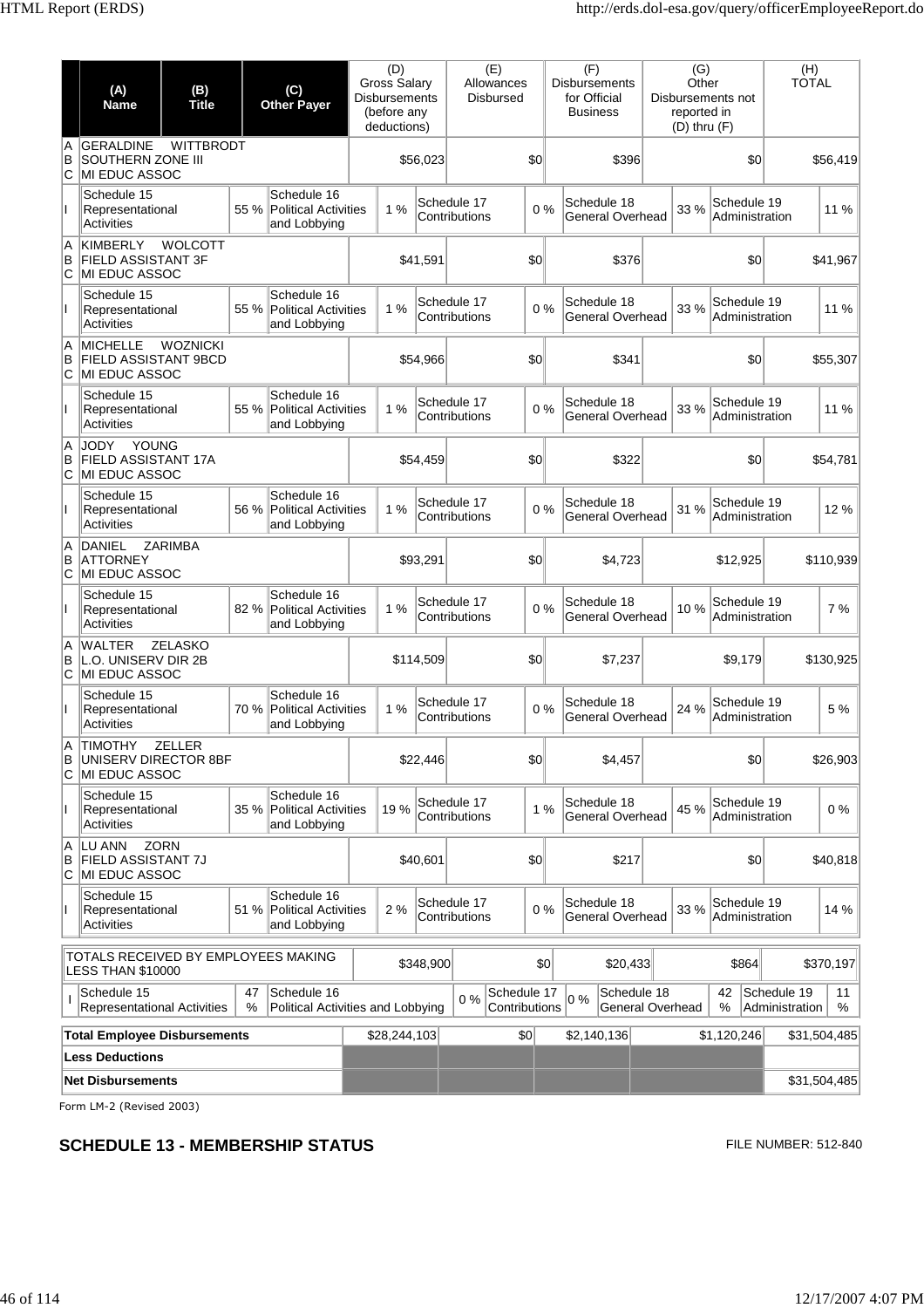| Category of Membership<br>(A)                                            | Number<br>(B) | Voting Eligibility<br>(C) |
|--------------------------------------------------------------------------|---------------|---------------------------|
| EA                                                                       | 89,272        | Yes                       |
| <b>ESP</b>                                                               | 37,131        | Yes                       |
| Life                                                                     | 671           | Yes                       |
| Student                                                                  | 2,910         | No                        |
| Associate                                                                | 171           | No                        |
| Retired                                                                  | 26,292        | No.                       |
| Members                                                                  | 156,447       |                           |
| Agency Fee Payers*                                                       | 734           |                           |
| <b>Total Members/Fee Payers</b>                                          | 157,181       |                           |
| *Agency Fee Payers are not considered members of the labor organization. |               |                           |

## **DETAILED SUMMARY PAGE - SCHEDULES 14 THROUGH 19** FILE NUMBER: 512-840

| <b>SCHEDULE 14 OTHER RECEIPTS</b>    |              |
|--------------------------------------|--------------|
| 1. Named Payer Itemized Receipts     | \$11,590,399 |
| 2. Named Payer Non-itemized Receipts | \$112,232    |
| 3. All Other Receipts                | \$32,538,460 |
| 4. Total Receipts                    | \$44,241,091 |
|                                      |              |
|                                      |              |

| <b>SCHEDULE 15 REPRESENTATIONAL ACTIVITIES</b> |              |  |  |
|------------------------------------------------|--------------|--|--|
| 1. Named Payee Itemized Disbursements          | \$2,838,396  |  |  |
| 2. Named Payee Non-itemized Disbursements      | \$460,601    |  |  |
| 3. To Officers                                 | \$71,255     |  |  |
| 4. To Employees                                | \$12,966,476 |  |  |
| 5. All Other Disbursements                     | \$106.267    |  |  |
| <b>6. Total Disbursements</b>                  | \$16,442,995 |  |  |
| SCHEDULE 16 POLITICAL ACTIVITIES AND LOBBYING  |              |  |  |
|                                                |              |  |  |
| 1. Named Payee Itemized Disbursements          | \$28,320     |  |  |
| 2. Named Payee Non-itemized Disbursements      | \$24,122     |  |  |
| 3. To Officers                                 | \$14,790     |  |  |
| 4. To Employees                                | \$1,215,709  |  |  |
| 5. All Other Disbursements                     | \$1,042,213  |  |  |

**SCHEDULE 17 CONTRIBUTIONS, GIFTS & GRANTS** 1. Named Payee Itemized Disbursements \$42,507 2. Named Payee Non-itemized Disbursements \$58,026 3. To Officers \$1,939 4. To Employees \$34,101 5. All Other Disbursements \$53,667 **6. Total Disbursements** \$190,240

| <b>SCHEDULE 18 GENERAL OVERHEAD</b>       |              |  |  |
|-------------------------------------------|--------------|--|--|
| 1. Named Payee Itemized Disbursements     | \$2,607,936  |  |  |
| 2. Named Payee Non-itemized Disbursements | \$2,487,696  |  |  |
| 3. To Officers                            | \$285,760    |  |  |
| 4. To Employees                           | \$13,142,239 |  |  |
| 5. All Other Disbursements                | \$37,813,278 |  |  |
| <b>6. Total Disbursements</b>             | \$56,336,909 |  |  |
| <b>SCHEDULE 19 UNION ADMINISTRATION</b>   |              |  |  |
| 1. Named Payee Itemized Disbursements     | \$477,014    |  |  |
| 2. Named Payee Non-itemized Disbursements | \$211,685    |  |  |
| 3. To Officers                            | \$435,575    |  |  |
|                                           |              |  |  |
| 4. To Employees                           | \$4,145,962  |  |  |
| 5. All Other Disbursements                | \$961,374    |  |  |

Form LM-2 (Revised 2003)

### **SCHEDULE 14 - OTHER RECEIPTS FILE NUMBER: 512-840**

| Name and Address<br>(A)          |                                          |             |               |
|----------------------------------|------------------------------------------|-------------|---------------|
| Bay Arenac Education Association | Purpose<br>(C)                           | Date<br>(D) | Amount<br>(E) |
| 965 W. Beamish                   | Restitution of past dues (AIG Insurance) | 03/23/2007  | \$17,490      |
| Sanford<br>MI                    | <b>Total Itemized Transactions</b>       |             | \$17,490      |
| 48657-0000                       | <b>Total Non-Itemized Transactions</b>   |             | \$2,091       |
| Type or Classification<br>(B)    | <b>Total of All Transactions</b>         |             | \$19,581      |
| Union                            |                                          |             |               |
| Name and Address                 |                                          |             |               |
| (A)                              | Purpose                                  | Date        | Amount        |
| <b>Bob Thomas</b>                | (C)                                      | (D)         | (E)           |
| 1350 Kendale Blvd.               | Purchase of Donlen leased vehicle        | 05/17/2007  | \$16,200      |
| East Lansing                     | <b>Total Itemized Transactions</b>       |             | \$16,200      |
| МΙ                               | <b>Total Non-Itemized Transactions</b>   |             | \$0           |
| 48823-0000                       | <b>Total of All Transactions</b>         |             | \$16,200      |
| Type or Classification<br>(B)    |                                          |             |               |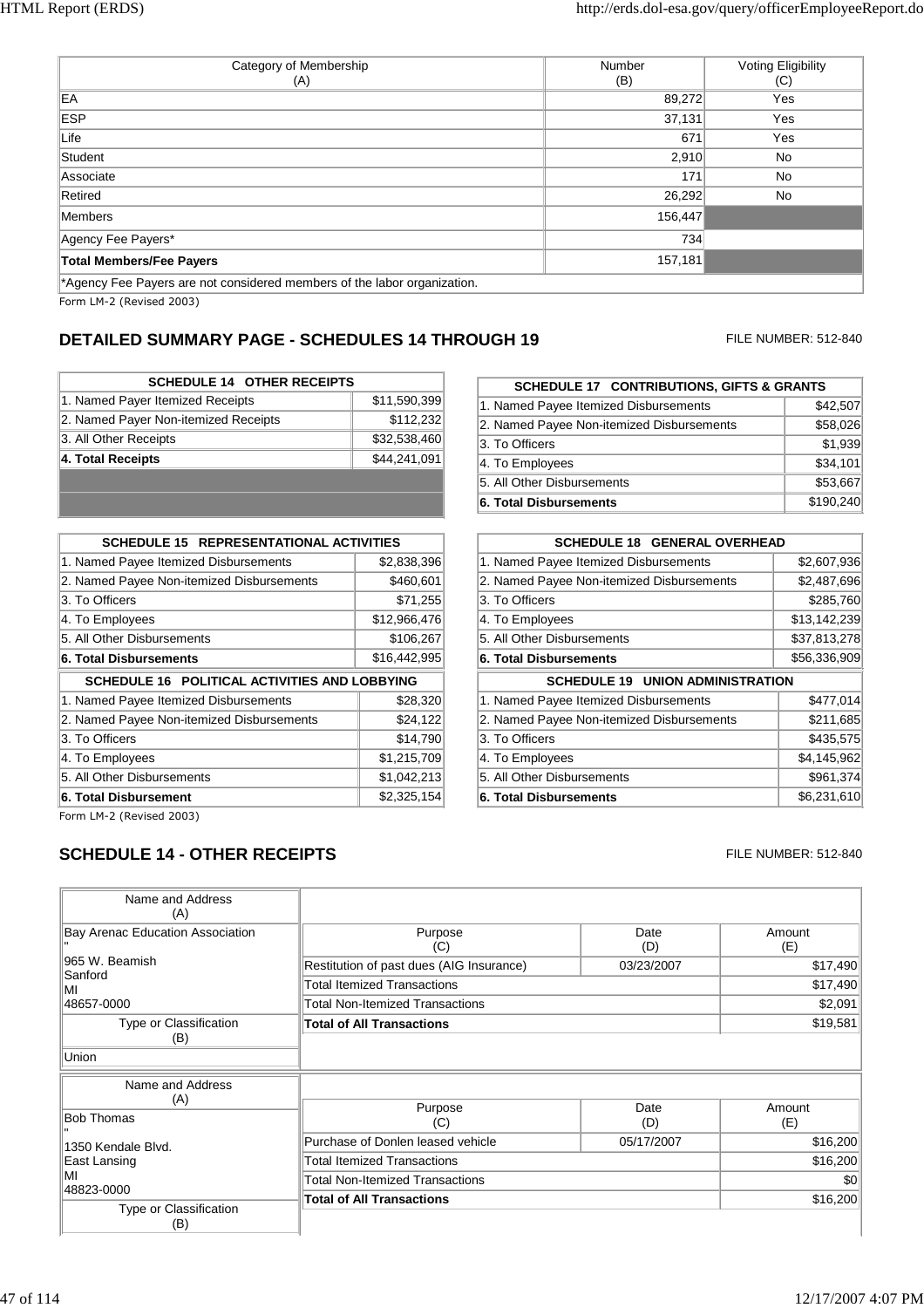| Employee                                   |                                        |             |               |
|--------------------------------------------|----------------------------------------|-------------|---------------|
| Name and Address                           |                                        |             |               |
| (A)<br>Centers for Medicare & Medicaid     |                                        |             |               |
| Services                                   | Purpose<br>(C)                         | Date<br>(D) | Amount<br>(E) |
| 7500 Security Blvd                         | Retiree Drug Subsidy Medicare Part D   | 05/18/2007  | \$138,427     |
| <b>Baltimore</b>                           | <b>Total Itemized Transactions</b>     |             | \$138,427     |
| MD<br>21244-0000                           | <b>Total Non-Itemized Transactions</b> |             | \$0           |
| Type or Classification                     | <b>Total of All Transactions</b>       |             | \$138,427     |
| (B)                                        |                                        |             |               |
| Government                                 |                                        |             |               |
| Name and Address<br>(A)                    |                                        |             |               |
| <b>Citizens For Education</b>              | Purpose                                | Date        | Amount        |
| 1350 Kendale Blvd.                         | (C)                                    | (D)         | (E)           |
| East Lansing                               | <b>Total Itemized Transactions</b>     |             | \$0           |
| MI<br>48826-0000                           | <b>Total Non-Itemized Transactions</b> |             | \$5,580       |
| Type or Classification                     | <b>Total of All Transactions</b>       |             | \$5,580       |
| (B)                                        |                                        |             |               |
| Vendor                                     |                                        |             |               |
| Name and Address                           |                                        |             |               |
| (A)                                        |                                        |             |               |
| Clark Hill PLC                             | Purpose                                | Date        | Amount        |
| <b>Suite 3500</b><br>500 Woodward Avenue   | (C)                                    | (D)         | (E)           |
| Detroit                                    | <b>GRESPA Attorney Fees</b>            | 06/14/2007  | \$6,902       |
| MI                                         | <b>Total Itemized Transactions</b>     |             | \$6,902       |
| 48226-0000                                 | <b>Total Non-Itemized Transactions</b> |             | \$0           |
| Type or Classification<br>(B)              | <b>Total of All Transactions</b>       |             | \$6,902       |
| Attorney                                   |                                        |             |               |
| Name and Address                           |                                        |             |               |
| (A)                                        | Purpose                                | Date        | Amount        |
| <b>GE Fleet Services</b>                   | (C)                                    | (D)         | (E)           |
|                                            | Refund credit balance                  | 11/13/2006  | \$5,113       |
| Three Capital Drive<br><b>Eden Prairie</b> | Refund credit balance                  | 06/01/2007  | \$12,505      |
| <b>MN</b>                                  | Refund credit balance                  | 07/10/2007  | \$16,259      |
| 55344-0000                                 | <b>Total Itemized Transactions</b>     |             | \$33,877      |
| Type or Classification<br>(B)              | <b>Total Non-Itemized Transactions</b> |             | \$2,359       |
| Vendor                                     | <b>Total of All Transactions</b>       |             | \$36,236      |
|                                            |                                        |             |               |
| Name and Address<br>(A)                    |                                        |             |               |
| <b>Grand Valley State University</b>       | Purpose                                | Date        | Amount        |
|                                            | (C)                                    | (D)         | (E)           |
| 130 Lake Michigan Hall<br>Allendale        | <b>Total Itemized Transactions</b>     |             | \$0           |
| MI                                         | <b>Total Non-Itemized Transactions</b> |             | \$6,777       |
| 49401-0000                                 | <b>Total of All Transactions</b>       |             | \$6,777       |
| Type or Classification<br>(B)              |                                        |             |               |
| University                                 |                                        |             |               |
| Name and Address<br>(A)                    |                                        |             |               |
| Horace Mann                                | Purpose                                | Date        | Amount        |
| One Horace Mann Plaza                      | (C)                                    | (D)         | (E)           |
| Springfield                                | <b>Total Itemized Transactions</b>     |             | \$0           |
| IL                                         | <b>Total Non-Itemized Transactions</b> |             | \$9,826       |
| 62715-0000                                 | <b>Total of All Transactions</b>       |             | \$9,826       |
| Type or Classification<br>(B)              |                                        |             |               |
| Insurance                                  |                                        |             |               |
|                                            |                                        |             |               |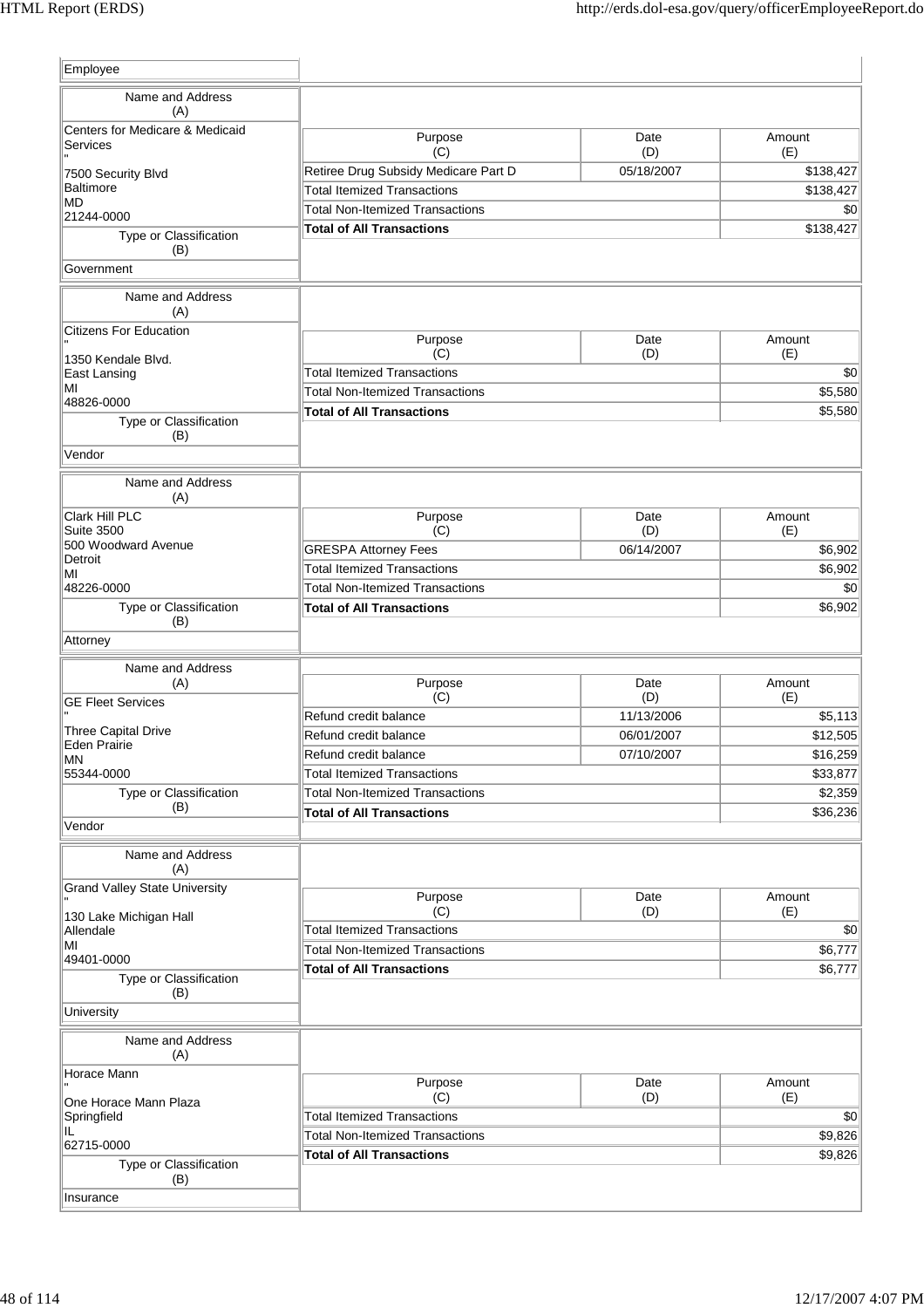| Name and Address<br>(A)                                |                                                          |                          |                     |
|--------------------------------------------------------|----------------------------------------------------------|--------------------------|---------------------|
| Laurel Office Park Limited Partnership II<br>Suite 171 | Purpose<br>(C)                                           | Date<br>(D)              | Amount<br>(E)       |
| 17191 N. Laurel Park Drive                             | 7-D security deposit less repair work                    | 09/28/2006               | \$5,312             |
| Livonia<br>MI                                          | <b>Total Itemized Transactions</b>                       |                          | \$5,312             |
| 48152-0000                                             | <b>Total Non-Itemized Transactions</b>                   |                          | \$0                 |
| Type or Classification<br>(B)                          | <b>Total of All Transactions</b>                         |                          | \$5,312             |
| Landlord                                               |                                                          |                          |                     |
| Name and Address<br>(A)                                |                                                          |                          |                     |
| Marriott International, Inc.<br>P.O. Box 402841        | Purpose<br>(C)                                           | Date<br>(D)              | Amount<br>(E)       |
| Atlanta                                                | <b>BPP Conference Room Rental Refunds</b>                | 06/19/2007               | \$19,760            |
| GA                                                     | <b>Total Itemized Transactions</b>                       |                          | \$19,760            |
| 30384-2841                                             | <b>Total Non-Itemized Transactions</b>                   |                          | \$0                 |
| Type or Classification<br>(B)                          | <b>Total of All Transactions</b>                         |                          | \$19,760            |
| Vendor                                                 |                                                          |                          |                     |
| Name and Address<br>(A)                                | Purpose<br>(C)                                           | Date<br>(D)              | Amount<br>(E)       |
| <b>MEA Financial Services Inc</b>                      | <b>Marketing Services</b>                                | 09/30/2006               | \$17,833            |
|                                                        | <b>Marketing Services</b>                                | 10/31/2006               | \$17,833            |
| 1480 Kendale Blvd<br>East Lansing                      | <b>Marketing Services</b>                                | 11/30/2006               | \$17,833            |
| ΜI                                                     | <b>Marketing Services</b>                                | 12/31/2006               | \$17,833            |
| 48826-0000                                             | <b>Marketing Services</b>                                | 01/31/2007               | \$17,833            |
| Type or Classification                                 | <b>Marketing Services</b>                                | 02/28/2007               | \$17,833            |
| (B)<br>Vendor                                          | <b>Marketing Services</b>                                | 03/31/2007               | \$17,833            |
|                                                        | <b>Marketing Services</b>                                | 04/30/2007               | \$17,833            |
|                                                        | <b>Marketing Services</b>                                | 05/31/2007               | \$17,833            |
|                                                        | <b>Marketing Services</b>                                | 06/30/2007               | \$17,833            |
|                                                        | <b>Marketing Services</b>                                | 07/31/2007               | \$17,833            |
|                                                        | <b>Marketing Services</b>                                | 08/30/2007               | \$23,833            |
|                                                        | <b>Shared Service Fees</b>                               | 09/30/2006               | \$36,865            |
|                                                        | <b>Shared Service Fees</b>                               | 10/31/2006               | \$57,575            |
|                                                        | <b>Shared Service Fees</b>                               | 11/30/2006               | \$25,765            |
|                                                        | <b>Shared Service Fees</b>                               | 12/31/2006               | \$15,039            |
|                                                        | <b>Shared Service Fees</b>                               | 01/31/2007               | \$16,980            |
|                                                        | <b>Shared Service Fees</b>                               | 02/28/2007               | \$41,936            |
|                                                        | <b>Shared Service Fees</b>                               | 03/31/2007               | \$26,722            |
|                                                        | <b>Shared Service Fees</b>                               | 04/30/2007               | \$29,169            |
|                                                        | <b>Shared Service Fees</b><br><b>Shared Service Fees</b> | 05/31/2007<br>06/30/2007 | \$37,147            |
|                                                        | <b>Shared Service Fees</b>                               | 07/31/2007               | \$54,021            |
|                                                        | <b>Shared Service Fees</b>                               | 08/30/2007               | \$51,668<br>\$2,059 |
|                                                        | <b>Total Itemized Transactions</b>                       |                          | \$614,942           |
|                                                        | <b>Total Non-Itemized Transactions</b>                   |                          | \$20,279            |
|                                                        | <b>Total of All Transactions</b>                         |                          | \$635,221           |
| Name and Address<br>(A)                                |                                                          |                          |                     |
| Michigan Democratic State Central<br>Committee         | Purpose<br>(C)                                           | Date                     | Amount              |
|                                                        | Phone Bank Deposit                                       | (D)<br>10/16/2006        | (E)<br>\$35,000     |
| 606 Townsend<br>Lansing                                | <b>Total Itemized Transactions</b>                       |                          | \$35,000            |
| MI                                                     | <b>Total Non-Itemized Transactions</b>                   |                          | \$0                 |
| 48933-2313                                             | <b>Total of All Transactions</b>                         |                          | \$35,000            |
| Type or Classification<br>(B)<br>Political             |                                                          |                          |                     |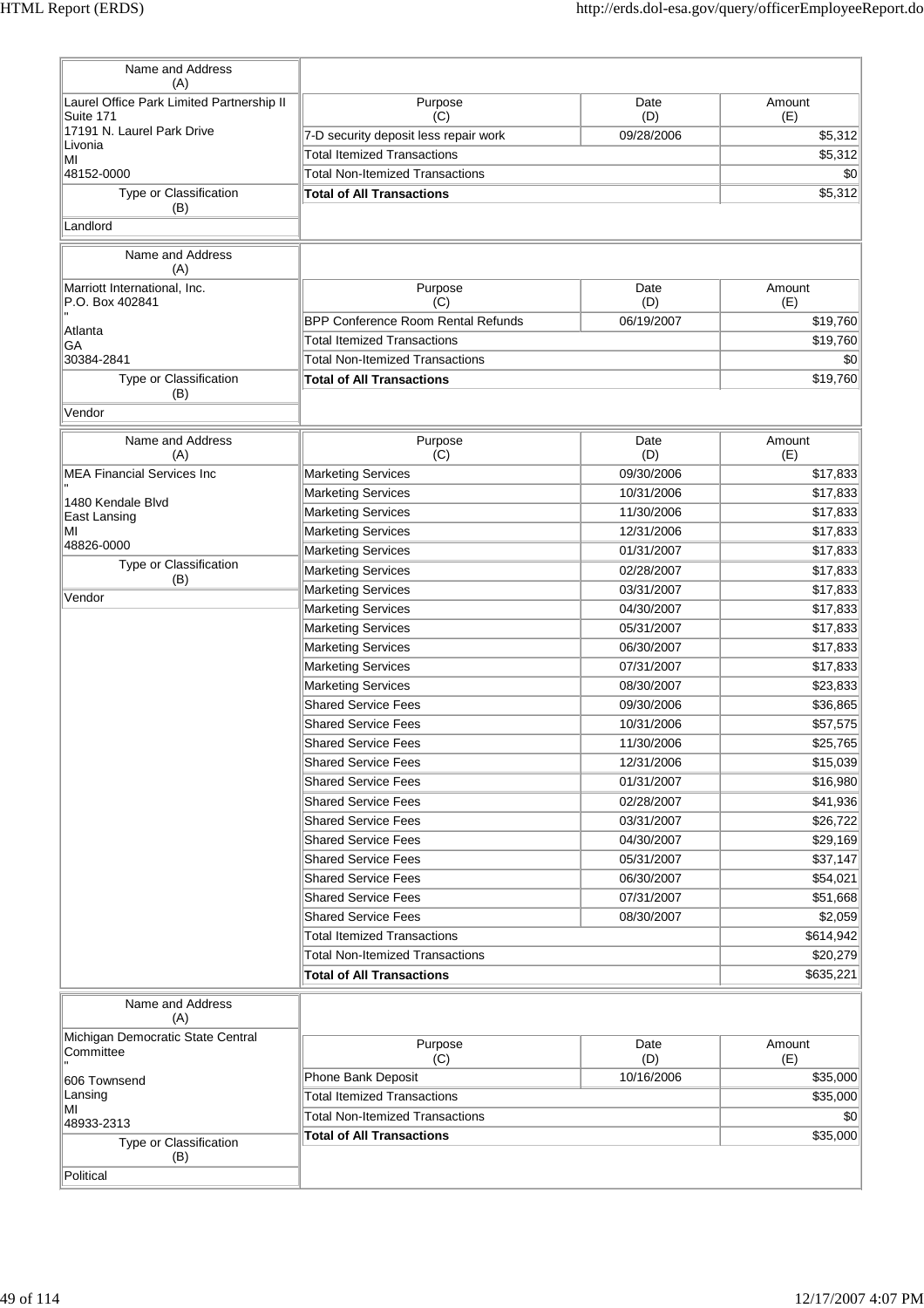| Name and Address                                                                            |                                              |             |                                                                                                                                                                                      |
|---------------------------------------------------------------------------------------------|----------------------------------------------|-------------|--------------------------------------------------------------------------------------------------------------------------------------------------------------------------------------|
| (A)                                                                                         | Purpose<br>(C)                               | Date<br>(D) | Amount<br>(E)                                                                                                                                                                        |
| Michigan Education Special Services                                                         | <b>Marketing Services</b>                    | 10/30/2006  | \$3,075,311                                                                                                                                                                          |
| Assn                                                                                        | <b>Marketing Services</b>                    | 09/30/2006  | \$16,667                                                                                                                                                                             |
| 1475 Kendale Blvd                                                                           | <b>Marketing Services</b>                    | 10/31/2006  | \$16,667                                                                                                                                                                             |
| East Lansing                                                                                | <b>Marketing Services</b>                    | 11/30/2006  | \$16,667                                                                                                                                                                             |
| ΜI                                                                                          | <b>Marketing Services</b>                    | 12/31/2006  | \$16,667                                                                                                                                                                             |
| 48826-0000                                                                                  | <b>Marketing Services</b>                    | 01/31/2007  | \$16,667                                                                                                                                                                             |
| Type or Classification                                                                      | Marketing Services                           | 02/28/2007  | \$16,667                                                                                                                                                                             |
| (B)                                                                                         | <b>Marketing Services</b>                    | 03/31/2007  | \$16,667                                                                                                                                                                             |
| Vendor                                                                                      | <b>Marketing Services</b>                    | 04/30/2007  | \$16,667                                                                                                                                                                             |
|                                                                                             | <b>Marketing Services</b>                    | 05/31/2007  | \$16,667                                                                                                                                                                             |
|                                                                                             | <b>Marketing Services</b>                    | 06/30/2007  | \$16,667                                                                                                                                                                             |
|                                                                                             | <b>Marketing Services</b>                    | 07/31/2007  | \$16,667                                                                                                                                                                             |
|                                                                                             | <b>Marketing Services</b>                    | 08/30/2007  | \$16,667                                                                                                                                                                             |
|                                                                                             | Scholarship fund contribution                | 02/28/2007  | \$5,000                                                                                                                                                                              |
|                                                                                             | <b>Shared Service Fees</b>                   | 09/30/2006  | \$188,400                                                                                                                                                                            |
|                                                                                             | <b>Shared Service Fees</b>                   | 10/31/2006  |                                                                                                                                                                                      |
|                                                                                             | <b>Shared Service Fees</b>                   |             | \$189,509                                                                                                                                                                            |
|                                                                                             |                                              | 11/30/2006  | \$119,332                                                                                                                                                                            |
|                                                                                             | <b>Shared Service Fees</b>                   | 12/31/2006  | \$82,307                                                                                                                                                                             |
|                                                                                             | <b>Shared Service Fees</b>                   | 01/31/2007  | \$63,557                                                                                                                                                                             |
|                                                                                             | <b>Shared Service Fees</b>                   | 02/28/2007  | \$113,766                                                                                                                                                                            |
|                                                                                             | <b>Shared Service Fees</b>                   | 03/31/2007  | \$95,596                                                                                                                                                                             |
|                                                                                             | <b>Shared Service Fees</b>                   | 04/30/2007  | \$106,689                                                                                                                                                                            |
|                                                                                             | <b>Shared Service Fees</b>                   | 05/31/2007  | \$110,370                                                                                                                                                                            |
|                                                                                             | <b>Shared Service Fees</b>                   | 06/30/2007  | \$128,213                                                                                                                                                                            |
|                                                                                             | <b>Shared Service Fees</b>                   | 07/31/2007  | \$117,011                                                                                                                                                                            |
|                                                                                             | <b>Shared Service Fees</b>                   | 08/30/2007  | \$105,683                                                                                                                                                                            |
|                                                                                             | <b>Total Itemized Transactions</b>           |             | \$4,700,748                                                                                                                                                                          |
|                                                                                             | <b>Total Non-Itemized Transactions</b>       |             | \$14,960                                                                                                                                                                             |
|                                                                                             | <b>Total of All Transactions</b>             |             | \$4,715,708                                                                                                                                                                          |
| Name and Address<br>(A)                                                                     | Purpose<br>(C)                               | Date<br>(D) | Amount<br>(E)                                                                                                                                                                        |
|                                                                                             |                                              |             |                                                                                                                                                                                      |
|                                                                                             |                                              | 03/14/2007  |                                                                                                                                                                                      |
|                                                                                             | 01/07 Legal Services                         | 12/12/2006  |                                                                                                                                                                                      |
| 1201 16th Street, NW                                                                        | 10/06 Legal Services                         |             |                                                                                                                                                                                      |
|                                                                                             | 11/06 Legal Services                         | 01/16/2007  |                                                                                                                                                                                      |
|                                                                                             | 12/06 Legal Services                         | 02/12/2007  |                                                                                                                                                                                      |
| National Education Association<br>Washington<br>DC.<br>20036-0000<br>Type or Classification | 2005 ESSA Reimbursement                      | 02/12/2007  |                                                                                                                                                                                      |
| (B)                                                                                         | 1st Qtr. 06/07 Uniserv Grant                 | 09/14/2006  | \$59,079<br>\$95,107<br>\$91,161<br>\$81,064<br>\$26,791<br>\$944,132                                                                                                                |
|                                                                                             | 02/07 Legal Services                         | 04/13/2007  |                                                                                                                                                                                      |
|                                                                                             | 2nd Qtr. 06/07 Uniserv Grant                 | 12/08/2006  |                                                                                                                                                                                      |
|                                                                                             | 03/07 Legal Services                         | 05/14/2007  |                                                                                                                                                                                      |
|                                                                                             | 3rd Qtr. 06/07 Uniserv Grant                 | 03/21/2007  |                                                                                                                                                                                      |
|                                                                                             | 04/07 Legal Services                         | 06/15/2007  | \$88,592<br>\$960,900<br>\$46,259<br>\$952,516<br>\$183,737                                                                                                                          |
|                                                                                             | 05/07 Legal Services                         | 07/18/2007  | \$105,517                                                                                                                                                                            |
|                                                                                             | 4th Qtr. 06/07 Uniserv Grant & Rebate        | 06/14/2007  |                                                                                                                                                                                      |
|                                                                                             | 06/07 Legal Services                         | 08/15/2007  |                                                                                                                                                                                      |
|                                                                                             | 07/06 Legal Services                         | 09/15/2006  |                                                                                                                                                                                      |
|                                                                                             | 08/06 Legal Services                         | 10/23/2006  |                                                                                                                                                                                      |
|                                                                                             | 09/06 Legal Services                         | 11/15/2006  |                                                                                                                                                                                      |
|                                                                                             | Grant - Public Engagement Forums             | 12/22/2006  |                                                                                                                                                                                      |
|                                                                                             | <b>Grant - Achievement Gaps</b>              | 06/14/2007  |                                                                                                                                                                                      |
|                                                                                             | <b>Grant - Building Full Capacity Locals</b> | 06/26/2007  |                                                                                                                                                                                      |
|                                                                                             | Grant - TEF Project                          | 09/08/2006  |                                                                                                                                                                                      |
|                                                                                             | 06/07Cooperative Agreement                   | 12/07/2006  |                                                                                                                                                                                      |
|                                                                                             | Grant - ESP Leadership Cadre Training        | 10/03/2006  |                                                                                                                                                                                      |
|                                                                                             | Grant - ESP Leadership Cadre Training        | 10/13/2006  |                                                                                                                                                                                      |
|                                                                                             | <b>Grant - Building Strong Affiliates</b>    | 05/16/2007  |                                                                                                                                                                                      |
|                                                                                             | <b>Total Itemized Transactions</b>           |             |                                                                                                                                                                                      |
| Union                                                                                       | <b>Total Non-Itemized Transactions</b>       |             | \$1,105,541<br>\$103,826<br>\$89,363<br>\$91,380<br>\$76,797<br>\$5,000<br>\$10,000<br>\$26,500<br>\$8,500<br>\$11,384<br>\$15,000<br>\$15,000<br>\$7,000<br>\$5,273,507<br>\$30,563 |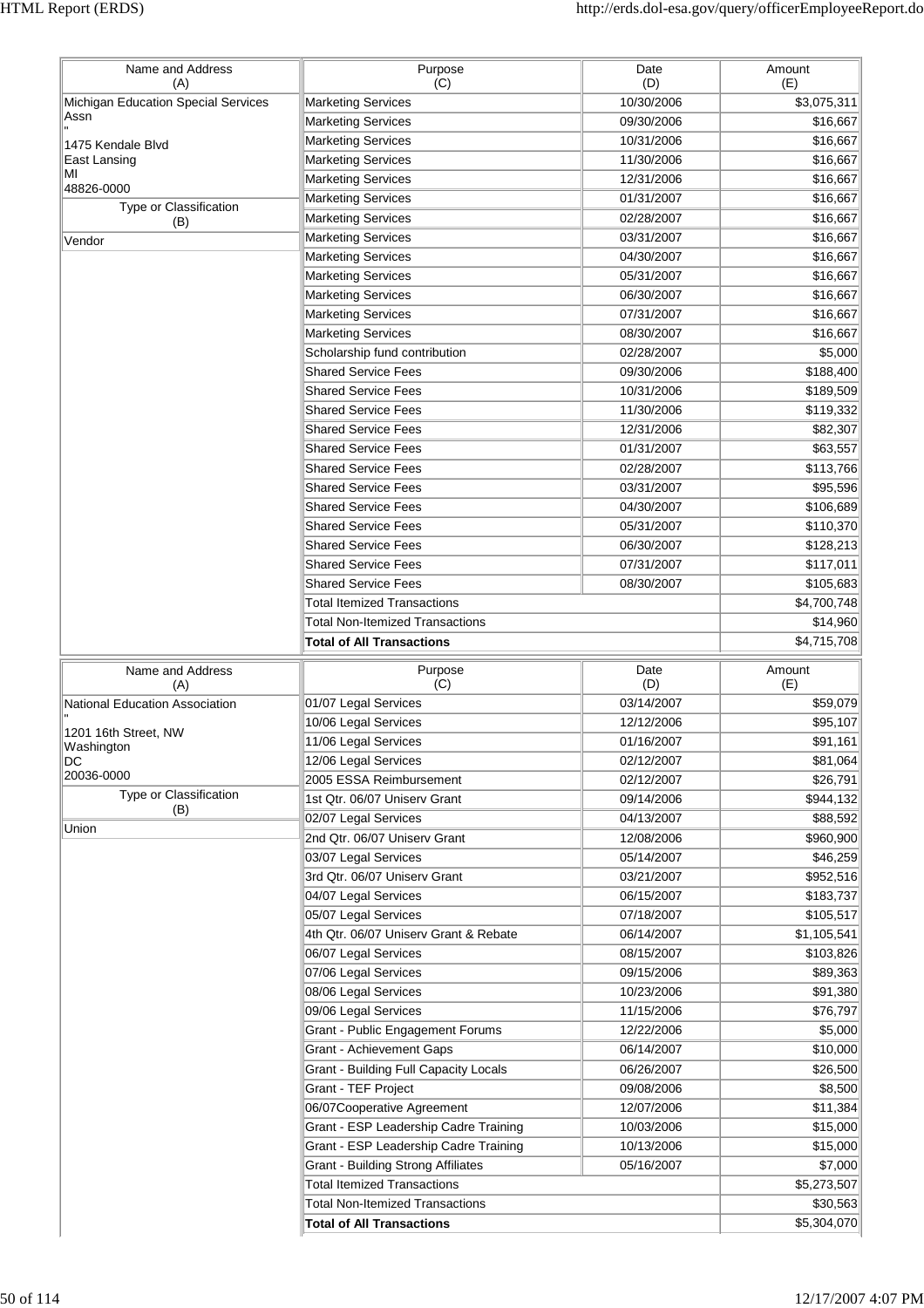|                                            | Purpose                                | Date              | Amount          |
|--------------------------------------------|----------------------------------------|-------------------|-----------------|
|                                            | (C)<br>Organizing for Power Training   | (D)<br>09/17/2006 | (E)<br>\$10,552 |
|                                            | 50% Membership Material Reimbursement  | 09/17/2006        | \$29,979        |
|                                            | Refund - 05/06 Cooperative Agreement   | 10/06/2006        | \$14,098        |
|                                            | 2007 NGA Contribution                  | 08/14/2007        | \$10,000        |
|                                            | <b>State Student Rebate</b>            |                   |                 |
|                                            |                                        | 06/05/2007        | \$8,732         |
|                                            | <b>Total Itemized Transactions</b>     |                   | \$5,273,507     |
|                                            | <b>Total Non-Itemized Transactions</b> |                   | \$30,563        |
|                                            | <b>Total of All Transactions</b>       |                   | \$5,304,070     |
| Name and Address<br>(A)                    |                                        |                   |                 |
| National Union Fire Insurance of Pittsburg | Purpose                                | Date              | Amount          |
| 11th Floor<br>175 Water Street             | (C)                                    | (D)               | (E)             |
| New York                                   | <b>Copper County EA Fidelity Loss</b>  | 04/19/2007        | \$113,506       |
| <b>NY</b>                                  | <b>Total Itemized Transactions</b>     |                   | \$113,506       |
| 10038-0000                                 | <b>Total Non-Itemized Transactions</b> |                   | \$0             |
| Type or Classification                     | <b>Total of All Transactions</b>       |                   | \$113,506       |
| (B)                                        |                                        |                   |                 |
| Insurance                                  |                                        |                   |                 |
| Name and Address<br>(A)                    |                                        |                   |                 |
| Performance Learning Systems, Inc.         | Purpose                                | Date              | Amount          |
| 1150 Glenlivet Drive                       | (C)                                    | (D)               | (E)             |
| Allentown                                  | <b>Total Itemized Transactions</b>     |                   | \$0             |
| <b>PA</b>                                  | <b>Total Non-Itemized Transactions</b> |                   | \$6,107         |
| 18106-0000                                 | <b>Total of All Transactions</b>       |                   | \$6,107         |
| Type or Classification                     |                                        |                   |                 |
| (B)<br><b>Educational Development</b>      |                                        |                   |                 |
|                                            |                                        |                   |                 |
| Name and Address<br>(A)                    |                                        |                   |                 |
| <b>State Street - Retiree Services</b>     | Purpose                                | Date              | Amount          |
| P.O. Box 550868                            | (C)                                    | (D)               | (E)             |
| Jacksonville                               | <b>Total Itemized Transactions</b>     |                   | \$0             |
| FL.                                        | <b>Total Non-Itemized Transactions</b> |                   | \$12,681        |
| 32255-0868                                 | <b>Total of All Transactions</b>       |                   | \$12,681        |
| Type or Classification<br>(B)              |                                        |                   |                 |
| Insurance                                  |                                        |                   |                 |
| Name and Address<br>(A)                    |                                        |                   |                 |
| <b>United States Treasury</b>              | Purpose                                | Date              | Amount          |
| P.O. Box 2640                              | (C)                                    | (D)               | (E)             |
| Austin                                     | 12/2006 Refund - Form 940              | 03/09/2007        | \$9,008         |
| <b>TX</b>                                  | <b>Total Itemized Transactions</b>     |                   | \$9,008         |
| 73301-0000                                 | <b>Total Non-Itemized Transactions</b> |                   | \$500           |
| Type or Classification<br>(B)              | <b>Total of All Transactions</b>       |                   | \$9,508         |
| Government                                 |                                        |                   |                 |
| Name and Address<br>(A)                    |                                        |                   |                 |
| United Teachers of Flint                   | Purpose                                | Date              | Amount          |
|                                            | (C)                                    | (D)               | (E)             |
| 5095 Exchange Drive                        | <b>BPP Conference Registrations</b>    | 01/03/2007        | \$5,720         |
| Flint<br>MI                                | <b>Total Itemized Transactions</b>     |                   | \$5,720         |
| 48507-0000                                 | <b>Total Non-Itemized Transactions</b> |                   | \$509           |
| Type or Classification                     | <b>Total of All Transactions</b>       |                   | \$6,229         |
| (B)                                        |                                        |                   |                 |
| Union                                      |                                        |                   |                 |
|                                            |                                        |                   |                 |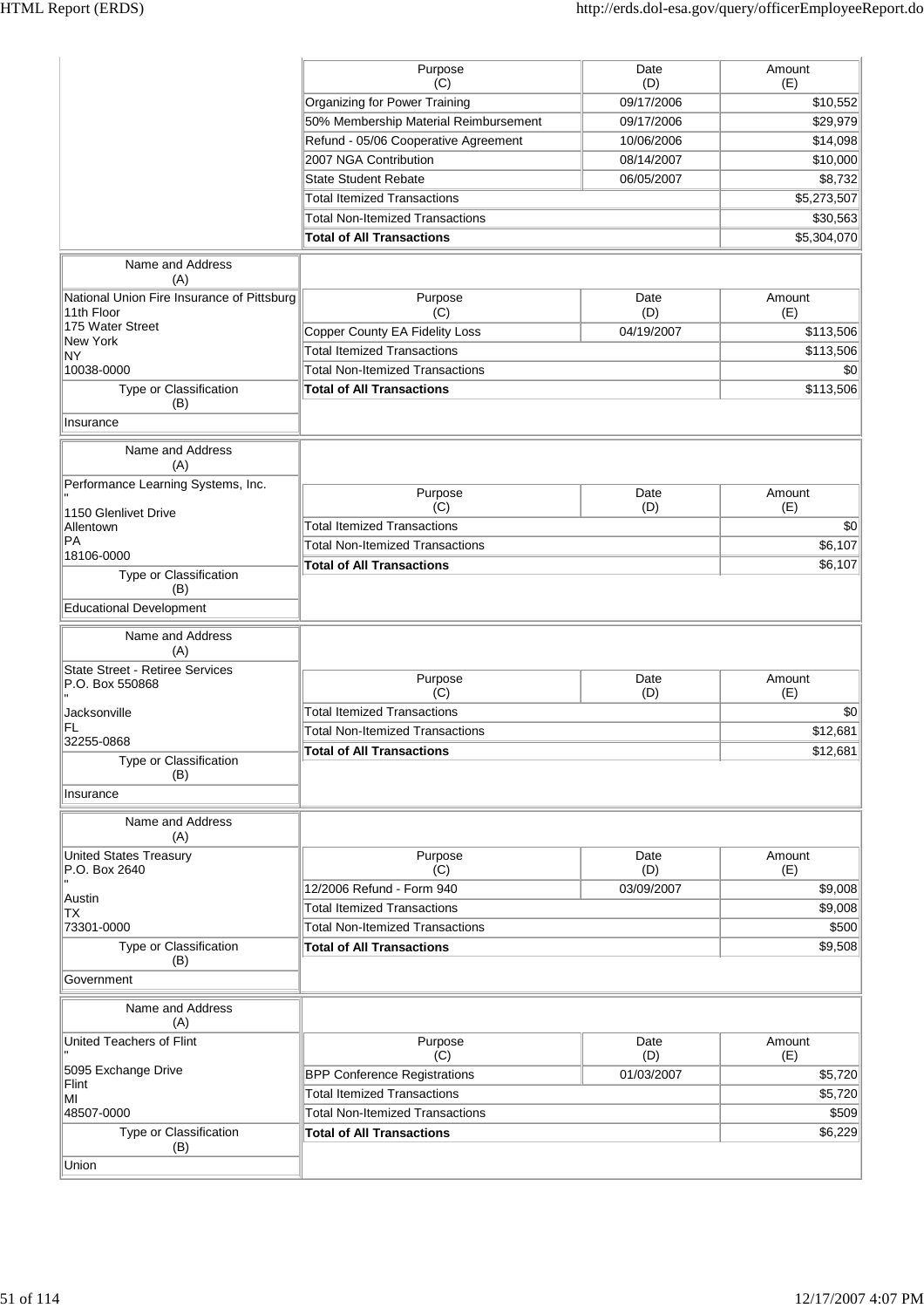| Name and Address<br>(A)                                    |                                        |             |               |
|------------------------------------------------------------|----------------------------------------|-------------|---------------|
| Varnum Riddering Schmidt & Howlett,<br>LLP<br>P.O. Box 352 | Purpose<br>(C)                         | Date<br>(D) | Amount<br>(E) |
|                                                            | <b>GRESPA Settlement</b>               | 02/12/2007  | \$600,000     |
| <b>Grand Rapids</b>                                        | <b>Total Itemized Transactions</b>     |             | \$600,000     |
| МΙ<br>49501-0000                                           | <b>Total Non-Itemized Transactions</b> |             | \$0           |
| Type or Classification                                     | <b>Total of All Transactions</b>       |             | \$600,000     |
| (B)                                                        |                                        |             |               |
| Attorney                                                   |                                        |             |               |
| Form LM-2 (Revised 2003)                                   |                                        |             |               |

# **SCHEDULE 15 - REPRESENTATIONAL ACTIVITIES** FILE NUMBER: 512-840

| Name and Address<br>(A)                                                                           |                                                        |             |               |
|---------------------------------------------------------------------------------------------------|--------------------------------------------------------|-------------|---------------|
| <b>AMERICAN ARBITRATION</b>                                                                       |                                                        |             |               |
| <b>ASSOCIATION</b><br>AMERICAN CENTER BUILDING<br>27777 FRANKLIN RD STE 1150<br><b>SOUTHFIELD</b> | Purpose                                                | Date        | Amount        |
|                                                                                                   | (C)<br><b>Total Itemized Transactions</b>              | (D)         | (E)<br>\$0    |
|                                                                                                   | <b>Total Non-Itemized Transactions</b>                 |             | \$53,445      |
| MI<br>48034-8208                                                                                  | <b>Total of All Transactions</b>                       |             | \$53,445      |
| Type or Classification<br>(B)                                                                     |                                                        |             |               |
| legal                                                                                             |                                                        |             |               |
| Name and Address                                                                                  |                                                        |             |               |
| (A)<br>AMERICAN MERCURY INSURANCE                                                                 | Purpose<br>(C)                                         | Date<br>(D) | Amount<br>(E) |
| <b>GROUP</b>                                                                                      | 70% REIMBURSEMENT OF DFR CASES                         | 06/12/2007  | \$8,061       |
| ATTN: PATRICIA MULLENDORE                                                                         | 70% REIMBURSEMENT ON DFR CASES                         | 07/12/2007  | \$9,701       |
| 7301 NORTHWEST EXPRESSWAY<br><b>OKLAHOMA CITY</b><br>OK.                                          | UNION ADMIN - 70% REIMBURSEMENT ON<br><b>DFR CASES</b> | 05/15/2007  | \$11,469      |
| 73172                                                                                             | <b>Total Itemized Transactions</b>                     |             | \$29,231      |
| Type or Classification                                                                            | <b>Total Non-Itemized Transactions</b>                 |             | \$10,399      |
| (B)                                                                                               | <b>Total of All Transactions</b>                       |             | \$39,630      |
| insurance                                                                                         |                                                        |             |               |
| Name and Address<br>(A)                                                                           |                                                        |             |               |
| ANDERSON INTERNATIONAL<br>2740 EAST LANSING DR                                                    | Purpose<br>(C)                                         | Date<br>(D) | Amount<br>(E) |
| <b>EAST LANSING</b>                                                                               | <b>Total Itemized Transactions</b>                     |             | \$0           |
| MI                                                                                                | <b>Total Non-Itemized Transactions</b>                 |             | \$1,478       |
| 48823-7754                                                                                        | <b>Total of All Transactions</b>                       |             | \$1,478       |
| Type or Classification<br>(B)<br>airline                                                          |                                                        |             |               |
|                                                                                                   |                                                        |             |               |
| Name and Address<br>(A)                                                                           | Purpose<br>(C)                                         | Date<br>(D) | Amount<br>(E) |
| ARAMARK CORPORATION                                                                               | <b>BARG/PA/PR CONF EXPENSES</b>                        | 03/27/2007  | \$5,634       |
| COBO CONF CTR<br>ONE WASHINGTON BLVD                                                              | CONTRACT 8468 - CONT. BREAK-LUNCH<br>01/31/07          | 01/30/2007  | \$14,616      |
| <b>DETROIT</b><br>MI<br>48226                                                                     | CONTRACT 7466 - 02/03/07<br>BREAKFAST/BREAKS/LIUNCH    | 01/30/2007  | \$17,919      |
| Type or Classification                                                                            | CONTRACT 2/1/07 MEA BARG/PA/PR CONF                    | 01/25/2007  | \$52,020      |
| (B)<br>conference                                                                                 | CONTRACT 7465 2/2/07 MEA BARG/PA/PR<br>CONF            | 01/25/2007  | \$52,155      |
|                                                                                                   | <b>Total Itemized Transactions</b>                     |             | \$142,344     |
|                                                                                                   | <b>Total Non-Itemized Transactions</b>                 |             | \$710         |
|                                                                                                   | <b>Total of All Transactions</b>                       |             | \$143,054     |
| Name and Address<br>(A)                                                                           | Purpose<br>(C)                                         | Date<br>(D) | Amount<br>(E) |
|                                                                                                   | REP ACT - 54-673-00075-07                              | 04/26/2007  | \$6,000       |
|                                                                                                   | <b>Total Itemized Transactions</b>                     |             | \$6,000       |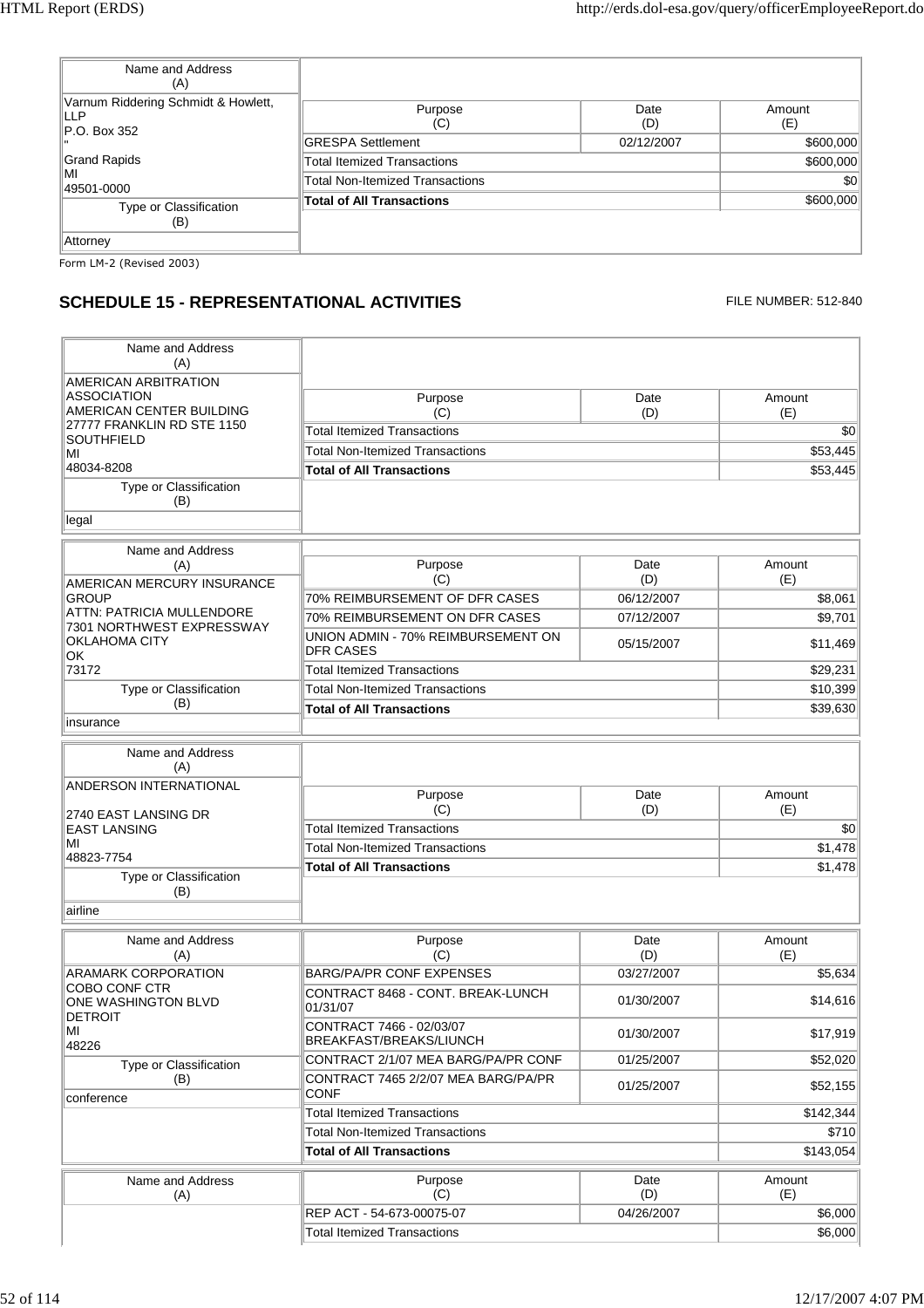| BEITNER ELLIOT J.                               |                                              |                   |                |
|-------------------------------------------------|----------------------------------------------|-------------------|----------------|
| 280 DAINES STREET STE 400A<br><b>BIRMINGHAM</b> | Purpose<br>(C)                               | Date<br>(D)       | Amount<br>(E)  |
| MI<br>48009                                     | <b>Total Non-Itemized Transactions</b>       |                   | \$17,233       |
| Type or Classification                          | <b>Total of All Transactions</b>             |                   | \$23,233       |
| (B)<br>legal                                    |                                              |                   |                |
|                                                 |                                              |                   |                |
| Name and Address<br>(A)                         |                                              |                   |                |
| <b>BROWN BARRY C.</b>                           | Purpose                                      | Date              | Amount         |
| PO BOX 4669                                     | (C)<br>REP ACT- ARBIT FEE- 2141-04-ANN ARBOR | (D)               | (E)            |
| <b>EAST LANSING</b>                             | EA                                           | 05/15/2007        | \$6,533        |
| MI                                              | <b>Total Itemized Transactions</b>           |                   | \$6,533        |
| 48826-4669                                      | <b>Total Non-Itemized Transactions</b>       |                   | \$19,377       |
| Type or Classification                          | <b>Total of All Transactions</b>             |                   | \$25,910       |
| (B)                                             |                                              |                   |                |
| legal                                           |                                              |                   |                |
| Name and Address<br>(A)                         |                                              |                   |                |
| <b>BRODSKY DEBORAH M</b>                        |                                              |                   |                |
| PO BOX 517                                      | Purpose                                      | Date              | Amount         |
|                                                 | (C)<br><b>Total Itemized Transactions</b>    | (D)               | (E)            |
| <b>FARMINGTON</b><br>MI                         | <b>Total Non-Itemized Transactions</b>       |                   | \$0<br>\$5,273 |
| 48332                                           |                                              |                   |                |
| Type or Classification                          | <b>Total of All Transactions</b>             |                   | \$5,273        |
| (B)<br>legal                                    |                                              |                   |                |
|                                                 |                                              |                   |                |
| Name and Address<br>(A)                         |                                              |                   |                |
| <b>CHIESA MARIO</b>                             | Purpose                                      | Date              | Amount         |
| 428 N GULLEY ROAD                               | (C)                                          | (D)               | (E)            |
| <b>DEARBORN</b>                                 | <b>Total Itemized Transactions</b>           |                   | \$0            |
| MI<br>48128                                     | <b>Total Non-Itemized Transactions</b>       |                   | \$7,745        |
| Type or Classification                          | <b>Total of All Transactions</b>             |                   | \$7,745        |
| (B)                                             |                                              |                   |                |
| legal                                           |                                              |                   |                |
| Name and Address<br>(A)                         |                                              |                   |                |
| COBO CONFERENCE/EXHIBITION                      |                                              |                   |                |
| <b>CENTER</b>                                   | Purpose                                      | Date              | Amount         |
| C/O DAVID AUSTIN                                | (C)<br>REMAINDER OF 2007 RENTAL FEE          | (D)<br>04/24/2007 | (E)<br>\$7,028 |
| ONE WASHINGTON BLVD<br><b>DETROIT</b>           | <b>Total Itemized Transactions</b>           |                   | \$7,028        |
| MI                                              | <b>Total Non-Itemized Transactions</b>       |                   | \$2,370        |
| 48226-4499                                      | <b>Total of All Transactions</b>             |                   | \$9,398        |
| Type or Classification<br>(B)                   |                                              |                   |                |
| training                                        |                                              |                   |                |
| Name and Address                                |                                              |                   |                |
| (A)                                             |                                              |                   |                |
| <b>CONVENTION &amp; SHOW SERVICES</b><br>INC.   | Purpose<br>(C)                               | Date<br>(D)       | Amount<br>(E)  |
|                                                 | <b>BARG/PA/PR CONF EXPENSES</b>              |                   |                |
| 1250 JOHN A PAPALAS DRIVE                       | 01/31/07-02/03/07                            | 03/01/2007        | \$5,061        |
| <b>LINCOLN PARK</b><br>MI                       | <b>Total Itemized Transactions</b>           |                   | \$5,061        |
| 48146                                           | <b>Total Non-Itemized Transactions</b>       |                   | \$0            |
| Type or Classification                          | <b>Total of All Transactions</b>             |                   | \$5,061        |
| (B)<br>training                                 |                                              |                   |                |
| Name and Address                                | Purpose                                      | Date              | Amount         |
| (A)                                             | (C)                                          | (D)               | (E)            |
|                                                 | <b>Total Itemized Transactions</b>           |                   | \$0            |
|                                                 |                                              |                   |                |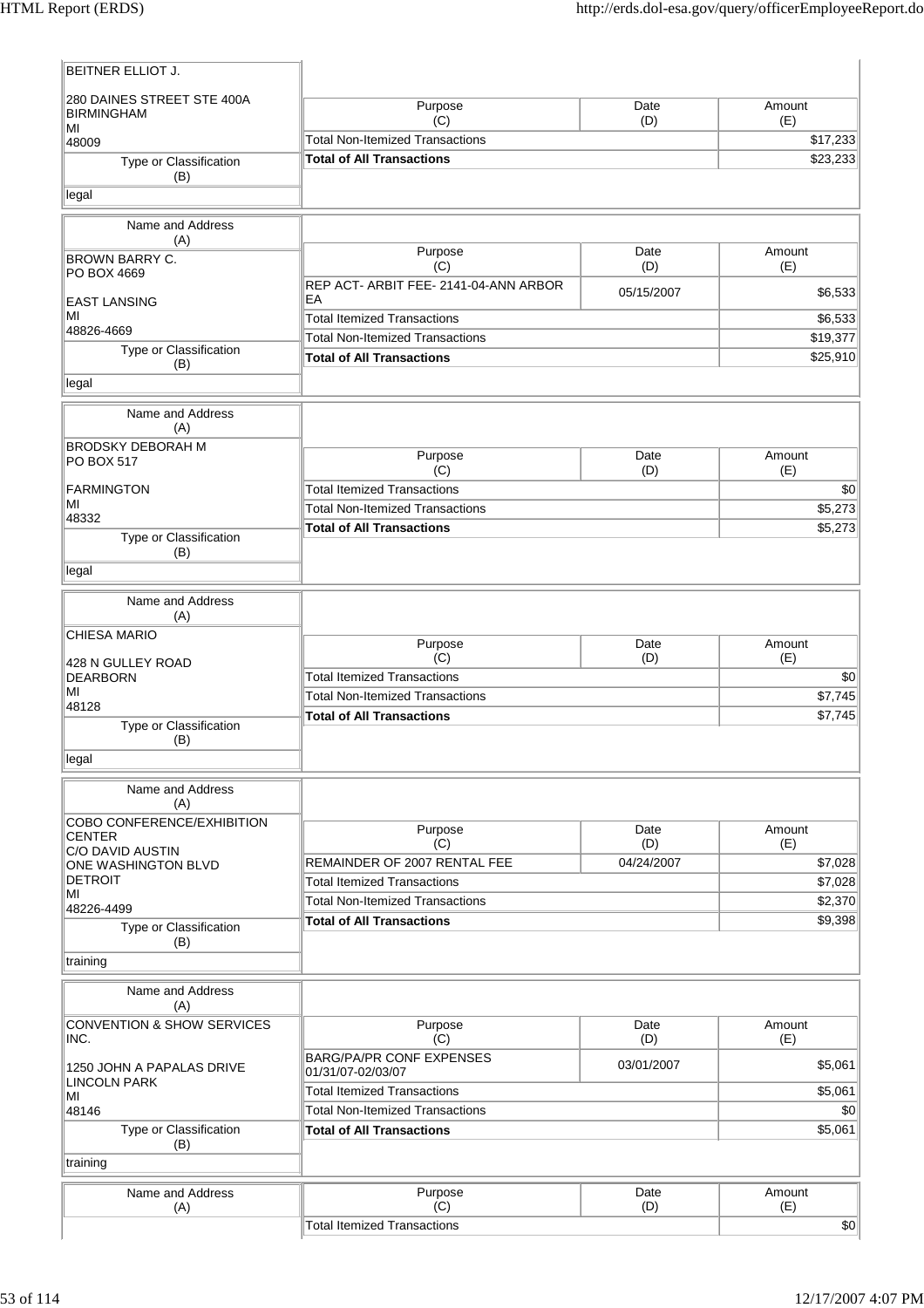| CORRELL RAYMOND P.C.                               |                                                                         |             |                       |
|----------------------------------------------------|-------------------------------------------------------------------------|-------------|-----------------------|
| 24901 NW HWY STE 113<br>SOUTHFIELD                 | Purpose<br>(C)                                                          | Date<br>(D) | Amount<br>(E)         |
| ΜI<br>48075                                        | <b>Total Non-Itemized Transactions</b>                                  |             | \$7,703               |
| Type or Classification                             | <b>Total of All Transactions</b>                                        |             | \$7,703               |
| (B)                                                |                                                                         |             |                       |
| legal                                              |                                                                         |             |                       |
| Name and Address<br>(A)                            |                                                                         |             |                       |
| DANIEL WILLIAM P.                                  | Purpose                                                                 | Date        | Amount                |
| 336 W 1ST ST                                       | (C)                                                                     | (D)         | (E)                   |
| <b>FLINT</b>                                       | <b>Total Itemized Transactions</b>                                      |             | \$0                   |
| MI<br>48502-1382                                   | <b>Total Non-Itemized Transactions</b>                                  |             | \$17,668              |
| Type or Classification<br>(B)                      | <b>Total of All Transactions</b>                                        |             | \$17,668              |
| legal                                              |                                                                         |             |                       |
| Name and Address<br>(A)                            |                                                                         |             |                       |
| DBI BUSINESS INTERIORS INC.                        | Purpose                                                                 | Date        | Amount                |
| 912 E MICHIGAN AVENUE                              | (C)                                                                     | (D)         | (E)                   |
| <b>LANSING</b>                                     | <b>Total Itemized Transactions</b>                                      |             | \$0                   |
| ΜI<br>48912                                        | <b>Total Non-Itemized Transactions</b>                                  |             | \$611                 |
| Type or Classification                             | <b>Total of All Transactions</b>                                        |             | \$611                 |
| (B)                                                |                                                                         |             |                       |
| office supplies                                    |                                                                         |             |                       |
| Name and Address<br>(A)                            |                                                                         |             |                       |
| <b>DUBY &amp; ASSOCIATES PLC</b>                   | Purpose                                                                 | Date        | Amount                |
| 3511 COOLIDGE RD STE 200                           | (C)                                                                     | (D)         | (E)                   |
| <b>EAST LANSING</b>                                | <b>Total Itemized Transactions</b>                                      |             | \$0                   |
| ΜI<br>48823                                        | <b>Total Non-Itemized Transactions</b>                                  |             | \$8,437               |
| Type or Classification                             | <b>Total of All Transactions</b>                                        |             | \$8,437               |
| (B)                                                |                                                                         |             |                       |
| legal                                              |                                                                         |             |                       |
| Name and Address<br>(A)                            |                                                                         |             |                       |
| <b>FARMINGTON PUBLIC SCHOOL</b><br><b>DISTRICT</b> | Purpose                                                                 | Date        | Amount                |
|                                                    | (C)                                                                     | (D)         | (E)                   |
| 32500 SHIAWASSEE<br>FARMINGTON                     | <b>Total Itemized Transactions</b>                                      |             | \$0                   |
| MI                                                 | <b>Total Non-Itemized Transactions</b>                                  |             | \$1,451               |
| 48336-2363                                         | <b>Total of All Transactions</b>                                        |             | \$1,451               |
| Type or Classification<br>(B)                      |                                                                         |             |                       |
| union                                              |                                                                         |             |                       |
| Name and Address<br>(A)                            | Purpose<br>(C)                                                          | Date<br>(D) | Amount<br>(E)         |
| THE FIRESTONE LAW FIRM P.C.                        | DEC 2006 BILLING SUMMARY                                                | 01/09/2007  | \$7,003               |
| 30555 SOUTHFIELD RD STE 530                        | <b>JULY 2007 BILLING SUMMARY</b>                                        | 08/23/2007  | \$7,791               |
| SOUTHFIELD                                         | REP ACT- FEB 2007 BILLING SUMMARY                                       | 03/13/2007  | \$10,243              |
| МI<br>48076                                        | JUNE 2007 BILLING SUMMARY                                               | 07/10/2007  | \$11,078              |
| Type or Classification                             | REP ACT - AUGUST 2006 BILLING SUMMARY                                   | 09/14/2006  | \$11,458              |
| (B)                                                | REP ACT-MAY 2007 BILLING SUMMARY                                        | 06/14/2007  | \$11,813              |
| legal                                              | <b>REP ACT - NOV 2006 BILLING SUMMARY</b>                               | 12/07/2006  | \$12,017              |
|                                                    | REP ACT- JAN 2007 BILLING SUMMARY<br><b>Total Itemized Transactions</b> | 02/08/2007  | \$12,517<br>\$151,418 |
|                                                    | <b>Total Non-Itemized Transactions</b>                                  |             | \$0                   |
|                                                    | <b>Total of All Transactions</b>                                        |             | \$151,418             |
|                                                    |                                                                         |             |                       |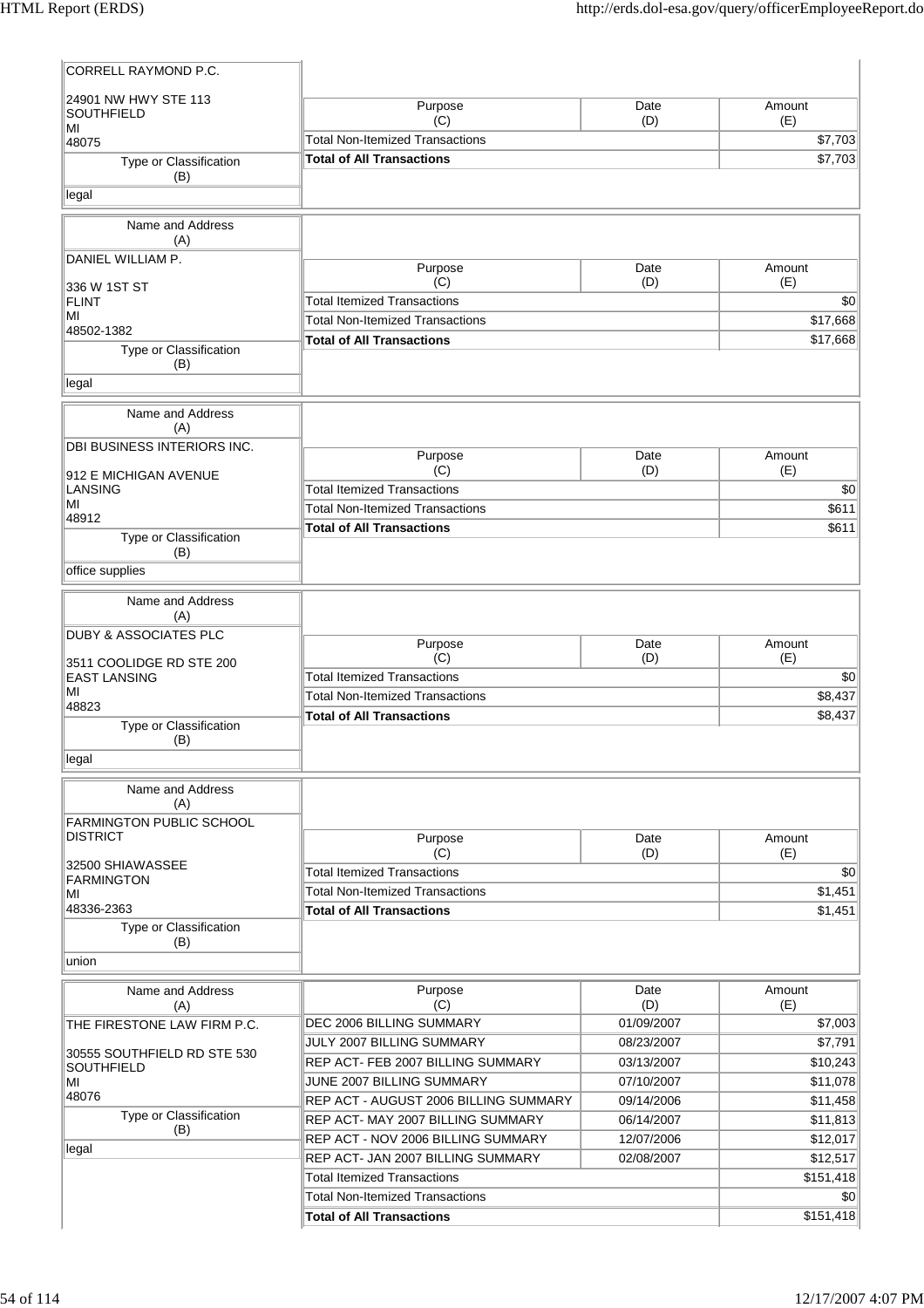|                                                     | Purpose<br>(C)                         | Date<br>(D) | Amount<br>(E) |
|-----------------------------------------------------|----------------------------------------|-------------|---------------|
|                                                     | REP ACT - OCT 2006 BILLING SUMMARY     | 11/16/2006  | \$15,650      |
|                                                     | MAR 2007 BILLING SUMMARY               | 04/10/2007  | \$16,613      |
|                                                     | REP ACT- APRIL 2007 BILLING SUMMARY    | 05/03/2007  | \$16,755      |
|                                                     | REP ACT - SEP 2006 BILLING SUMMARY     | 10/19/2006  | \$18,480      |
|                                                     | <b>Total Itemized Transactions</b>     |             | \$151,418     |
|                                                     | <b>Total Non-Itemized Transactions</b> |             | \$0           |
|                                                     | <b>Total of All Transactions</b>       |             | \$151,418     |
|                                                     |                                        |             |               |
| Name and Address<br>(A)                             |                                        |             |               |
| <b>FRASER TREBILCOCK DAVIS &amp;</b><br>DUNLAP P.C. | Purpose<br>(C)                         | Date<br>(D) | Amount<br>(E) |
| 124 W ALLEGAN ST STE 1000                           | UNION ADMIN - BENEFIT ISSUES           | 04/19/2007  | \$5,105       |
| <b>LANSING</b>                                      | <b>Total Itemized Transactions</b>     |             | \$5,105       |
| ΜI                                                  | <b>Total Non-Itemized Transactions</b> |             | \$12,776      |
| 48933                                               | <b>Total of All Transactions</b>       |             | \$17,881      |
| Type or Classification<br>(B)                       |                                        |             |               |
| legal                                               |                                        |             |               |
| Name and Address<br>(A)                             |                                        |             |               |
| <b>GLAZER MARK J.</b>                               | Purpose                                | Date        | Amount        |
| P.O. BOX 769                                        | (C)                                    | (D)         | (E)           |
| <b>BLOOMFIELD HILLS</b>                             | <b>Total Itemized Transactions</b>     |             | \$0           |
| MI                                                  | <b>Total Non-Itemized Transactions</b> |             | \$24,987      |
| 48303-0769                                          | <b>Total of All Transactions</b>       |             | \$24,987      |
| Type or Classification<br>(B)                       |                                        |             |               |
| legal                                               |                                        |             |               |
| Name and Address                                    |                                        |             |               |
| (A)                                                 | Purpose                                | Date        | Amount        |
| <b>GLENDON PAUL E.</b><br>PO BOX 130800             | (C)                                    | (D)         | (E)           |
|                                                     | REP ACT- CXL FEE- 54-39-1148-05        | 10/24/2006  | \$5,000       |
| ANN ARBOR                                           | REP ACT- ARBIT FEE- 54-39-0792-06      | 03/06/2007  | \$5,662       |
| MI                                                  | <b>Total Itemized Transactions</b>     |             | \$10,662      |
| 48113-0800                                          | <b>Total Non-Itemized Transactions</b> |             | \$18,493      |
| Type or Classification<br>(B)                       | <b>Total of All Transactions</b>       |             | \$29,155      |
| legal                                               |                                        |             |               |
|                                                     |                                        |             |               |
| Name and Address<br>(A)                             |                                        |             |               |
| <b>GREAT LAKES OFFICE PRODUCTS</b><br>840 CLARK ST. | Purpose                                | Date        | Amount        |
| 840 CLARK ST.                                       | (C)                                    | (D)         | (E)           |
| BIG RAPIDS                                          | <b>Total Itemized Transactions</b>     |             | \$0           |
| MI<br>49307                                         | <b>Total Non-Itemized Transactions</b> |             | \$191         |
| Type or Classification                              | <b>Total of All Transactions</b>       |             | \$191         |
| (B)<br>office supplies                              |                                        |             |               |
| Name and Address<br>(A)                             |                                        |             |               |
| <b>GRISSOM DAVID W</b>                              |                                        |             |               |
|                                                     | Purpose                                | Date        | Amount        |
| 243 W. CONGRESS #350                                | (C)                                    | (D)         | (E)           |
| <b>DETROIT</b>                                      | <b>Total Itemized Transactions</b>     |             | \$0           |
| MI<br>48226-3214                                    | <b>Total Non-Itemized Transactions</b> |             | \$11,414      |
| Type or Classification<br>(B)                       | <b>Total of All Transactions</b>       |             | \$11,414      |
|                                                     |                                        |             |               |
| legal                                               |                                        |             |               |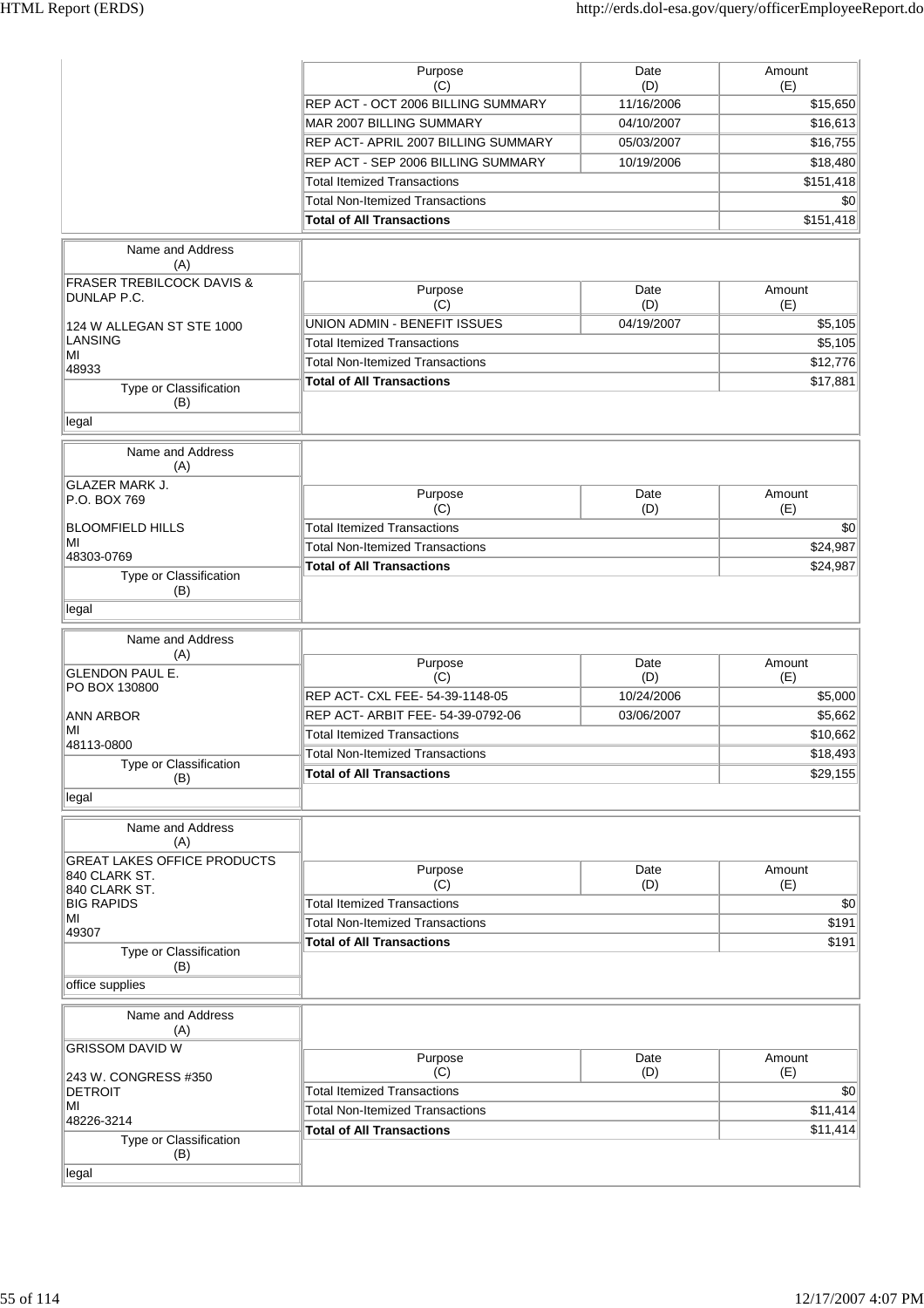| Name and Address<br>(A)                       |                                        |             |               |
|-----------------------------------------------|----------------------------------------|-------------|---------------|
| <b>GROTY C. KEITH</b><br>3496 JOSEPHINE LANE  | Purpose<br>(C)                         | Date<br>(D) | Amount<br>(E) |
| <b>MASON</b>                                  | <b>Total Itemized Transactions</b>     |             | \$0           |
| MI                                            | <b>Total Non-Itemized Transactions</b> |             | \$5,494       |
| 48854                                         | <b>Total of All Transactions</b>       |             | \$5,494       |
| Type or Classification<br>(B)                 |                                        |             |               |
| legal                                         |                                        |             |               |
| Name and Address<br>(A)                       |                                        |             |               |
| <b>HOWELL EDUCATION ASSN.</b><br>P.O. BOX 442 | Purpose<br>(C)                         | Date<br>(D) | Amount<br>(E) |
| <b>HOWELL</b>                                 | <b>Total Itemized Transactions</b>     |             | \$0           |
| MI                                            | <b>Total Non-Itemized Transactions</b> |             | \$6,608       |
| 48844                                         | <b>Total of All Transactions</b>       |             | \$6,608       |
| Type or Classification<br>(B)                 |                                        |             |               |
| union                                         |                                        |             |               |
| Name and Address<br>(A)                       |                                        |             |               |
| HYATT REGENCY DEARBORN<br><b>DEPT 296601</b>  | Purpose                                | Date        | Amount        |
| PO BOX 67000                                  | (C)                                    | (D)         | (E)           |
| <b>DETROIT</b>                                | <b>Total Itemized Transactions</b>     |             | \$0           |
| MI<br>48267-2966                              | <b>Total Non-Itemized Transactions</b> |             | \$5,383       |
| Type or Classification<br>(B)                 | <b>Total of All Transactions</b>       |             | \$5,383       |
| hotel                                         |                                        |             |               |
| Name and Address                              |                                        |             |               |
| (A)                                           |                                        |             |               |
| <b>IMAGE BUILDERS UNLIMITED</b>               | Purpose<br>(C)                         | Date<br>(D) | Amount<br>(E) |
| 1060 TROWBRIDGE ROAD                          | 1600 DUFFELS - BARG/PA/PR CONF         | 10/24/2006  | \$11,890      |
| <b>EAST LANSING</b>                           | <b>Total Itemized Transactions</b>     |             | \$11,890      |
| ΜI<br>48823-5248                              | <b>Total Non-Itemized Transactions</b> |             | \$1,801       |
| Type or Classification                        | <b>Total of All Transactions</b>       |             | \$13,691      |
| (B)<br>marketing                              |                                        |             |               |
| Name and Address                              |                                        |             |               |
| (A)<br>KAHN RUTH E.                           |                                        |             |               |
|                                               | Purpose                                | Date        | Amount        |
| 19954 RENFREW ROAD                            | (C)                                    | (D)         | (E)           |
| <b>DETROIT</b><br>MI                          | <b>Total Itemized Transactions</b>     |             | \$0           |
| 48221-1369                                    | <b>Total Non-Itemized Transactions</b> |             | \$15,750      |
| Type or Classification                        | <b>Total of All Transactions</b>       |             | \$15,750      |
| (B)<br>legal                                  |                                        |             |               |
| Name and Address                              | Purpose                                | Date        | Amount        |
| (A)                                           | (C)                                    | (D)         | (E)           |
| KALNIZ IORIO & FELDSTEIN CO. L.P.A.           | REP ACT- APRIL 2007 BILLING SUMMARY    | 05/18/2007  | \$10,585      |
| PO BOX 352170                                 | REP ACT- JUNE 2007 BILLING SUMMARY     | 07/31/2007  | \$15,828      |
| TOLEDO                                        | REP ACT- OCT 2006 BILLING SUMMARY      | 11/16/2006  | \$15,986      |
| OH                                            | REP ACT-MAY 2007 BILLING SUMMARY       | 06/19/2007  | \$16,261      |
| 43615-2170                                    | REP ACT-FEB 2007 BILLING SUMMARY       | 03/20/2007  | \$16,373      |
| Type or Classification                        | REP ACT - SEP 2006 BILLING SUMMARY     | 10/19/2006  | \$16,648      |
| (B)                                           | REP ACT - AUGUST 2006 BILLING SUMMARY  | 09/14/2006  | \$18,642      |
| legal                                         | <b>Total Itemized Transactions</b>     |             | \$279,098     |
|                                               | <b>Total Non-Itemized Transactions</b> |             | \$2,815       |
|                                               | <b>Total of All Transactions</b>       |             | \$281,913     |
|                                               |                                        |             |               |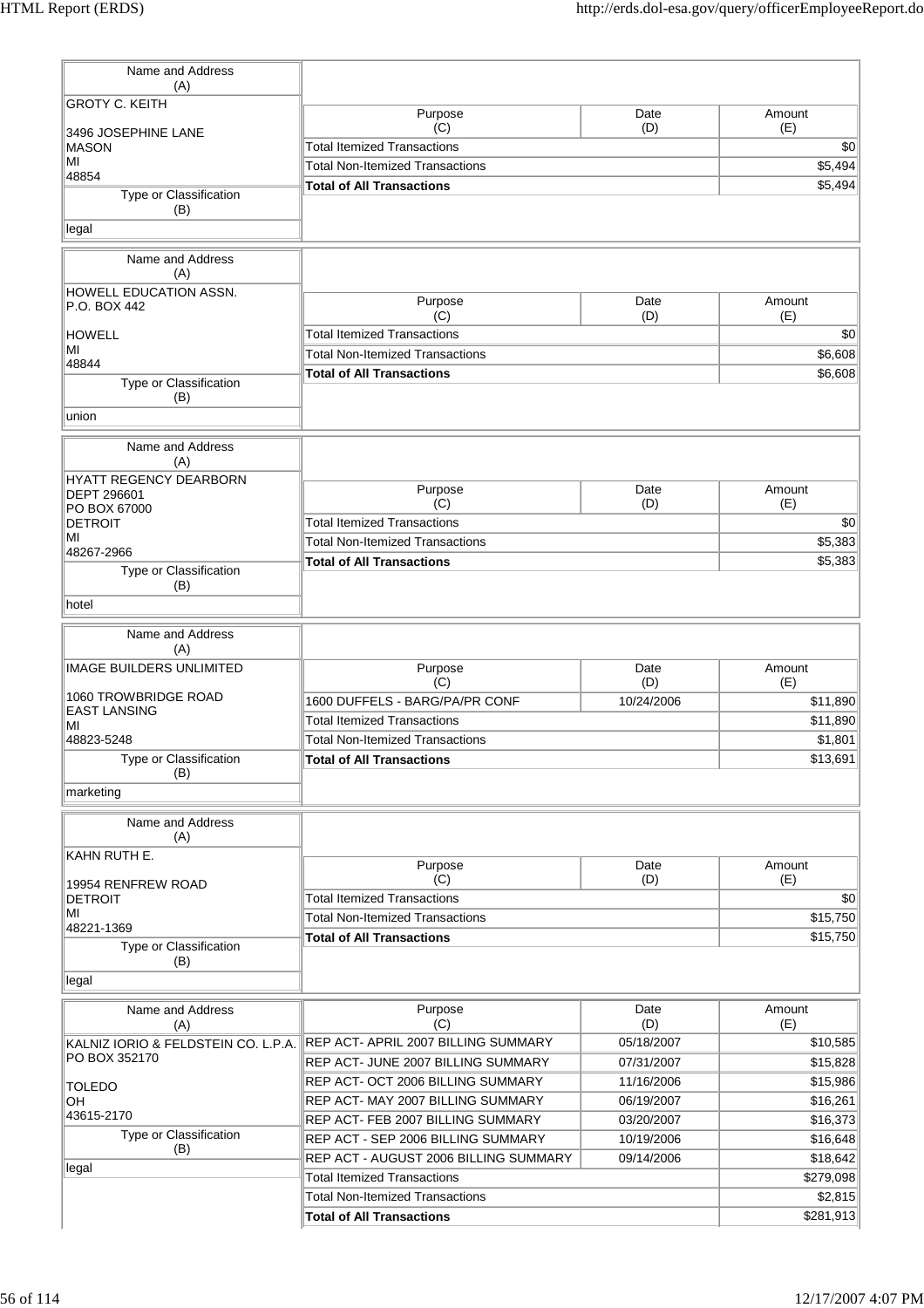|                                                  | Purpose<br>(C)                         | Date<br>(D) | Amount<br>(E) |
|--------------------------------------------------|----------------------------------------|-------------|---------------|
|                                                  | REP ACT - MAR 2007 BILLING SUMMARY     | 04/19/2007  | \$21,635      |
|                                                  | REP ACT- DEC 2006 BILLING SUMMARY      | 01/23/2007  | \$23,084      |
|                                                  | REP ACT- NOV 2006 BILLING SUMMARY      | 12/19/2006  | \$23,869      |
|                                                  | REP ACT- JULY 2007 BILLING SUMMARY     | 08/27/2007  | \$29,712      |
|                                                  | JAN 2007 BILLING SUMMARY               | 02/22/2007  | \$70,475      |
|                                                  | <b>Total Itemized Transactions</b>     |             | \$279,098     |
|                                                  | <b>Total Non-Itemized Transactions</b> |             | \$2,815       |
|                                                  | <b>Total of All Transactions</b>       |             | \$281,913     |
|                                                  |                                        |             |               |
| Name and Address<br>(A)                          |                                        |             |               |
| KEENAN LINDA L.                                  |                                        |             |               |
|                                                  | Purpose<br>(C)                         | Date<br>(D) | Amount        |
| 5070 LAKE DRIVE<br>OWOSSO                        | <b>Total Itemized Transactions</b>     |             | (E)<br>\$0    |
| MI                                               | <b>Total Non-Itemized Transactions</b> |             | \$760         |
| 48867                                            | <b>Total of All Transactions</b>       |             |               |
| Type or Classification                           |                                        |             | \$760         |
| (B)                                              |                                        |             |               |
| union                                            |                                        |             |               |
| Name and Address                                 |                                        |             |               |
| (A)                                              |                                        |             |               |
| <b>LANSING AREA OFFICE BASICS</b>                |                                        |             |               |
|                                                  | Purpose<br>(C)                         | Date<br>(D) | Amount<br>(E) |
| 205 BELL STREET<br><b>LANSING</b>                | <b>Total Itemized Transactions</b>     |             | \$0           |
| ΜI                                               | <b>Total Non-Itemized Transactions</b> |             | \$2,242       |
| 48906                                            | <b>Total of All Transactions</b>       |             | \$2,242       |
| Type or Classification                           |                                        |             |               |
| (B)                                              |                                        |             |               |
| office supplies                                  |                                        |             |               |
| Name and Address                                 | Purpose                                | Date        | Amount        |
| (A)                                              | (C)                                    | (D)         | (E)           |
| LEE AND ASSOCIATES P.C.                          | REP ACT - SEP 2006 BILLING SUMMARY     | 10/12/2006  | \$27,675      |
| 24901 NW HWY STE 113                             | REP ACT - OCT 2006 BILLING SUMMARY     | 11/09/2006  | \$33,680      |
| <b>SOUTHFIELD</b>                                | REP ACT- FEB 2007 BILLING SUMMARY      | 03/15/2007  | \$34,383      |
| МΙ                                               | REP ACT - NOV 2006 BILLING SUMMARY     | 12/12/2006  | \$37,608      |
| 48075                                            | REP ACT- AUGUST 2006 BILLING SUMMARY   | 09/14/2006  | \$40,287      |
| Type or Classification<br>(B)                    | REP ACT - MAR 2007 BILLING SUMMARY     | 04/10/2007  | \$41,093      |
| legal                                            | REP ACT- DEC 2006 BILLING SUMMARY      | 01/23/2007  | \$41,975      |
|                                                  | REP ACT- JULY 2007 BILLING SUMMARY     | 08/27/2007  | \$42,099      |
|                                                  | APRIL 2007 BILLING SUMMARY             | 05/10/2007  | \$45,892      |
|                                                  | REP ACT - JAN 2007 BILLING SUMMARY     | 02/13/2007  | \$51,945      |
|                                                  | REP ACT - MAY 2007 BILLING SUMMARY     | 06/14/2007  | \$57,592      |
|                                                  | REP ACT- JUNE 2007 BILLING SUMMARY     | 07/12/2007  | \$61,155      |
|                                                  | <b>Total Itemized Transactions</b>     |             | \$515,384     |
|                                                  | <b>Total Non-Itemized Transactions</b> |             | \$52          |
|                                                  | <b>Total of All Transactions</b>       |             | \$515,436     |
|                                                  |                                        |             |               |
| Name and Address<br>(A)                          |                                        |             |               |
| LANSING SCHOOLS EDUCATION                        |                                        |             |               |
| <b>ASSOCIATION</b>                               | Purpose                                | Date        | Amount        |
|                                                  | (C)                                    | (D)         | (E)           |
| 1480 KENDALE BLVD STE 300<br><b>EAST LANSING</b> | <b>Total Itemized Transactions</b>     |             | \$0           |
| ΜI                                               | <b>Total Non-Itemized Transactions</b> |             | \$2,559       |
| 48823                                            | <b>Total of All Transactions</b>       |             | \$2,559       |
| Type or Classification                           |                                        |             |               |
| (B)                                              |                                        |             |               |
| union                                            |                                        |             |               |
| Name and Address                                 | Purpose                                | Date        | Amount        |
| (A)                                              | (C)                                    | (D)         | (E)           |
|                                                  | <b>Total Itemized Transactions</b>     |             | \$0           |
|                                                  | <b>Total Non-Itemized Transactions</b> |             | \$750         |
|                                                  |                                        |             |               |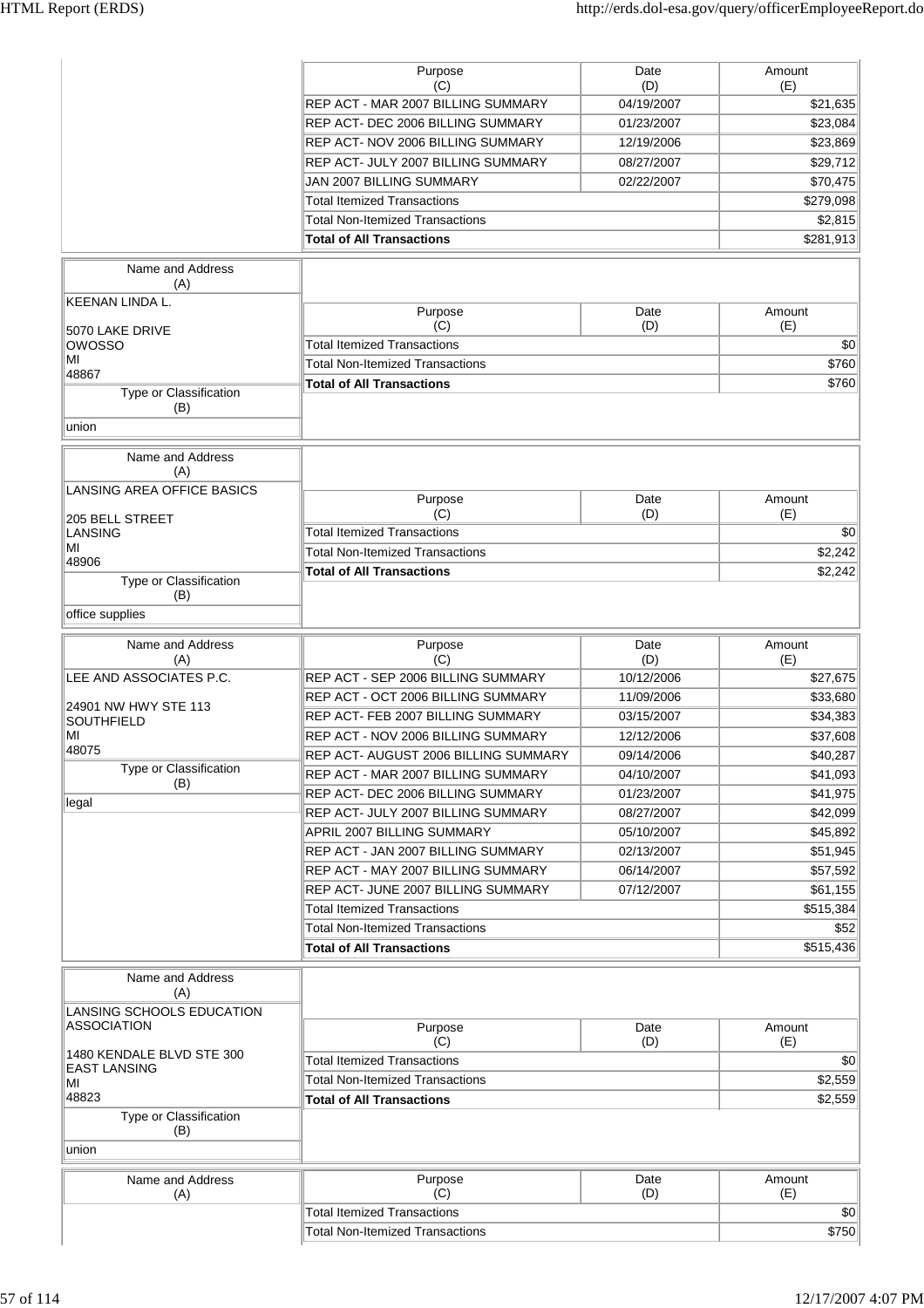| <b>MAHONEY &amp; ASSOCIATES</b>                  |                                                           |             |                      |
|--------------------------------------------------|-----------------------------------------------------------|-------------|----------------------|
| 12750 ESCANABA DR. SUITE 1                       |                                                           |             |                      |
| <b>DEWITT</b><br>MI                              | Purpose<br>(C)                                            | Date<br>(D) | Amount<br>(E)        |
| 48820                                            | <b>Total of All Transactions</b>                          |             | \$750                |
| Type or Classification<br>(B)                    |                                                           |             |                      |
| legal                                            |                                                           |             |                      |
|                                                  |                                                           |             |                      |
| Name and Address<br>(A)                          |                                                           |             |                      |
| <b>MCCAMLY PLAZA HOTEL</b>                       | Purpose                                                   | Date        | Amount               |
| 50 CAPITAL AVENUE SW                             | (C)<br><b>ESP CONF MEALS</b>                              | (D)         | (E)                  |
| <b>BATTLE CREEK</b>                              | <b>Total Itemized Transactions</b>                        | 05/10/2007  | \$28,853<br>\$28,853 |
| МI<br>49017                                      | <b>Total Non-Itemized Transactions</b>                    |             | \$0                  |
| Type or Classification                           | <b>Total of All Transactions</b>                          |             | \$28,853             |
| (B)                                              |                                                           |             |                      |
| training                                         |                                                           |             |                      |
| Name and Address                                 |                                                           |             |                      |
| (A)                                              |                                                           |             |                      |
| <b>MCDONALD PATRICK A.</b>                       | Purpose                                                   | Date        | Amount               |
| 134 N FIRST ST STE 101                           | (C)                                                       | (D)         | (E)                  |
| <b>BRIGHTON</b>                                  | <b>Total Itemized Transactions</b>                        |             | \$0                  |
| МI<br>48116                                      | <b>Total Non-Itemized Transactions</b>                    |             | \$17,121             |
| Type or Classification                           | <b>Total of All Transactions</b>                          |             | \$17,121             |
| (B)                                              |                                                           |             |                      |
| legal                                            |                                                           |             |                      |
| Name and Address                                 |                                                           |             |                      |
| (A)                                              |                                                           |             |                      |
| MEA 2-C WAYNE-WESTLAND<br>EDUCATION ASSOC.       |                                                           |             |                      |
| Suite #100                                       | Purpose<br>(C)                                            | Date<br>(D) | Amount<br>(E)        |
| 40500 ANN ARBOR RD                               | <b>Total Itemized Transactions</b>                        |             | \$0                  |
| PLYMOUTH<br>MI                                   | <b>Total Non-Itemized Transactions</b>                    |             | \$764                |
| 48170                                            | <b>Total of All Transactions</b>                          |             | \$764                |
| Type or Classification                           |                                                           |             |                      |
| (B)<br>union                                     |                                                           |             |                      |
|                                                  |                                                           |             |                      |
| Name and Address<br>(A)                          |                                                           |             |                      |
| MEA 4-C COORDINATING COUNCIL                     |                                                           |             |                      |
|                                                  | Purpose                                                   | Date        | Amount               |
| 3251 BECK ROAD SUITE A                           | (C)<br><b>Total Itemized Transactions</b>                 | (D)         | (E)<br>\$0           |
| HILLSDALE<br>MI                                  | <b>Total Non-Itemized Transactions</b>                    |             | \$1,073              |
| 49242                                            | <b>Total of All Transactions</b>                          |             | \$1,073              |
| Type or Classification<br>(B)                    |                                                           |             |                      |
| union                                            |                                                           |             |                      |
|                                                  |                                                           |             |                      |
| Name and Address<br>(A)                          |                                                           |             |                      |
| MEA 5-C COORDINATING COUNCIL                     | Purpose                                                   | Date        | Amount               |
| PO BOX 229                                       | (C)                                                       | (D)         | (E)                  |
| 104 W FERRY STE 201-03<br><b>BERRIEN SPRINGS</b> | <b>BUCHANAN PRIVATIZATION CRISIS</b><br><b>ASSISTANCE</b> | 12/07/2006  | \$5,000              |
| МI                                               | <b>Total Itemized Transactions</b>                        |             | \$5,000              |
| 49103                                            | <b>Total Non-Itemized Transactions</b>                    |             | \$0                  |
| Type or Classification                           | <b>Total of All Transactions</b>                          |             | \$5,000              |
| (B)<br>union                                     |                                                           |             |                      |
|                                                  |                                                           |             |                      |
| Name and Address                                 | Purpose<br>(C)                                            | Date<br>(D) | Amount<br>(E)        |
| (A)                                              | <b>Total Itemized Transactions</b>                        |             | \$0                  |
|                                                  | <b>Total Non-Itemized Transactions</b>                    |             | \$813                |
|                                                  |                                                           |             |                      |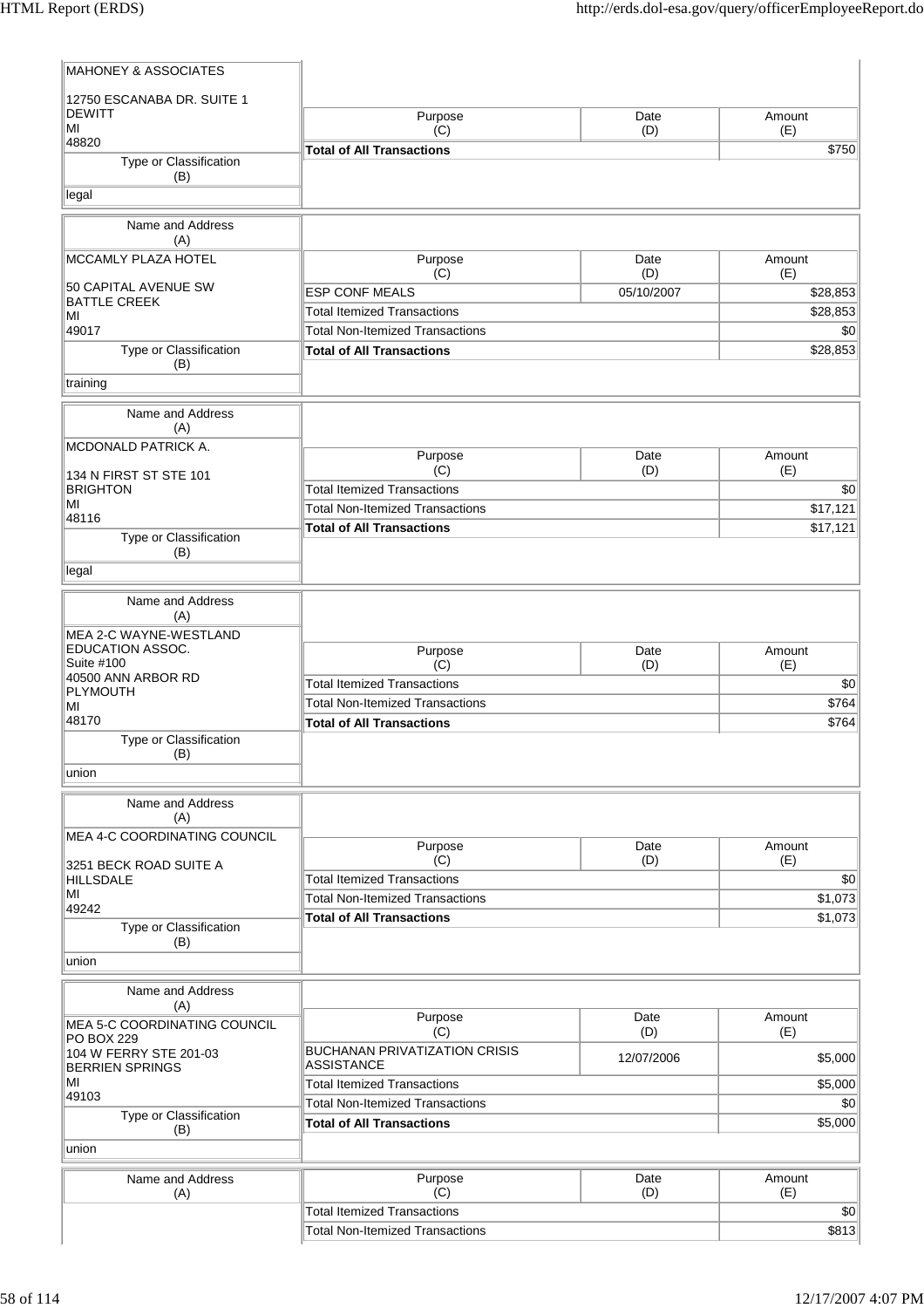| <b>MEA 6-B COORDINATING COUNCIL</b>                |                                           |                   |                |
|----------------------------------------------------|-------------------------------------------|-------------------|----------------|
| 511 FORT STREET SUITE 400                          |                                           |                   |                |
| PORT HURON<br>MI                                   | Purpose                                   | Date              | Amount         |
| 48060                                              | (C)<br><b>Total of All Transactions</b>   | (D)               | (E)<br>\$813   |
| Type or Classification                             |                                           |                   |                |
| (B)                                                |                                           |                   |                |
| union                                              |                                           |                   |                |
| Name and Address                                   |                                           |                   |                |
| (A)<br>GRAND RAPIDS EDUCATION ASSOC.               |                                           |                   |                |
|                                                    | Purpose                                   | Date              | Amount         |
| 3205 EAGLECREST DR NE                              | (C)<br><b>Total Itemized Transactions</b> | (D)               | (E)            |
| <b>GRAND RAPIDS</b><br>MI                          | <b>Total Non-Itemized Transactions</b>    |                   | \$0<br>\$56    |
| 49525                                              | <b>Total of All Transactions</b>          |                   | \$56           |
| Type or Classification<br>(B)                      |                                           |                   |                |
| union                                              |                                           |                   |                |
|                                                    |                                           |                   |                |
| Name and Address<br>(A)                            |                                           |                   |                |
| MEA 12-A COORDINATING COUNCIL                      |                                           |                   |                |
|                                                    | Purpose<br>(C)                            | Date<br>(D)       | Amount<br>(E)  |
| 509 S EUCLID AVENUE<br><b>BAY CITY</b>             | <b>Total Itemized Transactions</b>        |                   | \$0            |
| MI                                                 | <b>Total Non-Itemized Transactions</b>    |                   | \$132          |
| 48706                                              | <b>Total of All Transactions</b>          |                   | \$132          |
| Type or Classification<br>(B)                      |                                           |                   |                |
| union                                              |                                           |                   |                |
| Name and Address                                   |                                           |                   |                |
| (A)                                                |                                           |                   |                |
| MEA 12-B COORDINATING COUNCIL                      |                                           |                   |                |
| 509 VANCE ROAD                                     | Purpose<br>(C)                            | Date<br>(D)       | Amount<br>(E)  |
| MIDLAND                                            | <b>Total Itemized Transactions</b>        |                   | \$0            |
| MI<br>48640-6405                                   | <b>Total Non-Itemized Transactions</b>    |                   | \$2,014        |
| Type or Classification                             | <b>Total of All Transactions</b>          |                   | \$2,014        |
| (B)                                                |                                           |                   |                |
| union                                              |                                           |                   |                |
| Name and Address                                   |                                           |                   |                |
| (A)                                                |                                           |                   |                |
| MEA 13-A COORDINATING COUNCIL                      | Purpose                                   | Date              | Amount         |
| 1215 B MAPLE STREET                                | (C)<br>FFA CRISIS ASSISTANCE GRANT        | (D)<br>12/05/2006 | (E)<br>\$5,920 |
| <b>BIG RAPIDS</b>                                  | <b>Total Itemized Transactions</b>        |                   | \$5,920        |
| MI<br>49307                                        | <b>Total Non-Itemized Transactions</b>    |                   | \$6            |
| Type or Classification                             | <b>Total of All Transactions</b>          |                   | \$5,926        |
| (B)                                                |                                           |                   |                |
| union                                              |                                           |                   |                |
| Name and Address<br>(A)                            |                                           |                   |                |
| MEA 13-CD SHORELINE                                |                                           |                   |                |
| <b>EDUCATIONAL CC</b>                              | Purpose                                   | Date              | Amount         |
| TRILLIUM BUSINESS CENTER<br>17200 VAN WAGONER ROAD | (C)                                       | (D)               | (E)            |
| SPRING LAKE                                        | <b>Total Itemized Transactions</b>        |                   | \$0            |
| MI<br>49456                                        | <b>Total Non-Itemized Transactions</b>    |                   | \$65<br>\$65   |
| Type or Classification                             | <b>Total of All Transactions</b>          |                   |                |
| (B)                                                |                                           |                   |                |
| union                                              |                                           |                   |                |
| Name and Address                                   | Purpose                                   | Date              | Amount         |
| (A)                                                | (C)                                       | (D)               | (E)            |
|                                                    | <b>Total Itemized Transactions</b>        |                   | \$0            |
|                                                    | <b>Total Non-Itemized Transactions</b>    |                   | \$5,982        |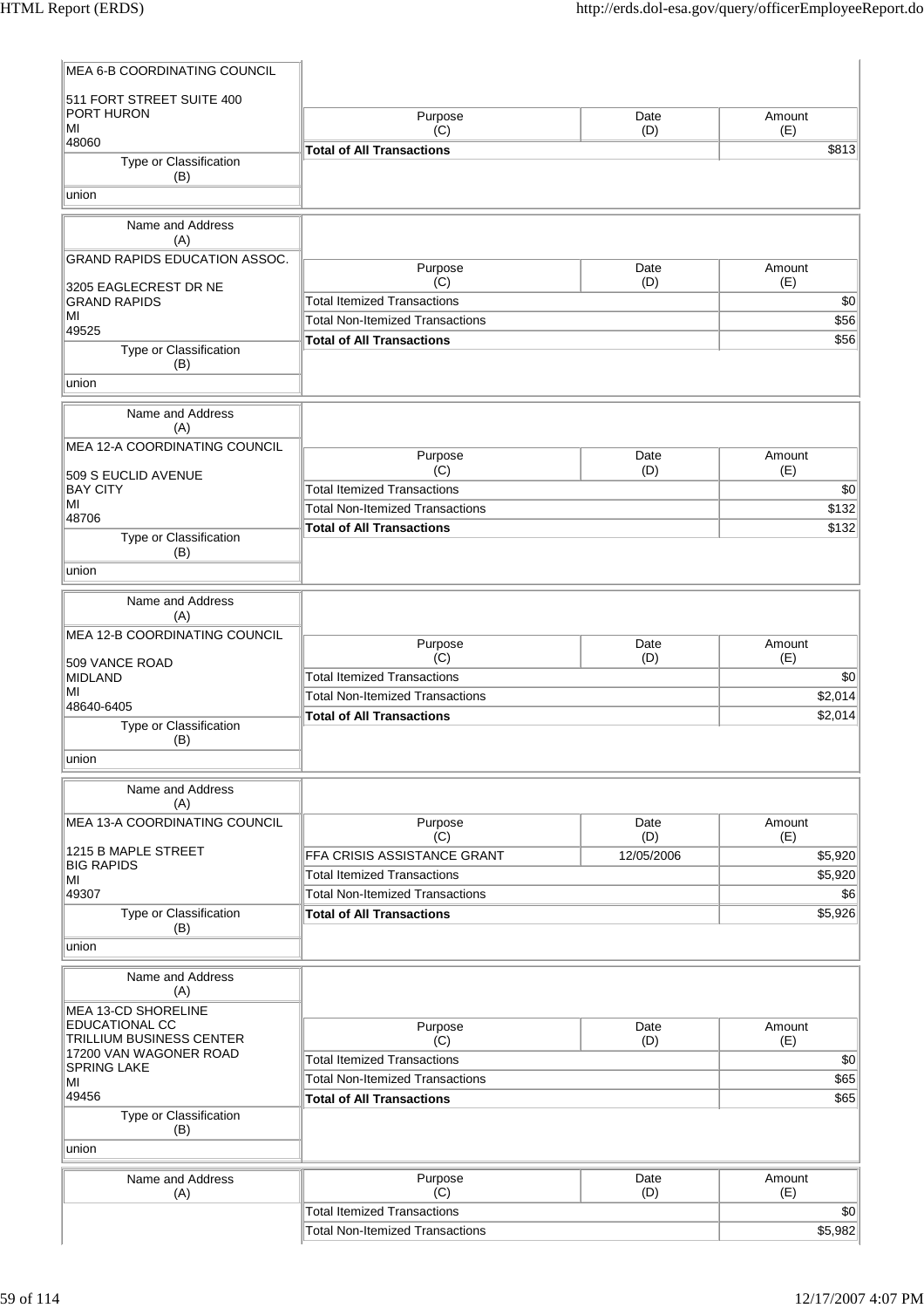| <b>NCCS PAYMENT PROCESSING</b><br>MAIL CODE K-A16-3M                 |                                        |             |               |
|----------------------------------------------------------------------|----------------------------------------|-------------|---------------|
| <b>1 NCC PARKWAY</b><br><b>KALAMAZOO</b><br>МI                       | Purpose<br>(C)                         | Date<br>(D) | Amount<br>(E) |
| 49009                                                                | <b>Total of All Transactions</b>       |             | \$5,982       |
| Type or Classification<br>(B)                                        |                                        |             |               |
| bank card service                                                    |                                        |             |               |
| Name and Address<br>(A)                                              |                                        |             |               |
| NATIONAL EDUCATION<br>ASSOC-MEMB.ADVOCACY<br>LEGAL SERVICES PROGRAMS | Purpose<br>(C)                         | Date<br>(D) | Amount<br>(E) |
| 1201 16TH STREET NW                                                  | 2006-07 APL PREMIUM                    | 10/05/2006  | \$59,842      |
| <b>WASHINGTON</b>                                                    | <b>Total Itemized Transactions</b>     |             | \$59,842      |
| DC<br>20036-3290                                                     | <b>Total Non-Itemized Transactions</b> |             | \$8,390       |
| Type or Classification<br>(B)                                        | <b>Total of All Transactions</b>       |             | \$68,232      |
| union                                                                |                                        |             |               |
| Name and Address<br>(A)                                              |                                        |             |               |
| <b>OPPERWALL KATHLEEN R.</b><br>PO BOX 1308                          | Purpose<br>(C)                         | Date<br>(D) | Amount<br>(E) |
| <b>OKEMOS</b>                                                        | <b>Total Itemized Transactions</b>     |             | \$0           |
| MI                                                                   | <b>Total Non-Itemized Transactions</b> |             | \$5,079       |
| 48805-1308                                                           | <b>Total of All Transactions</b>       |             | \$5,079       |
| Type or Classification<br>(B)                                        |                                        |             |               |
| legal                                                                |                                        |             |               |
| Name and Address<br>(A)                                              |                                        |             |               |
| PATTON ANNE T<br>PO BOX 1633                                         | Purpose<br>(C)                         | Date<br>(D) | Amount<br>(E) |
| <b>BIRMINGHAM</b>                                                    | <b>Total Itemized Transactions</b>     |             | \$0           |
| MI<br>48012-1633                                                     | <b>Total Non-Itemized Transactions</b> |             | \$16,130      |
| Type or Classification                                               | <b>Total of All Transactions</b>       |             | \$16,130      |
| (B)<br>legal                                                         |                                        |             |               |
| Name and Address<br>(A)                                              |                                        |             |               |
| PROFESSIONAL PARTY PLANNER INC                                       |                                        |             |               |
| <b>C/O TERESA BARCY</b>                                              | Purpose<br>(C)                         | Date<br>(D) | Amount<br>(E) |
| <b>1117 PINE ST.</b><br><b>GRAND LEDGE</b>                           | <b>Total Itemized Transactions</b>     |             | \$0           |
| MI                                                                   | <b>Total Non-Itemized Transactions</b> |             | \$1,904       |
| 48837<br>Type or Classification                                      | <b>Total of All Transactions</b>       |             | \$1,904       |
| (B)<br>training                                                      |                                        |             |               |
| Name and Address                                                     |                                        |             |               |
| (A)<br><b>RADISSON HOTEL LANSING</b>                                 |                                        |             |               |
| 111 NORTH GRAND AVENUE                                               | Purpose<br>(C)                         | Date<br>(D) | Amount<br>(E) |
| LANSING                                                              | <b>Total Itemized Transactions</b>     |             | \$0           |
| MI<br>48933                                                          | <b>Total Non-Itemized Transactions</b> |             | \$300         |
| Type or Classification                                               | <b>Total of All Transactions</b>       |             | \$300         |
| (B)<br>hotel                                                         |                                        |             |               |
| Name and Address                                                     | Purpose                                | Date        | Amount        |
| (A)                                                                  | (C)                                    | (D)         | (E)           |
|                                                                      | <b>Total Itemized Transactions</b>     |             | \$0           |
|                                                                      | <b>Total Non-Itemized Transactions</b> |             | \$2,084       |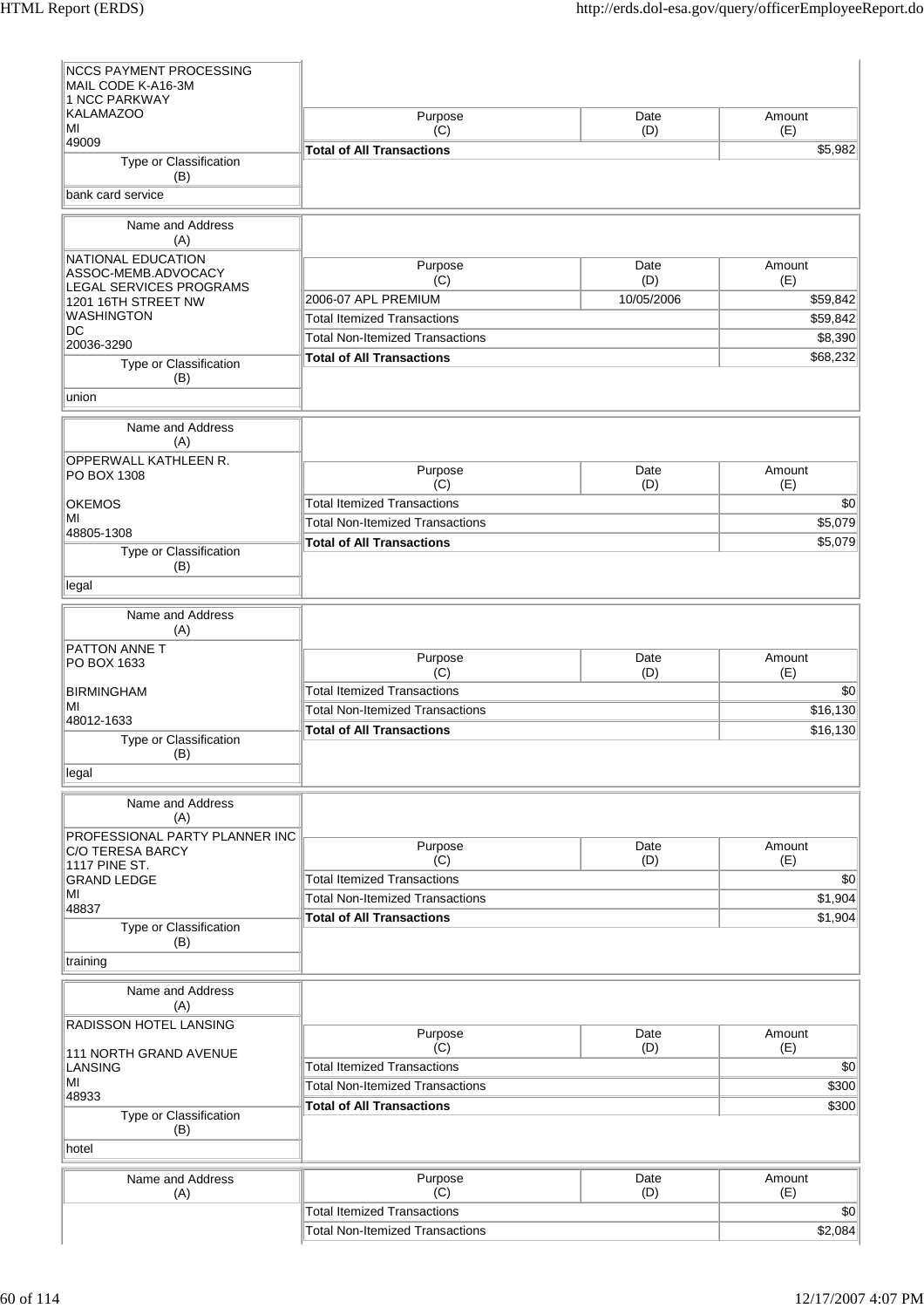| SAGINAW VALLEY STATE<br><b>UNIVERSITY</b>                    |                                                                              |             |                 |
|--------------------------------------------------------------|------------------------------------------------------------------------------|-------------|-----------------|
| C/O CONTROLLERS OFFICE<br>7400 BAY ROAD<br>UNIVERSITY CENTER | Purpose                                                                      | Date        | Amount          |
| MI<br>48710                                                  | (C)<br><b>Total of All Transactions</b>                                      | (D)         | (E)<br>\$2,084  |
| Type or Classification<br>(B)                                |                                                                              |             |                 |
| training                                                     |                                                                              |             |                 |
| Name and Address                                             |                                                                              |             |                 |
| (A)<br><b>SCHEFF &amp; WASHINGTON P.C.</b>                   | Purpose                                                                      | Date        | Amount          |
| 645 GRISWOLD STE 1817                                        | (C)<br>ATTORNEY FEES & EXP RELATED TO                                        | (D)         | (E)             |
| <b>DETROIT</b>                                               | ARP00330N                                                                    | 01/23/2007  | \$10,000        |
| MI<br>48226                                                  | <b>Total Itemized Transactions</b><br><b>Total Non-Itemized Transactions</b> |             | \$10,000<br>\$0 |
| Type or Classification<br>(B)                                | <b>Total of All Transactions</b>                                             |             | \$10,000        |
| legal                                                        |                                                                              |             |                 |
| Name and Address<br>(A)                                      |                                                                              |             |                 |
| <b>SCHIAMBERG INC.</b>                                       | Purpose                                                                      | Date        | Amount          |
| 3596 W. ARBUTUS<br><b>OKEMOS</b>                             | (C)<br><b>Total Itemized Transactions</b>                                    | (D)         | (E)<br>\$0      |
| MI                                                           | <b>Total Non-Itemized Transactions</b>                                       |             | \$3,374         |
| 48864<br>Type or Classification                              | <b>Total of All Transactions</b>                                             |             | \$3,374         |
| (B)                                                          |                                                                              |             |                 |
| marketing                                                    |                                                                              |             |                 |
| Name and Address<br>(A)                                      |                                                                              |             |                 |
| SHERATON LANSING HOTEL<br>925 S CREYTS RD AT I-496           | Purpose<br>(C)                                                               | Date<br>(D) | Amount<br>(E)   |
| <b>LANSING</b>                                               | <b>Total Itemized Transactions</b>                                           |             | \$0             |
| MI<br>48917                                                  | <b>Total Non-Itemized Transactions</b>                                       |             | \$90            |
| Type or Classification<br>(B)                                | <b>Total of All Transactions</b>                                             |             | \$90            |
| hotel                                                        |                                                                              |             |                 |
| Name and Address<br>(A)                                      |                                                                              |             |                 |
| SOARING EAGLE CASINO & RESORT                                | Purpose<br>(C)                                                               | Date<br>(D) | Amount<br>(E)   |
| 6800 SOARING EAGLE BLVD.                                     | <b>LABOR RELATIONS PRACTICUM</b>                                             | 07/19/2007  | \$42,083        |
| MT. PLEASANT<br>MI                                           | <b>Total Itemized Transactions</b>                                           |             | \$42,083        |
| 48858                                                        | <b>Total Non-Itemized Transactions</b>                                       |             | \$1,644         |
| Type or Classification<br>(B)                                | <b>Total of All Transactions</b>                                             |             | \$43,727        |
| hotel                                                        |                                                                              |             |                 |
| Name and Address<br>(A)                                      |                                                                              |             |                 |
| <b>SOS OFFICE SUPPLY</b><br>PO BOX 888843                    | Purpose<br>(C)                                                               | Date<br>(D) | Amount<br>(E)   |
| <b>GRAND RAPIDS</b>                                          | <b>Total Itemized Transactions</b>                                           |             | \$0             |
| MI<br>49588-8843                                             | <b>Total Non-Itemized Transactions</b>                                       |             | \$36            |
| Type or Classification                                       | <b>Total of All Transactions</b>                                             |             | \$36            |
| (B)<br>office supplies                                       |                                                                              |             |                 |
| Name and Address<br>(A)                                      | Purpose<br>(C)                                                               | Date<br>(D) | Amount<br>(E)   |
|                                                              | <b>Total Itemized Transactions</b>                                           |             | \$0             |
|                                                              | <b>Total Non-Itemized Transactions</b>                                       |             | \$4,978         |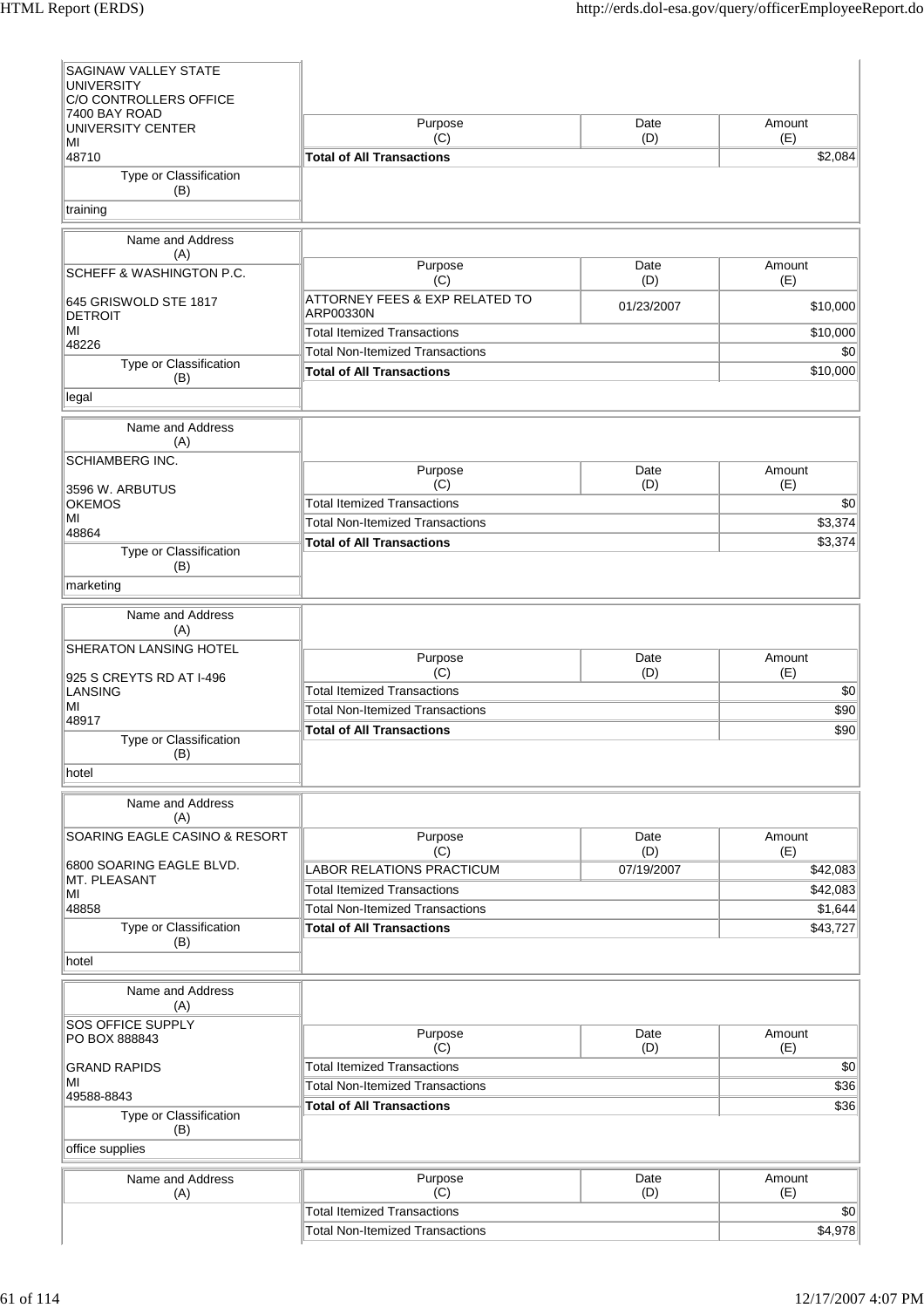| STAFFORD'S PERRY HOTEL                          |                                        |             |               |
|-------------------------------------------------|----------------------------------------|-------------|---------------|
| <b>CORNER BAY AT LEWIS</b>                      |                                        |             |               |
| <b>PETOSKEY</b>                                 | Purpose                                | Date        | Amount        |
| MI<br>49770                                     | (C)                                    | (D)         | (E)           |
| Type or Classification                          | <b>Total of All Transactions</b>       |             | \$4,978       |
| (B)                                             |                                        |             |               |
| hotel                                           |                                        |             |               |
| Name and Address                                |                                        |             |               |
| (A)                                             |                                        |             |               |
| SUGERMAN DONALD                                 | Purpose                                | Date        | Amount        |
| 2998 GEDDES AVE.                                | (C)                                    | (D)         | (E)           |
| <b>ANN ARBOR</b>                                | <b>Total Itemized Transactions</b>     |             | \$0           |
| MI<br>48104-2725                                | <b>Total Non-Itemized Transactions</b> |             | \$19,727      |
| Type or Classification                          | <b>Total of All Transactions</b>       |             | \$19,727      |
| (B)                                             |                                        |             |               |
| legal                                           |                                        |             |               |
| Name and Address                                |                                        |             |               |
| (A)                                             |                                        |             |               |
| TRUE COLORS INC.                                | Purpose                                | Date        | Amount        |
| C/O CONNIE JENNINGS<br>3605 W MACARTHUR BLVD    | (C)                                    | (D)         | (E)           |
| SANTA ANA                                       | <b>Total Itemized Transactions</b>     |             | \$0           |
| СA<br>92704                                     | <b>Total Non-Itemized Transactions</b> |             | \$1,264       |
| Type or Classification                          | <b>Total of All Transactions</b>       |             | \$1,264       |
| (B)                                             |                                        |             |               |
| training                                        |                                        |             |               |
| Name and Address                                |                                        |             |               |
| (A)                                             |                                        |             |               |
| <b>WALT ALAN PC</b>                             | Purpose                                | Date        | Amount        |
| 17515 W NINE MILE RD                            | (C)                                    | (D)         | (E)           |
| SOUTHFIELD                                      | <b>Total Itemized Transactions</b>     |             | \$0           |
| MI<br>48075                                     | <b>Total Non-Itemized Transactions</b> |             | \$12,350      |
| Type or Classification                          | <b>Total of All Transactions</b>       |             | \$12,350      |
| (B)                                             |                                        |             |               |
| legal                                           |                                        |             |               |
| Name and Address                                |                                        |             |               |
| (A)                                             |                                        |             |               |
| WASHINGTON SPEAKERS BUREAU                      | Purpose<br>(C)                         | Date<br>(D) | Amount<br>(E) |
| PO BOX 75021                                    | HONORARIUM DEPOSIT 02/02/07            | 10/03/2006  | \$7,500       |
| <b>BALTIMORE</b>                                | <b>BARG CONF SPEAKER HONORARIUM</b>    | 01/09/2007  | \$7,500       |
| <b>MD</b><br>21275-5021                         | <b>Total Itemized Transactions</b>     |             | \$15,000      |
| Type or Classification                          | <b>Total Non-Itemized Transactions</b> |             | \$1,632       |
| (B)                                             | <b>Total of All Transactions</b>       |             | \$16,632      |
| publication                                     |                                        |             |               |
| Name and Address                                |                                        |             |               |
| (A)                                             |                                        |             |               |
| <b>WEST GROUP</b>                               | Purpose                                | Date        | Amount        |
| <b>WEST GROUP PAYMENT CENTER</b><br>PO BOX 6292 | (C)                                    | (D)         | (E)           |
| <b>CAROL STREAM</b>                             | <b>Total Itemized Transactions</b>     |             | \$0           |
| IL                                              | <b>Total Non-Itemized Transactions</b> |             | \$18,579      |
| 60197-6292                                      | <b>Total of All Transactions</b>       |             | \$18,579      |
| Type or Classification<br>(B)                   |                                        |             |               |
| publication                                     |                                        |             |               |
|                                                 |                                        |             |               |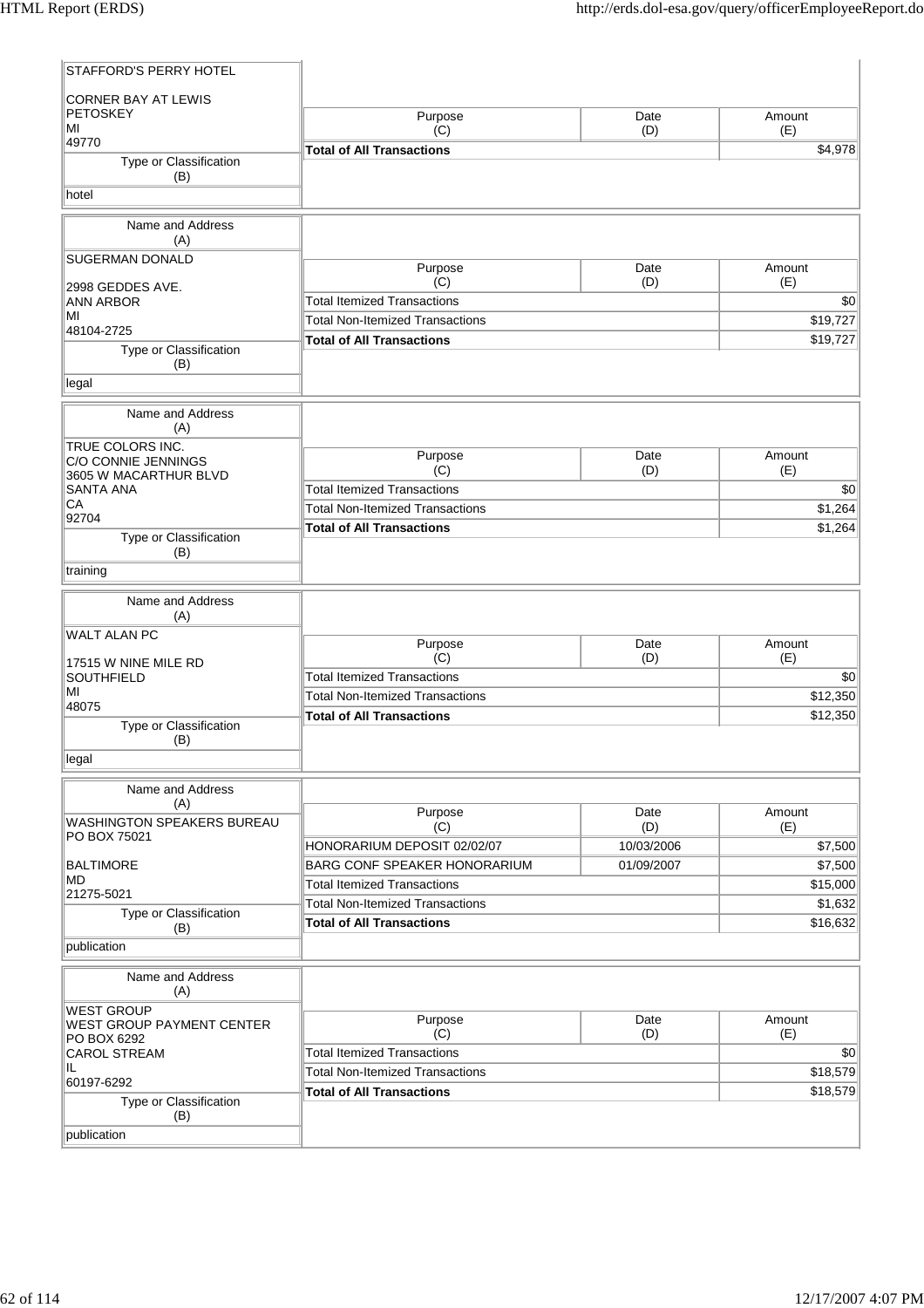| Name and Address<br>(A)              | Purpose<br>(C)                                    | Date<br>(D) | Amount<br>(E) |
|--------------------------------------|---------------------------------------------------|-------------|---------------|
| WHITE SCHNEIDER YOUNG &              | UNION ADMIN - SEP 2006 BILLING SUMMARY            | 10/19/2006  | \$5,363       |
| CHIODINI P.C.                        | UNION ADMIN - JULY 2007 BILLING<br><b>SUMMARY</b> | 08/23/2007  | \$5,646       |
| 2300 JOLLY OAK ROAD<br><b>OKEMOS</b> | UNION ADMIN - AUG 2006 BILLING SUMMARY            | 09/14/2006  | \$6,282       |
| МI                                   | UNION ADMIN - DEC 2006 BILLING SUMMARY            | 01/23/2007  | \$6,417       |
| 48864-4597                           | POL ACT- ARP00306A- NOV 2006 BILLING              | 12/19/2006  | \$6,715       |
| Type or Classification<br>(B)        | UNION ADMIN - MAR 2007 BILLING SUMMARY            | 04/24/2007  | \$8,312       |
| legal                                | UNION ADMIN - MAY 2007 BILLING SUMMARY            | 06/14/2007  | \$9,790       |
|                                      | REP ACT- DEC 2006 BILLING SUMMARY                 | 01/23/2007  | \$73,588      |
|                                      | REP ACT - SEP 2006 BILLING SUMMARY                | 10/19/2006  | \$77,827      |
|                                      | REP ACT - MAR 2007 BILLING SUMMARY                | 04/17/2007  | \$85,240      |
|                                      | REP ACT- APRIL 2007 BILLING SUMMARY               | 05/21/2007  | \$94,880      |
|                                      | REP ACT- AUGUST 2006 BILLING SUMMARY              | 09/14/2006  | \$101,533     |
|                                      | REP ACT - FEB 2007 BILLING SUMMARY                | 03/20/2007  | \$108,743     |
|                                      | REP ACT- OCT 2006 BILLING SUMMARY                 | 11/16/2006  | \$108,852     |
|                                      | REP ACT-FEB 2007 BILLING SUMMARY                  | 02/28/2007  | \$108,858     |
|                                      | REP ACT- NOV 2006 BILLING SUMMARY                 | 12/19/2006  | \$109,281     |
|                                      | REP ACT- JUNE 2007 BILLING SUMMARY                | 07/19/2007  | \$111,710     |
|                                      | REP ACT- JAN 2007 BILLING SUMMARY                 | 02/15/2007  | \$114,067     |
|                                      | REP ACT-MAY 2007 BILLING SUMMARY                  | 06/14/2007  | \$118,055     |
|                                      | REP ACT- JULY 2007 BILLING SUMMARY                | 08/23/2007  | \$119,931     |
|                                      | <b>Total Itemized Transactions</b>                |             | \$1,381,090   |
|                                      | <b>Total Non-Itemized Transactions</b>            |             | \$64,654      |
|                                      | <b>Total of All Transactions</b>                  |             | \$1,445,744   |
| Name and Address<br>(A)              | Purpose<br>(C)                                    | Date<br>(D) | Amount<br>(E) |
| ZAUSMER KAUFMAN AUGUST &             | REP ACT - SEP 2006 BILLING SUMMARY                | 10/19/2006  | \$5,434       |
| <b>CALDWELL P.C</b>                  | REP ACT-MAY 2007 BILLING SUMMARY                  | 06/14/2007  | \$5,700       |
| 31700 MIDDLEBELT RD                  | REP ACT- FEB 2007 BILLING SUMMARY                 | 03/27/2007  | \$8,298       |
| <b>FARMINGTON HILLS</b>              | REP ACT- AUGUST 2006 BILLING SUMMARY              | 09/14/2006  | \$8.617       |
| МI<br>48334                          | REP ACT- JUNE 2007 BILLING SUMMARY                | 07/19/2007  | \$9,062       |
| Type or Classification               | REP ACT- DEC 2006 BILLING SUMMARY                 | 01/23/2007  | \$9,207       |
| (B)                                  | REP ACT - OCT 2006 BILLING SUMMARY                | 11/28/2006  | \$9,444       |
| legal                                | REP ACT-MARCH 2007 BILLING SUMMARY                | 04/26/2007  | \$10,104      |
|                                      | REP ACT- JULY 2007 BILLING SUMMARY                | 08/23/2007  | \$11,873      |
|                                      | REP ACT - NOV 2006 BILLING SUMMARY                | 12/14/2006  | \$19,499      |
|                                      | REP ACT- JAN 2007 BILLING SUMMARY                 | 02/22/2007  | \$23,616      |
|                                      | <b>Total Itemized Transactions</b>                |             | \$120,854     |
|                                      | <b>Total Non-Itemized Transactions</b>            |             | \$4,385       |
|                                      | <b>Total of All Transactions</b>                  |             | \$125,239     |

# **SCHEDULE 16 - POLITICAL ACTIVITIES AND LOBBYING** FILE NUMBER 512-840

| Name and Address<br>(A)                                           |                                        |             |               |
|-------------------------------------------------------------------|----------------------------------------|-------------|---------------|
| <b>COURTYARD BY MARRIOTT</b><br>2710 LAKE LANSING ROAD<br>LANSING | Purpose<br>(C)                         | Date<br>(D) | Amount<br>(E) |
|                                                                   | <b>Total Itemized Transactions</b>     |             | \$0           |
| MI<br>48912                                                       | <b>Total Non-Itemized Transactions</b> |             | \$3,863       |
| Type or Classification<br>(B)<br>hotel                            | <b>Total of All Transactions</b>       | \$3,863     |               |
| Name and Address<br>(A)                                           | Purpose<br>(C)                         | Date<br>(D) | Amount<br>(E) |
|                                                                   | <b>Total Itemized Transactions</b>     |             | \$0           |
|                                                                   | <b>Total Non-Itemized Transactions</b> |             | \$8,060       |
|                                                                   | <b>Total of All Transactions</b>       |             | \$8,060       |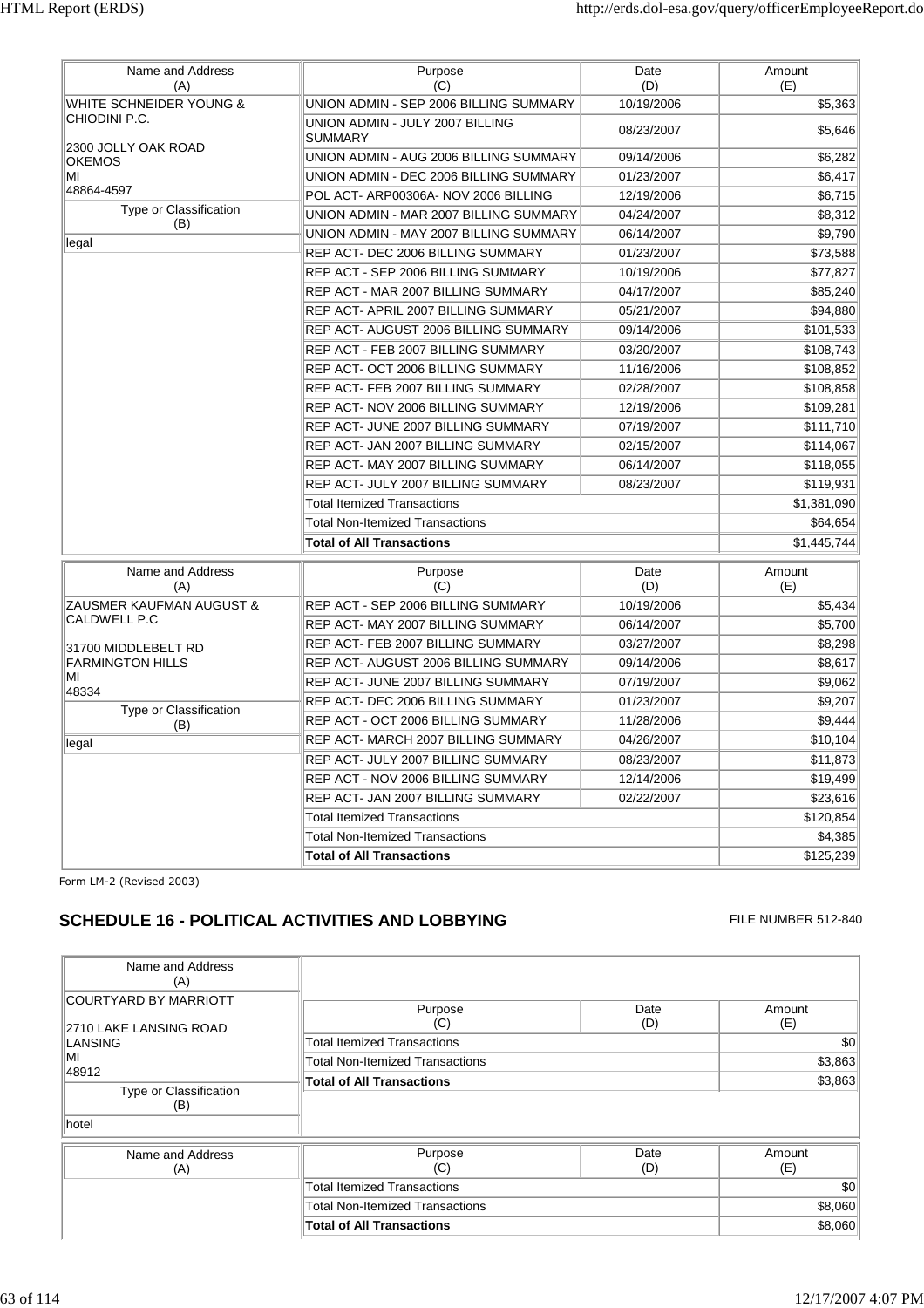| EPIC-MICHIGAN RESEARCH<br><b>ASSOCIATES</b>         |                                                                              |                   |                    |
|-----------------------------------------------------|------------------------------------------------------------------------------|-------------------|--------------------|
| 4710 W SAGINAW SUITE 5<br>LANSING<br>MI<br>48917    |                                                                              |                   |                    |
| Type or Classification<br>(B)                       |                                                                              |                   |                    |
| research                                            |                                                                              |                   |                    |
| Name and Address                                    |                                                                              |                   |                    |
| (A)<br>MICHIGAN SOCIETY OF ASSOC                    |                                                                              |                   |                    |
| <b>EXECUTIVES</b>                                   | Purpose<br>(C)                                                               | Date<br>(D)       | Amount<br>(E)      |
| 1350 HASLETT ROAD                                   | GROUP POLLING GENERAL ELECTION 2006                                          | 11/14/2006        | \$5,000            |
| EAST LANSING                                        | <b>Total Itemized Transactions</b>                                           |                   | \$5,000            |
| MI<br>48823                                         | <b>Total Non-Itemized Transactions</b>                                       |                   | \$0                |
| Type or Classification                              | <b>Total of All Transactions</b>                                             |                   | \$5,000            |
| (B)                                                 |                                                                              |                   |                    |
| membership                                          |                                                                              |                   |                    |
| Name and Address<br>(A)                             |                                                                              |                   |                    |
| <b>NCCS PAYMENT PROCESSING</b><br>MAIL CODE K-A16-3 | Purpose                                                                      | Date              | Amount             |
| <b>1 NCC PARKWAY</b>                                | (C)                                                                          | (D)               | (E)                |
| KALAMAZOO<br>MI                                     | <b>Total Itemized Transactions</b>                                           |                   | \$0                |
| 49009                                               | <b>Total Non-Itemized Transactions</b>                                       |                   | \$563              |
| Type or Classification<br>(B)                       | <b>Total of All Transactions</b>                                             |                   | \$563              |
| bank card service                                   |                                                                              |                   |                    |
| Name and Address<br>(A)                             |                                                                              |                   |                    |
| NATIONAL JOURNAL GROUP INC                          | Purpose                                                                      | Date              | Amount             |
| PO BOX 64408                                        | (C)<br>HOT 1-5 USER SITE LICENSE SUB - 1 YR                                  | (D)<br>04/16/2007 | (E)                |
| BALTIMORE                                           | <b>Total Itemized Transactions</b>                                           |                   | \$6,580<br>\$6,580 |
| MD<br>21264-4408                                    | <b>Total Non-Itemized Transactions</b>                                       |                   | \$3,710            |
| Type or Classification                              | <b>Total of All Transactions</b>                                             |                   | \$10,290           |
| (B)<br>publication                                  |                                                                              |                   |                    |
| Name and Address                                    |                                                                              |                   |                    |
| (A)                                                 |                                                                              |                   |                    |
| RADISSON HOTEL LANSING                              | Purpose                                                                      | Date              | Amount             |
| 111 NORTH GRAND AVENUE                              | (C)                                                                          | (D)               | (E)                |
| LANSING                                             | CANCELLED ROOM NIGHTS CONTRACT<br><b>Total Itemized Transactions</b>         | 10/10/2006        | \$5,450<br>\$5,450 |
| MI<br>48933                                         | <b>Total Non-Itemized Transactions</b>                                       |                   | \$0                |
| Type or Classification                              | <b>Total of All Transactions</b>                                             |                   | \$5,450            |
| (B)                                                 |                                                                              |                   |                    |
| hotel                                               |                                                                              |                   |                    |
| Name and Address<br>(A)                             |                                                                              |                   |                    |
| <b>SAGINAW VALLEY STATE</b><br><b>UNIVERSITY</b>    | Purpose                                                                      | Date              | Amount             |
| C/O CONTROLLERS OFFICE<br>7400 BAY ROAD             | (C)                                                                          | (D)               | (E)                |
| UNIVERSITY CENTER                                   | <b>Total Itemized Transactions</b><br><b>Total Non-Itemized Transactions</b> |                   | \$0<br>\$5,020     |
| MI<br>48710                                         | <b>Total of All Transactions</b>                                             |                   | \$5,020            |
| Type or Classification<br>(B)                       |                                                                              |                   |                    |
| training                                            |                                                                              |                   |                    |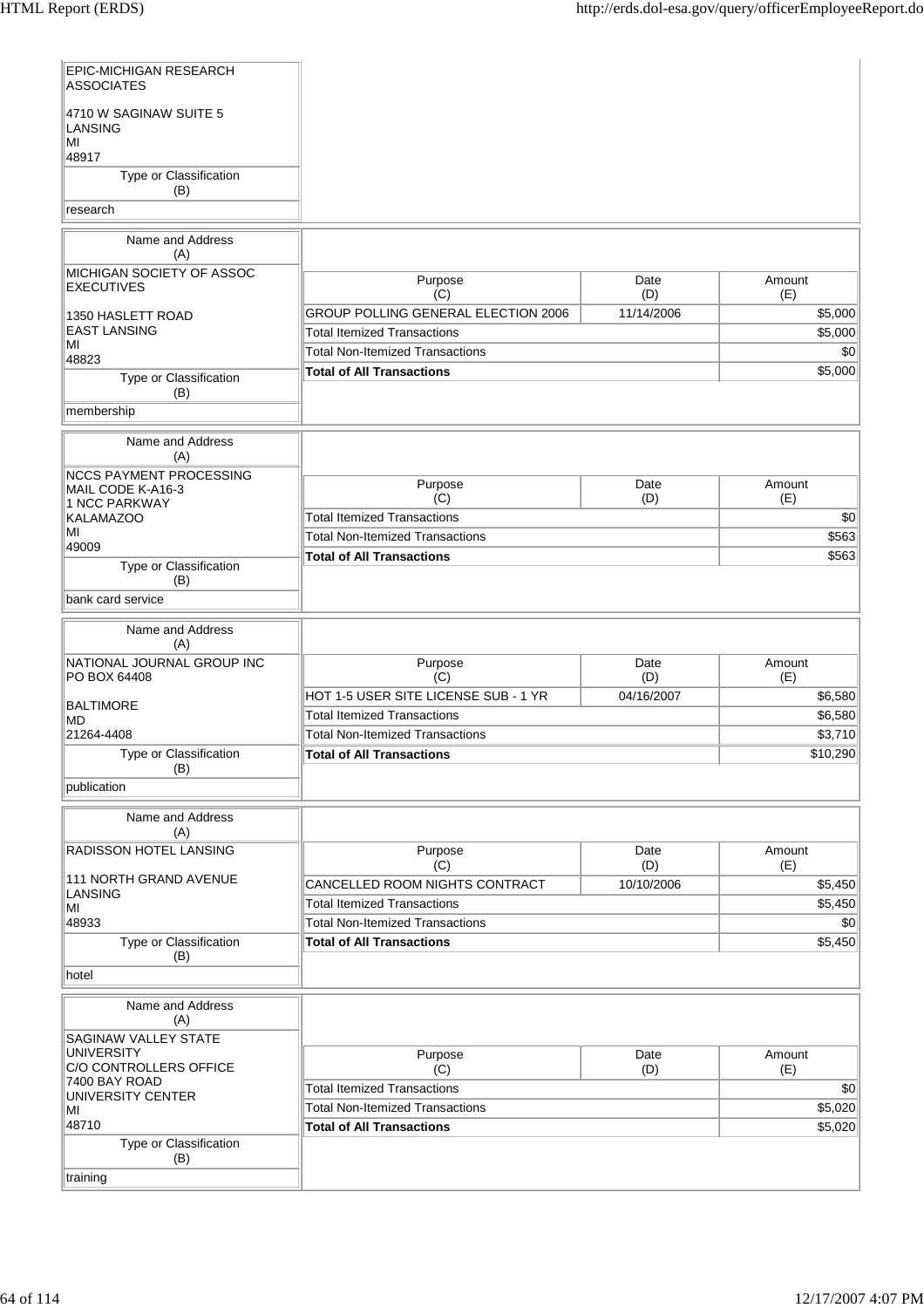| Name and Address<br>(A)                                   | Purpose                            | Date        | Amount        |
|-----------------------------------------------------------|------------------------------------|-------------|---------------|
| <b>SCHIAMBERG INC.</b>                                    | (C)                                | (D)         | (E)           |
| 3596 W. ARBUTUS                                           | 2500 PEDOMETERS                    | 11/07/2006  | \$5,486       |
| <b>OKEMOS</b>                                             | 2500 WHITE PEDOMETERS              | 10/12/2006  | \$5,804       |
| MI<br>48864                                               | <b>Total Itemized Transactions</b> |             | \$11,290      |
|                                                           | Total Non-Itemized Transactions    |             | \$2,357       |
| Type or Classification<br>(B)                             | <b>Total of All Transactions</b>   |             | \$13,647      |
| marketing                                                 |                                    |             |               |
| Name and Address<br>(A)                                   |                                    |             |               |
| <b>SHERATON LANSING HOTEL</b><br>925 S CREYTS RD AT I-496 | Purpose<br>(C)                     | Date<br>(D) | Amount<br>(E) |
| <b>LANSING</b>                                            | <b>Total Itemized Transactions</b> |             | \$0           |
| MI                                                        | Total Non-Itemized Transactions    |             | \$549         |
| 48917                                                     | <b>Total of All Transactions</b>   |             | \$549         |
| Type or Classification<br>(B)                             |                                    |             |               |
| hotel                                                     |                                    |             |               |

# **SCHEDULE 17 - CONTRIBUTIONS, GIFTS & GRANTS** FILE NUMBER: 512-840

| Name and Address<br>(A)                      |                                            |             |                |
|----------------------------------------------|--------------------------------------------|-------------|----------------|
| <b>CHEENEY MEDIA CONCEPTS 2</b><br>SUITE 200 | Purpose<br>(C)                             | Date<br>(D) | Amount<br>(E)  |
| 301 MAC<br><b>EAST LANSING</b>               | <b>Total Itemized Transactions</b>         |             | \$0            |
| МΙ                                           | <b>Total Non-Itemized Transactions</b>     |             | \$224          |
| 48823                                        | <b>Total of All Transactions</b>           |             | \$224          |
| Type or Classification<br>(B)                |                                            |             |                |
| marketing                                    |                                            |             |                |
| Name and Address<br>(A)                      |                                            |             |                |
| <b>MEA 2-E COORDINATING COUNCIL</b>          | Purpose                                    | Date        | Amount         |
| <b>SUITE 100</b><br>40500 ANN ARBOR RD       | (C)                                        | (D)         | (E)            |
| <b>PLYMOUTH</b>                              | <b>GARDEN CITY CRISIS ASSISTANCE GRANT</b> | 09/28/2006  | \$7,737        |
| MI                                           | <b>Total Itemized Transactions</b>         |             | \$7,737        |
| 48170<br>Type or Classification              | <b>Total Non-Itemized Transactions</b>     |             | \$1,759        |
| (B)                                          | <b>Total of All Transactions</b>           |             | \$9,496        |
| union                                        |                                            |             |                |
| Name and Address<br>(A)                      |                                            |             |                |
| MEA 3-AB JACKSON COUNTY                      |                                            |             |                |
| <b>EDUCATION ASSOC.</b>                      | Purpose                                    | Date        | Amount         |
| 950 W. MONROE ST. #700                       | (C)<br><b>Total Itemized Transactions</b>  | (D)         | (E)            |
| <b>JACKSON</b>                               | <b>Total Non-Itemized Transactions</b>     |             | \$0<br>\$2,100 |
| MI<br>49202                                  |                                            |             |                |
| Type or Classification                       | <b>Total of All Transactions</b>           |             | \$2,100        |
| (B)                                          |                                            |             |                |
| union                                        |                                            |             |                |
| Name and Address<br>(A)                      |                                            |             |                |
| MEA 3-C ANN ARBOR COORDINATING<br>COUNCIL    | Purpose<br>(C)                             | Date<br>(D) | Amount<br>(E)  |
|                                              | <b>Total Itemized Transactions</b>         |             | \$0            |
| 4141 JACKSON ROAD                            | Total Non-Itemized Transactions            |             | \$700          |
| <b>ANN ARBOR</b><br>MI                       | <b>Total of All Transactions</b>           |             | \$700          |
| 48103                                        |                                            |             |                |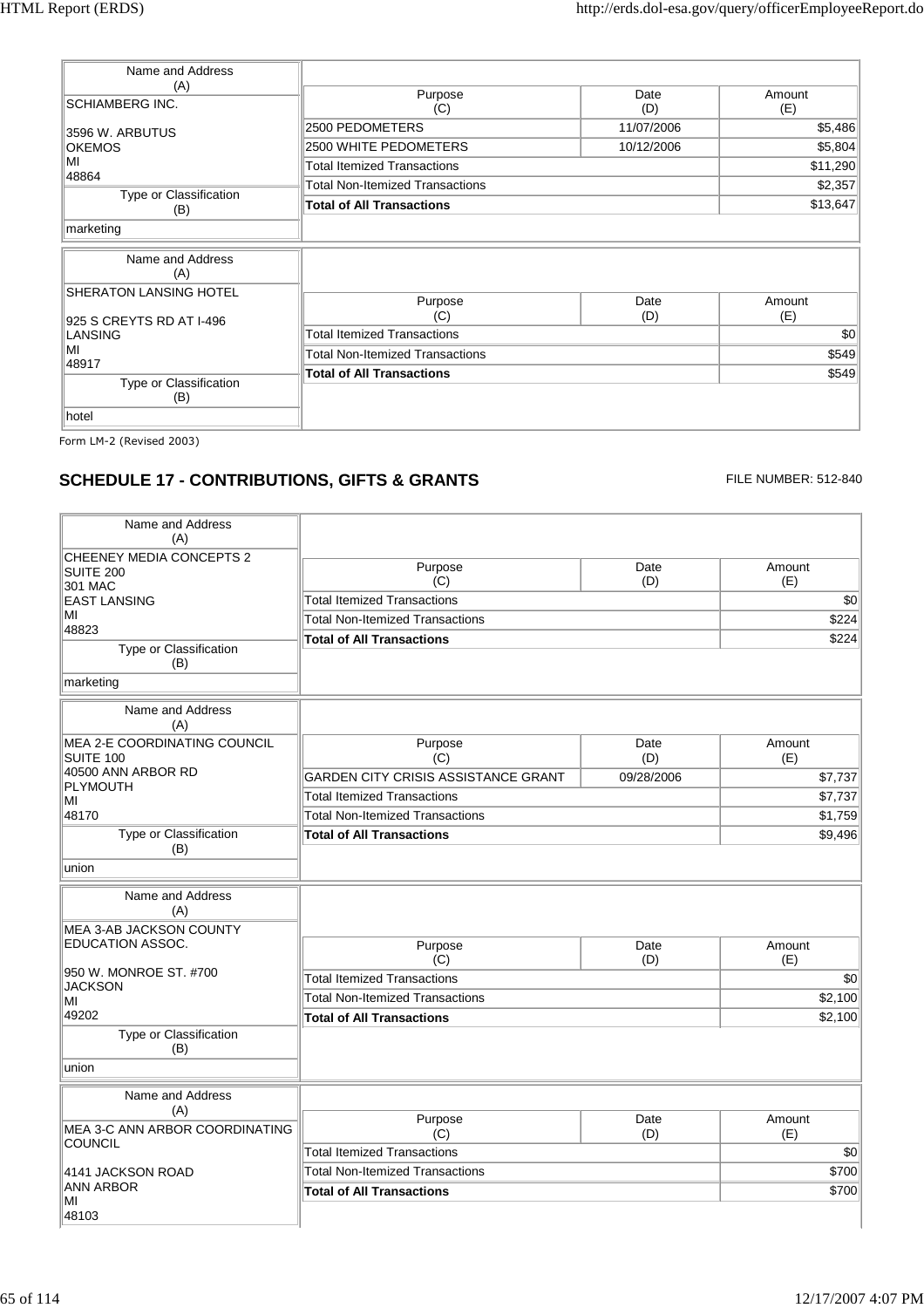| Type or Classification<br>(B)                         |                                           |             |               |
|-------------------------------------------------------|-------------------------------------------|-------------|---------------|
| union                                                 |                                           |             |               |
| Name and Address                                      |                                           |             |               |
| (A)<br><b>MEA 3-D MONROE COUNTY</b>                   |                                           |             |               |
| EDUCATION ASSOC.                                      | Purpose<br>(C)                            | Date<br>(D) | Amount<br>(E) |
| 14576 S DIXIE HWY UNIT #1                             | <b>Total Itemized Transactions</b>        |             | \$0           |
| <b>MONROE</b><br>MI                                   | <b>Total Non-Itemized Transactions</b>    |             | \$1,400       |
| 48161                                                 | <b>Total of All Transactions</b>          |             | \$1,400       |
| Type or Classification<br>(B)                         |                                           |             |               |
| union                                                 |                                           |             |               |
| Name and Address<br>(A)                               |                                           |             |               |
| <b>MEA 3-F WASHTENAW COUNTY</b><br><b>ASSOCIATION</b> |                                           |             |               |
| SCHOOL EMPLOYEES CC                                   | Purpose<br>(C)                            | Date<br>(D) | Amount<br>(E) |
| 2755 CARPENTER RD 35W<br><b>ANN ARBOR</b>             | <b>Total Itemized Transactions</b>        |             | \$0           |
| MI                                                    | <b>Total Non-Itemized Transactions</b>    |             | \$2,100       |
| 48108                                                 | <b>Total of All Transactions</b>          |             | \$2,100       |
| Type or Classification<br>(B)                         |                                           |             |               |
| union                                                 |                                           |             |               |
| Name and Address<br>(A)                               |                                           |             |               |
| MEA 4-AB COORDINATING COUNCIL                         | Purpose                                   | Date        | Amount        |
| 424 RIVERSIDE DR STE 100                              | (C)                                       | (D)         | (E)           |
| <b>BATTLE CREEK</b><br>MI                             | <b>Total Itemized Transactions</b>        |             | \$0           |
| 49015                                                 | <b>Total Non-Itemized Transactions</b>    |             | \$1,400       |
| Type or Classification                                | <b>Total of All Transactions</b>          |             | \$1,400       |
| (B)<br>union                                          |                                           |             |               |
| Name and Address                                      |                                           |             |               |
| (A)<br>MEA 4-C COORDINATING COUNCIL                   |                                           |             |               |
|                                                       | Purpose<br>(C)                            | Date<br>(D) | Amount<br>(E) |
| 3251 BECK ROAD SUITE A<br><b>HILLSDALE</b>            | <b>Total Itemized Transactions</b>        |             | \$0           |
| MI                                                    | <b>Total Non-Itemized Transactions</b>    |             | \$700         |
| 49242<br>Type or Classification                       | <b>Total of All Transactions</b>          |             | \$700         |
| (B)                                                   |                                           |             |               |
| union                                                 |                                           |             |               |
| Name and Address<br>(A)                               |                                           |             |               |
| MEA 5-AB KALAMAZOO COUNTY                             |                                           |             |               |
| EDUC. ASSN.                                           | Purpose<br>(C)                            | Date<br>(D) | Amount<br>(E) |
| 5600 PORTAGE                                          | <b>Total Itemized Transactions</b>        |             | \$0           |
| <b>KALAMAZOO</b><br>MI                                | <b>Total Non-Itemized Transactions</b>    |             | \$2,100       |
| 49002                                                 | <b>Total of All Transactions</b>          |             | \$2,100       |
| Type or Classification                                |                                           |             |               |
| (B)<br>union                                          |                                           |             |               |
| Name and Address                                      |                                           |             |               |
| (A)                                                   | Purpose                                   | Date        | Amount        |
| MEA 5-C COORDINATING COUNCIL<br><b>PO BOX 229</b>     | (C)<br><b>Total Itemized Transactions</b> | (D)         | (E)<br>\$0    |
| 104 W FERRY STE 201-03                                | <b>Total Non-Itemized Transactions</b>    |             | \$700         |
| <b>BERRIEN SPRINGS</b><br>MI                          | <b>Total of All Transactions</b>          |             | \$700         |
| 49103                                                 |                                           |             |               |
|                                                       |                                           |             |               |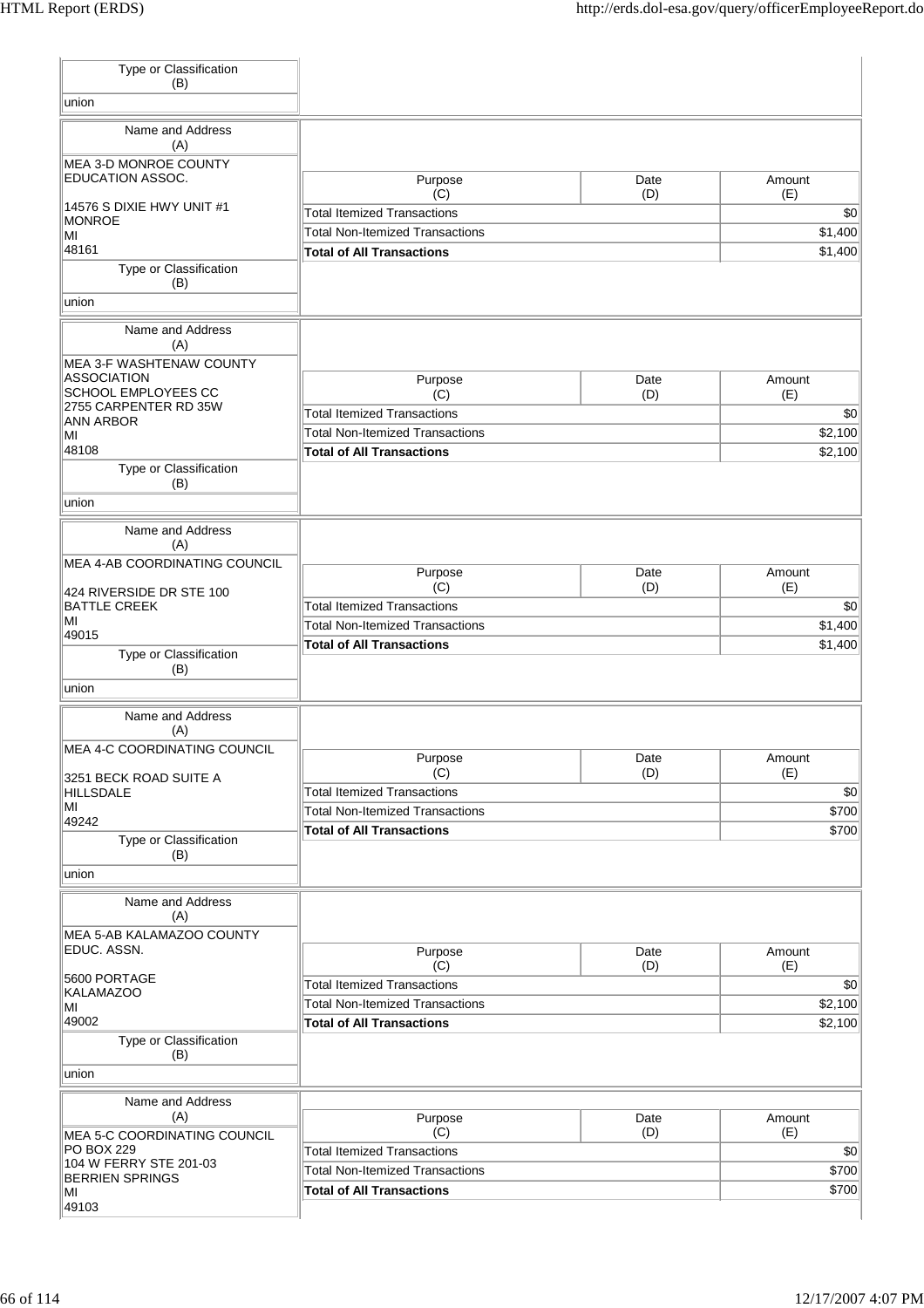| Type or Classification<br>(B)                     |                                           |             |               |
|---------------------------------------------------|-------------------------------------------|-------------|---------------|
| union                                             |                                           |             |               |
| Name and Address                                  |                                           |             |               |
| (A)                                               |                                           |             |               |
| <b>MEA 6-A WARREN-FITZGERALD</b><br>COORD COUNCIL | Purpose                                   | Date        | Amount        |
| <b>SUITE 203</b>                                  | (C)                                       | (D)         | (E)           |
| 12434 TWELVE MILE<br><b>WARREN</b>                | <b>Total Itemized Transactions</b>        |             | \$0           |
| MI                                                | <b>Total Non-Itemized Transactions</b>    |             | \$700         |
| 48093                                             | <b>Total of All Transactions</b>          |             | \$700         |
| Type or Classification<br>(B)                     |                                           |             |               |
| union                                             |                                           |             |               |
| Name and Address<br>(A)                           |                                           |             |               |
| MEA 6-B COORDINATING COUNCIL                      | Purpose                                   | Date        | Amount        |
| 511 FORT STREET SUITE 400                         | (C)                                       | (D)         | (E)           |
| PORT HURON                                        | <b>Total Itemized Transactions</b>        |             | \$0           |
| MI                                                | <b>Total Non-Itemized Transactions</b>    |             | \$700         |
| 48060<br>Type or Classification                   | <b>Total of All Transactions</b>          |             | \$700         |
| (B)                                               |                                           |             |               |
| union                                             |                                           |             |               |
| Name and Address<br>(A)                           |                                           |             |               |
| MEA 6-C UTICA COORDINATING                        |                                           |             |               |
| <b>COUNCIL</b>                                    | Purpose                                   | Date        | Amount        |
| 8300 HALL ROAD SUITE 201                          | (C)<br><b>Total Itemized Transactions</b> | (D)         | (E)<br>\$0    |
| <b>UTICA</b>                                      | <b>Total Non-Itemized Transactions</b>    |             | \$1,050       |
| MI<br>48317                                       | <b>Total of All Transactions</b>          |             | \$1,050       |
| Type or Classification                            |                                           |             |               |
| (B)<br>union                                      |                                           |             |               |
|                                                   |                                           |             |               |
| Name and Address<br>(A)                           |                                           |             |               |
| MEA 6-E MEA-NEA LOCAL 1                           |                                           |             |               |
| 38550 GARFIELD SUITE B                            | Purpose<br>(C)                            | Date<br>(D) | Amount<br>(E) |
| <b>CLINTON TOWNSHIP</b>                           | <b>Total Itemized Transactions</b>        |             | \$0           |
| MI                                                | <b>Total Non-Itemized Transactions</b>    |             | \$3,150       |
| 48038                                             | <b>Total of All Transactions</b>          |             | \$3,150       |
| Type or Classification<br>(B)                     |                                           |             |               |
| union                                             |                                           |             |               |
| Name and Address                                  |                                           |             |               |
| (A)                                               |                                           |             |               |
| <b>MEA 7-A SOUTH OAKLAND DISTRICTS</b>            |                                           |             |               |
| ASSOC                                             | Purpose<br>(C)                            | Date<br>(D) | Amount<br>(E) |
| 30701 BARRINGTON AVE                              | <b>Total Itemized Transactions</b>        |             | \$0           |
| <b>MADISON HEIGHTS</b><br>МI                      | <b>Total Non-Itemized Transactions</b>    |             | \$1,400       |
| 48071                                             | <b>Total of All Transactions</b>          |             | \$1,400       |
| Type or Classification                            |                                           |             |               |
| (B)                                               |                                           |             |               |
| union                                             |                                           |             |               |
| Name and Address                                  |                                           |             |               |
| (A)<br>MEA 7-B SOUTH OAKLAND MEA-NEA              | Purpose<br>(C)                            | Date<br>(D) | Amount<br>(E) |
|                                                   | <b>Total Itemized Transactions</b>        |             | \$0           |
| 26111 EVERGREEN STE 225                           | <b>Total Non-Itemized Transactions</b>    |             | \$3,198       |
| SOUTHFIELD<br>MI                                  | <b>Total of All Transactions</b>          |             | \$3,198       |
| 48076                                             |                                           |             |               |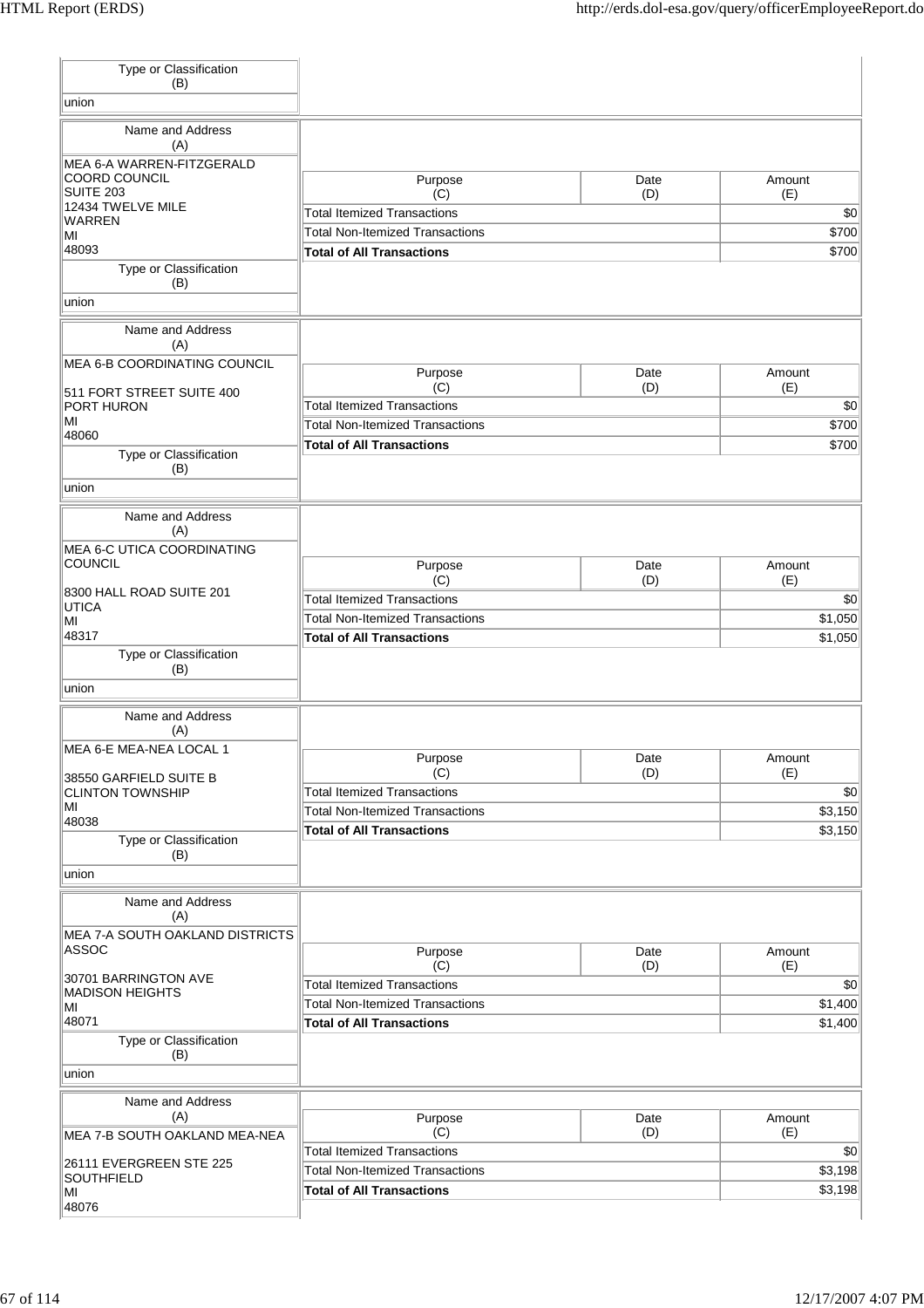| Type or Classification<br>(B)                     |                                                                              |                   |                    |
|---------------------------------------------------|------------------------------------------------------------------------------|-------------------|--------------------|
| union                                             |                                                                              |                   |                    |
| Name and Address<br>(A)                           |                                                                              |                   |                    |
| MEA 7-D COORDINATING COUNCIL                      | Purpose                                                                      | Date              | Amount             |
| 40500 ANN ARBOR RD STE 103                        | (C)                                                                          | (D)               | (E)                |
| PLYMOUTH<br>MI                                    | <b>Total Itemized Transactions</b><br><b>Total Non-Itemized Transactions</b> |                   | \$0<br>\$700       |
| 48170                                             | <b>Total of All Transactions</b>                                             |                   | \$700              |
| Type or Classification<br>(B)<br>union            |                                                                              |                   |                    |
|                                                   |                                                                              |                   |                    |
| Name and Address<br>(A)                           |                                                                              |                   |                    |
| MEA 7-E WATERFORD COORD<br><b>COUNCIL</b>         | Purpose                                                                      | Date              | Amount             |
| 1370 N OAKLAND BLVD                               | (C)                                                                          | (D)               | (E)                |
| <b>WATERFORD</b>                                  | <b>Total Itemized Transactions</b>                                           |                   | \$0                |
| MI<br>48327                                       | <b>Total Non-Itemized Transactions</b>                                       |                   | \$700              |
| Type or Classification<br>(B)                     | <b>Total of All Transactions</b>                                             |                   | \$700              |
| union                                             |                                                                              |                   |                    |
| Name and Address<br>(A)                           |                                                                              |                   |                    |
| <b>MEA 7-G FARMINGTON</b>                         |                                                                              |                   |                    |
| <b>COORDINATING COUNCIL</b>                       | Purpose<br>(C)                                                               | Date<br>(D)       | Amount<br>(E)      |
| 39300 W TWELVE MILE                               | <b>Total Itemized Transactions</b>                                           |                   | \$0                |
| <b>FARMINGTON HILLS</b><br>MI                     | <b>Total Non-Itemized Transactions</b>                                       |                   | \$700              |
| 48331                                             | <b>Total of All Transactions</b>                                             |                   | \$700              |
| Type or Classification<br>(B)                     |                                                                              |                   |                    |
| union                                             |                                                                              |                   |                    |
| Name and Address<br>(A)                           |                                                                              |                   |                    |
| MEA 7-H AVONDALE/ROCHESTER                        |                                                                              |                   |                    |
| EDUC ASSOC                                        | Purpose                                                                      | Date              | Amount             |
| 3271 FIVE POINTS DR                               | (C)<br><b>Total Itemized Transactions</b>                                    | (D)               | (E)                |
| AUBURN HILLS                                      | <b>Total Non-Itemized Transactions</b>                                       |                   | \$0<br>\$700       |
| MI<br>48326                                       | <b>Total of All Transactions</b>                                             |                   | \$700              |
| Type or Classification<br>(B)                     |                                                                              |                   |                    |
| union                                             |                                                                              |                   |                    |
| Name and Address<br>(A)                           |                                                                              |                   |                    |
| MEA 7-J LAKES AREA COORDINATING<br><b>COUNCIL</b> | Purpose                                                                      | Date              | Amount             |
| 39300 W. TWELVE MILE                              | (C)<br><b>Total Itemized Transactions</b>                                    | (D)               | (E)<br>\$0         |
| <b>FARMINGTON HILLS</b><br>MI                     | <b>Total Non-Itemized Transactions</b>                                       |                   | \$1,400            |
| 48331                                             | <b>Total of All Transactions</b>                                             |                   | \$1,400            |
|                                                   |                                                                              |                   |                    |
| Type or Classification<br>(B)                     |                                                                              |                   |                    |
| union                                             |                                                                              |                   |                    |
| Name and Address                                  |                                                                              |                   |                    |
| (A)                                               | Purpose                                                                      | Date              | Amount             |
| MEA 7-L SOUTHFIELD COORDINATING<br><b>COUNCIL</b> | (C)<br>CRISIS ASSISTANCE GRANT                                               | (D)<br>09/07/2006 | (E)                |
|                                                   | <b>Total Itemized Transactions</b>                                           |                   | \$5,000<br>\$5,000 |
| 26111 EVERGREEN SUITE 225<br>SOUTHFIELD           | <b>Total Non-Itemized Transactions</b>                                       |                   | \$700              |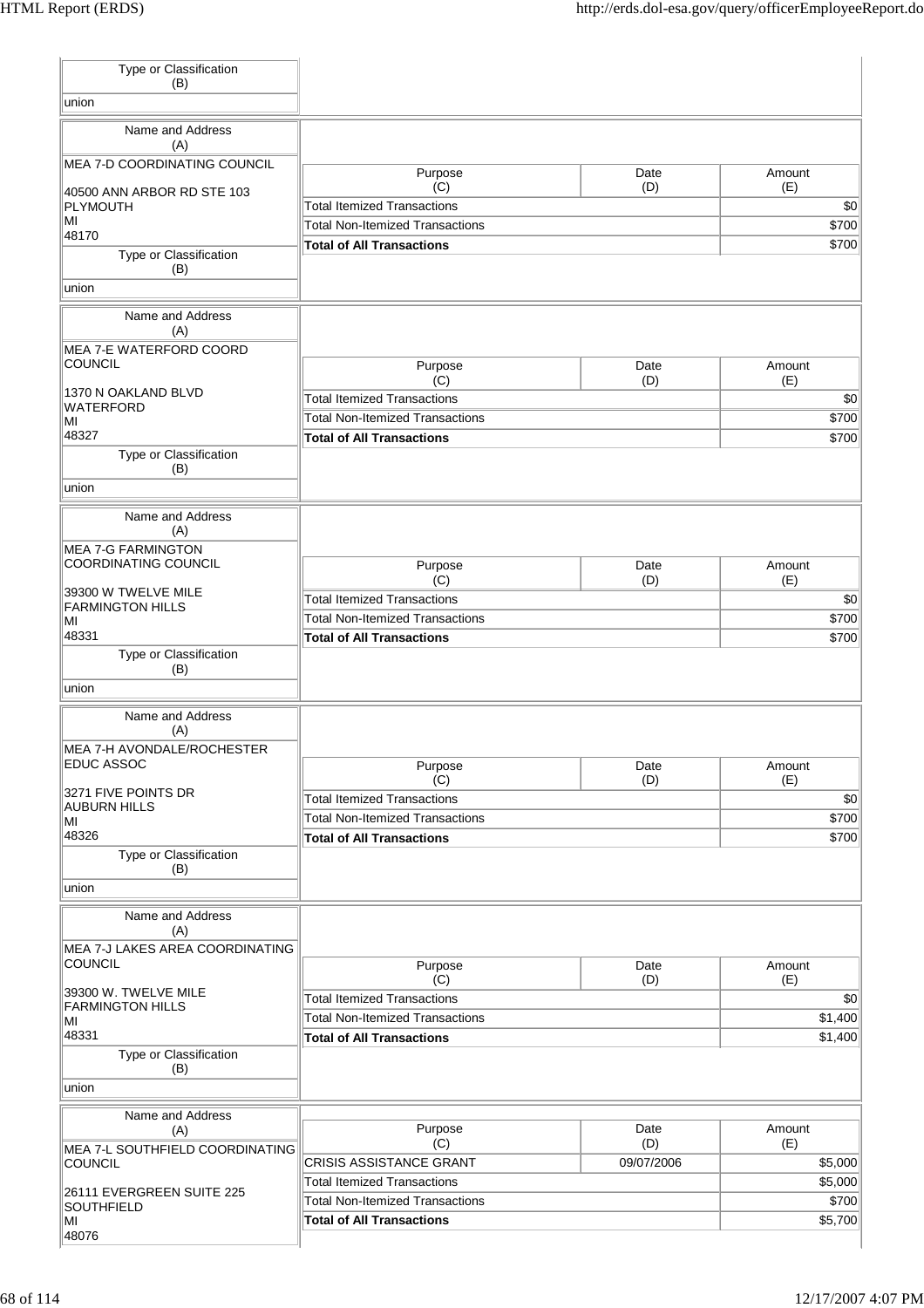| Type or Classification<br>(B)           |                                        |             |               |
|-----------------------------------------|----------------------------------------|-------------|---------------|
| union                                   |                                        |             |               |
| Name and Address                        |                                        |             |               |
| (A)                                     |                                        |             |               |
| <b>GRAND RAPIDS EDUCATION ASSOC.</b>    | Purpose                                | Date        | Amount        |
| 3205 EAGLECREST DR.STE 100              | (C)                                    | (D)         | (E)           |
| <b>GRAND RAPIDS</b>                     | <b>Total Itemized Transactions</b>     |             | \$0           |
| ΜI<br>49525                             | <b>Total Non-Itemized Transactions</b> |             | \$1,750       |
| Type or Classification                  | <b>Total of All Transactions</b>       |             | \$1,750       |
| (B)                                     |                                        |             |               |
| union                                   |                                        |             |               |
| Name and Address<br>(A)                 |                                        |             |               |
| MEA 9-BCD KENT COUNTY                   |                                        |             |               |
| <b>EDUCATION ASSOC</b>                  | Purpose                                | Date        | Amount        |
| 3205 EAGLECREST DR.STE 100              | (C)                                    | (D)         | (E)           |
| <b>GRAND RAPIDS</b>                     | <b>Total Itemized Transactions</b>     |             | \$0           |
| MI<br>49525                             | <b>Total Non-Itemized Transactions</b> |             | \$4,550       |
| Type or Classification                  | <b>Total of All Transactions</b>       |             | \$4,550       |
| (B)                                     |                                        |             |               |
| union                                   |                                        |             |               |
| Name and Address                        |                                        |             |               |
| (A)                                     |                                        |             |               |
| MEA 9-E/9-13 SCHOOL EMPLOYEES<br>ASSOC. |                                        |             |               |
| TRILLIUM BUSINESS CTR                   | Purpose<br>(C)                         | Date<br>(D) | Amount<br>(E) |
| 17200 VAN WAGONER ROAD                  | <b>Total Itemized Transactions</b>     |             | \$0           |
| <b>SPRING LAKE</b><br>MI                | <b>Total Non-Itemized Transactions</b> |             | \$1,400       |
| 49456                                   | <b>Total of All Transactions</b>       |             | \$1,400       |
| Type or Classification                  |                                        |             |               |
| (B)<br>union                            |                                        |             |               |
|                                         |                                        |             |               |
| Name and Address<br>(A)                 |                                        |             |               |
| MEA 10-A COORDINATING COUNCIL           |                                        |             |               |
|                                         | Purpose<br>(C)                         | Date<br>(D) | Amount<br>(E) |
| 5095 EXCHANGE DRIVE<br><b>FLINT</b>     | <b>Total Itemized Transactions</b>     |             | \$0           |
| MI                                      | <b>Total Non-Itemized Transactions</b> |             | \$1,400       |
| 48507                                   | <b>Total of All Transactions</b>       |             | \$1,400       |
| Type or Classification<br>(B)           |                                        |             |               |
| union                                   |                                        |             |               |
| Name and Address                        |                                        |             |               |
| (A)                                     |                                        |             |               |
| MEA 11-A COORDINATING COUNCIL           | Purpose                                | Date        | Amount        |
| 1311 GRATIOT AVE                        | (C)                                    | (D)         | (E)           |
| <b>SAGINAW</b>                          | <b>Total Itemized Transactions</b>     |             | \$0           |
| MI<br>48602                             | <b>Total Non-Itemized Transactions</b> |             | \$700         |
| Type or Classification                  | <b>Total of All Transactions</b>       |             | \$700         |
| (B)                                     |                                        |             |               |
| union                                   |                                        |             |               |
| Name and Address                        |                                        |             |               |
| (A)                                     |                                        |             |               |
| MEA 11-CD COORDINATING COUNCIL          | Purpose<br>(C)                         | Date<br>(D) | Amount<br>(E) |
| 4455 #1 DOERR ROAD                      | <b>Total Itemized Transactions</b>     |             | \$0           |
| <b>CASS CITY</b><br>MI                  | <b>Total Non-Itemized Transactions</b> |             | \$1,400       |
| 48726                                   | <b>Total of All Transactions</b>       |             | \$1,400       |
| Type or Classification                  |                                        |             |               |
| (B)                                     |                                        |             |               |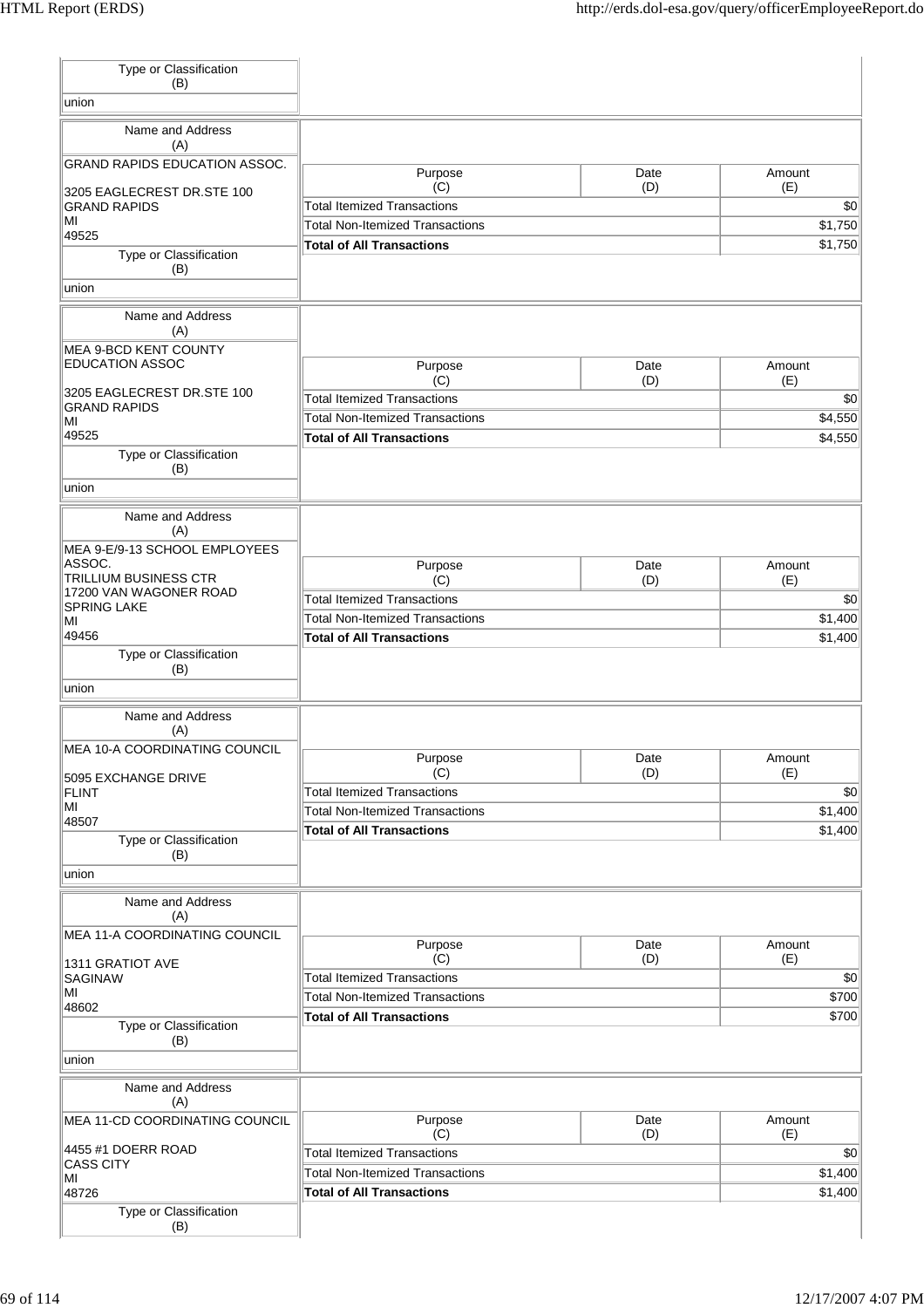| union                                                  |                                        |             |               |
|--------------------------------------------------------|----------------------------------------|-------------|---------------|
| Name and Address                                       |                                        |             |               |
| (A)                                                    |                                        |             |               |
| MEA 12-A COORDINATING COUNCIL                          | Purpose                                | Date        | Amount        |
| 509 S EUCLID AVENUE                                    | (C)                                    | (D)         | (E)           |
| <b>BAY CITY</b><br>MI                                  | <b>Total Itemized Transactions</b>     |             | \$0           |
| 48706                                                  | <b>Total Non-Itemized Transactions</b> |             | \$700         |
| Type or Classification<br>(B)                          | <b>Total of All Transactions</b>       |             | \$700         |
| union                                                  |                                        |             |               |
| Name and Address                                       |                                        |             |               |
| (A)                                                    |                                        |             |               |
| MEA 12-B COORDINATING COUNCIL                          | Purpose                                | Date        | Amount        |
| 509 VANCE ROAD                                         | (C)                                    | (D)         | (E)           |
| <b>MIDLAND</b>                                         | <b>Total Itemized Transactions</b>     |             | \$0           |
| MI<br>48640                                            | <b>Total Non-Itemized Transactions</b> |             | \$2,251       |
| Type or Classification                                 | <b>Total of All Transactions</b>       |             | \$2,251       |
| (B)                                                    |                                        |             |               |
| union                                                  |                                        |             |               |
| Name and Address                                       |                                        |             |               |
| (A)                                                    |                                        |             |               |
| MEA 12-CE COORDINATING COUNCIL                         |                                        |             |               |
|                                                        | Purpose<br>(C)                         | Date<br>(D) | Amount<br>(E) |
| 625 N. MAIN ST SUITE B<br>MT. PLEASANT                 | <b>Total Itemized Transactions</b>     |             | \$0           |
| MI                                                     | <b>Total Non-Itemized Transactions</b> |             | \$1,400       |
| 48858                                                  | <b>Total of All Transactions</b>       |             | \$1,400       |
| Type or Classification<br>(B)                          |                                        |             |               |
| union                                                  |                                        |             |               |
|                                                        |                                        |             |               |
| Name and Address<br>(A)                                |                                        |             |               |
| MEA 13-A COORDINATING COUNCIL                          |                                        |             |               |
|                                                        | Purpose<br>(C)                         | Date<br>(D) | Amount<br>(E) |
| 1215 B MAPLE STREET<br><b>BIG RAPIDS</b>               | <b>Total Itemized Transactions</b>     |             | \$0           |
| MI                                                     | <b>Total Non-Itemized Transactions</b> |             | \$700         |
| 49307                                                  | <b>Total of All Transactions</b>       |             | \$700         |
| Type or Classification<br>(B)                          |                                        |             |               |
| union                                                  |                                        |             |               |
|                                                        |                                        |             |               |
| Name and Address<br>(A)                                |                                        |             |               |
| MEA 13-B COORDINATING COUNCIL                          |                                        |             |               |
|                                                        | Purpose<br>(C)                         | Date<br>(D) | Amount<br>(E) |
| 300 SOUTH RATH AVE STE101<br><b>LUDINGTON</b>          | <b>Total Itemized Transactions</b>     |             | \$0           |
| MI                                                     | <b>Total Non-Itemized Transactions</b> |             | \$700         |
| 49431                                                  | <b>Total of All Transactions</b>       |             | \$700         |
| Type or Classification<br>(B)                          |                                        |             |               |
| union                                                  |                                        |             |               |
|                                                        |                                        |             |               |
| Name and Address<br>(A)                                |                                        |             |               |
| MEA 13-CD SHORELINE                                    |                                        |             |               |
| <b>EDUCATIONAL CC</b>                                  | Purpose                                | Date        | Amount        |
| <b>TRILLIUM BUSINESS CTR</b><br>17200 VAN WAGONER ROAD | (C)                                    | (D)         | (E)           |
| SPRING LAKE                                            | <b>Total Itemized Transactions</b>     |             | \$0           |
| MI                                                     | <b>Total Non-Itemized Transactions</b> |             | \$2,100       |
| 49456                                                  | <b>Total of All Transactions</b>       |             | \$2,100       |
| Type or Classification<br>(B)                          |                                        |             |               |
| union                                                  |                                        |             |               |
|                                                        |                                        |             |               |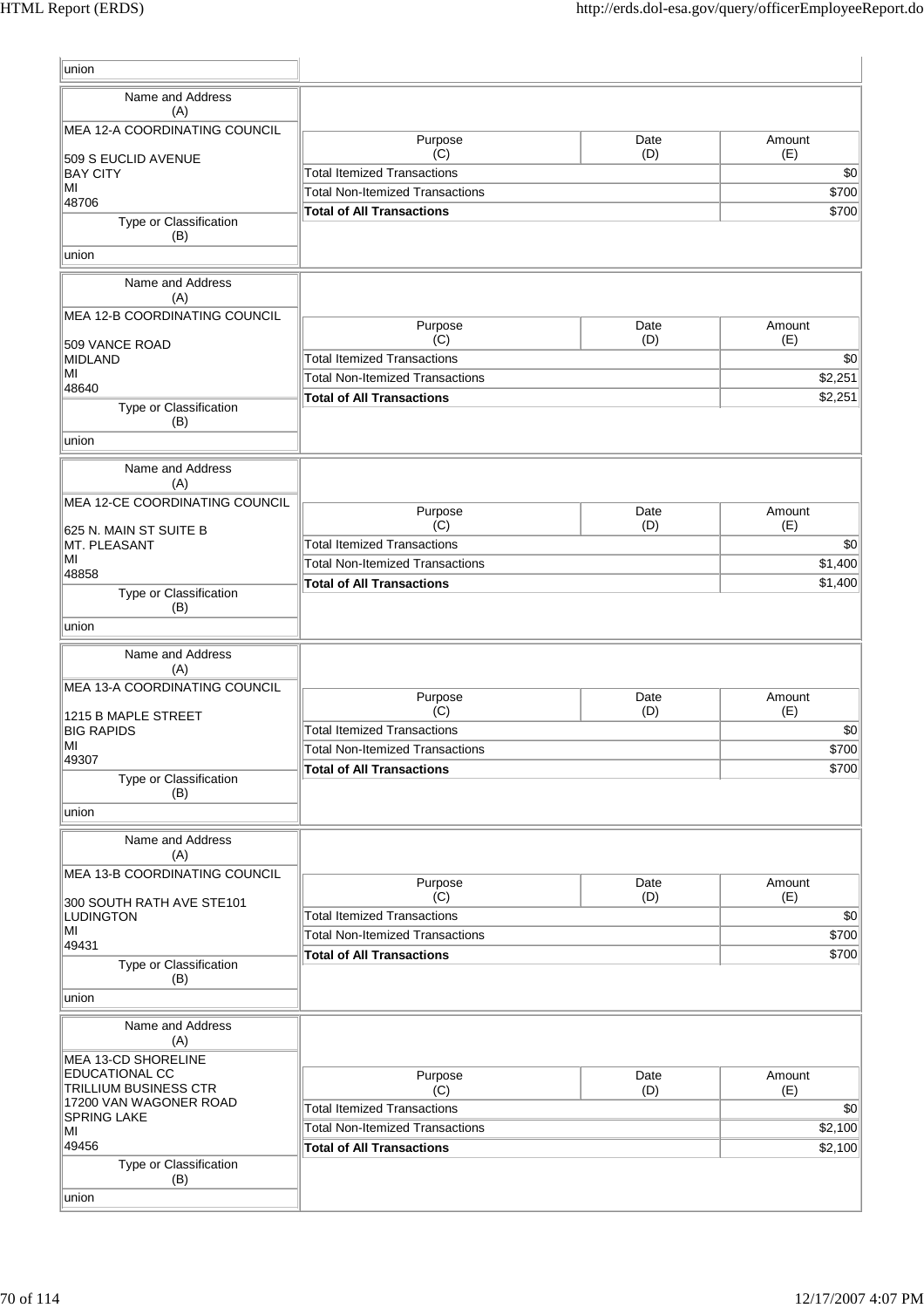| Name and Address<br>(A)                                   |                                        |             |               |
|-----------------------------------------------------------|----------------------------------------|-------------|---------------|
| MEA 14-BC COORDINATING COUNCIL<br><b>ATTN DAVE BOWMAN</b> | Purpose<br>(C)                         | Date<br>(D) | Amount<br>(E) |
| 616 PETOSKEY ST. STE 203<br><b>PETOSKEY</b>               | <b>Total Itemized Transactions</b>     |             | \$0           |
| MI                                                        | <b>Total Non-Itemized Transactions</b> |             | \$1,400       |
| 49770                                                     | <b>Total of All Transactions</b>       |             | \$1,400       |
| Type or Classification<br>(B)                             |                                        |             |               |
| union                                                     |                                        |             |               |
| Name and Address<br>(A)                                   |                                        |             |               |
| MEA 15-A COORDINATING COUNCIL                             | Purpose                                | Date        | Amount        |
| 1745 BARLOW                                               | (C)                                    | (D)         | (E)           |
| <b>TRAVERSE CITY</b>                                      | <b>Total Itemized Transactions</b>     |             | \$0           |
| MI                                                        | <b>Total Non-Itemized Transactions</b> |             | \$1,400       |
| 49684                                                     | <b>Total of All Transactions</b>       |             | \$1,400       |
| Type or Classification<br>(B)                             |                                        |             |               |
| union                                                     |                                        |             |               |
| Name and Address<br>(A)                                   |                                        |             |               |
| MEA 15-B COORDINATING COUNCIL                             | Purpose                                | Date        | Amount        |
| 1337 N MITCHELL ST SUITE B                                | (C)                                    | (D)         | (E)           |
| <b>CADILLAC</b>                                           | <b>Total Itemized Transactions</b>     |             | \$0           |
| MI<br>49601                                               | <b>Total Non-Itemized Transactions</b> |             | \$2,106       |
| Type or Classification                                    | <b>Total of All Transactions</b>       |             | \$2,106       |
| (B)<br>union                                              |                                        |             |               |
|                                                           |                                        |             |               |
| Name and Address<br>(A)                                   |                                        |             |               |
| MEA 16-A COORDINATING COUNCIL                             | Purpose                                | Date        | Amount        |
| 2243 ASHMUN STREET                                        | (C)                                    | (D)         | (E)           |
| SAULT STE MARIE                                           | <b>Total Itemized Transactions</b>     |             | \$0           |
| MI<br>49783                                               | <b>Total Non-Itemized Transactions</b> |             | \$700         |
| Type or Classification                                    | <b>Total of All Transactions</b>       |             | \$700         |
| (B)<br>union                                              |                                        |             |               |
|                                                           |                                        |             |               |
| Name and Address<br>(A)                                   |                                        |             |               |
| MEA 17-B/C COORDINATING COUNCIL                           | Purpose                                | Date        | Amount        |
| 111 NORTH 5TH STREET                                      | (C)                                    | (D)         | (E)           |
| <b>ESCANABA</b>                                           | <b>Total Itemized Transactions</b>     |             | \$0           |
| MI                                                        | <b>Total Non-Itemized Transactions</b> |             | \$700         |
| 49829                                                     | <b>Total of All Transactions</b>       |             | \$700         |
| Type or Classification<br>(B)                             |                                        |             |               |
| union                                                     |                                        |             |               |
| Name and Address<br>(A)                                   |                                        |             |               |
| MEA 17-C COORDINATING COUNCIL                             | Purpose                                | Date        | Amount        |
| 111 NORTH 5TH STREET                                      | (C)                                    | (D)         | (E)           |
| <b>ESCANABA</b>                                           | <b>Total Itemized Transactions</b>     |             | \$0           |
| MI                                                        | <b>Total Non-Itemized Transactions</b> |             | \$700         |
| 49829                                                     | <b>Total of All Transactions</b>       |             | \$700         |
| Type or Classification<br>(B)                             |                                        |             |               |
| union                                                     |                                        |             |               |
| Name and Address                                          | Purpose                                | Date        | Amount        |
| (A)                                                       | (C)                                    | (D)         | (E)           |
|                                                           | <b>Total Itemized Transactions</b>     |             | \$0           |
|                                                           | <b>Total Non-Itemized Transactions</b> |             | \$1,588       |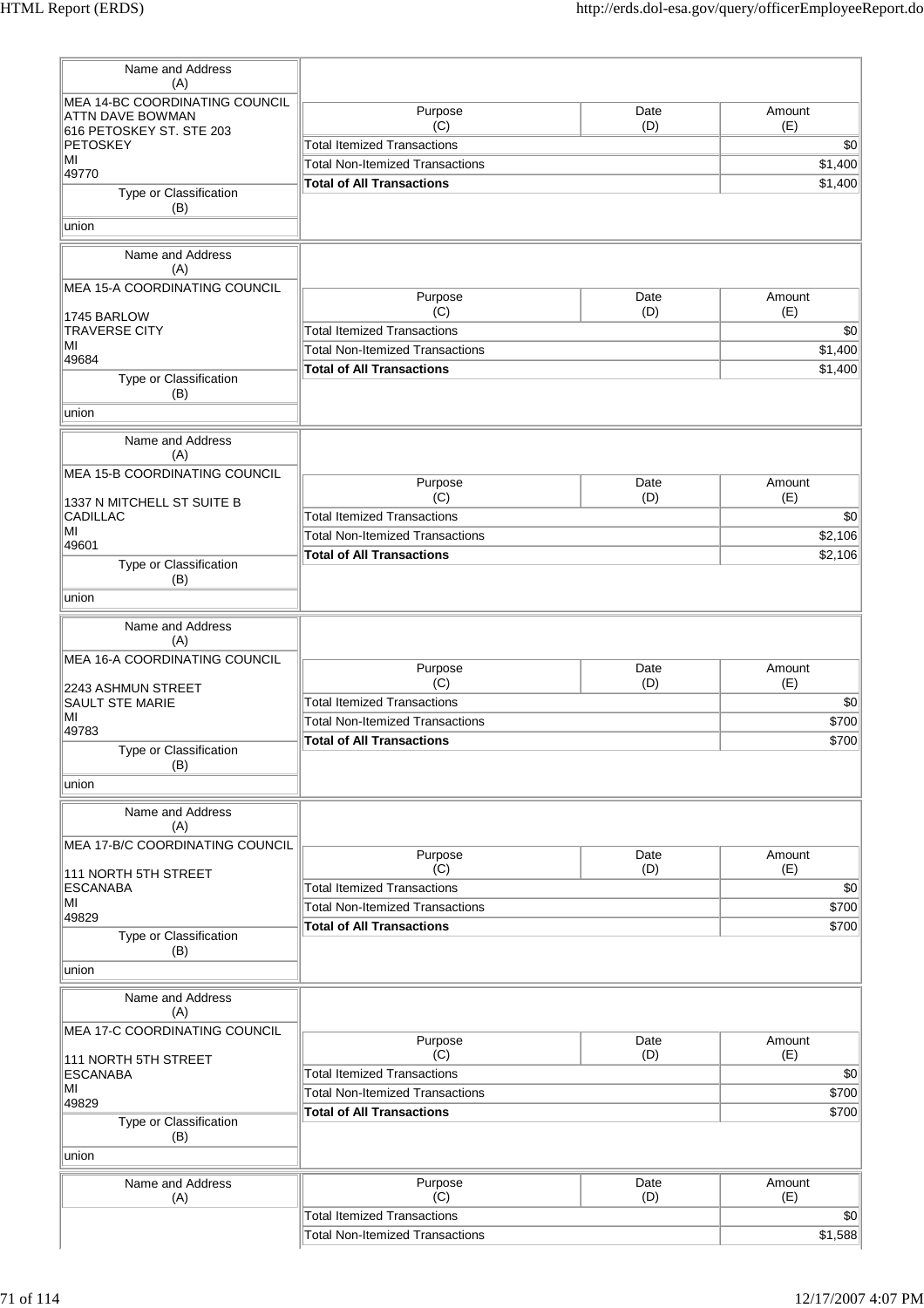$\overline{1}$ 

| HOWELL EDUCATION ASSN.<br>P.O. BOX 442                                                          |                                                          |             |               |
|-------------------------------------------------------------------------------------------------|----------------------------------------------------------|-------------|---------------|
| <b>HOWELL</b><br>ΜI                                                                             | Purpose<br>(C)                                           | Date<br>(D) | Amount<br>(E) |
| 48844<br>Type or Classification<br>(B)                                                          | <b>Total of All Transactions</b>                         |             | \$1,588       |
| union                                                                                           |                                                          |             |               |
| Name and Address                                                                                |                                                          |             |               |
| (A)<br>LANSING SCHOOLS EDUCATION                                                                | Purpose<br>(C)                                           | Date<br>(D) | Amount<br>(E) |
| <b>ASSOCIATION</b>                                                                              | <b>WILX ADS</b>                                          | 05/23/2007  | \$9,635       |
| 1480 KENDALE BLVD STE 300                                                                       | LSEA CRISIS ADS - WILX                                   | 08/23/2007  | \$9,635       |
| <b>EAST LANSING</b><br>МI                                                                       | <b>LSEA CRISIS ADS - LANSING STATE</b><br><b>JOURNAL</b> | 08/23/2007  | \$10,500      |
| 48823                                                                                           | <b>Total Itemized Transactions</b>                       |             | \$29,770      |
| Type or Classification                                                                          | <b>Total Non-Itemized Transactions</b>                   |             | \$0           |
| (B)                                                                                             | <b>Total of All Transactions</b>                         |             | \$29,770      |
| union                                                                                           |                                                          |             |               |
| Name and Address<br>(A)                                                                         |                                                          |             |               |
| <b>MEA 2-B COORDINATING COUNCIL</b><br><b>WAYNE COUNTY/MEA/NEA</b><br>7445 ALLEN ROAD SUITE 200 | Purpose<br>(C)                                           | Date<br>(D) | Amount<br>(E) |
| <b>ALLEN PARK</b>                                                                               | <b>Total Itemized Transactions</b>                       |             | \$0           |
| MI                                                                                              | <b>Total Non-Itemized Transactions</b>                   |             | \$1,400       |
| 48101                                                                                           | <b>Total of All Transactions</b>                         |             | \$1,400       |
| Type or Classification<br>(B)                                                                   |                                                          |             |               |
| union                                                                                           |                                                          |             |               |
| Name and Address<br>(A)                                                                         |                                                          |             |               |
| <b>MEA 2-C WAYNE-WESTLAND</b>                                                                   |                                                          |             |               |
| EDUCATION ASSOC.<br>SUITE 100                                                                   | Purpose<br>(C)                                           | Date        | Amount        |
| 40500 ANN ARBOR RD                                                                              | <b>Total Itemized Transactions</b>                       | (D)         | (E)<br>\$0    |
| <b>PLYMOUTH</b>                                                                                 | <b>Total Non-Itemized Transactions</b>                   |             | \$700         |
| MI<br>48170                                                                                     | <b>Total of All Transactions</b>                         |             | \$700         |
| Type or Classification<br>(B)                                                                   |                                                          |             |               |
| union                                                                                           |                                                          |             |               |

Form LM-2 (Revised 2003)

## **SCHEDULE 18 - GENERAL OVERHEAD** FILE NUMBER: 512-840

| Name and Address<br>(A)                             |                                                   |             |               |
|-----------------------------------------------------|---------------------------------------------------|-------------|---------------|
| ACCESS VG LLC.<br>PO BOX 27563                      | Purpose<br>(C)                                    | Date<br>(D) | Amount<br>(E) |
| <b>SALT LAKE CITY</b>                               | <b>Total Itemized Transactions</b>                |             | \$0           |
| UT                                                  | <b>Total Non-Itemized Transactions</b>            |             | \$24,000      |
| 84127-0563                                          | <b>Total of All Transactions</b>                  |             | \$24,000      |
| Type or Classification<br>(B)                       |                                                   |             |               |
| web license                                         |                                                   |             |               |
| Name and Address<br>(A)                             | Purpose<br>(C)                                    | Date<br>(D) | Amount<br>(E) |
| <b>ALDINGER INC</b>                                 | NCOA MAILING LIST WINTER VOICE                    | 02/27/2007  | \$5,274       |
| 1669 E. JOLLY ROAD<br><b>LANSING</b><br>MI<br>48910 | ADDRESS AND MAIL SPECIAL ISSUE OF<br><b>VOICE</b> | 09/26/2006  | \$6,016       |
|                                                     | <b>FALL VOICE MAILING</b>                         | 11/16/2006  | \$6,749       |
|                                                     | <b>NCOA MAILING LIST FOR SPRING VOICE</b>         | 04/24/2007  | \$6,822       |
| Type or Classification                              | <b>Total Itemized Transactions</b>                |             | \$31,688      |
| (B)                                                 | <b>Total Non-Itemized Transactions</b>            |             | \$2,403       |
| office supplies                                     | <b>Total of All Transactions</b>                  |             | \$34,091      |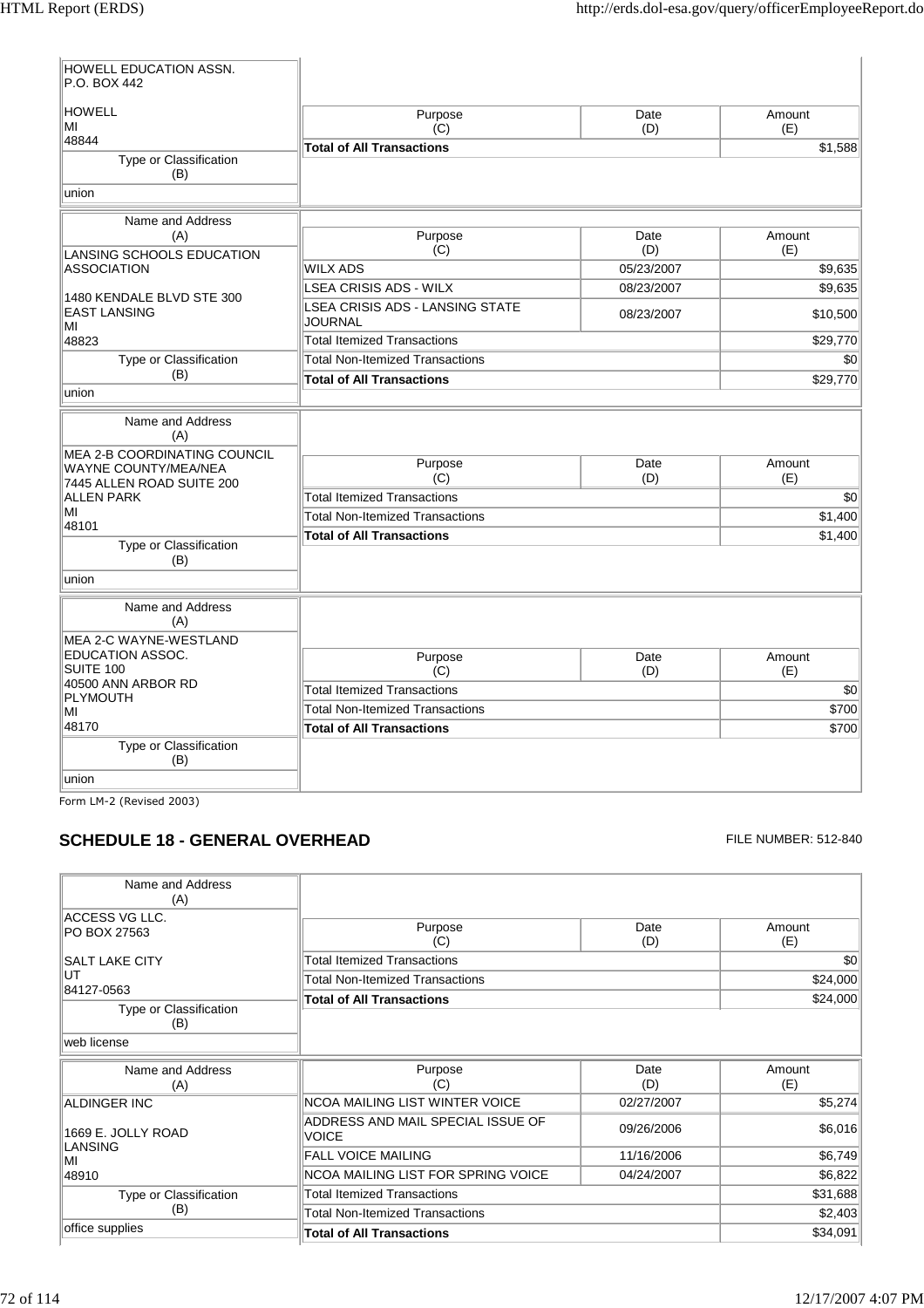|                                                | Purpose<br>(C)                            | Date<br>(D) | Amount<br>(E) |
|------------------------------------------------|-------------------------------------------|-------------|---------------|
|                                                | <b>NCOA MAILING LIST SUMMER VOICE</b>     | 07/24/2007  | \$6,827       |
|                                                | <b>Total Itemized Transactions</b>        |             | \$31,688      |
|                                                | <b>Total Non-Itemized Transactions</b>    |             | \$2,403       |
|                                                | <b>Total of All Transactions</b>          |             | \$34.091      |
| Name and Address                               |                                           |             |               |
| (A)                                            |                                           |             |               |
| AMERICAN ARBITRATION                           |                                           |             |               |
| <b>ASSOCIATION</b><br>AMERICAN CENTER BUILDING | Purpose                                   | Date        | Amount        |
| 27777 FRANKLIN RD STE 1150                     | (C)<br><b>Total Itemized Transactions</b> | (D)         | (E)<br>\$0    |
| <b>SOUTHFIELD</b>                              | <b>Total Non-Itemized Transactions</b>    |             |               |
| MI<br>48034-8208                               |                                           |             | \$1,050       |
| Type or Classification                         | <b>Total of All Transactions</b>          |             | \$1,050       |
| (B)                                            |                                           |             |               |
| legal                                          |                                           |             |               |
| Name and Address                               |                                           |             |               |
| (A)                                            |                                           |             |               |
| ANDERSON INTERNATIONAL                         | Purpose                                   | Date        | Amount        |
| 2740 EAST LANSING DR                           | (C)                                       | (D)         | (E)           |
| <b>EAST LANSING</b>                            | <b>Total Itemized Transactions</b>        |             | \$0           |
| MI                                             | <b>Total Non-Itemized Transactions</b>    |             | \$5,168       |
| 48823-7754                                     | <b>Total of All Transactions</b>          |             | \$5,168       |
| Type or Classification<br>(B)                  |                                           |             |               |
| airline                                        |                                           |             |               |
| Name and Address                               |                                           |             |               |
| (A)                                            |                                           |             |               |
| APS CLEANING SERVICE                           | Purpose                                   | Date        | Amount        |
| <b>ANDREA SPARKS</b><br>38713 GAINSBOROUGH CT  | (C)                                       | (D)         | (E)           |
| <b>CLINTON TOWNSHIP</b>                        | <b>Total Itemized Transactions</b>        |             | \$0           |
| MI                                             | <b>Total Non-Itemized Transactions</b>    |             | \$6,290       |
| 48038                                          | <b>Total of All Transactions</b>          |             | \$6,290       |
| Type or Classification<br>(B)                  |                                           |             |               |
| ianitorial                                     |                                           |             |               |
| Name and Address                               |                                           |             |               |
| (A)                                            | Purpose<br>(C)                            | Date<br>(D) | Amount<br>(E) |
| <b>AUBURN HILLS ASSOCIATES</b>                 | OCT06RENT                                 | 09/26/2006  | \$5,684       |
|                                                | NOV06RENT                                 | 10/26/2006  | \$5,684       |
| 5454 GATEWAY CTR STE C<br><b>FLINT</b>         | DEC06RENT                                 | 11/21/2006  | \$5,684       |
| MI                                             | JAN07RENT                                 | 12/21/2006  | \$5,684       |
| 48507-3900                                     | <b>Total Itemized Transactions</b>        |             | \$22,736      |
| Type or Classification                         | <b>Total Non-Itemized Transactions</b>    |             | \$2,249       |
| (B)<br>landlord                                | <b>Total of All Transactions</b>          |             | \$24,985      |
|                                                |                                           |             |               |
| Name and Address<br>(A)                        | Purpose<br>(C)                            | Date<br>(D) | Amount<br>(E) |
| AVECTRA ATTN: TINA HILDERBRAND                 | SEP 2006 SUPPORT                          | 09/01/2006  | \$10,417      |
|                                                | OCT 2006 SUPPORT                          | 10/03/2006  | \$10,417      |
| 7901 JONES BRANCH DR                           | NOV 2006 MH-SUPPORT                       | 11/02/2006  | \$10,417      |
| <b>MCLEAN</b><br>VA                            | DEC 2006 SUPPORT AGREEMENT                | 12/05/2006  | \$10,417      |
| 22102-3341                                     | JAN 2007 MH-SUPPORT                       | 01/04/2007  | \$10,417      |
| Type or Classification                         | FEB 2007 MH-SUPPORT                       | 02/13/2007  | \$10,417      |
| (B)                                            | APR 2007 MH-SUPPORT                       | 03/03/2007  | \$10,417      |
| software system                                | MAR 2007 MH- SUPPORT                      | 03/08/2007  | \$10,417      |
|                                                | MAY 2007 MH-SUPPORT                       | 05/01/2007  | \$10,417      |
|                                                | JUNE 2007 MH-SUPPORT                      | 06/05/2007  |               |
|                                                | JULY 2007 MH-SUPPORT                      | 07/03/2007  | \$10,417      |
|                                                |                                           |             | \$10,417      |
|                                                | <b>Total Itemized Transactions</b>        |             | \$213,139     |
|                                                | <b>Total Non-Itemized Transactions</b>    |             | \$5,440       |
|                                                | <b>Total of All Transactions</b>          |             | \$218,579     |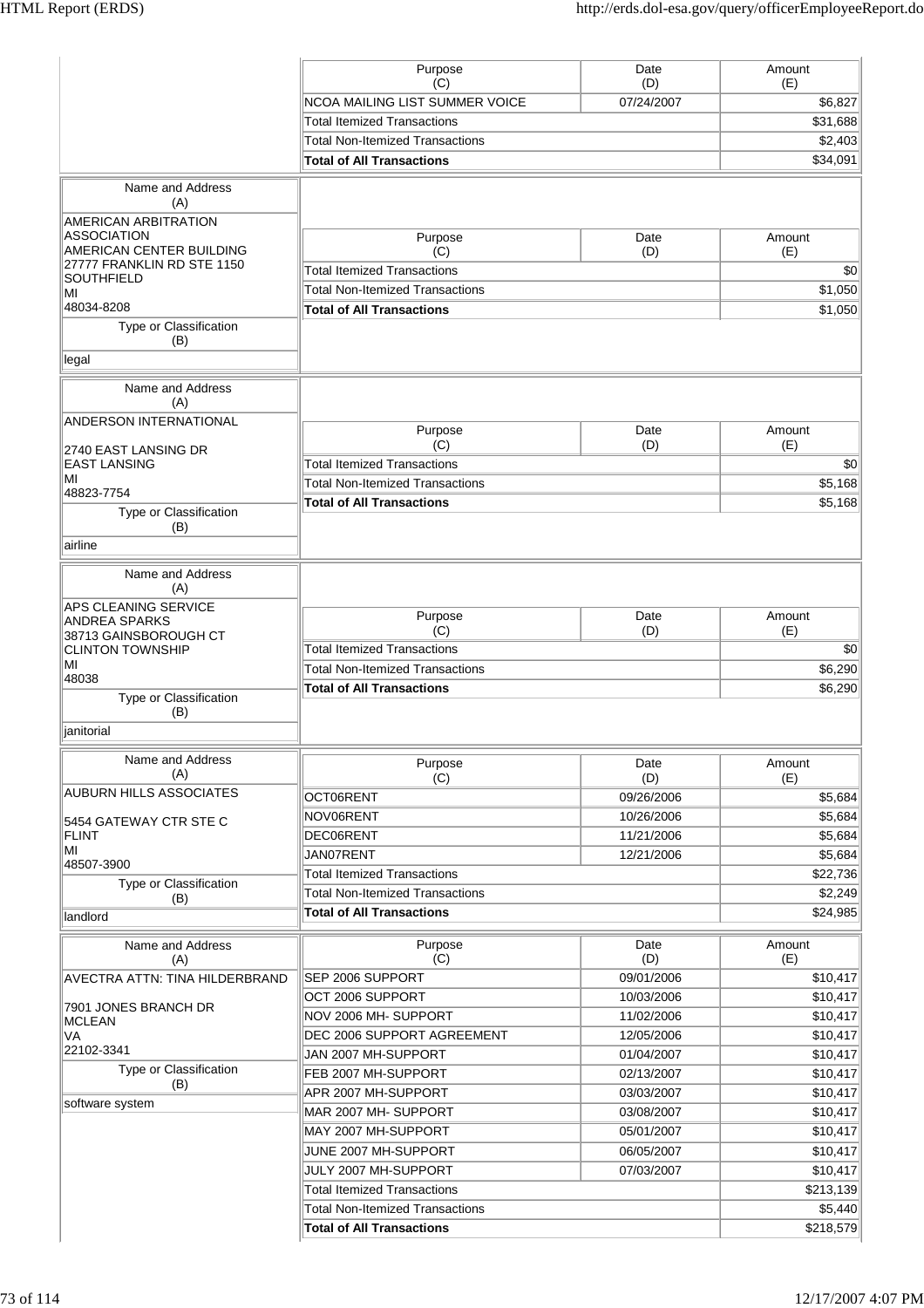|                                                      | Purpose<br>(C)                                   | Date<br>(D) | Amount<br>(E) |
|------------------------------------------------------|--------------------------------------------------|-------------|---------------|
|                                                      | AUG 2007 MH- SUPPORT                             | 08/02/2007  | \$10,417      |
|                                                      | <b>CUSTOM NEW FEE PAYER REQUIREMENTS</b>         | 09/07/2006  | \$28,135      |
|                                                      | NET FORUM ENTERPRISE QUICK DESIGN<br><b>SVCS</b> | 08/23/2007  | \$60,000      |
|                                                      | <b>Total Itemized Transactions</b>               |             | \$213,139     |
|                                                      | <b>Total Non-Itemized Transactions</b>           |             | \$5,440       |
|                                                      | <b>Total of All Transactions</b>                 |             | \$218,579     |
| Name and Address<br>(A)                              |                                                  |             |               |
| <b>BABCOCK LYNN</b>                                  |                                                  |             |               |
|                                                      | Purpose<br>(C)                                   | Date<br>(D) | Amount<br>(E) |
| 3295 TORONTO AVE<br><b>MUSKEGON</b>                  | <b>Total Itemized Transactions</b>               |             | \$0           |
| MI                                                   | <b>Total Non-Itemized Transactions</b>           |             | \$7,290       |
| 49444                                                | <b>Total of All Transactions</b>                 |             | \$7,290       |
| Type or Classification<br>(B)<br>janitorial          |                                                  |             |               |
| Name and Address                                     |                                                  |             |               |
| (A)                                                  |                                                  |             |               |
| <b>BAKER KAREN R.</b>                                | Purpose                                          | Date        | Amount        |
| 424 RIVERSIDE DR STE 200                             | (C)                                              | (D)         | (E)           |
| <b>BATTLE CREEK</b>                                  | <b>Total Itemized Transactions</b>               |             | \$0           |
| MI<br>49015                                          | <b>Total Non-Itemized Transactions</b>           |             | \$36,288      |
| Type or Classification<br>(B)                        | <b>Total of All Transactions</b>                 |             | \$36,288      |
| landlord                                             |                                                  |             |               |
|                                                      |                                                  |             |               |
| Name and Address<br>(A)                              | Purpose<br>(C)                                   | Date<br>(D) | Amount<br>(E) |
| <b>BARRISTER PROFESSIONAL</b><br><b>BUILDING LLC</b> | OCT06RENT                                        | 09/26/2006  | \$7,724       |
|                                                      | NOV06RENT                                        | 10/26/2006  | \$7,724       |
| 38550 GARFIELD SUITE A                               | DEC06RENT                                        | 11/21/2006  | \$7,724       |
| <b>CLINTON TWP</b><br>MI                             | JAN07RENT                                        | 12/21/2006  | \$7,724       |
| 48038                                                | FEB07RENT                                        | 01/24/2007  | \$7,724       |
| Type or Classification                               | MAR07RENT                                        | 02/23/2007  | \$7,724       |
| (B)                                                  | APR07RENT                                        | 03/27/2007  | \$7,724       |
| real estate                                          | MAY07RENT                                        | 04/26/2007  | \$7,724       |
|                                                      | JUNE07RENT                                       | 05/24/2007  | \$7,938       |
|                                                      | JULY07RENT                                       | 06/25/2007  | \$7,938       |
|                                                      | AUG07RENT                                        | 07/26/2007  | \$7,938       |
|                                                      | SEP07RENT                                        | 08/27/2007  | \$7,938       |
|                                                      | <b>Total Itemized Transactions</b>               |             | \$93,544      |
|                                                      | <b>Total Non-Itemized Transactions</b>           |             | \$1,519       |
|                                                      | <b>Total of All Transactions</b>                 |             | \$95,063      |
| Name and Address<br>(A)                              | Purpose<br>(C)                                   | Date<br>(D) | Amount<br>(E) |
| <b>BOARD OF WATER &amp; LIGHT</b>                    | 1480 KENDALE - 06/28/07-07/31/07                 | 08/16/2007  | \$5,037       |
| P O BOX 13007                                        | 1480 KENDALE 05/30-06/28/07                      | 07/26/2007  | \$5,733       |
| 123 W OTTAWA STREET<br><b>LANSING</b>                | 1480 KENDALE - 03/29/07-04/27/07                 | 05/15/2007  | \$5,827       |
| MI                                                   | 1480 KENDALE 07/28-06-08/30/06                   | 09/14/2006  | \$6,084       |
| 48901                                                | 1480 KENDALE 08/30/06-09/28/06                   | 10/12/2006  | \$6,157       |
| Type or Classification                               | 1480 KENDALE 02/28/07-03/29/07                   | 04/12/2007  | \$6,700       |
| (B)                                                  | 1480 KENDALE - 11/30/06-12/29/06                 | 01/16/2007  | \$6,705       |
| utility                                              | 1480 KENDALE 10/30/06-11/30/06                   | 12/14/2006  | \$6,806       |
|                                                      | 1480 KENDALE 01/31/07-02/28/07                   | 03/13/2007  | \$6,935       |
|                                                      | 1480 KENDALE - 12/29/06-01/31/07                 | 02/13/2007  | \$7,835       |
|                                                      | 1480 KENDALE - 09/28/06-10/30/06                 | 11/14/2006  | \$9,250       |
|                                                      | <b>Total Itemized Transactions</b>               |             | \$272,558     |
|                                                      | Total Non-Itemized Transactions                  |             | \$4,691       |
|                                                      | <b>Total of All Transactions</b>                 |             | \$277,249     |
|                                                      |                                                  |             |               |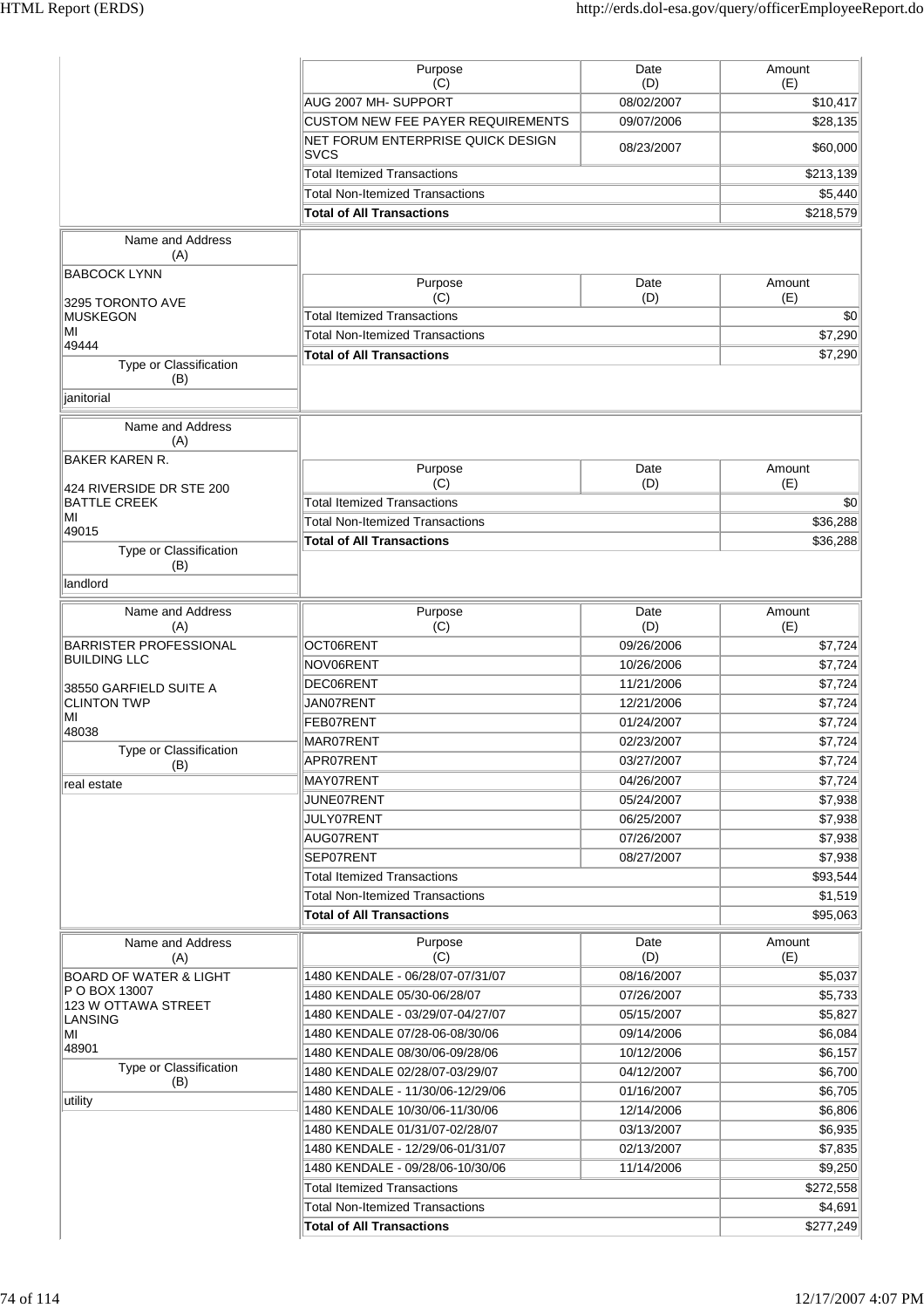|                                         | Purpose<br>(C)                                  | Date<br>(D) | Amount<br>(E) |
|-----------------------------------------|-------------------------------------------------|-------------|---------------|
|                                         | 1216 KENDALE 01/31/07-02/28/07                  | 03/13/2007  | \$10,845      |
|                                         | 1216 KENDALE 12/29/06-01/31/07                  | 02/13/2007  | \$12,244      |
|                                         | 1216 KENDALE - 11/29/06-12/29/06                | 01/16/2007  | \$12,555      |
|                                         | 1216 KENDALE 10/30/06-11/29/06                  | 12/12/2006  | \$12,660      |
|                                         |                                                 |             |               |
|                                         | 1216 KENDALE 03/29/07-04/27/07                  | 05/10/2007  | \$13,075      |
|                                         | 1216 KENDALE BLVD - 02/28/07-03/29/07           | 04/12/2007  | \$13,423      |
|                                         | 1216 KENDALE 09/28/06-10/30/06                  | 11/14/2006  | \$14,470      |
|                                         | 1216 KENDALE 08/30/06-09/28/06                  | 10/12/2006  | \$16,988      |
|                                         | 1216 KENDALE 04/27/07-05/30/07                  | 06/12/2007  | \$20,814      |
|                                         | 1216 KENDALE 05/30/07-06/28/07                  | 07/12/2007  | \$23,180      |
|                                         | 1216 KENDALE BLVD 06/28/07-07/31/07             | 08/14/2007  | \$24,156      |
|                                         | 1216 KENDALE 07/28/06-08/30/06                  | 09/14/2006  | \$25,079      |
|                                         | <b>Total Itemized Transactions</b>              |             | \$272,558     |
|                                         | <b>Total Non-Itemized Transactions</b>          |             | \$4,691       |
|                                         | <b>Total of All Transactions</b>                |             | \$277,249     |
| Name and Address<br>(A)                 |                                                 |             |               |
| <b>BOUWENSE RONALD</b>                  | Purpose                                         | Date        | Amount        |
| 2541 PINEVIEW DR. NE                    | (C)                                             | (D)         | (E)           |
| <b>GRAND RAPIDS</b>                     | <b>Total Itemized Transactions</b>              |             | \$0           |
| ΜI<br>49525                             | <b>Total Non-Itemized Transactions</b>          |             | \$14,950      |
| Type or Classification                  | <b>Total of All Transactions</b>                |             | \$14,950      |
| (B)<br>consultant                       |                                                 |             |               |
|                                         |                                                 |             |               |
| Name and Address<br>(A)                 |                                                 |             |               |
| BREAK THE CYCLE INC.                    | Purpose                                         | Date        | Amount        |
| 10708 SADDLEBROOK                       | (C)                                             | (D)         | (E)           |
| <b>GRAND LEDGE</b>                      | <b>Total Itemized Transactions</b>              |             | \$0           |
| ΜI<br>48837                             | <b>Total Non-Itemized Transactions</b>          |             | \$5,500       |
| Type or Classification<br>(B)           | <b>Total of All Transactions</b>                |             | \$5,500       |
| training                                |                                                 |             |               |
| Name and Address                        | Purpose                                         | Date        | Amount        |
| (A)                                     | (C)                                             | (D)         | (E)           |
| <b>BREDHOFF &amp; KAISER PLLC</b>       | UNION ADMIN - STAFF BARGAINING THRU<br>05/31/07 | 07/03/2007  | \$5,025       |
| 805 FIFTEENTH ST NW<br>WASHINGTON<br>DC | UNION ADMIN - STAFF BARGAINING THRU<br>05/31/07 | 07/03/2007  | \$5,025       |
| 20005                                   | UNION ADMIN - STAFF BARGAINING THRU<br>05/31/07 | 07/03/2007  | \$5,025       |
| Type or Classification<br>(B)           | JULY 2007 BARGAINING                            | 08/23/2007  | \$7,751       |
|                                         | JULY 2007 BARGAINING                            | 08/23/2007  | \$7,751       |
| legal                                   | JULY 2007 BARGAINING                            | 08/23/2007  | \$7,751       |
|                                         | <b>Total Itemized Transactions</b>              |             | \$38,328      |
|                                         | <b>Total Non-Itemized Transactions</b>          |             | \$52,847      |
|                                         |                                                 |             |               |
|                                         | <b>Total of All Transactions</b>                |             | \$91,175      |
| Name and Address<br>(A)                 |                                                 |             |               |
| <b>BRIGHTON AREA SCHOOLS</b>            | Purpose                                         | Date        | Amount        |
| ATT: DEBORAH WEISER                     | (C)                                             | (D)         | (E)           |
| 125 S. CHURCH ST.<br><b>BRIGHTON</b>    | <b>Total Itemized Transactions</b>              |             | \$0           |
| ΜI                                      | <b>Total Non-Itemized Transactions</b>          |             | \$5,800       |
| 48116                                   | <b>Total of All Transactions</b>                |             | \$5,800       |
| Type or Classification<br>(B)           |                                                 |             |               |
| union                                   |                                                 |             |               |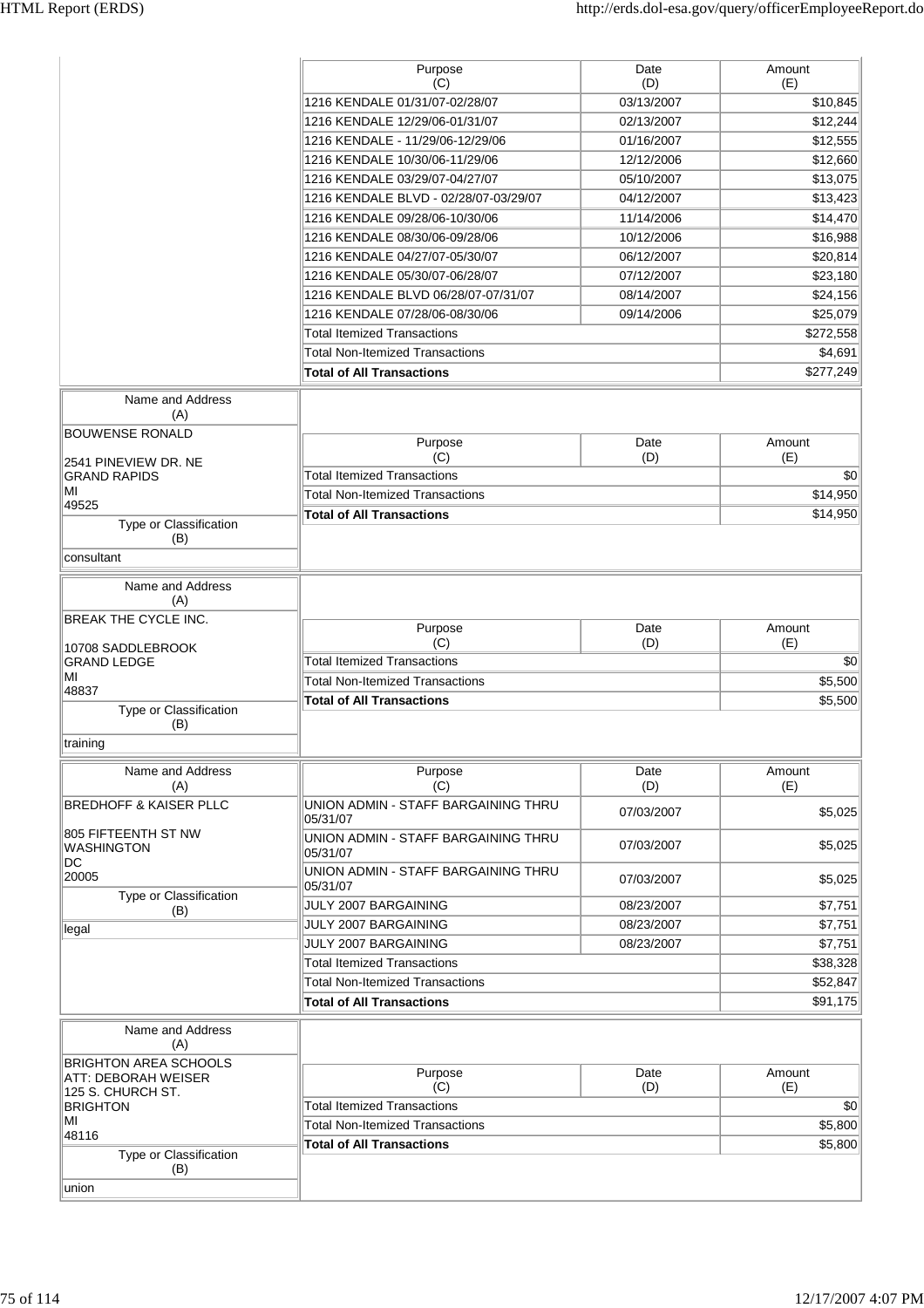| Name and Address<br>(A)                              |                                           |             |                |
|------------------------------------------------------|-------------------------------------------|-------------|----------------|
| <b>BRINK'S INC.</b>                                  | Purpose                                   | Date        | Amount         |
| 1583 MOMENTUM PLACE                                  | (C)<br><b>Total Itemized Transactions</b> | (D)         | (E)            |
| <b>CHICAGO</b><br>IL.                                |                                           |             | \$0<br>\$8,464 |
| 60689-5315                                           | <b>Total Non-Itemized Transactions</b>    |             | \$8,464        |
| Type or Classification<br>(B)                        | <b>Total of All Transactions</b>          |             |                |
| courier                                              |                                           |             |                |
| Name and Address<br>(A)                              |                                           |             |                |
| <b>B&amp;R INVESTMENTS</b><br><b>PO BOX 517</b>      | Purpose<br>(C)                            | Date<br>(D) | Amount<br>(E)  |
| <b>ALPENA</b>                                        | <b>Total Itemized Transactions</b>        |             | \$0            |
| MI                                                   | <b>Total Non-Itemized Transactions</b>    |             | \$21,065       |
| 49707                                                | <b>Total of All Transactions</b>          |             | \$21,065       |
| Type or Classification<br>(B)                        |                                           |             |                |
| landlord                                             |                                           |             |                |
| Name and Address<br>(A)                              |                                           |             |                |
| <b>BYRUM &amp; FISK COMMUNICATIONS</b>               | Purpose                                   | Date        | Amount         |
| <b>LLC</b>                                           | (C)                                       | (D)         | (E)            |
| 1501 N SHORE DR STE B                                | COMM CONSULTING SERV FOUR MONTHS          | 08/29/2007  | \$10,000       |
| <b>EAST LANSING</b>                                  | <b>Total Itemized Transactions</b>        |             | \$10,000       |
| MI                                                   | <b>Total Non-Itemized Transactions</b>    |             | \$0            |
| 48823                                                | <b>Total of All Transactions</b>          |             | \$10,000       |
| Type or Classification<br>(B)                        |                                           |             |                |
| consultant                                           |                                           |             |                |
| Name and Address<br>(A)                              |                                           |             |                |
| CARPENTER ASSOCIATES LLC<br>C/O OXFORD PROPERTY MGNT | Purpose                                   | Date        | Amount         |
| 325 E EISENHOWER TE 310                              | (C)                                       | (D)         | (E)            |
| <b>ANN ARBOR</b>                                     | <b>Total Itemized Transactions</b>        |             | \$0            |
| MI<br>48108                                          | <b>Total Non-Itemized Transactions</b>    |             | \$50,196       |
| Type or Classification<br>(B)                        | <b>Total of All Transactions</b>          |             | \$50,196       |
| landlord                                             |                                           |             |                |
| Name and Address<br>(A)                              |                                           |             |                |
| <b>CBS RADIO INC</b><br>WWJ-AM                       | Purpose<br>(C)                            | Date<br>(D) | Amount<br>(E)  |
| 26495 AMERICAN DRIVE                                 | <b>WWJ RADIO ADVERTISING</b>              | 08/23/2007  | \$7,430        |
| SOUTHFIELD                                           | <b>Total Itemized Transactions</b>        |             | \$7,430        |
| MI<br>48034                                          | <b>Total Non-Itemized Transactions</b>    |             | \$0            |
| Type or Classification                               | <b>Total of All Transactions</b>          |             | \$7,430        |
| (B)<br>marketing                                     |                                           |             |                |
|                                                      |                                           |             |                |
| Name and Address<br>(A)                              |                                           |             |                |
| <b>CENTURYTEL</b><br>P.O. BOX 4300                   | Purpose                                   | Date        | Amount         |
|                                                      | (C)                                       | (D)         | (E)            |
| <b>CAROL STREAM</b>                                  | <b>Total Itemized Transactions</b>        |             | \$0            |
| IL.<br>60197-4300                                    | <b>Total Non-Itemized Transactions</b>    |             | \$7,463        |
| Type or Classification<br>(B)                        | <b>Total of All Transactions</b>          |             | \$7,463        |
| utility                                              |                                           |             |                |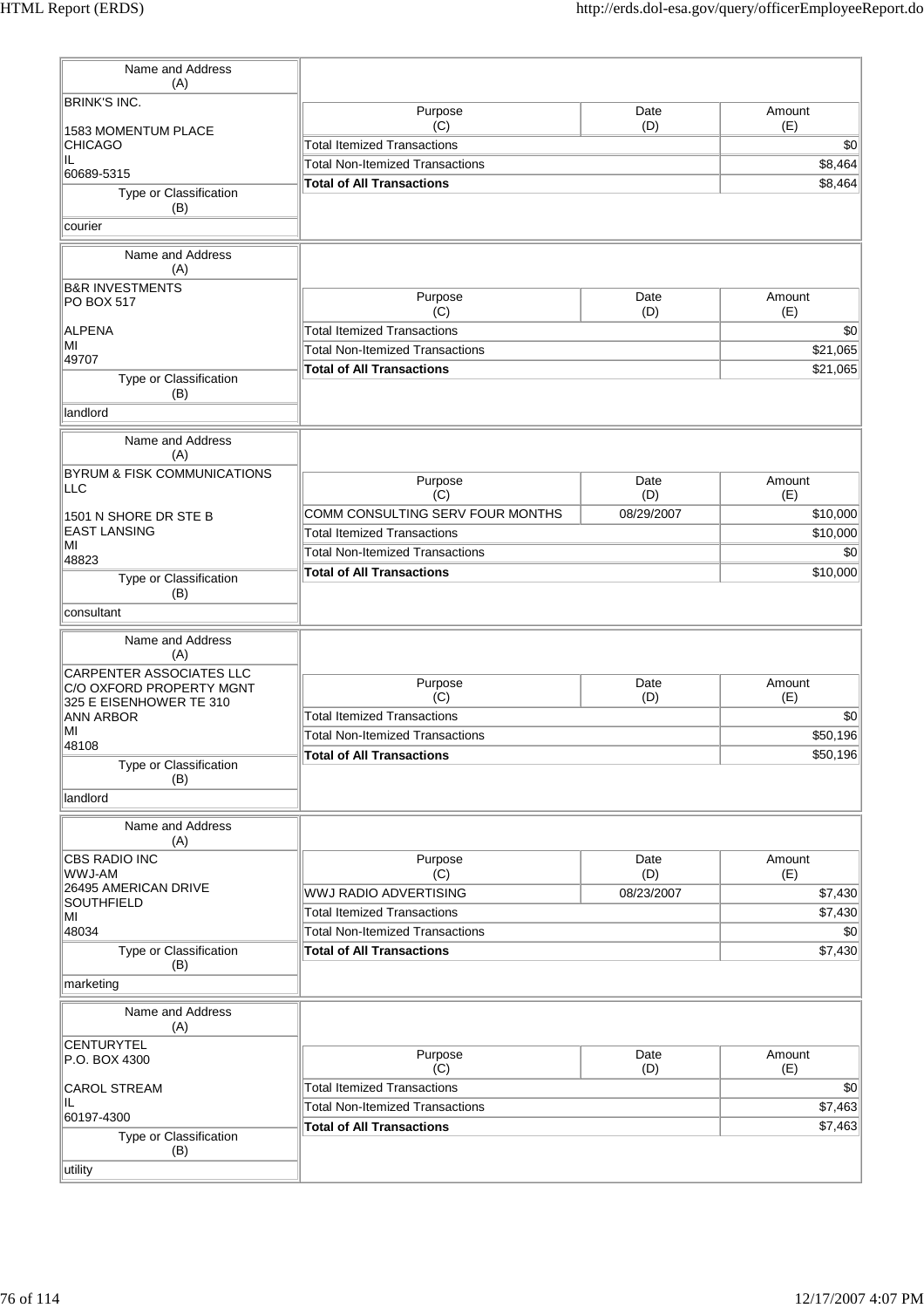| Name and Address<br>(A)                            |                                        |             |               |
|----------------------------------------------------|----------------------------------------|-------------|---------------|
| CHEENEY MEDIA CONCEPTS 2                           | Purpose                                | Date        | Amount        |
| 301 M.A.C. SUITE 200                               | (C)                                    | (D)         | (E)           |
| <b>EAST LANSING</b>                                | <b>MEA ESP LIFE STORIES</b>            | 02/06/2007  | \$7,840       |
| MI                                                 | <b>Total Itemized Transactions</b>     |             | \$7,840       |
| 48823                                              | <b>Total Non-Itemized Transactions</b> |             | \$4,627       |
| Type or Classification<br>(B)                      | <b>Total of All Transactions</b>       |             | \$12,467      |
| marketing                                          |                                        |             |               |
| Name and Address<br>(A)                            |                                        |             |               |
| <b>COMMENT &amp; COMMENT</b>                       |                                        |             |               |
|                                                    | Purpose<br>(C)                         | Date<br>(D) | Amount<br>(E) |
| 4077 N. VAN DYKE ROAD<br><b>DECKER</b>             | <b>Total Itemized Transactions</b>     |             | \$0           |
| MI                                                 | <b>Total Non-Itemized Transactions</b> |             | \$24,318      |
| 48426                                              | <b>Total of All Transactions</b>       |             | \$24,318      |
| Type or Classification<br>(B)                      |                                        |             |               |
| landlord                                           |                                        |             |               |
| Name and Address<br>(A)                            | Purpose<br>(C)                         | Date<br>(D) | Amount<br>(E) |
| <b>CONSUMERS ENERGY</b>                            | 1350 KENDALE - 01/17/07-02/15/07       | 03/01/2007  | \$5,113       |
| P O BOX 30162                                      | 1350 KENDALE 12/15/06-01/17/07         | 01/30/2007  | \$6,043       |
| <b>LANSING</b>                                     | 1350 KENDALE 11/15/06-12/15/06         | 12/22/2006  | \$6,164       |
| MI                                                 | 1216 KENDALE BLVD - 07/17/07-08/15/07  | 08/28/2007  | \$6,417       |
| 48937-0001                                         | 1216 KENDALE 04/17/07-05/16/07         | 05/29/2007  | \$6,537       |
| Type or Classification                             | 1216 KENDALE 05/16-06/15/07            | 06/25/2007  | \$6,733       |
| (B)                                                | 1216 KENDALE 06/15/07-07/17/07         | 07/31/2007  | \$7,182       |
| utility                                            | 1216 KENDALE - 08/16/06-09/15/06       | 09/28/2006  | \$7,718       |
|                                                    | 1216 KENDALE 10/16/06-11/15/06         | 11/28/2006  | \$8,272       |
|                                                    | 1216 KENDALE 09/15/06-10/16/06         | 10/31/2006  | \$8,401       |
|                                                    | 1216 KENDALE 11/15/06-12/15/06         | 12/22/2006  | \$9,524       |
|                                                    | 1216 KENDALE 01/17/07-02/15/07         | 03/01/2007  | \$9,797       |
|                                                    | 1350 KENDALE 02/15/07-03/16/07         | 04/03/2007  | \$10,309      |
|                                                    | 1216 KENDALE 12/15/06-01/17/07         | 01/30/2007  | \$10,492      |
|                                                    | 1216 KENDALE 02/15/07-03/16/07         | 04/03/2007  | \$20,481      |
|                                                    | <b>Total Itemized Transactions</b>     |             | \$129,183     |
|                                                    | <b>Total Non-Itemized Transactions</b> |             | \$78,408      |
|                                                    | <b>Total of All Transactions</b>       |             | \$207,591     |
| Name and Address<br>(A)<br><b>CORUNNA DOWNTOWN</b> |                                        |             |               |
| DEVELOPMENT AUTHORITY<br>C/O BILL GRAHAM           | Purpose<br>(C)                         | Date        | Amount        |
| 270 BACKUS                                         | <b>Total Itemized Transactions</b>     | (D)         | (E)<br>\$0    |
| <b>CORUNNA</b>                                     | <b>Total Non-Itemized Transactions</b> |             | \$21,290      |
| MI<br>48817                                        | <b>Total of All Transactions</b>       |             | \$21,290      |
| Type or Classification<br>(B)                      |                                        |             |               |
| landlord                                           |                                        |             |               |
| Name and Address<br>(A)                            |                                        |             |               |
| <b>COURTYARD BY MARRIOTT</b>                       | Purpose                                | Date        | Amount        |
| 2710 LAKE LANSING ROAD                             | (C)                                    | (D)         | (E)           |
| LANSING                                            | <b>Total Itemized Transactions</b>     |             | \$0           |
| MI<br>48912                                        | <b>Total Non-Itemized Transactions</b> |             | \$21,925      |
| Type or Classification                             | <b>Total of All Transactions</b>       |             | \$21,925      |
| (B)<br>hotel                                       |                                        |             |               |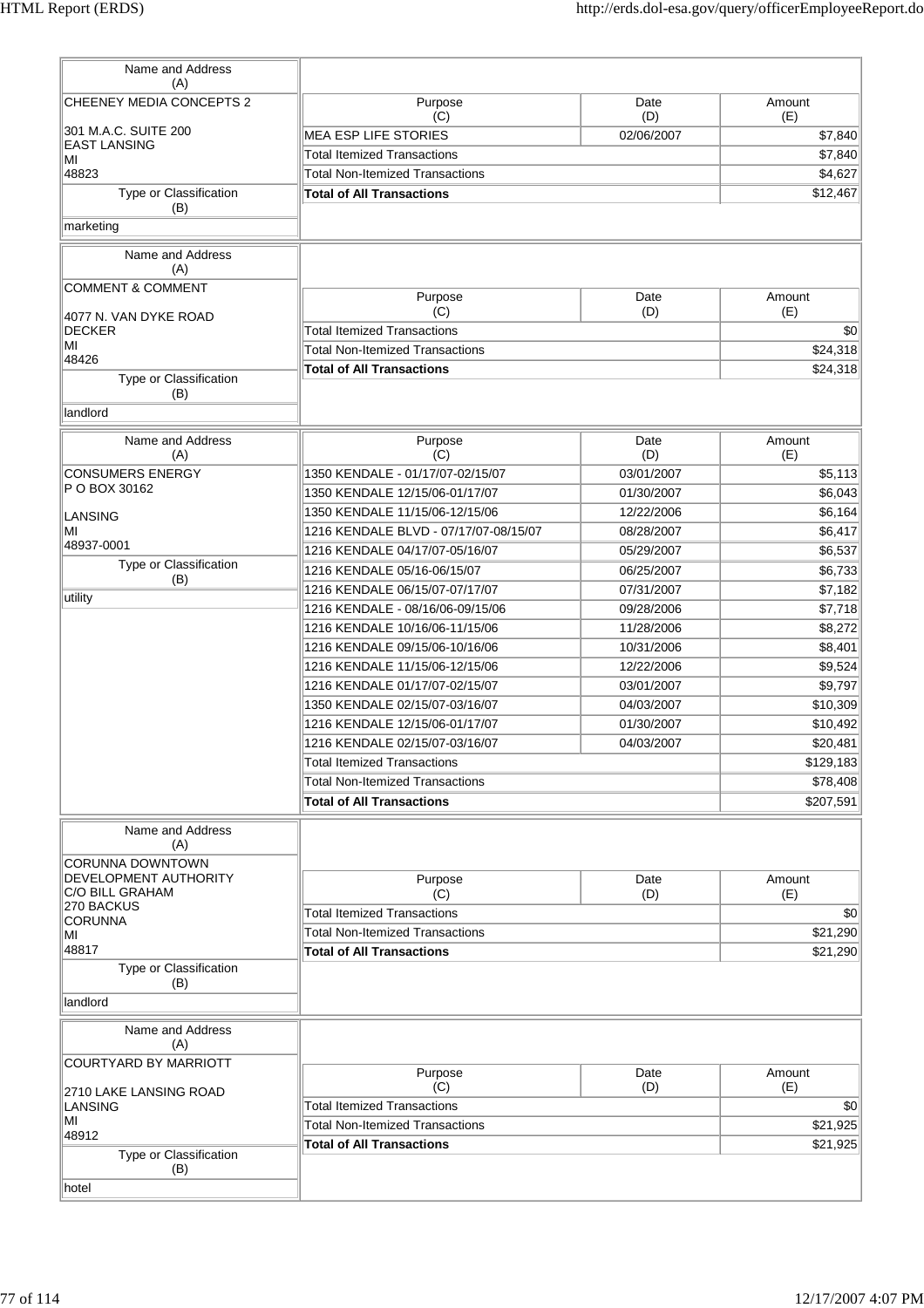| Name and Address<br>(A)              |                                           |                   |                 |
|--------------------------------------|-------------------------------------------|-------------------|-----------------|
| <b>CROSSING PLACE</b>                | Purpose                                   | Date              | Amount          |
| <b>ATTN: TINA</b><br>113 W. MICHIGAN | (C)                                       | (D)               | (E)             |
| <b>JACKSON</b>                       | <b>Total Itemized Transactions</b>        |                   | \$0             |
| MI<br>49201-1303                     | <b>Total Non-Itemized Transactions</b>    |                   | \$34,071        |
| Type or Classification               | <b>Total of All Transactions</b>          |                   | \$34,071        |
| (B)                                  |                                           |                   |                 |
| landlord                             |                                           |                   |                 |
| Name and Address<br>(A)              |                                           |                   |                 |
| <b>CSC GROUP OF MICHIGAN</b>         | Purpose                                   | Date              | Amount          |
| 3425 BELLE CHASE WAY                 | (C)<br>MICROFICHE COSTS                   | (D)<br>12/14/2006 | (E)<br>\$12,436 |
| <b>LANSING</b>                       | <b>Total Itemized Transactions</b>        |                   | \$12,436        |
| MI<br>48911                          | <b>Total Non-Itemized Transactions</b>    |                   | \$915           |
| Type or Classification               | <b>Total of All Transactions</b>          |                   | \$13,351        |
| (B)                                  |                                           |                   |                 |
| service provider                     |                                           |                   |                 |
| Name and Address<br>(A)              |                                           |                   |                 |
| DBI BUSINESS INTERIORS INC.          |                                           | Date              | Amount          |
| 912 E MICHIGAN AVENUE                | Purpose<br>(C)                            | (D)               | (E)             |
| <b>LANSING</b>                       | <b>Total Itemized Transactions</b>        |                   | \$0             |
| MI                                   | <b>Total Non-Itemized Transactions</b>    |                   | \$25,402        |
| 48912                                | <b>Total of All Transactions</b>          |                   | \$25,402        |
| Type or Classification<br>(B)        |                                           |                   |                 |
| office supplies                      |                                           |                   |                 |
| Name and Address<br>(A)              |                                           |                   |                 |
| DETROIT EDISON CO                    |                                           |                   |                 |
| P O BOX 2859                         | Purpose                                   | Date              | Amount          |
| <b>DETROIT</b>                       | (C)<br><b>Total Itemized Transactions</b> | (D)               | (E)<br>\$0      |
| MI                                   | <b>Total Non-Itemized Transactions</b>    |                   | \$21,436        |
| 48260-0001                           | <b>Total of All Transactions</b>          |                   | \$21,436        |
| Type or Classification               |                                           |                   |                 |
| (B)<br>utility                       |                                           |                   |                 |
| Name and Address                     |                                           |                   |                 |
| (A)                                  |                                           |                   |                 |
| DIETZ JANITORIAL SERVICE INC.        | Purpose                                   | Date              | Amount          |
| 6910 S. CEDAR STE 3                  | (C)                                       | (D)               | (E)             |
| LANSING                              | <b>Total Itemized Transactions</b>        |                   | \$0             |
| MI<br>48911                          | <b>Total Non-Itemized Transactions</b>    |                   | \$20,700        |
| Type or Classification               | <b>Total of All Transactions</b>          |                   | \$20,700        |
| (B)                                  |                                           |                   |                 |
| janitorial                           |                                           |                   |                 |
| Name and Address<br>(A)              |                                           |                   |                 |
| <b>D &amp; M ENTERPRISES</b>         |                                           |                   |                 |
| 2894 W. SIDNEY ROAD                  | Purpose<br>(C)                            | Date<br>(D)       | Amount<br>(E)   |
| <b>SIDNEY</b>                        | <b>Total Itemized Transactions</b>        |                   | \$0             |
| MI                                   | <b>Total Non-Itemized Transactions</b>    |                   | \$7,334         |
| 48885                                | <b>Total of All Transactions</b>          |                   | \$7,334         |
| Type or Classification<br>(B)        |                                           |                   |                 |
| office supplies                      |                                           |                   |                 |
| Name and Address                     | Purpose                                   | Date              | Amount          |
| (A)                                  | (C)                                       | (D)               | (E)             |
|                                      | <b>Total Itemized Transactions</b>        |                   | \$0             |
|                                      | Total Non-Itemized Transactions           |                   | \$10,547        |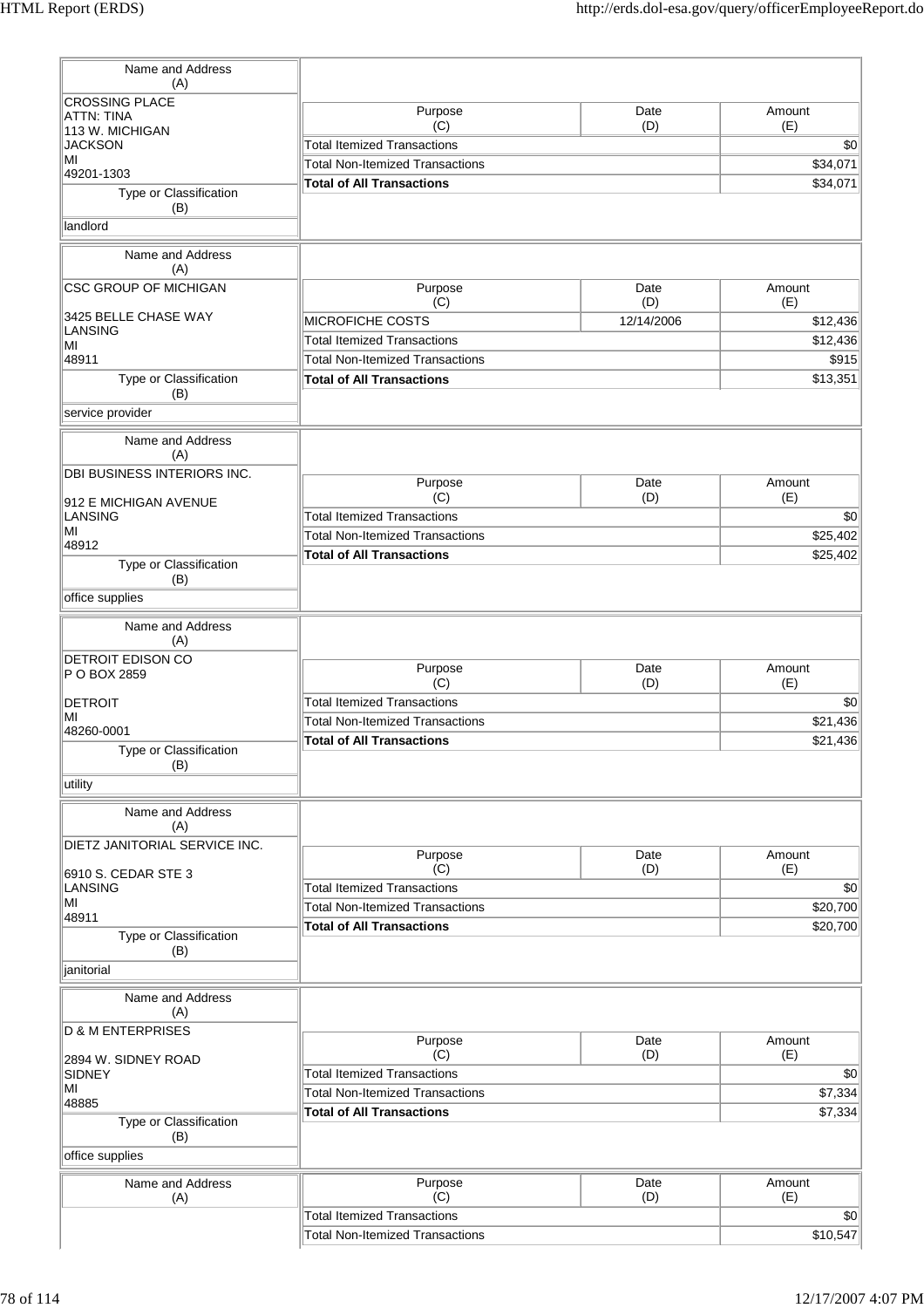| DOCUMENT IMAGING SYSTEMS CO.       |                                                                                          |                          |                      |
|------------------------------------|------------------------------------------------------------------------------------------|--------------------------|----------------------|
| 619 S. CAPITAL                     |                                                                                          |                          |                      |
| <b>ATHENS</b><br>MI                | Purpose                                                                                  | Date                     | Amount               |
| 49011                              | (C)                                                                                      | (D)                      | (E)                  |
| Type or Classification             | <b>Total of All Transactions</b>                                                         |                          | \$10,547             |
| (B)                                |                                                                                          |                          |                      |
| repair service                     |                                                                                          |                          |                      |
| Name and Address<br>(A)            |                                                                                          |                          |                      |
| DSL. NET INC.<br>PO BOX 31785      | Purpose<br>(C)                                                                           | Date<br>(D)              | Amount<br>(E)        |
| <b>HARTFORD</b>                    | <b>Total Itemized Transactions</b>                                                       |                          | \$0                  |
| СT<br>06150-1785                   | <b>Total Non-Itemized Transactions</b>                                                   |                          | \$13,068             |
| Type or Classification<br>(B)      | <b>Total of All Transactions</b>                                                         |                          | \$13,068             |
| service provider                   |                                                                                          |                          |                      |
| Name and Address<br>(A)            | Purpose<br>(C)                                                                           | Date<br>(D)              | Amount<br>(E)        |
| EAGLE NUMBER TWO LLC               | DEC06RENT                                                                                | 11/21/2006               | \$11,868             |
| 5800 FOREMOST DRIVE SE             | JAN07RENT                                                                                | 12/21/2006               | \$11,868             |
| <b>GRAND RAPIDS</b>                | FEB07RENT                                                                                | 01/24/2007               | \$11,868             |
| MI<br>49546                        | MAR07RENT                                                                                | 02/23/2007               | \$11,868             |
| Type or Classification             | APR07RENT                                                                                | 03/27/2007               | \$11,868             |
| (B)                                | MAY07RENT                                                                                | 04/26/2007               | \$11,868             |
| landlord                           | JUNE07RENT<br>JULY07RENT                                                                 | 05/24/2007<br>06/25/2007 | \$11,868<br>\$11,868 |
|                                    | AUG07RENT                                                                                | 07/26/2007               | \$12,105             |
|                                    | SEP07RENT                                                                                | 08/27/2007               | \$12,105             |
|                                    | <b>Total Itemized Transactions</b>                                                       |                          | \$119,154            |
|                                    | <b>Total Non-Itemized Transactions</b>                                                   |                          | \$0                  |
|                                    | <b>Total of All Transactions</b>                                                         |                          | \$119,154            |
| Name and Address                   | Purpose                                                                                  | Date                     | Amount               |
| (A)                                | (C)                                                                                      | (D)                      | (E)                  |
| ELLIS CLEANING CO.<br>PO BOX 16144 | SEP 2006 JANITORIAL SERVICES                                                             | 10/10/2006               | \$8.273              |
|                                    | OCT 2006 JANITORIAL SERVICE                                                              | 11/07/2006               | \$8,273              |
| LANSING<br>МI<br>48901-6144        | NOV 2006 JANITORIAL SERVICE & CARPET<br>SPOTTING<br>DEC 2006 JANITORIAL SERVICE & CARPET | 12/12/2006               | \$9.100              |
| Type or Classification             | <b>SPOTTING</b>                                                                          | 01/09/2007               | \$9,100              |
| (B)<br>janitorial                  | JAN 2006 JANITORIAL SERVICE & CARPET<br><b>CLEANING</b>                                  | 02/06/2007               | \$9,100              |
|                                    | FEB 2007 JANITORIAL SERVICE & CARPET<br><b>SPOTTING</b>                                  | 03/13/2007               | \$9,100              |
|                                    | MARCH 2007 JANITORIAL SERVICES                                                           | 04/05/2007               | \$9,100              |
|                                    | APRIL 2007 JANITORIAL SERVICE<br>MAY 2007 JANITORIAL SERVICE                             | 05/08/2007<br>06/07/2007 | \$9,100<br>\$9,100   |
|                                    | JUNE 2007 JANITORIAL & CARPET CLEANING<br><b>SERVICES</b>                                | 07/10/2007               | \$9,100              |
|                                    | JULY 2007 JANITITORIAL SERVICE                                                           | 08/07/2007               | \$9,100              |
|                                    | AUGUST 2007 JANITORIAL SERVICE &<br><b>CARPET SPOTTING</b>                               | 08/31/2007               | \$9,282              |
|                                    | <b>Total Itemized Transactions</b>                                                       |                          | \$107,728            |
|                                    | <b>Total Non-Itemized Transactions</b>                                                   |                          | \$0                  |
|                                    | <b>Total of All Transactions</b>                                                         |                          | \$107,728            |
| Name and Address<br>(A)            | Purpose<br>(C)                                                                           | Date<br>(D)              | Amount<br>(E)        |
| <b>ENHANCED INVESTMENT</b>         | VEBA INVESTMENT FEES 10/01-12/31/06                                                      | 02/06/2007               | \$5,043              |
| <b>TECHNOLOGIES LLC</b>            | 1ST QTR INVESTMENT MGT SERVICES                                                          | 05/08/2007               | \$5,397              |
| ONE PALMER SQ STE 441              | <b>Total Itemized Transactions</b>                                                       |                          | \$16,425             |
| <b>PRINCETON</b><br>NJ             | <b>Total Non-Itemized Transactions</b>                                                   |                          | \$4,709              |
| 85420                              | <b>Total of All Transactions</b>                                                         |                          | \$21,134             |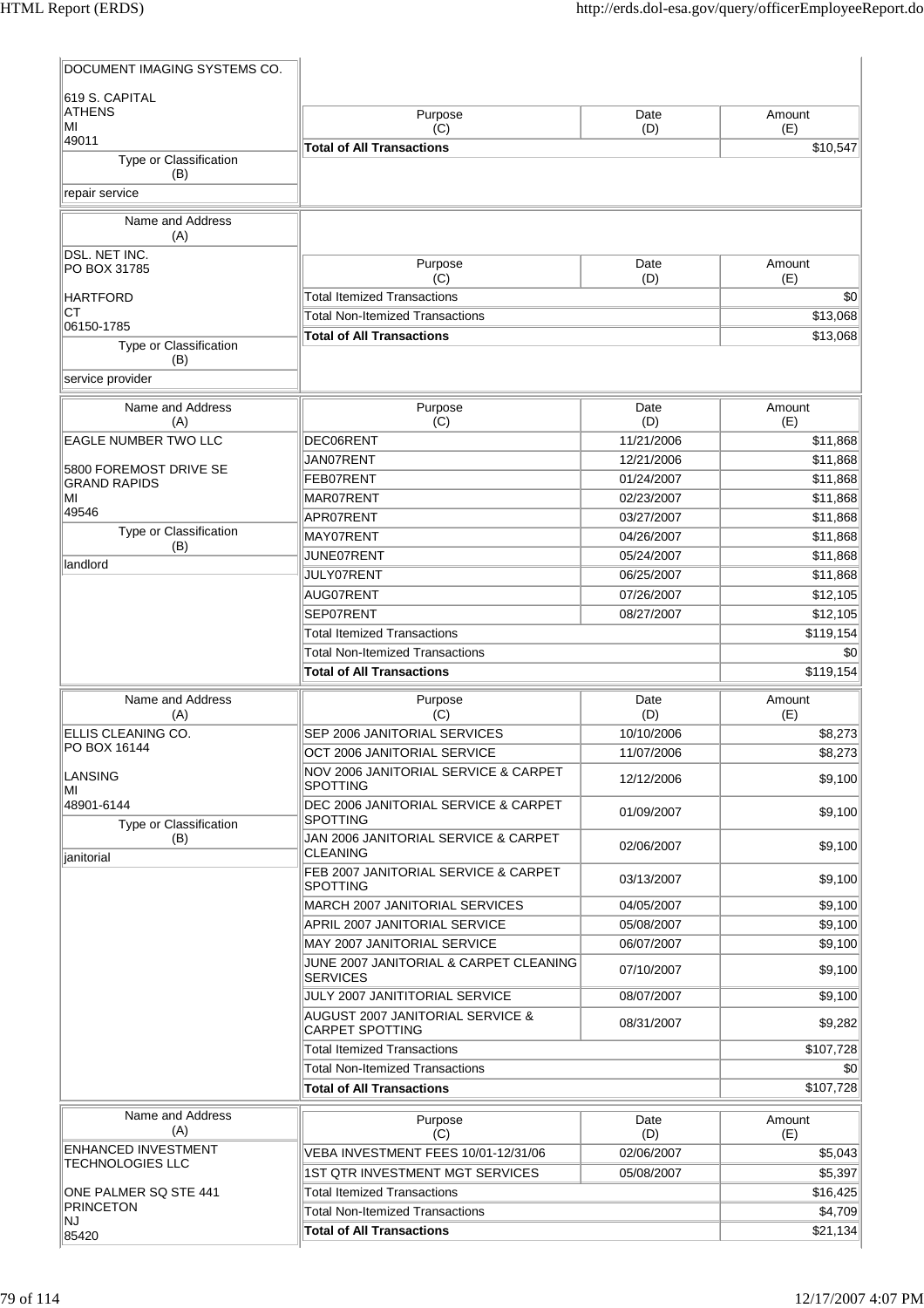| Type or Classification<br>(B)                       | Purpose<br>(C)                                                             | Date<br>(D) | Amount<br>(E)             |
|-----------------------------------------------------|----------------------------------------------------------------------------|-------------|---------------------------|
| marketing                                           | MEA VEBA QTR FEES 04/01-06/30/07                                           | 08/07/2007  | \$5,985                   |
|                                                     | <b>Total Itemized Transactions</b>                                         |             | \$16,425                  |
|                                                     | <b>Total Non-Itemized Transactions</b>                                     |             | \$4,709                   |
|                                                     | <b>Total of All Transactions</b>                                           |             | \$21,134                  |
|                                                     |                                                                            |             |                           |
| Name and Address<br>(A)                             | Purpose<br>(C)                                                             | Date<br>(D) | Amount<br>(E)             |
| <b>EPIC-MICHIGAN RESEARCH</b><br><b>ASSOCIATES</b>  | DEVELOP & ADMIN - STATEWIDE VOTER<br><b>SURVEY</b>                         | 05/24/2007  | \$19,000                  |
| 4710 W SAGINAW SUITE 5<br><b>LANSING</b>            | DEVELOP & ADMIN OF MEMBERSHIP<br><b>SURVEY</b>                             | 05/24/2007  | \$27,580                  |
| MI<br>48917                                         | <b>Total Itemized Transactions</b>                                         |             | \$46,580                  |
| Type or Classification                              | <b>Total Non-Itemized Transactions</b>                                     |             | \$500                     |
| (B)                                                 | <b>Total of All Transactions</b>                                           |             | \$47,080                  |
| research                                            |                                                                            |             |                           |
|                                                     |                                                                            |             |                           |
| Name and Address<br>(A)                             |                                                                            |             |                           |
| <b>FISHER INVESTMENTS INC.</b>                      | Purpose<br>(C)                                                             | Date<br>(D) | Amount<br>(E)             |
| 13100 SKYLINE BLVD                                  | QTRLY INVESTMENT FEES 01/01/07-03/31/07                                    | 04/26/2007  | \$5,381                   |
| <b>WOODSIDE</b>                                     | QUARTERLY VEBA FEES 04/01/07-06/30/07                                      | 08/07/2007  | \$6,480                   |
| СA<br>94062                                         | <b>Total Itemized Transactions</b>                                         |             | \$11,861                  |
| Type or Classification                              | <b>Total Non-Itemized Transactions</b>                                     |             | \$9,223                   |
| (B)                                                 | <b>Total of All Transactions</b>                                           |             | \$21,084                  |
| consultant                                          |                                                                            |             |                           |
| Name and Address<br>(A)                             |                                                                            |             |                           |
| <b>FISCHER SHARI</b>                                | Purpose                                                                    | Date        | Amount                    |
| 21230 BON BRAE                                      | (C)                                                                        | (D)         | (E)                       |
| <b>ST. CLAIR SHORES</b>                             | <b>Total Itemized Transactions</b>                                         |             | \$0                       |
| MI                                                  | <b>Total Non-Itemized Transactions</b>                                     |             | \$22,800                  |
| 48081                                               | <b>Total of All Transactions</b>                                           |             | \$22,800                  |
| Type or Classification<br>(B)                       |                                                                            |             |                           |
| landlord                                            |                                                                            |             |                           |
| Name and Address<br>(A)                             |                                                                            |             |                           |
| FOUR POINTS HOTEL                                   | Purpose                                                                    | Date        | Amount                    |
| 4960 TOWNE CENTRE ROAD                              | (C)                                                                        | (D)         | (E)                       |
| <b>SAGINAW</b>                                      | ARBITRATION TRAINING 07/30/07-08/03/07                                     | 08/31/2007  | \$14,165                  |
| MI                                                  | <b>Total Itemized Transactions</b>                                         |             | \$14,165                  |
| 48604                                               | <b>Total Non-Itemized Transactions</b>                                     |             | \$598                     |
| Type or Classification<br>(B)                       | <b>Total of All Transactions</b>                                           |             | \$14,763                  |
| hotel                                               |                                                                            |             |                           |
|                                                     |                                                                            |             |                           |
| Name and Address<br>(A)                             |                                                                            |             |                           |
| <b>FRASER TREBILCOCK DAVIS &amp;</b><br>DUNLAP P.C. | Purpose<br>(C)                                                             | Date<br>(D) | Amount<br>(E)             |
| 124 W ALLEGAN ST STE 1000                           | 401(k) & EMPLOYEE BENEFIT MATTERS                                          | 03/13/2007  | \$5,498                   |
| LANSING                                             | 401(k) AND EMPLOYEE BENEFIT MATTERS                                        | 07/19/2007  | \$5,534                   |
| MI<br>48933                                         | <b>Total Itemized Transactions</b>                                         |             | \$11,032                  |
|                                                     | <b>Total Non-Itemized Transactions</b>                                     |             | \$39,400                  |
| Type or Classification<br>(B)                       | <b>Total of All Transactions</b>                                           |             | \$50,432                  |
| legal                                               |                                                                            |             |                           |
| Name and Address                                    |                                                                            |             |                           |
|                                                     |                                                                            | Date        | Amount                    |
| (A)                                                 | Purpose                                                                    |             |                           |
| G E BETZ INC.                                       | (C)                                                                        | (D)         | (E)                       |
|                                                     | <b>Total Itemized Transactions</b>                                         |             |                           |
| 7796 COLLECTION CENTER DR<br><b>CHICAGO</b>         | <b>Total Non-Itemized Transactions</b><br><b>Total of All Transactions</b> |             | \$0<br>\$6,485<br>\$6,485 |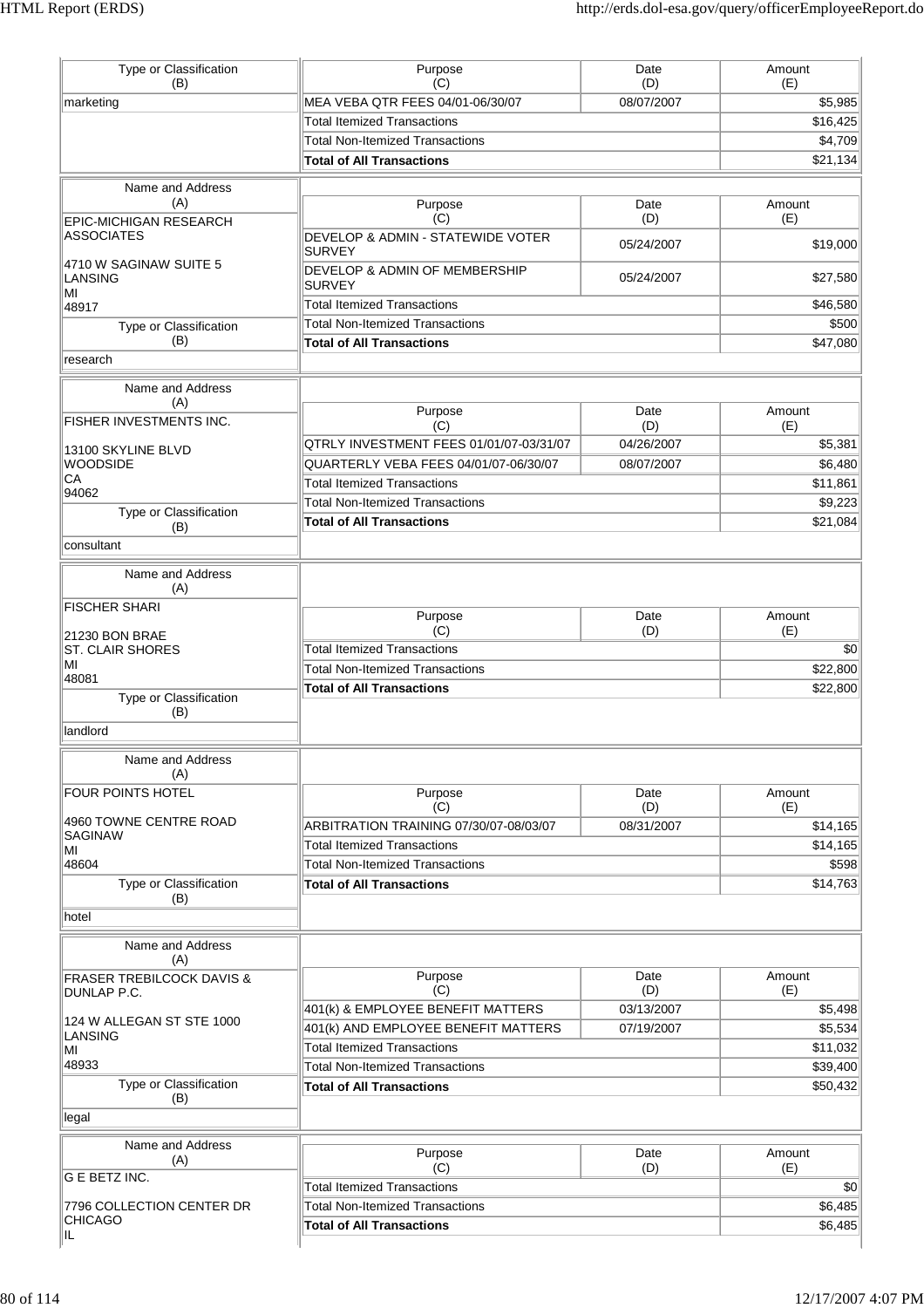| 60693-0077                                 |                                             |             |               |
|--------------------------------------------|---------------------------------------------|-------------|---------------|
| Type or Classification<br>(B)              |                                             |             |               |
| service provider                           |                                             |             |               |
| Name and Address<br>(A)                    |                                             |             |               |
| <b>GLAZER MARK J.</b><br>P.O. BOX 769      | Purpose<br>(C)                              | Date<br>(D) | Amount<br>(E) |
| <b>BLOOMFIELD HILLS</b>                    | <b>Total Itemized Transactions</b>          |             | \$0           |
| ΜI<br>48303-0769                           | <b>Total Non-Itemized Transactions</b>      |             | \$325         |
| Type or Classification                     | <b>Total of All Transactions</b>            |             | \$325         |
| (B)                                        |                                             |             |               |
| legal                                      |                                             |             |               |
| Name and Address<br>(A)                    |                                             |             |               |
| <b>GRAND TRAVERSE RESORT</b><br>PO BOX 404 | Purpose<br>(C)                              | Date<br>(D) | Amount<br>(E) |
| ACME                                       | UNISERV ADVOCACY TRAINING<br>09/18-09/20/06 | 10/24/2006  | \$13,615      |
| MI                                         | <b>Total Itemized Transactions</b>          |             | \$13,615      |
| 49610                                      | <b>Total Non-Itemized Transactions</b>      |             | \$0           |
| Type or Classification<br>(B)              | <b>Total of All Transactions</b>            |             | \$13,615      |
| hotel                                      |                                             |             |               |
| Name and Address<br>(A)                    |                                             |             |               |
| <b>GRANGER CONTAINER SERVICE</b>           | Purpose                                     | Date        | Amount        |
| P O BOX 23063                              | (C)                                         | (D)         | (E)           |
| <b>LANSING</b>                             | <b>Total Itemized Transactions</b>          |             | \$0           |
| MI<br>48909                                | <b>Total Non-Itemized Transactions</b>      |             | \$7,652       |
| Type or Classification                     | <b>Total of All Transactions</b>            |             | \$7,652       |
| (B)                                        |                                             |             |               |
| waste removal                              |                                             |             |               |
| Name and Address<br>(A)                    |                                             |             |               |
| <b>GREAT LAKES OFFICE PRODUCTS</b>         | Purpose                                     | Date        | Amount        |
| 840 CLARK ST.                              | (C)                                         | (D)         | (E)           |
| <b>BIG RAPIDS</b>                          | <b>Total Itemized Transactions</b>          |             | \$0           |
| MI<br>49307                                | <b>Total Non-Itemized Transactions</b>      |             | \$5,085       |
| Type or Classification                     | <b>Total of All Transactions</b>            |             | \$5,085       |
| (B)                                        |                                             |             |               |
| office supplies                            |                                             |             |               |
| Name and Address<br>(A)                    |                                             |             |               |
| <b>GUNTHORPE PLUMBING &amp; HEATING</b>    | Purpose                                     | Date        | Amount        |
| <b>INC</b>                                 | (C)                                         | (D)         | (E)           |
| 909 ABBOTT ROAD STE C                      | CHILLED WATER REPAIR                        | 12/22/2006  | \$12,711      |
| <b>EAST LANSING</b><br>MI                  | <b>Total Itemized Transactions</b>          |             | \$12,711      |
| 48823                                      | <b>Total Non-Itemized Transactions</b>      |             | \$0           |
| Type or Classification<br>(B)              | <b>Total of All Transactions</b>            |             | \$12,711      |
| utility                                    |                                             |             |               |
| Name and Address                           |                                             |             |               |
| (A)                                        | Purpose<br>(C)                              | Date<br>(D) | Amount<br>(E) |
| HAGGERTY POINTE ASSOCIATES LLC             | OCT06RENT                                   | 09/26/2006  | \$5,453       |
| 37000 GRAND RIVER STE 360                  | NOV06RENT                                   | 10/26/2006  | \$5,453       |
| <b>FARMINGTON HILLS</b>                    | DEC06RENT                                   | 11/21/2006  | \$5,453       |
| MI<br>48335                                | <b>Total Itemized Transactions</b>          |             | \$65,436      |
| Type or Classification                     | <b>Total Non-Itemized Transactions</b>      |             | \$32,862      |
| (B)                                        | <b>Total of All Transactions</b>            |             | \$98,298      |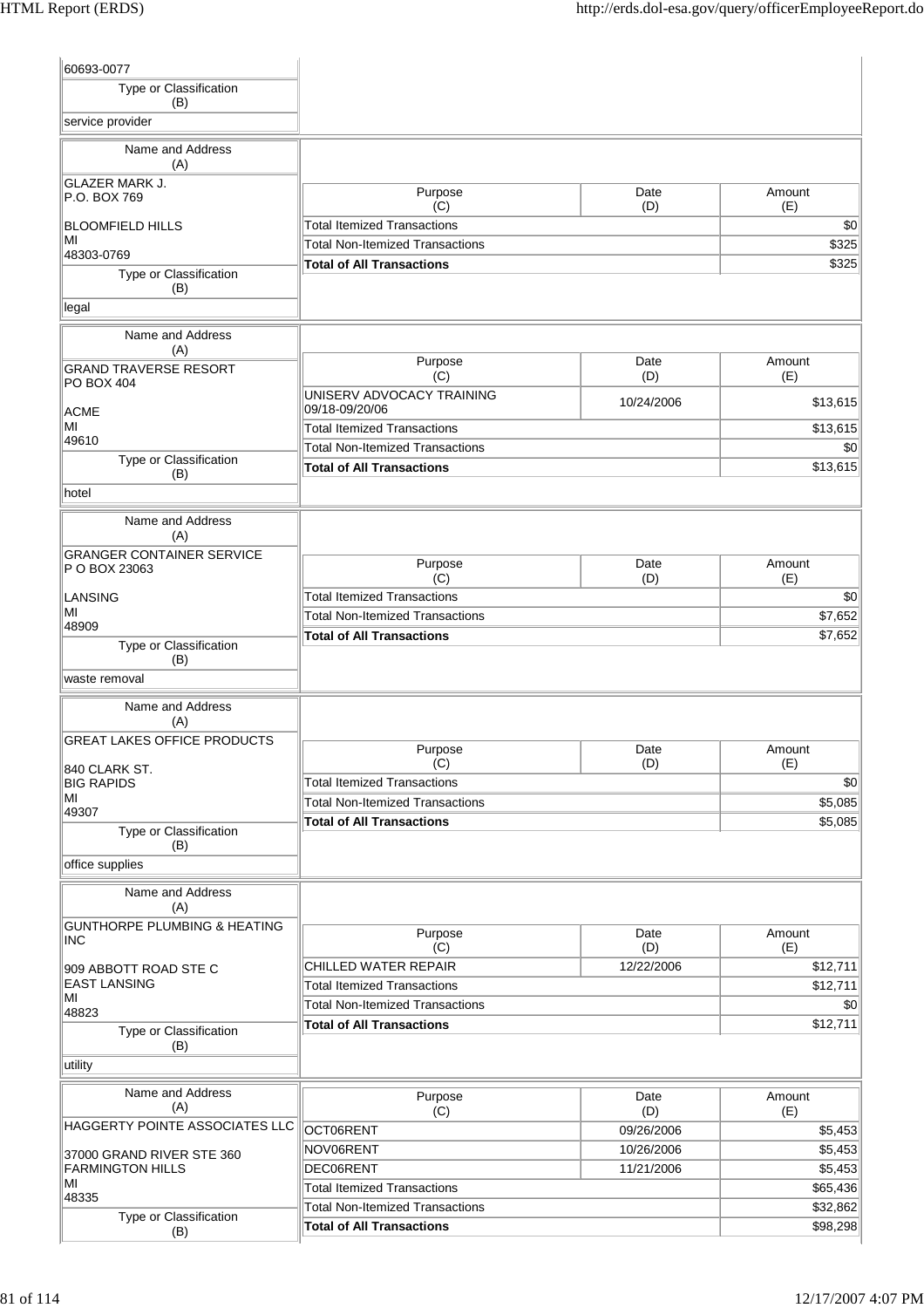| real estate                                                 | Purpose<br>(C)                                                             | Date<br>(D) | Amount<br>(E)                                                                           |
|-------------------------------------------------------------|----------------------------------------------------------------------------|-------------|-----------------------------------------------------------------------------------------|
|                                                             | JAN07RENT                                                                  | 12/21/2006  | \$5,453                                                                                 |
|                                                             | FEB07RENT                                                                  | 01/24/2007  | \$5,453                                                                                 |
|                                                             | MAR07RENT                                                                  | 02/23/2007  | \$5,453                                                                                 |
|                                                             | APR07RENT                                                                  | 03/27/2007  | \$5,453                                                                                 |
|                                                             | MAY07RENT                                                                  | 04/26/2007  | \$5,453                                                                                 |
|                                                             | JUNE07RENT                                                                 | 05/24/2007  | \$5,453                                                                                 |
|                                                             | JULY07RENT                                                                 | 06/25/2007  | \$5,453                                                                                 |
|                                                             | AUG07RENT                                                                  | 07/26/2007  | \$5,453                                                                                 |
|                                                             | SEP07RENT                                                                  | 08/27/2007  | \$5,453                                                                                 |
|                                                             | <b>Total Itemized Transactions</b>                                         |             | \$65,436                                                                                |
|                                                             | <b>Total Non-Itemized Transactions</b>                                     |             | \$32,862                                                                                |
|                                                             | <b>Total of All Transactions</b>                                           |             | \$98,298                                                                                |
|                                                             |                                                                            |             |                                                                                         |
| Name and Address<br>(A)                                     |                                                                            |             |                                                                                         |
| <b>HANON MCKENDRY INC</b>                                   | Purpose                                                                    | Date        | Amount                                                                                  |
|                                                             | (C)                                                                        | (D)         | (E)                                                                                     |
| 25 OTTAWA AVE SW STE 600<br><b>GRAND RAPIDS</b>             | STRATEGIC MARKETING COMM PLANNING                                          | 06/25/2007  | \$6,000                                                                                 |
| MI                                                          | <b>Total Itemized Transactions</b>                                         |             | \$6,000                                                                                 |
| 49503                                                       | <b>Total Non-Itemized Transactions</b>                                     |             | \$4,000                                                                                 |
| Type or Classification                                      | <b>Total of All Transactions</b>                                           |             | \$10,000                                                                                |
| (B)<br>consultant                                           |                                                                            |             |                                                                                         |
| Name and Address                                            |                                                                            |             |                                                                                         |
| (A)                                                         |                                                                            |             |                                                                                         |
| <b>HARBOR GRAND HOTEL &amp;SUITES</b>                       | Purpose<br>(C)                                                             | Date<br>(D) | Amount<br>(E)                                                                           |
| 111 W. WATER STREET                                         | SZ ISSUES MTG 9/21/06                                                      | 10/05/2006  | \$13,218                                                                                |
| <b>NEW BUFFALO</b>                                          | <b>Total Itemized Transactions</b>                                         |             | \$13,218                                                                                |
| MI<br>49117                                                 | <b>Total Non-Itemized Transactions</b>                                     |             | \$0                                                                                     |
| Type or Classification                                      | <b>Total of All Transactions</b>                                           |             |                                                                                         |
|                                                             |                                                                            |             | \$13,218                                                                                |
|                                                             |                                                                            |             |                                                                                         |
| (B)<br>hotel                                                |                                                                            |             |                                                                                         |
|                                                             |                                                                            |             |                                                                                         |
| Name and Address<br>(A)                                     |                                                                            |             |                                                                                         |
| HASSELBRING CLARK COMPANY                                   |                                                                            |             |                                                                                         |
| P.O. BOX 25006                                              | Purpose                                                                    | Date        | Amount                                                                                  |
|                                                             | (C)                                                                        | (D)         | (E)                                                                                     |
| MI                                                          | <b>Total Itemized Transactions</b>                                         |             |                                                                                         |
|                                                             | <b>Total Non-Itemized Transactions</b>                                     |             |                                                                                         |
| <b>LANSING</b><br>48909<br>Type or Classification           | <b>Total of All Transactions</b>                                           |             |                                                                                         |
| (B)                                                         |                                                                            |             |                                                                                         |
| service provider                                            |                                                                            |             |                                                                                         |
| Name and Address                                            |                                                                            |             |                                                                                         |
| (A)                                                         |                                                                            |             |                                                                                         |
|                                                             |                                                                            |             |                                                                                         |
|                                                             | Purpose                                                                    | Date        | Amount                                                                                  |
| 6081 MORRISH ROAD                                           | (C)                                                                        | (D)         | (E)                                                                                     |
| <b>SWARTZ CREEK</b><br>MI                                   | <b>Total Itemized Transactions</b>                                         |             |                                                                                         |
|                                                             | <b>Total Non-Itemized Transactions</b>                                     |             |                                                                                         |
| H & M LANDSCAPING<br>48473<br>Type or Classification<br>(B) | <b>Total of All Transactions</b>                                           |             |                                                                                         |
|                                                             |                                                                            |             |                                                                                         |
| maintenance<br>Name and Address                             |                                                                            |             |                                                                                         |
| (A)                                                         |                                                                            |             |                                                                                         |
|                                                             | Purpose<br>(C)                                                             | Date<br>(D) | Amount<br>(E)                                                                           |
| PO BOX 67000                                                | <b>Total Itemized Transactions</b>                                         |             |                                                                                         |
| HYATT REGENCY DEARBORN<br>DEPT 296601<br><b>DETROIT</b>     |                                                                            |             |                                                                                         |
| MI<br>48267-2966                                            | <b>Total Non-Itemized Transactions</b><br><b>Total of All Transactions</b> |             | \$0<br>\$52,229<br>\$52,229<br>\$0<br>\$12,881<br>\$12,881<br>\$0<br>\$1,187<br>\$1,187 |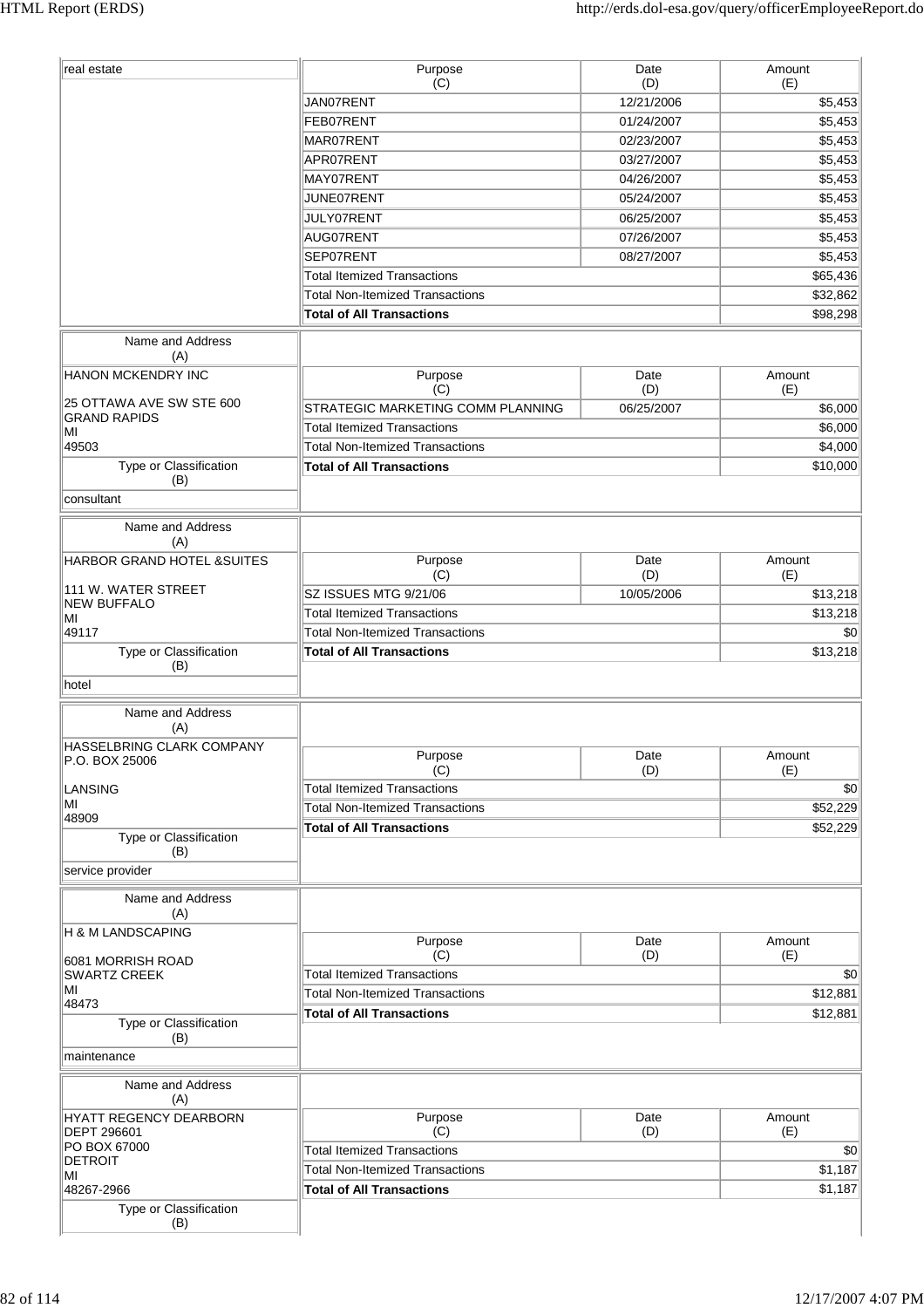| hotel                                |                                                                              |             |                     |
|--------------------------------------|------------------------------------------------------------------------------|-------------|---------------------|
| Name and Address                     |                                                                              |             |                     |
| (A)                                  |                                                                              |             |                     |
| <b>IMAGE BUILDERS UNLIMITED</b>      | Purpose                                                                      | Date        | Amount              |
| 1060 TROWBRIDGE ROAD                 | (C)                                                                          | (D)         | (E)                 |
| <b>EAST LANSING</b><br>MI            | <b>Total Itemized Transactions</b><br><b>Total Non-Itemized Transactions</b> |             | \$0<br>\$3,918      |
| 48823-5248                           | <b>Total of All Transactions</b>                                             |             | \$3,918             |
| Type or Classification<br>(B)        |                                                                              |             |                     |
| marketing                            |                                                                              |             |                     |
| Name and Address                     |                                                                              |             |                     |
| (A)                                  |                                                                              |             |                     |
| <b>INCIDENT MANAGEMENT TEAM INC.</b> | Purpose<br>(C)                                                               | Date<br>(D) | Amount<br>(E)       |
| 17117 W. NINE MILE ROAD              | 3/07-8/07 DOW HIGH SCHOOL                                                    | 08/31/2007  | \$6,532             |
| <b>SOUTHFIELD</b><br>MI              | <b>Total Itemized Transactions</b>                                           |             | \$6,532             |
| 48075                                | <b>Total Non-Itemized Transactions</b>                                       |             | \$2,094             |
| Type or Classification               | <b>Total of All Transactions</b>                                             |             | \$8,626             |
| (B)<br>consultant                    |                                                                              |             |                     |
| Name and Address                     |                                                                              |             |                     |
| (A)                                  |                                                                              |             |                     |
| <b>INGHAM CLINTON EDUCATION</b>      |                                                                              |             |                     |
| ASSOC.                               | Purpose<br>(C)                                                               | Date<br>(D) | Amount<br>(E)       |
| 1480 KENDALE BLVD.                   | <b>Total Itemized Transactions</b>                                           |             | \$0                 |
| <b>EAST LANSING</b><br>МI            | <b>Total Non-Itemized Transactions</b>                                       |             | \$15,194            |
| 48823                                | <b>Total of All Transactions</b>                                             |             | \$15,194            |
| Type or Classification               |                                                                              |             |                     |
| (B)<br>union                         |                                                                              |             |                     |
|                                      |                                                                              |             |                     |
| Name and Address<br>(A)              |                                                                              |             |                     |
| IONIA MONTCALM EDUCATION             |                                                                              |             |                     |
| <b>ASSOCIATION</b>                   | Purpose                                                                      | Date        | Amount              |
| 318 S. BRIDGE STREET                 | (C)<br><b>Total Itemized Transactions</b>                                    | (D)         | (E)<br>$ 10\rangle$ |
| <b>BELDING</b><br>MI                 | <b>Total Non-Itemized Transactions</b>                                       |             | \$6,114             |
| 48809                                | <b>Total of All Transactions</b>                                             |             | \$6,114             |
| Type or Classification               |                                                                              |             |                     |
| (B)<br>janitorial                    |                                                                              |             |                     |
|                                      |                                                                              |             |                     |
| Name and Address<br>(A)              |                                                                              |             |                     |
| JOHNSTON CLEANING CO.                |                                                                              |             |                     |
|                                      | Purpose<br>(C)                                                               | Date<br>(D) | Amount<br>(E)       |
| 31635 PERTH<br><b>LIVONIA</b>        | <b>Total Itemized Transactions</b>                                           |             | \$0                 |
| MI                                   | <b>Total Non-Itemized Transactions</b>                                       |             | \$16,110            |
| 48154<br>Type or Classification      | <b>Total of All Transactions</b>                                             |             | \$16,110            |
| (B)                                  |                                                                              |             |                     |
| janitorial                           |                                                                              |             |                     |
| Name and Address<br>(A)              |                                                                              |             |                     |
| <b>JONES STEVE</b>                   | Purpose                                                                      | Date        | Amount              |
| 1215 MAPLE STREET                    | (C)                                                                          | (D)         | (E)                 |
| <b>BIG RAPIDS</b>                    | <b>Total Itemized Transactions</b>                                           |             | \$0                 |
| ΜI<br>49307                          | <b>Total Non-Itemized Transactions</b>                                       |             | \$8,400             |
| Type or Classification               | <b>Total of All Transactions</b>                                             |             | \$8,400             |
| (B)                                  |                                                                              |             |                     |
| landlord                             |                                                                              |             |                     |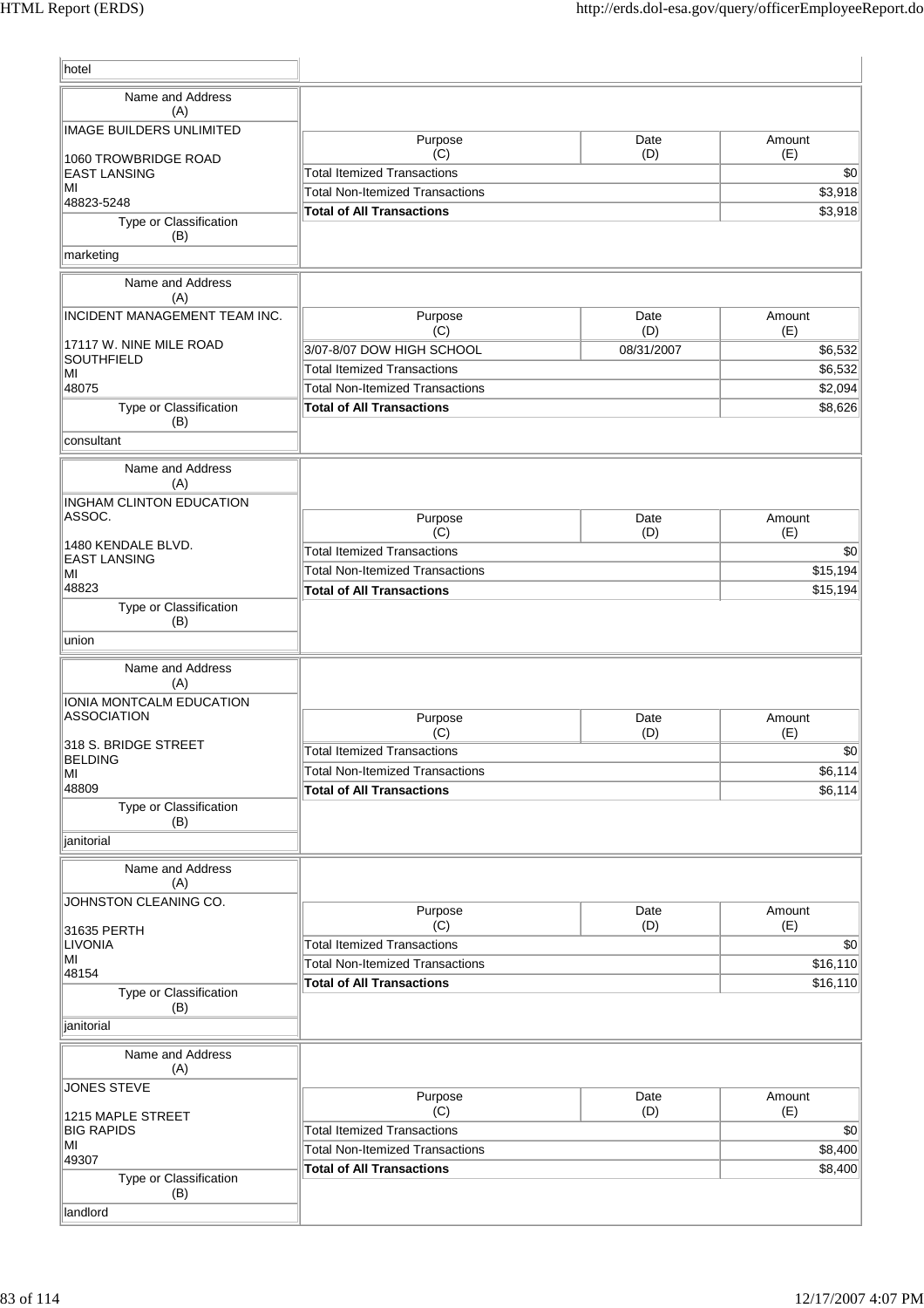| Name and Address<br>(A)                            |                                                 |             |                |
|----------------------------------------------------|-------------------------------------------------|-------------|----------------|
| JWP ENTERPRISES INC                                | Purpose                                         | Date        | Amount         |
| 1170 W MICHIGAN AVE                                | (C)<br><b>Total Itemized Transactions</b>       | (D)         | (E)            |
| THREE RIVERS<br>MI                                 | <b>Total Non-Itemized Transactions</b>          |             | \$0<br>\$8,750 |
| 49093                                              | <b>Total of All Transactions</b>                |             | \$8,750        |
| Type or Classification<br>(B)                      |                                                 |             |                |
| landlord                                           |                                                 |             |                |
| Name and Address<br>(A)                            |                                                 |             |                |
| <b>KEENAN LINDA L.</b>                             | Purpose                                         | Date        | Amount         |
| 5070 LAKE DRIVE                                    | (C)                                             | (D)         | (E)            |
| <b>OWOSSO</b><br>MI                                | <b>Total Itemized Transactions</b>              |             | \$0            |
| 48867                                              | <b>Total Non-Itemized Transactions</b>          |             | \$7,945        |
| Type or Classification<br>(B)                      | <b>Total of All Transactions</b>                |             | \$7,945        |
| union                                              |                                                 |             |                |
| Name and Address<br>(A)                            |                                                 |             |                |
| KENTWOOD PUBLIC SCHOOLS<br>ATT: ELLEN RANKIN       | Purpose<br>(C)                                  | Date<br>(D) | Amount<br>(E)  |
| 5820 EASTERN AVE. SE<br><b>KENTWOOD</b>            | REIMBURSE WAGES - 05/06 RULESHA<br><b>PAYNE</b> | 09/19/2006  | \$91,222       |
| MI                                                 | <b>Total Itemized Transactions</b>              |             | \$91,222       |
| 49508                                              | <b>Total Non-Itemized Transactions</b>          |             | \$0            |
| Type or Classification<br>(B)                      | <b>Total of All Transactions</b>                |             | \$91,222       |
| union                                              |                                                 |             |                |
| Name and Address<br>(A)                            |                                                 |             |                |
| <b>K J PROPERTIES LLC</b>                          | Purpose                                         | Date        | Amount         |
| 8175 GRATIOT ROAD                                  | (C)                                             | (D)         | (E)            |
| <b>SAGINAW</b>                                     | <b>Total Itemized Transactions</b>              |             | \$0            |
| MI<br>48609                                        | <b>Total Non-Itemized Transactions</b>          |             | \$18,806       |
| Type or Classification<br>(B)                      | <b>Total of All Transactions</b>                |             | \$18,806       |
| real estate                                        |                                                 |             |                |
| Name and Address<br>(A)                            |                                                 |             |                |
| KONICA MINOLTA - ALBIN                             |                                                 |             |                |
|                                                    | Purpose<br>(C)                                  | Date<br>(D) | Amount<br>(E)  |
| 46921 ENTERPRISE COURT<br><b>WIXOM</b>             | <b>Total Itemized Transactions</b>              |             | \$0            |
| MI                                                 | <b>Total Non-Itemized Transactions</b>          |             | \$12,691       |
| 48393                                              | <b>Total of All Transactions</b>                |             | \$12,691       |
| Type or Classification<br>(B)                      |                                                 |             |                |
| service provider                                   |                                                 |             |                |
| Name and Address<br>(A)                            |                                                 |             |                |
| <b>KRUM BUILDING CORPORATION</b><br>C/O MARY DEKAM | Purpose                                         | Date        | Amount         |
| 7500 CURRIER DRIVE                                 | (C)                                             | (D)         | (E)            |
| <b>PORTAGE</b>                                     | <b>Total Itemized Transactions</b>              |             | \$0            |
| MI<br>49002                                        | <b>Total Non-Itemized Transactions</b>          |             | \$40,420       |
| Type or Classification                             | <b>Total of All Transactions</b>                |             | \$40,420       |
| (B)<br>landlord                                    |                                                 |             |                |
| Name and Address                                   | Purpose                                         | Date        | Amount         |
| (A)                                                | (C)                                             | (D)         | (E)            |
|                                                    | <b>Total Itemized Transactions</b>              |             | \$0            |
|                                                    | <b>Total Non-Itemized Transactions</b>          |             | \$6,000        |
|                                                    |                                                 |             |                |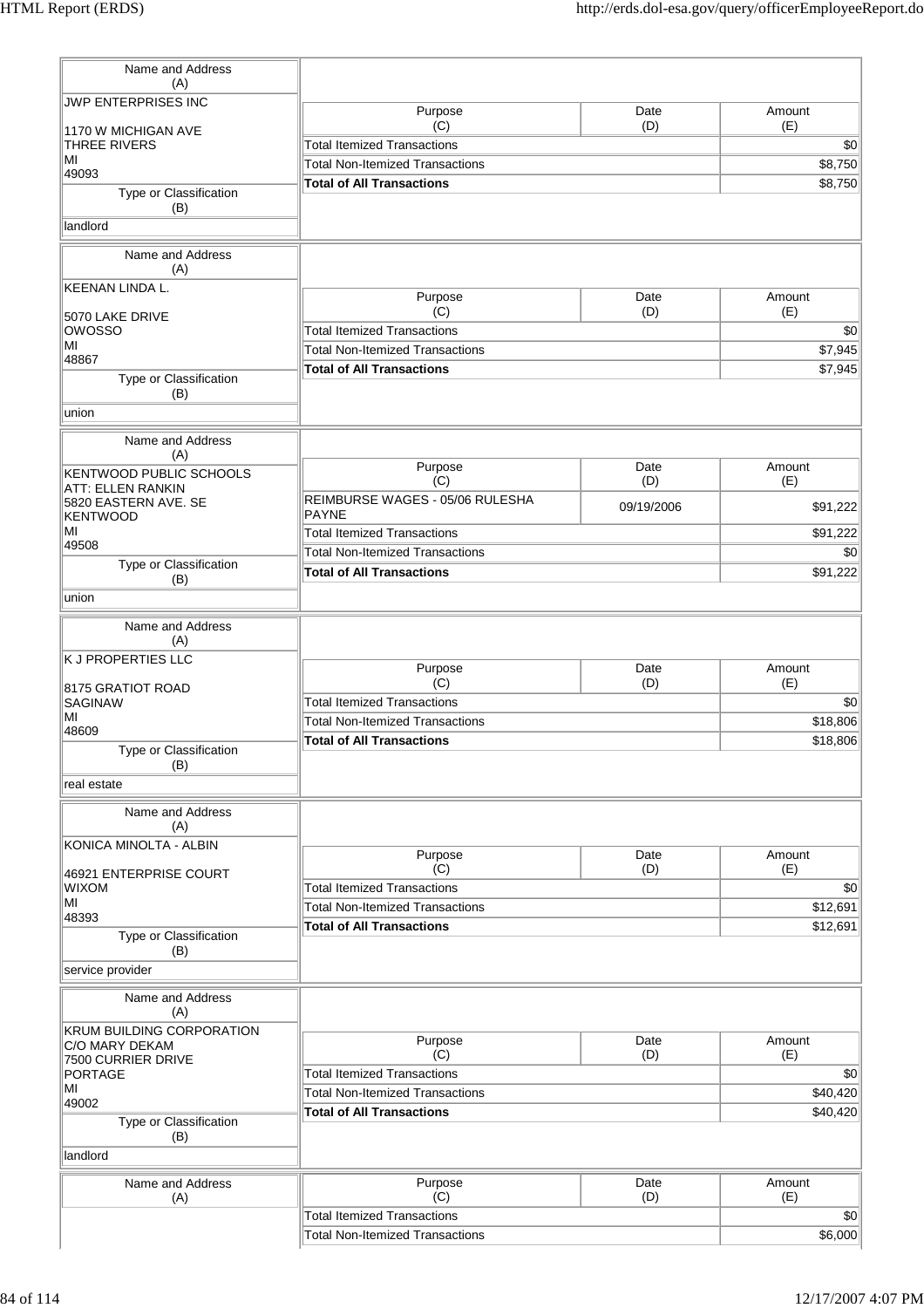| <b>KUSTRA NANCY</b>              |                                        |                          |                    |
|----------------------------------|----------------------------------------|--------------------------|--------------------|
| 885 E. ALPHA PARKWAY             |                                        |                          |                    |
| <b>WATERFORD</b>                 | Purpose                                | Date                     | Amount             |
| ΜI<br>48328                      | (C)                                    | (D)                      | (E)                |
| Type or Classification           | <b>Total of All Transactions</b>       |                          | \$6,000            |
| (B)                              |                                        |                          |                    |
| landlord                         |                                        |                          |                    |
| Name and Address<br>(A)          |                                        |                          |                    |
| <b>LAHTI MICHAEL</b>             | Purpose                                | Date                     | Amount             |
| 400 ELEVATION ST.                | (C)                                    | (D)                      | (E)                |
| <b>HANCOCK</b><br>MI             | <b>Total Itemized Transactions</b>     |                          | \$0                |
| 49930                            | <b>Total Non-Itemized Transactions</b> |                          | \$15,360           |
| Type or Classification           | <b>Total of All Transactions</b>       |                          | \$15,360           |
| (B)                              |                                        |                          |                    |
| landlord                         |                                        |                          |                    |
| Name and Address                 | Purpose                                | Date                     | Amount             |
| (A)                              | (C)                                    | (D)                      | (E)                |
| LALONDE PROPERTIES LLC           | FEB07RENT<br>MAR07RENT                 | 01/24/2007<br>02/23/2007 | \$5,684<br>\$5,684 |
| 3271 FIVE POINTS DRIVE           | APR07RENT                              | 03/27/2007               | \$5,684            |
| <b>AUBURN HILLS</b><br>MI        | MAY07RENT                              | 04/26/2007               | \$5,684            |
| 48326                            | JUNE07RENT                             | 06/08/2007               | \$5,684            |
| Type or Classification           | JULY07RENT                             | 06/25/2007               | \$5,684            |
| (B)                              | AUG07RENT                              | 07/26/2007               | \$5,684            |
| real estate                      | SEP07RENT                              | 08/27/2007               | \$5,684            |
|                                  | <b>Total Itemized Transactions</b>     |                          | \$45,472           |
|                                  | <b>Total Non-Itemized Transactions</b> |                          | \$0                |
|                                  | <b>Total of All Transactions</b>       |                          | \$45,472           |
| Name and Address<br>(A)          |                                        |                          |                    |
| LANSING AREA OFFICE BASICS       |                                        |                          |                    |
|                                  | Purpose<br>(C)                         | Date<br>(D)              | Amount<br>(E)      |
| 205 BELL STREET<br>LANSING       | <b>Total Itemized Transactions</b>     |                          | \$0                |
| MI                               | <b>Total Non-Itemized Transactions</b> |                          | \$28,761           |
| 48906                            | <b>Total of All Transactions</b>       |                          | \$28,761           |
| Type or Classification<br>(B)    |                                        |                          |                    |
| office supplies                  |                                        |                          |                    |
| Name and Address<br>(A)          |                                        |                          |                    |
| LANDMARK LAWN & LANDSCAPE INC.   | Purpose                                | Date                     | Amount             |
|                                  | (C)                                    | (D)                      | (E)                |
| 9576 OLD M-78<br><b>HASLETT</b>  | PLOWING AND SALTING LOTS JAN 2007      | 02/13/2007               | \$5,523            |
| ΜI                               | <b>Total Itemized Transactions</b>     |                          | \$5,523            |
| 48840                            | <b>Total Non-Itemized Transactions</b> |                          | \$21,153           |
| Type or Classification<br>(B)    | <b>Total of All Transactions</b>       |                          | \$26,676           |
| maintenance                      |                                        |                          |                    |
|                                  |                                        |                          |                    |
| Name and Address<br>(A)          |                                        |                          |                    |
| LANSING SANITARY SUPPLY INC.     |                                        |                          |                    |
|                                  | Purpose<br>(C)                         | Date<br>(D)              | Amount<br>(E)      |
| 1445 S WASHINGTON AVE<br>LANSING | <b>Total Itemized Transactions</b>     |                          | \$0                |
| MI                               | <b>Total Non-Itemized Transactions</b> |                          | \$14,043           |
| 48910-1654                       | <b>Total of All Transactions</b>       |                          | \$14,043           |
| Type or Classification<br>(B)    |                                        |                          |                    |
| cleaning supplies                |                                        |                          |                    |
|                                  |                                        |                          |                    |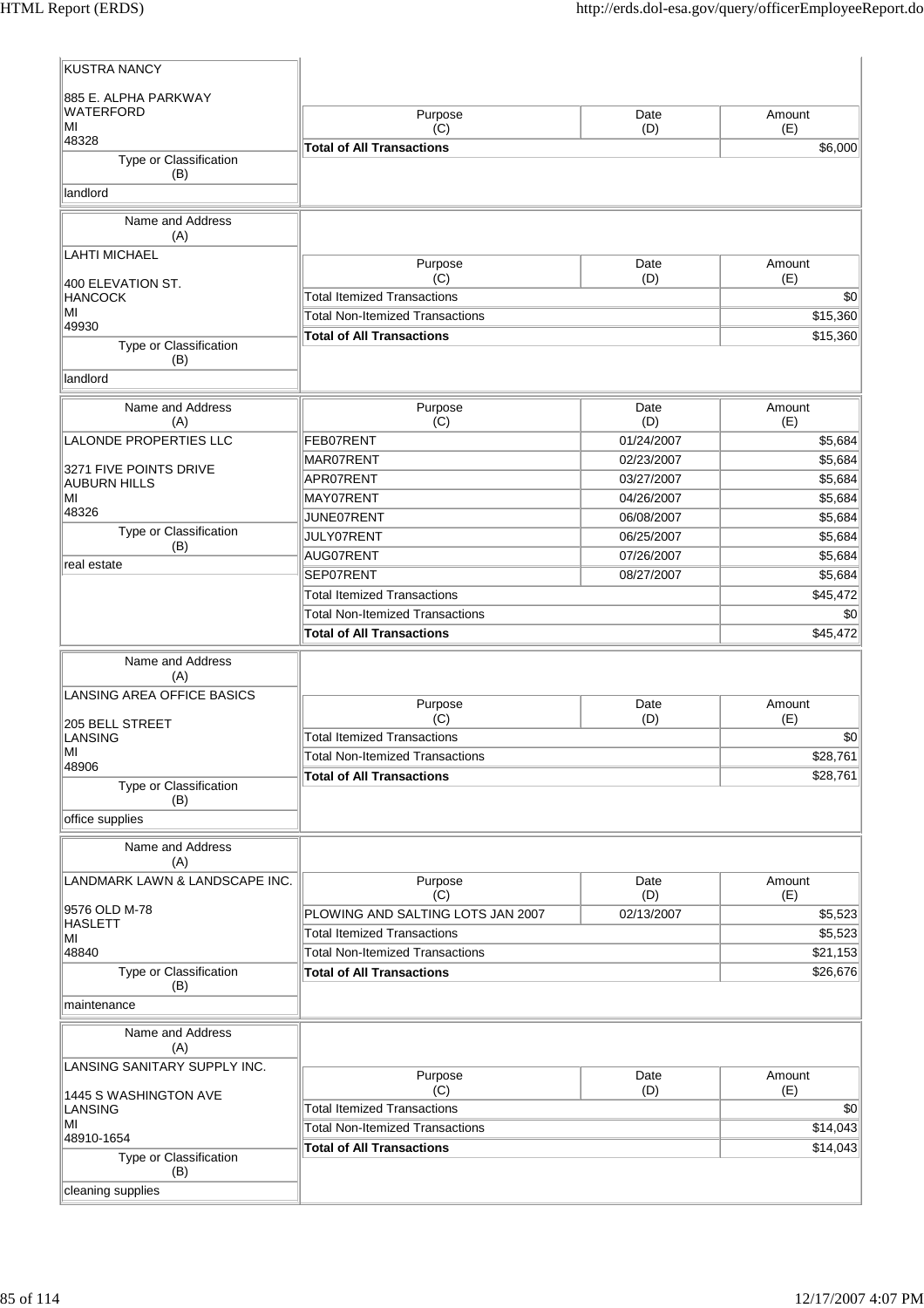| Name and Address<br>(A)                            |                                             |             |               |
|----------------------------------------------------|---------------------------------------------|-------------|---------------|
| LANSING STATE JOURNAL                              | Purpose                                     | Date        | Amount        |
| 120 E LENAWEE STREET                               | (C)                                         | (D)         | (E)           |
| LANSING<br>MI                                      | <b>Total Itemized Transactions</b>          |             | \$0           |
| 48919                                              | <b>Total Non-Itemized Transactions</b>      |             | \$10,120      |
| Type or Classification<br>(B)                      | <b>Total of All Transactions</b>            |             | \$10,120      |
| publication                                        |                                             |             |               |
| Name and Address<br>(A)                            |                                             |             |               |
| <b>LAWRENCE RAGAN</b><br><b>COMMUNICATIONS INC</b> | Purpose<br>(C)                              | Date<br>(D) | Amount<br>(E) |
| <b>111 EAST WACKER DRIVE</b>                       | COMM ASSESS & DEVELOP TRAINING FEE<br>07/13 | 08/07/2007  | \$15,000      |
| <b>CHICAGO</b><br>IL                               | <b>Total Itemized Transactions</b>          |             | \$15,000      |
| 60601                                              | <b>Total Non-Itemized Transactions</b>      |             | \$0           |
| Type or Classification                             | <b>Total of All Transactions</b>            |             | \$15,000      |
| (B)<br>training                                    |                                             |             |               |
|                                                    |                                             |             |               |
| Name and Address<br>(A)                            | Purpose<br>(C)                              | Date<br>(D) | Amount<br>(E) |
| <b>LAWSON PRINTERS INC.</b>                        | SPECIAL EDITION VOICE VOULME 84 ISSUE5      | 08/23/2007  | \$21,632      |
|                                                    | SPRING 2007 VOICE MAGAZINE                  | 04/05/2007  | \$52,317      |
| 685 W. COLUMBIA AVENUE<br><b>BATTLE CREEK</b>      | SUMMER 2007 VOICE ISSUE                     | 05/31/2007  | \$52,359      |
| MI                                                 | <b>FALL 2006 VOICE ISSUE</b>                | 10/17/2006  | \$52,576      |
| 49015                                              | <b>VOICE WINTER ISSUE</b>                   | 01/23/2007  | \$54,910      |
| Type or Classification                             | <b>Total Itemized Transactions</b>          |             | \$233,794     |
| (B)                                                | <b>Total Non-Itemized Transactions</b>      |             | \$0           |
| printing                                           | <b>Total of All Transactions</b>            |             | \$233,794     |
| Name and Address<br>(A)                            |                                             |             |               |
| LINDT/MCLAUGHLIN                                   |                                             |             |               |
| <b>PO BOX 128</b>                                  | Purpose<br>(C)                              | Date<br>(D) | Amount<br>(E) |
| <b>BERRIEN SPRINGS</b>                             | <b>Total Itemized Transactions</b>          |             | \$0           |
| MI                                                 | <b>Total Non-Itemized Transactions</b>      |             | \$17,915      |
| 49103                                              | <b>Total of All Transactions</b>            |             | \$17,915      |
| Type or Classification<br>(B)                      |                                             |             |               |
| landlord                                           |                                             |             |               |
| Name and Address                                   | Purpose                                     | Date        | Amount        |
| (A)                                                | (C)                                         | (D)         | (E)           |
| LOMBARDO PROPERTIES LLC<br><b>PO BOX 372</b>       | OCT06RENT                                   | 09/26/2006  | \$5,219       |
|                                                    | NOV06RENT                                   | 10/26/2006  | \$5,219       |
| <b>LAKE ORION</b>                                  | DEC06RENT                                   | 11/21/2006  | \$5,219       |
| MI<br>48361                                        | JAN07RENT                                   | 12/21/2006  | \$5,219       |
| Type or Classification                             | FEB07RENT                                   | 01/24/2007  | \$5,219       |
| (B)                                                | MAR07RENT                                   | 02/23/2007  | \$5,219       |
| landlord                                           | APR07RENT                                   | 03/27/2007  | \$5,219       |
|                                                    | MAY07RENT                                   | 04/26/2007  | \$5,219       |
|                                                    | JUNE07RENT                                  | 05/24/2007  | \$5,219       |
|                                                    | JULY07RENT                                  | 06/25/2007  | \$5,219       |
|                                                    | AUG07RENT                                   | 07/26/2007  | \$5,219       |
|                                                    | SEP07RENT                                   | 08/27/2007  | \$5,323       |
|                                                    | <b>Total Itemized Transactions</b>          |             | \$62,732      |
|                                                    | <b>Total Non-Itemized Transactions</b>      |             | \$0           |
|                                                    | <b>Total of All Transactions</b>            |             | \$62,732      |
| Name and Address<br>(A)                            | Purpose<br>(C)                              | Date<br>(D) | Amount<br>(E) |
|                                                    | <b>Total Itemized Transactions</b>          |             | \$0           |
|                                                    | <b>Total Non-Itemized Transactions</b>      |             | \$9,600       |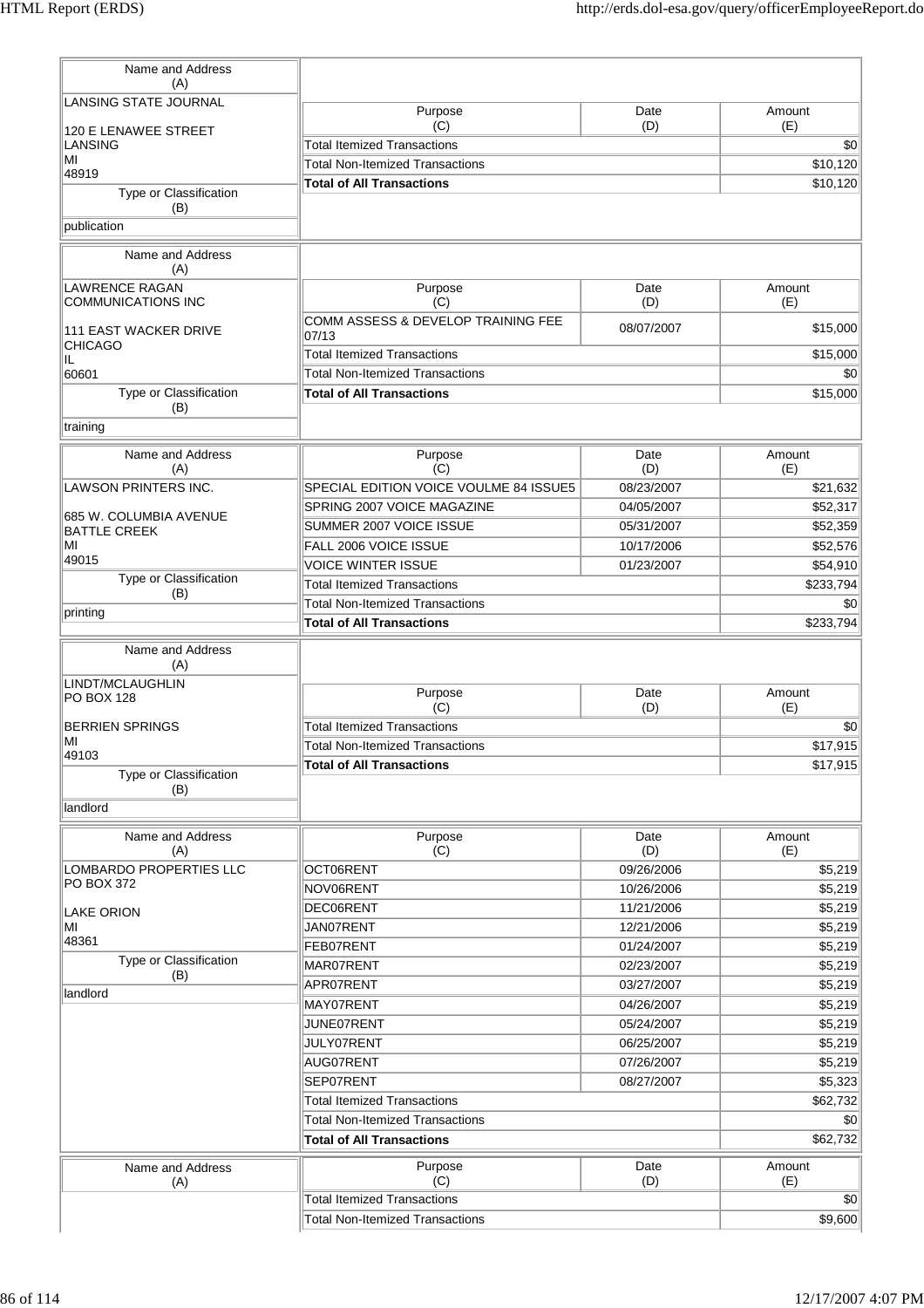| 4536 MECHANIC ROAD                                   |                                                                            |                   |                       |
|------------------------------------------------------|----------------------------------------------------------------------------|-------------------|-----------------------|
| <b>HILLSDALE</b>                                     | Purpose                                                                    | Date              | Amount                |
| MI<br>49242                                          | (C)<br><b>Total of All Transactions</b>                                    | (D)               | (E)<br>\$9,600        |
| Type or Classification                               |                                                                            |                   |                       |
| (B)<br>landlord                                      |                                                                            |                   |                       |
|                                                      |                                                                            |                   |                       |
| Name and Address<br>(A)                              |                                                                            |                   |                       |
| <b>LUDINGTON WEST LLC</b>                            | Purpose                                                                    | Date              | Amount                |
| 854 S. WASHINGTON AVE                                | (C)                                                                        | (D)               | (E)                   |
| <b>HOLLAND</b><br>MI                                 | <b>Total Itemized Transactions</b>                                         |                   | \$0                   |
| 49423                                                | <b>Total Non-Itemized Transactions</b>                                     |                   | \$16,800              |
| Type or Classification                               | <b>Total of All Transactions</b>                                           |                   | \$16,800              |
| (B)                                                  |                                                                            |                   |                       |
| landlord                                             |                                                                            |                   |                       |
| Name and Address                                     | Purpose                                                                    | Date              | Amount                |
| (A)                                                  | (C)                                                                        | (D)               | (E)                   |
| MANER COSTERISAN & ELLIS P.C.                        | AUDIT SERVICES FYE 08/31/07 - INTERIM<br><b>WORK</b>                       | 07/31/2007        | \$5,010               |
| 544 CHERBOURG DR STE 200                             | <b>AGENCY SHOP - ATTESTATION SERVICES</b>                                  | 01/16/2007        | \$5,340               |
| <b>LANSING</b><br>MI                                 | AUDIT SERVICES THRU 11/13/06 FYE 08/31/06                                  | 11/28/2006        | \$19,800              |
| 48917-5010                                           | AUDIT SERVICES THRU 11/13/06 - AGENCY                                      | 11/28/2006        | \$24,900              |
| Type or Classification                               | <b>SHOP</b>                                                                |                   |                       |
| (B)                                                  | AUDIT SERVICES FOR YEAR ENDED 08/31/06                                     | 10/31/2006        | \$28,700              |
| consultant                                           | <b>Total Itemized Transactions</b>                                         |                   | \$83,750              |
|                                                      | <b>Total Non-Itemized Transactions</b><br><b>Total of All Transactions</b> |                   | \$46,215<br>\$129,965 |
|                                                      |                                                                            |                   |                       |
| Name and Address<br>(A)                              |                                                                            |                   |                       |
| MANSSUR'S CLEANING SERVICE                           |                                                                            |                   |                       |
|                                                      | Purpose<br>(C)                                                             | Date<br>(D)       | Amount<br>(E)         |
| 15139 MARL DRIVE<br><b>LINDEN</b>                    | <b>Total Itemized Transactions</b>                                         |                   | \$0                   |
| MI                                                   | <b>Total Non-Itemized Transactions</b>                                     |                   | \$27,011              |
| 48451                                                | <b>Total of All Transactions</b>                                           |                   | \$27,011              |
| Type or Classification<br>(B)                        |                                                                            |                   |                       |
| ianitorial                                           |                                                                            |                   |                       |
|                                                      |                                                                            |                   |                       |
|                                                      |                                                                            |                   |                       |
| Name and Address                                     | Purpose                                                                    | Date              | Amount                |
| (A)<br><b>MARSHALL ROBERT K</b><br><b>PO BOX 110</b> | (C)<br>STAFF BARGAINING CONSULTANT FEE                                     | (D)<br>04/26/2007 | (E)<br>\$5,200        |
|                                                      | 04/08/07-04/24/07<br>CONSULTANT FEES - 07/07/06-10/11/06                   | 11/09/2006        | \$7,000               |
| <b>ARCADIA</b>                                       | BARGAINING EXPENSE 06/10-06/22/07                                          | 07/03/2007        | \$7,667               |
| MI<br>49613-0110                                     | CONSULTANT FEES - 10/12-11/08/06                                           | 11/09/2006        | \$10,500              |
| Type or Classification                               | <b>Total Itemized Transactions</b>                                         |                   | \$30,367              |
| (B)                                                  | <b>Total Non-Itemized Transactions</b>                                     |                   | \$79,527              |
| union                                                | <b>Total of All Transactions</b>                                           |                   | \$109,894             |
| Name and Address<br>(A)                              |                                                                            |                   |                       |
| MCCAMLY PLAZA HOTEL                                  |                                                                            |                   |                       |
|                                                      | Purpose<br>(C)                                                             | Date              | Amount                |
| 50 CAPITAL AVENUE SW<br><b>BATTLE CREEK</b>          | <b>Total Itemized Transactions</b>                                         | (D)               | (E)<br>\$0            |
| MI                                                   | <b>Total Non-Itemized Transactions</b>                                     |                   | \$21,574              |
| 49017                                                | <b>Total of All Transactions</b>                                           |                   | \$21,574              |
| Type or Classification<br>(B)                        |                                                                            |                   |                       |
| hotel                                                |                                                                            |                   |                       |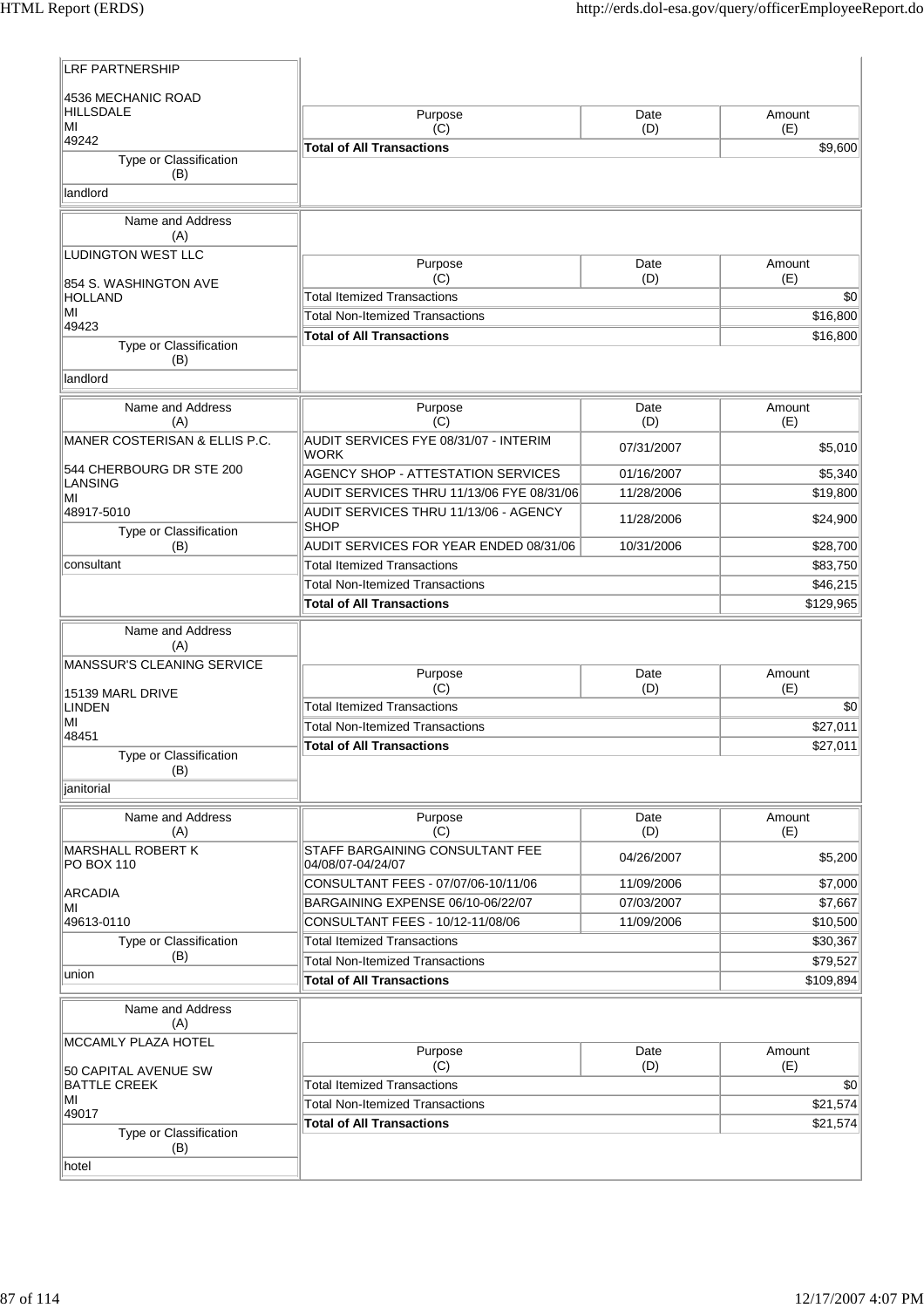| Name and Address                                                        |                                           |             |               |
|-------------------------------------------------------------------------|-------------------------------------------|-------------|---------------|
| (A)<br>MEA 2-B COORDINATING COUNCIL                                     | Purpose                                   | Date        | Amount        |
| WAYNE COUNTY/MEA/NEA                                                    | (C)                                       | (D)         | (E)           |
| 7445 ALLEN ROAD SUITE 200<br><b>ALLEN PARK</b>                          | BARG/PA/PR CONF EXPENSES 02/01-02/03/07   | 08/09/2007  | \$5,019       |
| MI                                                                      | <b>Total Itemized Transactions</b>        |             | \$5,019       |
| 48101-1959                                                              | <b>Total Non-Itemized Transactions</b>    |             | \$16,887      |
| Type or Classification                                                  | <b>Total of All Transactions</b>          |             | \$21,906      |
| (B)                                                                     |                                           |             |               |
| union                                                                   |                                           |             |               |
| Name and Address<br>(A)                                                 |                                           |             |               |
| MEA 2-C WAYNE-WESTLAND<br><b>EDUCATION ASSOC.</b><br>40500 ANN ARBOR RD | Purpose<br>(C)                            | Date<br>(D) | Amount<br>(E) |
| <b>SUITE #100</b>                                                       | <b>Total Itemized Transactions</b>        |             | \$0           |
| PLYMOUTH                                                                |                                           |             |               |
| MI                                                                      | <b>Total Non-Itemized Transactions</b>    |             | \$3,966       |
| 48170<br>Type or Classification<br>(B)                                  | <b>Total of All Transactions</b>          |             | \$3,966       |
| union                                                                   |                                           |             |               |
| Name and Address<br>(A)                                                 |                                           |             |               |
| MEA 2-E COORDINATING COUNCIL<br>40500 ANN ARBOR RD                      | Purpose                                   | Date        | Amount        |
| <b>SUITE #100</b>                                                       | (C)                                       | (D)         | (E)           |
| PLYMOUTH                                                                | <b>Total Itemized Transactions</b>        |             | \$0           |
| MI<br>48170                                                             | <b>Total Non-Itemized Transactions</b>    |             | \$11,729      |
| Type or Classification                                                  | <b>Total of All Transactions</b>          |             | \$11,729      |
| (B)                                                                     |                                           |             |               |
| union                                                                   |                                           |             |               |
| Name and Address<br>(A)<br>MEA 3-AB JACKSON COUNTY                      |                                           |             |               |
| EDUCATION ASSOC.                                                        | Purpose                                   | Date        | Amount        |
| 950 W. MONROE ST. #700                                                  | (C)                                       | (D)         | (E)           |
| <b>JACKSON</b>                                                          | <b>Total Itemized Transactions</b>        |             | \$0           |
| MI                                                                      | <b>Total Non-Itemized Transactions</b>    |             | \$8,496       |
| 49202<br>Type or Classification<br>(B)                                  | <b>Total of All Transactions</b>          |             | \$8,496       |
| union                                                                   |                                           |             |               |
| Name and Address<br>(A)<br>MEA 3-C ANN ARBOR COORDINATING               |                                           |             |               |
| <b>COUNCIL</b>                                                          | Purpose                                   | Date        | Amount        |
| 4141 JACKSON ROAD                                                       | (C)<br><b>Total Itemized Transactions</b> | (D)         | (E)<br>\$0    |
| <b>ANN ARBOR</b>                                                        | <b>Total Non-Itemized Transactions</b>    |             | \$38,650      |
| MI<br>48103                                                             |                                           |             |               |
| Type or Classification<br>(B)                                           | <b>Total of All Transactions</b>          |             | \$38,650      |
| union                                                                   |                                           |             |               |
| Name and Address<br>(A)                                                 |                                           |             |               |
| MEA 3-D MONROE COUNTY<br>EDUCATION ASSOC.                               | Purpose                                   | Date        | Amount        |
|                                                                         | (C)                                       | (D)         | (E)           |
| 14576 SOUTH DIXIE HWY                                                   | <b>Total Itemized Transactions</b>        |             | \$0           |
| <b>MONROE</b><br>MI                                                     | <b>Total Non-Itemized Transactions</b>    |             | \$4,629       |
| 48161                                                                   | <b>Total of All Transactions</b>          |             | \$4,629       |
| Type or Classification<br>(B)                                           |                                           |             |               |
| union                                                                   |                                           |             |               |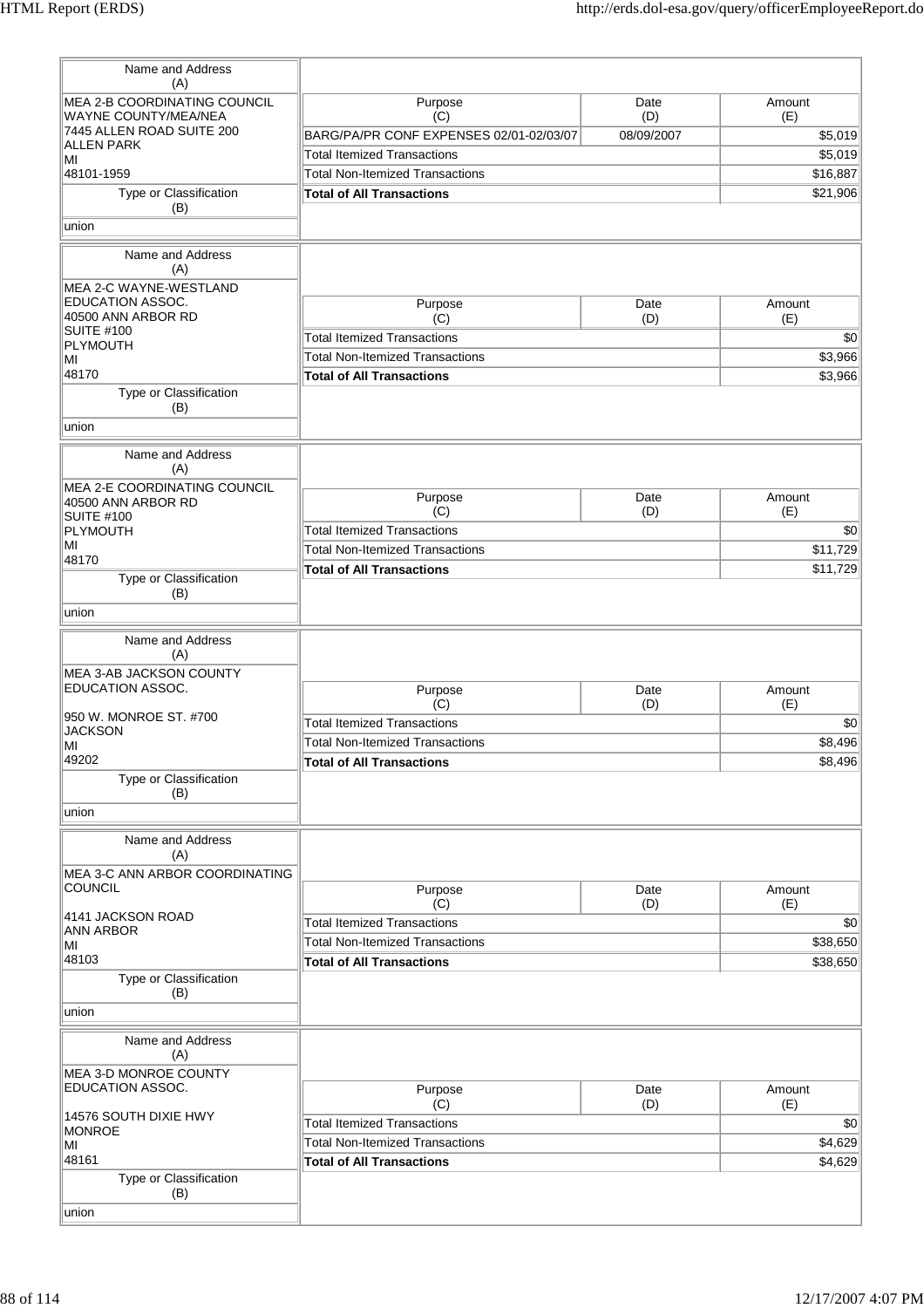| Name and Address                                                            |                                         |             |               |
|-----------------------------------------------------------------------------|-----------------------------------------|-------------|---------------|
| (A)<br><b>MEA 3-F WASHTENAW COUNTY</b>                                      |                                         |             |               |
| <b>ASSOCIATION</b>                                                          | Purpose                                 | Date        | Amount        |
| SCHOOL EMPLOYEES CC                                                         | (C)                                     | (D)         | (E)           |
| 2755 CARPENTER RD 35W                                                       | <b>Total Itemized Transactions</b>      |             | \$0           |
| ANN ARBOR<br>MI                                                             | <b>Total Non-Itemized Transactions</b>  | \$6,832     |               |
| 48108                                                                       | <b>Total of All Transactions</b>        |             | \$6,832       |
| Type or Classification<br>(B)                                               |                                         |             |               |
| union                                                                       |                                         |             |               |
| Name and Address<br>(A)                                                     |                                         |             |               |
| MEA 4-AB COORDINATING COUNCIL                                               | Purpose                                 | Date        | Amount        |
| 424 RIVERSIDE DRIVE STE 100                                                 | (C)                                     | (D)         | (E)           |
| <b>BATTLE CREEK</b>                                                         | <b>Total Itemized Transactions</b>      |             | \$0           |
| MI                                                                          | <b>Total Non-Itemized Transactions</b>  |             | \$6,081       |
| 49015                                                                       | <b>Total of All Transactions</b>        |             | \$6,081       |
| Type or Classification<br>(B)                                               |                                         |             |               |
| union                                                                       |                                         |             |               |
| Name and Address<br>(A)                                                     |                                         |             |               |
| MEA 4-C COORDINATING COUNCIL                                                | Purpose                                 | Date        | Amount        |
| 3251 BECK ROAD SUITE A                                                      | (C)                                     | (D)         | (E)           |
| <b>HILLSDALE</b>                                                            | <b>Total Itemized Transactions</b>      |             | \$0           |
| MI<br>49242                                                                 | <b>Total Non-Itemized Transactions</b>  |             | \$5,819       |
|                                                                             | <b>Total of All Transactions</b>        |             | \$5,819       |
| Type or Classification<br>(B)                                               |                                         |             |               |
| union                                                                       |                                         |             |               |
| Name and Address<br>(A)                                                     |                                         |             |               |
| MEA 5-AB KALAMAZOO COUNTY                                                   | Purpose                                 | Date        | Amount        |
| EDUC, ASSN.                                                                 | (C)                                     | (D)         | (E)           |
| 5600 PORTAGE                                                                | BARG/PA/PR CONF EXPENSES 02/01-02/02/07 | 08/09/2007  | \$5,784       |
| <b>KALAMAZOO</b>                                                            | <b>Total Itemized Transactions</b>      |             | \$5,784       |
| MI                                                                          | Total Non-Itemized Transactions         |             | \$812         |
| 49002<br>Type or Classification                                             | <b>Total of All Transactions</b>        |             | \$6,596       |
| (B)                                                                         |                                         |             |               |
| union                                                                       |                                         |             |               |
| Name and Address<br>(A)                                                     |                                         |             |               |
| <b>MEA 5-C COORDINATING COUNCIL</b><br>104 W FERRY STE 201-03<br>PO BOX 229 | Purpose<br>(C)                          | Date<br>(D) | Amount<br>(E) |
| <b>BERRIEN SPRINGS</b>                                                      | <b>Total Itemized Transactions</b>      |             | \$0           |
| MI                                                                          | <b>Total Non-Itemized Transactions</b>  |             | \$109         |
| 49103                                                                       | <b>Total of All Transactions</b>        |             | \$109         |
| Type or Classification<br>(B)                                               |                                         |             |               |
| union                                                                       |                                         |             |               |
| Name and Address<br>(A)                                                     |                                         |             |               |
| MEA 6-A WARREN-FITZGERALD                                                   |                                         |             |               |
| COORD COUNCIL                                                               | Purpose                                 | Date        | Amount        |
| 12434 TWELVE MILE<br><b>SUITE 203</b>                                       | (C)                                     | (D)         | (E)           |
| <b>WARREN</b>                                                               | <b>Total Itemized Transactions</b>      |             | \$0           |
| MI                                                                          | <b>Total Non-Itemized Transactions</b>  |             | \$6,750       |
| 48093                                                                       | <b>Total of All Transactions</b>        |             | \$6,750       |
| Type or Classification<br>(B)                                               |                                         |             |               |
| union                                                                       |                                         |             |               |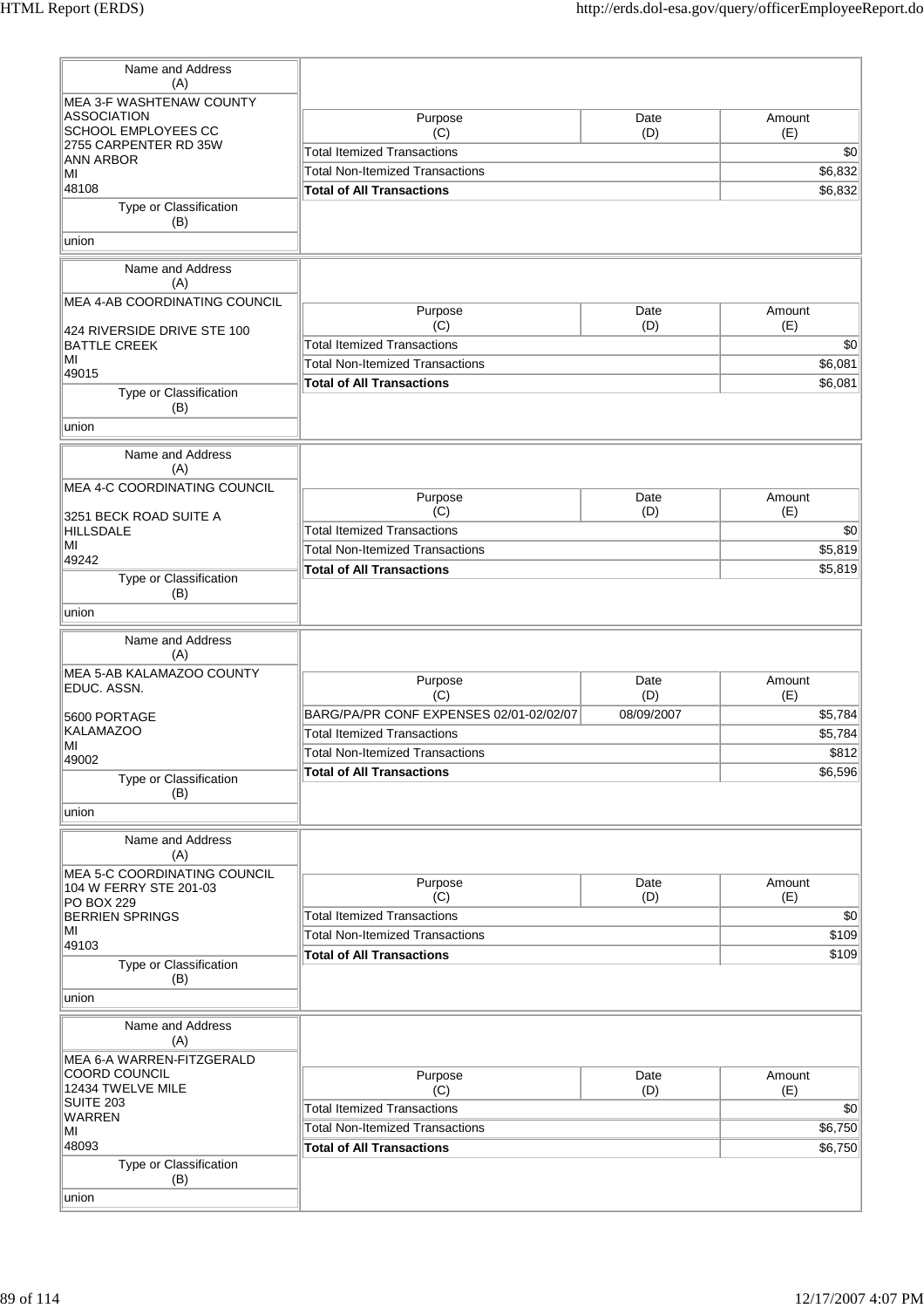| Name and Address                              |                                        |                   |                     |
|-----------------------------------------------|----------------------------------------|-------------------|---------------------|
| (A)                                           |                                        |                   |                     |
| MEA 6-B COORDINATING COUNCIL                  | Purpose                                | Date              | Amount              |
| 511 FORT STREET STE 400                       | (C)                                    | (D)               | (E)                 |
| PORT HURON                                    | <b>Total Itemized Transactions</b>     |                   | \$0                 |
| MI                                            | <b>Total Non-Itemized Transactions</b> |                   | \$9,471             |
| 48060                                         | <b>Total of All Transactions</b>       |                   | \$9,471             |
| Type or Classification<br>(B)                 |                                        |                   |                     |
| union                                         |                                        |                   |                     |
|                                               |                                        |                   |                     |
| Name and Address<br>(A)                       |                                        |                   |                     |
| MEA 6-C UTICA COORDINATING                    |                                        |                   |                     |
| <b>COUNCIL</b>                                | Purpose                                | Date              | Amount              |
|                                               | (C)                                    | (D)               | (E)                 |
| 8300 HALL ROAD SUITE 201<br><b>UTICA</b>      | <b>Total Itemized Transactions</b>     |                   | \$0                 |
| MI                                            | <b>Total Non-Itemized Transactions</b> |                   | \$13,305            |
| 48317                                         | <b>Total of All Transactions</b>       |                   | \$13,305            |
| Type or Classification                        |                                        |                   |                     |
| (B)                                           |                                        |                   |                     |
| union                                         |                                        |                   |                     |
| Name and Address                              | Purpose                                | Date              | Amount              |
| (A)                                           | (C)                                    | (D)               | (E)                 |
| MEA 6-E MEA-NEA LOCAL 1                       | Q3 06/07 REBATE                        | 04/10/2007        | \$6,778             |
| 38550 GARFIELD SUITE B                        | Q4 06/07 REBATE                        | 07/10/2007        | \$6,886             |
| <b>CLINTON TOWNSHIP</b>                       | 1Q 06/07 REBATE                        | 10/05/2006        | \$6,999             |
| MI                                            | Q2 06-07 REBATE                        | 01/10/2007        | \$6,999             |
| 48038-3427<br>Type or Classification          | <b>Total Itemized Transactions</b>     |                   | \$27,662            |
| (B)                                           | <b>Total Non-Itemized Transactions</b> |                   | \$1,530             |
| union                                         | <b>Total of All Transactions</b>       |                   | \$29,192            |
| Name and Address                              |                                        |                   |                     |
| (A)                                           |                                        |                   |                     |
| MEA 7-A SOUTH OAKLAND DISTRICTS               |                                        |                   |                     |
| ASSOC                                         | Purpose                                | Date              | Amount              |
| 30701 BARRINGTON AVE                          | (C)                                    | (D)               | (E)                 |
| <b>MADISON HEIGHTS</b>                        | <b>Total Itemized Transactions</b>     |                   | \$0                 |
| MI<br>48071-5135                              | <b>Total Non-Itemized Transactions</b> |                   | \$14,873            |
| Type or Classification                        | <b>Total of All Transactions</b>       |                   | \$14,873            |
| (B)                                           |                                        |                   |                     |
| union                                         |                                        |                   |                     |
|                                               |                                        |                   |                     |
| Name and Address<br>(A)                       |                                        |                   |                     |
| MEA 7-B SOUTH OAKLAND MEA-NEA                 | Purpose                                | Date              | Amount              |
|                                               | (C)<br>Q3 06/07 REBATE                 | (D)<br>04/10/2007 | (E)                 |
| 26111 EVERGREEN STE 225                       | Q4 06/07 REBATE                        |                   | \$5,036             |
| <b>SOUTHFIELD</b><br>MI                       | <b>Total Itemized Transactions</b>     | 07/10/2007        | \$5,036<br>\$10,072 |
| 48076                                         | <b>Total Non-Itemized Transactions</b> |                   |                     |
| Type or Classification                        |                                        |                   | \$16,238            |
| (B)                                           | <b>Total of All Transactions</b>       |                   | \$26,310            |
| union                                         |                                        |                   |                     |
| Name and Address<br>(A)                       |                                        |                   |                     |
| MEA 7-D                                       |                                        | Date              | Amount              |
| <b>COORDINATING COUNCIL</b>                   | Purpose<br>(C)                         | (D)               | (E)                 |
| 40500 ANN ARBOR RD STE 103<br><b>PLYMOUTH</b> | <b>Total Itemized Transactions</b>     |                   | \$0                 |
| MI                                            | <b>Total Non-Itemized Transactions</b> |                   | \$10,086            |
| 48170                                         | <b>Total of All Transactions</b>       |                   | \$10,086            |
| Type or Classification<br>(B)                 |                                        |                   |                     |
| union                                         |                                        |                   |                     |
|                                               |                                        |                   |                     |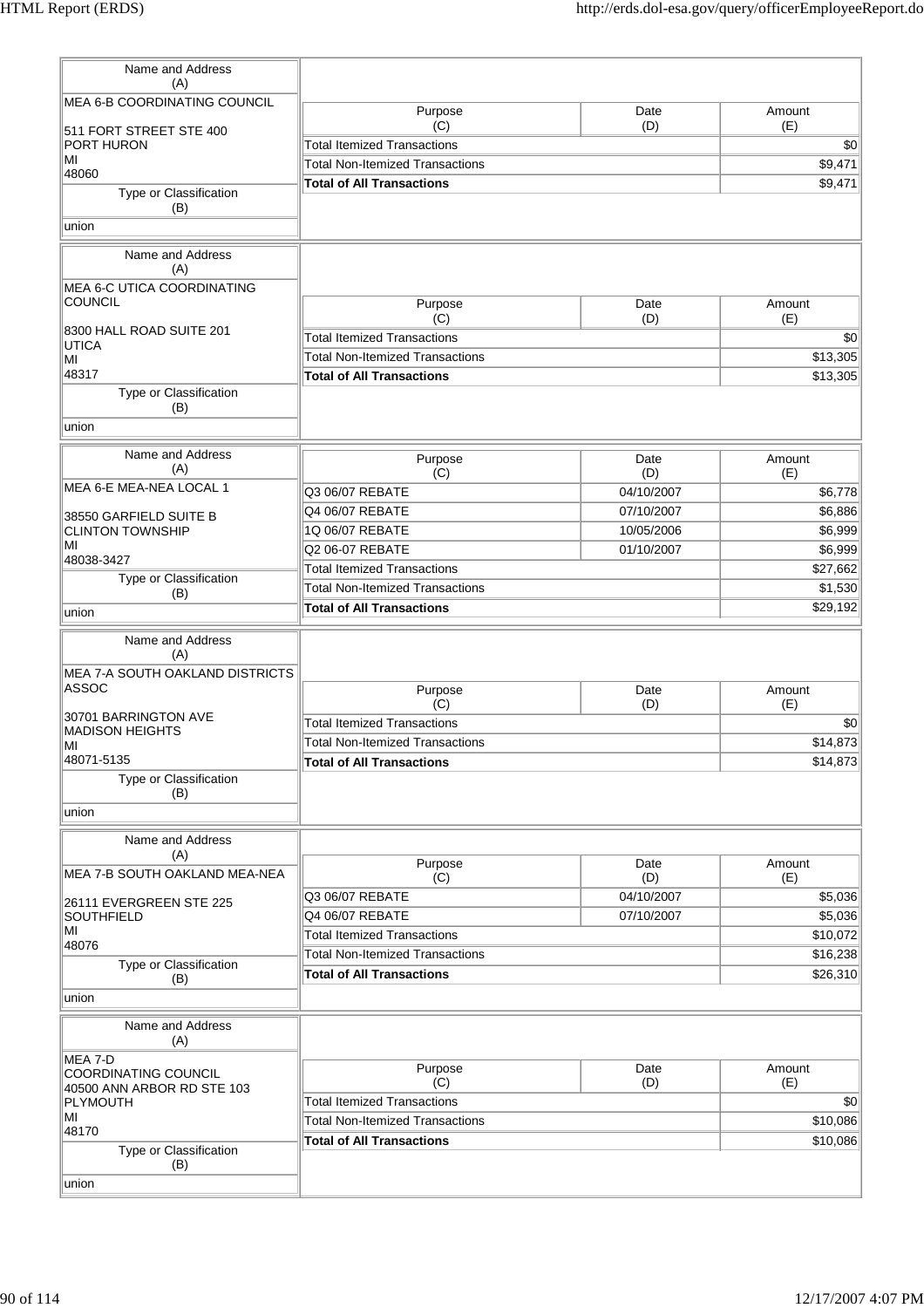| Name and Address<br>(A)                |                                        |             |               |
|----------------------------------------|----------------------------------------|-------------|---------------|
| MEA 7-E WATERFORD COORD                |                                        |             |               |
| <b>COUNCIL</b>                         | Purpose                                | Date        | Amount        |
|                                        | (C)                                    | (D)         | (E)           |
| 1370 N OAKLAND BLVD                    | <b>Total Itemized Transactions</b>     |             | \$0           |
| WATERFORD<br>MI                        | <b>Total Non-Itemized Transactions</b> | \$9,275     |               |
| 48327                                  | <b>Total of All Transactions</b>       |             | \$9,275       |
| Type or Classification                 |                                        |             |               |
| (B)                                    |                                        |             |               |
| union                                  |                                        |             |               |
| Name and Address                       |                                        |             |               |
| (A)                                    |                                        |             |               |
| <b>MEA 7-G FARMINGTON</b>              |                                        |             |               |
| COORDINATING COUNCIL                   | Purpose                                | Date        | Amount        |
| 39300 W TWELVE MILE STE 140            | (C)                                    | (D)         | (E)           |
| <b>FARMINGTON HILLS</b>                | <b>Total Itemized Transactions</b>     |             | \$0           |
| MI                                     | <b>Total Non-Itemized Transactions</b> |             | \$20,747      |
| 48331                                  | <b>Total of All Transactions</b>       |             | \$20,747      |
| Type or Classification                 |                                        |             |               |
| (B)                                    |                                        |             |               |
| union                                  |                                        |             |               |
| Name and Address                       |                                        |             |               |
| (A)                                    |                                        |             |               |
| MEA 7-H AVONDALE/ROCHESTER             |                                        |             |               |
| <b>EDUC ASSOC</b>                      | Purpose                                | Date        | Amount        |
| 3271 FIVE POINTS DR                    | (C)                                    | (D)         | (E)           |
| <b>AUBURN HILLS</b>                    | <b>Total Itemized Transactions</b>     |             | \$0           |
| MI                                     | <b>Total Non-Itemized Transactions</b> |             | \$7,395       |
| 48326-2381                             | <b>Total of All Transactions</b>       |             | \$7,395       |
| Type or Classification                 |                                        |             |               |
| (B)                                    |                                        |             |               |
| union                                  |                                        |             |               |
| Name and Address                       |                                        |             |               |
| (A)                                    |                                        |             |               |
| MEA 7-J LAKES AREA COORDINATING        |                                        |             |               |
| <b>COUNCIL</b>                         | Purpose<br>(C)                         | Date<br>(D) | Amount<br>(E) |
| 39300 W TWELVE MILE STE 140            | <b>Total Itemized Transactions</b>     |             |               |
| <b>FARMINGTON HILLS</b>                | <b>Total Non-Itemized Transactions</b> |             | \$0           |
| МI<br>48331                            | <b>Total of All Transactions</b>       |             | \$8,711       |
| Type or Classification                 |                                        |             | \$8,711       |
| (B)                                    |                                        |             |               |
| union                                  |                                        |             |               |
|                                        |                                        |             |               |
| Name and Address                       |                                        |             |               |
| (A)<br>MEA 7-L SOUTHFIELD COORDINATING |                                        |             |               |
| <b>COUNCIL</b>                         | Purpose                                | Date        | Amount        |
|                                        | (C)                                    | (D)         | (E)           |
| 26111 EVERGREEN SUITE 225              | <b>Total Itemized Transactions</b>     |             | \$0           |
| <b>SOUTHFIELD</b><br>MI                | <b>Total Non-Itemized Transactions</b> |             | \$6,678       |
| 48076                                  | <b>Total of All Transactions</b>       |             | \$6,678       |
| Type or Classification                 |                                        |             |               |
| (B)                                    |                                        |             |               |
| union                                  |                                        |             |               |
| Name and Address                       |                                        |             |               |
| (A)                                    |                                        |             |               |
| <b>GRAND RAPIDS EDUCATION ASSOC.</b>   |                                        |             |               |
|                                        | Purpose                                | Date        | Amount        |
| 3205 EAGLECREST DR NE                  | (C)                                    | (D)         | (E)           |
| <b>GRAND RAPIDS</b><br>ΜI              | <b>Total Itemized Transactions</b>     |             | \$0           |
| 49525                                  | <b>Total Non-Itemized Transactions</b> |             | \$2,850       |
| Type or Classification                 | <b>Total of All Transactions</b>       |             | \$2,850       |
| (B)                                    |                                        |             |               |
| union                                  |                                        |             |               |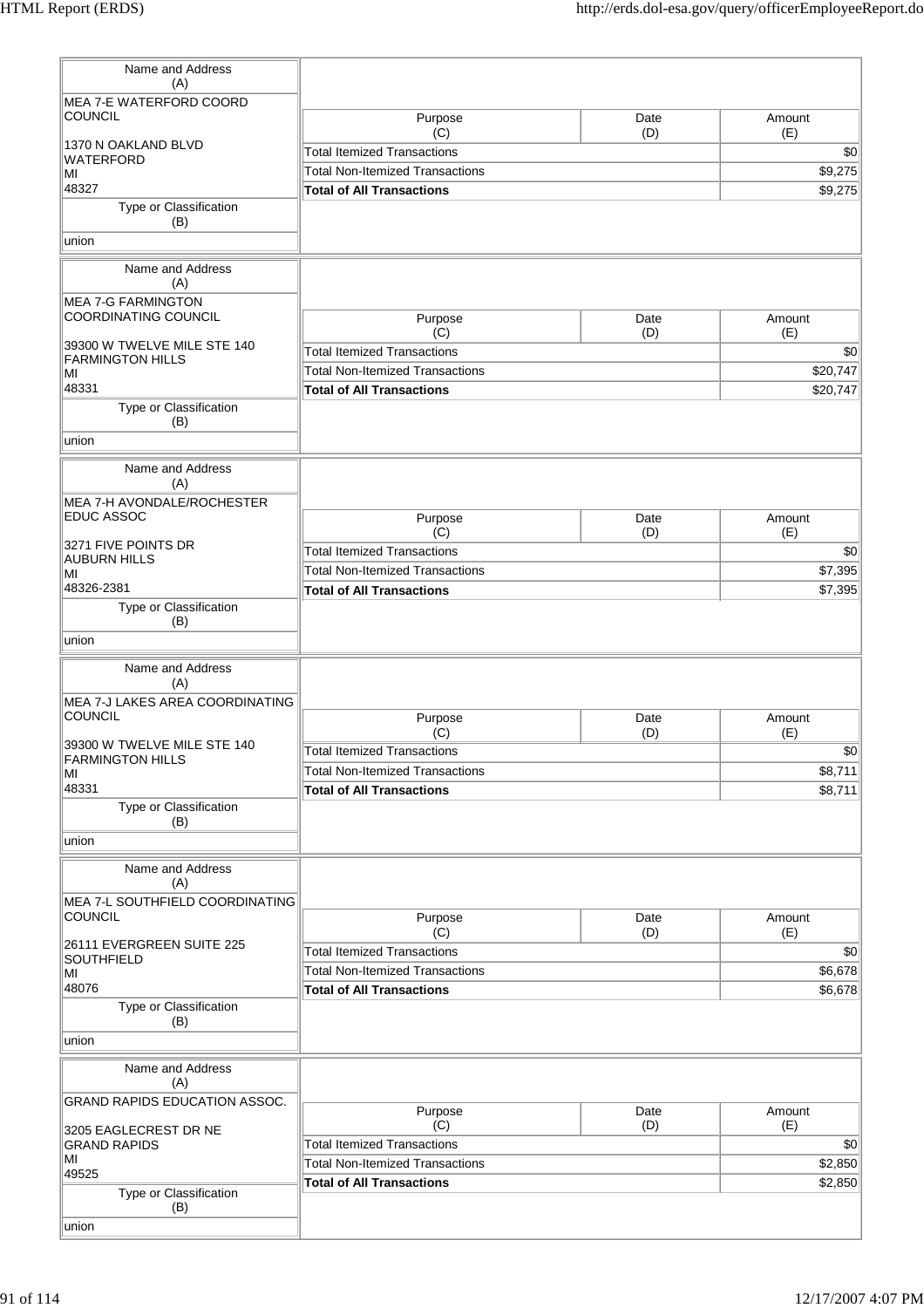| Name and Address                                          |                                                                            |             |                    |
|-----------------------------------------------------------|----------------------------------------------------------------------------|-------------|--------------------|
| (A)                                                       |                                                                            |             |                    |
| <b>MEA 9-BCD KENT COUNTY</b><br><b>EDUCATION ASSOC</b>    | Purpose                                                                    | Date        | Amount             |
| 3205 EAGLECREST DR NE                                     | (C)                                                                        | (D)         | (E)                |
| <b>Total Itemized Transactions</b><br><b>GRAND RAPIDS</b> |                                                                            |             | \$0                |
| MI                                                        | <b>Total Non-Itemized Transactions</b>                                     |             | \$13,055           |
| 49525<br>Type or Classification                           | <b>Total of All Transactions</b>                                           |             | \$13,055           |
| (B)<br>union                                              |                                                                            |             |                    |
|                                                           |                                                                            |             |                    |
| Name and Address<br>(A)                                   |                                                                            |             |                    |
| MEA 9-E/9-13 SCHOOL EMPLOYEES<br>ASSOC.                   | Purpose                                                                    | Date        | Amount             |
| TRILLIUM BUSINESS CENTER                                  | (C)                                                                        | (D)         | (E)                |
| 17200 VAN WAGONER ROAD<br><b>SPRING LAKE</b>              | <b>Total Itemized Transactions</b>                                         |             | \$0                |
| MI                                                        | <b>Total Non-Itemized Transactions</b>                                     |             | \$8,009            |
| 49456                                                     | <b>Total of All Transactions</b>                                           |             | \$8,009            |
| Type or Classification<br>(B)                             |                                                                            |             |                    |
| union                                                     |                                                                            |             |                    |
| Name and Address                                          |                                                                            |             |                    |
| (A)                                                       | Purpose                                                                    | Date        | Amount             |
| MEA 10-A COORDINATING COUNCIL                             | (C)                                                                        | (D)         | (E)                |
| 5095 EXCHANGE DRIVE<br><b>FLINT</b>                       | FINAL PAY RELEASE TIME TRAIN GRANT<br>06/07                                | 08/28/2007  | \$6,273            |
| MI<br>48507                                               | <b>Total Itemized Transactions</b>                                         |             | \$6,273            |
| Type or Classification                                    | <b>Total Non-Itemized Transactions</b>                                     |             | \$0                |
| (B)                                                       | <b>Total of All Transactions</b>                                           |             | \$6,273            |
| union                                                     |                                                                            |             |                    |
| Name and Address<br>(A)                                   |                                                                            |             |                    |
| MEA 11-A COORDINATING COUNCIL                             | Purpose                                                                    | Date        | Amount             |
| 1311 GRATIOT AVE                                          | (C)                                                                        | (D)         | (E)                |
| <b>SAGINAW</b>                                            | <b>Total Itemized Transactions</b>                                         |             | \$0                |
| MI<br>48602                                               | <b>Total Non-Itemized Transactions</b>                                     |             | \$32,832           |
| Type or Classification                                    | <b>Total of All Transactions</b>                                           |             | \$32,832           |
| (B)<br>union                                              |                                                                            |             |                    |
|                                                           |                                                                            |             |                    |
| Name and Address<br>(A)                                   |                                                                            |             |                    |
| MEA 11-CD COORDINATING COUNCIL                            | Purpose                                                                    | Date        | Amount             |
| 4455 #1 DOERR ROAD                                        | (C)                                                                        | (D)         | (E)                |
| <b>CASS CITY</b><br>MI                                    | <b>Total Itemized Transactions</b>                                         |             | \$0                |
| 48726                                                     | <b>Total Non-Itemized Transactions</b><br><b>Total of All Transactions</b> |             | \$7,168<br>\$7,168 |
| Type or Classification<br>(B)                             |                                                                            |             |                    |
| union                                                     |                                                                            |             |                    |
| Name and Address<br>(A)                                   | Purpose<br>(C)                                                             | Date<br>(D) | Amount<br>(E)      |
| MEA 12-A COORDINATING COUNCIL                             | 1Q 06/07 REBATE                                                            | 10/05/2006  | \$5,472            |
|                                                           | Q2 06-07 REBATE                                                            | 01/10/2007  | \$5,472            |
| 509 S EUCLID AVENUE<br><b>BAY CITY</b>                    | Q3 06/07 REBATE                                                            | 04/10/2007  | \$5,472            |
| MI                                                        | Q4 06/07 REBATE                                                            | 07/10/2007  | \$5,472            |
| 48706                                                     | <b>Total Itemized Transactions</b>                                         |             | \$21,888           |
| Type or Classification<br>(B)                             | <b>Total Non-Itemized Transactions</b>                                     |             | \$15,427           |
| union                                                     | <b>Total of All Transactions</b>                                           |             | \$37,315           |
|                                                           |                                                                            |             |                    |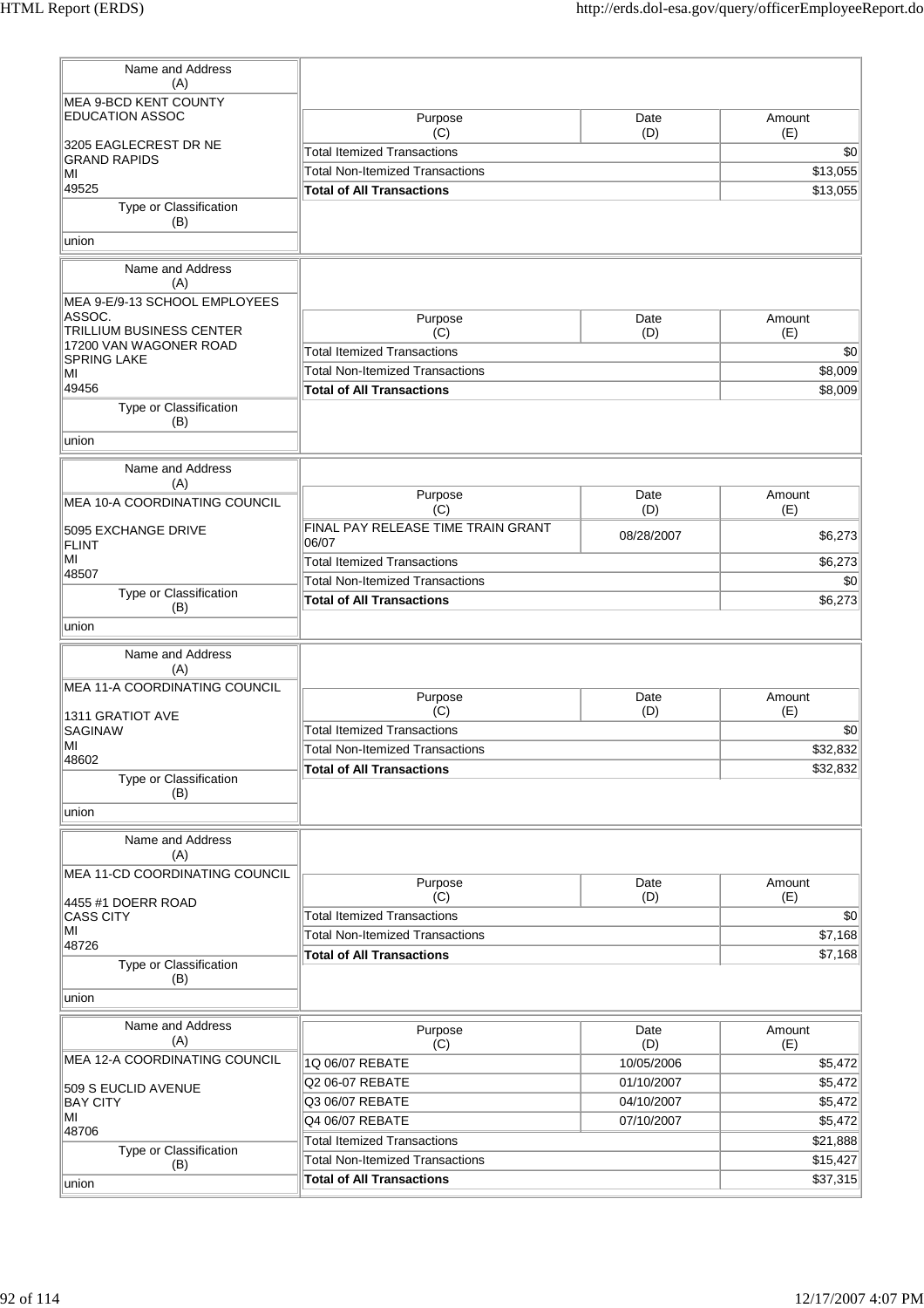| Name and Address<br>(A)<br>MEA 12-B COORDINATING COUNCIL<br>509 VANCE ROAD<br><b>MIDLAND</b><br>MI<br>48640-6405<br>Type or Classification<br>(B)<br>union      | Purpose<br>(C)<br>Q3 06/07 REBATE<br>1Q 06/07 REBATE<br>Q2 06-07 REBATE                                                            | Date<br>(D)<br>04/10/2007 | Amount<br>(E)      |
|-----------------------------------------------------------------------------------------------------------------------------------------------------------------|------------------------------------------------------------------------------------------------------------------------------------|---------------------------|--------------------|
|                                                                                                                                                                 |                                                                                                                                    |                           |                    |
|                                                                                                                                                                 |                                                                                                                                    |                           | \$6,524            |
|                                                                                                                                                                 |                                                                                                                                    | 10/05/2006                | \$7,031            |
|                                                                                                                                                                 |                                                                                                                                    | 01/10/2007                | \$7,031            |
|                                                                                                                                                                 | Q4 06/07 REBATE                                                                                                                    | 07/10/2007                | \$7,031            |
|                                                                                                                                                                 | <b>Total Itemized Transactions</b>                                                                                                 |                           | \$27,617           |
|                                                                                                                                                                 | <b>Total Non-Itemized Transactions</b>                                                                                             |                           | \$24,146           |
|                                                                                                                                                                 |                                                                                                                                    |                           |                    |
|                                                                                                                                                                 | <b>Total of All Transactions</b>                                                                                                   |                           | \$51,763           |
| Name and Address<br>(A)                                                                                                                                         |                                                                                                                                    |                           |                    |
| MEA 12-CE COORDINATING COUNCIL                                                                                                                                  |                                                                                                                                    |                           |                    |
|                                                                                                                                                                 | Purpose<br>(C)                                                                                                                     | Date<br>(D)               | Amount<br>(E)      |
| 625 N. MAIN ST SUITE B<br>MT. PLEASANT                                                                                                                          | <b>Total Itemized Transactions</b>                                                                                                 |                           |                    |
| MI                                                                                                                                                              |                                                                                                                                    |                           |                    |
| 48858                                                                                                                                                           | <b>Total Non-Itemized Transactions</b>                                                                                             |                           | \$7,458            |
| Type or Classification                                                                                                                                          | <b>Total of All Transactions</b>                                                                                                   |                           | \$7,458            |
| (B)                                                                                                                                                             |                                                                                                                                    |                           |                    |
| union                                                                                                                                                           |                                                                                                                                    |                           |                    |
| Name and Address                                                                                                                                                |                                                                                                                                    |                           |                    |
| (A)                                                                                                                                                             |                                                                                                                                    |                           |                    |
| <b>MEA 13-A COORDINATING COUNCIL</b>                                                                                                                            |                                                                                                                                    |                           |                    |
|                                                                                                                                                                 | Purpose<br>(C)                                                                                                                     | Date                      | Amount             |
| 1215 B MAPLE STREET                                                                                                                                             |                                                                                                                                    | (D)                       | (E)                |
| <b>BIG RAPIDS</b><br>MI                                                                                                                                         | <b>Total Itemized Transactions</b>                                                                                                 |                           |                    |
| 49307                                                                                                                                                           | <b>Total Non-Itemized Transactions</b>                                                                                             |                           | \$4,174            |
| Type or Classification                                                                                                                                          | <b>Total of All Transactions</b>                                                                                                   |                           | \$4,174            |
| (B)                                                                                                                                                             |                                                                                                                                    |                           |                    |
| union                                                                                                                                                           |                                                                                                                                    |                           |                    |
| Name and Address                                                                                                                                                |                                                                                                                                    |                           |                    |
| (A)                                                                                                                                                             |                                                                                                                                    |                           |                    |
| MEA 13-B COORDINATING COUNCIL                                                                                                                                   |                                                                                                                                    |                           |                    |
|                                                                                                                                                                 | Purpose                                                                                                                            | Date                      | Amount             |
| 300 S RATH AVE STE 101                                                                                                                                          | (C)                                                                                                                                | (D)                       | (E)                |
| <b>LUDINGTON</b>                                                                                                                                                | <b>Total Itemized Transactions</b>                                                                                                 |                           |                    |
| MI<br>49431                                                                                                                                                     | <b>Total Non-Itemized Transactions</b>                                                                                             |                           | \$5,610            |
| Type or Classification                                                                                                                                          | <b>Total of All Transactions</b>                                                                                                   |                           | \$5,610            |
|                                                                                                                                                                 |                                                                                                                                    |                           |                    |
|                                                                                                                                                                 |                                                                                                                                    |                           |                    |
|                                                                                                                                                                 |                                                                                                                                    |                           |                    |
|                                                                                                                                                                 |                                                                                                                                    |                           |                    |
|                                                                                                                                                                 |                                                                                                                                    |                           |                    |
|                                                                                                                                                                 |                                                                                                                                    |                           |                    |
|                                                                                                                                                                 |                                                                                                                                    |                           | Amount<br>(E)      |
| 17200 VAN WAGONER ROAD                                                                                                                                          |                                                                                                                                    |                           |                    |
| <b>SPRING LAKE</b>                                                                                                                                              |                                                                                                                                    |                           |                    |
| ΜI                                                                                                                                                              |                                                                                                                                    |                           | \$8,036            |
|                                                                                                                                                                 |                                                                                                                                    |                           | \$8,036            |
|                                                                                                                                                                 |                                                                                                                                    |                           |                    |
|                                                                                                                                                                 |                                                                                                                                    |                           |                    |
|                                                                                                                                                                 |                                                                                                                                    |                           |                    |
|                                                                                                                                                                 |                                                                                                                                    |                           |                    |
| Name and Address                                                                                                                                                |                                                                                                                                    |                           |                    |
| (A)                                                                                                                                                             | Purpose                                                                                                                            | Date                      | Amount             |
| MEA 14-BC COORDINATING COUNCIL                                                                                                                                  |                                                                                                                                    | (D)                       | (E)                |
| <b>ATTN DAVE BOWMAN</b>                                                                                                                                         | (C)                                                                                                                                |                           |                    |
| 616 PETOSKEY ST. SUITE 203                                                                                                                                      |                                                                                                                                    |                           |                    |
| <b>PETOSKEY</b><br>MI                                                                                                                                           | <b>Total Itemized Transactions</b>                                                                                                 |                           |                    |
| 49770                                                                                                                                                           | <b>Total Non-Itemized Transactions</b>                                                                                             |                           |                    |
| Type or Classification                                                                                                                                          | <b>Total of All Transactions</b>                                                                                                   |                           |                    |
| (B)                                                                                                                                                             |                                                                                                                                    |                           | \$4,310<br>\$4,310 |
| union                                                                                                                                                           |                                                                                                                                    |                           |                    |
|                                                                                                                                                                 |                                                                                                                                    |                           |                    |
| Name and Address                                                                                                                                                | Purpose                                                                                                                            | Date                      | Amount             |
| (A)                                                                                                                                                             | (C)<br><b>Total Itemized Transactions</b>                                                                                          | (D)                       | (E)                |
| (B)<br>union<br>Name and Address<br>(A)<br>MEA 13-CD SHORELINE<br>EDUCATIONAL CC<br>TRILLIUM BUSINESS CENTER<br>49456<br>Type or Classification<br>(B)<br>union | Purpose<br>(C)<br><b>Total Itemized Transactions</b><br><b>Total Non-Itemized Transactions</b><br><b>Total of All Transactions</b> | Date<br>(D)               |                    |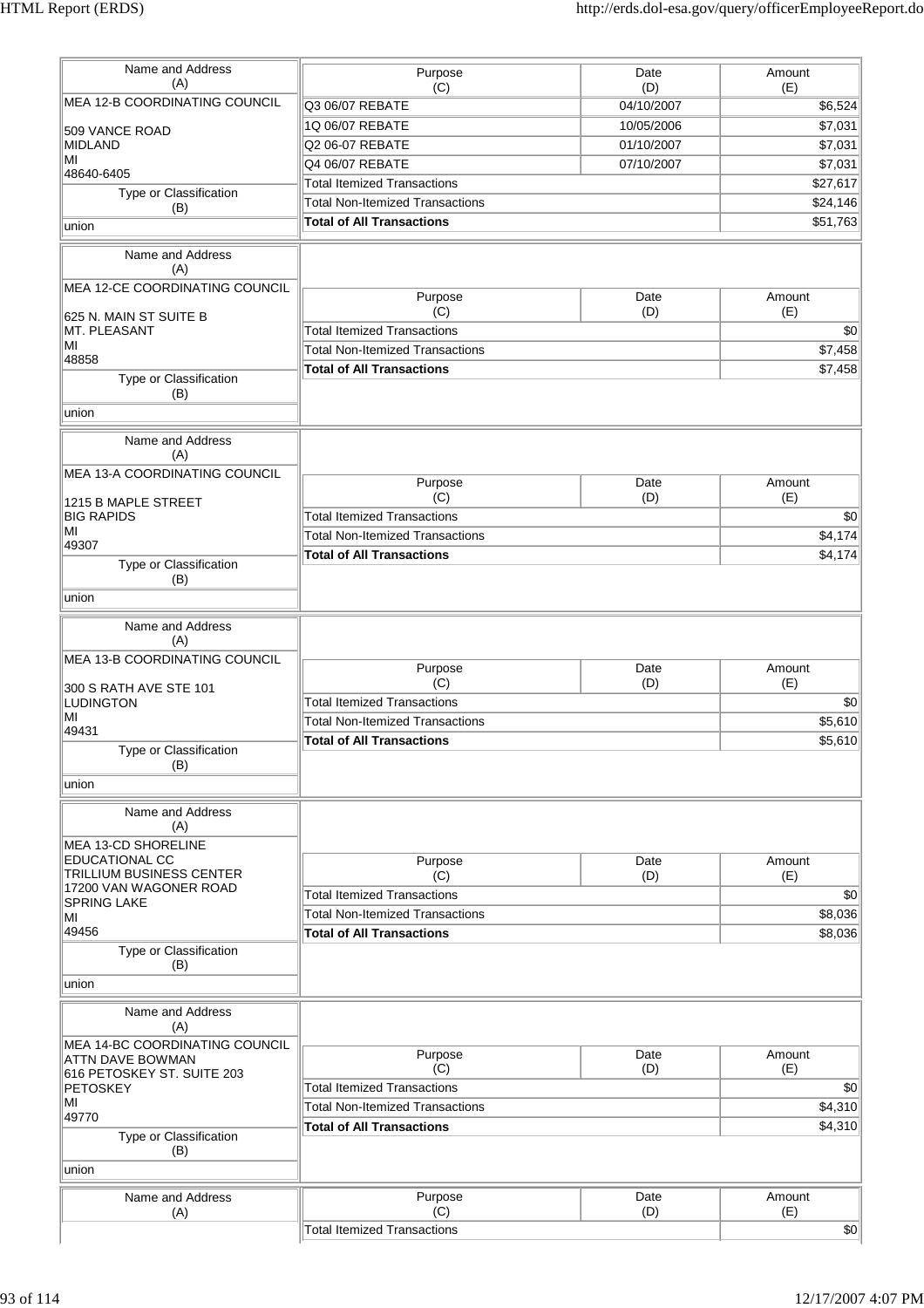| <b>MEA 15-A COORDINATING COUNCIL</b>                          |                                                       |             |                |
|---------------------------------------------------------------|-------------------------------------------------------|-------------|----------------|
| 1745 BARLOW<br><b>TRAVERSE CITY</b><br>ΜI                     | Purpose<br>(C)                                        | Date<br>(D) | Amount<br>(E)  |
| 49684                                                         | <b>Total Non-Itemized Transactions</b>                |             |                |
| Type or Classification                                        | <b>Total of All Transactions</b>                      |             | \$6,375        |
| (B)<br>union                                                  |                                                       |             |                |
|                                                               |                                                       |             |                |
| Name and Address<br>(A)                                       |                                                       |             |                |
| MEA 15-B COORDINATING COUNCIL                                 | Purpose<br>(C)                                        | Date<br>(D) | Amount<br>(E)  |
| 1337 N MITCHELL ST SUITE B<br><b>CADILLAC</b>                 | <b>Total Itemized Transactions</b>                    |             | \$0            |
| MI                                                            | <b>Total Non-Itemized Transactions</b>                |             | \$4,505        |
| 49601<br>Type or Classification                               | <b>Total of All Transactions</b>                      |             | \$4,505        |
| (B)                                                           |                                                       |             |                |
| union                                                         |                                                       |             |                |
| Name and Address<br>(A)                                       |                                                       |             |                |
| MEA 16-A COORDINATING COUNCIL                                 | Purpose                                               | Date        | Amount         |
| 2243 ASHMUN STREET                                            | (C)                                                   | (D)         | (E)            |
| <b>SAULT STE MARIE</b>                                        | <b>Total Itemized Transactions</b>                    |             | \$0            |
| MI<br>49783                                                   | <b>Total Non-Itemized Transactions</b>                |             | \$5,006        |
| Type or Classification                                        | <b>Total of All Transactions</b>                      |             | \$5,006        |
| (B)<br>union                                                  |                                                       |             |                |
|                                                               |                                                       |             |                |
| Name and Address<br>(A)                                       |                                                       |             |                |
| MEA 17-B/C COORDINATING COUNCIL                               |                                                       |             |                |
| 111 NORTH 5TH STREET                                          | Purpose<br>(C)                                        | Date<br>(D) | Amount<br>(E)  |
| <b>ESCANABA</b>                                               | <b>Total Itemized Transactions</b>                    |             | \$0            |
| MI<br>49829                                                   | <b>Total Non-Itemized Transactions</b>                |             | \$4,438        |
| Type or Classification                                        | <b>Total of All Transactions</b>                      |             | \$4,438        |
| (B)<br>union                                                  |                                                       |             |                |
| Name and Address                                              |                                                       |             |                |
| (A)                                                           |                                                       |             |                |
| <b>MEA 17-C COORDINATING COUNCIL</b>                          | Purpose                                               | Date        | Amount         |
| 111 NORTH 5TH STREET                                          | (C)<br><b>Total Itemized Transactions</b>             | (D)         | (E)            |
| <b>ESCANABA</b><br>MI                                         | <b>Total Non-Itemized Transactions</b>                |             | \$0<br>\$4,907 |
| 49829                                                         | <b>Total of All Transactions</b>                      |             | \$4,907        |
| Type or Classification<br>(B)<br>union                        |                                                       |             |                |
| Name and Address                                              |                                                       |             |                |
| (A)                                                           |                                                       |             |                |
| <b>MEDIATION TRAINING &amp;</b><br><b>CONSULTATION INSTIT</b> | Purpose<br>(C)                                        | Date<br>(D) | Amount<br>(E)  |
| 330 EAST LIBERTY SUITE 3A                                     | MEA REG 8 INTERVIEWS AND REPORTS<br>02/01/07-02/24/07 | 03/22/2007  | \$6,100        |
| <b>ANN ARBOR</b>                                              | <b>Total Itemized Transactions</b>                    |             | \$6,100        |
| MI<br>48104                                                   | <b>Total Non-Itemized Transactions</b>                |             | \$5,250        |
| Type or Classification<br>(B)                                 | <b>Total of All Transactions</b>                      |             | \$11,350       |
| consultant                                                    |                                                       |             |                |
| Name and Address<br>(A)                                       | Purpose<br>(C)                                        | Date<br>(D) | Amount<br>(E)  |
|                                                               | <b>Total Itemized Transactions</b>                    |             | \$0            |
|                                                               | <b>Total Non-Itemized Transactions</b>                |             | \$5,414        |
|                                                               | <b>Total of All Transactions</b>                      |             | \$5,414        |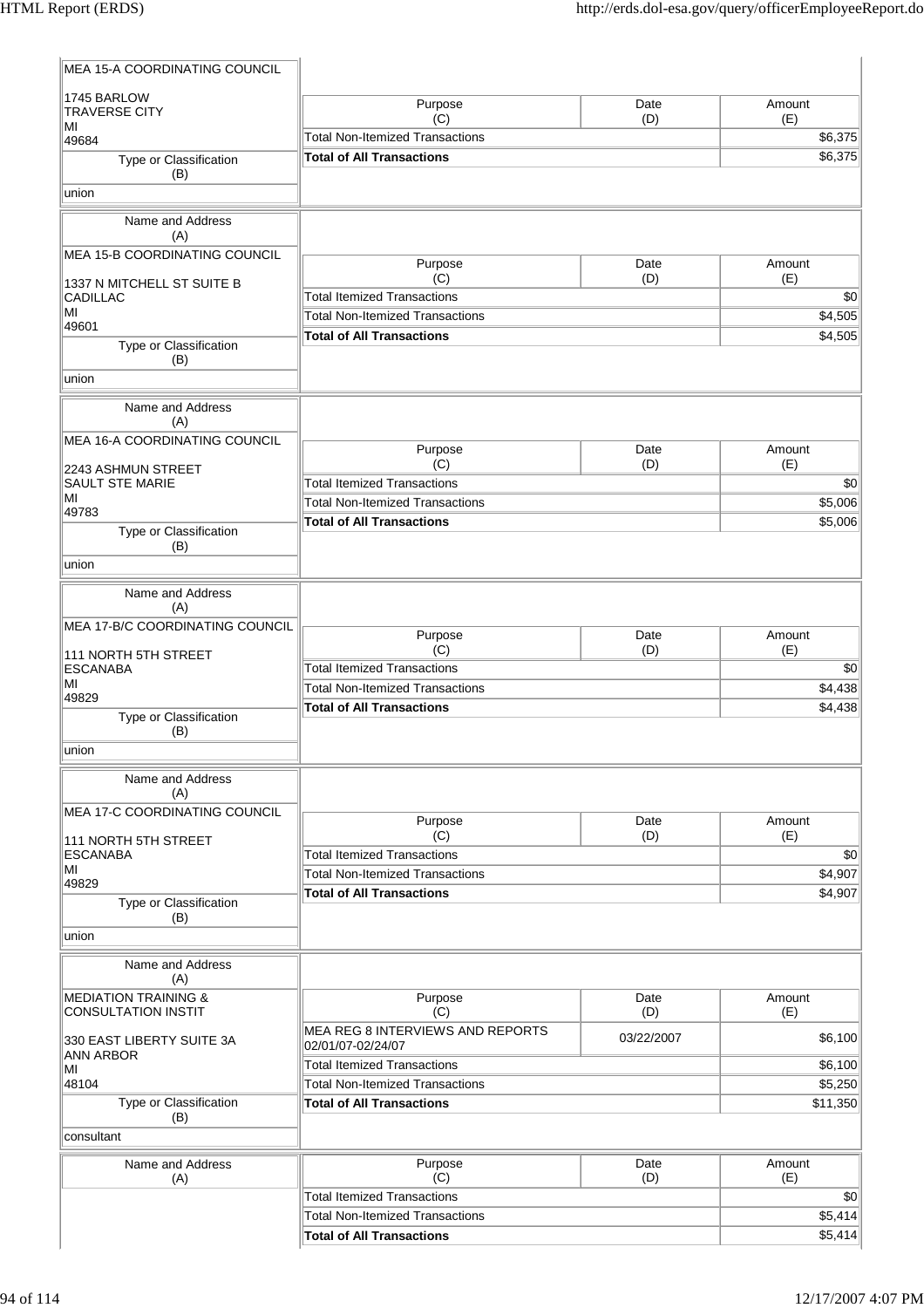| MICHIGAN SUPPLY COMPANY<br>631 PARK PLACE          |                                        |             |               |
|----------------------------------------------------|----------------------------------------|-------------|---------------|
| P O BOX 17069<br>LANSING                           |                                        |             |               |
| ΜI<br>48901-7069                                   |                                        |             |               |
| Type or Classification<br>(B)                      |                                        |             |               |
| office supplies                                    |                                        |             |               |
| Name and Address<br>(A)                            | Purpose<br>(C)                         | Date<br>(D) | Amount<br>(E) |
| 13 MILE BARRINGTON ASSOCIATES                      | FEB07RENT                              | 01/24/2007  | \$6,212       |
| 2146 LIVERNOIS RD.                                 | MAR07RENT                              | 02/23/2007  | \$6,309       |
| <b>TROY</b>                                        | APR07RENT                              | 03/27/2007  | \$6,309       |
| MI                                                 | MAY07RENT                              | 04/26/2007  | \$6,309       |
| 48083                                              | JUNE07RENT                             | 05/24/2007  | \$6,309       |
| Type or Classification<br>(B)                      | JULY07RENT                             | 06/25/2007  | \$6,309       |
| real estate                                        | AUG07RENT                              | 07/26/2007  | \$6,309       |
|                                                    | SEP07RENT                              | 08/27/2007  | \$6,309       |
|                                                    | OCT06RENT                              | 09/26/2006  | \$6,407       |
|                                                    | NOV06RENT                              | 10/26/2006  | \$6,407       |
|                                                    | DEC06RENT                              | 11/21/2006  | \$6,407       |
|                                                    | JAN07RENT                              | 12/21/2006  | \$6,407       |
|                                                    | <b>Total Itemized Transactions</b>     |             | \$76,003      |
|                                                    | <b>Total Non-Itemized Transactions</b> |             | \$689         |
|                                                    | <b>Total of All Transactions</b>       |             | \$76,692      |
| Name and Address<br>(A)                            |                                        |             |               |
| MR. KLEEN MAINTENANCE INC                          |                                        |             |               |
|                                                    | Purpose<br>(C)                         | Date<br>(D) | Amount<br>(E) |
| 850 STEPHENSON HWY STE 605<br><b>TROY</b>          | <b>Total Itemized Transactions</b>     |             | \$0           |
| MI                                                 | <b>Total Non-Itemized Transactions</b> |             | \$6,000       |
| 48083                                              | <b>Total of All Transactions</b>       |             | \$6,000       |
| Type or Classification<br>(B)                      |                                        |             |               |
| janitorial                                         |                                        |             |               |
| Name and Address<br>(A)                            |                                        |             |               |
| MICHIGAN STATE UNIVERSITY<br><b>KELLOGG CENTER</b> | Purpose<br>(C)                         | Date<br>(D) | Amount<br>(E) |
| HOTEL AND CONFERENCE CTR                           | HIGHER ED CONF EXPENSES 10/26-10/29/06 | 12/12/2006  | \$7,951       |
| <b>EAST LANSING</b>                                | <b>Total Itemized Transactions</b>     |             | \$7,951       |
| ΜI<br>48824-1022                                   | <b>Total Non-Itemized Transactions</b> |             | \$0           |
| Type or Classification                             | <b>Total of All Transactions</b>       |             | \$7,951       |
| (B)<br>college                                     |                                        |             |               |
|                                                    |                                        |             |               |
| Name and Address<br>(A)                            |                                        |             |               |
| <b>MURRAY WILLIAM</b>                              | Purpose                                | Date        | Amount        |
| 2424 WEATHERVANE                                   | (C)                                    | (D)         | (E)           |
| WEST BLOOMFIELD                                    | <b>Total Itemized Transactions</b>     |             | \$0           |
| MI<br>48324                                        | <b>Total Non-Itemized Transactions</b> |             | \$6,641       |
| Type or Classification                             | <b>Total of All Transactions</b>       |             | \$6,641       |
| (B)<br>union                                       |                                        |             |               |
| Name and Address                                   |                                        |             |               |
| (A)<br><b>NCCS PAYMENT PROCESSING</b>              | Purpose<br>(C)                         | Date<br>(D) | Amount<br>(E) |
| MAIL CODE K-A16-3M                                 | <b>Total Itemized Transactions</b>     |             | \$0           |
| 1 NCC PARKWAY                                      | <b>Total Non-Itemized Transactions</b> |             | \$81,251      |
| <b>KALAMAZOO</b>                                   |                                        |             |               |
| MI                                                 | <b>Total of All Transactions</b>       |             | \$81,251      |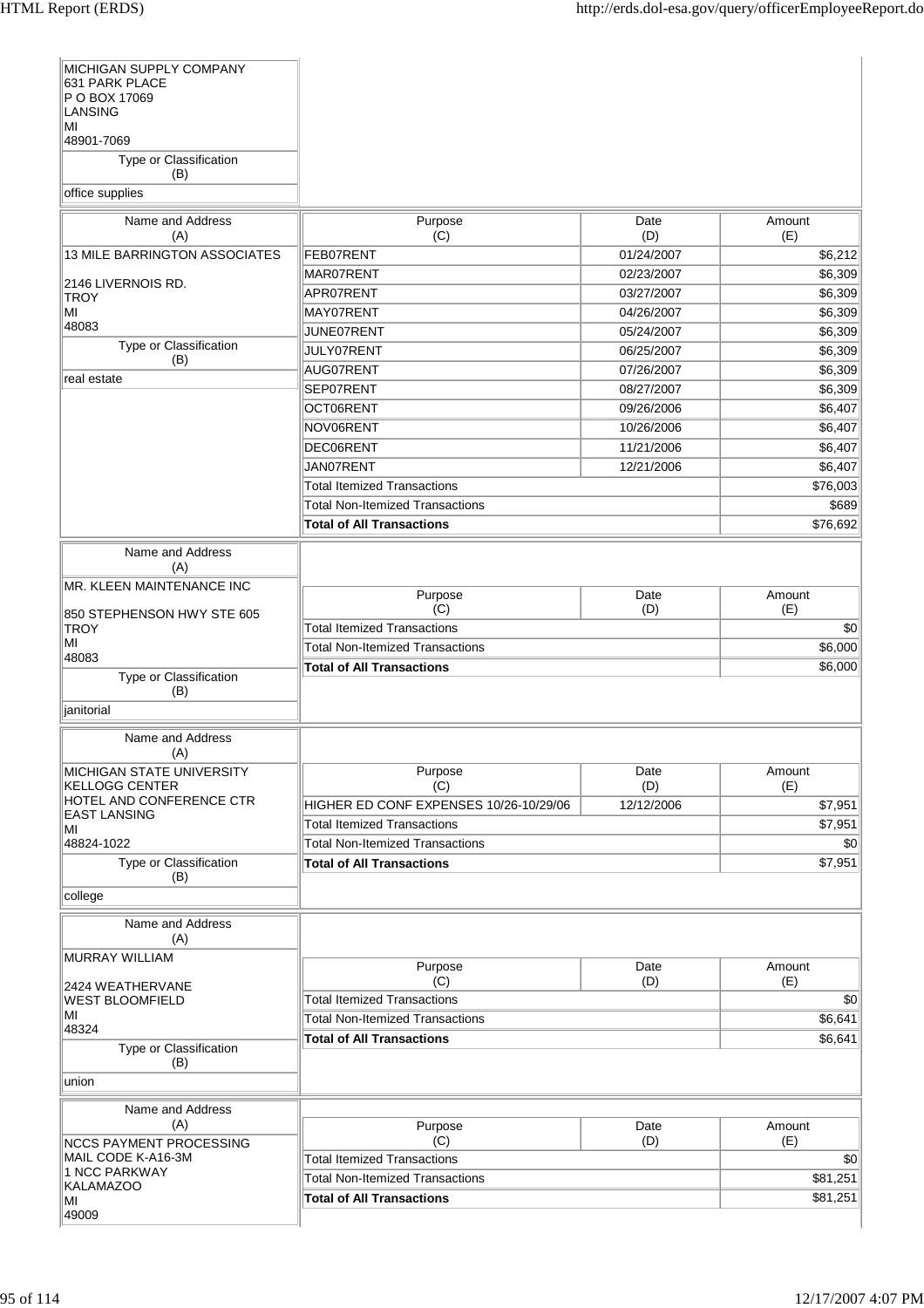| Type or Classification<br>(B)            |                                                                              |             |                     |
|------------------------------------------|------------------------------------------------------------------------------|-------------|---------------------|
| bank card service                        |                                                                              |             |                     |
| Name and Address<br>(A)                  | Purpose<br>(C)                                                               | Date<br>(D) | Amount<br>(E)       |
| NATIONAL EDUCATION ASSOC                 | LETTER OF CREDIT CHARGE<br>07/01/07-09/30/07                                 | 07/19/2007  | \$8,611             |
| 1201 16TH ST NW                          | 1ST QTR 2007 LETTER OF CREDIT CHARGE                                         | 01/30/2007  | \$12,500            |
| WASHINGTON<br>DC                         | LETTER OF CREDIT 04/01/07-06/30/07                                           | 05/01/2007  | \$12,639            |
| 20036                                    | LETTER OF CREDIT CHARGE-                                                     | 10/24/2006  | \$12,778            |
| Type or Classification                   | 10/01/06-12/31/06                                                            |             |                     |
| (B)                                      | <b>Total Itemized Transactions</b><br><b>Total Non-Itemized Transactions</b> |             | \$46,528<br>\$4,367 |
| union                                    | <b>Total of All Transactions</b>                                             |             | \$50,895            |
|                                          |                                                                              |             |                     |
| Name and Address<br>(A)                  |                                                                              |             |                     |
| NEGAUNEE CENTER INC.                     | Purpose                                                                      | Date        | Amount              |
| <b>FIRST NATIONAL BANK</b><br>PO BOX 668 | (C)                                                                          | (D)         | (E)                 |
| <b>NEGAUNEE</b>                          | <b>Total Itemized Transactions</b>                                           |             | \$0                 |
| MI                                       | <b>Total Non-Itemized Transactions</b>                                       |             | \$8,340             |
| 49866                                    | <b>Total of All Transactions</b>                                             |             | \$8,340             |
| Type or Classification<br>(B)            |                                                                              |             |                     |
| landlord                                 |                                                                              |             |                     |
| Name and Address<br>(A)                  |                                                                              |             |                     |
| <b>NEW LOOK SERVICES</b>                 | Purpose                                                                      | Date        | Amount              |
| C/O DONALD SINGLETON<br>937 LOGAN SE     | (C)                                                                          | (D)         | (E)                 |
| <b>GRAND RAPIDS</b>                      | <b>Total Itemized Transactions</b>                                           |             | \$0                 |
| MI                                       | <b>Total Non-Itemized Transactions</b>                                       |             | \$13,650            |
| 49506                                    | <b>Total of All Transactions</b>                                             |             | \$13,650            |
| Type or Classification<br>(B)            |                                                                              |             |                     |
| janitorial                               |                                                                              |             |                     |
| Name and Address                         |                                                                              |             |                     |
| (A)                                      |                                                                              |             |                     |
| NORTHEAST MICHIGAN ARTS                  |                                                                              |             |                     |
| COUNCIL                                  | Purpose<br>(C)                                                               | Date<br>(D) | Amount<br>(E)       |
| PO BOX 238                               | <b>Total Itemized Transactions</b>                                           |             | \$0                 |
| <b>STANDISH</b><br>MI                    | <b>Total Non-Itemized Transactions</b>                                       |             | \$9,000             |
| 48658                                    | <b>Total of All Transactions</b>                                             |             | \$9,000             |
| Type or Classification                   |                                                                              |             |                     |
| (B)                                      |                                                                              |             |                     |
| landlord                                 |                                                                              |             |                     |
| Name and Address                         |                                                                              |             |                     |
| (A)<br>N & R ENTERPRISES LLC             |                                                                              |             |                     |
| ATTN: RONALD LANTAGNE                    | Purpose                                                                      | Date        | Amount              |
| 6820 M. ROAD                             | (C)                                                                          | (D)         | (E)                 |
| <b>ESCANABA</b><br>MI                    | <b>Total Itemized Transactions</b>                                           |             | \$0                 |
| 49829                                    | <b>Total Non-Itemized Transactions</b>                                       |             | \$26,654            |
| Type or Classification                   | <b>Total of All Transactions</b>                                             |             | \$26,654            |
| (B)<br>landlord                          |                                                                              |             |                     |
| Name and Address                         |                                                                              |             |                     |
| (A)                                      |                                                                              |             |                     |
| OFFICE MAX - A BOISE COMPANY             | Purpose                                                                      | Date        | Amount              |
| PO BOX 92735                             | (C)                                                                          | (D)         | (E)                 |
| <b>CHICAGO</b>                           | <b>Total Itemized Transactions</b>                                           |             | \$0                 |
| IL.                                      | <b>Total Non-Itemized Transactions</b>                                       |             | \$32,248            |
| 60675-2735                               | <b>Total of All Transactions</b>                                             |             | \$32,248            |
| Type or Classification<br>(B)            |                                                                              |             |                     |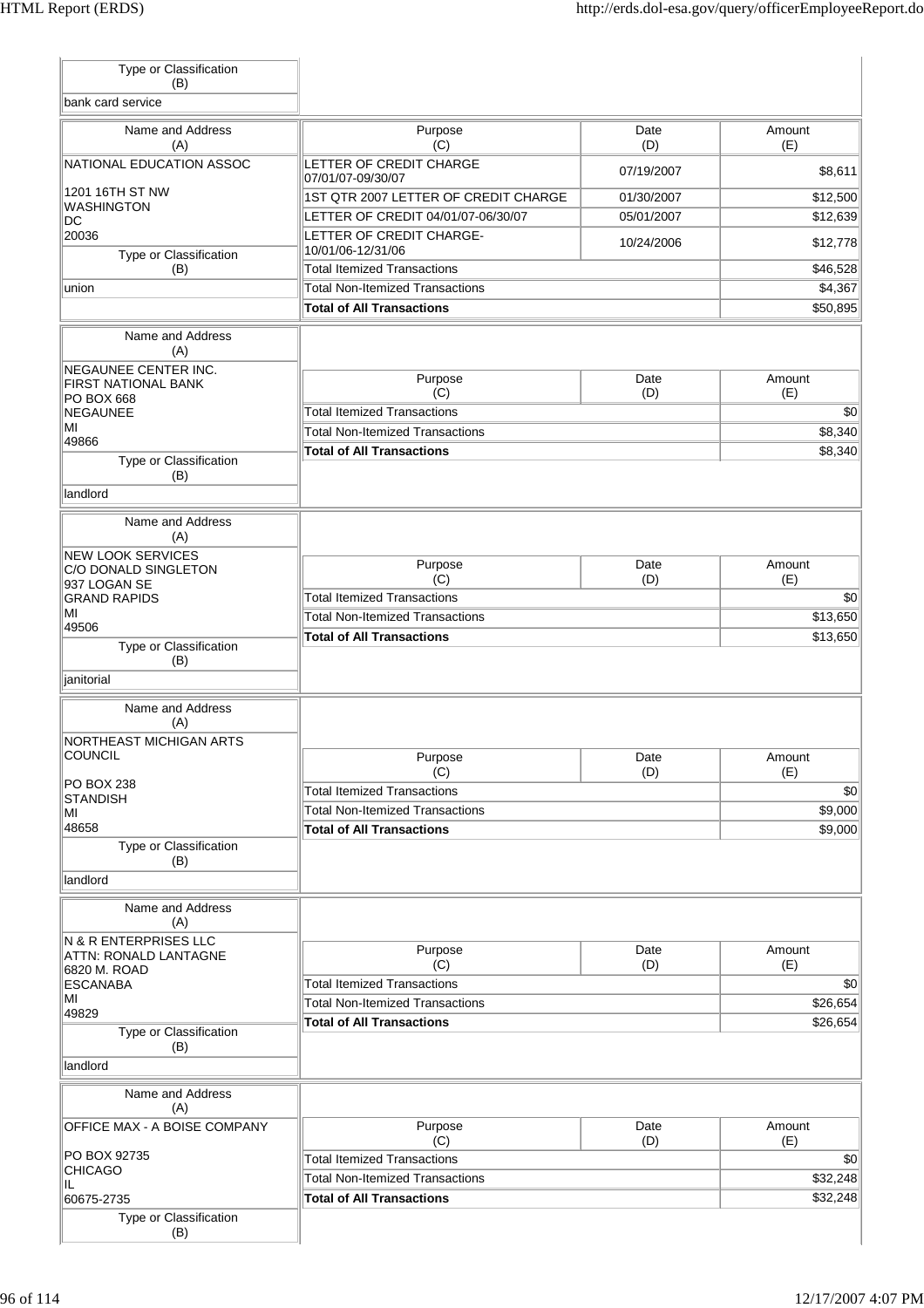| office supplies                                 |                                        |             |               |
|-------------------------------------------------|----------------------------------------|-------------|---------------|
| Name and Address<br>(A)                         | Purpose<br>(C)                         | Date<br>(D) | Amount<br>(E) |
| PARK REALTY LIMITED PARTNERSHIP                 | APR07RENT                              | 03/27/2007  | \$5,023       |
|                                                 | MAY07RENT                              | 04/26/2007  | \$5,023       |
| 21321 KELLY ROAD SUITE 100<br><b>EASTPOINTE</b> | JUNE07RENT                             | 05/24/2007  | \$5,023       |
| MI                                              | JULY07RENT                             | 06/25/2007  | \$5,023       |
| 48021                                           | AUG07RENT                              | 07/26/2007  | \$5,023       |
| Type or Classification                          | SEP07RENT                              | 08/27/2007  | \$5,023       |
| (B)                                             | <b>Total Itemized Transactions</b>     |             | \$30,138      |
| landlord                                        | <b>Total Non-Itemized Transactions</b> |             | \$29,400      |
|                                                 | <b>Total of All Transactions</b>       |             | \$59,538      |
| Name and Address                                |                                        |             |               |
| (A)                                             |                                        |             |               |
| PETRO PLAZA                                     | Purpose                                | Date        | Amount        |
| 4901 TOWNE CENTRE STE 140                       | (C)                                    | (D)         | (E)           |
| SAGINAW                                         | <b>Total Itemized Transactions</b>     |             | \$0           |
| MI                                              | <b>Total Non-Itemized Transactions</b> |             | \$21,983      |
| 48604                                           | <b>Total of All Transactions</b>       |             | \$21,983      |
| Type or Classification<br>(B)                   |                                        |             |               |
| landlord                                        |                                        |             |               |
| Name and Address<br>(A)                         |                                        |             |               |
| PINEHURST INVESTMENTS                           | Purpose                                | Date        | Amount        |
| 121 NEPESSING ST. STE B                         | (C)                                    | (D)         | (E)           |
| PO BOX 1016<br><b>LAPEER</b>                    | <b>Total Itemized Transactions</b>     |             | \$0           |
| MI                                              | <b>Total Non-Itemized Transactions</b> |             | \$11,635      |
| 48446                                           | <b>Total of All Transactions</b>       |             | \$11,635      |
| Type or Classification<br>(B)<br>landlord       |                                        |             |               |
| Name and Address<br>(A)                         |                                        |             |               |
| PITNEY BOWES INC.                               |                                        |             |               |
|                                                 | Purpose<br>(C)                         | Date<br>(D) | Amount<br>(E) |
| PO BOX 856390<br>LOUISVILLE                     | <b>Total Itemized Transactions</b>     |             | \$0           |
| KY                                              | <b>Total Non-Itemized Transactions</b> |             | \$7,571       |
| 40285-6390                                      |                                        |             |               |
| Type or Classification<br>(B)                   | <b>Total of All Transactions</b>       |             | \$7,571       |
| equipment lease                                 |                                        |             |               |
| Name and Address<br>(A)                         |                                        |             |               |
| PLANT PROFESSIONALS INC                         | Purpose                                | Date        | Amount        |
| 16886 TURNER STREET                             | (C)                                    | (D)         | (E)           |
| <b>LANSING</b>                                  | <b>Total Itemized Transactions</b>     |             | \$0           |
| МI                                              | <b>Total Non-Itemized Transactions</b> |             | \$12,007      |
| 48906                                           | <b>Total of All Transactions</b>       |             | \$12,007      |
| Type or Classification<br>(B)                   |                                        |             |               |
| maintenance                                     |                                        |             |               |
| Name and Address<br>(A)                         | Purpose<br>(C)                         | Date<br>(D) | Amount<br>(E) |
| PLYMOUTH OFFICE PLAZA INC                       | OCT06RENT                              | 09/26/2006  | \$7,632       |
|                                                 | NOV06RENT                              | 10/26/2006  | \$7,632       |
| 40400 ANN ARBOR RD                              | DEC06RENT                              | 11/21/2006  | \$7,632       |
| PLYMOUTH                                        | JAN07RENT                              | 12/21/2006  | \$7,632       |
| MI<br>48170                                     |                                        |             |               |
| Type or Classification                          | FEB07RENT                              | 01/24/2007  | \$7,632       |
| (B)                                             | <b>Total Itemized Transactions</b>     |             | \$92,048      |
| landlord                                        | <b>Total Non-Itemized Transactions</b> |             | \$0           |
|                                                 | <b>Total of All Transactions</b>       |             | \$92,048      |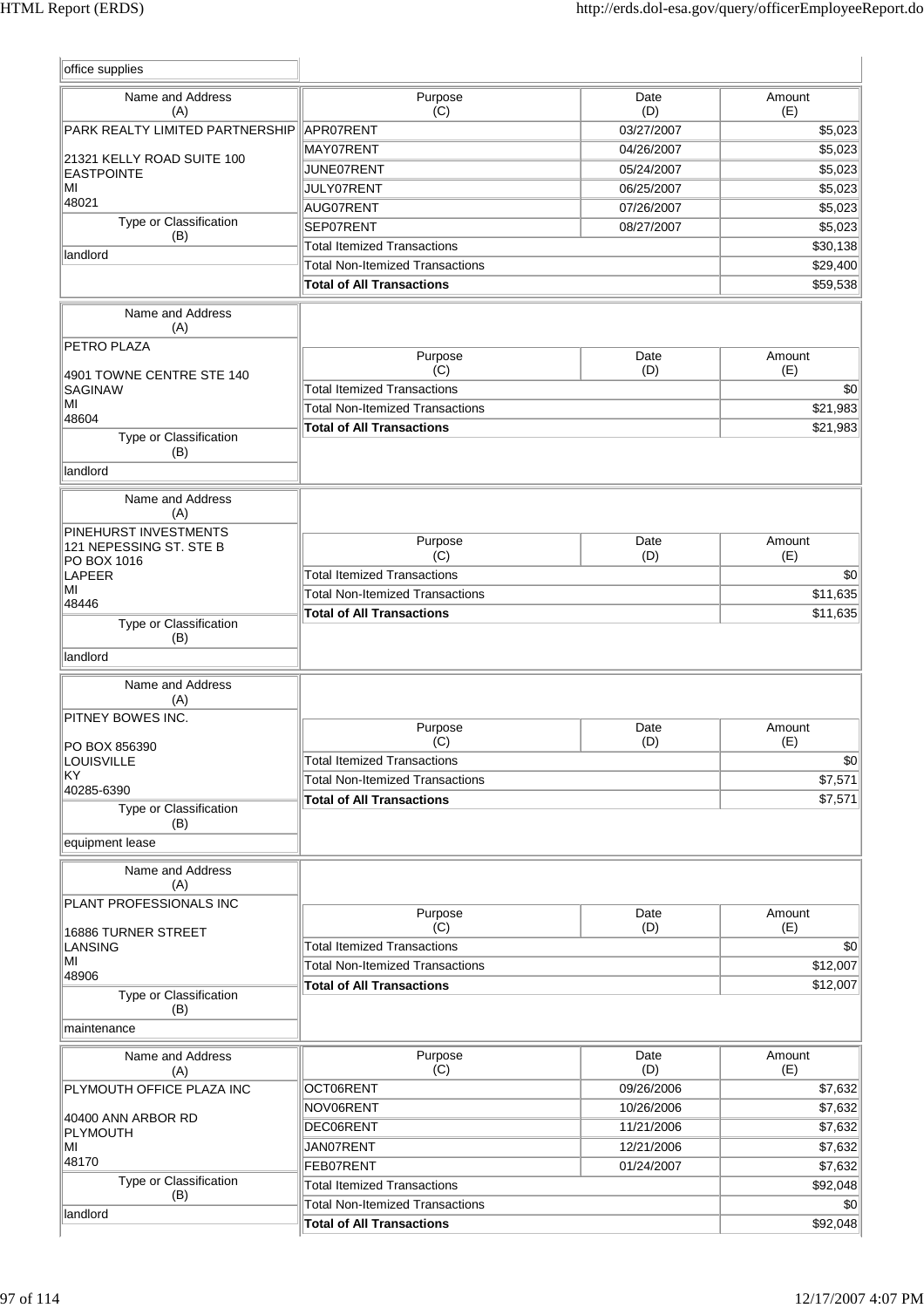| Purpose<br>Date<br>Amount<br>(C)<br>(D)<br>(E)<br>MAR07RENT<br>02/23/2007<br>\$7,632<br>APR07RENT<br>03/27/2007<br>\$7,632<br>MAY07RENT<br>\$7,632<br>04/26/2007<br>JUNE07RENT<br>\$7,748<br>05/24/2007<br>JULY07RENT<br>06/25/2007<br>\$7,748<br>\$7,748<br>AUG07RENT<br>07/26/2007<br>\$7,748<br>SEP07RENT<br>08/27/2007<br><b>Total Itemized Transactions</b><br>\$92,048<br><b>Total Non-Itemized Transactions</b><br>\$0<br>\$92,048<br><b>Total of All Transactions</b><br>Name and Address<br>(A)<br>PORT HURON OFFICE CENTER<br>CO-PARTNERSHIP<br>Purpose<br>Amount<br>Date<br>PROPERTY SERVICES GP INC<br>(C)<br>(D)<br>(E)<br>1495 MAPLE WAY STE 100<br><b>Total Itemized Transactions</b><br>\$0<br><b>TROY</b><br><b>Total Non-Itemized Transactions</b><br>\$50,416<br>MI<br>48084<br><b>Total of All Transactions</b><br>\$50,416<br>Type or Classification<br>(B)<br>landlord<br>Name and Address<br>Purpose<br>Date<br>Amount<br>(C)<br>(D)<br>(E)<br>(A)<br>POSTMASTER - LANSING<br><b>MEA VOICE POSTAGE - 8PGR ISSUE</b><br>06/28/2007<br>\$21,000<br>MEA VOICE PERMIT #744-250 FOR FALL<br>\$25,000<br>09/12/2006<br>4800 COLLINS ROAD<br><b>ISSUE</b><br>LANSING<br>MEA VOICE POSTAGE PERMIT 744-250 FOR<br>MI<br>12/07/2006<br>\$25,000<br><b>FALL ISSUE</b><br>48924<br>MEA VOICE - PERMIT 744-250 FOR SPRING<br>Type or Classification<br>03/06/2007<br>\$25,000<br><b>ISSUE</b><br>(B)<br><b>Total Itemized Transactions</b><br>\$96,000<br>postal service<br><b>Total Non-Itemized Transactions</b><br>\$20,000<br>\$116,000<br><b>Total of All Transactions</b><br>Name and Address<br>(A)<br><b>PRESORT SERVICES</b><br>Purpose<br>Date<br>Amount<br>(C)<br>(D)<br>(E)<br>PO BOX 24096<br><b>Total Itemized Transactions</b><br>\$0<br>LANSING<br>MI<br>\$6,971<br><b>Total Non-Itemized Transactions</b><br>48909-4096<br>\$6,971<br><b>Total of All Transactions</b><br>Type or Classification<br>(B)<br>postal service<br>Name and Address<br>(A)<br>PROFESSIONAL PARTY PLANNER INC<br>Purpose<br>Date<br>Amount<br><b>C/O TERESA BARCY</b><br>(E)<br>(C)<br>(D)<br>1117 PINE ST.<br><b>Total Itemized Transactions</b><br>\$0<br><b>GRAND LEDGE</b><br>MI<br><b>Total Non-Itemized Transactions</b><br>\$25,663<br><b>Total of All Transactions</b><br>\$25,663<br>Type or Classification<br>(B)<br>Name and Address<br>(A)<br>Purpose<br>Date<br>Amount<br>(C)<br>(D)<br>(E)<br>PO BOX 37600<br><b>Total Itemized Transactions</b><br>\$0<br>PHILADELPHIA<br><b>Total Non-Itemized Transactions</b><br>\$26,398<br><b>PA</b><br><b>Total of All Transactions</b><br>\$26,398<br>19101-0600<br>Type or Classification<br>(B) |                          |  |  |
|-------------------------------------------------------------------------------------------------------------------------------------------------------------------------------------------------------------------------------------------------------------------------------------------------------------------------------------------------------------------------------------------------------------------------------------------------------------------------------------------------------------------------------------------------------------------------------------------------------------------------------------------------------------------------------------------------------------------------------------------------------------------------------------------------------------------------------------------------------------------------------------------------------------------------------------------------------------------------------------------------------------------------------------------------------------------------------------------------------------------------------------------------------------------------------------------------------------------------------------------------------------------------------------------------------------------------------------------------------------------------------------------------------------------------------------------------------------------------------------------------------------------------------------------------------------------------------------------------------------------------------------------------------------------------------------------------------------------------------------------------------------------------------------------------------------------------------------------------------------------------------------------------------------------------------------------------------------------------------------------------------------------------------------------------------------------------------------------------------------------------------------------------------------------------------------------------------------------------------------------------------------------------------------------------------------------------------------------------------------------------------------------------------------------------------------------------------------------------------------------------------------------------------------------------------------------------------------------------------------------------------------------------------------|--------------------------|--|--|
|                                                                                                                                                                                                                                                                                                                                                                                                                                                                                                                                                                                                                                                                                                                                                                                                                                                                                                                                                                                                                                                                                                                                                                                                                                                                                                                                                                                                                                                                                                                                                                                                                                                                                                                                                                                                                                                                                                                                                                                                                                                                                                                                                                                                                                                                                                                                                                                                                                                                                                                                                                                                                                                             |                          |  |  |
|                                                                                                                                                                                                                                                                                                                                                                                                                                                                                                                                                                                                                                                                                                                                                                                                                                                                                                                                                                                                                                                                                                                                                                                                                                                                                                                                                                                                                                                                                                                                                                                                                                                                                                                                                                                                                                                                                                                                                                                                                                                                                                                                                                                                                                                                                                                                                                                                                                                                                                                                                                                                                                                             |                          |  |  |
|                                                                                                                                                                                                                                                                                                                                                                                                                                                                                                                                                                                                                                                                                                                                                                                                                                                                                                                                                                                                                                                                                                                                                                                                                                                                                                                                                                                                                                                                                                                                                                                                                                                                                                                                                                                                                                                                                                                                                                                                                                                                                                                                                                                                                                                                                                                                                                                                                                                                                                                                                                                                                                                             |                          |  |  |
|                                                                                                                                                                                                                                                                                                                                                                                                                                                                                                                                                                                                                                                                                                                                                                                                                                                                                                                                                                                                                                                                                                                                                                                                                                                                                                                                                                                                                                                                                                                                                                                                                                                                                                                                                                                                                                                                                                                                                                                                                                                                                                                                                                                                                                                                                                                                                                                                                                                                                                                                                                                                                                                             |                          |  |  |
|                                                                                                                                                                                                                                                                                                                                                                                                                                                                                                                                                                                                                                                                                                                                                                                                                                                                                                                                                                                                                                                                                                                                                                                                                                                                                                                                                                                                                                                                                                                                                                                                                                                                                                                                                                                                                                                                                                                                                                                                                                                                                                                                                                                                                                                                                                                                                                                                                                                                                                                                                                                                                                                             |                          |  |  |
|                                                                                                                                                                                                                                                                                                                                                                                                                                                                                                                                                                                                                                                                                                                                                                                                                                                                                                                                                                                                                                                                                                                                                                                                                                                                                                                                                                                                                                                                                                                                                                                                                                                                                                                                                                                                                                                                                                                                                                                                                                                                                                                                                                                                                                                                                                                                                                                                                                                                                                                                                                                                                                                             |                          |  |  |
|                                                                                                                                                                                                                                                                                                                                                                                                                                                                                                                                                                                                                                                                                                                                                                                                                                                                                                                                                                                                                                                                                                                                                                                                                                                                                                                                                                                                                                                                                                                                                                                                                                                                                                                                                                                                                                                                                                                                                                                                                                                                                                                                                                                                                                                                                                                                                                                                                                                                                                                                                                                                                                                             |                          |  |  |
|                                                                                                                                                                                                                                                                                                                                                                                                                                                                                                                                                                                                                                                                                                                                                                                                                                                                                                                                                                                                                                                                                                                                                                                                                                                                                                                                                                                                                                                                                                                                                                                                                                                                                                                                                                                                                                                                                                                                                                                                                                                                                                                                                                                                                                                                                                                                                                                                                                                                                                                                                                                                                                                             |                          |  |  |
|                                                                                                                                                                                                                                                                                                                                                                                                                                                                                                                                                                                                                                                                                                                                                                                                                                                                                                                                                                                                                                                                                                                                                                                                                                                                                                                                                                                                                                                                                                                                                                                                                                                                                                                                                                                                                                                                                                                                                                                                                                                                                                                                                                                                                                                                                                                                                                                                                                                                                                                                                                                                                                                             |                          |  |  |
|                                                                                                                                                                                                                                                                                                                                                                                                                                                                                                                                                                                                                                                                                                                                                                                                                                                                                                                                                                                                                                                                                                                                                                                                                                                                                                                                                                                                                                                                                                                                                                                                                                                                                                                                                                                                                                                                                                                                                                                                                                                                                                                                                                                                                                                                                                                                                                                                                                                                                                                                                                                                                                                             |                          |  |  |
|                                                                                                                                                                                                                                                                                                                                                                                                                                                                                                                                                                                                                                                                                                                                                                                                                                                                                                                                                                                                                                                                                                                                                                                                                                                                                                                                                                                                                                                                                                                                                                                                                                                                                                                                                                                                                                                                                                                                                                                                                                                                                                                                                                                                                                                                                                                                                                                                                                                                                                                                                                                                                                                             |                          |  |  |
|                                                                                                                                                                                                                                                                                                                                                                                                                                                                                                                                                                                                                                                                                                                                                                                                                                                                                                                                                                                                                                                                                                                                                                                                                                                                                                                                                                                                                                                                                                                                                                                                                                                                                                                                                                                                                                                                                                                                                                                                                                                                                                                                                                                                                                                                                                                                                                                                                                                                                                                                                                                                                                                             |                          |  |  |
|                                                                                                                                                                                                                                                                                                                                                                                                                                                                                                                                                                                                                                                                                                                                                                                                                                                                                                                                                                                                                                                                                                                                                                                                                                                                                                                                                                                                                                                                                                                                                                                                                                                                                                                                                                                                                                                                                                                                                                                                                                                                                                                                                                                                                                                                                                                                                                                                                                                                                                                                                                                                                                                             |                          |  |  |
|                                                                                                                                                                                                                                                                                                                                                                                                                                                                                                                                                                                                                                                                                                                                                                                                                                                                                                                                                                                                                                                                                                                                                                                                                                                                                                                                                                                                                                                                                                                                                                                                                                                                                                                                                                                                                                                                                                                                                                                                                                                                                                                                                                                                                                                                                                                                                                                                                                                                                                                                                                                                                                                             |                          |  |  |
|                                                                                                                                                                                                                                                                                                                                                                                                                                                                                                                                                                                                                                                                                                                                                                                                                                                                                                                                                                                                                                                                                                                                                                                                                                                                                                                                                                                                                                                                                                                                                                                                                                                                                                                                                                                                                                                                                                                                                                                                                                                                                                                                                                                                                                                                                                                                                                                                                                                                                                                                                                                                                                                             |                          |  |  |
|                                                                                                                                                                                                                                                                                                                                                                                                                                                                                                                                                                                                                                                                                                                                                                                                                                                                                                                                                                                                                                                                                                                                                                                                                                                                                                                                                                                                                                                                                                                                                                                                                                                                                                                                                                                                                                                                                                                                                                                                                                                                                                                                                                                                                                                                                                                                                                                                                                                                                                                                                                                                                                                             |                          |  |  |
|                                                                                                                                                                                                                                                                                                                                                                                                                                                                                                                                                                                                                                                                                                                                                                                                                                                                                                                                                                                                                                                                                                                                                                                                                                                                                                                                                                                                                                                                                                                                                                                                                                                                                                                                                                                                                                                                                                                                                                                                                                                                                                                                                                                                                                                                                                                                                                                                                                                                                                                                                                                                                                                             |                          |  |  |
|                                                                                                                                                                                                                                                                                                                                                                                                                                                                                                                                                                                                                                                                                                                                                                                                                                                                                                                                                                                                                                                                                                                                                                                                                                                                                                                                                                                                                                                                                                                                                                                                                                                                                                                                                                                                                                                                                                                                                                                                                                                                                                                                                                                                                                                                                                                                                                                                                                                                                                                                                                                                                                                             |                          |  |  |
|                                                                                                                                                                                                                                                                                                                                                                                                                                                                                                                                                                                                                                                                                                                                                                                                                                                                                                                                                                                                                                                                                                                                                                                                                                                                                                                                                                                                                                                                                                                                                                                                                                                                                                                                                                                                                                                                                                                                                                                                                                                                                                                                                                                                                                                                                                                                                                                                                                                                                                                                                                                                                                                             |                          |  |  |
|                                                                                                                                                                                                                                                                                                                                                                                                                                                                                                                                                                                                                                                                                                                                                                                                                                                                                                                                                                                                                                                                                                                                                                                                                                                                                                                                                                                                                                                                                                                                                                                                                                                                                                                                                                                                                                                                                                                                                                                                                                                                                                                                                                                                                                                                                                                                                                                                                                                                                                                                                                                                                                                             |                          |  |  |
|                                                                                                                                                                                                                                                                                                                                                                                                                                                                                                                                                                                                                                                                                                                                                                                                                                                                                                                                                                                                                                                                                                                                                                                                                                                                                                                                                                                                                                                                                                                                                                                                                                                                                                                                                                                                                                                                                                                                                                                                                                                                                                                                                                                                                                                                                                                                                                                                                                                                                                                                                                                                                                                             |                          |  |  |
|                                                                                                                                                                                                                                                                                                                                                                                                                                                                                                                                                                                                                                                                                                                                                                                                                                                                                                                                                                                                                                                                                                                                                                                                                                                                                                                                                                                                                                                                                                                                                                                                                                                                                                                                                                                                                                                                                                                                                                                                                                                                                                                                                                                                                                                                                                                                                                                                                                                                                                                                                                                                                                                             |                          |  |  |
|                                                                                                                                                                                                                                                                                                                                                                                                                                                                                                                                                                                                                                                                                                                                                                                                                                                                                                                                                                                                                                                                                                                                                                                                                                                                                                                                                                                                                                                                                                                                                                                                                                                                                                                                                                                                                                                                                                                                                                                                                                                                                                                                                                                                                                                                                                                                                                                                                                                                                                                                                                                                                                                             |                          |  |  |
|                                                                                                                                                                                                                                                                                                                                                                                                                                                                                                                                                                                                                                                                                                                                                                                                                                                                                                                                                                                                                                                                                                                                                                                                                                                                                                                                                                                                                                                                                                                                                                                                                                                                                                                                                                                                                                                                                                                                                                                                                                                                                                                                                                                                                                                                                                                                                                                                                                                                                                                                                                                                                                                             |                          |  |  |
|                                                                                                                                                                                                                                                                                                                                                                                                                                                                                                                                                                                                                                                                                                                                                                                                                                                                                                                                                                                                                                                                                                                                                                                                                                                                                                                                                                                                                                                                                                                                                                                                                                                                                                                                                                                                                                                                                                                                                                                                                                                                                                                                                                                                                                                                                                                                                                                                                                                                                                                                                                                                                                                             |                          |  |  |
|                                                                                                                                                                                                                                                                                                                                                                                                                                                                                                                                                                                                                                                                                                                                                                                                                                                                                                                                                                                                                                                                                                                                                                                                                                                                                                                                                                                                                                                                                                                                                                                                                                                                                                                                                                                                                                                                                                                                                                                                                                                                                                                                                                                                                                                                                                                                                                                                                                                                                                                                                                                                                                                             |                          |  |  |
|                                                                                                                                                                                                                                                                                                                                                                                                                                                                                                                                                                                                                                                                                                                                                                                                                                                                                                                                                                                                                                                                                                                                                                                                                                                                                                                                                                                                                                                                                                                                                                                                                                                                                                                                                                                                                                                                                                                                                                                                                                                                                                                                                                                                                                                                                                                                                                                                                                                                                                                                                                                                                                                             |                          |  |  |
|                                                                                                                                                                                                                                                                                                                                                                                                                                                                                                                                                                                                                                                                                                                                                                                                                                                                                                                                                                                                                                                                                                                                                                                                                                                                                                                                                                                                                                                                                                                                                                                                                                                                                                                                                                                                                                                                                                                                                                                                                                                                                                                                                                                                                                                                                                                                                                                                                                                                                                                                                                                                                                                             |                          |  |  |
|                                                                                                                                                                                                                                                                                                                                                                                                                                                                                                                                                                                                                                                                                                                                                                                                                                                                                                                                                                                                                                                                                                                                                                                                                                                                                                                                                                                                                                                                                                                                                                                                                                                                                                                                                                                                                                                                                                                                                                                                                                                                                                                                                                                                                                                                                                                                                                                                                                                                                                                                                                                                                                                             |                          |  |  |
|                                                                                                                                                                                                                                                                                                                                                                                                                                                                                                                                                                                                                                                                                                                                                                                                                                                                                                                                                                                                                                                                                                                                                                                                                                                                                                                                                                                                                                                                                                                                                                                                                                                                                                                                                                                                                                                                                                                                                                                                                                                                                                                                                                                                                                                                                                                                                                                                                                                                                                                                                                                                                                                             |                          |  |  |
|                                                                                                                                                                                                                                                                                                                                                                                                                                                                                                                                                                                                                                                                                                                                                                                                                                                                                                                                                                                                                                                                                                                                                                                                                                                                                                                                                                                                                                                                                                                                                                                                                                                                                                                                                                                                                                                                                                                                                                                                                                                                                                                                                                                                                                                                                                                                                                                                                                                                                                                                                                                                                                                             |                          |  |  |
|                                                                                                                                                                                                                                                                                                                                                                                                                                                                                                                                                                                                                                                                                                                                                                                                                                                                                                                                                                                                                                                                                                                                                                                                                                                                                                                                                                                                                                                                                                                                                                                                                                                                                                                                                                                                                                                                                                                                                                                                                                                                                                                                                                                                                                                                                                                                                                                                                                                                                                                                                                                                                                                             |                          |  |  |
|                                                                                                                                                                                                                                                                                                                                                                                                                                                                                                                                                                                                                                                                                                                                                                                                                                                                                                                                                                                                                                                                                                                                                                                                                                                                                                                                                                                                                                                                                                                                                                                                                                                                                                                                                                                                                                                                                                                                                                                                                                                                                                                                                                                                                                                                                                                                                                                                                                                                                                                                                                                                                                                             |                          |  |  |
|                                                                                                                                                                                                                                                                                                                                                                                                                                                                                                                                                                                                                                                                                                                                                                                                                                                                                                                                                                                                                                                                                                                                                                                                                                                                                                                                                                                                                                                                                                                                                                                                                                                                                                                                                                                                                                                                                                                                                                                                                                                                                                                                                                                                                                                                                                                                                                                                                                                                                                                                                                                                                                                             |                          |  |  |
|                                                                                                                                                                                                                                                                                                                                                                                                                                                                                                                                                                                                                                                                                                                                                                                                                                                                                                                                                                                                                                                                                                                                                                                                                                                                                                                                                                                                                                                                                                                                                                                                                                                                                                                                                                                                                                                                                                                                                                                                                                                                                                                                                                                                                                                                                                                                                                                                                                                                                                                                                                                                                                                             |                          |  |  |
|                                                                                                                                                                                                                                                                                                                                                                                                                                                                                                                                                                                                                                                                                                                                                                                                                                                                                                                                                                                                                                                                                                                                                                                                                                                                                                                                                                                                                                                                                                                                                                                                                                                                                                                                                                                                                                                                                                                                                                                                                                                                                                                                                                                                                                                                                                                                                                                                                                                                                                                                                                                                                                                             |                          |  |  |
|                                                                                                                                                                                                                                                                                                                                                                                                                                                                                                                                                                                                                                                                                                                                                                                                                                                                                                                                                                                                                                                                                                                                                                                                                                                                                                                                                                                                                                                                                                                                                                                                                                                                                                                                                                                                                                                                                                                                                                                                                                                                                                                                                                                                                                                                                                                                                                                                                                                                                                                                                                                                                                                             |                          |  |  |
|                                                                                                                                                                                                                                                                                                                                                                                                                                                                                                                                                                                                                                                                                                                                                                                                                                                                                                                                                                                                                                                                                                                                                                                                                                                                                                                                                                                                                                                                                                                                                                                                                                                                                                                                                                                                                                                                                                                                                                                                                                                                                                                                                                                                                                                                                                                                                                                                                                                                                                                                                                                                                                                             |                          |  |  |
|                                                                                                                                                                                                                                                                                                                                                                                                                                                                                                                                                                                                                                                                                                                                                                                                                                                                                                                                                                                                                                                                                                                                                                                                                                                                                                                                                                                                                                                                                                                                                                                                                                                                                                                                                                                                                                                                                                                                                                                                                                                                                                                                                                                                                                                                                                                                                                                                                                                                                                                                                                                                                                                             |                          |  |  |
|                                                                                                                                                                                                                                                                                                                                                                                                                                                                                                                                                                                                                                                                                                                                                                                                                                                                                                                                                                                                                                                                                                                                                                                                                                                                                                                                                                                                                                                                                                                                                                                                                                                                                                                                                                                                                                                                                                                                                                                                                                                                                                                                                                                                                                                                                                                                                                                                                                                                                                                                                                                                                                                             |                          |  |  |
|                                                                                                                                                                                                                                                                                                                                                                                                                                                                                                                                                                                                                                                                                                                                                                                                                                                                                                                                                                                                                                                                                                                                                                                                                                                                                                                                                                                                                                                                                                                                                                                                                                                                                                                                                                                                                                                                                                                                                                                                                                                                                                                                                                                                                                                                                                                                                                                                                                                                                                                                                                                                                                                             |                          |  |  |
|                                                                                                                                                                                                                                                                                                                                                                                                                                                                                                                                                                                                                                                                                                                                                                                                                                                                                                                                                                                                                                                                                                                                                                                                                                                                                                                                                                                                                                                                                                                                                                                                                                                                                                                                                                                                                                                                                                                                                                                                                                                                                                                                                                                                                                                                                                                                                                                                                                                                                                                                                                                                                                                             |                          |  |  |
|                                                                                                                                                                                                                                                                                                                                                                                                                                                                                                                                                                                                                                                                                                                                                                                                                                                                                                                                                                                                                                                                                                                                                                                                                                                                                                                                                                                                                                                                                                                                                                                                                                                                                                                                                                                                                                                                                                                                                                                                                                                                                                                                                                                                                                                                                                                                                                                                                                                                                                                                                                                                                                                             |                          |  |  |
|                                                                                                                                                                                                                                                                                                                                                                                                                                                                                                                                                                                                                                                                                                                                                                                                                                                                                                                                                                                                                                                                                                                                                                                                                                                                                                                                                                                                                                                                                                                                                                                                                                                                                                                                                                                                                                                                                                                                                                                                                                                                                                                                                                                                                                                                                                                                                                                                                                                                                                                                                                                                                                                             | 48837                    |  |  |
|                                                                                                                                                                                                                                                                                                                                                                                                                                                                                                                                                                                                                                                                                                                                                                                                                                                                                                                                                                                                                                                                                                                                                                                                                                                                                                                                                                                                                                                                                                                                                                                                                                                                                                                                                                                                                                                                                                                                                                                                                                                                                                                                                                                                                                                                                                                                                                                                                                                                                                                                                                                                                                                             |                          |  |  |
|                                                                                                                                                                                                                                                                                                                                                                                                                                                                                                                                                                                                                                                                                                                                                                                                                                                                                                                                                                                                                                                                                                                                                                                                                                                                                                                                                                                                                                                                                                                                                                                                                                                                                                                                                                                                                                                                                                                                                                                                                                                                                                                                                                                                                                                                                                                                                                                                                                                                                                                                                                                                                                                             | training                 |  |  |
|                                                                                                                                                                                                                                                                                                                                                                                                                                                                                                                                                                                                                                                                                                                                                                                                                                                                                                                                                                                                                                                                                                                                                                                                                                                                                                                                                                                                                                                                                                                                                                                                                                                                                                                                                                                                                                                                                                                                                                                                                                                                                                                                                                                                                                                                                                                                                                                                                                                                                                                                                                                                                                                             |                          |  |  |
|                                                                                                                                                                                                                                                                                                                                                                                                                                                                                                                                                                                                                                                                                                                                                                                                                                                                                                                                                                                                                                                                                                                                                                                                                                                                                                                                                                                                                                                                                                                                                                                                                                                                                                                                                                                                                                                                                                                                                                                                                                                                                                                                                                                                                                                                                                                                                                                                                                                                                                                                                                                                                                                             | <b>QUILL CORPORATION</b> |  |  |
|                                                                                                                                                                                                                                                                                                                                                                                                                                                                                                                                                                                                                                                                                                                                                                                                                                                                                                                                                                                                                                                                                                                                                                                                                                                                                                                                                                                                                                                                                                                                                                                                                                                                                                                                                                                                                                                                                                                                                                                                                                                                                                                                                                                                                                                                                                                                                                                                                                                                                                                                                                                                                                                             |                          |  |  |
|                                                                                                                                                                                                                                                                                                                                                                                                                                                                                                                                                                                                                                                                                                                                                                                                                                                                                                                                                                                                                                                                                                                                                                                                                                                                                                                                                                                                                                                                                                                                                                                                                                                                                                                                                                                                                                                                                                                                                                                                                                                                                                                                                                                                                                                                                                                                                                                                                                                                                                                                                                                                                                                             |                          |  |  |
|                                                                                                                                                                                                                                                                                                                                                                                                                                                                                                                                                                                                                                                                                                                                                                                                                                                                                                                                                                                                                                                                                                                                                                                                                                                                                                                                                                                                                                                                                                                                                                                                                                                                                                                                                                                                                                                                                                                                                                                                                                                                                                                                                                                                                                                                                                                                                                                                                                                                                                                                                                                                                                                             |                          |  |  |
|                                                                                                                                                                                                                                                                                                                                                                                                                                                                                                                                                                                                                                                                                                                                                                                                                                                                                                                                                                                                                                                                                                                                                                                                                                                                                                                                                                                                                                                                                                                                                                                                                                                                                                                                                                                                                                                                                                                                                                                                                                                                                                                                                                                                                                                                                                                                                                                                                                                                                                                                                                                                                                                             |                          |  |  |
|                                                                                                                                                                                                                                                                                                                                                                                                                                                                                                                                                                                                                                                                                                                                                                                                                                                                                                                                                                                                                                                                                                                                                                                                                                                                                                                                                                                                                                                                                                                                                                                                                                                                                                                                                                                                                                                                                                                                                                                                                                                                                                                                                                                                                                                                                                                                                                                                                                                                                                                                                                                                                                                             |                          |  |  |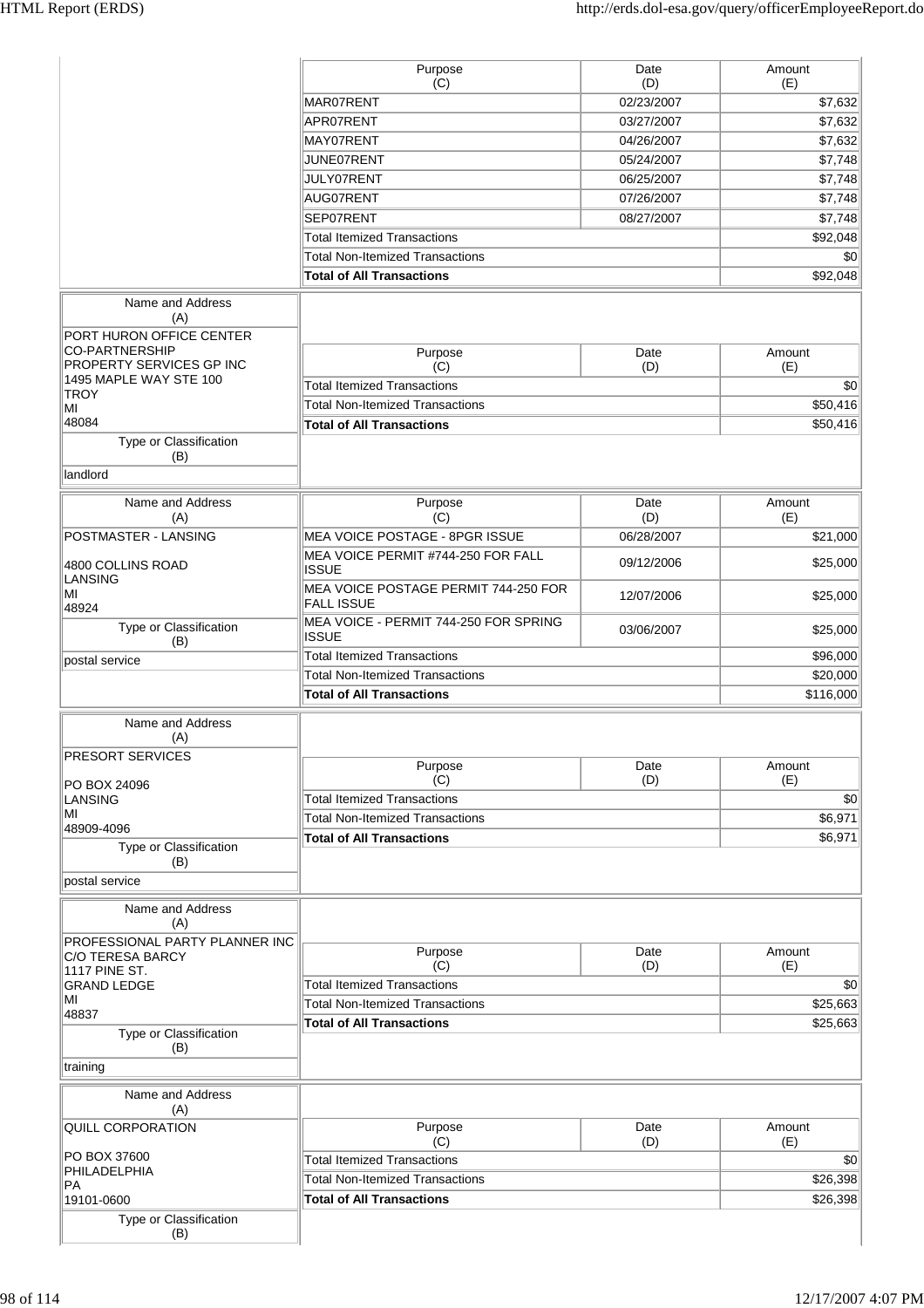| Name and Address<br>(A)                                                                                   | Purpose<br>(C)                            | Date<br>(D) | Amount<br>(E)                                                                                  |
|-----------------------------------------------------------------------------------------------------------|-------------------------------------------|-------------|------------------------------------------------------------------------------------------------|
| <b>RBR HOLDINGS LLC</b>                                                                                   | OCT06RENT                                 | 09/26/2006  | \$6,019                                                                                        |
|                                                                                                           | NOV06RENT                                 | 10/26/2006  | \$6,019                                                                                        |
| <b>1475 ROBBINS ROAD</b><br><b>GRAND HAVEN</b>                                                            | DEC06RENT                                 | 11/21/2006  | \$6,019                                                                                        |
| МI                                                                                                        | JAN07RENT                                 | 12/21/2006  | \$6,019                                                                                        |
| 49417                                                                                                     | FEB07RENT                                 | 01/24/2007  | \$6,019                                                                                        |
| Type or Classification                                                                                    | MAR07RENT                                 | 02/23/2007  | \$6,019                                                                                        |
| (B)                                                                                                       | APR07RENT                                 | 03/27/2007  | \$6,019                                                                                        |
| real estate                                                                                               | MAY07RENT                                 | 04/26/2007  | \$6,019                                                                                        |
|                                                                                                           | JUNE07RENT                                | 05/24/2007  | \$6,019                                                                                        |
|                                                                                                           | JULY07RENT                                | 06/25/2007  | \$6,019                                                                                        |
|                                                                                                           | AUG07RENT                                 | 07/26/2007  | \$6,019                                                                                        |
|                                                                                                           | SEP07RENT                                 | 08/27/2007  | \$6,019                                                                                        |
|                                                                                                           | <b>Total Itemized Transactions</b>        |             | \$72,228                                                                                       |
|                                                                                                           | <b>Total Non-Itemized Transactions</b>    |             | \$0                                                                                            |
|                                                                                                           | <b>Total of All Transactions</b>          |             | \$72,228                                                                                       |
|                                                                                                           |                                           |             |                                                                                                |
| Name and Address<br>(A)                                                                                   |                                           |             |                                                                                                |
| <b>READER DAVID J.</b><br><b>PO BOX 685</b>                                                               | Purpose<br>(C)                            | Date<br>(D) | Amount<br>(E)                                                                                  |
|                                                                                                           | CAM CHARGES 2006                          | 01/30/2007  | \$5,343                                                                                        |
| <b>HOWELL</b>                                                                                             | <b>Total Itemized Transactions</b>        |             |                                                                                                |
| МI                                                                                                        | <b>Total Non-Itemized Transactions</b>    |             | \$5,343                                                                                        |
| 48843<br>Type or Classification                                                                           |                                           |             | \$41,634                                                                                       |
| (B)                                                                                                       | <b>Total of All Transactions</b>          |             | \$46,977                                                                                       |
| landlord                                                                                                  |                                           |             |                                                                                                |
| Name and Address<br>(A)                                                                                   |                                           |             |                                                                                                |
| <b>RICHARD BELL TRUST</b>                                                                                 |                                           |             |                                                                                                |
|                                                                                                           | Purpose                                   | Date        |                                                                                                |
|                                                                                                           |                                           |             | Amount                                                                                         |
| 1780 WAYNE STREET                                                                                         | (C)                                       | (D)         | (E)                                                                                            |
| <b>TRAVERSE CITY</b><br>MI                                                                                | <b>Total Itemized Transactions</b>        |             |                                                                                                |
| 49684-1476                                                                                                | <b>Total Non-Itemized Transactions</b>    |             |                                                                                                |
| Type or Classification                                                                                    | <b>Total of All Transactions</b>          |             |                                                                                                |
| (B)<br>landlord                                                                                           |                                           |             |                                                                                                |
| Name and Address                                                                                          |                                           |             |                                                                                                |
| (A)                                                                                                       |                                           |             |                                                                                                |
| <b>ROBBINS STEVE L.</b>                                                                                   | Purpose                                   | Date        | Amount                                                                                         |
| 2469 GRAND RIVER DR.                                                                                      | (C)                                       | (D)         | (E)                                                                                            |
| <b>GRAND RAPIDS</b>                                                                                       | <b>Total Itemized Transactions</b>        |             |                                                                                                |
| MI                                                                                                        | <b>Total Non-Itemized Transactions</b>    |             |                                                                                                |
| 49525<br>Type or Classification                                                                           | <b>Total of All Transactions</b>          |             |                                                                                                |
| (B)                                                                                                       |                                           |             |                                                                                                |
| consultant                                                                                                |                                           |             |                                                                                                |
| Name and Address<br>(A)                                                                                   |                                           |             |                                                                                                |
|                                                                                                           |                                           |             |                                                                                                |
|                                                                                                           | Purpose                                   | Date        | Amount                                                                                         |
|                                                                                                           | (C)<br><b>Total Itemized Transactions</b> | (D)         | (E)                                                                                            |
|                                                                                                           | <b>Total Non-Itemized Transactions</b>    |             |                                                                                                |
| MI<br>48629                                                                                               |                                           |             |                                                                                                |
| Type or Classification                                                                                    | <b>Total of All Transactions</b>          |             |                                                                                                |
| <b>ROW ROW ROW LLC</b><br>7190 W HOUGHTON LAKE DR<br>SUITE 100<br><b>HOUGHTON LAKE</b><br>(B)<br>landlord |                                           |             |                                                                                                |
|                                                                                                           | Purpose                                   | Date        | Amount                                                                                         |
| Name and Address<br>(A)                                                                                   | (C)                                       | (D)         | (E)                                                                                            |
|                                                                                                           | <b>Total Itemized Transactions</b>        |             | \$0<br>\$45,996<br>\$45,996<br>\$0<br>\$5,000<br>\$5,000<br>\$0<br>\$27,600<br>\$27,600<br>\$0 |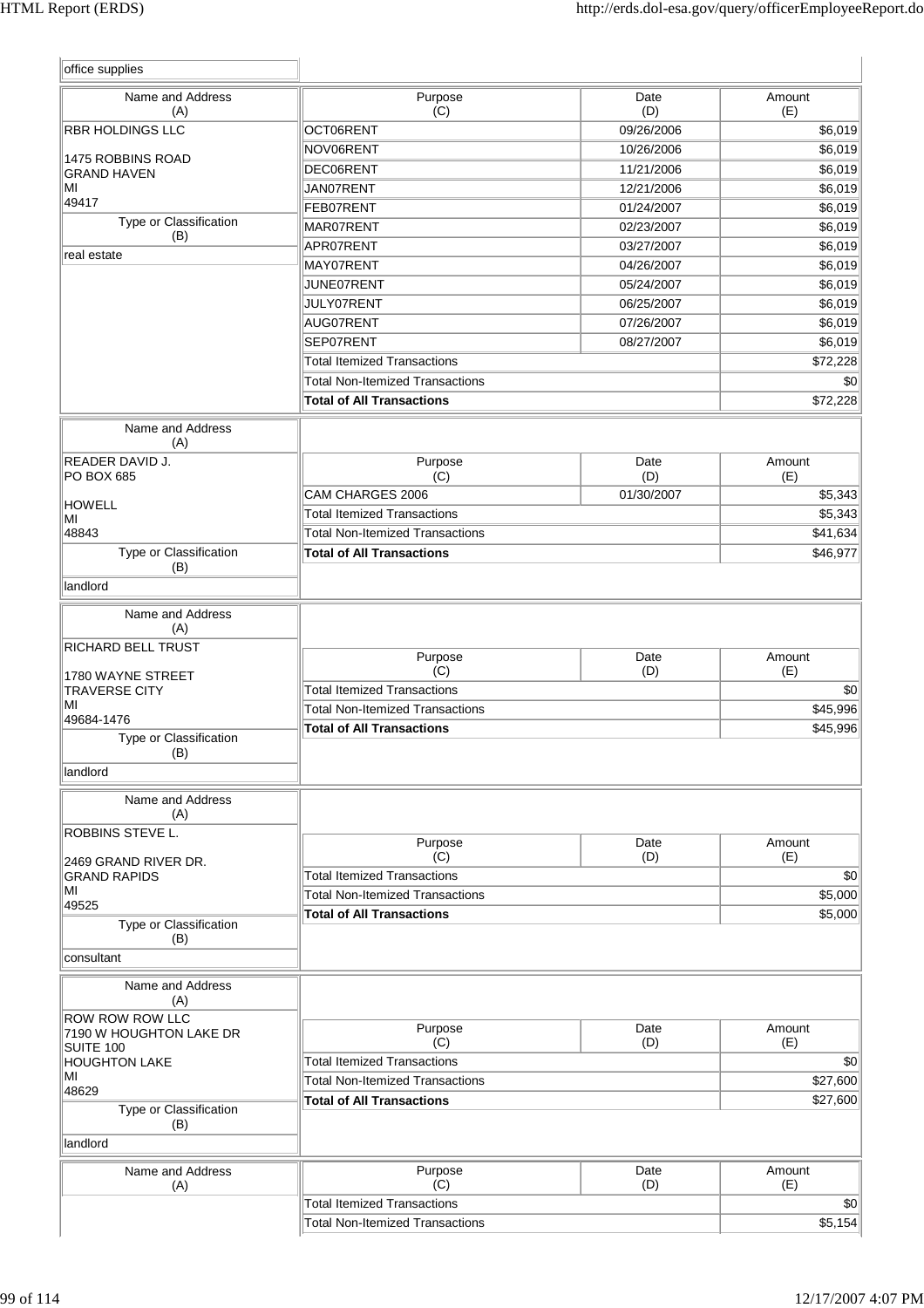| SAFE RECORDS CENTER INC              |                                                                              |             |                      |
|--------------------------------------|------------------------------------------------------------------------------|-------------|----------------------|
| 4940 CONTEC DRIVE                    |                                                                              |             |                      |
| LANSING<br>MI                        | Purpose<br>(C)                                                               | Date<br>(D) | Amount<br>(E)        |
| 48910                                | <b>Total of All Transactions</b>                                             |             | \$5,154              |
| Type or Classification<br>(B)        |                                                                              |             |                      |
| service provider                     |                                                                              |             |                      |
| Name and Address                     |                                                                              |             |                      |
| (A)                                  |                                                                              |             |                      |
| SAUER GREGORY R.                     | Purpose                                                                      | Date        | Amount               |
| 43032 34TH AVE                       | (C)                                                                          | (D)         | (E)                  |
| <b>BANGOR</b><br>MI                  | <b>Total Itemized Transactions</b>                                           |             | \$0                  |
| 49013                                | <b>Total Non-Itemized Transactions</b>                                       |             | \$10,200             |
| Type or Classification               | <b>Total of All Transactions</b>                                             |             | \$10,200             |
| (B)<br>landlord                      |                                                                              |             |                      |
|                                      |                                                                              |             |                      |
| Name and Address<br>(A)              |                                                                              |             |                      |
| SCHAEFER'S COMPLETE OFFICE           |                                                                              |             |                      |
| SOURCE INC                           | Purpose                                                                      | Date        | Amount               |
| 2255 S LINDEN ROAD                   | (C)                                                                          | (D)         | (E)                  |
| <b>FLINT</b>                         | <b>Total Itemized Transactions</b>                                           |             | \$0                  |
| МI<br>48532-5412                     | <b>Total Non-Itemized Transactions</b><br><b>Total of All Transactions</b>   |             | \$16,598<br>\$16,598 |
| Type or Classification               |                                                                              |             |                      |
| (B)                                  |                                                                              |             |                      |
| office supplies                      |                                                                              |             |                      |
| Name and Address                     |                                                                              |             |                      |
| (A)                                  | Purpose                                                                      | Date        | Amount               |
| SCHIAMBERG INC.                      | (C)                                                                          | (D)         | (E)                  |
| 3596 W. ARBUTUS                      | 2500 BLUE METAL FLASHLIGHT                                                   | 10/03/2006  | \$6,005              |
| <b>OKEMOS</b><br>MI                  | 3679 LIGHT TEXTURE MOUSE PADS                                                | 12/12/2006  | \$7,741              |
| 48864                                | <b>Total Itemized Transactions</b>                                           |             | \$13,746             |
| Type or Classification               | <b>Total Non-Itemized Transactions</b>                                       |             | \$11,429             |
| (B)                                  | <b>Total of All Transactions</b>                                             |             | \$25,175             |
| marketing                            |                                                                              |             |                      |
| Name and Address                     |                                                                              |             |                      |
| (A)<br><b>SHERATON LANSING HOTEL</b> | Purpose<br>(C)                                                               | Date<br>(D) | Amount<br>(E)        |
|                                      | STATEWIDE STAFF MEETING - HUMAN                                              |             |                      |
| 925 S CREYTS RD AT I-496             | <b>RESOURCES</b>                                                             | 12/14/2006  | \$8,269              |
| LANSING<br>MI                        | STATEWIDE STAFF MEETING EXPENSES                                             | 12/14/2006  | \$22,339             |
| 48917                                | <b>Total Itemized Transactions</b>                                           |             | \$30,608             |
| Type or Classification               | <b>Total Non-Itemized Transactions</b>                                       |             | \$11,582             |
| (B)<br>hotel                         | <b>Total of All Transactions</b>                                             |             | \$42,190             |
|                                      |                                                                              |             |                      |
| Name and Address<br>(A)              |                                                                              |             |                      |
| SMITH TREE & LANDSCAPE SERVICE       |                                                                              |             |                      |
| INC.                                 | Purpose                                                                      | Date        | Amount               |
| 6270 W GRAND RIVER AVE               | (C)                                                                          | (D)         | (E)                  |
| <b>LANSING</b>                       | <b>Total Itemized Transactions</b><br><b>Total Non-Itemized Transactions</b> |             | \$0<br>\$12,431      |
| MI<br>48906-9132                     | <b>Total of All Transactions</b>                                             |             | \$12,431             |
| Type or Classification               |                                                                              |             |                      |
| (B)                                  |                                                                              |             |                      |
| maintenance                          |                                                                              |             |                      |
| Name and Address                     | Purpose                                                                      | Date        | Amount               |
| (A)                                  | (C)                                                                          | (D)         | (E)                  |
|                                      | LABOR RELATIONS PRACTICUM - LODGING                                          | 07/19/2007  | \$8,826              |
|                                      | <b>Total Itemized Transactions</b>                                           |             | \$8,826              |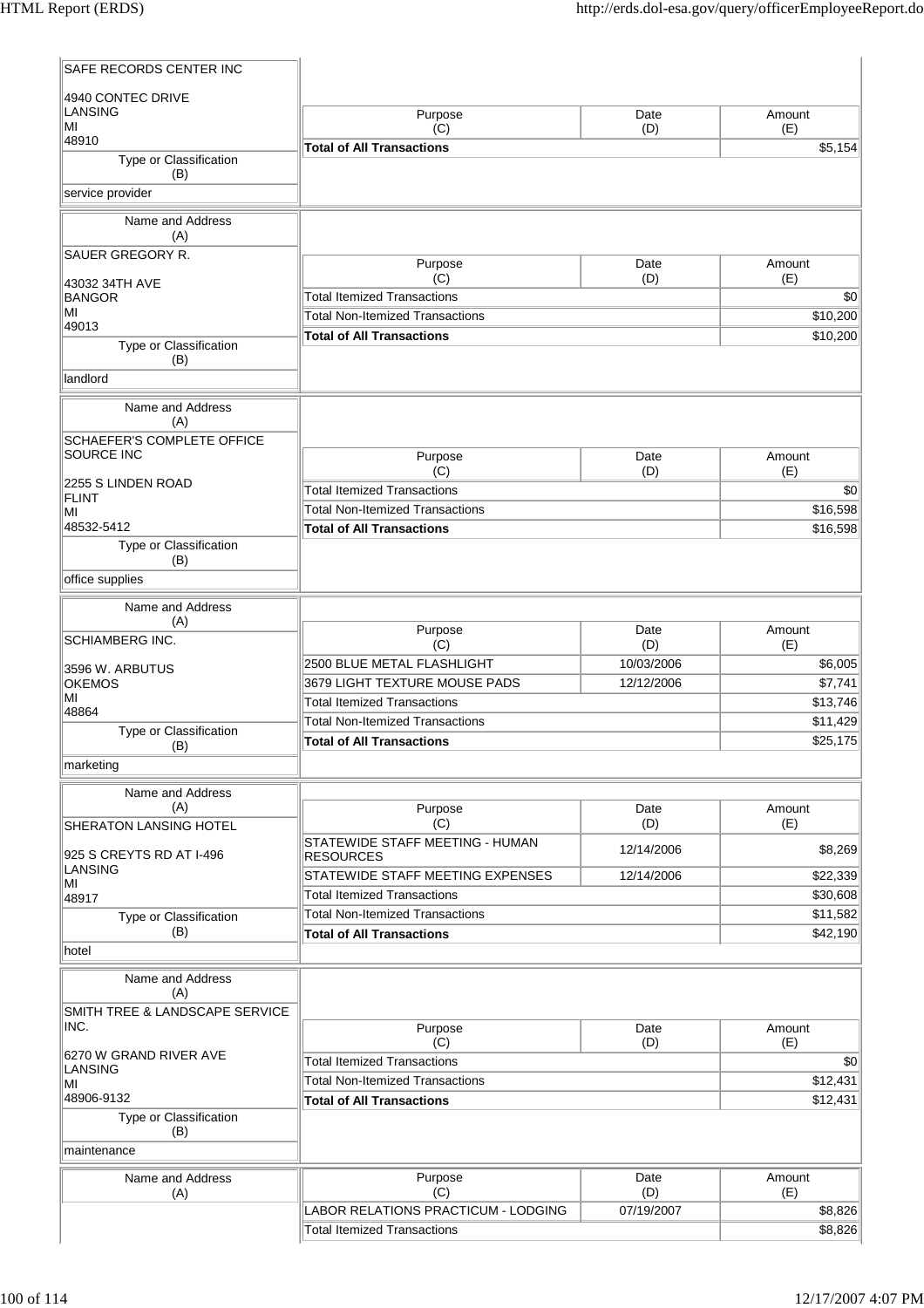| SOARING EAGLE CASINO & RESORT                 |                                        |             |               |
|-----------------------------------------------|----------------------------------------|-------------|---------------|
| 6800 SOARING EAGLE BLVD<br>MT. PLEASANT<br>MI | Purpose<br>(C)                         | Date<br>(D) | Amount<br>(E) |
| 48858                                         | <b>Total Non-Itemized Transactions</b> |             | \$3,370       |
| Type or Classification                        | <b>Total of All Transactions</b>       | \$12,196    |               |
| (B)<br>hotel                                  |                                        |             |               |
| Name and Address<br>(A)                       | Purpose<br>(C)                         | Date<br>(D) | Amount<br>(E) |
| SOP - PARK PLACE L.L.C.                       | OCT06RENT                              | 09/26/2006  | \$6,197       |
| 401 S. OLD WOODWARD AVE<br>SUITE 300          | NOV06RENT                              | 10/26/2006  | \$6,197       |
| <b>BIRMINGHAM</b>                             | DEC06RENT                              | 11/21/2006  | \$6,197       |
| MI                                            | JAN07RENT                              | 12/21/2006  | \$6,197       |
| 48009                                         | FEB07RENT                              | 01/24/2007  | \$6,197       |
| Type or Classification<br>(B)                 | MAR07RENT                              | 02/23/2007  | \$6,197       |
| real estate                                   | APR07RENT                              | 03/27/2007  | \$6,197       |
|                                               | MAY07RENT                              | 04/26/2007  | \$6,197       |
|                                               | JUNE07RENT                             | 05/24/2007  | \$6,197       |
|                                               | JULY07RENT                             | 06/25/2007  | \$6,197       |
|                                               | AUG07RENT                              | 07/26/2007  | \$6,197       |
|                                               | SEP07RENT                              | 08/27/2007  | \$6,197       |
|                                               | <b>Total Itemized Transactions</b>     |             | \$74,364      |
|                                               | <b>Total Non-Itemized Transactions</b> |             | \$24,802      |
|                                               | <b>Total of All Transactions</b>       |             | \$99,166      |
|                                               |                                        |             |               |
| Name and Address<br>(A)                       |                                        |             |               |
| SOS OFFICE SUPPLY                             | Purpose                                | Date        | Amount        |
| PO BOX 888843                                 | (C)                                    | (D)         | (E)           |
| <b>GRAND RAPIDS</b>                           | <b>Total Itemized Transactions</b>     |             | \$0           |
| ΜI<br>49588-8843                              | <b>Total Non-Itemized Transactions</b> | \$13,892    |               |
| Type or Classification                        | <b>Total of All Transactions</b>       |             | \$13,892      |
| (B)                                           |                                        |             |               |
| office supplies                               |                                        |             |               |
| Name and Address<br>(A)                       |                                        |             |               |
| SPECIAL A'FARE CATERING                       |                                        |             |               |
| 4661 OKEMOS ROAD                              | Purpose<br>(C)                         | Date<br>(D) | Amount<br>(E) |
| SUITE3<br><b>OKEMOS</b>                       | <b>Total Itemized Transactions</b>     |             | \$0           |
| ΜI                                            | <b>Total Non-Itemized Transactions</b> |             | \$7,192       |
| 48864                                         | <b>Total of All Transactions</b>       |             |               |
| Type or Classification<br>(B)                 |                                        |             | \$7,192       |
| training                                      |                                        |             |               |
| Name and Address<br>(A)                       |                                        |             |               |
| STAFFORD'S PERRY HOTEL                        | Purpose<br>(C)                         | Date<br>(D) | Amount<br>(E) |
| CORNER BAY AT LEWIS                           | FOR WOMEN ONLY CONF 10/02-10/05/06     | 11/16/2006  | \$9,102       |
| <b>PETOSKEY</b><br>ΜI                         | <b>Total Itemized Transactions</b>     |             | \$9,102       |
| 49770                                         | <b>Total Non-Itemized Transactions</b> |             | \$1,774       |
| Type or Classification<br>(B)                 | <b>Total of All Transactions</b>       |             | \$10,876      |
| hotel                                         |                                        |             |               |
| Name and Address<br>(A)                       | Purpose<br>(C)                         | Date<br>(D) | Amount<br>(E) |
| STAFFORD'S BAY VIEW INN                       | BANQUET & LODGING CHARGES 05/22/07     | 06/21/2007  | \$10,141      |
| PO BOX 657                                    | <b>Total Itemized Transactions</b>     |             | \$10,141      |
| <b>PETOSKEY</b>                               | <b>Total Non-Itemized Transactions</b> |             | \$500         |
| ΜI                                            | <b>Total of All Transactions</b>       |             |               |
| 49770                                         |                                        |             | \$10,641      |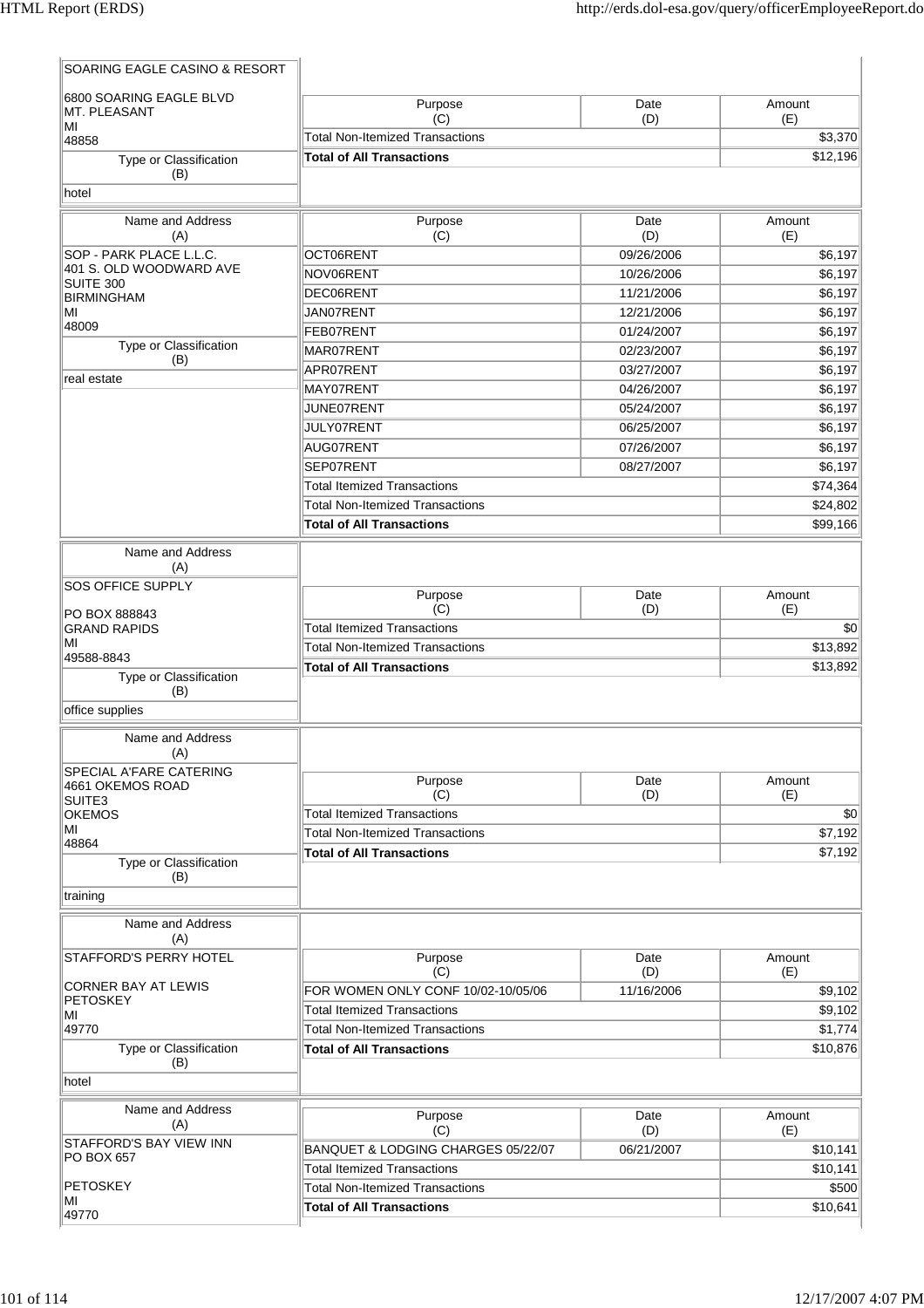| Type or Classification                            |                                                         |             |               |
|---------------------------------------------------|---------------------------------------------------------|-------------|---------------|
| (B)<br>hotel                                      |                                                         |             |               |
|                                                   |                                                         |             |               |
| Name and Address<br>(A)                           |                                                         |             |               |
| S. T. CONSTRUCTION & SON<br>C/O SEVERINO TAORMINA | Purpose<br>(C)                                          | Date<br>(D) | Amount<br>(E) |
| 14283 S. DIXIE HIGHWAY<br><b>MONROE</b>           | <b>Total Itemized Transactions</b>                      |             | \$0           |
| MI                                                | <b>Total Non-Itemized Transactions</b>                  |             | \$31,200      |
| 48161                                             | <b>Total of All Transactions</b>                        |             | \$31,200      |
| Type or Classification<br>(B)<br>landlord         |                                                         |             |               |
|                                                   |                                                         |             |               |
| Name and Address<br>(A)                           | Purpose<br>(C)                                          | Date<br>(D) | Amount<br>(E) |
| <b>STERN THOMAS</b>                               | PROGRAM STIPEND 09/18-09/20/06                          | 11/14/2006  | \$6,000       |
| PO BOX 2206                                       | <b>ADVOCACY TRAINING - PHASE 1</b><br>06/12-06/14/07    | 06/26/2007  | \$6,000       |
| <b>DURHAM</b><br><b>NC</b>                        | <b>ADVOCACY TRAINING PHASE 1 &amp; 2</b><br>04/30-05/03 | 06/26/2007  | \$10,500      |
| 27702-2206                                        | <b>Total Itemized Transactions</b>                      |             | \$22,500      |
| Type or Classification<br>(B)                     | <b>Total Non-Itemized Transactions</b>                  |             | \$1,918       |
| consultant                                        | <b>Total of All Transactions</b>                        |             | \$24,418      |
| Name and Address                                  |                                                         |             |               |
| (A)<br><b>TESTING ENGINEERS &amp;</b>             |                                                         |             |               |
| CONSULTANTS INC.                                  | Purpose                                                 | Date        | Amount        |
| 1333 ROCHESTER RD<br>PO BOX 249                   | (C)                                                     | (D)         | (E)           |
| <b>TROY</b>                                       | <b>Total Itemized Transactions</b>                      |             | \$0           |
| MI                                                | <b>Total Non-Itemized Transactions</b>                  |             | \$5,005       |
| 48099-0249<br>Type or Classification              | <b>Total of All Transactions</b>                        |             | \$5,005       |
| maintenance<br>Name and Address                   |                                                         |             |               |
| (A)<br><b>TREETOPS SYLVAN RESORT</b>              | Purpose<br>(C)                                          | Date<br>(D) | Amount<br>(E) |
| 3962 WILKINSON RD                                 | EZ TRG MTG 5/9-11/07                                    | 07/17/2007  | \$6,444       |
| GAYLORD                                           | CZ TRG MTG 5/9-11/07                                    | 07/17/2007  | \$7,800       |
| MI                                                | <b>Total Itemized Transactions</b>                      |             | \$14,244      |
| 49735<br>Type or Classification                   | <b>Total Non-Itemized Transactions</b>                  |             | \$1,140       |
| (B)                                               | <b>Total of All Transactions</b>                        |             | \$15,384      |
| hotel                                             |                                                         |             |               |
| Name and Address                                  |                                                         |             |               |
| (A)                                               | Purpose                                                 | Date        | Amount        |
| TRUE COLORS INC.<br>C/O CONNIE JENNINGS           | (C)                                                     | (D)         | (E)           |
| 3605 W. MACARTHUR BLVD                            | TRUE COLORS ADVANCED TRAINING                           | 12/07/2006  | \$7,735       |
| SANTA ANA                                         | CERTIFICATION TRAINING - MEA HDQTRS                     | 09/26/2006  | \$8,745       |
| СA<br>92704                                       | <b>Total Itemized Transactions</b>                      |             | \$16,480      |
| Type or Classification                            | <b>Total Non-Itemized Transactions</b>                  |             | \$9,264       |
| (B)<br>training                                   | <b>Total of All Transactions</b>                        |             | \$25,744      |
| Name and Address<br>(A)                           |                                                         |             |               |
| TWIN CITY DRY DOCK AND MARINE<br>INC.             | Purpose<br>(C)                                          | Date        | Amount        |
|                                                   | <b>Total Itemized Transactions</b>                      | (D)         | (E)<br>\$0    |
| 7131 S. RIDGE ROAD<br>SAULT STE. MARIE            | <b>Total Non-Itemized Transactions</b>                  |             | \$22,772      |
| MI                                                | <b>Total of All Transactions</b>                        |             | \$22,772      |
| 49783                                             |                                                         |             |               |
| Type or Classification<br>(B)                     |                                                         |             |               |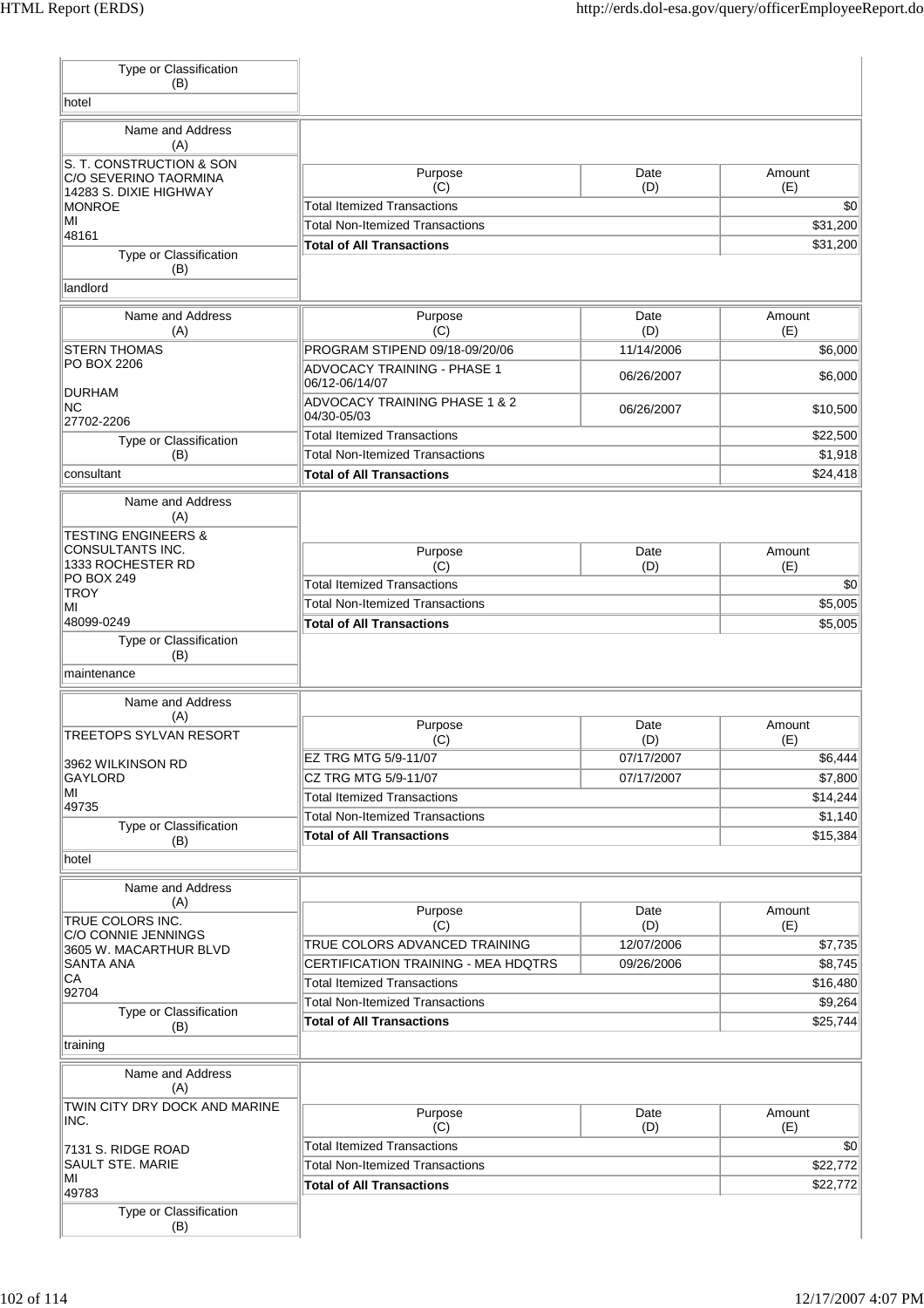| landlord                            |                                                                              |      |                      |
|-------------------------------------|------------------------------------------------------------------------------|------|----------------------|
| Name and Address                    |                                                                              |      |                      |
| (A)                                 |                                                                              |      |                      |
| UNITED TEACHERS OF FLINT INC.       | Purpose                                                                      | Date | Amount               |
| 5095 EXCHANGE DRIVE                 | (C)                                                                          | (D)  | (E)                  |
| <b>FLINT</b><br>MI                  | <b>Total Itemized Transactions</b>                                           |      | \$0                  |
| 48507                               | <b>Total Non-Itemized Transactions</b>                                       |      | \$5,123              |
| Type or Classification<br>(B)       | <b>Total of All Transactions</b>                                             |      | \$5,123              |
| union                               |                                                                              |      |                      |
| Name and Address<br>(A)             |                                                                              |      |                      |
| <b>VANDERWAL ROSS</b>               | Purpose                                                                      | Date | Amount               |
| 1337 NORTH MITCHELL ST              | (C)                                                                          | (D)  | (E)                  |
| <b>CADILLAC</b>                     | <b>Total Itemized Transactions</b>                                           |      | \$0                  |
| MI<br>49601                         | <b>Total Non-Itemized Transactions</b>                                       |      | \$18,940             |
| Type or Classification              | <b>Total of All Transactions</b>                                             |      | \$18,940             |
| (B)                                 |                                                                              |      |                      |
| landlord                            |                                                                              |      |                      |
| Name and Address                    |                                                                              |      |                      |
| (A)                                 |                                                                              |      |                      |
| VAN ECK WILLIAM A                   | Purpose                                                                      | Date | Amount               |
| 302 S BRIDGE STREET                 | (C)                                                                          | (D)  | (E)                  |
| <b>BELDING</b>                      | <b>Total Itemized Transactions</b>                                           |      | \$0                  |
| MI<br>48809                         | <b>Total Non-Itemized Transactions</b>                                       |      | \$20,220             |
| Type or Classification              | <b>Total of All Transactions</b>                                             |      | \$20,220             |
| (B)                                 |                                                                              |      |                      |
| landlord                            |                                                                              |      |                      |
| Name and Address<br>(A)             |                                                                              |      |                      |
| <b>WARREN HOLDING CO LLC</b>        | Purpose                                                                      | Date | Amount               |
| 11542 BUCKHAVEN LANE                | (C)                                                                          | (D)  | (E)                  |
| <b>WEST PALM BEACH</b>              | <b>Total Itemized Transactions</b>                                           |      | \$0                  |
| FL<br>33412                         | <b>Total Non-Itemized Transactions</b>                                       |      | \$18,500             |
| Type or Classification              | <b>Total of All Transactions</b>                                             |      | \$18,500             |
| (B)<br>landlord                     |                                                                              |      |                      |
| Name and Address                    |                                                                              |      |                      |
| (A)<br>WASHINGTON STREET ASSOCIATES |                                                                              |      |                      |
| PO BOX 2024                         | Purpose                                                                      | Date | Amount               |
|                                     | (C)                                                                          | (D)  | (E)                  |
| <b>PETOSKEY</b><br>MI               | <b>Total Itemized Transactions</b><br><b>Total Non-Itemized Transactions</b> |      | \$0                  |
| 49770                               | <b>Total of All Transactions</b>                                             |      | \$32,585<br>\$32,585 |
| Type or Classification<br>(B)       |                                                                              |      |                      |
| landlord                            |                                                                              |      |                      |
| Name and Address<br>(A)             |                                                                              |      |                      |
| WEBEX COMMUNICATIONS INC.           | Purpose                                                                      | Date | Amount               |
| PO BOX 49216                        | (C)                                                                          | (D)  | (E)                  |
| <b>SAN JOSE</b>                     | <b>Total Itemized Transactions</b>                                           |      | \$0                  |
| СA<br>95161-9216                    | <b>Total Non-Itemized Transactions</b>                                       |      | \$9,060              |
| Type or Classification              | <b>Total of All Transactions</b>                                             |      | \$9,060              |
| (B)                                 |                                                                              |      |                      |
| training                            |                                                                              |      |                      |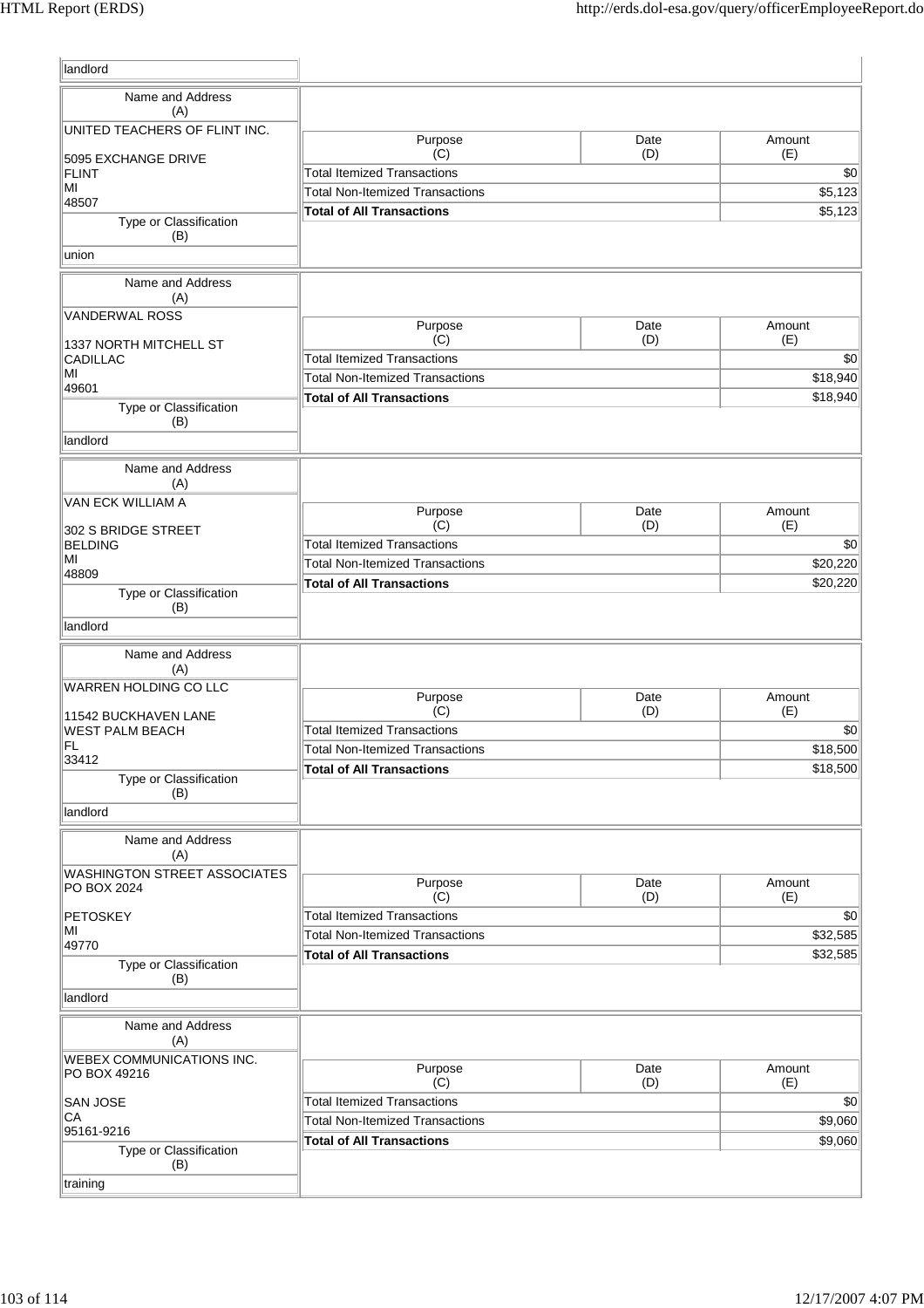| Name and Address<br>(A)                                  |                                        |                   |                     |
|----------------------------------------------------------|----------------------------------------|-------------------|---------------------|
| <b>WEST GROUP</b><br><b>WEST GROUP PAYMENT CTR</b>       | Purpose<br>(C)                         | Date<br>(D)       | Amount<br>(E)       |
| PO BOX 6292<br><b>CAROL STREAM</b>                       | <b>Total Itemized Transactions</b>     |                   | \$0                 |
| IL.                                                      | <b>Total Non-Itemized Transactions</b> | \$1,130           |                     |
| 60197-6292                                               | <b>Total of All Transactions</b>       |                   | \$1,130             |
| Type or Classification<br>(B)                            |                                        |                   |                     |
| publication                                              |                                        |                   |                     |
| Name and Address<br>(A)                                  |                                        |                   |                     |
| WHITFORD DENNIS W.                                       | Purpose                                | Date              | Amount              |
| 625 N. MAIN                                              | (C)                                    | (D)               | (E)                 |
| MT. PLEASANT                                             | <b>Total Itemized Transactions</b>     |                   | \$0                 |
| MI                                                       | <b>Total Non-Itemized Transactions</b> |                   | \$8,055             |
| 48858                                                    | <b>Total of All Transactions</b>       |                   | \$8,055             |
| Type or Classification<br>(B)                            |                                        |                   |                     |
| landlord                                                 |                                        |                   |                     |
| Name and Address<br>(A)                                  |                                        |                   |                     |
| WHITE SCHNEIDER YOUNG &                                  | Purpose                                | Date              | Amount              |
| CHIODINI P.C.                                            | (C)<br>JULY 2007 BARGAINING CHARGES    | (D)<br>08/16/2007 | (E)<br>\$5,880      |
| 2300 JOLLY OAK ROAD                                      | JUNE BILLING STATEMENT - MESSA         |                   |                     |
| <b>OKEMOS</b>                                            | <b>Total Itemized Transactions</b>     | 08/02/2007        | \$6,562<br>\$12,442 |
| MI<br>48864-4597                                         | <b>Total Non-Itemized Transactions</b> |                   | \$13,732            |
| Type or Classification                                   | <b>Total of All Transactions</b>       |                   | \$26,174            |
| (B)                                                      |                                        |                   |                     |
| legal                                                    |                                        |                   |                     |
| Name and Address<br>(A)                                  |                                        |                   |                     |
| <b>WYNGATE PROPERTIES LLC</b><br>C/O CRM INVESTMENTS LLC | Purpose                                | Date              | Amount              |
| 8300 HALL ROAD SUITE 200                                 | (C)                                    | (D)               | (E)                 |
| <b>UTICA</b>                                             | <b>Total Itemized Transactions</b>     |                   | \$0                 |
| MI<br>48317                                              | <b>Total Non-Itemized Transactions</b> |                   | \$49,804            |
| Type or Classification                                   | <b>Total of All Transactions</b>       |                   | \$49,804            |
| (B)                                                      |                                        |                   |                     |
| landlord                                                 |                                        |                   |                     |
| Name and Address<br>(A)                                  |                                        |                   |                     |
| YARROW GOLF AND CONFERENCE                               |                                        |                   |                     |
| <b>CENTER</b>                                            | Purpose<br>(C)                         | Date<br>(D)       | Amount<br>(E)       |
| 10499 NORTH 48TH STREET                                  | SPARKS TRAINING 01/11-01/13/07         | 02/20/2007        | \$7,630             |
| <b>AUGUSTA</b>                                           | <b>Total Itemized Transactions</b>     |                   | \$7,630             |
| MI                                                       | <b>Total Non-Itemized Transactions</b> |                   | \$0                 |
| 49012-9500                                               | <b>Total of All Transactions</b>       |                   | \$7,630             |
| Type or Classification<br>(B)                            |                                        |                   |                     |
| training                                                 |                                        |                   |                     |

Form LM-2 (Revised 2003)

## **SCHEDULE 19 - UNION ADMINISTRATION ELE NUMBER: 512-840**

| Name and Address                              |                                        |      |                  |
|-----------------------------------------------|----------------------------------------|------|------------------|
| (A)                                           | Purpose                                | Date | Amount           |
| ANDERSON INTERNATIONAL                        | (C)                                    | (D)  | (E)              |
| ∥2740 EAST LANSING DR<br>∥EAST LANSING<br>∣MI | <b>Total Itemized Transactions</b>     |      | \$0 <sub>0</sub> |
|                                               | <b>Total Non-Itemized Transactions</b> |      | \$20,899         |
|                                               | <b>Total of All Transactions</b>       |      | \$20.899         |
| 48823-7754                                    |                                        |      |                  |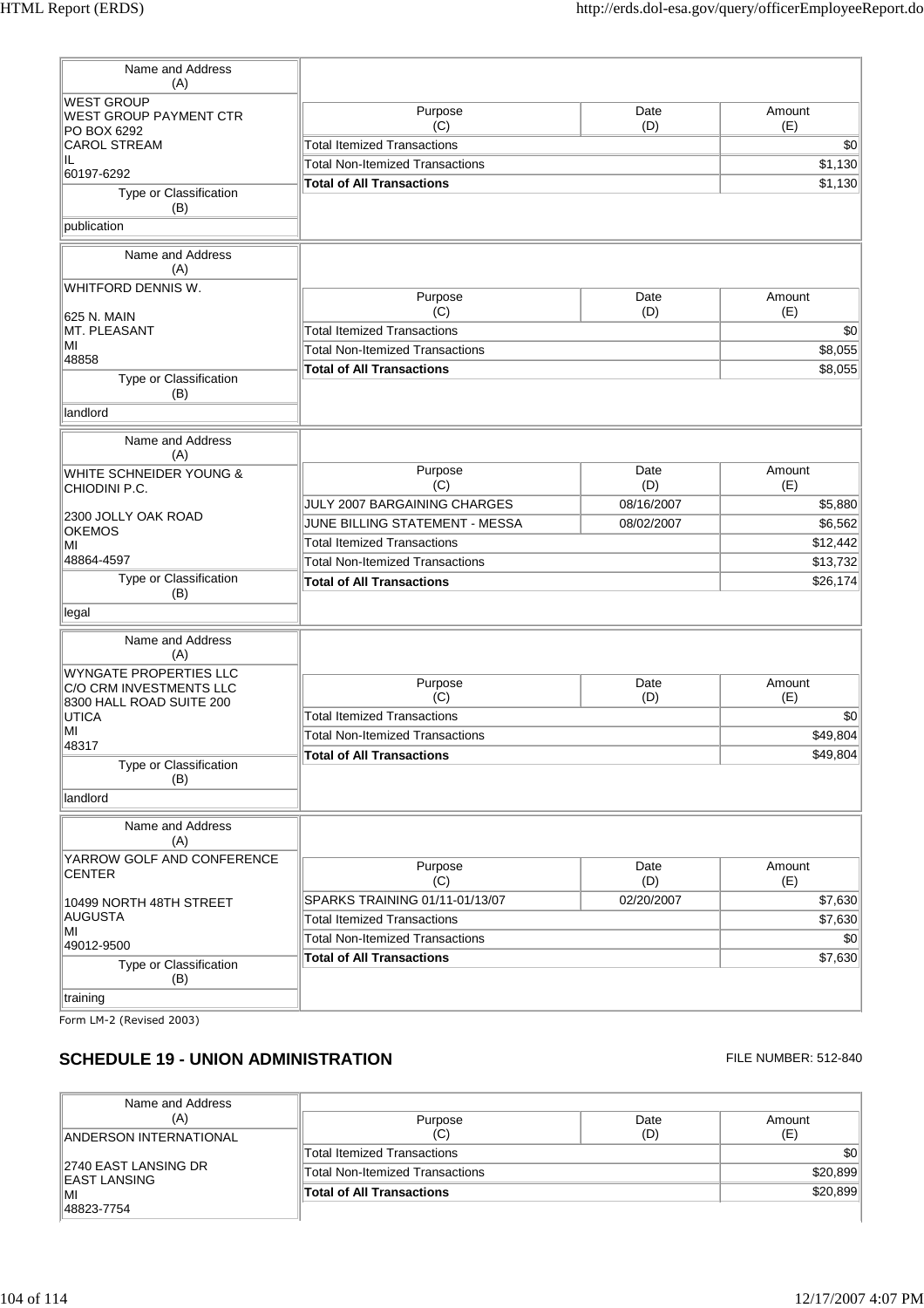| Type or Classification<br>(B)                                 |                                                                    |             |                    |
|---------------------------------------------------------------|--------------------------------------------------------------------|-------------|--------------------|
| airline                                                       |                                                                    |             |                    |
| Name and Address<br>(A)                                       |                                                                    |             |                    |
| ARAMARK CORPORATION                                           | Purpose                                                            | Date        | Amount             |
| COBO CONFERENCE & EXH CTR<br>ONE WASHINGTON BLVD              | (C)                                                                | (D)         | (E)                |
| <b>DETROIT</b>                                                | <b>Total Itemized Transactions</b>                                 |             | \$0                |
| MI<br>48226                                                   | <b>Total Non-Itemized Transactions</b>                             |             | \$1,336            |
| Type or Classification<br>(B)                                 | <b>Total of All Transactions</b>                                   |             | \$1,336            |
| conference                                                    |                                                                    |             |                    |
| Name and Address<br>(A)                                       |                                                                    |             |                    |
| ART CRAFT DISPLAY INC                                         | Purpose                                                            | Date        | Amount             |
| 500 BUSINESS CENTER DR                                        | (C)                                                                | (D)         | (E)                |
| <b>LANSING</b><br>MI                                          | <b>Total Itemized Transactions</b>                                 |             | \$0                |
| 48917                                                         | <b>Total Non-Itemized Transactions</b>                             |             | \$5,865            |
| Type or Classification<br>(B)                                 | <b>Total of All Transactions</b>                                   |             | \$5,865            |
| office supplies                                               |                                                                    |             |                    |
| Name and Address<br>(A)                                       |                                                                    |             |                    |
| <b>BRIGHTON AREA SCHOOLS</b><br><b>ATT: DEBORAH WEISER</b>    | Purpose                                                            | Date        | Amount             |
| 125 S. CHURCH ST.                                             | (C)                                                                | (D)         | (E)                |
| <b>BRIGHTON</b>                                               | <b>Total Itemized Transactions</b>                                 |             | \$0                |
| MI<br>48116                                                   | <b>Total Non-Itemized Transactions</b>                             | \$387       |                    |
| Type or Classification                                        | <b>Total of All Transactions</b>                                   |             | \$387              |
| (B)                                                           |                                                                    |             |                    |
| union                                                         |                                                                    |             |                    |
| Name and Address<br>(A)                                       |                                                                    |             |                    |
| CHEENEY MEDIA CONCEPTS 2                                      | Purpose                                                            | Date        | Amount             |
| 301 M.A.C. SUITE 200                                          | (C)                                                                | (D)         | (E)                |
| <b>EAST LANSING</b><br>MI                                     | <b>Total Itemized Transactions</b>                                 |             | \$0                |
| 48823                                                         | <b>Total Non-Itemized Transactions</b>                             |             | \$4,933            |
| Type or Classification<br>(B)                                 | <b>Total of All Transactions</b>                                   |             | \$4,933            |
| marketing                                                     |                                                                    |             |                    |
| Name and Address<br>(A)                                       |                                                                    |             |                    |
| <b>COURTYARD BY MARRIOTT</b>                                  | Purpose                                                            | Date        | Amount             |
| 2710 LAKE LANSING ROAD                                        | (C)                                                                | (D)         | (E)                |
| <b>LANSING</b><br>MI                                          | <b>Total Itemized Transactions</b>                                 |             | \$0                |
| 48912                                                         | <b>Total Non-Itemized Transactions</b>                             |             | \$1,322<br>\$1,322 |
| Type or Classification<br>(B)                                 | <b>Total of All Transactions</b>                                   |             |                    |
| hotel                                                         |                                                                    |             |                    |
| Name and Address<br>(A)                                       | Purpose<br>(C)                                                     | Date<br>(D) | Amount<br>(E)      |
| CRISIS PREVENTION INSTITUTE INC.<br>3315-H NORTH 124TH STREET | NON-VIOLENT CRISIS INTERVENTION<br><b>TRAINING</b>                 | 08/31/2007  | \$6,824            |
| <b>BROOKFIELD</b><br>WI                                       | <b>NCI 4 DAY INSTRUCTOR CERTIFICATION &amp;</b><br><b>EXPENSES</b> | 08/31/2007  | \$9,366            |
| 53005                                                         | <b>Total Itemized Transactions</b>                                 |             | \$16,190           |
| Type or Classification<br>(B)                                 | <b>Total Non-Itemized Transactions</b>                             |             | \$0                |
| training                                                      | <b>Total of All Transactions</b>                                   |             | \$16,190           |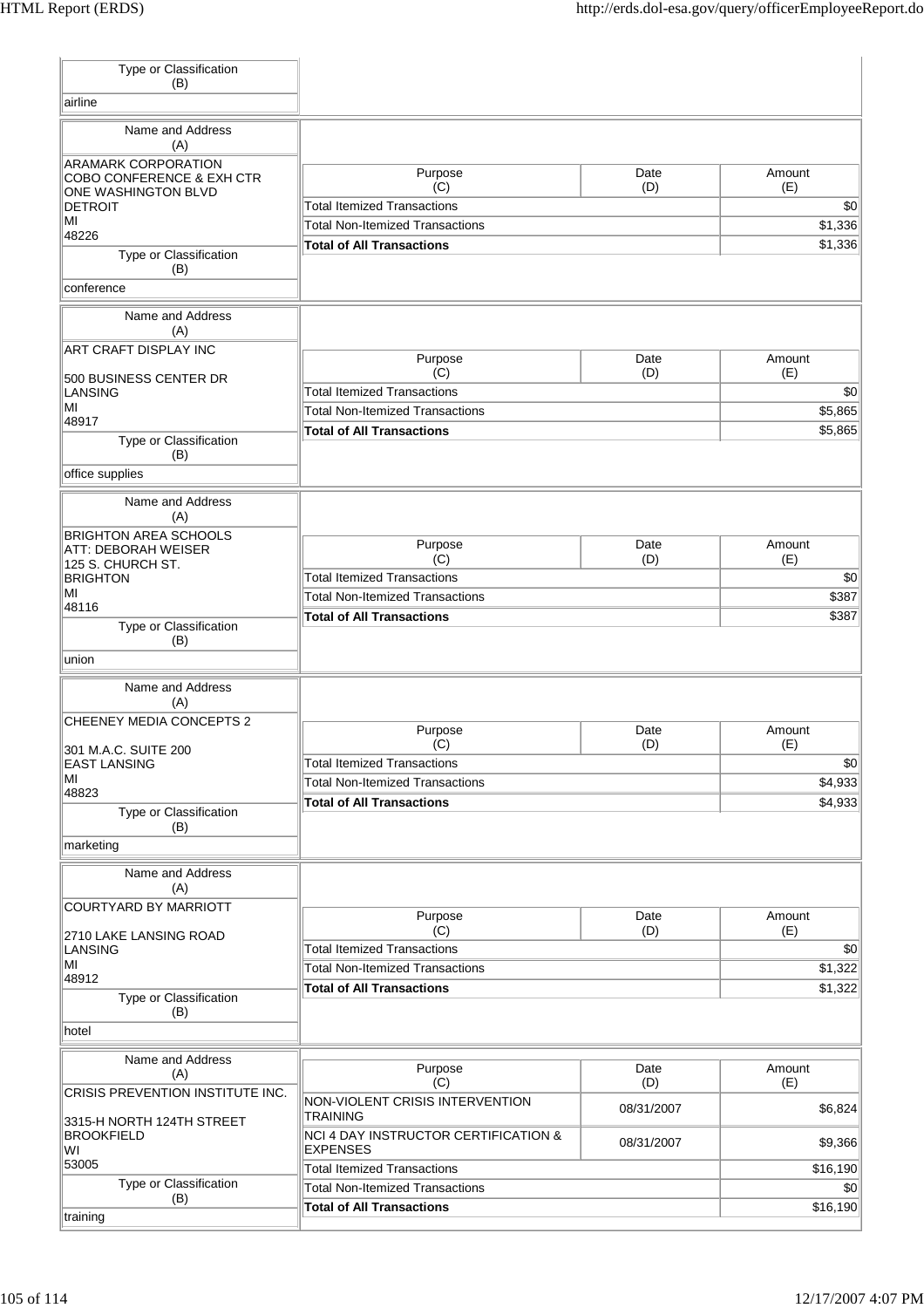| Name and Address<br>(A)                            |                                        |             |               |
|----------------------------------------------------|----------------------------------------|-------------|---------------|
| DBI BUSINESS INTERIORS INC.                        |                                        |             |               |
|                                                    | Purpose<br>(C)                         | Date<br>(D) | Amount<br>(E) |
| 912 E MICHIGAN AVENUE<br>LANSING                   | <b>Total Itemized Transactions</b>     |             | \$0           |
| MI                                                 | <b>Total Non-Itemized Transactions</b> |             | \$518         |
| 48912                                              | <b>Total of All Transactions</b>       |             | \$518         |
| Type or Classification<br>(B)                      |                                        |             |               |
| office supplies                                    |                                        |             |               |
| Name and Address                                   |                                        |             |               |
| (A)                                                |                                        |             |               |
| <b>FARMINGTON PUBLIC SCHOOL</b><br><b>DISTRICT</b> | Purpose                                | Date        | Amount        |
|                                                    | (C)                                    | (D)         | (E)           |
| 32500 SHIAWASSEE                                   | <b>Total Itemized Transactions</b>     |             | \$0           |
| <b>FARMINGTON</b><br>MI                            | <b>Total Non-Itemized Transactions</b> |             | \$4,916       |
| 48336-2363                                         | <b>Total of All Transactions</b>       |             | \$4,916       |
| Type or Classification<br>(B)                      |                                        |             |               |
| union                                              |                                        |             |               |
| Name and Address                                   |                                        |             |               |
| (A)                                                |                                        |             |               |
| HYATT REGENCY DEARBORN<br>DEPT 296601              | Purpose<br>(C)                         | Date<br>(D) | Amount<br>(E) |
| PO BOX 67000                                       | 2006 IPD CONFERENCE 12/02-12/05/06     | 02/15/2007  | \$104,329     |
| <b>DETROIT</b>                                     | <b>Total Itemized Transactions</b>     |             |               |
| MI                                                 |                                        |             | \$104,329     |
| 48267-2966                                         | <b>Total Non-Itemized Transactions</b> |             | \$2,599       |
| Type or Classification<br>(B)                      | <b>Total of All Transactions</b>       |             | \$106,928     |
| hotel                                              |                                        |             |               |
|                                                    |                                        |             |               |
| Name and Address<br>(A)                            |                                        |             |               |
| <b>IMAGE BUILDERS UNLIMITED</b>                    | Purpose                                | Date        | Amount        |
|                                                    | (C)                                    | (D)         | (E)           |
| 1060 TROWBRIDGE ROAD<br><b>EAST LANSING</b>        | <b>Total Itemized Transactions</b>     |             | \$0           |
| MI                                                 | <b>Total Non-Itemized Transactions</b> |             | \$4,500       |
| 48823-5248                                         | <b>Total of All Transactions</b>       |             | \$4,500       |
| Type or Classification                             |                                        |             |               |
| (B)                                                |                                        |             |               |
| marketing                                          |                                        |             |               |
| Name and Address<br>(A)                            |                                        |             |               |
| KALAMAZOO PUBLIC SCHOOLS                           |                                        |             |               |
| <b>DIV. OF BUSINESS</b>                            | Purpose                                | Date        | Amount        |
| 1220 HOWARD STREET                                 | (C)                                    | (D)         | (E)           |
| <b>KALAMAZOO</b><br>MI                             | <b>Total Itemized Transactions</b>     |             | \$0           |
| 49008-1882                                         | <b>Total Non-Itemized Transactions</b> |             | \$39,564      |
| Type or Classification<br>(B)                      | <b>Total of All Transactions</b>       |             | \$39,564      |
| union                                              |                                        |             |               |
| Name and Address                                   |                                        |             |               |
| (A)                                                |                                        |             |               |
| LANSING AREA OFFICE BASICS                         | Purpose                                | Date        | Amount        |
| 205 BELL STREET                                    | (C)                                    | (D)         | (E)           |
| LANSING                                            | <b>Total Itemized Transactions</b>     |             | \$0           |
| МI                                                 | <b>Total Non-Itemized Transactions</b> |             | \$427         |
| 48906                                              | <b>Total of All Transactions</b>       |             | \$427         |
| Type or Classification<br>(B)                      |                                        |             |               |
| office supplies                                    |                                        |             |               |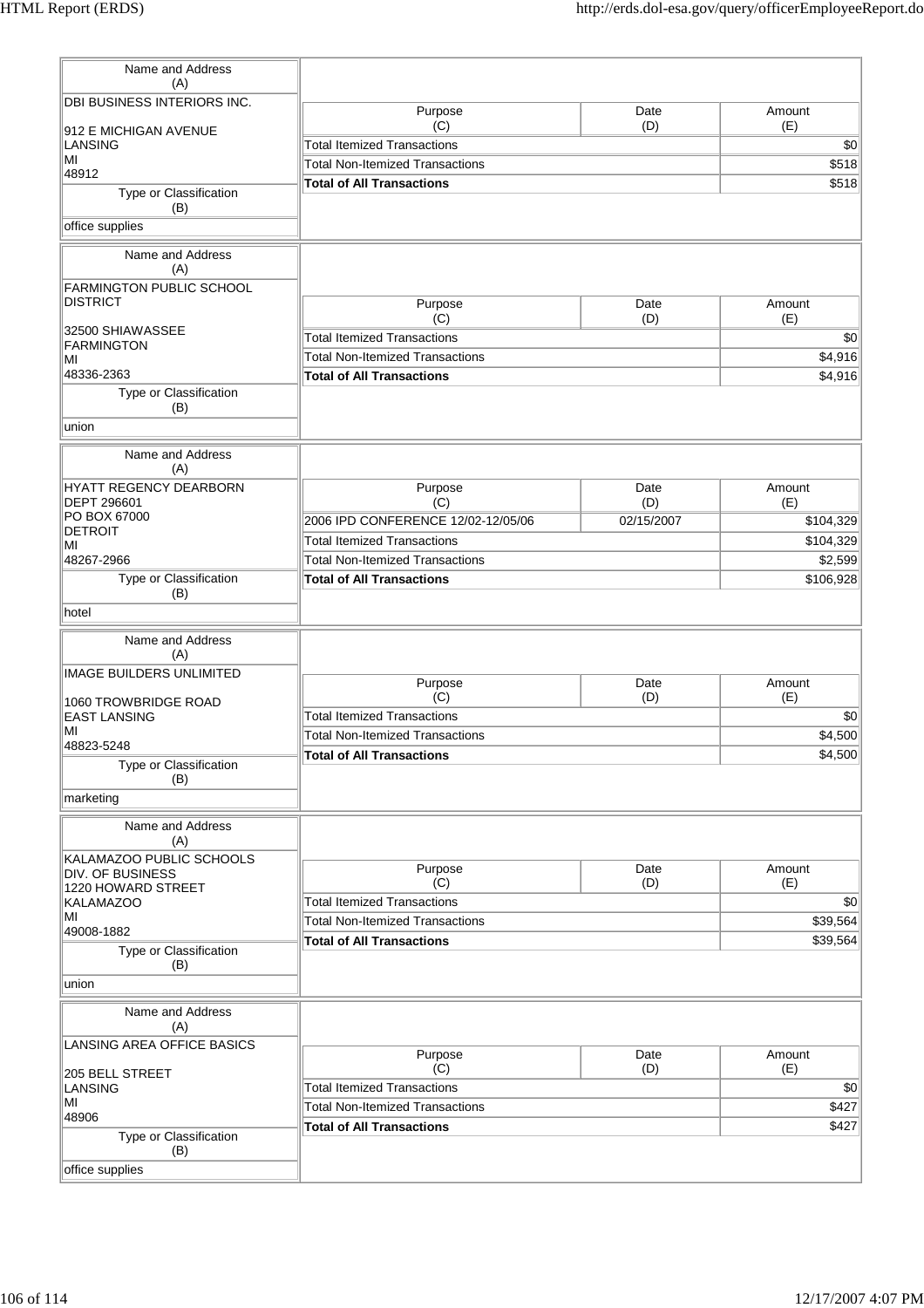| Name and Address<br>(A)                                                    | Purpose<br>(C)                                        | Date<br>(D) | Amount<br>(E) |
|----------------------------------------------------------------------------|-------------------------------------------------------|-------------|---------------|
| <b>LANSING CENTER</b>                                                      | 2006 MEA FALL RA CATERING DEPOSIT                     | 10/26/2006  | \$5,000       |
|                                                                            | 2006 FALL RA EXPENSES - FOOD                          | 12/14/2006  | \$9,922       |
| 333 E. MICHIGAN AVE<br>LANSING                                             | 2006 FALL RA EXPENSES - FACILITY                      | 12/14/2006  | \$17,068      |
| MI                                                                         | 2007 SPRING RA FEES 04/27-04/28/07                    | 06/12/2007  | \$64,437      |
| 48933                                                                      | <b>Total Itemized Transactions</b>                    |             | \$96,427      |
| Type or Classification                                                     | <b>Total Non-Itemized Transactions</b>                |             | \$479         |
| (B)                                                                        | <b>Total of All Transactions</b>                      |             | \$96,906      |
| conference                                                                 |                                                       |             |               |
| Name and Address<br>(A)                                                    |                                                       |             |               |
| LANSING ENTERTAINMENT AND<br>PUBLIC FAC.                                   | Purpose<br>(C)                                        | Date<br>(D) | Amount<br>(E) |
| P.O. BOX 10065                                                             | 2007 SPRING RA FOOD DEPOSIT                           | 04/17/2007  | \$5,000       |
| LANSING                                                                    | <b>Total Itemized Transactions</b>                    |             | \$5,000       |
| MI                                                                         | <b>Total Non-Itemized Transactions</b>                |             | \$0           |
| 48901                                                                      | <b>Total of All Transactions</b>                      |             | \$5,000       |
| Type or Classification<br>(B)                                              |                                                       |             |               |
| conference                                                                 |                                                       |             |               |
| Name and Address<br>(A)                                                    |                                                       |             |               |
| <b>LANSING SCHOOL DISTRICT</b>                                             | Purpose<br>(C)                                        | Date<br>(D) | Amount<br>(E) |
| 519 W KALAMAZOO STREET                                                     | STEVE COOK 1ST TERM RETIREMENT                        | 02/22/2007  | \$13,611      |
| LANSING                                                                    | <b>STEVE COOK RETIREMENT</b>                          | 08/14/2007  | \$21,830      |
| MI                                                                         | <b>Total Itemized Transactions</b>                    |             | \$35,441      |
| 48933                                                                      | <b>Total Non-Itemized Transactions</b>                |             | \$0           |
| Type or Classification<br>(B)                                              | <b>Total of All Transactions</b>                      |             | \$35,441      |
| union                                                                      |                                                       |             |               |
| Name and Address<br>(A)<br>LANSING SCHOOLS EDUCATION<br><b>ASSOCIATION</b> | Purpose                                               | Date        | Amount        |
|                                                                            | (C)                                                   | (D)         | (E)           |
| 1480 KENDALE BLVD STE 300<br><b>EAST LANSING</b>                           | <b>Total Itemized Transactions</b>                    |             | \$0           |
| MI                                                                         | <b>Total Non-Itemized Transactions</b>                |             | \$675         |
| 48823                                                                      | <b>Total of All Transactions</b>                      |             | \$675         |
| Type or Classification<br>(B)                                              |                                                       |             |               |
| union                                                                      |                                                       |             |               |
| Name and Address<br>(A)                                                    | Purpose                                               | Date        | Amount        |
| <b>MAHONEY &amp; ASSOCIATES</b>                                            | (C)                                                   | (D)         | (E)           |
| 12750 ESCANABA DR. STE 1<br><b>DEWITT</b>                                  | VERTICAL BI-COLOR BRIEF- GRAY W/RED<br><b>IMPRINT</b> | 03/01/2007  | \$7,465       |
| MI                                                                         | <b>Total Itemized Transactions</b>                    |             | \$7,465       |
| 48820                                                                      | <b>Total Non-Itemized Transactions</b>                |             | \$0           |
| Type or Classification<br>(B)                                              | <b>Total of All Transactions</b>                      |             | \$7,465       |
| legal                                                                      |                                                       |             |               |
| Name and Address<br>(A)                                                    |                                                       |             |               |
| MCCAMLY PLAZA HOTEL                                                        | Purpose                                               | Date        | Amount        |
|                                                                            | (C)                                                   | (D)         | (E)           |
| 50 CAPITAL AVENUE SW<br><b>BATTLE CREEK</b>                                | <b>Total Itemized Transactions</b>                    |             | \$0           |
| MI                                                                         | <b>Total Non-Itemized Transactions</b>                |             | \$1,368       |
| 49017                                                                      | <b>Total of All Transactions</b>                      |             | \$1,368       |
| Type or Classification<br>(B)                                              |                                                       |             |               |
| hotel                                                                      |                                                       |             |               |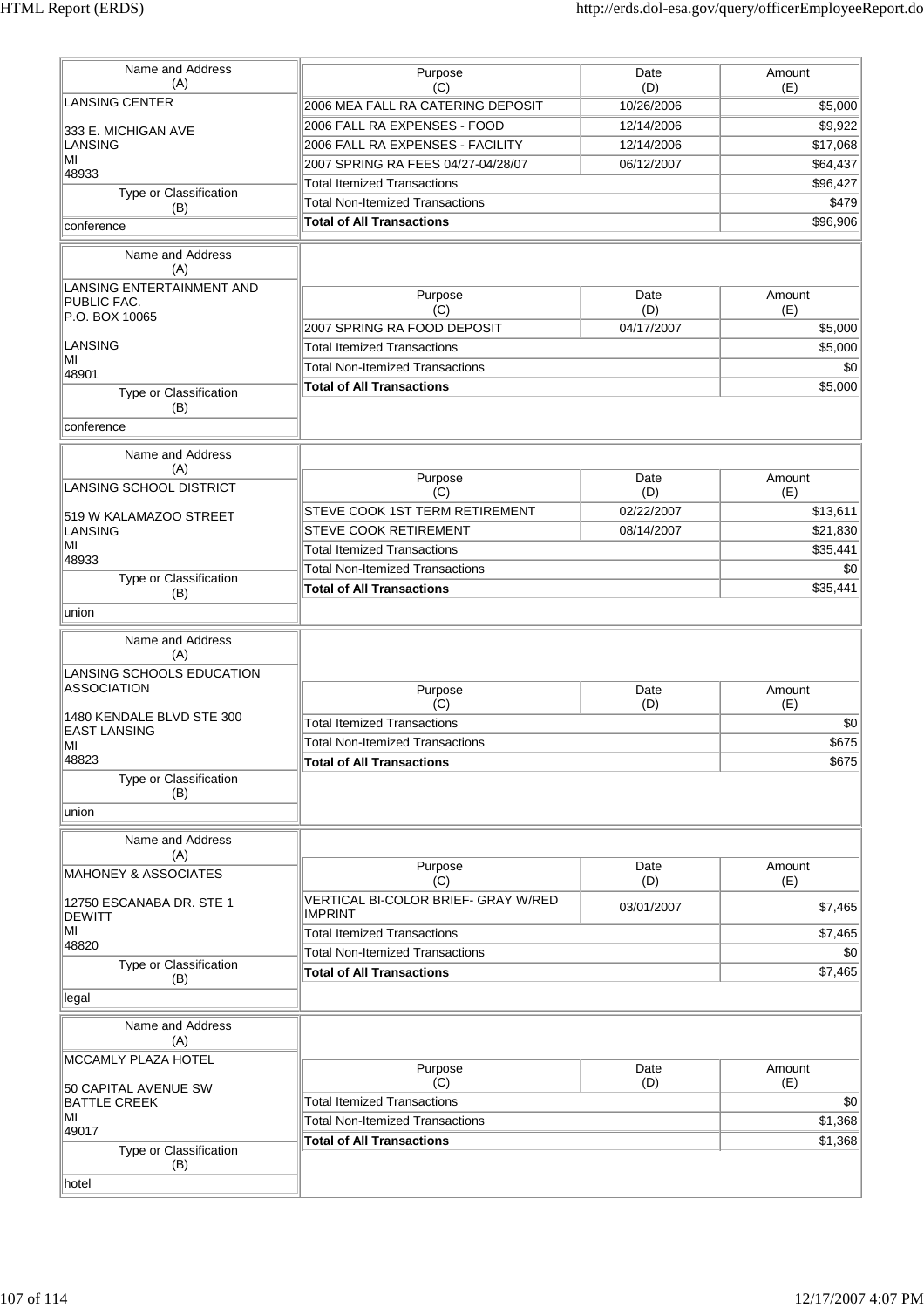| Name and Address<br>(A)                           |                                               |             |               |
|---------------------------------------------------|-----------------------------------------------|-------------|---------------|
| MEA 3-F WASHTENAW COUNTY                          | Purpose                                       | Date        | Amount        |
| ASSOCIATION<br>SCHOOL EMPLOYEES CC                | (C)<br><b>GRANT - CLOSING THE ACHIEVEMENT</b> | (D)         | (E)           |
| 2755 CARPENTER RD STE A                           | <b>GRANT</b>                                  | 08/30/2007  | \$6,500       |
| ANN ARBOR<br>MI                                   | <b>Total Itemized Transactions</b>            |             | \$6,500       |
| 48108                                             | <b>Total Non-Itemized Transactions</b>        |             | \$0           |
| Type or Classification                            | <b>Total of All Transactions</b>              |             | \$6,500       |
| (B)<br>union                                      |                                               |             |               |
|                                                   |                                               |             |               |
| Name and Address<br>(A)                           |                                               |             |               |
| MEA 4-C COORDINATING COUNCIL                      | Purpose<br>(C)                                | Date<br>(D) | Amount<br>(E) |
| 3251 BECK ROAD SUITE A                            | <b>EVALUATION TRAINING GRANT</b>              | 08/31/2007  | \$7,780       |
| HILLSDALE                                         | <b>Total Itemized Transactions</b>            |             | \$7,780       |
| MI<br>49242                                       | <b>Total Non-Itemized Transactions</b>        |             | \$1,120       |
| Type or Classification                            | <b>Total of All Transactions</b>              |             | \$8,900       |
| (B)<br>union                                      |                                               |             |               |
|                                                   |                                               |             |               |
| Name and Address<br>(A)                           |                                               |             |               |
| MEA 7-A SOUTH OAKLAND DISTRICTS<br><b>ASSOC</b>   |                                               |             |               |
|                                                   | Purpose<br>(C)                                | Date<br>(D) | Amount<br>(E) |
| 30701 BARRINGTON STE125                           | <b>Total Itemized Transactions</b>            |             | \$0           |
| <b>MADISON HEIGHTS</b><br>MI                      | <b>Total Non-Itemized Transactions</b>        |             | \$2,000       |
| 48071-5135                                        | <b>Total of All Transactions</b>              |             | \$2,000       |
| Type or Classification<br>(B)                     |                                               |             |               |
| union                                             |                                               |             |               |
| Name and Address<br>(A)                           |                                               |             |               |
| GRAND RAPIDS EDUCATION ASSOC.                     |                                               |             |               |
|                                                   | Purpose<br>(C)                                | Date<br>(D) | Amount<br>(E) |
| 3205 EAGLECREST DR.STE 100<br><b>GRAND RAPIDS</b> | <b>Total Itemized Transactions</b>            |             | \$0           |
| MI                                                | <b>Total Non-Itemized Transactions</b>        |             | \$5,132       |
| 49525                                             | <b>Total of All Transactions</b>              |             | \$5,132       |
| Type or Classification<br>(B)                     |                                               |             |               |
| union                                             |                                               |             |               |
| Name and Address<br>(A)                           |                                               |             |               |
| MEA 17-B/C COORDINATING COUNCIL                   | Purpose                                       | Date        | Amount        |
| 111 NORTH 5TH STREET                              | (C)                                           | (D)         | (E)           |
| <b>ESCANABA</b>                                   | <b>Total Itemized Transactions</b>            |             | \$0           |
| MI<br>49829                                       | <b>Total Non-Itemized Transactions</b>        |             | \$432         |
| Type or Classification<br>(B)                     | <b>Total of All Transactions</b>              |             | \$432         |
| union                                             |                                               |             |               |
| Name and Address<br>(A)                           |                                               |             |               |
| MEA 17-C COORDINATING COUNCIL                     |                                               |             |               |
|                                                   | Purpose<br>(C)                                | Date<br>(D) | Amount<br>(E) |
| 111 NORTH 5TH STREET<br><b>ESCANABA</b>           | <b>Total Itemized Transactions</b>            |             | \$0           |
| MI                                                | <b>Total Non-Itemized Transactions</b>        |             | \$689         |
| 49829                                             | <b>Total of All Transactions</b>              |             | \$689         |
| Type or Classification<br>(B)                     |                                               |             |               |
| union                                             |                                               |             |               |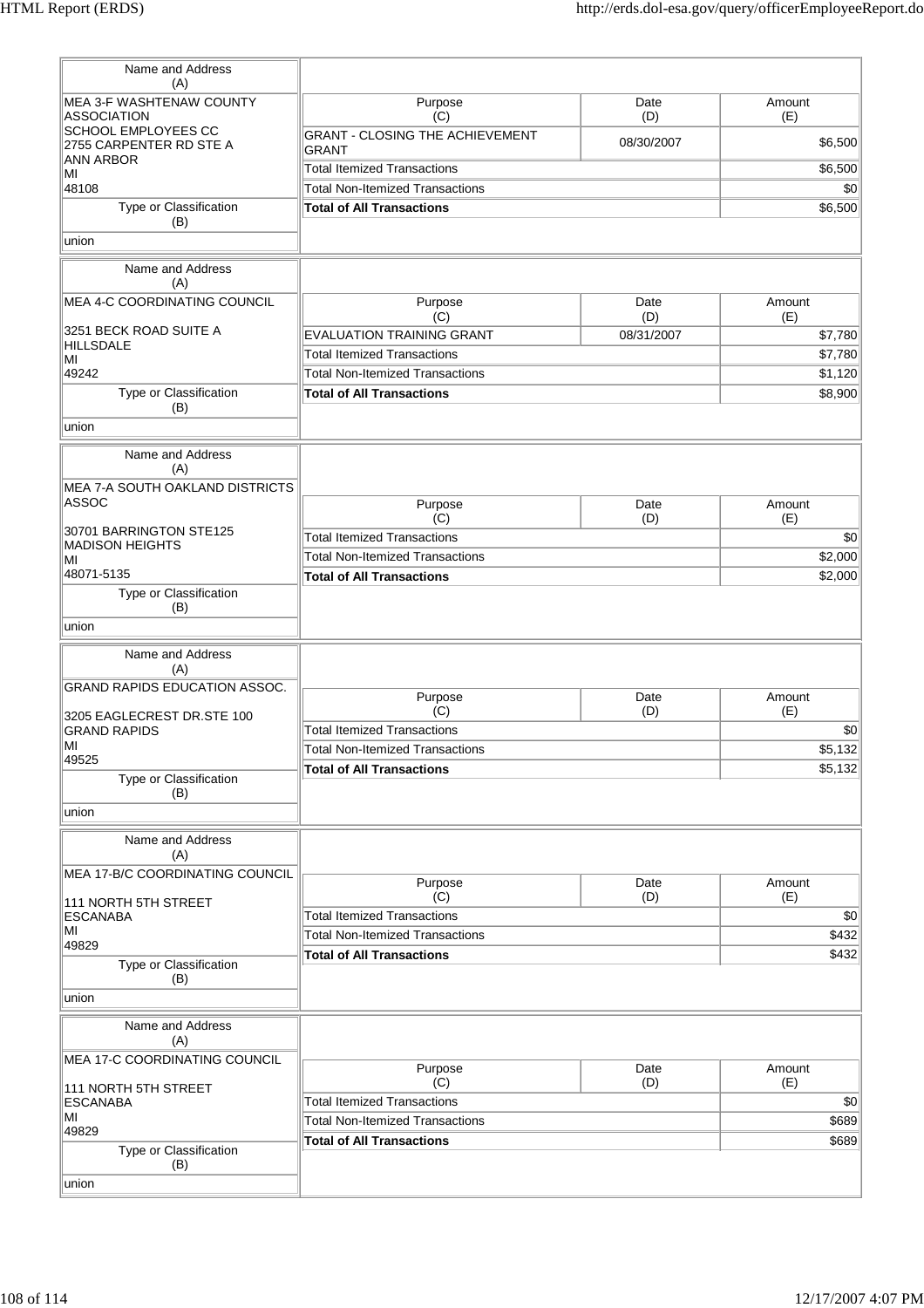| Name and Address<br>(A)                              |                                                |             |                 |
|------------------------------------------------------|------------------------------------------------|-------------|-----------------|
| <b>MICHIGAN PROSPECT</b><br>C/O LYNN JOHDAHL         | Purpose<br>(C)                                 | Date<br>(D) | Amount<br>(E)   |
| 2248 MT HOPE RD STE 101<br><b>OKEMOS</b>             | MEA SUPPORT FOR EDUCATION THINK<br><b>TANK</b> | 03/13/2007  | \$20,000        |
| MI                                                   | <b>Total Itemized Transactions</b>             |             | \$20,000        |
| 48864                                                | <b>Total Non-Itemized Transactions</b>         |             | \$0             |
| Type or Classification<br>(B)                        | <b>Total of All Transactions</b>               |             | \$20,000        |
| think tank                                           |                                                |             |                 |
| Name and Address<br>(A)                              |                                                |             |                 |
| MICHIGAN STATE UNIVERSITY<br><b>KELLOGG CENTER</b>   | Purpose                                        | Date        | Amount          |
| HOTEL AND CONFERENCE                                 | (C)                                            | (D)         | (E)             |
| <b>EAST LANSING</b>                                  | <b>Total Itemized Transactions</b>             |             | \$0             |
| MI<br>48824-1022                                     | <b>Total Non-Itemized Transactions</b>         |             | \$384           |
| Type or Classification<br>(B)                        | <b>Total of All Transactions</b>               |             | \$384           |
| college                                              |                                                |             |                 |
| Name and Address<br>(A)                              |                                                |             |                 |
| <b>NCCS PAYMENT PROCESSING</b><br>MAIL CODE K-A16-3M | Purpose                                        | Date        | Amount          |
| 1 NCC PARKWAY                                        | (C)                                            | (D)         | (E)             |
| <b>KALAMAZOO</b>                                     | <b>Total Itemized Transactions</b>             |             | \$0             |
| MI<br>49009                                          | <b>Total Non-Itemized Transactions</b>         |             | \$18,802        |
| Type or Classification                               | <b>Total of All Transactions</b>               |             | \$18,802        |
| (B)<br>bank card service                             |                                                |             |                 |
| Name and Address                                     |                                                |             |                 |
| (A)<br>NATIONAL EDUCATION ASSOC                      | Purpose<br>(C)                                 | Date<br>(D) | Amount<br>(E)   |
| 1201 16TH ST NW                                      | 2007 NEA RA GIVEAWAY PRIZES                    | 02/15/2007  | \$5,000         |
| WASHINGTON                                           | 2006-07 NCSEA DUES                             | 01/25/2007  | \$15,000        |
| DC                                                   | <b>Total Itemized Transactions</b>             |             | \$20,000        |
| 20036                                                | <b>Total Non-Itemized Transactions</b>         |             | \$3,538         |
| Type or Classification<br>(B)                        | <b>Total of All Transactions</b>               |             | \$23,538        |
| union                                                |                                                |             |                 |
| Name and Address<br>(A)                              |                                                |             |                 |
| NATIONAL EDUCATION ASSOC                             | Purpose                                        | Date        | Amount          |
| 1201 16TH ST NW                                      | (C)                                            | (D)         | (E)             |
| <b>WASHINGTON</b>                                    | <b>Total Itemized Transactions</b>             |             | \$0             |
| DC                                                   | <b>Total Non-Itemized Transactions</b>         |             | $\overline{50}$ |
| 20036                                                | <b>Total of All Transactions</b>               |             | \$0             |
| Type or Classification<br>(B)                        |                                                |             |                 |
| union                                                |                                                |             |                 |
| Name and Address<br>(A)                              |                                                |             |                 |
| OFFICE MAX - A BOISE COMPANY<br>PO BOX 92735         | Purpose<br>(C)                                 | Date<br>(D) | Amount<br>(E)   |
| <b>CHICAGO</b>                                       | <b>Total Itemized Transactions</b>             |             | \$0             |
| IL.<br>60675-2735                                    | <b>Total Non-Itemized Transactions</b>         |             | \$842           |
| Type or Classification                               | <b>Total of All Transactions</b>               |             | \$842           |
| (B)                                                  |                                                |             |                 |
|                                                      |                                                |             |                 |
| Name and Address                                     | Purpose                                        | Date        | Amount          |
| office supplies<br>(A)                               | (C)                                            | (D)         | (E)             |
|                                                      | <b>Total Itemized Transactions</b>             |             | \$0<br>\$8,295  |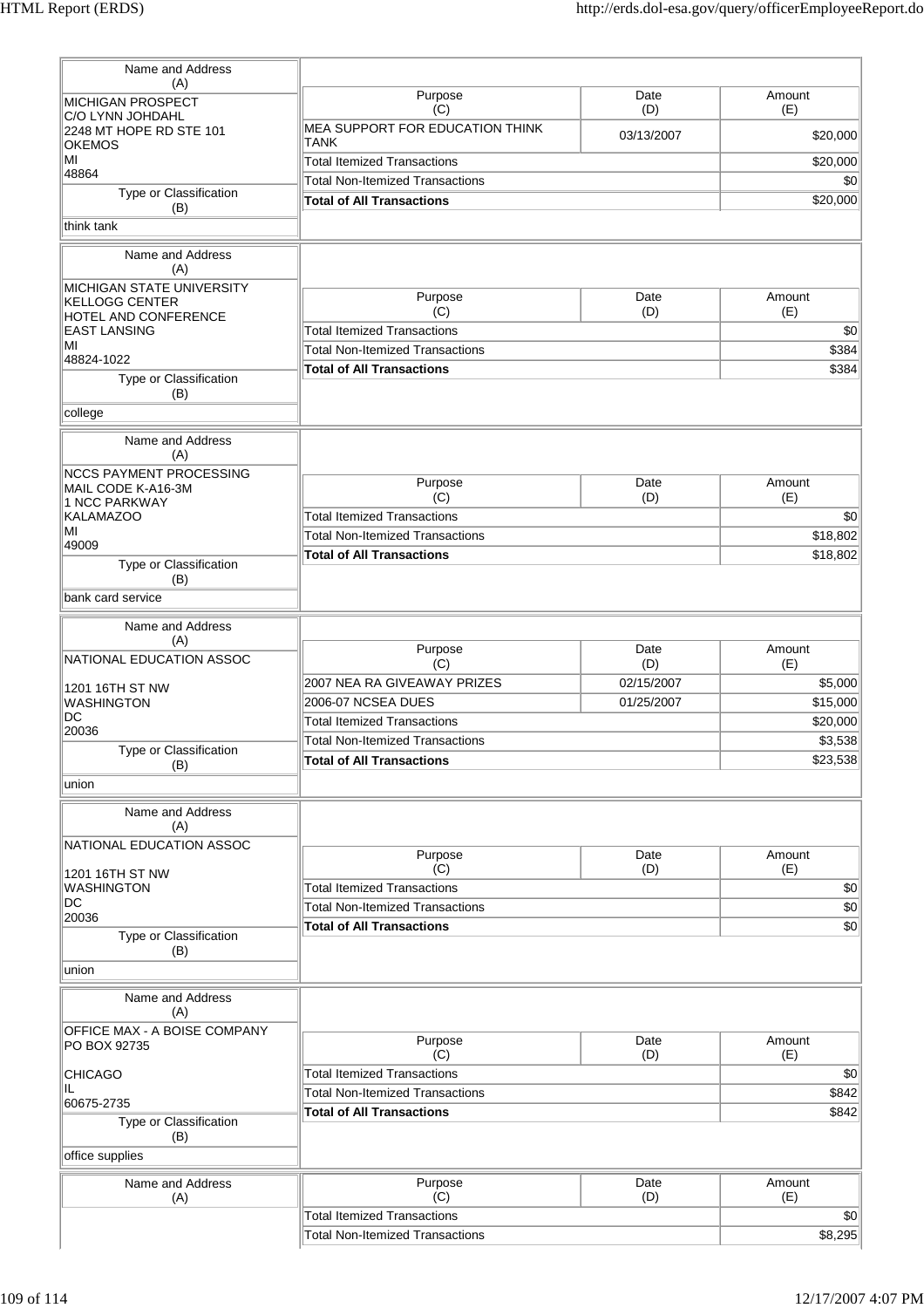| ORION FLIGHT SERVICES INC.                         |                                                                              |             |                     |
|----------------------------------------------------|------------------------------------------------------------------------------|-------------|---------------------|
| 3418 PARK DRIVE                                    |                                                                              |             |                     |
| <b>STURGEON BAY</b><br>W١                          | Purpose<br>(C)                                                               | Date<br>(D) | Amount<br>(E)       |
| 54235<br>Type or Classification                    | <b>Total of All Transactions</b>                                             |             | \$8,295             |
| (B)                                                |                                                                              |             |                     |
| service provider                                   |                                                                              |             |                     |
| Name and Address<br>(A)                            |                                                                              |             |                     |
| PROFESSIONAL PARTY PLANNER INC<br>C/O TERESA BARCY | Purpose                                                                      | Date        | Amount              |
| 1117 PINE ST.                                      | (C)                                                                          | (D)         | (E)                 |
| <b>GRAND LEDGE</b><br>MI                           | <b>Total Itemized Transactions</b>                                           |             | \$0                 |
| 48837                                              | <b>Total Non-Itemized Transactions</b>                                       |             | \$19,096            |
| Type or Classification<br>(B)                      | <b>Total of All Transactions</b>                                             |             | \$19,096            |
| training                                           |                                                                              |             |                     |
| Name and Address                                   |                                                                              |             |                     |
| (A)                                                | Purpose                                                                      | Date        | Amount              |
| RADISSON HOTEL LANSING                             | (C)                                                                          | (D)         | (E)                 |
| <b>111 NORTH GRAND AVENUE</b>                      | 2006 MEA FALL RA LODGING 11/11/06                                            | 12/14/2006  | \$13,470            |
| <b>LANSING</b><br>MI                               | 2007 SPRING RA LODGING 04/28/07                                              | 05/15/2007  | \$33,838            |
| 48933                                              | <b>Total Itemized Transactions</b><br><b>Total Non-Itemized Transactions</b> |             | \$47,308<br>\$4,335 |
| Type or Classification                             | <b>Total of All Transactions</b>                                             |             | \$51,643            |
| (B)                                                |                                                                              |             |                     |
| hotel                                              |                                                                              |             |                     |
| Name and Address<br>(A)                            |                                                                              |             |                     |
| REESE PUBLIC SCHOOLS                               | Purpose<br>(C)                                                               | Date<br>(D) | Amount<br>(E)       |
| <b>1696 VANBUREN ROAD</b><br><b>REESE</b>          | P. MC LELLAN RETIREMENT QTR END<br>06/30/07                                  | 07/03/2007  | \$7,943             |
| MI<br>48757                                        | <b>Total Itemized Transactions</b>                                           |             | \$7,943             |
| Type or Classification                             | <b>Total Non-Itemized Transactions</b>                                       |             | \$9,914             |
| (B)                                                | <b>Total of All Transactions</b>                                             |             | \$17,857            |
| union                                              |                                                                              |             |                     |
| Name and Address<br>(A)                            |                                                                              |             |                     |
| <b>REGION 3</b><br>C/O JOANNE BATY                 | Purpose                                                                      | Date        | Amount              |
| 1686 RIVERS EDGE COURT                             | (C)                                                                          | (D)         | (E)                 |
| <b>ADRIAN</b><br>ΜI                                | <b>Total Itemized Transactions</b>                                           |             | \$0                 |
| 49221-3794                                         | <b>Total Non-Itemized Transactions</b><br><b>Total of All Transactions</b>   |             | \$7,173<br>\$7,173  |
| Type or Classification                             |                                                                              |             |                     |
| (B)<br>union                                       |                                                                              |             |                     |
| Name and Address<br>(A)                            |                                                                              |             |                     |
| <b>MEA REGION 9</b>                                | Purpose                                                                      | Date        | Amount              |
| C/O KEITH SWETS TREASURER                          | (C)                                                                          | (D)         | (E)                 |
| 1919 KINGSTON DR. S.E.<br><b>GRAND RAPIDS</b>      | REG 9 COUNCIL MTG REIMBURSE 06/07                                            | 06/21/2007  | \$7,184             |
| MI                                                 | <b>Total Itemized Transactions</b>                                           |             | \$7,184             |
| 49508-2631<br>Type or Classification               | <b>Total Non-Itemized Transactions</b><br><b>Total of All Transactions</b>   |             | \$1,979<br>\$9,163  |
| (B)                                                |                                                                              |             |                     |
| union                                              |                                                                              |             |                     |
| Name and Address<br>(A)                            | Purpose<br>(C)                                                               | Date<br>(D) | Amount<br>(E)       |
| <b>MEA REGION 12 COUNCIL</b>                       |                                                                              |             |                     |
| % MICHAEL EAGAN<br>1655 S. OGEMAW TRAIL            | <b>Total Itemized Transactions</b>                                           |             | \$6,025             |
| <b>WEST BRANCH</b>                                 | <b>Total Non-Itemized Transactions</b>                                       |             | \$1,138             |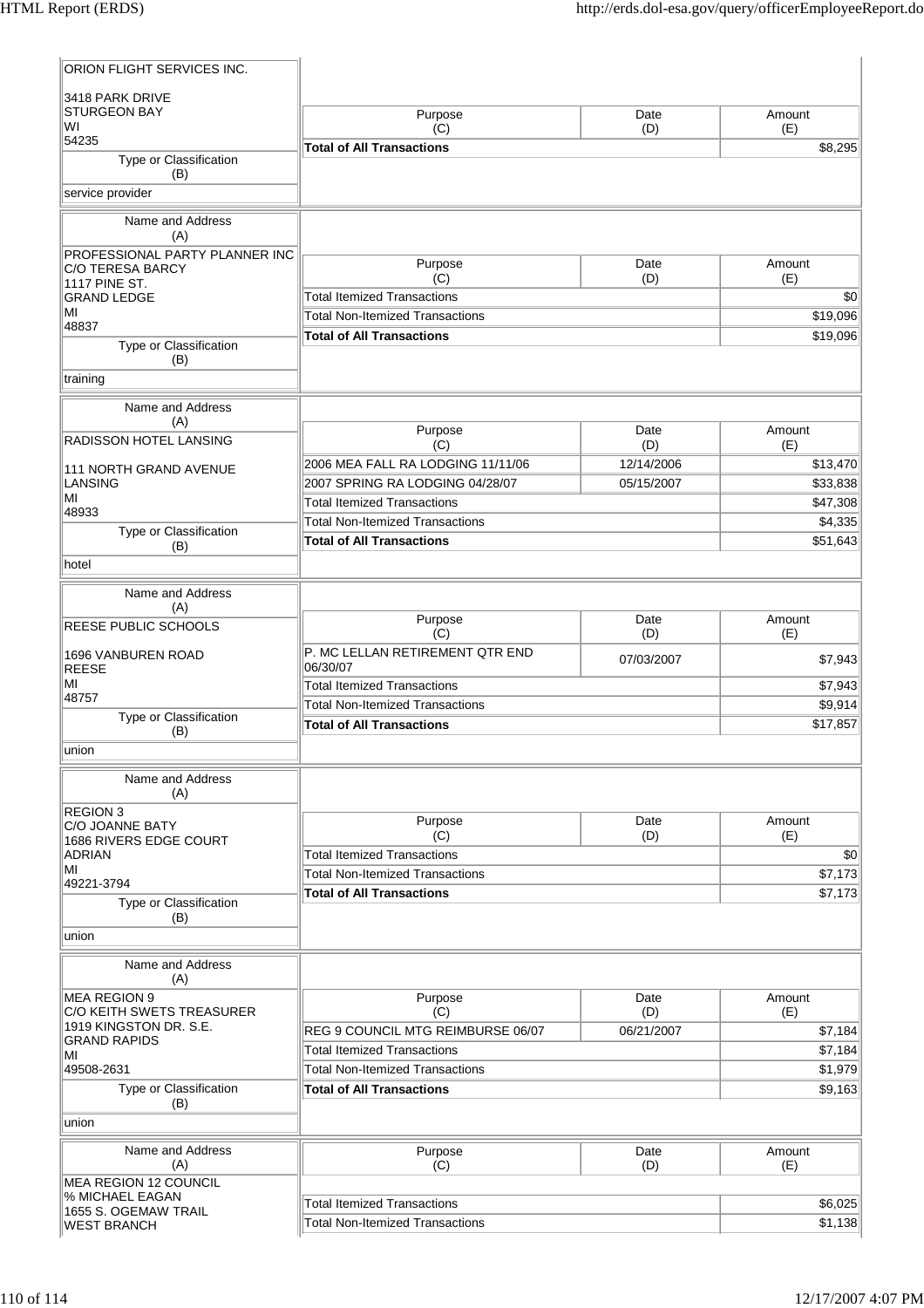| МI                                        | Purpose                                                                      | Date                     | Amount             |
|-------------------------------------------|------------------------------------------------------------------------------|--------------------------|--------------------|
| 48661-9075                                | (C)                                                                          | (D)                      | (E)                |
| Type or Classification<br>(B)             | REG 12 COUNCIL MTG REIMBURSE 06/07                                           | 07/12/2007               | \$6,025            |
| union                                     | <b>Total Itemized Transactions</b>                                           |                          | \$6,025            |
|                                           | <b>Total Non-Itemized Transactions</b>                                       |                          | \$1,138            |
|                                           | <b>Total of All Transactions</b>                                             |                          | \$7.163            |
| Name and Address                          |                                                                              |                          |                    |
| (A)                                       | Purpose                                                                      | Date                     | Amount             |
| ROBBINS STEVE L.                          | (C)                                                                          | (D)                      | (E)                |
| 2469 GRAND RIVER DR.                      | <b>DEVELOP DVD</b>                                                           | 09/01/2006               | \$5,526            |
| <b>GRAND RAPIDS</b>                       | <b>DEVELOP DVD</b>                                                           | 09/01/2006               | \$9,474            |
| MI<br>49525                               | <b>Total Itemized Transactions</b>                                           |                          | \$15,000           |
| Type or Classification                    | <b>Total Non-Itemized Transactions</b>                                       |                          | \$0                |
| (B)                                       | <b>Total of All Transactions</b>                                             |                          | \$15,000           |
| consuttant                                |                                                                              |                          |                    |
| Name and Address                          |                                                                              |                          |                    |
| (A)                                       |                                                                              |                          |                    |
| SAGINAW VALLEY STATE<br><b>UNIVERSITY</b> | Purpose<br>(C)                                                               | Date<br>(D)              | Amount<br>(E)      |
| <b>C/O CONTROLLERS OFFICE</b>             | 2007 DEPOSIT- SLC                                                            | 09/28/2006               | \$5,000            |
| 7400 BAY ROAD                             | 2006 SLC EXPENSES 08/01-08/03/06                                             | 09/19/2006               | \$40,941           |
| <b>UNIVERSITY CENTER</b><br>МI            | <b>Total Itemized Transactions</b>                                           |                          | \$45.941           |
| 48710                                     | <b>Total Non-Itemized Transactions</b>                                       |                          | \$3,184            |
| Type or Classification                    | <b>Total of All Transactions</b>                                             |                          | \$49,125           |
| (B)                                       |                                                                              |                          |                    |
| college                                   |                                                                              |                          |                    |
| Name and Address                          |                                                                              |                          |                    |
| (A)                                       | Purpose                                                                      | Date                     | Amount             |
| <b>SHERATON LANSING HOTEL</b>             | (C)                                                                          | (D)                      | (E)                |
| 925 S CREYTS RD AT I-496                  | MEA BOARD LODGING 03/09/07                                                   | 04/26/2007               | \$6,857            |
| <b>LANSING</b>                            | MEA BOARD LODGING 01/12-01/13/07<br>MEA BOARD LODGING 10/06/06               | 02/15/2007<br>10/31/2006 | \$8,128<br>\$8,496 |
| МI<br>48917                               |                                                                              |                          | \$23,481           |
| Type or Classification                    | <b>Total Itemized Transactions</b><br><b>Total Non-Itemized Transactions</b> |                          | \$14,446           |
| (B)                                       | <b>Total of All Transactions</b>                                             |                          | \$37,927           |
| hotel                                     |                                                                              |                          |                    |
| Name and Address                          |                                                                              |                          |                    |
| (A)                                       |                                                                              |                          |                    |
| UNITED TEACHERS OF FLINT INC.             | Purpose                                                                      | Date                     | Amount             |
| 5095 EXCHANGE DRIVE                       | (C)                                                                          | (D)                      | (E)                |
| FLINT                                     | DISSEMINATING BEST PRACTICES                                                 | 08/31/2007               | \$5,000            |
| МI                                        | <b>Total Itemized Transactions</b>                                           |                          | \$5,000            |
| 48507                                     | <b>Total Non-Itemized Transactions</b>                                       |                          | \$0                |
| Type or Classification<br>(B)             | <b>Total of All Transactions</b>                                             |                          | \$5,000            |
| union                                     |                                                                              |                          |                    |
| Name and Address                          |                                                                              |                          |                    |
| (A)                                       |                                                                              |                          |                    |
| WHITE SCHNEIDER YOUNG &                   |                                                                              |                          |                    |
| CHIODINI P.C.                             | Purpose                                                                      | Date                     | Amount             |
| 2300 JOLLY OAK ROAD                       | (C)                                                                          | (D)                      | (E)                |
| <b>OKEMOS</b>                             | <b>Total Itemized Transactions</b><br><b>Total Non-Itemized Transactions</b> |                          | \$0                |
| MI                                        |                                                                              |                          | \$19,398           |
| 48864-4597<br>Type or Classification      | <b>Total of All Transactions</b>                                             |                          | \$19,398           |
| (B)                                       |                                                                              |                          |                    |
| legal                                     |                                                                              |                          |                    |
|                                           |                                                                              |                          |                    |

Form LM-2 (Revised 2003)

## **SCHEDULE 20 - BENEFITS** FILE NUMBER: 512-840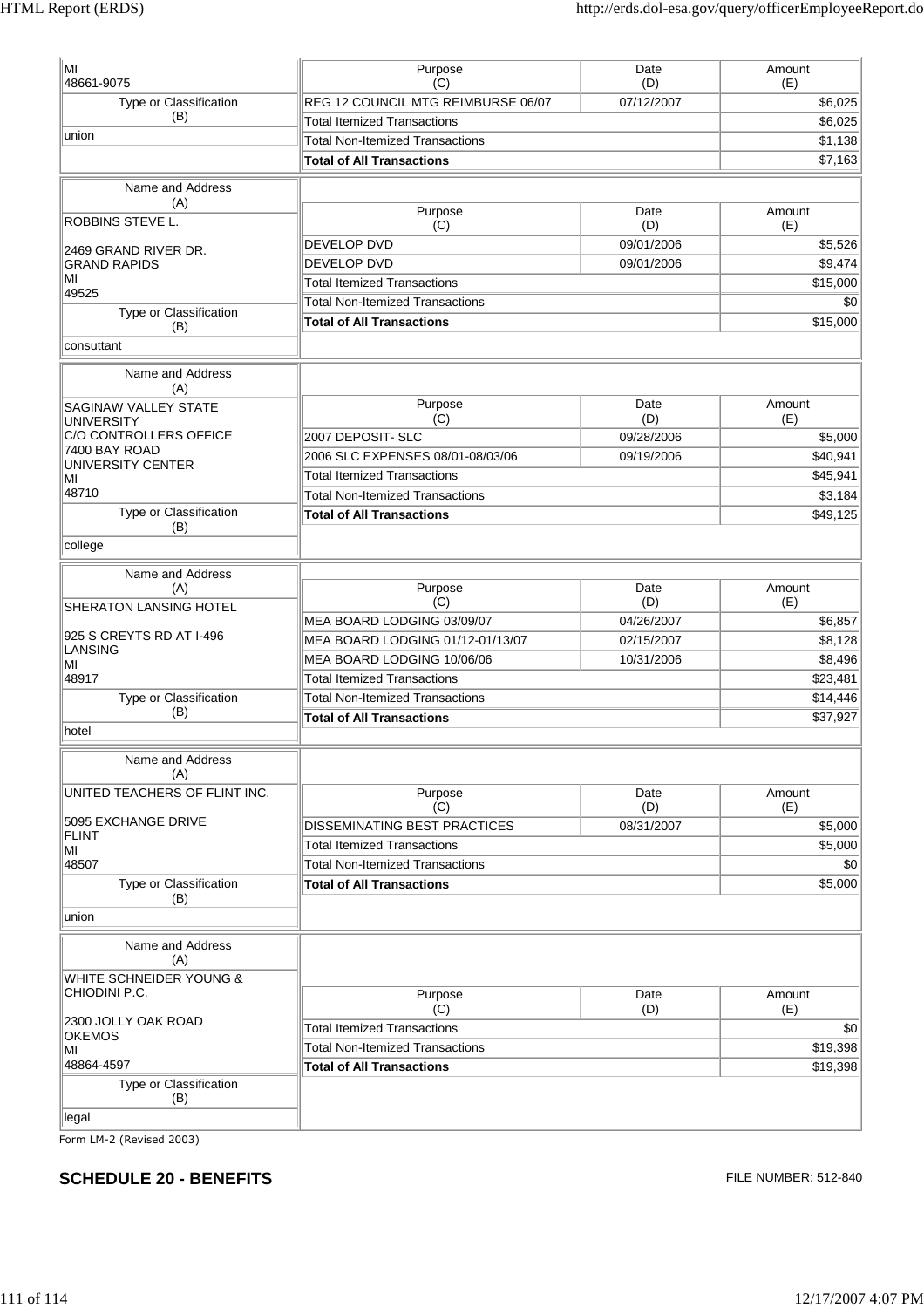| Description<br>(A)    | To Whom Paid<br>(B) | Amount<br>(C) |
|-----------------------|---------------------|---------------|
| RETIREMENT            | 'N/A                | \$7,401,925   |
| HEALTH INSURANCE      | N/A                 | \$5,938,098   |
| <b>RETIREE HEALTH</b> | N/A                 | \$7,354,854   |
| LONG TERM CARE        | N/A                 | \$29,512      |
| <b>Total Benefits</b> |                     | \$20,724,389  |

Form LM-2 (Revised 2003)

## **69. ADDITIONAL INFORMATION SUMMARY EXAMPLE 2008 12-840** FILE NUMBER: 512-840

Question 10: MEA FINANCIAL SERVICES INC (MEAFS) 1480 Kendale Blvd East Lansing MI 48826

MEA Financial Services is a for-profit, member-owned corporation licensed in the State of Michigan, whose purpose is to provide insurance and financial information to help our members obtain their financial goals.

No separate report is submitted.

MICHIGAN SPECIAL SERVICES ASSOCIATION (MESSA) 1475 Kendale Blvd East Lansing MI 48826

501(c)(9) VEBA

Established by the Michigan Education Association as a Voluntary Employee Benefit Association, MESSA is member-owned and governed as a key part of its efforts to enhance compensation for school employees and to elevate education to the professional status it deserves.

No separate report is submitted.

Question 11: MICHIGAN EDUCATION ASSOCIATION POLITICAL ACTION COMMITTEE

Reports are filed with the Internal Revenue Service and the Michigan Department of State.

EIN: 38-6289344

Question 12: Outside Certified Public Accounting Firm:

Maner, Costerisan & Ellis, P.C.

Question 15: OFFICE EQUIPMENT: Various items Manner of disposal: Scrapped Cost: \$88,246.02 Book Value at time of disposal: \$11,035.05

FURNITURE & FIXTURES: Various items Manner of disposal: Scrapped Cost \$1,231.73 Value at time of disposal: \$1,231.73

COMPUTER EQUIPMENT: Various items Manner of disposal: Scrapped Cost: \$4,597.52 Book Value at time of disposal: \$86.70

Manner of disposal: Stolen Cost \$5,214.14 Book Value at time of disposal: \$4,779.62

Cash received on disposal: \$4,967.00 insurance proceeds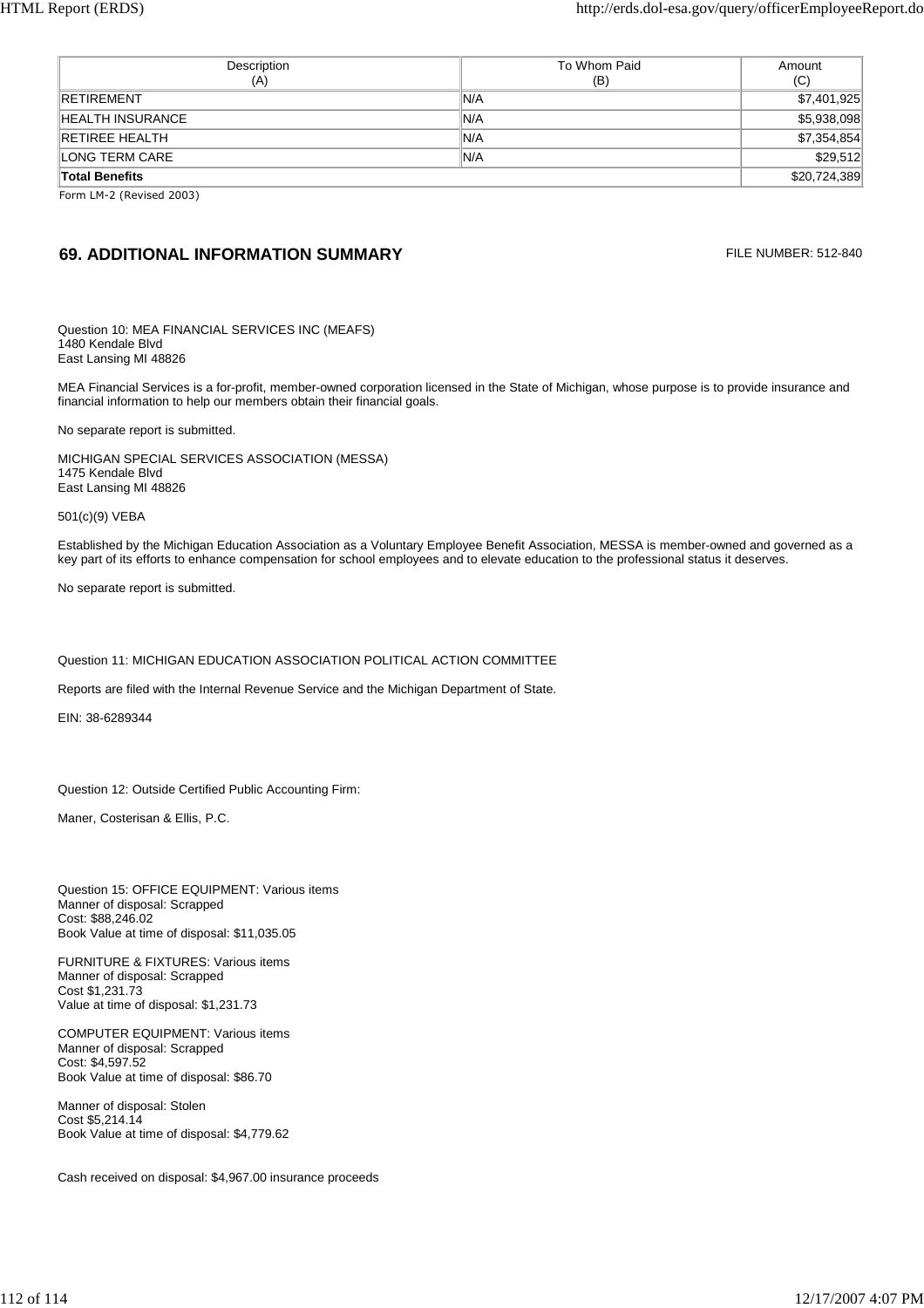Question 16: Term Loan and Commercial Mortgage held with Comerica Bank are cross-collateralized by all accounts receivable (\$994,999), inventory (\$126,374), machinery & equipment (\$12,207,448) and real estate (\$7,779,463) owned by MEA. Total value: \$21,108,284

Question 17: Contingent liability relates to MEA's Officer Supplemental Retirement Plan, whereby an officer may participate in the Staff Retirement Plan (SRP). Eligible Officers who do not earn five years of Vesting Service under the SRP will not receive a benefit under the plan, but will receive a lump-sum payment on or before the last day of the calendar year in which they terminate service with the MEA equal to the Accumulated MPSRS Savings. The participating officer is Margaret A. McLellan, and the estimated liability calculated for the first two years of her term is \$15,584.

Schedule 13 : Teachers and educators are active members and hold voting privileges. EA members pay dues in the amount of 1.5% of their bargained wages for the previous year from the salary schedule. The maximum amount charged for MEA dues is \$620.

Schedule 13 : Education Support Personnel are active members and hold voting privileges. ESP members pay dues in the amount of 1.5% of their bargained wages for the previous year from the salary schedule. The maximum amount charged for MEA dues is \$620.

Schedule 13 : Lifetime membership was once offered as a category of active membership with a one-time payment of dues. While it is no longer offered, there are still members who fall into this category and are tracked by the Association. Lifetime members do hold voting privileges and do not pay annual dues.

Schedule 13 : Student teachers who are not eligible for active membership. Students do not hold voting privileges and pay a nominal fee set forth by the Board of Directors of the Association.

Schedule 13 : Associate members include Non-unit substitute teachers, regularly employed staff at MEA, MESSA or MEA-Financial Services and individuals who are not eligible for other categories of membership. Associate members do not hold voting privileges and pay a nominal fee set forth by the Board of Directors of the Association.

Schedule 13 : Any person who is or has been a member (active, associate) of the MEA or an education association of any state other than Michigan, and/or who is an annuitant of a public school employees retirement or a retirement system of a college or university or educational agency, may become a Retired member. MEA-Retired has a dues structure separate from MEA dues and all members of MEA-Retired pay the same dues under that structure. MEA-Retired members who are currently employed are considered pre-retired members. Those who have paid in full and have retired are full members of MEA-Retired. MEA-Retired members are not eligible to hold office or to vote unless specifically stated in the Association's Constitution, By-Laws or Administrative Policies.

Schedule 13 : Student members are not granted voting privileges. They pay a nominal fee set forth by the Board of Directors of the Association.

Schedule 13 : Associate members are not granted voting privileges. They pay a nominal fee set forth by the Board of Directors of the Association.

Schedule 13 : Retired are not eligible to hold office or vote unless specifically stated in the Association's Constitution, By-Laws or Administrative Policies.

Accounts Receivable Liquidated Amounts: \$2,890 - Southfield CFMGMPT - Written off due to system problems, amount would not show up on billings. \$50 - Phyllis Solomon Zeimer - System change led to an overcharge of Retired dues.

Form LM-2 (Revised 2003)